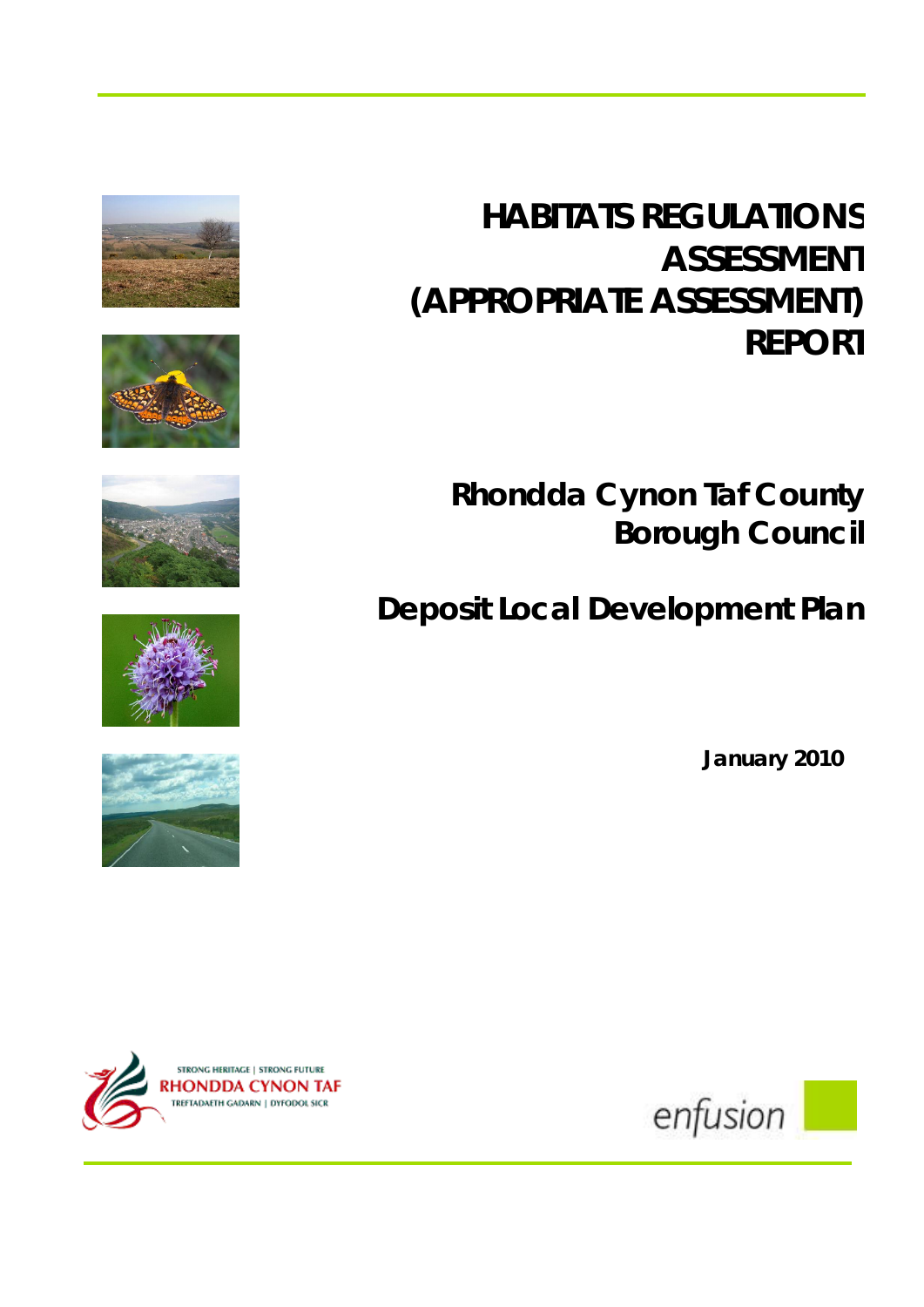# **HABITATS REGULATIONS ASSESSMENT (APPROPRIATE ASSESSMENT) REPORT**

# **Rhondda Cynon Taf County Borough Council Deposit Local Development Plan**

| date:                 | January 2010                             |                        |
|-----------------------|------------------------------------------|------------------------|
| issue no:             | 0.1 January 2009<br>0.2 January 2010     |                        |
| prepared for:         | Rhondda Cynon Taf County Borough Council |                        |
| prepared by:          | <b>Alastair Peattie</b>                  | Enfusion               |
| <b>Ecologists</b>     | <b>Matt Watts</b>                        | <b>Soltys Brewster</b> |
| quality<br>assurance: | <b>Ruth Thomas</b>                       | Enfusion               |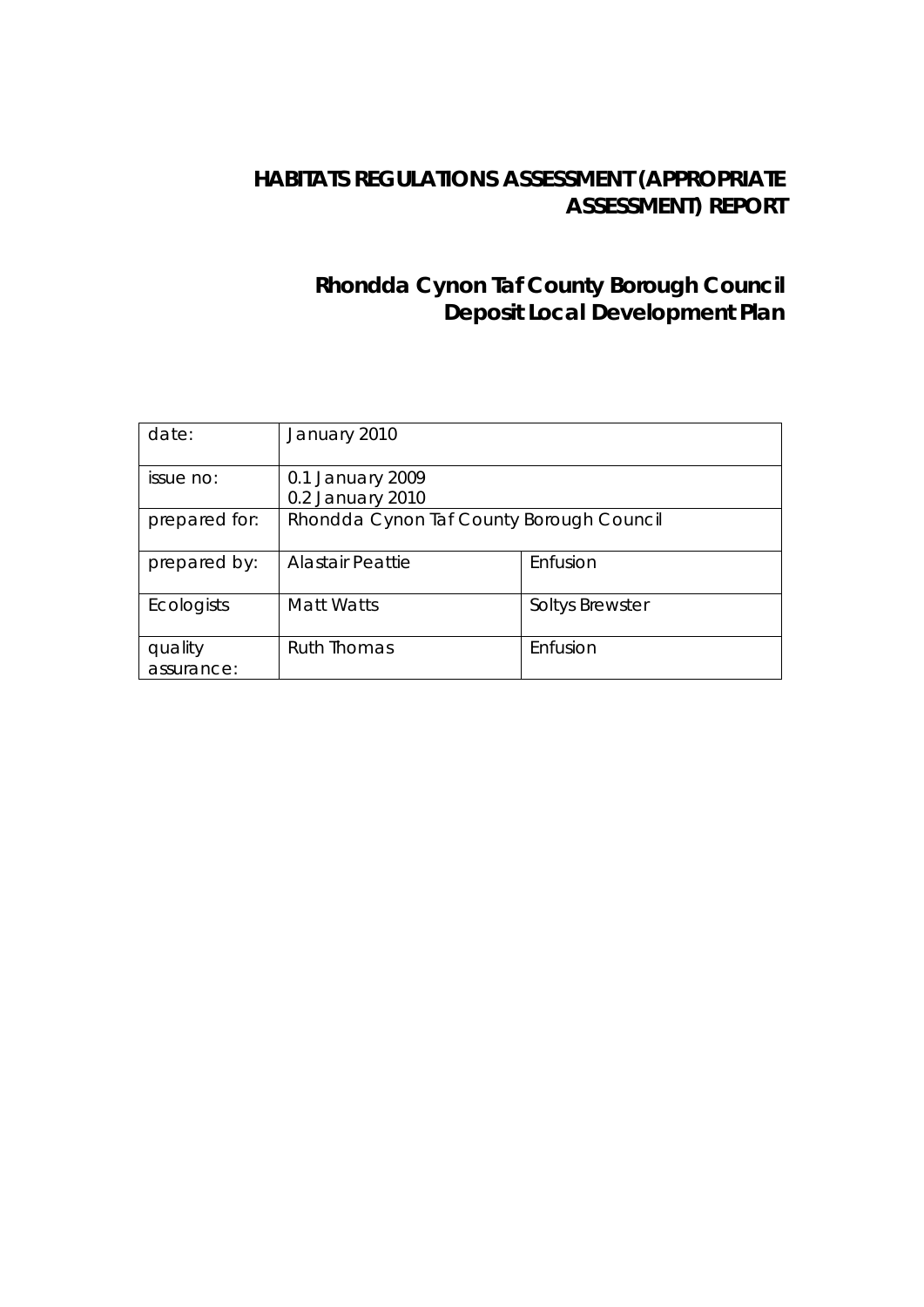# **Rhondda Cynon Taf County Borough Council**

**Deposit Local Development Plan**

**Habitats Regulations Assessment (Appropriate Assessment) Report**

## **CONTENTS**

### **EXECUTIVE SUMMARY**

- **1 INTRODUCTION Requirement for Habitats Regulations Assessment Guidance for Habitats Regulations Assessment/Appropriate Assessment Consultation Purpose & Structure of Report**
- **2 METHOD Re-evaluation of Screening Findings Appropriate Assessment**
- **3 RE-SCREENING OF CARDIFF BEECH WOODS SAC**
- **4 APPROPRIATE ASSESSMENT**
	- **Task 1: Scoping and Additional Information Gathering**
	- **Task 2: Assessing the Impacts (in-combination) Appropriate Assessment**
	- **Task 3: Mitigations measures (avoidance)**
	- **Task 4: Main Findings & Recommendations**
	- **Task 5: CCW Consultation**
	- **Task 6: Further Recommendations**
- **5 CONCLUSIONS, FUTURE WORK Monitoring and Review**

**REFERENCES/BIBLIOGRAPHY**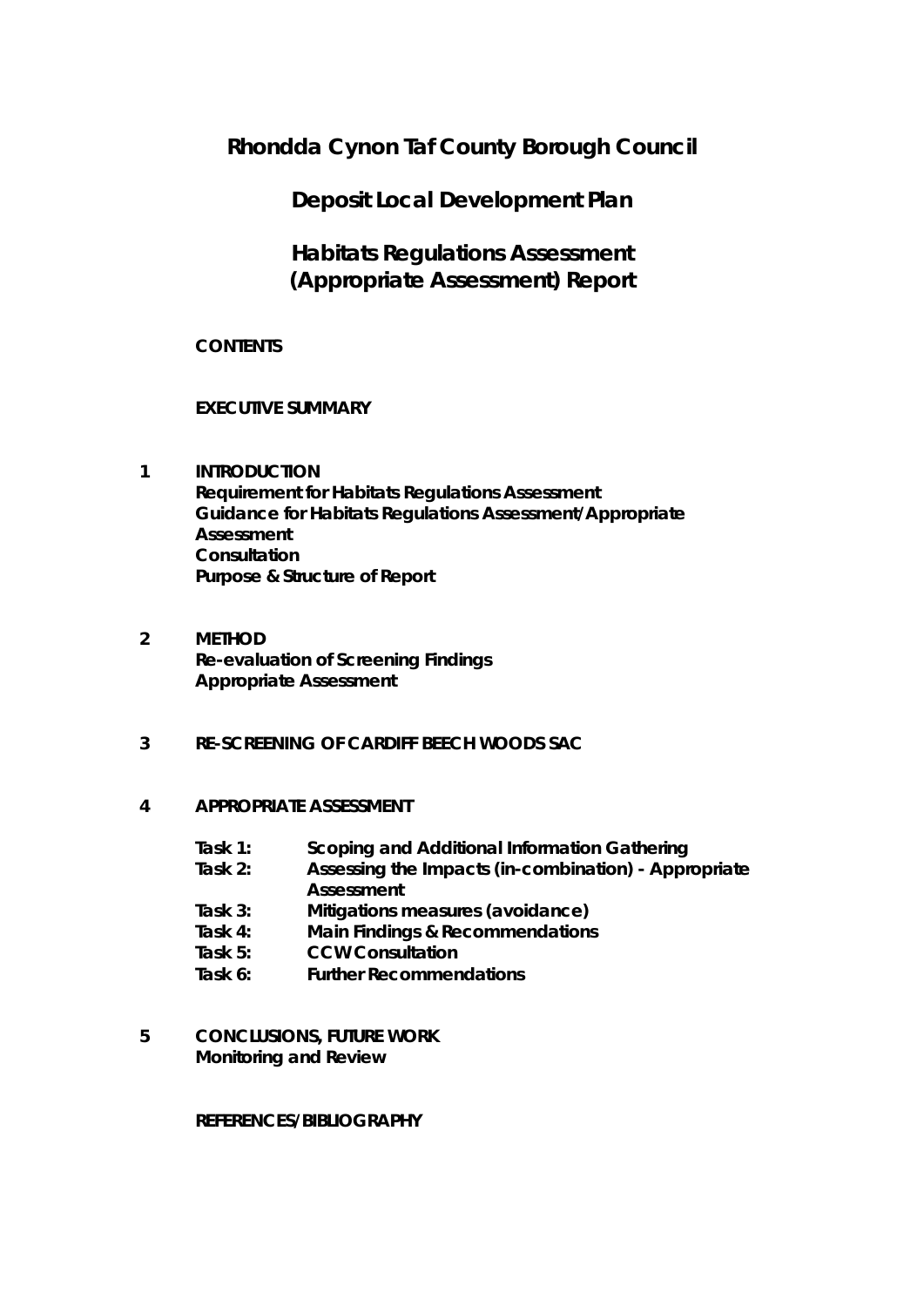# **TABLES**

- **1. Habitats Regulations Assessment: Key Stages**
- **2. Appropriate Assessment Stage: Key Tasks**

# **APPENDICES**

- **1. Consultation Commentary**
- **2. European Site Characterisation**
- **3. Policy Screening**
- **4. Plans and Programmes Review**
- **5. Appropriate Assessment Data Proforma**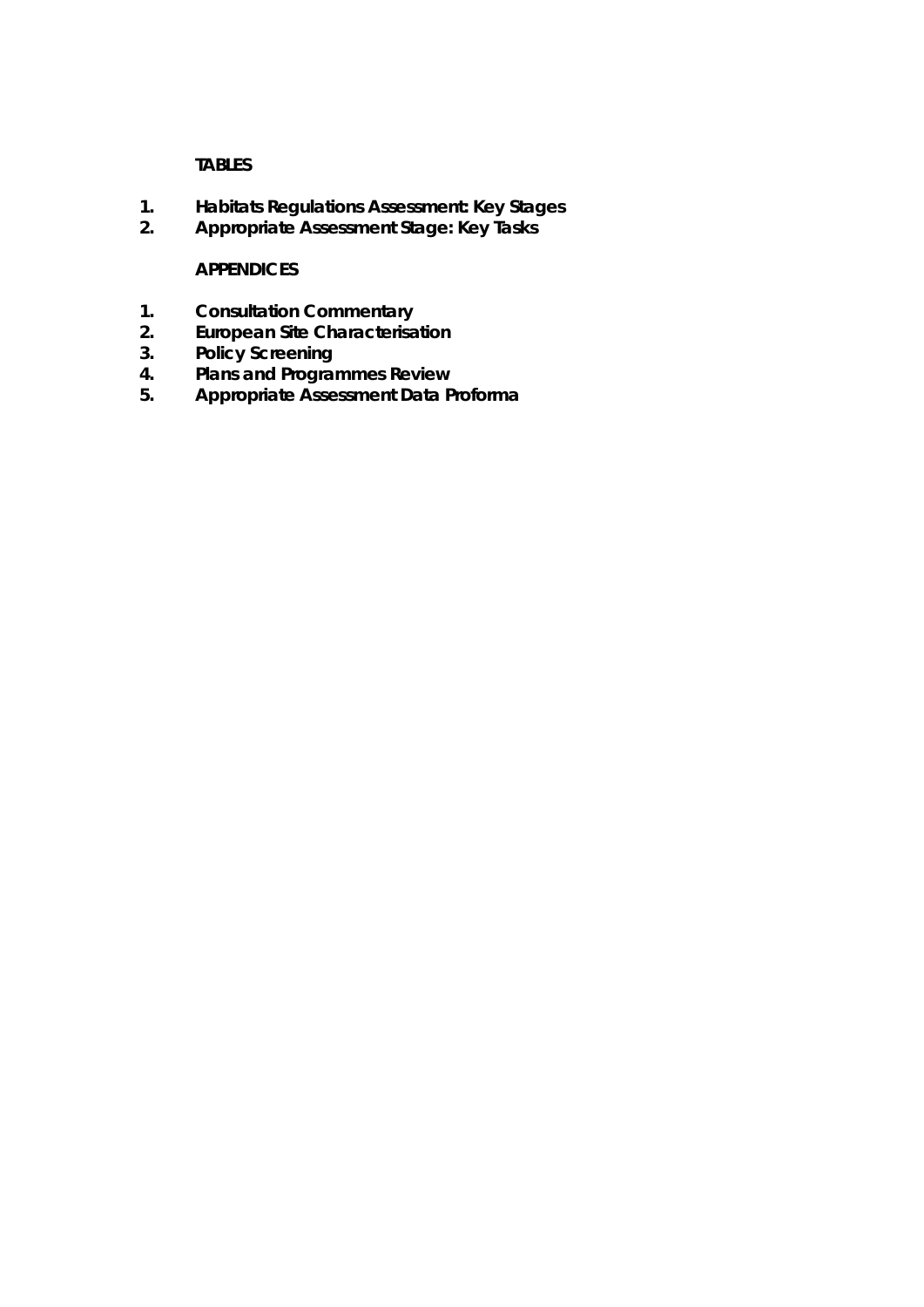## **EXECUTIVE SUMMARY**

- 0.1 Habitats Regulations Assessment (HRA) of spatial, development plans is a requirement of the Habitats Directive (92/43/EEC) as set out in the amended Habitats Regulations (2007). This report details the HRA Appropriate Assessment stage for Rhonda Cynon Taf County Borough Council's (RCT) Local Development Plan (LDP) - It sets out the methods and findings and the conclusions of the Appropriate Assessment.
- 0.2 The Appropriate Assessment took forward the findings of the Screening Assessment (December 2006) and considered the potential for adverse effects arising from the implementation of the LDP at one European Site, Blaen Cynon SAC. The AA concluded that there will not be an adverse effect on the integrity of the Blaen Cynon SAC from the plan alone or in-combination with other plans, when the proposed: avoidance and mitigation measures; recommendations for LDP policy; and specific plan monitoring measures are put in place. The conclusions and recommendations reflect the advice received from the Statutory Body, the Countryside Council for Wales (CCW) throughout the HRA process.
- 0.3 The recommendations also note that HRA in an ongoing process and that this plan level assessment should be supported by site level assessment for the strategic allocations that relate to Blaen Cynon SAC. In addition, it is noted that ongoing evidence gathering and reevaluation at appropriate stages in the life of the plan may be necessary to ensure that water resources are protected, and that water can be supplied to any new development in compliance with the requirements of the Habitats Directive.
- 0.4 The Welsh Assembly Government (WAG) guidance notes that it is good practice to make information on HRA available to the public at each formal development plan consultation stage. Therefore, in addition to the statutory consultation undertaken with CCW on this report, it is being made available for wider public consultation alongside the Deposit Plan.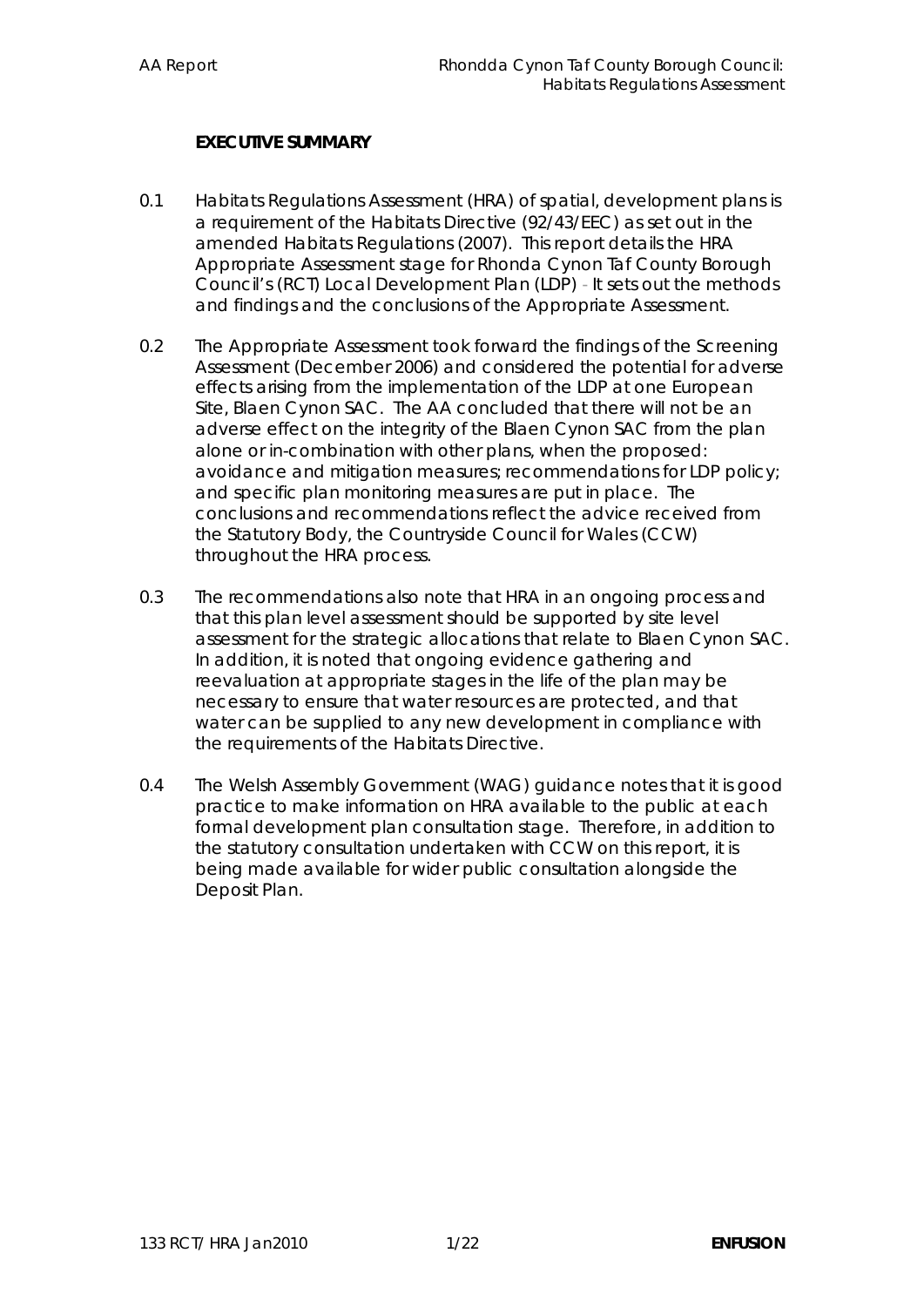### **1.0 INTRODUCTION**

- 1.1 RCT is currently developing its LDP and is undertaking Habitats Regulations Assessment in line with the requirements set by the Conservation (Natural Habitats &c) (Amendment) Regulations 2007.
- 1.2 A HRA Screening Report was produced and consulted on alongside the LDP Preferred Strategy in December 2006. This HRA report takes forward the findings of the HRA Screening report and addresses the Appropriate Assessment stage of HRA which considers how the likely significant effects of the Deposit LDP on the Blaen Cynon SAC identified at screening may affect site integrity.
- 1.3 Habitats Regulations Assessment is also commonly referred to as Appropriate Assessment (AA) although the requirement for AA is first determined by an initial 'screening' stage undertaken as part of the full HRA. This report addresses the Appropriate Assessment stage of the HRA; it outlines the key tasks undertaken and the key findings/ recommendations emerging from the assessment.

**Requirement for Habitats Regulations Assessment**

- 1.4 The European Directive (92/43/EEC) on the Conservation of Natural Habitats and Wild Flora and Fauna (the Habitats Directive) protects habitats and species of European nature conservation importance. The Habitats Directive establishes a network of internationally important sites designated for their ecological status. These are referred to as Natura 2000 (N2K) sites or European Sites, and comprise Special Areas of Conservation (SACs) and Special Protection Areas (SPAs) [which are classified under the Council Directive 79/409/EEC on the conservation of wild birds, the 'Birds Directive'].
- 1.5 Articles 6 (3) and 6 (4) of the Habitats Directive require AA to be undertaken on proposed plans or projects which are not necessary for the management of the site but which are likely to have a significant effect on one or more European sites either individually, or in combination with other plans and projects.<sup>1</sup> In 2007, this requirement was transposed into UK law in Part IVA of the Habitats Regulations (The Conservation (Natural Habitats, & c.)(Amendment) (England and Wales) Regulations 2007). These regulations require the application of HRA to all land use plans. Welsh Assembly Government guidance also requires that Ramsar sites (which support internationally important wetland habitats) and are listed under the Convention on Wetlands of International Importance (Ramsar Convention 1971) are included

<sup>1</sup> Determining whether an effect is 'significant' is undertaken in relation to the designated interest features and conservation objectives of the Natura 2000 sites. If an impact on any conservation objective is assessed as being adverse then it should be treated as significant. Where information is limited the precautionary principle applies and significant effects should be assumed until evidence exists to the contrary.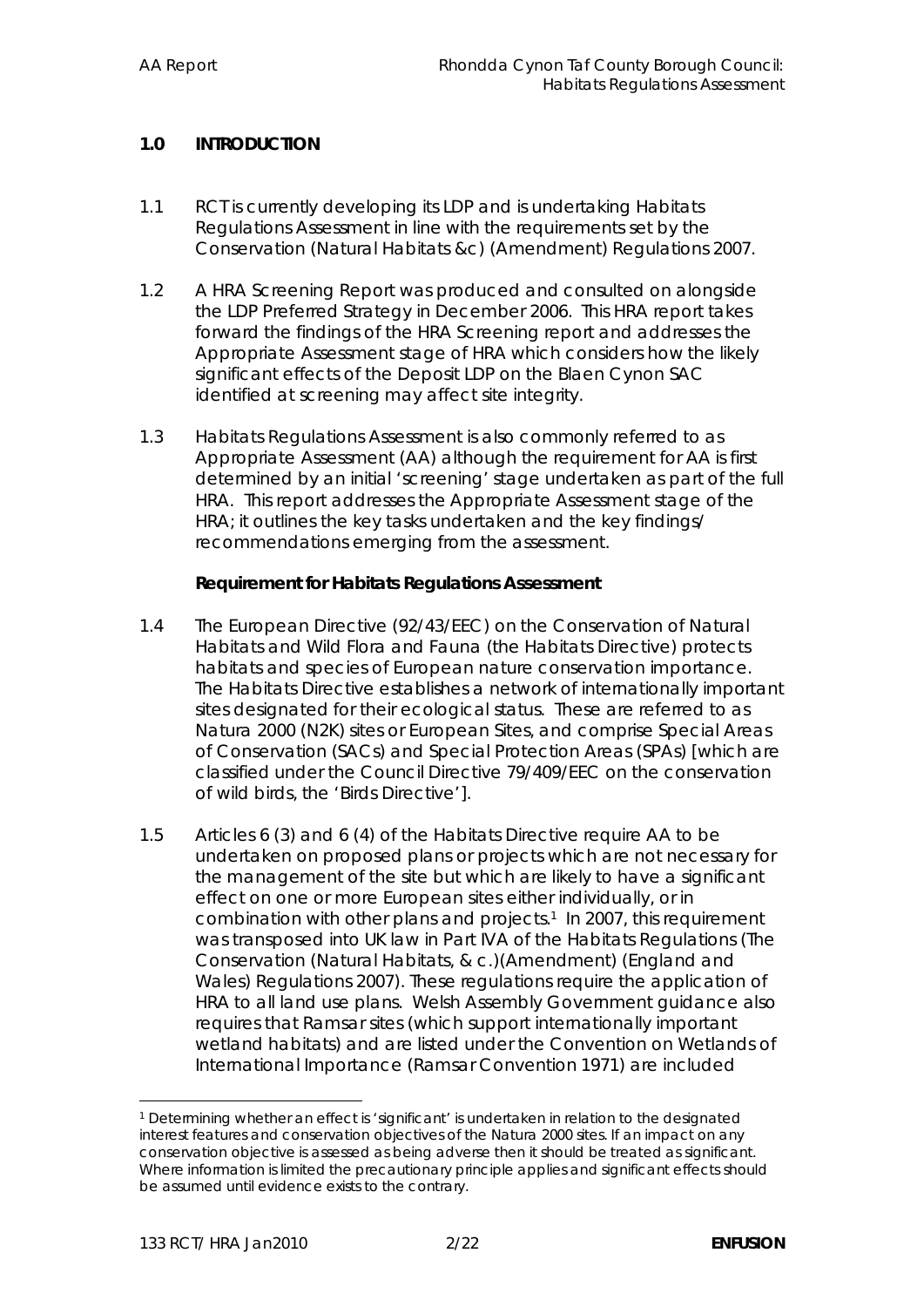within HRA/AA and that candidate SACs and proposed SPAs are treated as 'designated' sites in the context of HRA.

1.6 The purpose of HRA/AA is to assess the impacts of a land-use plan, in combination with the effects of other plans and projects, against the conservation objectives of a European Site and to ascertain whether it would adversely affect the integrity<sup>2</sup> of that site. Where significant negative effects are identified, alternative options or mitigation measures should be examined to avoid any potential damaging effects. The scope of the HRA/AA is dependent on the location, size and significance of the proposed plan or project and the sensitivities and nature of the interest features of the European sites under consideration. If it is not possible to avoid or remove the identified effects assessed as arising from the plan implementation, then [if the plan makers wish to proceed with the policies/ proposals as set] it must be demonstrated that there are Imperative Reasons of Overriding Public Interest (IROPI) to continue with the plan [(Article 6(4) of the Habitats Directive).

**Guidance for Habitats Regulations Assessment/Appropriate Assessment** 

- 1.7 The Appropriate Assessment of RCT's LDP was informed by the draft guidance for HRA 'The Assessment of Development Plans in Wales under the Provisions of the Habitats Regulations' has been produced by WAG, (David Tyldesley and Associates, October 2006). This guidance has now been formalised: 'The Appraisal of Development Plans in Wales under the Provisions of the Habitats Regulations', Technical Advice Note 5: Nature Conservation and Planning (WAG, September 2009).
- 1.8 The methods and approach used for this Appropriate Assessment conform to the approach set out in the draft and final formal Welsh guidance as well as emergent practice, which recommends that HRA is approached in three main stages – outlined in **Table 1**. This report outlines the method and findings for stage 2 of the HRA process – the Appropriate Assessment.

<sup>2</sup> Integrity is described as the sites' coherence, ecological structure and function across the whole area that enables it to sustain the habitat, complex of habitats and/or levels of populations of species for which it was classified, (ODPM, 2005).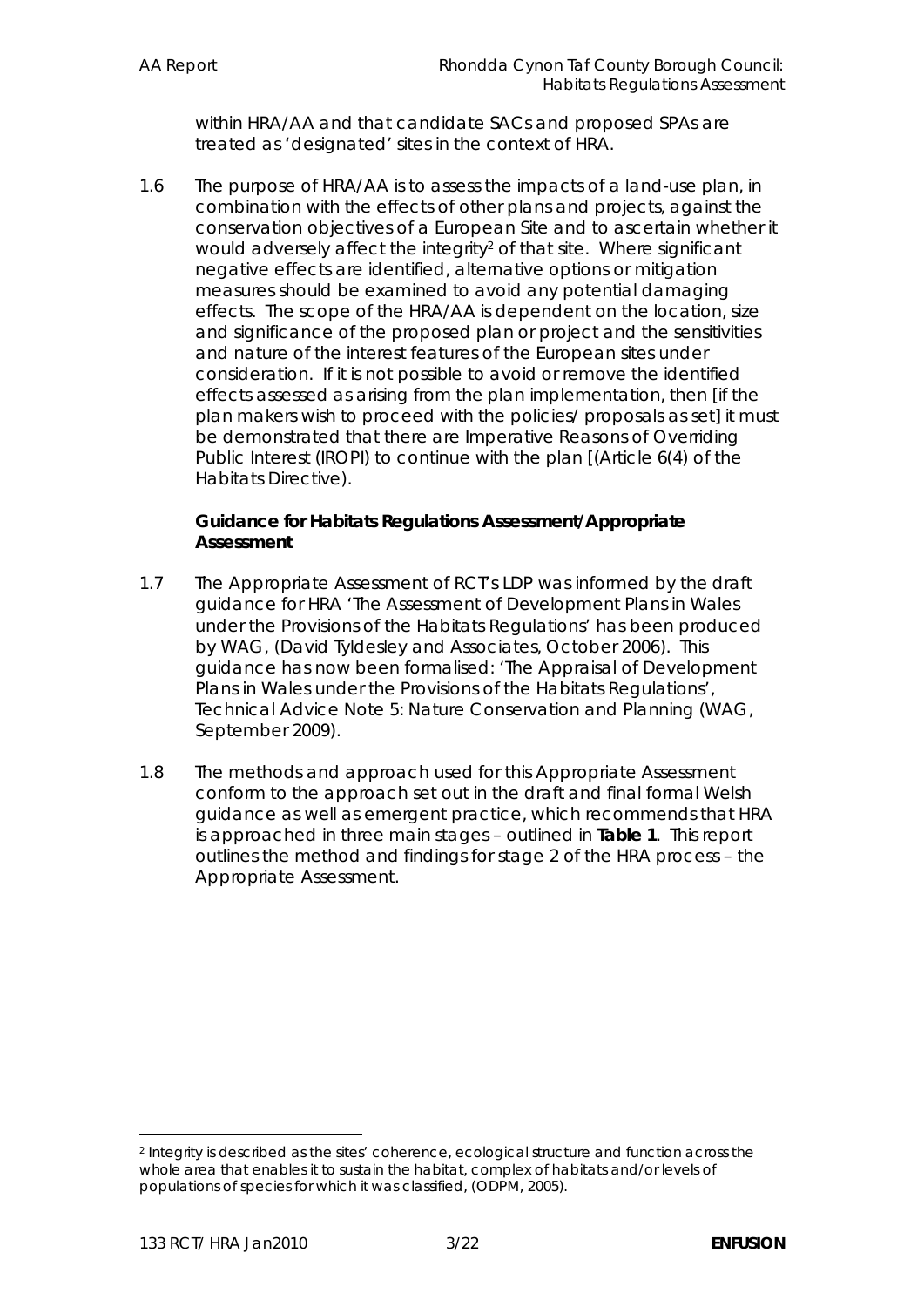| Table 1                                                                                          |                                                                                                                                                                                                                                                                                                                                                                                                                                                                                                                                                                                                                                                                                                                                                                                                                                                                                                                                                 |
|--------------------------------------------------------------------------------------------------|-------------------------------------------------------------------------------------------------------------------------------------------------------------------------------------------------------------------------------------------------------------------------------------------------------------------------------------------------------------------------------------------------------------------------------------------------------------------------------------------------------------------------------------------------------------------------------------------------------------------------------------------------------------------------------------------------------------------------------------------------------------------------------------------------------------------------------------------------------------------------------------------------------------------------------------------------|
|                                                                                                  | Habitats Regulations Assessment: Key Stages                                                                                                                                                                                                                                                                                                                                                                                                                                                                                                                                                                                                                                                                                                                                                                                                                                                                                                     |
| Stage 1                                                                                          |                                                                                                                                                                                                                                                                                                                                                                                                                                                                                                                                                                                                                                                                                                                                                                                                                                                                                                                                                 |
| Screening for<br>likely significant<br>effect                                                    | Identify international sites in and around the plan/<br>×,<br>strategy area in search area/ buffer zone agreed with<br>the Statutory Body the Countryside Council for Wales<br>Examine conservation objectives of the interest<br>$\blacksquare$<br>feature(s)(where available)<br>Review plan policies and proposals and consider<br>П<br>potential effects on European sites (magnitude,<br>duration, location, extent)<br>Examine other plans and programmes that could<br>п<br>contribute to 'in combination' effects<br>If no effects likely - report no significant effect (taking<br>$\mathcal{L}_{\mathcal{A}}$                                                                                                                                                                                                                                                                                                                         |
|                                                                                                  | advice from CCW as necessary).<br>$\overline{\phantom{a}}$                                                                                                                                                                                                                                                                                                                                                                                                                                                                                                                                                                                                                                                                                                                                                                                                                                                                                      |
|                                                                                                  | If effects are judged likely or uncertainty exists - the<br>precautionary principle applies proceed to stage 2                                                                                                                                                                                                                                                                                                                                                                                                                                                                                                                                                                                                                                                                                                                                                                                                                                  |
| Stage 2                                                                                          |                                                                                                                                                                                                                                                                                                                                                                                                                                                                                                                                                                                                                                                                                                                                                                                                                                                                                                                                                 |
| Appropriate<br>Assessment                                                                        | Complete additional scoping work including the<br>٠<br>collation of further information on sites as necessary to<br>evaluate impact in light of conservation objectives<br>Agree scope and method of AA with CCW<br>٠<br>Consider how plan 'in combination' with other plans<br>٠<br>and programmes will interact when implemented (the<br><b>Appropriate Assessment)</b><br>Consider how effect on integrity of site could be<br>٠<br>avoided by changes to plan and the consideration of<br>alternatives<br>Develop mitigation measures (including timescale and<br>٠<br>mechanisms)<br>Report outcomes of AA including mitigation measures,<br>٠<br>consult with CCW and wider [public] stakeholders as<br>necessary<br>If plan will not significantly effect European site<br>proceed without further reference to Habitats Regs<br>If effects or uncertainty remain following the<br>٠<br>consideration of alternatives and development of |
|                                                                                                  | mitigations proceed to stage 3                                                                                                                                                                                                                                                                                                                                                                                                                                                                                                                                                                                                                                                                                                                                                                                                                                                                                                                  |
| Stage 3                                                                                          |                                                                                                                                                                                                                                                                                                                                                                                                                                                                                                                                                                                                                                                                                                                                                                                                                                                                                                                                                 |
| Procedures<br>where<br>significant<br>effect on<br>integrity of<br>international<br>site remains | Consider alternative solutions, delete from plan or<br>$\overline{\phantom{a}}$<br>modify<br>Consider if priority species/ habitats affected<br>П<br>Identify 'imperative reasons of overriding public<br>$\mathcal{L}_{\mathcal{A}}$<br>interest' (IROPI) economic, social, environmental,<br>human health, public safety<br>Notify Assembly Government<br>п<br>Develop and secure compensatory measures<br>ш                                                                                                                                                                                                                                                                                                                                                                                                                                                                                                                                  |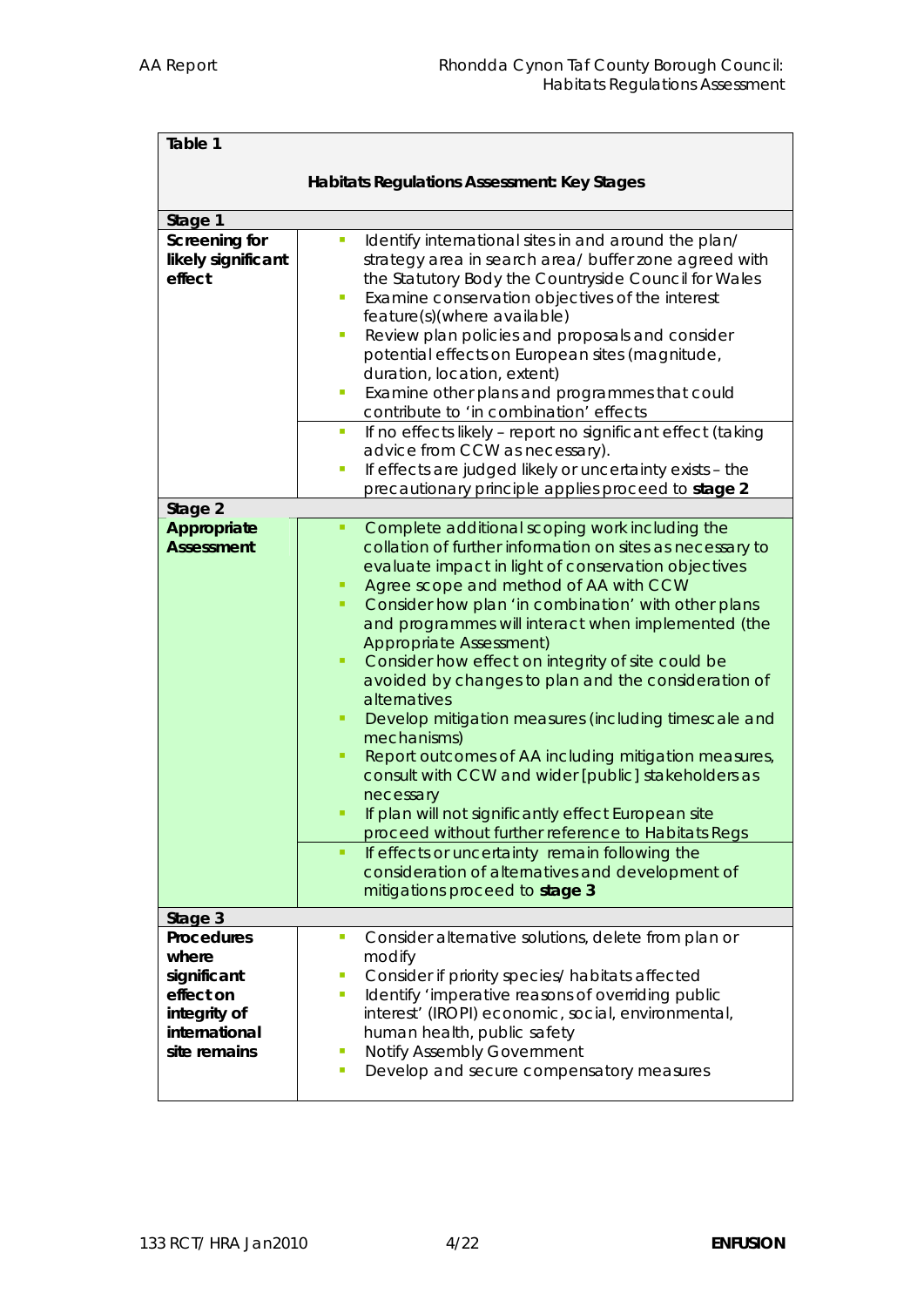## **Consultation**

- 1.9 The Habitats Regulations require the plan making/competent authority to consult the appropriate nature conservation statutory body the Countryside Council for Wales (CCW). Consultation with CCW was undertaken at each of the key stages of the HRA: at the scoping stage to determine the extend/ number of European Sites to be considered by the assessment; at the Screening Report stage to consider the conclusions and the approach to Appropriate Assessment and; at Appropriate Assessment Report stage to consider the findings, conclusions and recommendations arising. Full details of comments and responses provided by CCW, and wider stakeholders including the Environment Agency Wales, are set out in Appendix 1. Further details of the consultation comments and how these have been taken forward in the HRA recommendations are set out in Section 4 of this report (tasks 5 & 6)
- 1.10 The Habitats Regulations leave consultation with other bodies and the public to the discretion of the plan making authority. WAG guidance notes that it is good practice to make information on HRA available to the public at each formal development plan consultation stage. Therefore, in addition to the statutory consultation undertaken with CCW this report will accompany the LDP for wider public consultation.

**Purpose & Structure of Report**

- 1.11 This report documents the process and the findings from the Appropriate Assessment stage of the HRA for RCT's Draft Deposit LDP. Following this introductory section the document is organised into a further three sections:
	- **Section 2 outlines the method used for the Appropriate Assessment** and includes reference to the key information sources used and the consultation comments received to date.
	- **Section 4**  outlines the process and summary findings of the Appropriate Assessment. This section also summarises the key consultation comments arising from CCW and recommendations for the plan.
	- **Section 5**  outlines the conclusions and how the plan should now proceed with reference to the Habitats Regulations.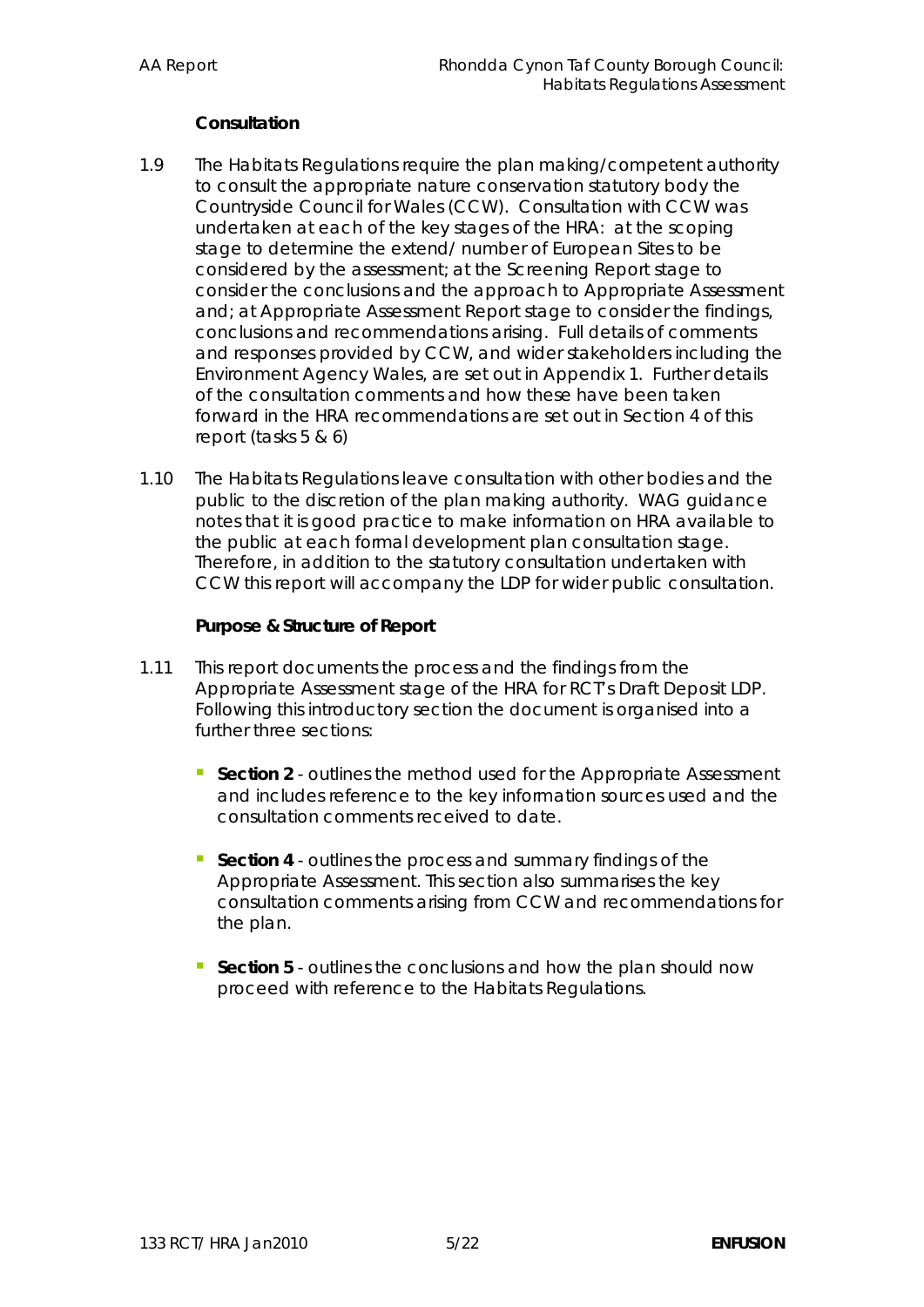## **2.0 METHOD**

**Re – evaluation of Screening Findings**

- 2.1 The first Screening Stage report of the HRA for RCT's Preferred Strategy LDP (December, 2006) considered, in consultation with CCW, which European sites within and around the plan area should be considered in further detail as part of an Appropriate Assessment. The assessment considered the environmental conditions of four European Sites scoped into the HRA: Cwm Cadlan SAC; Coedydd Nedd y Mellte SAC; Cardiff Beech Woods SAC; and Blaen Cynon SAC. The screening examined the conservation objectives and the factors required to maintain site integrity, and then considered the potential impacts the plan may have [including in-combination impacts with other plans] and whether any of the impacts arising could have likely significant effects on the conservation objectives of the European Sites.
- 2.2 The results of the screening identified that the following European site may be potentially affected by activities/ impacts arising from the plan:
	- Blaen Cynon SAC.
- 2.3 The HRA Screening assessed that there was also potential for significant impact on the Cardiff Beech Woods SAC, in-combination with development proposed in Cardiff. It recommended that further information and discussion was needed to decide whether the site should be considered as part of the AA. Since the Screening Report for RCT's Preferred Strategy LDP was completed in December 2006 a wide range of further information has become available relating not only to the Natura 2000 sites themselves but the environmental conditions of the area which play a role in supporting site integrity. HRA is an iterative process which provides the opportunity to revisit previous assessments when additional information becomes available and therefore the AA revisited the screening assessment for Cardiff Beech Woods SAC, which can be found in Section 3.
- 2.4 As the LDP was in its early stages of development when the HRA Screening was carried out - policies were still being formed - as a result a policy screening could not be completed. The screening therefore took a high level strategic approach when assessing the Preferred Strategy LDP. The AA has therefore also revisited this task and carried out a policy screening (Appendix 3), that has considered and identified which policies have the potential (in implementation) to affect the integrity of the Blaen Cynon SAC within the plan's area of influence.

# **Appropriate Assessment**

2.5 Assessing the impacts of plans, policies and proposals against the Natura 2000 site conservation objectives is required by Regulation 85(B) of the Amended Habitats Regulations 2007. This 'appropriate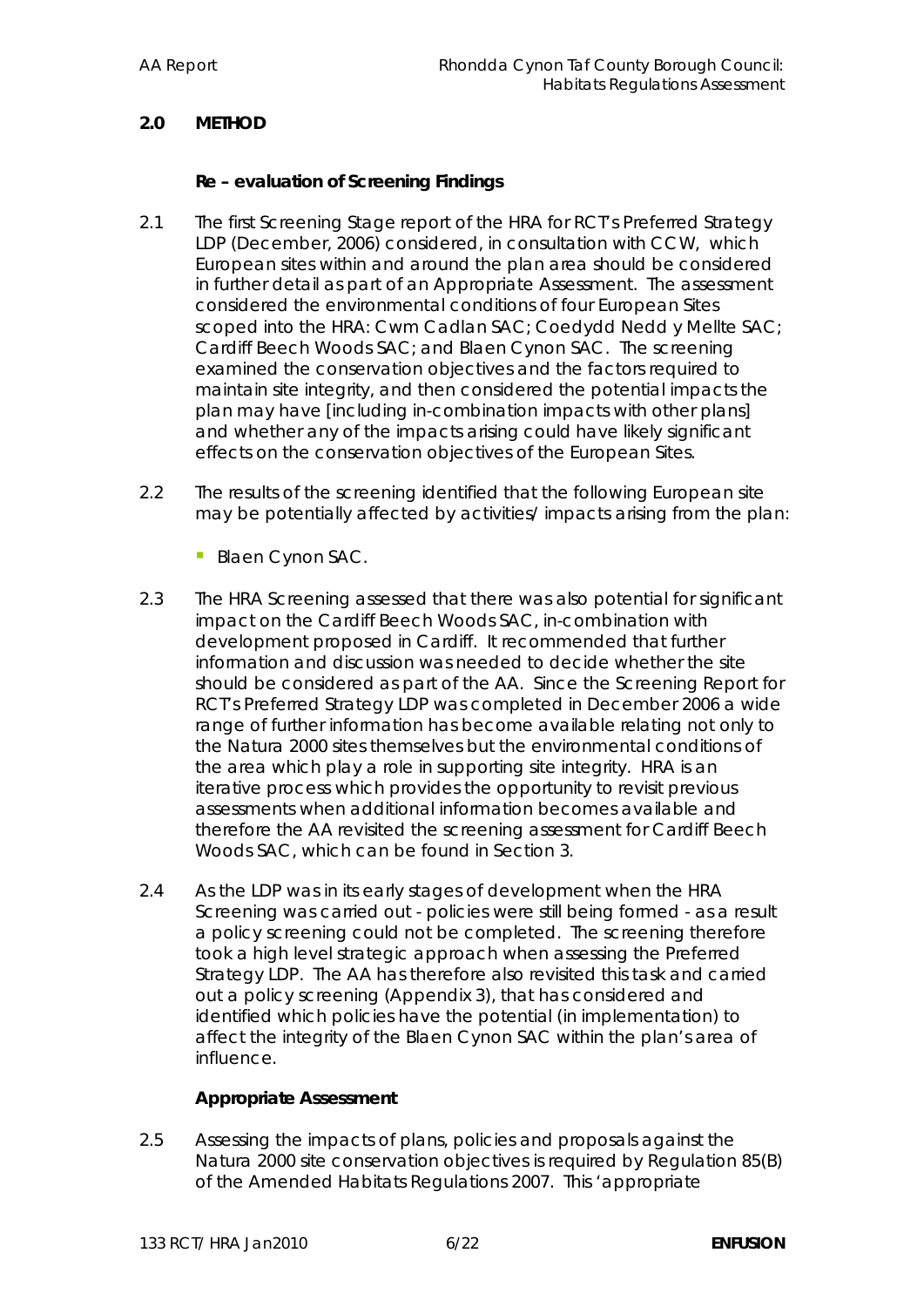assessment' is the core part of the HRA process and involves the key tasks set in Table 2.

- 2.6 The results of the screening identified that the following European site may be potentially affected by activities/ impacts arising from the plan:
	- Blaen Cynon SAC.
- 2.7 A consultation response to the Screening Report from CCW noted concerns regarding a strategic site allocation to the south of Hirwaun, as there is potential for loss of suitable habitat used by the Marsh Fritillary a qualifying feature of the Blaen Cynon SAC. A full record of the consultation commentary received is provided at Appendix 1.

| Table 2                                                                                |                                                                                                                                                                                                                                                                                                                                                                                                           |  |  |
|----------------------------------------------------------------------------------------|-----------------------------------------------------------------------------------------------------------------------------------------------------------------------------------------------------------------------------------------------------------------------------------------------------------------------------------------------------------------------------------------------------------|--|--|
|                                                                                        | Appropriate Assessment Stage 1: Key Tasks                                                                                                                                                                                                                                                                                                                                                                 |  |  |
| Task 1<br>Scoping and<br>Additional<br>Information<br>Gathering                        | Gathering additional information on European sites<br>П<br>Gathering additional data on background<br>T.<br>environmental conditions<br>Further analysis of plans/ projects that have the<br>I.<br>potential to generate 'in-combination' effects                                                                                                                                                         |  |  |
| Task 2<br>Assessing the<br>Impacts (in-<br>combination)<br>Appropriate<br>Assessment   | Examination of the policies and proposals identified<br>during the screening phase and their likely<br>significant effects on European sites<br>Consideration of whether effects are direct/<br>Ē,<br>indirect/cumulative<br>Consideration of whether other plans and<br>п<br>programme are likely to generate effects that have<br>the potential to act cumulatively with those arising<br>from the plan |  |  |
| Task 3<br>Developing<br><b>Mitigation Measures</b><br>(including initial<br>avoidance) | If effects identified - either arising from the plan<br>I.<br>alone and/or 'in-combination' with other plans -<br>consider initial opportunities to avoid (e.g. delete/<br>remove or amend policy from plan)<br>Develop mitigation measures - must be deliverable<br>I.<br>by the plan and have clear delivery/ monitoring<br>responsibilities                                                            |  |  |
| Task 4<br>Findings &<br>Recommendations                                                | Conclude the assessment, explain key findings and<br>I.<br>analysis informing conclusions.                                                                                                                                                                                                                                                                                                                |  |  |
| Task 5<br>Consultation                                                                 | Undertaken further consultation with CCW<br>a,<br>(assumes that consultation has also been an<br>iterative process throughout the HRA/AA).                                                                                                                                                                                                                                                                |  |  |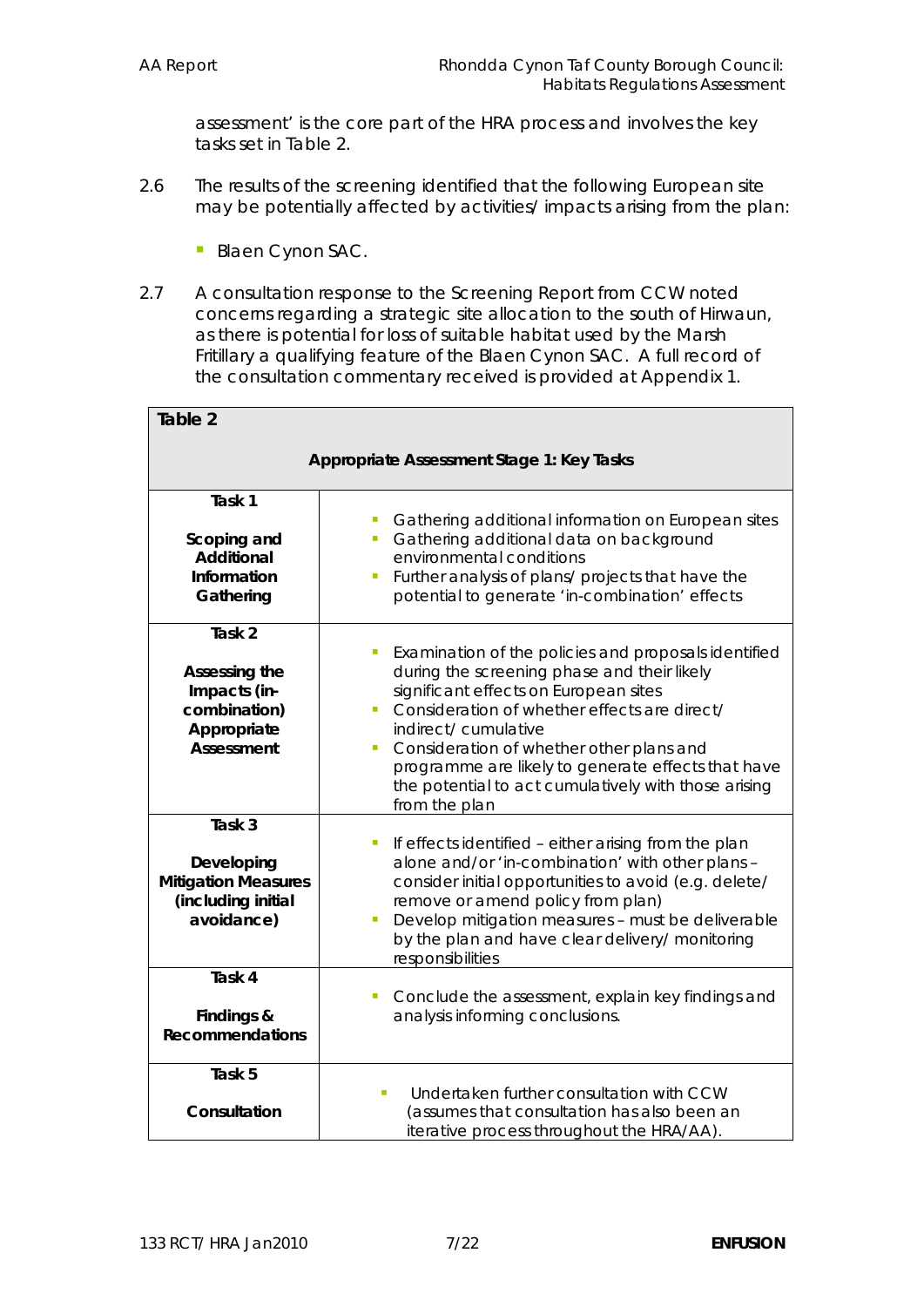2.8 As part of the AA process consideration was also given to the concurrent Sustainability Appraisal (SA)/ Strategic Environmental Assessment (SEA) work which has informed the development of the LDP Deposit Plan as well as related HRA work undertaken at a strategic level (the HRA of the Wales Spatial Plan Update) and neighbouring authorities' HRAs, where available.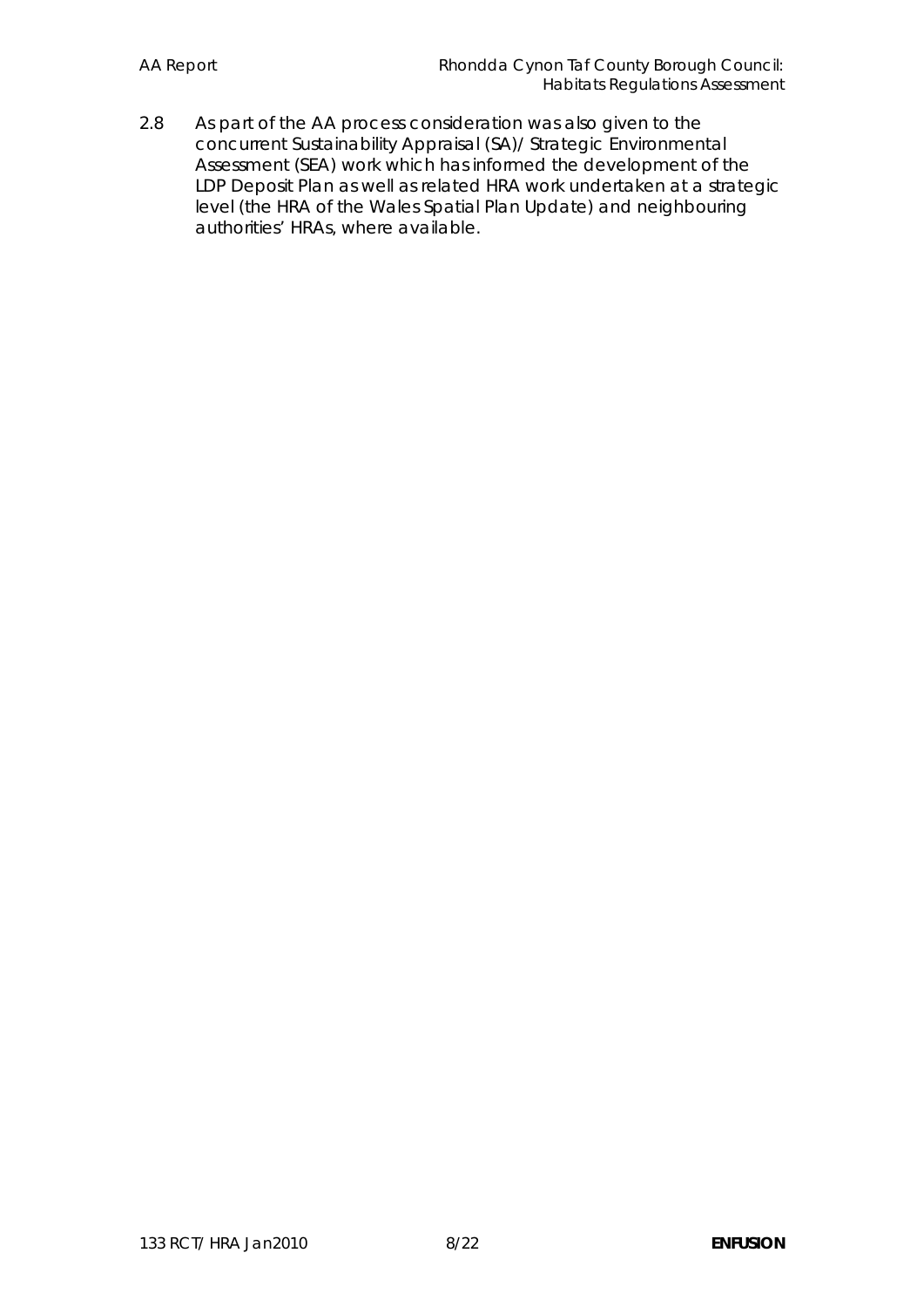## **3.0 Re-screening of Cardiff Beech Woods SAC**

3.1 Cardiff Beech Woods lies to the north east of Cardiff and is intersected by the A4054 and the A470. The site contains one of the largest concentrations of *Asperulo-Fagetum* beech forests in Wales, and represents the habitat close to the western limit of its past native range in both the UK and Europe. The woods show mosaics and transitions to other types, including more acidic beech woodland and oak Quercus and ash *Fraxinus excelsior* woodland.

### **Recreation**

- 3.2 Cardiff Beech Woods SAC is comprised of three component SSSIs, which are used to a greater or lesser extent for recreation purposes. Castel Coch Woodlands SSSI and Fforestganol a Chwm Nofydd SSSI experience the most recreation pressure and are popular for walking, climbing and mountain biking. The Core Management Plan for Cardiff Beech Woods SAC (CMP) identifies that the site is still recovering from undesirable effects of past management, which is why feature 1 (*Asperulo-Fagetum* Beech Forests) received a condition status of Unfavourable and feature 2 (*Tilio-Acerion* forests of slopes, screes and ravines) Unfavourable Recovering. Based on information provided in the CMP it appears that the management of recreational use of the woodlands comes down to the site level, through maintaining the network of public footpaths and access routes.
- 3.3 There are three Strategic Sites proposed in the Southern Strategy Area, which are all over 5km away from Cardiff Beech Woods. An outdoor recreation survey for Wales<sup>3</sup> found that approximately 49% of recreational visits involved journeys of less than 4.7km. Whilst it is recognised that residents may travel further afield the proposed Strategic Sites also contain provisions for open space and recreational areas and there is plenty of land available for recreation in the surrounding area, including public footpaths and alternative woodland, such as Llantrisant Forest. The majority of people take short recreational walks and these will often stay relatively close to the settlement in which they live. The A470 runs between the development proposed in the LDP and Castel Coch Woodlands SSSI and Fforestganol a Chwm Nofydd SSSI (which are the most heavily recreated areas) acting as a barrier. Walkers and cyclists from the proposed developments are unlikely to cross a busy main road when there are suitable alternatives in the surrounding area, such as Llantrisant Common.
- 3.4 The development proposed in the Cardiff LDP is not likely to have significant in-combination effects on the SAC through increased recreational activity as the majority of proposed development is

<sup>3</sup> TNS Travel and Tourism, (Sept, 2006) An outdoor recreation survey for Wales Recommended survey methods and pilot survey results.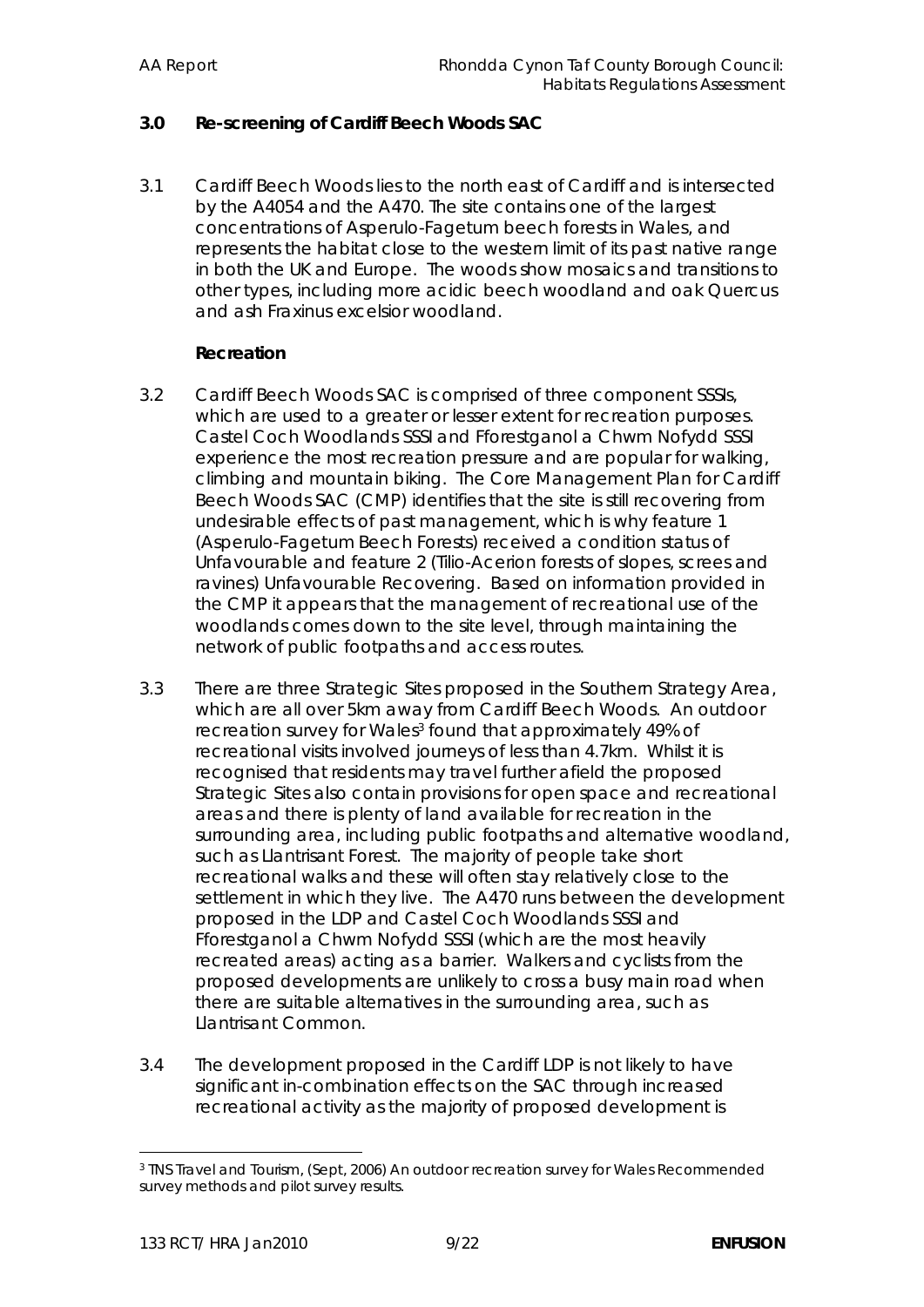situated located away from the site<sup>4</sup>. Given the location of the proposed development within RCT's Deposit LDP and the availability of alternative recreation space, the Draft Deposit LDP is **not likely to have significant effects on Cardiff Beech Woods SAC through increased recreational activity either alone or in-combination.**

### **Air Quality**

- 3.5 The level of development proposed within the LDP has the potential to increase levels of traffic along the M4 and A470, which both come within 200m of Cardiff Beech Woods SAC. This could lead to a potential increase in airborne pollutants at the SAC. The LDP contains a number of policies that will assist in mitigating any potential increase in traffic and therefore airborne pollutants in this area, such as ensuring improvements and encouraging the use of public transport and walking and cycling routes. The proposed level of employment development will also help to reduce daily out-commuting by private car, which is a known sustainability issue for the County Borough. The number of people travelling outside the County Borough for their retail needs will also be reduced through the level of proposed retail development in the plan.
- 3.6 Information provided by the Welsh Air Quality Forum<sup>5</sup> shows an overall long-term decline in nitrogen dioxide (emitted from combustion processes) concentrations in urban areas throughout Wales. On average the concentrations of ozone in rural areas appear to be showing a gradually increasing trend, which according to APIS<sup>6</sup> could be related to warmer summers. In urban background areas the increase is much more dramatic as concentrations of total NOx (product of combustion of fossil fuels; a major contributor to the formation of ozone in the troposphere and acid deposition) are decreasing. Ozone (not emitted directly from any man-made source in any significant quantities) in these areas is now much more similar to the rural concentrations. PM10 Particulate concentrations (solid or liquid particles of soot, dust, smoke, fumes, and aerosols) show a decrease up until 2004, but then a slight increase over recent years.
- 3.7 The CMP identifies that "there is no evidence to date that atmospheric pollution has an adverse impact on the features<sup>7</sup>". It also states that this issue may need to be addressed in more detail in the future. Once the sensitivity of the SAC to atmospheric pollution is known it would be more appropriate to assess the significant effects of potential traffic increases along the M4 and A470. A precautionary approach emphasises the need for the sustainable transport solutions proposed in the plan to be effectively implemented.

7 CCW (2008) Core Management Plan Including Conservation Objectives for Blaen Cynon SAC. Available online: http://www.ccw.gov.uk/landscape--wildlife/protecting-ourlandscape/special-sites-project-landing.aspx

<sup>4</sup> Consultation with Cardiff Council (January 2009)

<sup>5</sup> Air Quality in Wales (Accessed on 04/09/08) Trends – Air Quality Indicators. Available online: http://www.welshairquality.co.uk/trend.php

<sup>6</sup> UK Air Pollution Information Systems. Avaialble online: http://www.apis.ac.uk/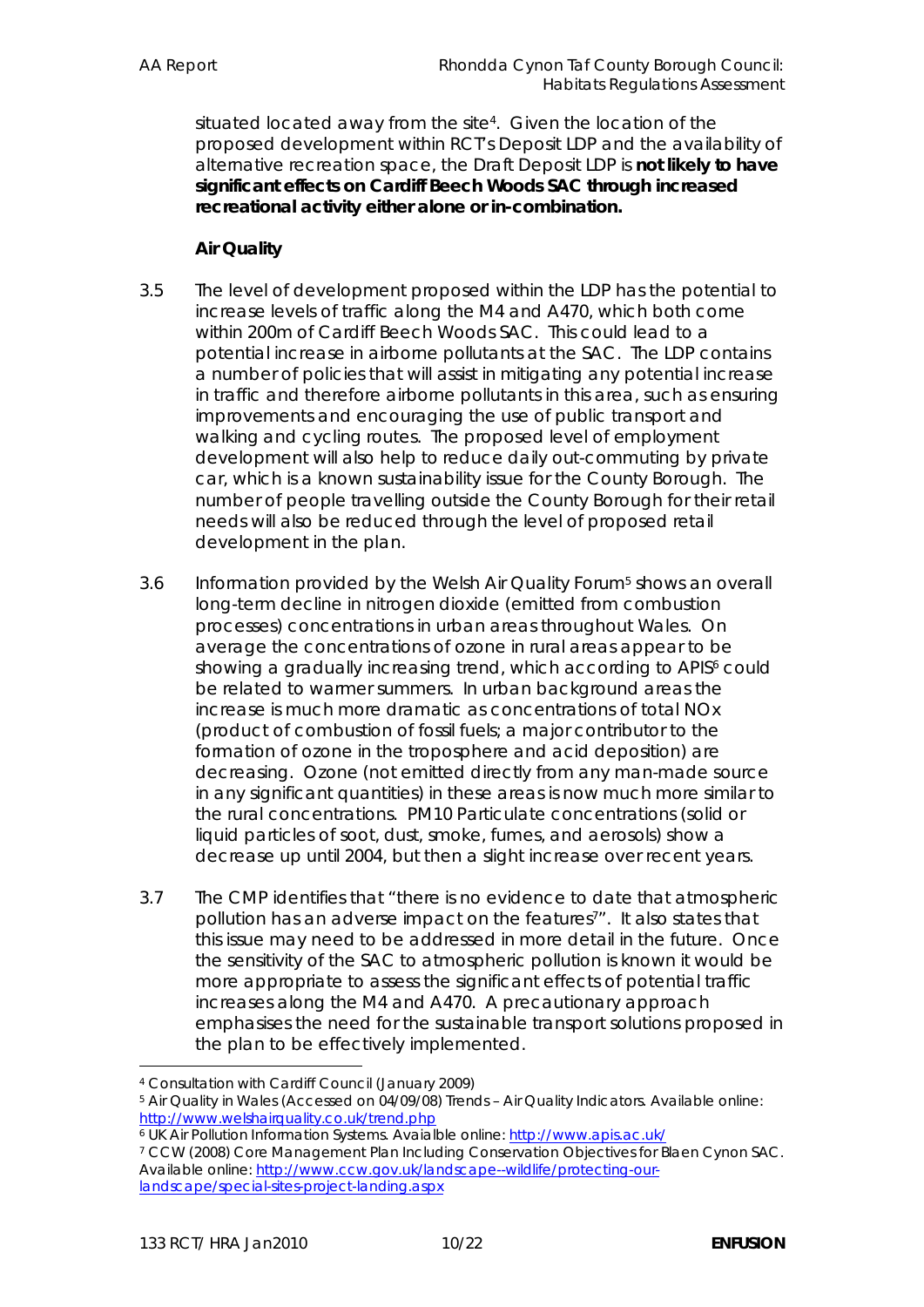3.8 Based on information from the JNCC (Protected Sites Information) and CCW (Core Management Plan for Cardiff Beech Woods SAC) it assessed that site level management of the SAC and surrounding woodland are the most important factors in to achieving a favourable status for the features. This includes the maintenance of public footpaths and access routes and the management of commercial forestry and limestone quarries in the area. CCW identifies that most if not all aspects of the component sites are heading in the right direction although the status is still short of favourable. "Implementation of appropriate management will be addressed but in our view there is no urgent or immediate need for action8". **Taking these factors into account it is not likely that RCT's LDP will have significant effects either alone or in-combination with Cardiff's LDP on the Cardiff Beech Woods SAC in relation to airborne pollution.**

 $\overline{a}$ 8 CCW (2008) Core Management Plan Including Conservation Objectives for Blaen Cynon SAC. Available online: http://www.ccw.gov.uk/landscape--wildlife/protecting-ourlandscape/special-sites-project-landing.aspx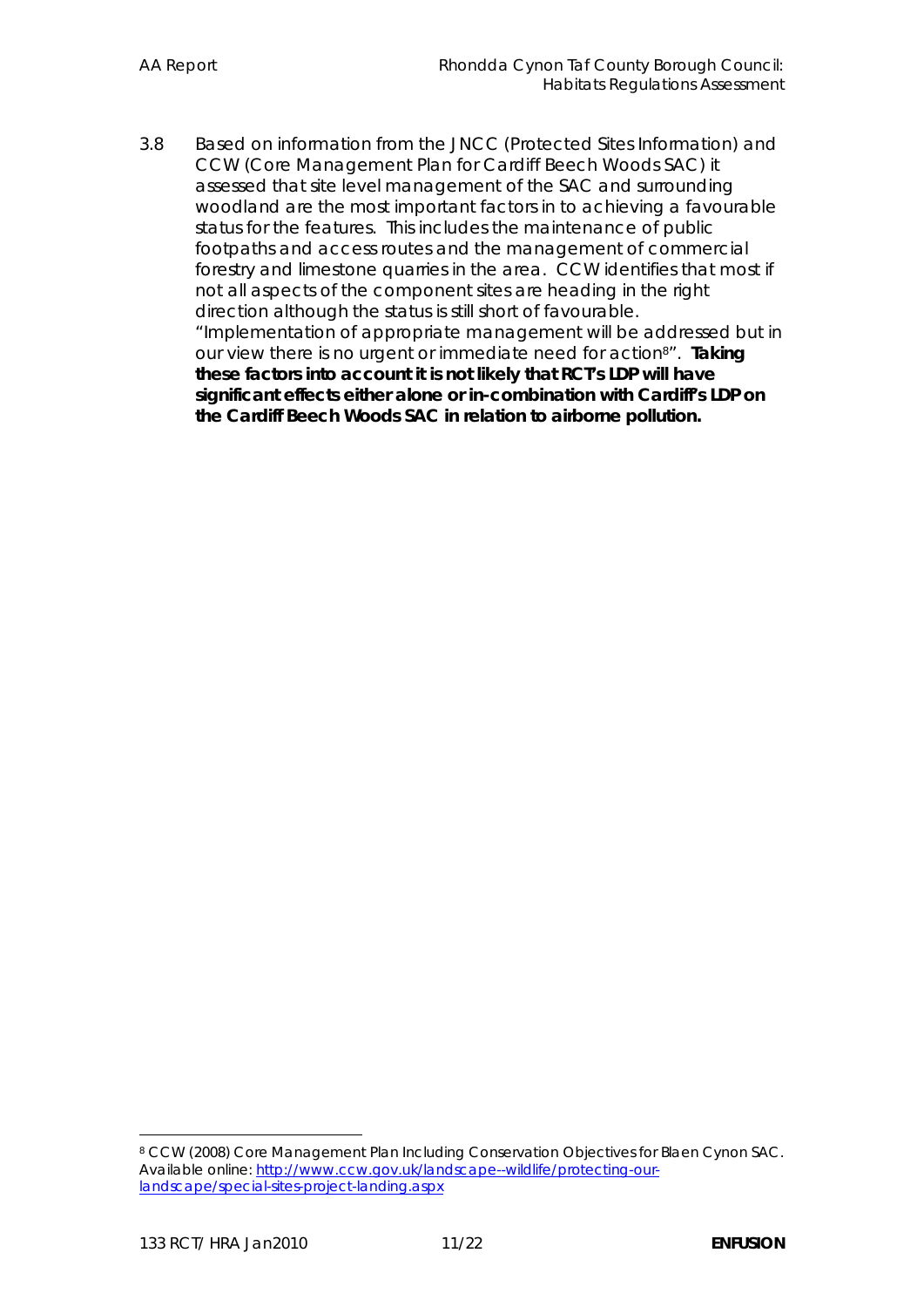## **4.0 APPROPRIATE ASSESSMENT**

**Task 1: Scoping and Additional Information Gathering**

- 4.1 As noted in Section 2 of this report, the HRA Screening Report for the Preferred Strategy LDP (Dec 2006) set out details of the European Sites and the types of impact to be considered in the more detailed Appropriate Assessment work.
- 4.2 To support the Appropriate Assessment additional evidence was gathered. This included air quality data and trends provided by the Welsh Air Quality Forum and UK Air Pollution Information System (APIS) and research studies carried out on the Marsh Fritillary. Further information was also sought on the amount of available suitable habitat for the Marsh Fritillary using the Phase 1 Habitat Survey for Wales and Landmap<sup>9</sup>.

**Task 2: Assessing the Impacts (in-combinati) Appropriate Assessment**

- 4.3 As previously noted the LDP was in its early stages of development when the HRA Screening was carried out with policies under development. It was therefore not possible to complete a policy screening and the assessment took a high level strategic approach when assessing the LDP. The AA has subsequently revisited this task and carried out a policy screening (Appendix 3), that has considered and identified which policies have the potential (in implementation) to affect the integrity of the Blaen Cynon SAC within the plan's area of influence. This section considers in more detail where the impacts identified are likely to have a significant effect on site integrity either alone or in-combination with other plans and projects.
- 4.4 An initial policy screening of the Deposit Draft Plan identified that there was potential for significant effects in relation to Strategic Site 5 (land south of Hirwaun/ Penywaun) as it contained a section of the Blaen Cynon SAC within its boundary. As a result of these findings, the Council was advised to amend the strategic site boundary so that it not only excluded the designated area of land, but that an appropriate buffer zone would also be included. The Council considered and acted on this advice and the boundary of Strategic Site 5 was then modified to reflect these recommendations. The policy screening presented at Appendix 3 has also been updated to reflect this change.
- 4.5 The consideration and assessment (AA) of potential effects at Blaen Cynon SAC was informed by the information provided by the Site Characterisation, (Appendix 2) the Plans and Projects Review (Appendix 3) and the additional information provided through the Scoping work (Task 1 of the AA). The detailed analysis is captured in

<sup>9</sup> Landmap. Available online: http://landmap.ccw.gov.uk/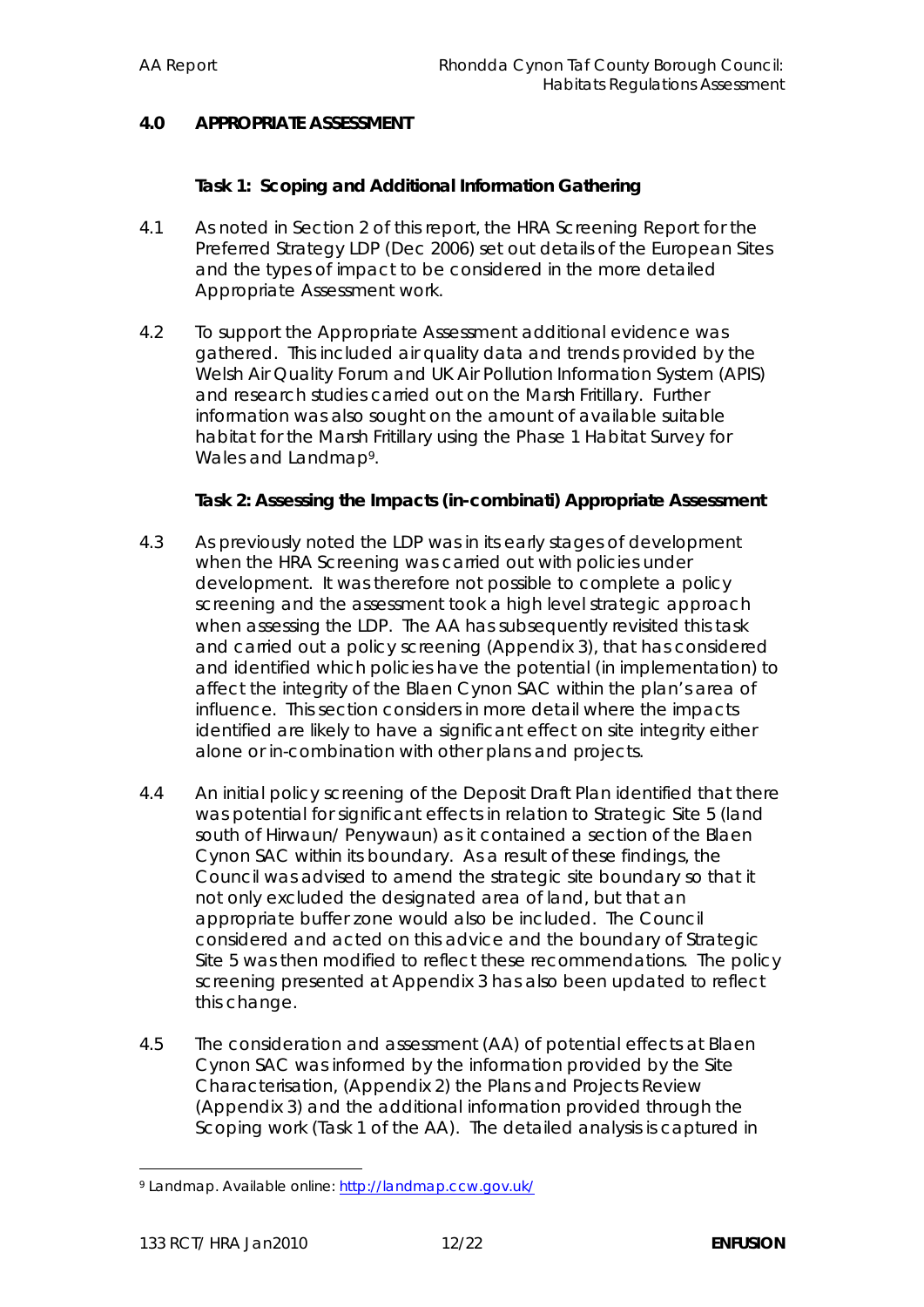the Appropriate Assessment Proforma (Appendix 5), and the key issues arising are summarised below. The assessment focused on those impacts arising from the plan, identified through the screening and subsequent scoping work, as being most significant at this SAC.

**Blaen Cynon SAC**

*Air Quality*

- 4.6 The LDP has the potential to increase levels of traffic along the A465 and A4059 through the development of Strategic Site 5: Land South of Hirwaun/Penywaun and Employment allocation 9 (North of Fifth Avenue, Hirwaun Ind Estate, Hirwaun). Increased traffic could lead to an increase in airborne pollutants at Blaen Cynon SAC as the A465 and A4059 are within 200m. The plans and programs that have the potential for in-combination effects in relation to increased traffic along the A465 and A4059 are:
	- The Trunk Road Forward Programme 2002 proposes the dualling of the A465 from Abergavenny to Hirwaun. Section 7 (A465:A470 to Hirwaun) is in close proximity to the SAC. This in-combination with the development proposed in the LDP has the potential to increase levels of airborne pollutants through increased traffic.
	- **The Brecon Beacons National Park (BBNP) Local Development Plan** Preferred Strategy identifies the potential for a small amount of growth in Peneryn, the precise location and size of development is as yet not unknown, however allocations outside the main settlement of Brecon are likely to be small in number. There is a small likelihood that development in this area may increase levels of traffic along the A4059 which is within 200m of Blaen Cynon SAC. The BBNP Preferred Strategy contains strong policies in regard to environmental protection and climate change (minimise greenhouse emissions).
- 4.7 RCT's Deposit Draft Plan contains a number of policies that will assist in mitigating any potential increase in traffic and therefore airborne pollutants, such as ensuring improvements to and encouraging the use of public transport, walking and cycling routes. The proposed level of employment development will also help to reduce daily outcommuting to work from RCT by private car. The Core Management Plan for the Blaen Cynon SAC (CMP) does not identify air pollution as being a significant issue at this site. "There are no known off-site factors, such as pollution, that are affecting the marsh fritillary to any significant extent, although there is still much industry in the locality**Error! Bookmark not defined.**". The CMP also states that as management of the SAC habitat improves, off-site factors could become more apparent. Based on information provided in the CMP and from the JNCC; site level management issues (grazing and scrub management) are currently the most important factor in terms of maintaining and improving the marsh fritillary habitat. Taking these factors into account it is assessed that the LDP will not have significant effects on Blaen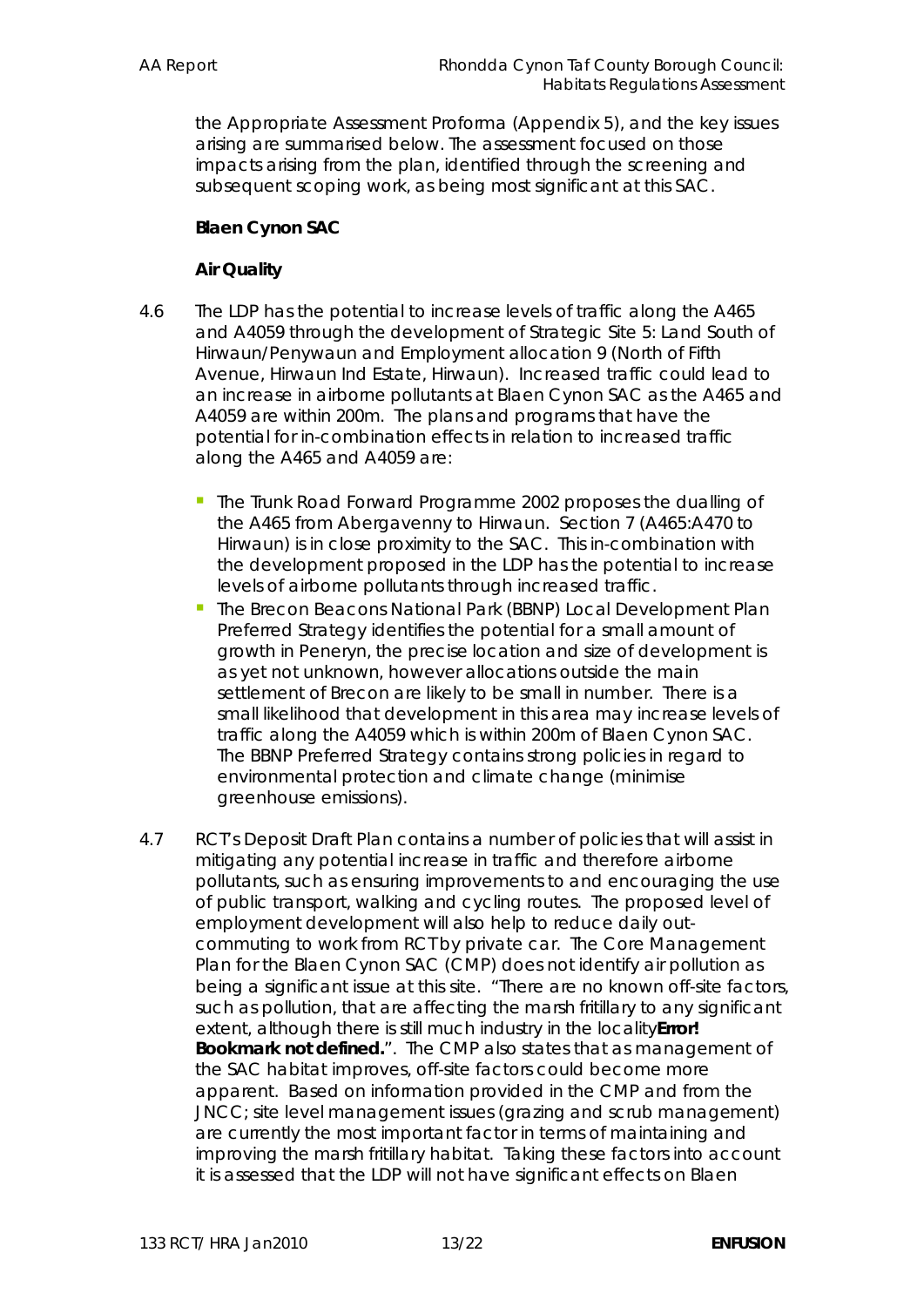Cynon SAC either alone or in-combination in regards to airborne pollution.

*Hydrological Regime*

- 4.8 Marsh fritillaries are essentially grassland butterflies and although populations may occur occasionally on wet heath, bog margins and woodland clearings, most colonies are found in damp acidic or dry calcareous grasslands. The drainage and hydrological conditions on the site should be maintained to favour the habitats that support the marsh fritillary and their management - Devil's-bit scabious prefers moist soils. Blaen Cynon SAC is situated close to the source of the Afon Cynon. Therefore, the development proposed in the LDP is unlikely to adversely affect water levels through increased abstraction as it is focused in areas further downstream.
- 4.9 There is potential however for Strategic Site 5 to influence the hydrological regime at management units 5 and 6 of the SAC, as they are situated on the valley floor and are therefore susceptible to alterations in surface and groundwater flow from areas at higher altitudes. In addition, Employment allocation 9 (North of Fifth Avenue, Hirwaun Ind Estate, Hirwaun) is situated to the south of SAC units 2 & 3 although it is separated by existing industrial development. This area currently supports a mix of neutral and marshy grassland and any affects on the hydrological regime here could potentially influence retained habitats and/or the nearby SAC units. The Trunk Road Forward Programme 2002 has the potential to contribute to impacts on the hydrological regime as it proposes the dualling of the A465 from Abergavenny to Hirwaun. Section 7 (A465:A470 to Hirwaun) is in close proximity to management units 5 and 6. There is potential for development proposed in the LDP (Policy NSA 8 & Policy NSA 14) and the Trunk Road Forward Programme to have significant effects on Blaen Cynon SAC through changes to the hydrological regime in management units 2, 3, 5 and 6.

*Habitat Loss and Fragmentation*

4.10 It has been noted that Marsh fritillaries are essentially grassland butterflies and although populations may occur occasionally on wet heath, bog margins and woodland clearings, most colonies are found in damp acidic or dry calcareous grasslands. Approximately 50ha of habitat is required to maintain the population in the long-term; with at least 10ha [of the overall area] in good condition. These operational limits reflect the minimum contribution of the Blaen Cynon SAC towards the favourable conservation status of the species in the Hirwaun/Penderyn area. As noted previously, the SAC only includes the core of the marsh fritillary habitat (and hence core of the metapopulation). There are likely to be other small areas of habitat outside the SAC boundary which are used by the butterfly only occasionally, but which may have a role in contributing to the longterm success of the metapopulation.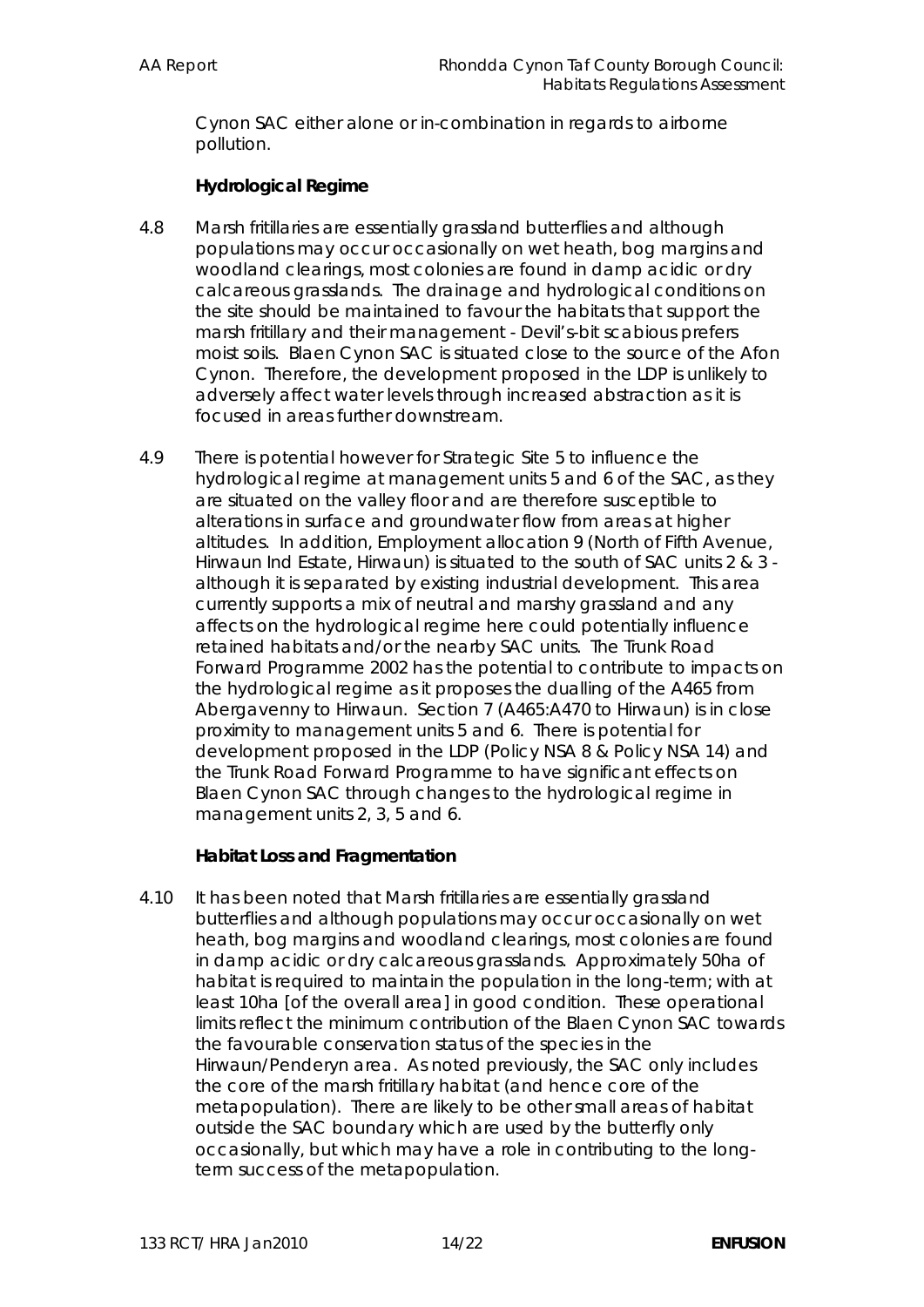- 4.11 Strategic site 5 Land South of Hirwaun/Penywaun and Employment allocation 9 (North of Fifth Avenue, Hirwaun Ind Estate, Hirwaun) are adjacent to Blaen Cynon SAC. The sites will not lead to direct loss of designated habitat but could lead to the loss and fragmentation of important surrounding habitat. One of the conservation objectives for the SAC identifies that not all habitat used by the Marsh Fritillary is expected to be found within the SAC, "some will be on nearby land within a radius of about 2km10".
- 4.12 Policy NSA 14 puts forward a site that is situated north of Fifth Avenue in Hirwaun and is allocated for 4.17ha of B2 (general industry) and B8 (storage and distribution) employment use (Employment Allocation 9). The site is within 200m of Blaen Cynon SAC - separated by an area of industrial land - and has the potential to lead to loss of suitable habitat for the Marsh Fritillary. The Phase 1 Habitat Survey of Wales (CCW 2005) shows that this site, if developed, will lead to the loss of a small area of marshy grassland although a greater area than that lost would be retained to the west of the development. It is assessed that to the north of the site there is enough space and suitable habitat - between the site and Penderyn Reservoir - to act as a corridor, allowing marsh fritillary to access retained marshy grassland and other similar habitats to the west. Given the size of the allocation and the availability of suitable habitat in the surrounding areas to the north and west, it is not likely that this allocation will have significant effects on Blaen Cynon SAC through loss of suitable habitat for the Marsh Fritillary.
- 4.13 Policy NSA 8 identifies land South of Hirwaun/ Penywaun for the provision of 1000 dwellings (400 during the life of the plan), 36ha of employment and 2,000m² of retail use. The site is approximately 175ha, which includes the provision of 45ha of open space to the south of the site. It is within 300m of Blaen Cynon SAC – separated [from the SAC] by the A465 and the settlement of Hirwaun. There is potential for development at this site to lead to loss of suitable habitat for the Marsh Fritillary (The Phase 1 Habitat Survey of Wales (2005) shows that this site, if developed, will lead to the loss of a substantial area of marshy grassland). The marshy grassland does not cover the entire site; the majority is concentrated in the north west from the A4061 to Tower Road, while there is also a smaller area within the eastern section of the site. The Trunk Roads Forward Programme also has the potential to act in-combination with the developments previously mentioned as the dualling of the A465 from Abergavenny to Hirwaun has the potential to increase habitat loss and fragmentation, although this issue would require consideration as part of the separate HRA/EIA for the A465 dualling.
- 4.14 During years with a high Marsh Fritillary count it is possible that the combined loss of such a large area of marshy grassland could have

<sup>10</sup> CCW (2008) Core Management Plan Including Conservation Objectives for Blaen Cynon SAC. Available online: http://www.ccw.gov.uk/landscape--wildlife/protecting-ourlandscape/special-sites-project-landing.aspx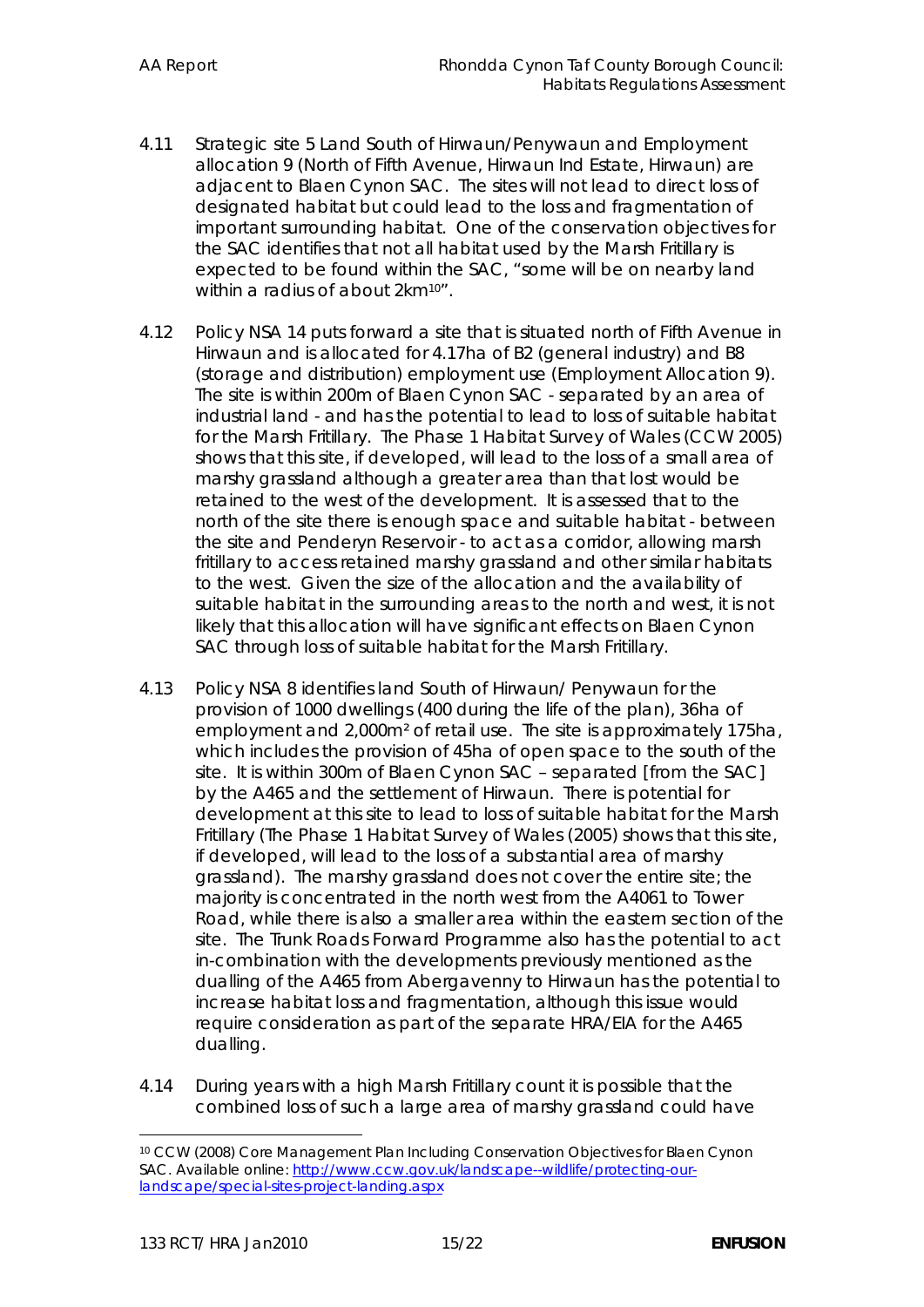significant effects on the availability of suitable habitat. If the majority of land to the south of Rhigos Road (A4061) were to be developed there would not only be a loss of suitable habitat, there would also be fragmentation as access to marshy grassland to the south of the site would be restricted due to development. As the majority of development is situated to the south of the marshy grassland comprising SAC units 5 and 6, with other similar habitat present to the north and west of Units 1 to 4, development south of Rhigos Road (A4061) is not likely to have a significant effect on the core metapopulation of Marsh Fritillary. However, there is potential for significant effects on the wider metapopulation during years with a high count as the ability of the Marsh Fritillary to disperse will be restricted due to the loss of the potential habitat corridor between the Hirwaun Industrial Estate and Hirwaun itself, which allows access to marshy grassland in the south.

**Task 3: Developing Avoidance and Mitigation Measures** 

- 4.15 The AA has identified a number of potentially significant effects on Blaen Cynon SAC which result from policies proposed within the Deposit Draft Plan. The policies in question generally support or propose development in close proximity to the SAC. Specifically it was assessed that impacts could arise in regard to policies proposing development on Strategic Site 5 (land south of Hirwaun/Penywaun) and employment allocation 9 (north of Fifth Avenue, Hirwaun). It was also identified that there is potential for in-combination effects with these proposed developments with the Trunk Roads Forward Programme 2002, as it proposes the dualling of the A465 from Abergavenny to Hirwaun.
- 4.16 It has therefore been necessary to consider avoidance and mitigation measures for these policies, which when applied are capable of reducing the effects to a level where they are negligible and will not adversely affect the integrity of the site. The avoidance and mitigation measures considered and the likelihood of residual effect following their application is detailed in the Appropriate Assessment Proforma (Appendix 5) with the key conclusions summarised below.

*Local Development Plan*

4.17 The LDP must ensure policy measures are robust in the protection of designated sites. The LDP should avoid development on marshy grassland in the north west area of Strategic Site 5. The provision of open space in this area with appropriate management would help to retain connectivity of suitable habitats to the north and south. Within the supporting text of Policy NSA 8 it should be made clear that there are constraints to the location of development in relation to the marshy grassland in the north west (of Strategic Site 5) and that development should be focused in the east/ south east of the site. This would help to retain a significant proportion of marshy grassland and would retain the connectivity of existing habitats.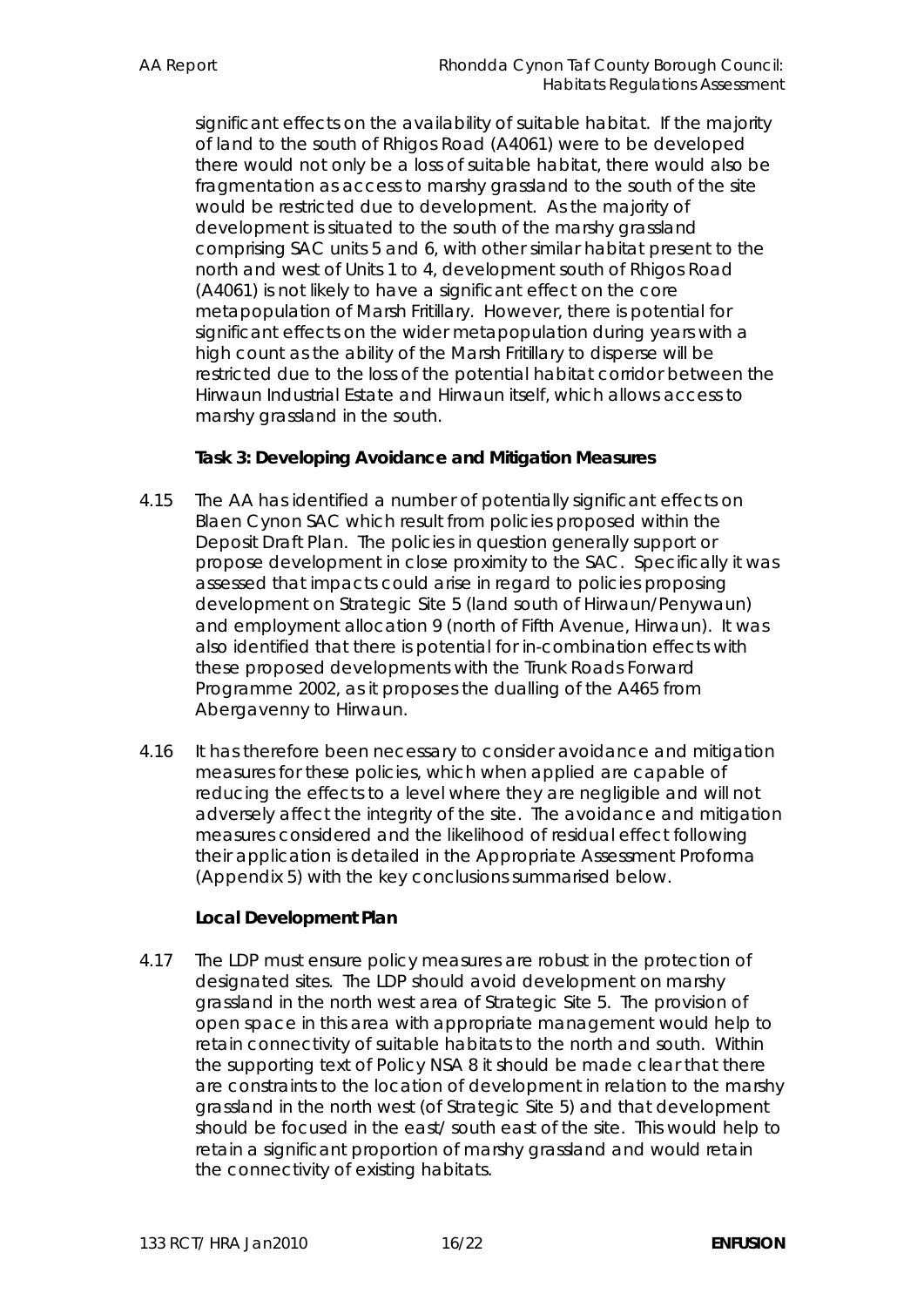### *Individual Site Level*

4.18 Ensure that development within Strategic Site 5 and at Employment Allocation 9 is designed, constructed and operated so as to avoid risks of impacts on the Blaen Cynon SAC. This may include the need for site specific HRA where necessary. Specifically, development would need to ensure and demonstrate that there would be no adverse impacts on the hydrological regime of Blaen Cynon SAC. Specifics of such mechanisms would be taken from mitigation strategies developed from the conclusions of site specific HRA/EIA Reports.

**Task 4: Findings and Recommendations** 

- 4.19 The current condition status of all management units within the SAC are assessed as unfavourable. This is predominantly due to past and present site level management issues, such as grazing and scrub control, and as such the LDP is unlikely to have direct significant effects on the condition status of Blaen Cynon SAC. As the site level management of the SAC habitat improves, off-site factors should become more apparent and will therefore give a greater understanding of the vulnerability and sensitivity of the SAC. The SAC is also vulnerable to a number of factors that are outside the influence of the site manager, such as parasitic wasps and weather conditions.
- 4.20 It is anticipated that, unmitigated, there is potential for significant impacts to the integrity of Blaen Cynon SAC from development proposed in Policy NSA 8 alone and in-combination with the A465 dualling scheme. The development from the plan is not likely to have direct significant effects on the SAC but does have the potential to indirectly have significant effects on the SAC through the loss and fragmentation of surrounding suitable habitat. The magnitude of this impact will be greater during years when the metapopulation of Marsh Fritillary is high, as the ability of the butterfly to disperse will be restricted due to the loss of the potential habitat corridor between the Hirwaun Industrial Estate and Hirwaun itself, which allows access to marshy grassland in the south.
- 4.21 There is also the potential for the developments mentioned above to have significant effects on the hydrological regime in management units 5 and 6 of the SAC. Given that management units 5 and 6 lie at the bottom of the valley there is the potential for the developments to alter surface and groundwater flow which could have implications for the marshy grassland habitat. Employment Allocation 9 also has the potential to affect the hydrological regime as it lies in close proximity to SAC management units 2 and 3.
- 4.22 If the avoidance and mitigation measures proposed earlier in this section (paras 4.17-4.18) are effectively implemented the Deposit Plan is unlikely to have adverse effects on the Blaen Cynon SAC either alone or in-combination.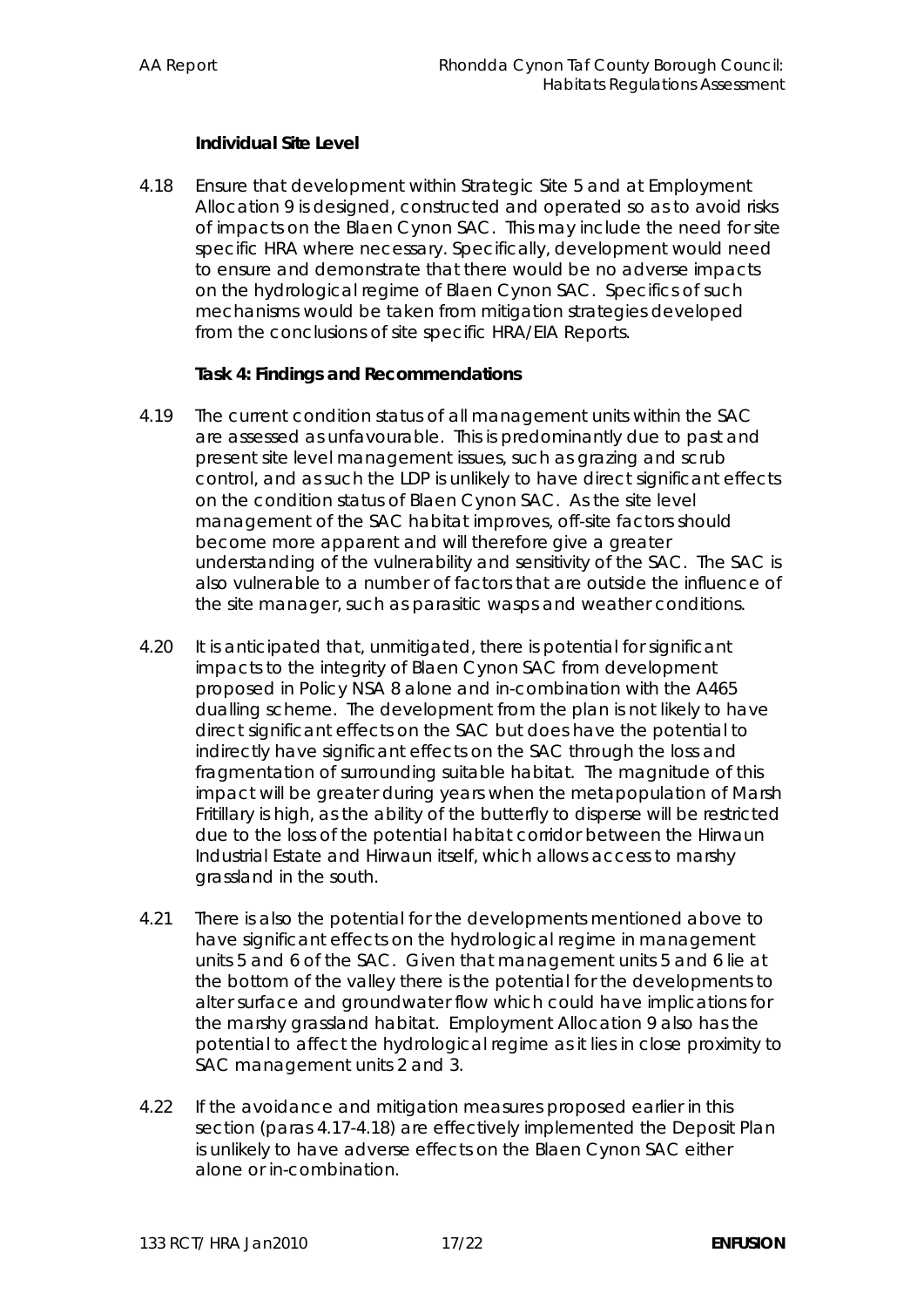**Task 5: Consultation**

- 4.23 This report, incorporating the avoidance and mitigations recommendations, was provided to CCW and wider stakeholders for comments alongside the draft deposit LDP consultation (Dec, 2008). All comments, including the supplementary advice provided by CCW on water supply issues, are set out in Appendix 1.
- 4.24 Overall CCW's comments support the approach taken to the AA and the key conclusions. Specific recommendations relate to the inclusion of air quality monitoring for Blaen Cynon SAC and a greater assurance that individual developments in proximity to the SAC would sufficiently take account of water resources, design and monitoring issues to ensure no significant effect on the integrity of the site. In addition, CCW also provided clarification on their suggested approach for the LDP to address any uncertainties for European site integrity that may arise as a result of increased water resource demand development. Further recommendations arising from the commentary received are outlined below.

**Task 6: Further Recommendations** 

- 4.25 In line with CCW's comments, summarised above and detailed at Appendix 1, the AA proposes several additional recommendations.
- 4.26 To ensure that potential adverse effects to the site integrity of Blaen Cynon SAC from air quality changes are avoided, the Council should seek to incorporate air quality monitoring at this site as part of its overall air quality monitoring strategy for the LDP. This recommendation can be usefully incorporated into the proposed Air Quality Target and Indicator proposed for the LDP through the SA/SEA.11
- 4.27 To ensure that the developments proposed by strategic allocations in the vicinity of Blaen Cynon do not have adverse effects on the conservation objectives of the site, the Council should ensure that detailed project level HRA is required to consider specific issues identified through this plan level HRA, in particular, the potential fragmentation of habitat and any possible changes to water supply.

*This recommendation has been taken forward by the Council and is now included in the focused proposed changes to the Draft Deposit Plan provided ahead of the plan examination.*

4.28 The AA of RCT's LDP did not identify any constraints to water supply or delivery in a manner that is compliant with the requirements of the Habitats Directive. However, in line with advice received from CCW it is noted that any future uncertainties regarding water resources should be addressed through ongoing evidence gathering during the first four

<sup>11</sup> SA/SEA Target 17: Air Quality. Chapter 6: Implementation and Monitoring. SA/SEA of Rhondda Cynon Taf Deposit Draft Plan (January 2009).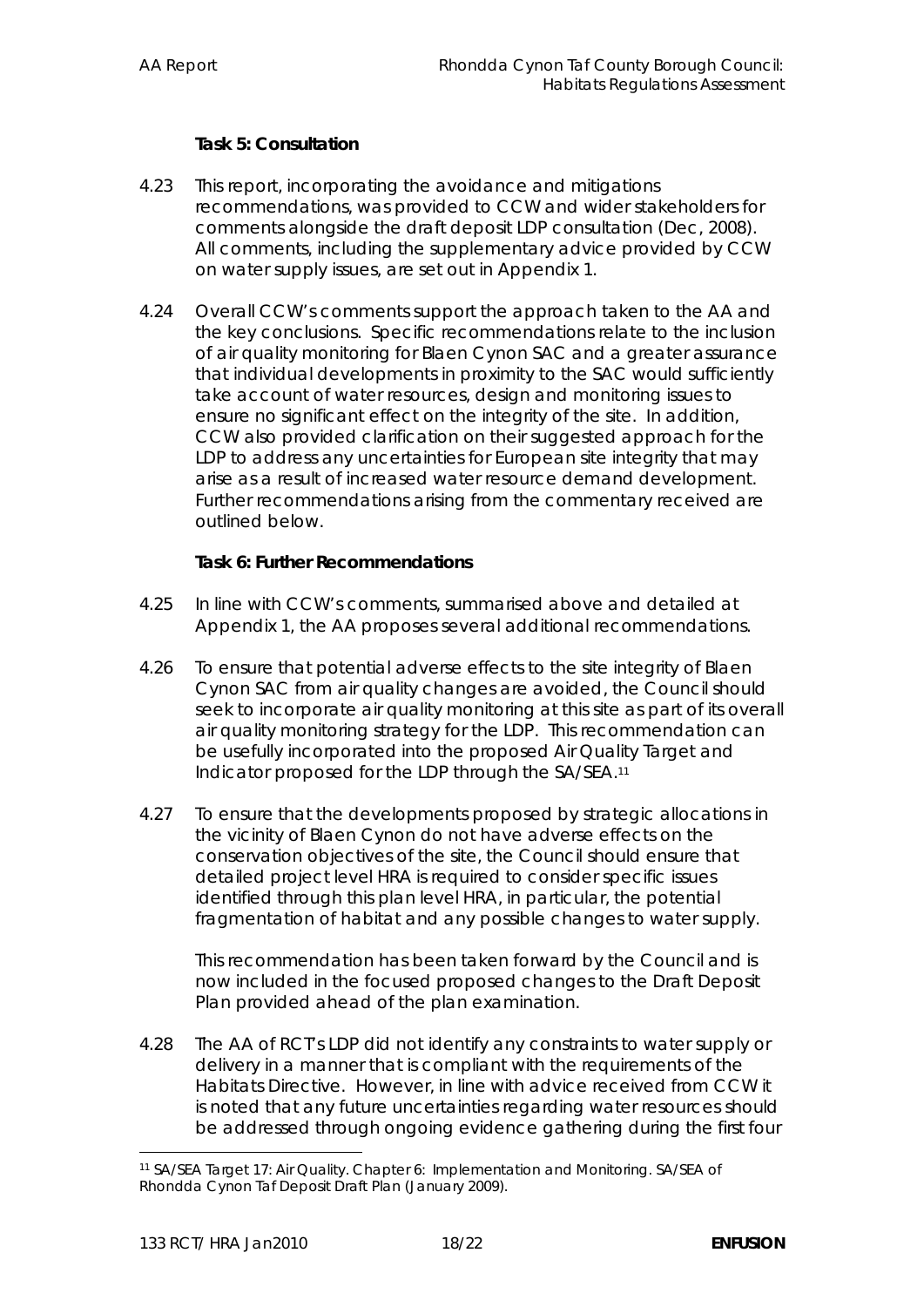years of the plan following adoption. In particular, as part of the Council's ongoing consultation with water companies and the Environment Agency Wales, RCT may (in collaboration with neighbouring authorities as appropriate) undertake a water cycle study or equivalent evidence gathering exercise, to ensure that any information uncertainties relating to sustainable (HRA compliant) water supply are addressed. If necessary this would support any future [policy<sup>12</sup>] changes to the LDP<sup>13</sup> to ensure continued compliance with the requirements as set out in Habitats Regulations.

<sup>12</sup> For example, changes to policy wording based on emergent evidence that allows for adjustments to housing allocations in order to fit available resources (an approach supported by CCW and implemented in the West Midlands RSS).

<sup>&</sup>lt;sup>13</sup> Regulation 41 of the Town and Country Planning (Local Development Plan (Wales) Regulations 2005, which requires a LPA to carryout a full review of its LDP every four years from the date of its initial adoption.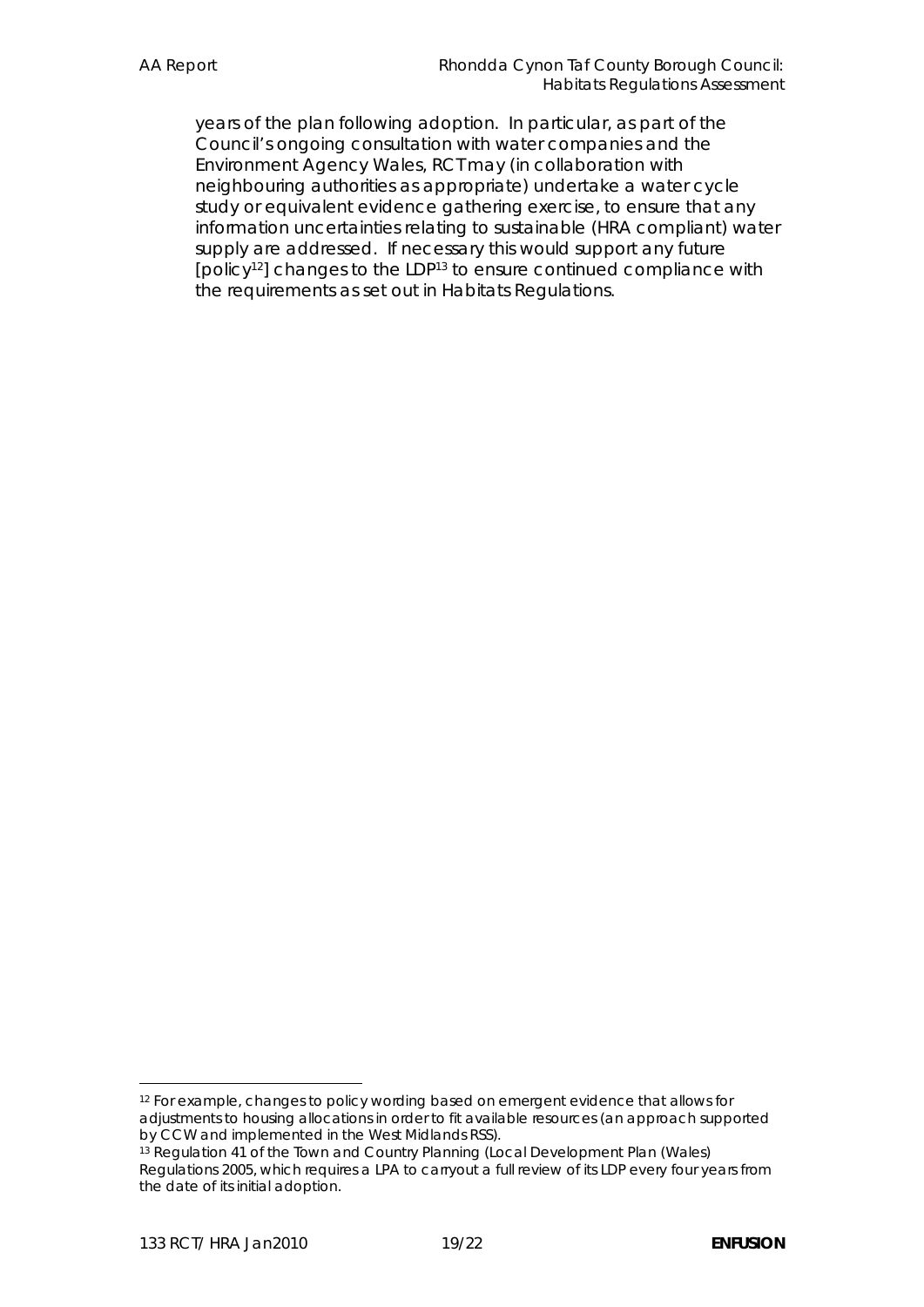### **5.0 CONCLUSIONS/ FUTURE WORK**

- 5.1 This report outlines the methods used and the findings arising from the Appropriate Assessment stage of the Habitats Regulations Assessment for RCT's Deposit Draft Plan. The AA considered 1 European site within RCT's plan boundaries and around the plan area.
- 5.2 The AA concluded that the risk of a significant effect on the integrity of the Blaen Cynon SAC was unlikely, when the avoidance and mitigation measures have been taken into account and the additional policy recommendations provided by the HRA for the LDP are in place. These conclusions reflect the consultation advice received from CCW throughout the HRA process.
- 5.3 As noted in the policy recommendations arising from the HRA, the finding of no significant effect for the Blaen Cynon SAC in relation to RCT's Deposit Plan does not obviate the need for lower level, project scale/ implementation plans to undertake HRA/AA where it is considered there is potential for significant effect on the SAC. The findings of this plan level HRA/AA, including the site analysis and the assessment of in-combination effects, should support this future assessment work.

### **Monitoring and Review**

- 5.4 Monitoring is a central requirement of the new planning system and monitoring for biodiversity is an integral part of WAG Environment Strategy (2006) and wider UK biodiversity targets. Natura 2000 sites are, by definition, the key biodiversity resource within the plan area and monitoring should be employed in support to ensure that the core designation is supported. The SA/SEA of the Deposit Draft Plan sets out suggested indicators for biodiversity monitoring and it is appropriate that monitoring for HRA is aligned with the SA/SEA requirement and linked to Annual Monitoring Reports as appropriate. In particular, it has been recommended that the proposed indicator for Air Quality includes focused monitoring for the Blaen Cynon SAC.
- 5.5 This HRA report is presented alongside the Deposit Plan as part of the evidence base for examination where it serves to provide a record of how the plan is consistent with Welsh Assembly and wider UK government/EU policy on biodiversity protection. The assessment should be revisited in the light of any significant changes to the plan.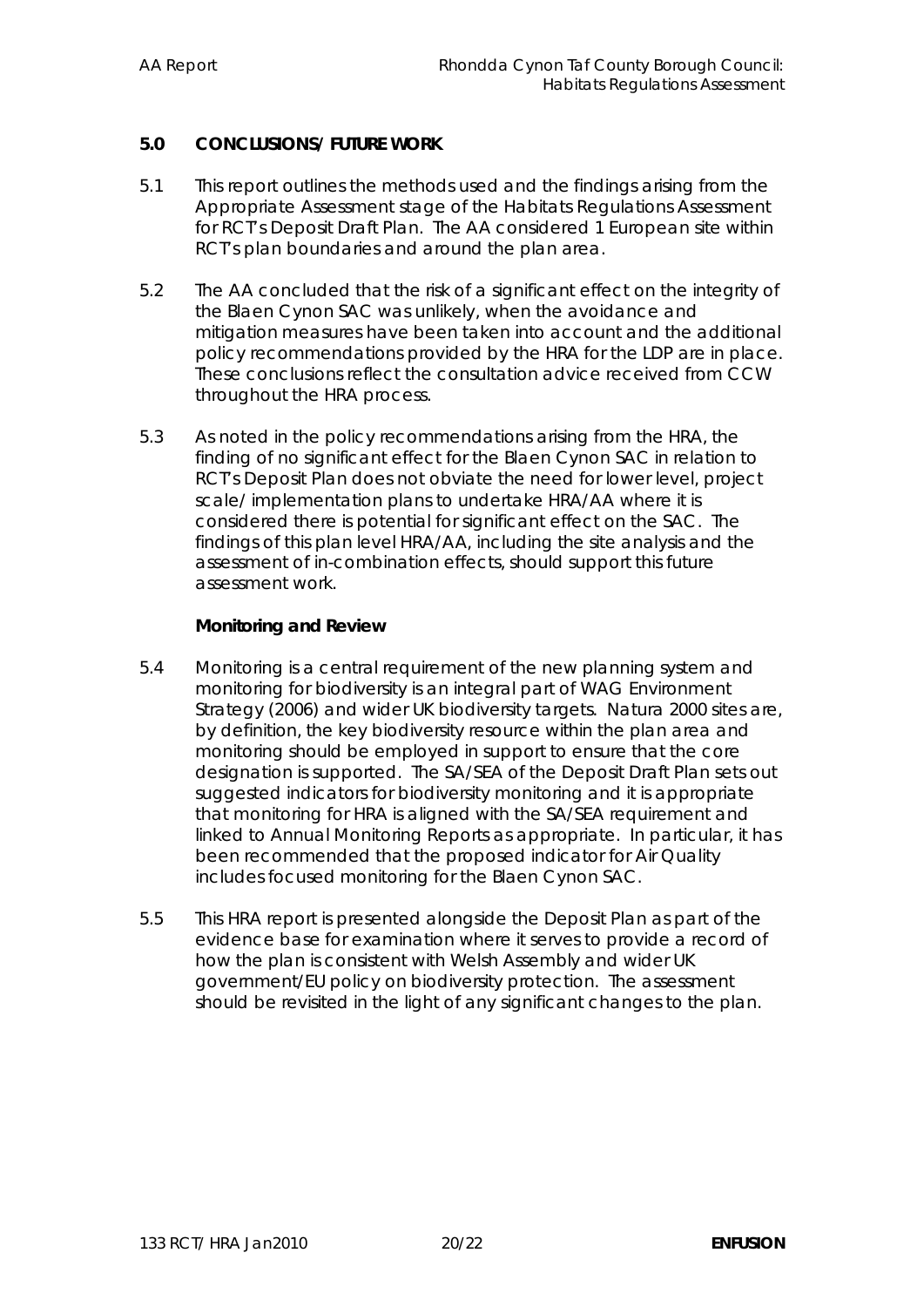### **REFERENCES/ BIBLIOGRAPHY**

Air Pollution Information System. www.apis.ac.uk

Countryside Council for Wales. www.ccw.gov.uk

Countryside Council for Wales (2004) Landmap. http://landmap.ccw.gov.uk/

Countryside Council for Wales CCW. 2005. *Habitats of Wales. Phase I Data 1979-1997. Lowlands and Uplands*. CD ROM available from CCW, Bangor.

Countryside Council for Wales (2008). Core Management Plan including conservation objectives for Blaen Cynon Special Area of Conservation (SAC). Version1, February 2008.

Countryside Council for Wales (2008). Core Management Plan including conservation objectives for Cardiff Beech Woods Special Area of Conservation (SAC). Version1, January 2008.

Department of Transport (2005) Interim Advice Note 61/04 Guidance for Undertaking Environmental Assessment of Air Quality for Sensitive Ecosystems in Internationally Designated Nature Conservation Sites and SSSIs (Supplement to DMRB 11.3.1). HMSO, London.

Joint Nature Conservation Committee. www.jncc.gov.uk

Laxten, D. and Wilson, P. (2002) A New Approach to Deriving NO2 from NOx for Air Quality Assessments of Roads, report prepared on behalf of Defra and the devolved administrations, Bristol. Cited in the AA of the Draft South East Plan).

Rhondda Cynon Taf County Borough Council (December 2008). Draft Deposit Local Development Plan.

Scott Wilson, Levett-Therivel Sustainability Consultants, Treweek Environmental Consultants and Land Use Consultants (August, 2006) Appropriate Assessment of Plans.

Smith R, G. (March 2005). Assessment of Rhos Pasture Habitat in Caerphilly CBC, in respect of its suitability and condition for the priority butterfly species marsh fritillary *Euphydrya aurinia* (tighter with incidental habitat data relevant to small pearl-bordered fritillary, *Boloria selena*).

Technical Advice Note 5: Nature Conservation (WAG, 1996).

TNS Travel and Tourism, (Sept, 2006) An outdoor recreation survey for Wales Recommended survey methods and pilot survey results.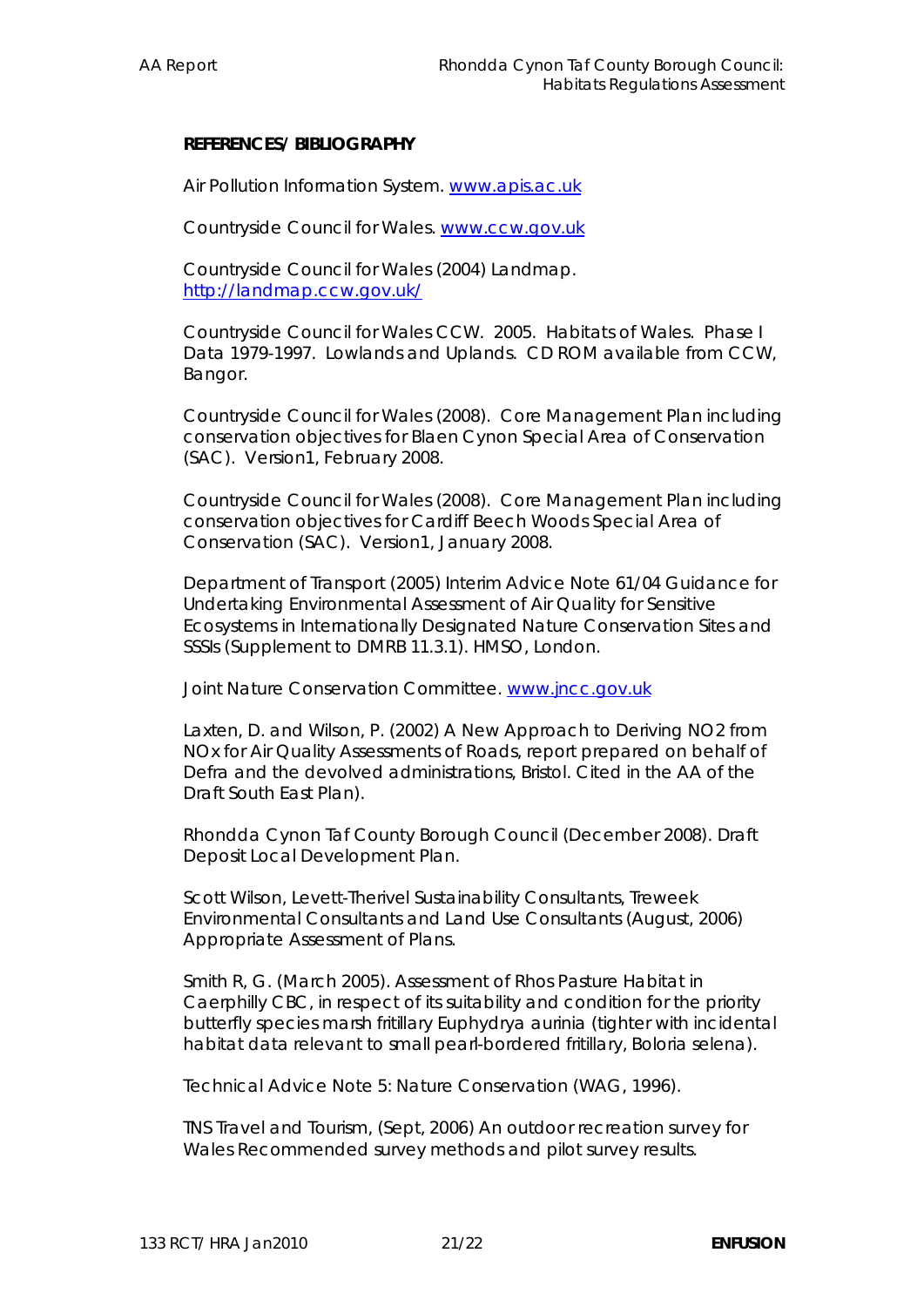Tyldesley, D and Associates & WAG. The Assessment of Development Plans in Wales under the Provisions of the Habitats Regulations has been produced by, (WAG, October 2006).

UK Air Quality Archive www.airquality.co.uk

Welsh Air Quality Forum. http://www.welshairquality.co.uk/index.php

Welsh Assembly Government (2006). Local Development Plan Manual: Planning Delivery for Wales Programme.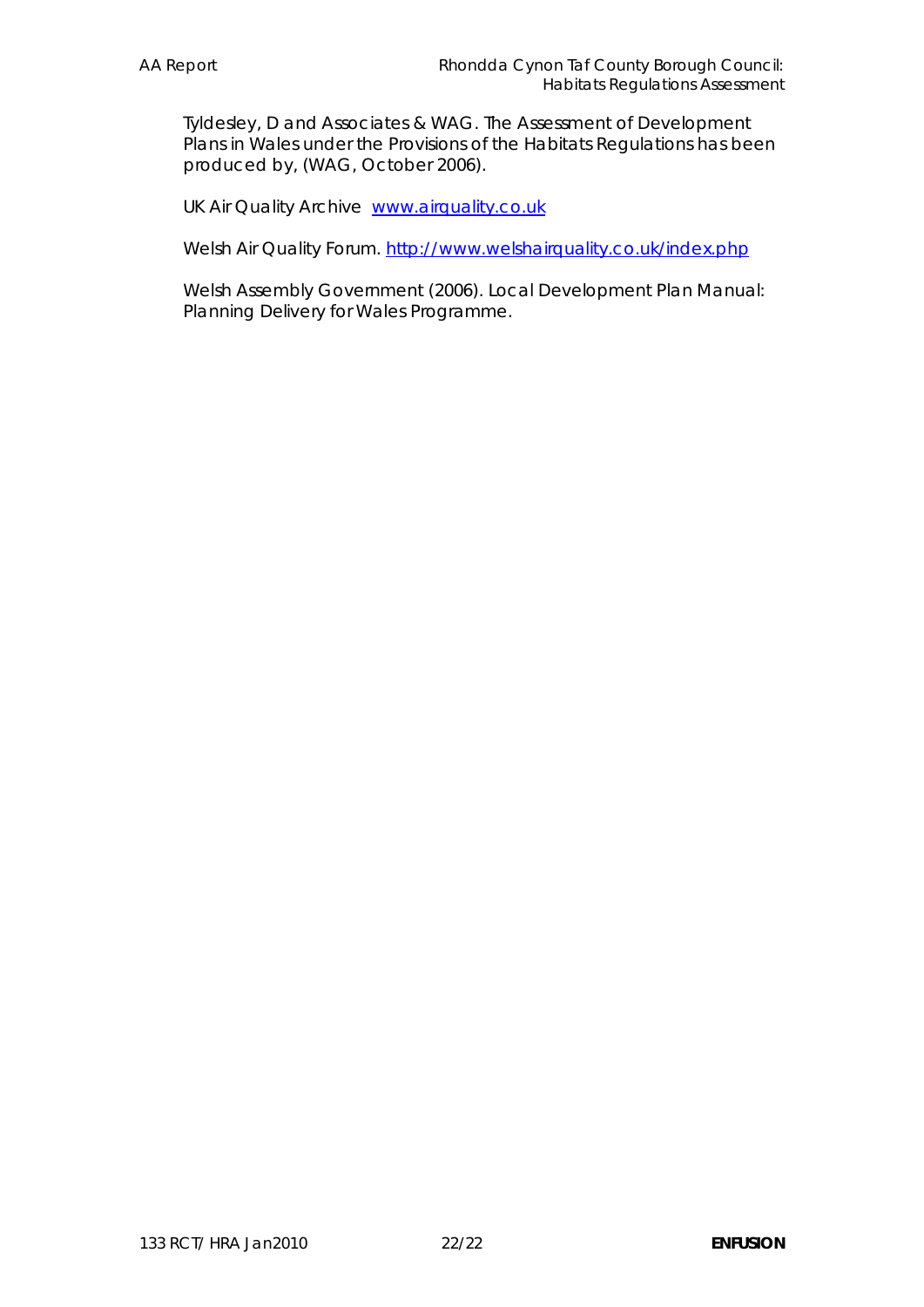

environmental planning and management for sustainability

© Enfusion Ltd Treenwood House Rowden Lane Bradford on Avon BA15 2AU T: 01225 867112 F: 01225 867115 michelle@enfusion.co.uk www.enfusion.co.uk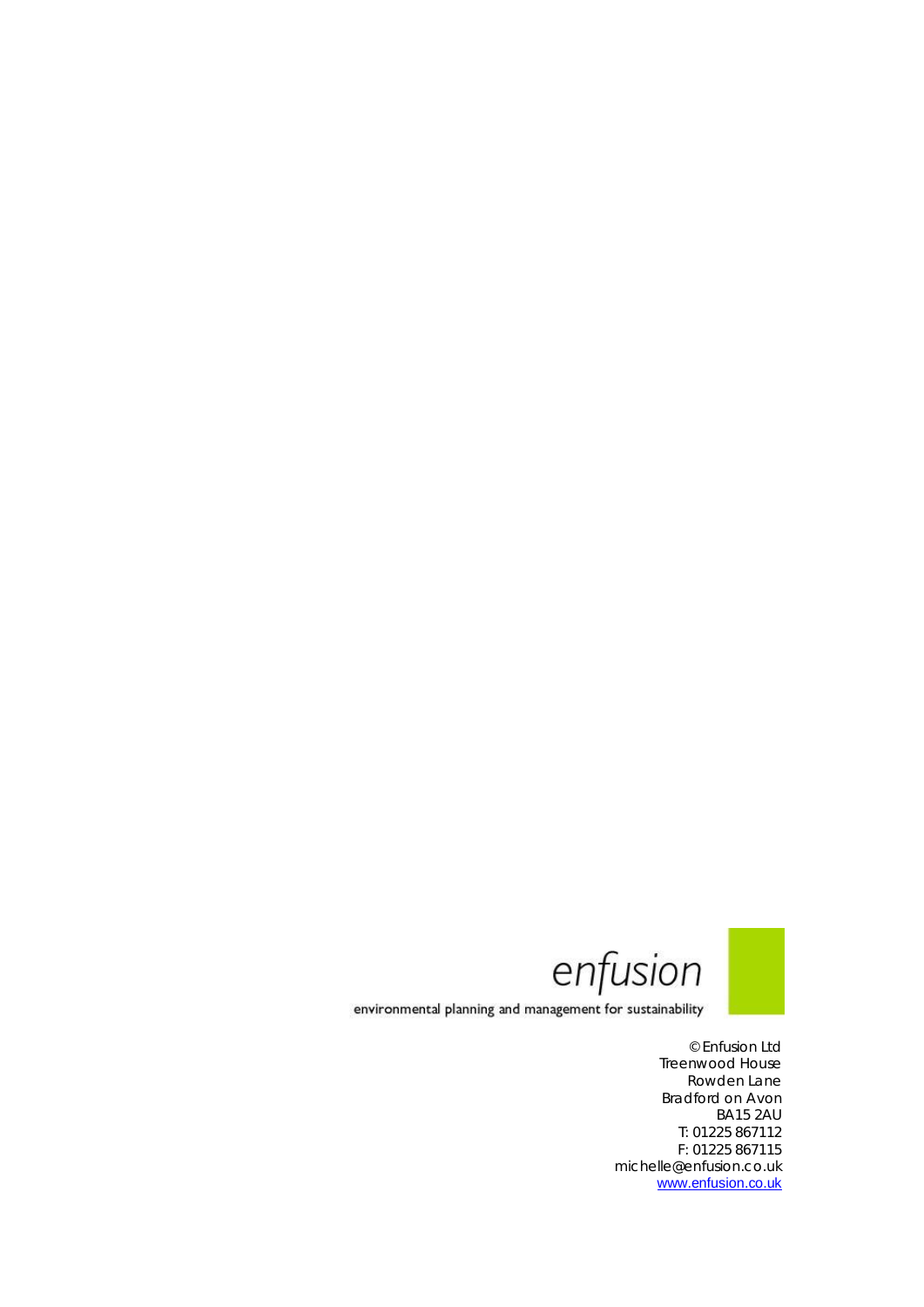# **Appendix 1: Consultation Commentary**

**Habitats Regulations Assessment Screening Report Consultation: Dec 2006**

| Ref<br>No. | <b>Date</b> | Consultee  | <b>Consultee Comments</b>                                                                                                                                                                                                                                                                                                                                                                                                                                                                                                                                                                                                                                                                                                                                                                                                                                                                                                                                                                                                                                                                                                                                                                                                                                                                                                                                      | Response (record of<br>amendment to HRA)                                 |
|------------|-------------|------------|----------------------------------------------------------------------------------------------------------------------------------------------------------------------------------------------------------------------------------------------------------------------------------------------------------------------------------------------------------------------------------------------------------------------------------------------------------------------------------------------------------------------------------------------------------------------------------------------------------------------------------------------------------------------------------------------------------------------------------------------------------------------------------------------------------------------------------------------------------------------------------------------------------------------------------------------------------------------------------------------------------------------------------------------------------------------------------------------------------------------------------------------------------------------------------------------------------------------------------------------------------------------------------------------------------------------------------------------------------------|--------------------------------------------------------------------------|
|            | 11/06/07    | <b>CCW</b> | 1.Introduction<br>Amend 'Appropriate Assessment' to read 'Habitats Regulations<br>Assessment' (HRA). HRA covers the whole process of assessment as<br>required by the Habitat Regulations, and is an iterative process that will<br>need to be undertaken at most stages of preparation of the LDP.<br>Appropriate assessment is just one stage of that process, and is<br>undertaken when it is considered that actions being undertaken in the<br>preparation of the LDP, such as identifying the vision, site allocation etc<br>are considered to have a significant effect on a European site, or<br>where it cannot be demonstrated that the proposal will not have a<br>significant effect on the site.<br>2. Appropriate Assessment<br>Amend AA to read HRA<br>Replace the phrase 'protects habitats and species of European nature<br>conservation importance' to read 'promotes the maintenance of<br>biodiversity through the conservation of natural habitats and of wild<br>fauna and flora'. Amend the next sentence to read 'The Habitats<br>Directive requires Member States to designate nature conservation sites<br>to form part of the EC "Natura 2000" network, to protect the<br>designated sites from deterioration or disturbance and take steps to<br>conserve the interest.<br>Para 2.2 (CCW numbering as paragraphs have no numbers) | Comments noted and taken<br>forward in Appropriate<br>Assessment Report. |
|            |             |            | At the end of the first sentence add                                                                                                                                                                                                                                                                                                                                                                                                                                                                                                                                                                                                                                                                                                                                                                                                                                                                                                                                                                                                                                                                                                                                                                                                                                                                                                                           |                                                                          |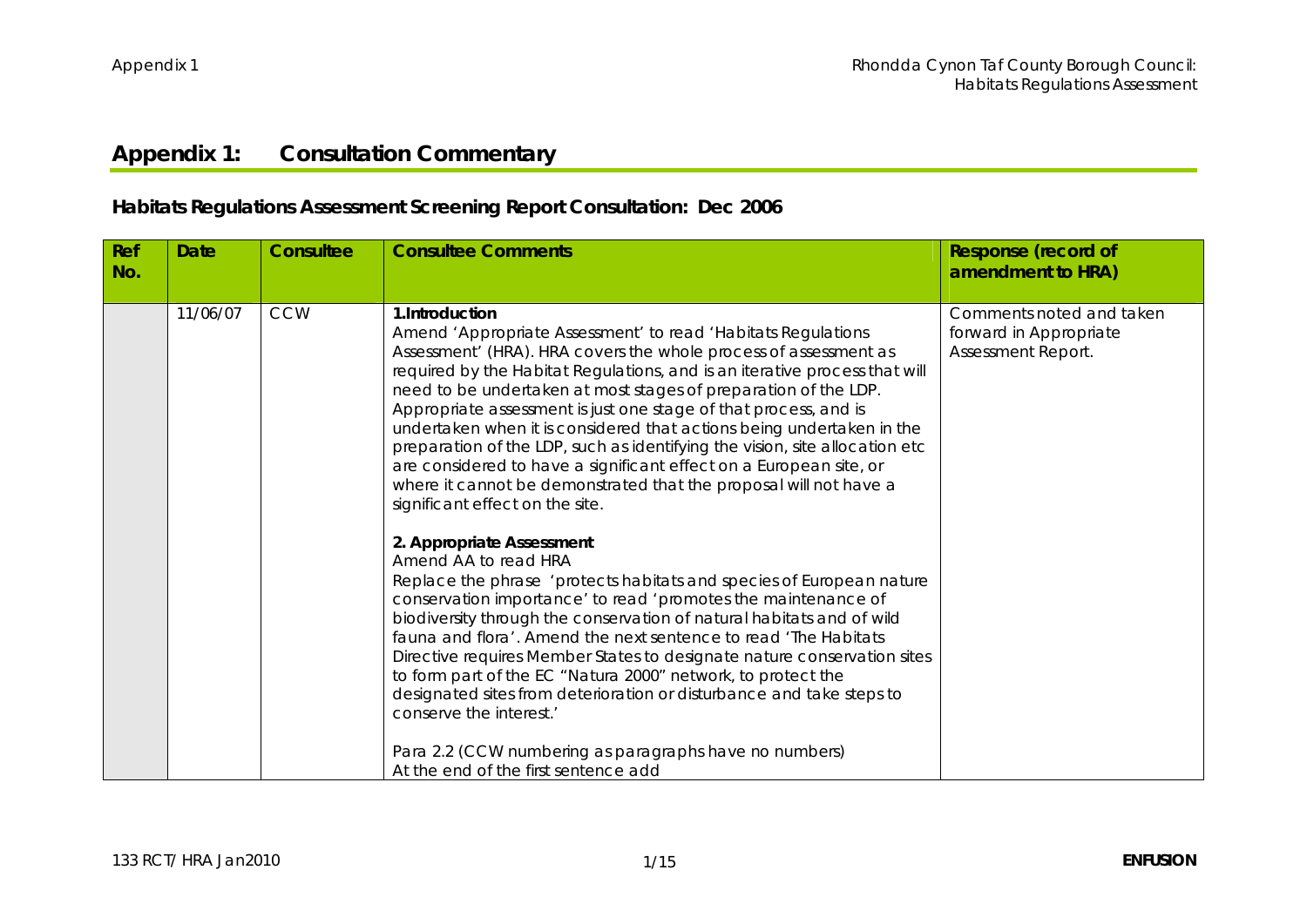|  | 'that are likely to have a significant effect on a European site, either<br>individually or in combination with other plans or projects.'                                                                                                                                                                                                                         |                                                                                                                                                        |
|--|-------------------------------------------------------------------------------------------------------------------------------------------------------------------------------------------------------------------------------------------------------------------------------------------------------------------------------------------------------------------|--------------------------------------------------------------------------------------------------------------------------------------------------------|
|  | 4 <sup>th</sup> line of that paragraph, amend AA to read HRA.                                                                                                                                                                                                                                                                                                     |                                                                                                                                                        |
|  | 3. Welsh Assembly Guidance on Appropriate Assessment<br>Amend AA in the paragraph title to read HRA.                                                                                                                                                                                                                                                              |                                                                                                                                                        |
|  | Para 3.2<br>Amend AA to read HRA                                                                                                                                                                                                                                                                                                                                  |                                                                                                                                                        |
|  | Para 3.4<br>Welcome the recognition that HRA is part of an iterative process that<br>needs to be revisited at each stage of the plan process. However, it is<br>not clear how this has been taken on board so far in the LDP process,<br>and there are several paragraphs in the screening report where the<br>impression is given that HRA is a one off process. | The HRA process has informed<br>the development of the plan,<br>with regard to location, scale of<br>strategic sites, for example near<br>Blaen Cynon. |
|  | 4. Methodology<br>4.1 Amend AA to read HRA                                                                                                                                                                                                                                                                                                                        |                                                                                                                                                        |
|  | Step 3<br>What about the Plan's vision and aims? Are they likely to have any<br>impacts on European sites? Also need to consider the implications of<br>the stages that come before the preparation of policies. It is important<br>that the process is undertaken iteratively throughout the plan process,<br>rather than trying to retrofit HRA to decisions.   | HRA has been undertaken<br>iteratively and in consultation<br>with CCW.                                                                                |
|  | Should there be a step 4?                                                                                                                                                                                                                                                                                                                                         |                                                                                                                                                        |
|  | 6. Appropriate Assessment Screening<br>Step 2 Presumably as this is an AA scoping report, we assume that the<br>Authority are erring on the side of caution, and assuming that it cannot                                                                                                                                                                          | Noted. An Appropriate<br>Assessment Report will follow the                                                                                             |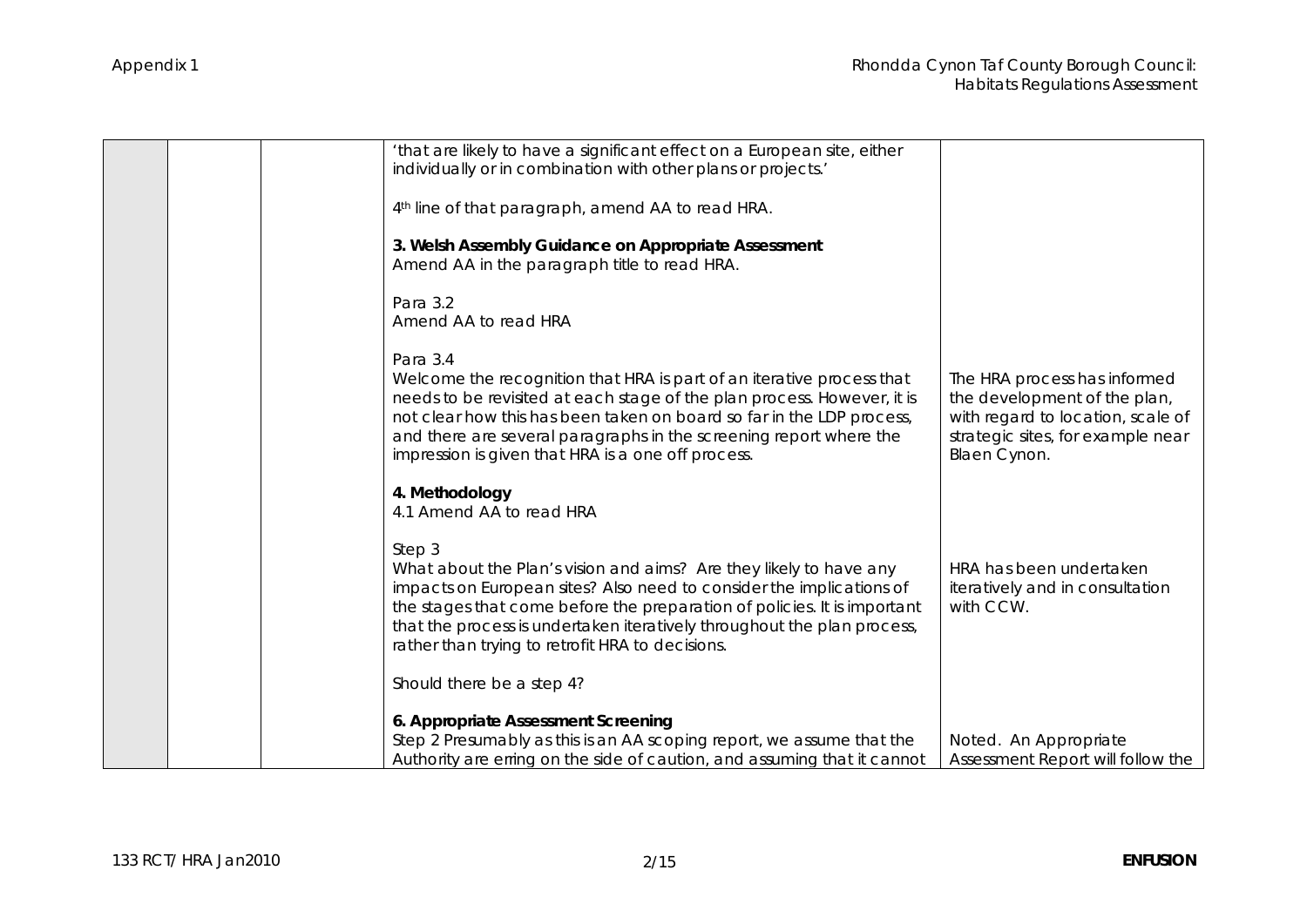|  | be demonstrated that there will not be a significant effect on N2K sites,<br>and that an AA will therefore be required.                                                                                                                                                                                                                                                                                               | screening.                                                                                                     |
|--|-----------------------------------------------------------------------------------------------------------------------------------------------------------------------------------------------------------------------------------------------------------------------------------------------------------------------------------------------------------------------------------------------------------------------|----------------------------------------------------------------------------------------------------------------|
|  | <b>Step 3 Policies Review</b>                                                                                                                                                                                                                                                                                                                                                                                         |                                                                                                                |
|  | <b>Blaen Cynon</b><br>CCW have concerns about the location of 120 houses next to or<br>overlapping the SAC which supports a population of Marsh fritillary<br>butterfly, with the resultant loss of habitat due to direct and indirect<br>damage.                                                                                                                                                                     | Noted. Further consideration of<br>the Blaen Cynon SAC is<br>provided in the Appropriate<br>Assessment Report. |
|  | Following discussions with the Project manager and engineer for the<br>dualling of the A465 trunkroad, and given the timetable for the works,<br>the WAG Transport Division will not have undertaken a HRA of the<br>dualling of the Hirwaun section in time for it to be considered by RCT<br>during the preparation of the LDP. RCT will therefore have to consider<br>the proposal as part of the HRA of the plan. |                                                                                                                |
|  | Is there supposed to be a Step 4?                                                                                                                                                                                                                                                                                                                                                                                     |                                                                                                                |
|  | Step 5 Assessment of 'in combination' effects<br>Consideration should also be given to checking the content of Neath<br>and Port Talbot's emerging UDP to make sure that there are no<br>implications for RCT.                                                                                                                                                                                                        | Noted.                                                                                                         |
|  | Step 6 Assessment of likely significant effects<br>6.1 As stated above the HRA is an iterative process throughout the plan,<br>not a one off assessment. Recommend that the wording of the text in<br>this paragraph is amended to reflect this, as currently this is not evident.<br>Last sentence, amend AA to read HRA.                                                                                            | Noted.                                                                                                         |
|  | 7. Summary and Conclusions<br>CCW notes the potential for RCT's LDP to have significant effects on the                                                                                                                                                                                                                                                                                                                | Noted, see comments on                                                                                         |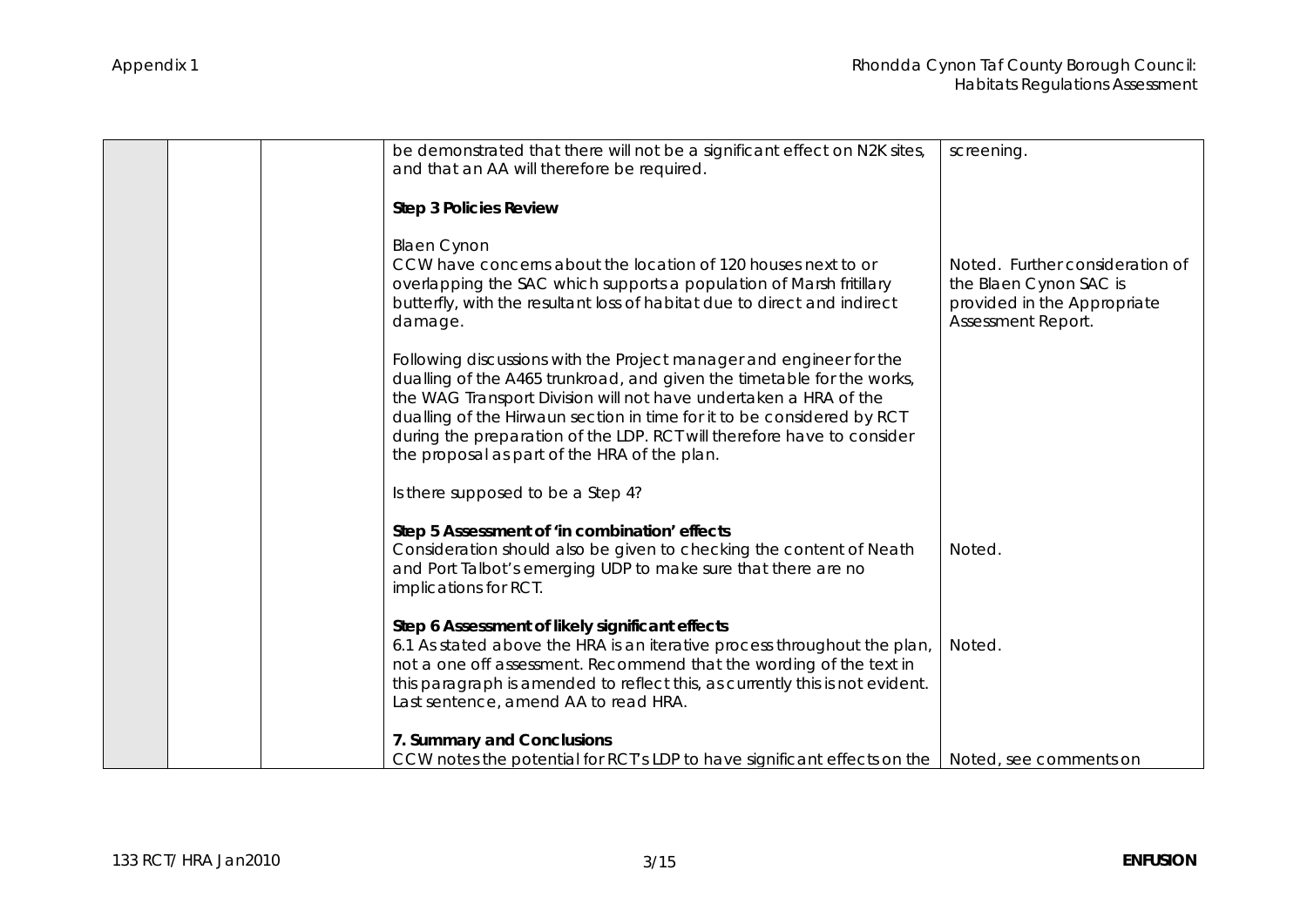|         |            | Blaen Cynon SAC. We strongly recommend that alternative sites are<br>considered to provide the 120 houses. As for Blaen Cynon, are there<br>any other sites where housing could be allocated to overcome any<br>impacts on the Cardiff Beechwoods SAC? What alternatives have<br>been considered?                                                                                                                                                                                                                                                                                                                                                                                                                                                                                                                                                                                                                                                                                                                                                                       | regarding AA of Blaen Cynon<br>SAC and alternations to the<br>plan.                        |
|---------|------------|-------------------------------------------------------------------------------------------------------------------------------------------------------------------------------------------------------------------------------------------------------------------------------------------------------------------------------------------------------------------------------------------------------------------------------------------------------------------------------------------------------------------------------------------------------------------------------------------------------------------------------------------------------------------------------------------------------------------------------------------------------------------------------------------------------------------------------------------------------------------------------------------------------------------------------------------------------------------------------------------------------------------------------------------------------------------------|--------------------------------------------------------------------------------------------|
| Unknown | <b>CCW</b> | CCW is aware that there is a significant amount of semi natural habitat<br>within the boundary of this large strategic allocation to the south of<br>Hirwaun. In particular we are aware that habitat exists on the proposed<br>allocation which is suitable for use by the marsh fritillary butterflies, a<br>qualifying feature of the nearby Blaen Cynon Special Area of<br>Conservation (SAC), see<br>http://www.jncc.gov.uk/ProtectedSites/SACselection/sac.asp?EUCode<br>$=$ UK0030092 for further information.<br>We therefore have concerns regarding this allocation given the<br>proximity to the SAC and the possible impacts upon breeding habitat<br>that are likely to contribute to the maintenance of the marsh fritillary<br>metapopulation in this area. We would welcome sight of any test of<br>likely significant effect that your authority has undertaken as required<br>by regulation 48 of the Habitat Regulations Assessment (HRA) you are<br>required to carry out for the LD. We would welcome urgent discussions<br>regarding this matter. | Noted. Issues regarding Blaen<br>Cynon SAC taken forward in the<br>Appropriate Assessment. |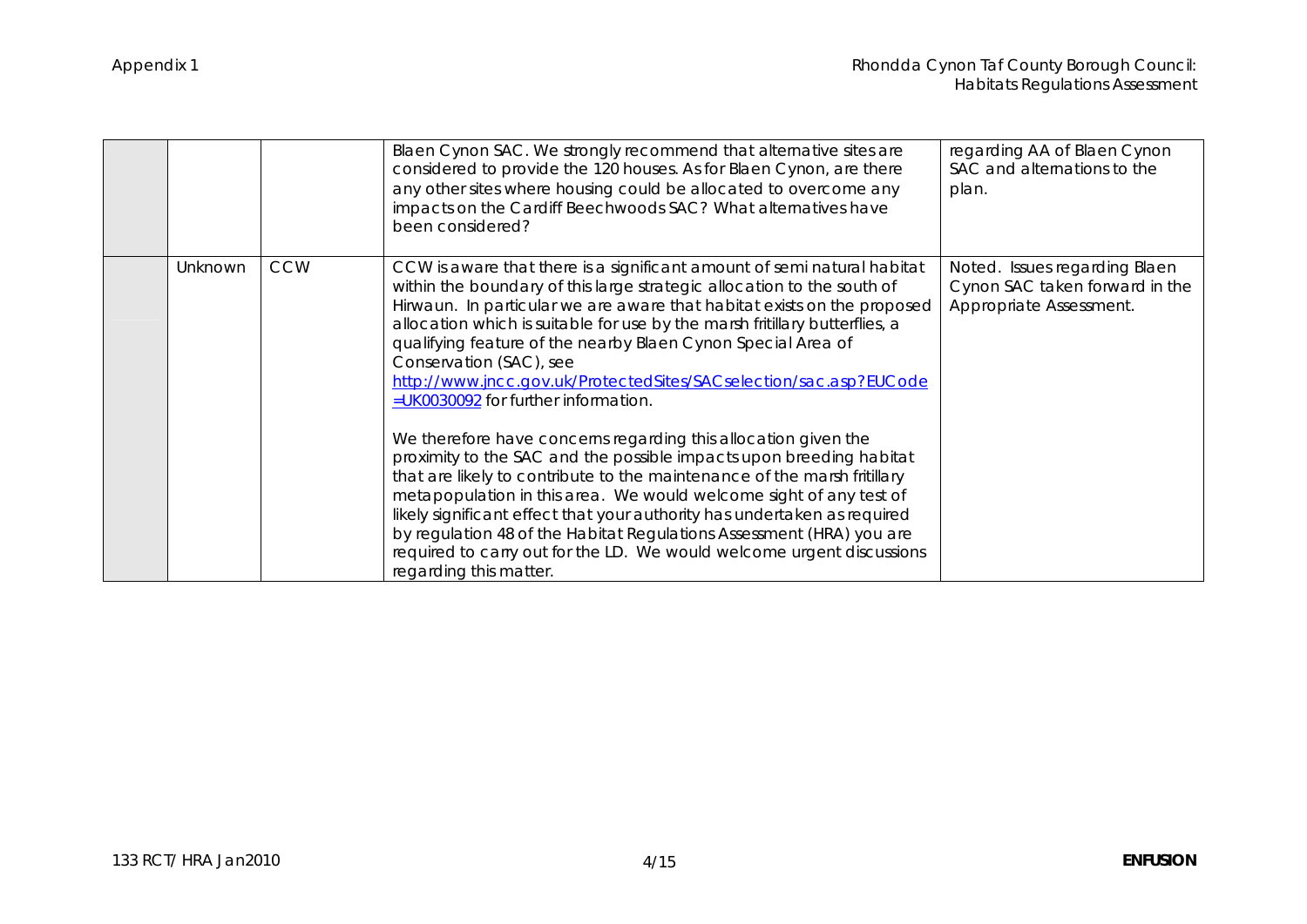# **Habitats Regulations Assessment Appropriate Assessment Report Consultation: Dec 2008**

| PRE-DEPOSIT CONSULTATION (2008)                                                                                                                     |                                                     |  |  |
|-----------------------------------------------------------------------------------------------------------------------------------------------------|-----------------------------------------------------|--|--|
| <b>HABITATS REGULATIONS ASSESSMENT</b>                                                                                                              |                                                     |  |  |
|                                                                                                                                                     |                                                     |  |  |
| <b>Organisation/ Comment</b>                                                                                                                        | Response (record of amendment to HRA)               |  |  |
|                                                                                                                                                     |                                                     |  |  |
| Fernhill Rhondda Conservation Group                                                                                                                 |                                                     |  |  |
| 1 Representation Text                                                                                                                               | Noted.                                              |  |  |
|                                                                                                                                                     |                                                     |  |  |
| 6. Habitats Regulations Assessment<br>Para' no' item 6                                                                                              |                                                     |  |  |
|                                                                                                                                                     |                                                     |  |  |
| Item 6 - Habitat Regulation Assessment                                                                                                              |                                                     |  |  |
| The Strategic Environmental Assessment is a lengthy document at 784 pages and any                                                                   |                                                     |  |  |
| attempt to simplify or condense its contents should be made.                                                                                        |                                                     |  |  |
| This section, whilst important for the Environmental Sustainability Issues is much better suited<br>to stand alone for use as a reference document. |                                                     |  |  |
|                                                                                                                                                     |                                                     |  |  |
| 2 Changes Sought                                                                                                                                    |                                                     |  |  |
|                                                                                                                                                     |                                                     |  |  |
| This document must be a REFERENCE document and as such should be presented in its own                                                               |                                                     |  |  |
| right.                                                                                                                                              |                                                     |  |  |
| <b>Environment Agency Wales</b>                                                                                                                     |                                                     |  |  |
| 1 Representation Text                                                                                                                               |                                                     |  |  |
|                                                                                                                                                     |                                                     |  |  |
| 6. Habitat Regulations Assessment                                                                                                                   |                                                     |  |  |
|                                                                                                                                                     |                                                     |  |  |
| The HRA has not considered impacts to Special Area of Conservation (SAC) sites on the                                                               | The HRA Screening Report (Dec 2006) assessed        |  |  |
| outskirts of the county boundary: Cwm Cadlan and Coedydd Nedd Mellte, located                                                                       | the potential for likely significant effects on Cwm |  |  |
| approximately 1km away. There was an assessment of the Blaen Cynon SAC and Cardiff                                                                  | Cadlan SAC and Coedydd Nedd a Mellte SAC            |  |  |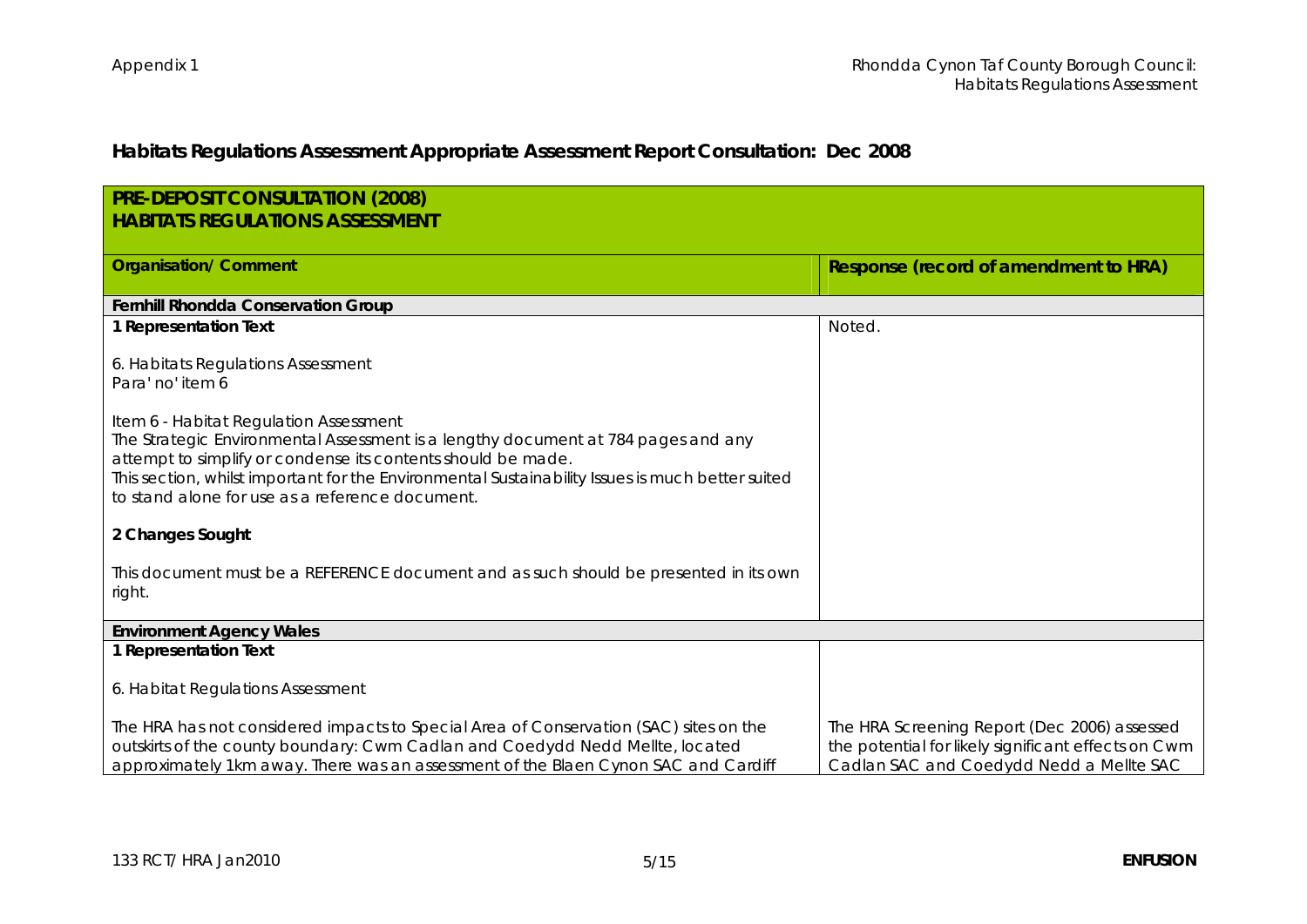| PRE-DEPOSIT CONSULTATION (2008)                                                                                                                                                                                                                                                                                                                                                                                                                                                                                                                                                                                                                                                                                                                                                                                                                                                                                                                                                                                                                                                                                                                                                                      |                                                                                                                                                                                                                                                                                                                                                                                                                                                                                                                                                                                                                                   |  |  |
|------------------------------------------------------------------------------------------------------------------------------------------------------------------------------------------------------------------------------------------------------------------------------------------------------------------------------------------------------------------------------------------------------------------------------------------------------------------------------------------------------------------------------------------------------------------------------------------------------------------------------------------------------------------------------------------------------------------------------------------------------------------------------------------------------------------------------------------------------------------------------------------------------------------------------------------------------------------------------------------------------------------------------------------------------------------------------------------------------------------------------------------------------------------------------------------------------|-----------------------------------------------------------------------------------------------------------------------------------------------------------------------------------------------------------------------------------------------------------------------------------------------------------------------------------------------------------------------------------------------------------------------------------------------------------------------------------------------------------------------------------------------------------------------------------------------------------------------------------|--|--|
| <b>HABITATS REGULATIONS ASSESSMENT</b>                                                                                                                                                                                                                                                                                                                                                                                                                                                                                                                                                                                                                                                                                                                                                                                                                                                                                                                                                                                                                                                                                                                                                               |                                                                                                                                                                                                                                                                                                                                                                                                                                                                                                                                                                                                                                   |  |  |
|                                                                                                                                                                                                                                                                                                                                                                                                                                                                                                                                                                                                                                                                                                                                                                                                                                                                                                                                                                                                                                                                                                                                                                                                      |                                                                                                                                                                                                                                                                                                                                                                                                                                                                                                                                                                                                                                   |  |  |
| <b>Organisation/ Comment</b>                                                                                                                                                                                                                                                                                                                                                                                                                                                                                                                                                                                                                                                                                                                                                                                                                                                                                                                                                                                                                                                                                                                                                                         | Response (record of amendment to HRA)                                                                                                                                                                                                                                                                                                                                                                                                                                                                                                                                                                                             |  |  |
| Beech Woods within RCT. The assessment found the there is a likely significant effect on the<br>Blaen Cynon site, therefore the impacts to Cwm Cadlan and Coedydd Nedd Mellte should<br>be assessed. This is because we would also expect these sites to be impacted by any<br>additional development in the area, as any development, including the proposals in the<br>Hirwaun and Penywaun areas in the Plan, would have stand alone and potential in<br>combination effects upon these SACs.<br>2 Changes Sought<br>The HRA should assess and consider potential impacts to the Cwm Cadlan and Coedydd<br>Nedd Mellte SAC sites on the outskirts of the county boundary.<br>The HRA has identified impacts from air quality, any additional development and additional<br>transport emissions within the proximity of the SAC sites that would cause additional impacts<br>upon the SAC features. The Environment Agency has undertaken a review of all EAW<br>consents under the Habitats Directive, and our 'Review of Consents Appropriate<br>Assessments' information can be requested. This provides information on local impacts on<br>the sites and any potential in combination effects. | as a result of the RCT LDP both alone and in-<br>combination with surrounding plans and<br>programmes. These sites were scoped into the<br>screening in consultation with CCW. The<br>screening assessment concluded that there<br>were no likely significant effects on these<br>European sites and as a result, these sites were<br>not carried forward to the Appropriate<br>Assessment stage of the HRA process.<br>The findings of the HRA Screening Report (Dec<br>2006) were consulted on and agreed with the<br>Countryside Council for Wales (See first section<br>[above] of this Consultation Comments<br>Appendix 1). |  |  |
| <b>Countryside Council for Wales</b>                                                                                                                                                                                                                                                                                                                                                                                                                                                                                                                                                                                                                                                                                                                                                                                                                                                                                                                                                                                                                                                                                                                                                                 |                                                                                                                                                                                                                                                                                                                                                                                                                                                                                                                                                                                                                                   |  |  |
| Executive summary<br>Paragraph 0.2                                                                                                                                                                                                                                                                                                                                                                                                                                                                                                                                                                                                                                                                                                                                                                                                                                                                                                                                                                                                                                                                                                                                                                   |                                                                                                                                                                                                                                                                                                                                                                                                                                                                                                                                                                                                                                   |  |  |
| We particularly draw your attention to the requirements of regulation 85 of the Regulations<br>and the necessity to demonstrate, after consultation, how the assessment has been                                                                                                                                                                                                                                                                                                                                                                                                                                                                                                                                                                                                                                                                                                                                                                                                                                                                                                                                                                                                                     | Noted. Appropriate Assessment report notes the<br>iterative nature of HRA and the ongoing                                                                                                                                                                                                                                                                                                                                                                                                                                                                                                                                         |  |  |
| amended to take on board the comments made by CCW and, how they are to be                                                                                                                                                                                                                                                                                                                                                                                                                                                                                                                                                                                                                                                                                                                                                                                                                                                                                                                                                                                                                                                                                                                            | requirement to consider HRA at site/ project                                                                                                                                                                                                                                                                                                                                                                                                                                                                                                                                                                                      |  |  |
| incorporated into the plan itself. This amended record of the assessment will then form part                                                                                                                                                                                                                                                                                                                                                                                                                                                                                                                                                                                                                                                                                                                                                                                                                                                                                                                                                                                                                                                                                                         | level where directed by the plan level                                                                                                                                                                                                                                                                                                                                                                                                                                                                                                                                                                                            |  |  |
| of the suite of documents submitted to the inspector. It should also note that where the                                                                                                                                                                                                                                                                                                                                                                                                                                                                                                                                                                                                                                                                                                                                                                                                                                                                                                                                                                                                                                                                                                             | assessment.                                                                                                                                                                                                                                                                                                                                                                                                                                                                                                                                                                                                                       |  |  |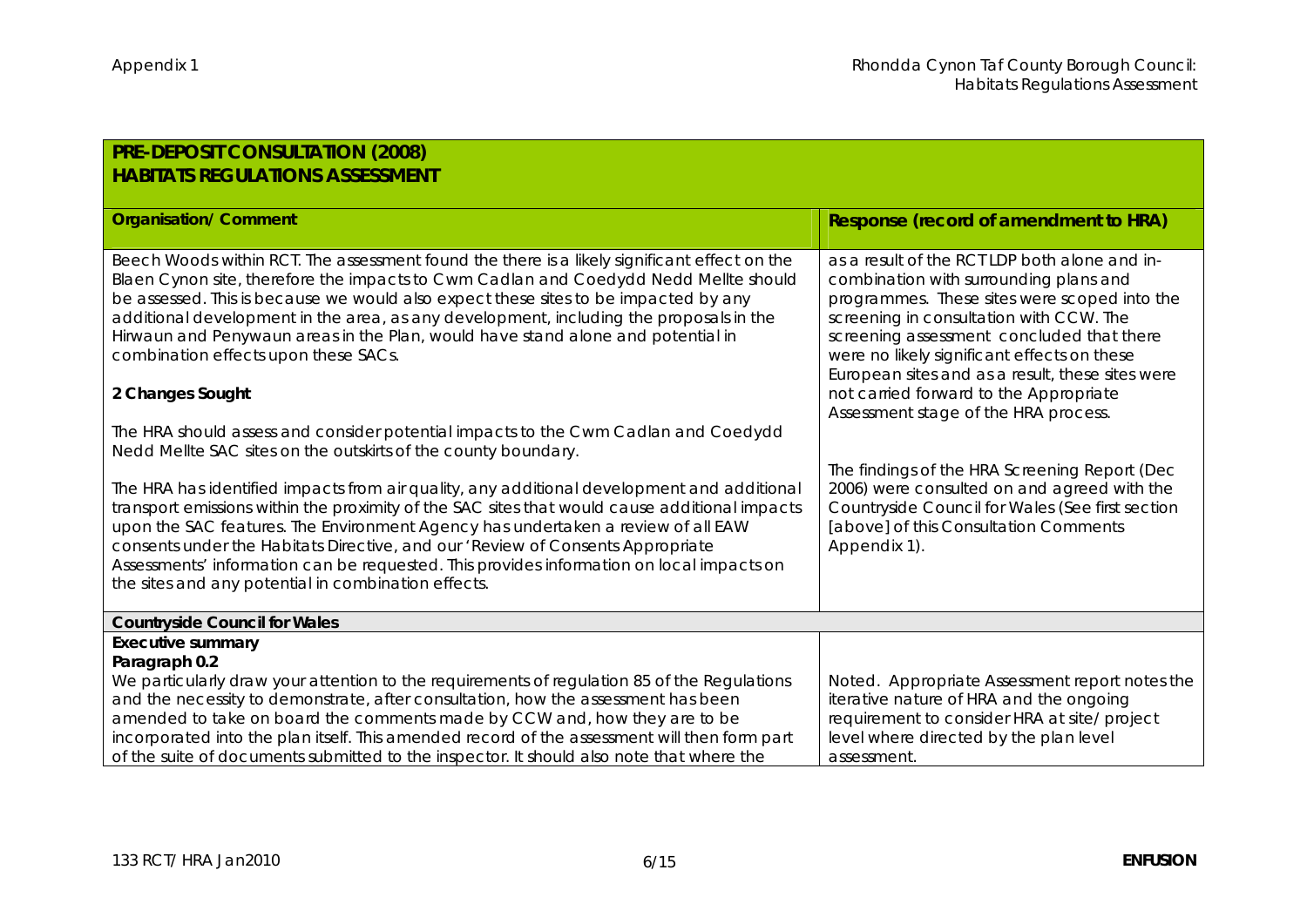| PRE-DEPOSIT CONSULTATION (2008)                                                                                                                                                                                                                                                                                                                                                                                                                                                                                                                                                                                                                                                                                                                                                                                                                                                                                                                                                                        |                                                                                                                                                                                                                                                                                                                                                                                                                                                                                                                                                                   |  |
|--------------------------------------------------------------------------------------------------------------------------------------------------------------------------------------------------------------------------------------------------------------------------------------------------------------------------------------------------------------------------------------------------------------------------------------------------------------------------------------------------------------------------------------------------------------------------------------------------------------------------------------------------------------------------------------------------------------------------------------------------------------------------------------------------------------------------------------------------------------------------------------------------------------------------------------------------------------------------------------------------------|-------------------------------------------------------------------------------------------------------------------------------------------------------------------------------------------------------------------------------------------------------------------------------------------------------------------------------------------------------------------------------------------------------------------------------------------------------------------------------------------------------------------------------------------------------------------|--|
| <b>HABITATS REGULATIONS ASSESSMENT</b>                                                                                                                                                                                                                                                                                                                                                                                                                                                                                                                                                                                                                                                                                                                                                                                                                                                                                                                                                                 |                                                                                                                                                                                                                                                                                                                                                                                                                                                                                                                                                                   |  |
| <b>Organisation/ Comment</b>                                                                                                                                                                                                                                                                                                                                                                                                                                                                                                                                                                                                                                                                                                                                                                                                                                                                                                                                                                           | Response (record of amendment to HRA)                                                                                                                                                                                                                                                                                                                                                                                                                                                                                                                             |  |
| assessment for particular policies has been deferred to lower tier plans or project<br>implementation, this needs to be clearly justified. In addition, the Assessment should also<br>acknowledge the authority's general duties to have regard to the manner in which the plan<br>would be carried out, and to any conditions or restrictions which could avoid adverse<br>impacts on the European site(s) (Regulation 48(6) of the Conservation (Natural Habitats &c)<br>Regulations 1994). Given both of these points, it is clear that the RCT Local Development Plan<br>will need to continue to make reference to the Habitats Regulations regardless of the<br>completion of this element of the HRA process.                                                                                                                                                                                                                                                                                   |                                                                                                                                                                                                                                                                                                                                                                                                                                                                                                                                                                   |  |
| 2.0 Method<br>Paragraph 2.3<br>In general, CCW commends RCT on the positive iterative way it has approached the HRA<br>process. We agree with Blaencynon SAC being identified as requiring further appropriate<br>assessment but we are still unclear why some European and international sites outside the<br>County boundary were excluded on the basis of an arbitrary 5km "buffer zone". This is<br>inappropriate and, as illustrated in the evaluation of significant effects on the Cardiff Beech<br>Woods SAC, artificially excludes potential impacts from the Plan on sites considerably further<br>afield.<br>For example, the plan will require additional water resources, some of which may come from<br>designated SAC Rivers such as the Usk and Wye. While we are not suggesting that the<br>screening exercise is repeated, it would be a suitably precautionary approach for the local<br>authority to satisfy itself that there are no impacts on these sites inherent to the plan. | The identification of an appropriate search area<br>for European Sites outside the plan boundary<br>was subject to consultation with CCW and<br>supported by statutory body advice at the<br>screening stage. (Dec 2006, see Appendix 1<br>above). The additional screening assessment for<br>Cardiff Beech Woods SAC undertaken alongside<br>the Appropriate Assessment was provided in<br>response to CCW commentary and issues<br>identified by the first screening.<br>Issues regarding water resources have been<br>subject to further advice from CCW. (see |  |
| 3.0 Re-screening of Cardiff Beech Woods SAC.<br>Paragraph 3.3<br>While we agree that, when considered alone, the proposals contained within the RCT LDP                                                                                                                                                                                                                                                                                                                                                                                                                                                                                                                                                                                                                                                                                                                                                                                                                                                | Noted. The distance limitations for recreation                                                                                                                                                                                                                                                                                                                                                                                                                                                                                                                    |  |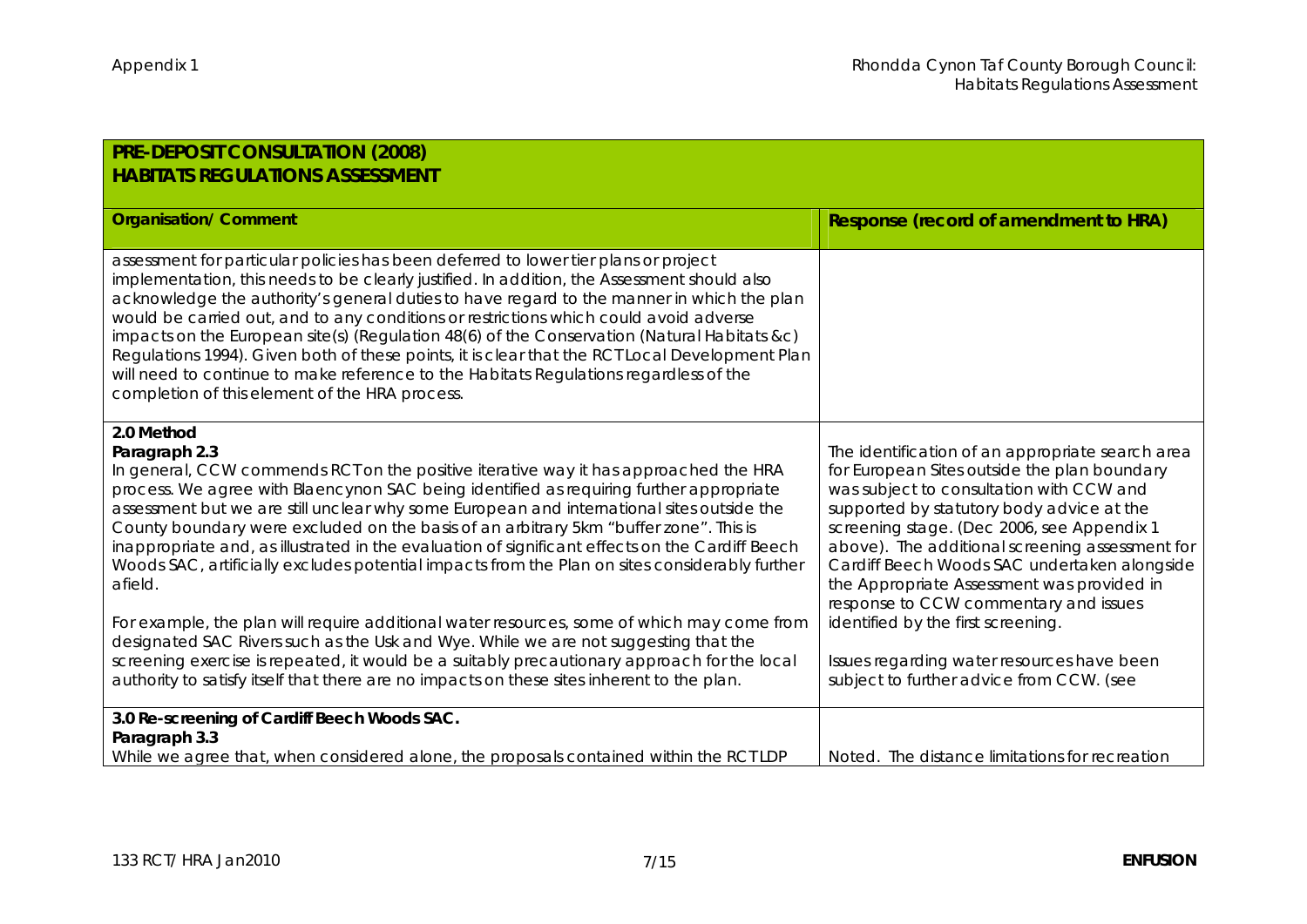| PRE-DEPOSIT CONSULTATION (2008)                                                                                                                                                                                                                                                                                                                                                                                                                                                                                                                                                                                                                                                                                                                                                                                   |                                                                                                                                                                                                             |  |  |
|-------------------------------------------------------------------------------------------------------------------------------------------------------------------------------------------------------------------------------------------------------------------------------------------------------------------------------------------------------------------------------------------------------------------------------------------------------------------------------------------------------------------------------------------------------------------------------------------------------------------------------------------------------------------------------------------------------------------------------------------------------------------------------------------------------------------|-------------------------------------------------------------------------------------------------------------------------------------------------------------------------------------------------------------|--|--|
| <b>HABITATS REGULATIONS ASSESSMENT</b>                                                                                                                                                                                                                                                                                                                                                                                                                                                                                                                                                                                                                                                                                                                                                                            |                                                                                                                                                                                                             |  |  |
| <b>Organisation/ Comment</b>                                                                                                                                                                                                                                                                                                                                                                                                                                                                                                                                                                                                                                                                                                                                                                                      | Response (record of amendment to HRA)                                                                                                                                                                       |  |  |
| are unlikely to have a significant effect through increased recreation pressure on the Cardiff<br>Beech Woods SAC, we feel this is primarily due to the provision of adequate alternatives<br>supported and encouraged by the plans various health, access and biodiversity polices. We<br>do not feel that the distance limitation is a valid justification, as while it states that 49% of<br>recreational visits involve journeys less than 4.7 km, the corollary is that 51% of journeys are<br>over this distance which might include considerable new developments identified in the<br>plan.                                                                                                                                                                                                               | are presented as supporting evidence, and<br>assessment considered that the provision of<br>appropriate alternative recreational space by<br>the plan provides mitigation, as supported by<br>CCW comments. |  |  |
| Paragraph 3.4<br>There may be in-combination effects relating to recreational impacts on the site from, for<br>example, visitors from Cardiff City Council and Caerphilly CBC areas. It is unclear how the<br>plan could be effectively amended to avoid such in-combination effects, as the main points<br>of concern are outwith the plan area (Castell Coch and Cwm Nofydd), thus making obvious<br>mitigation measures, such as implementing effective visitor management, beyond the scope<br>of the plan. We, therefore, concur with the assessment within the report in relation to this<br>aspect.                                                                                                                                                                                                        | Noted.                                                                                                                                                                                                      |  |  |
| Paragraph 3.5<br>We concur with the assessment made in relation to air quality and providing there is effective<br>implementation of the positive sustainable transport measures. We also note the positive<br>commitment towards implementing suitable air quality monitoring (potentially in conjunction<br>with other competent authorities). We look forward to seeing this being incorporated in the<br>plan itself and would welcome the opportunity to work with the Authority to re-appraise it<br>should any negative effects be identified as a consequence of the monitoring. Providing<br>these recommendations are complied with then we concur that the plan is unlikely to have<br>a significant effect on the Cardiff Beech Woods SAC through the vector of increased<br>localised air pollution. | Noted.                                                                                                                                                                                                      |  |  |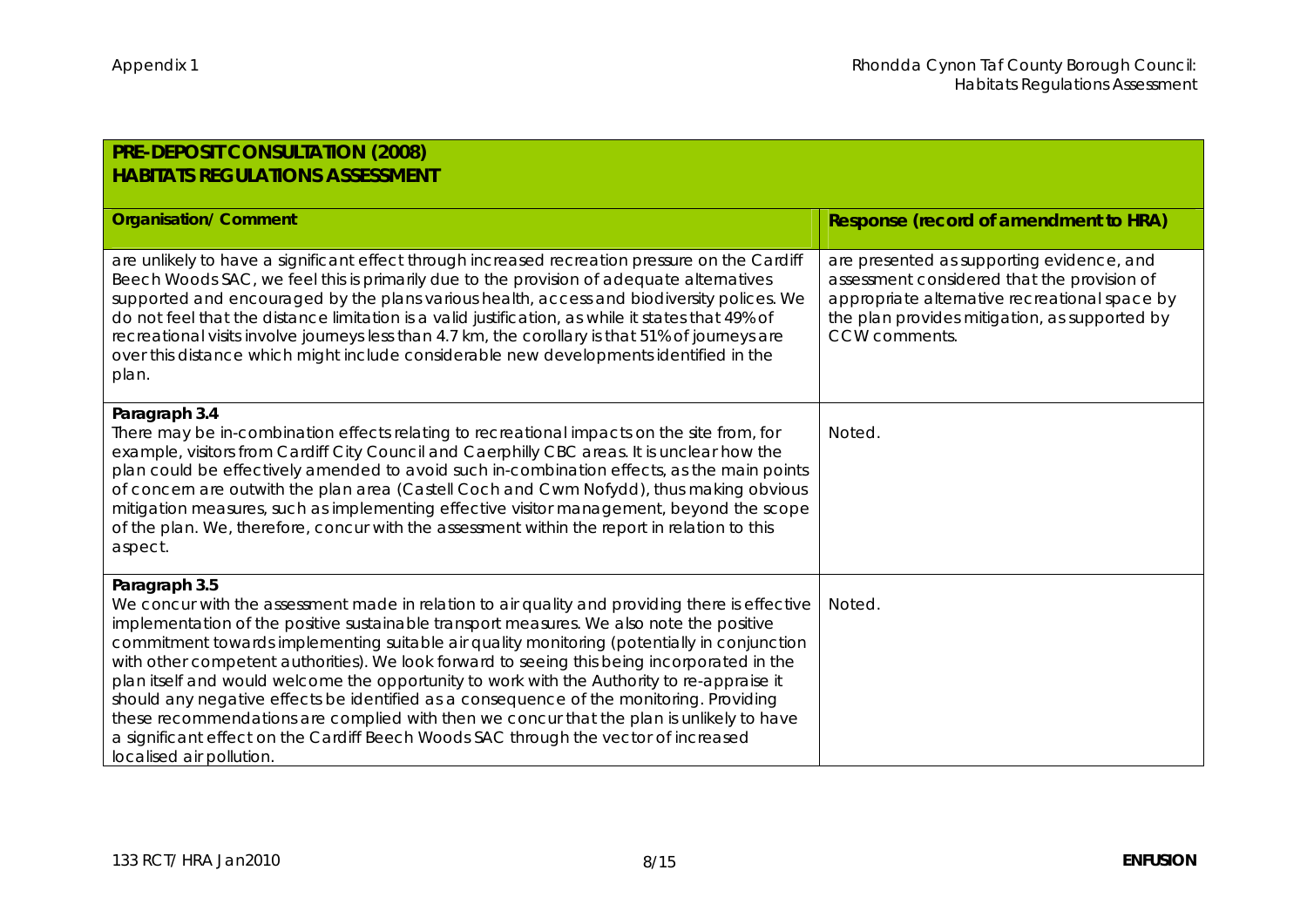| PRE-DEPOSIT CONSULTATION (2008)                                                                                                                                                                                                                                                                                                                                                                                                                                                                                                                                                                                                                                                                                                                                                                                                                                                                                                                                                                                                                                                                                                                                                                                                                                                                                                                                                                                                                                                                                                                                                                                                                                        |                                                                                                                                                  |  |  |
|------------------------------------------------------------------------------------------------------------------------------------------------------------------------------------------------------------------------------------------------------------------------------------------------------------------------------------------------------------------------------------------------------------------------------------------------------------------------------------------------------------------------------------------------------------------------------------------------------------------------------------------------------------------------------------------------------------------------------------------------------------------------------------------------------------------------------------------------------------------------------------------------------------------------------------------------------------------------------------------------------------------------------------------------------------------------------------------------------------------------------------------------------------------------------------------------------------------------------------------------------------------------------------------------------------------------------------------------------------------------------------------------------------------------------------------------------------------------------------------------------------------------------------------------------------------------------------------------------------------------------------------------------------------------|--------------------------------------------------------------------------------------------------------------------------------------------------|--|--|
| <b>HABITATS REGULATIONS ASSESSMENT</b>                                                                                                                                                                                                                                                                                                                                                                                                                                                                                                                                                                                                                                                                                                                                                                                                                                                                                                                                                                                                                                                                                                                                                                                                                                                                                                                                                                                                                                                                                                                                                                                                                                 |                                                                                                                                                  |  |  |
| <b>Organisation/ Comment</b>                                                                                                                                                                                                                                                                                                                                                                                                                                                                                                                                                                                                                                                                                                                                                                                                                                                                                                                                                                                                                                                                                                                                                                                                                                                                                                                                                                                                                                                                                                                                                                                                                                           | Response (record of amendment to HRA)                                                                                                            |  |  |
|                                                                                                                                                                                                                                                                                                                                                                                                                                                                                                                                                                                                                                                                                                                                                                                                                                                                                                                                                                                                                                                                                                                                                                                                                                                                                                                                                                                                                                                                                                                                                                                                                                                                        |                                                                                                                                                  |  |  |
|                                                                                                                                                                                                                                                                                                                                                                                                                                                                                                                                                                                                                                                                                                                                                                                                                                                                                                                                                                                                                                                                                                                                                                                                                                                                                                                                                                                                                                                                                                                                                                                                                                                                        |                                                                                                                                                  |  |  |
| 4.0 Appropriate Assessment - Blaen Cynon SAC                                                                                                                                                                                                                                                                                                                                                                                                                                                                                                                                                                                                                                                                                                                                                                                                                                                                                                                                                                                                                                                                                                                                                                                                                                                                                                                                                                                                                                                                                                                                                                                                                           |                                                                                                                                                  |  |  |
| CCW notes the changes made to the preferred strategy to ensure that the allocations within<br>the deposit plan no longer include an area of the Blaencynon SAC and also incorporate<br>certain mitigation and avoidance measures. However, as discussed below, we feel that<br>additional measures would be appropriate to ensure the Plan takes a suitably precautionary<br>approach to this site.                                                                                                                                                                                                                                                                                                                                                                                                                                                                                                                                                                                                                                                                                                                                                                                                                                                                                                                                                                                                                                                                                                                                                                                                                                                                    | Noted.                                                                                                                                           |  |  |
| Paragraph 4.6 Air Quality.<br>While it is correct that the Blaen Cynon Management Plan and Conservation Objectives do<br>not currently identify air quality as a significant factor affecting the favourable condition of<br>the marsh fritillary feature, it does have the potential to have some impact on the site,<br>particularly as the key pollutants such as nitrogen oxides are already at or close to their<br>critical load for the marshy grassland supporting habitat. We concur with the assessment<br>that, providing the general policy implications are complied with in relation to air quality and<br>sustainable transport support, there are unlikely to be significant impacts alone from the<br>proposals within the plan. However, given the significant proposed upgrading to the trunk<br>road network (A465 duelling) and the unknown nature of the proposed developments<br>surrounding the site, there may be potential in-combination effects, which are likely to<br>become more clear as our understanding of the site improves and the proposed<br>management actions implemented. Therefore, we think it would be a suitable precautionary<br>approach for the plan to incorporate appropriate air quality monitoring for the site to ensure<br>that impacts over the timescale of the plan, in combination with other plans and projects,<br>do not lead to an exceedence of the critical loads for the site and consequently lead to<br>significant adverse effects. We look forward to seeing this being incorporated in the plan<br>itself and would welcome the opportunity to work with the Authority to re-appraise it should | Noted, the HRA will recommend that air quality<br>monitoring at Blaen Cynon SAC is incorporated<br>into the LDP monitoring and review framework. |  |  |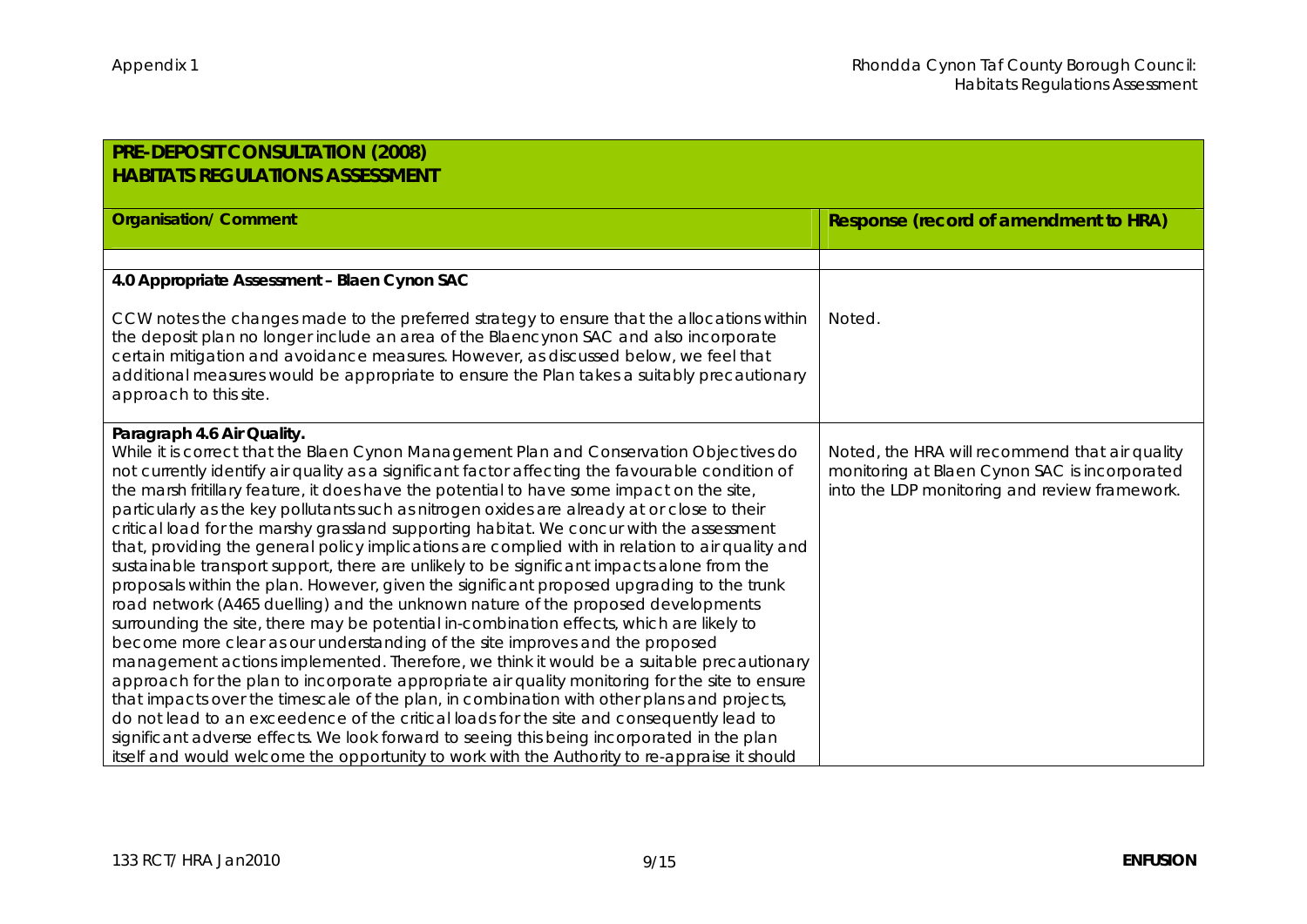| PRE-DEPOSIT CONSULTATION (2008)                                                                                                                                                                                                                                                                                                                                                                                                                                                                                                                                                                                                                                                                                                                                                                                                                                                                                                                                                                                                                                                                                                                                                                                                                                                                                                                                                                                                                                                                                                                                                                                                                                                                                                                                                                               |                                                                                                                                                                                                                                                                                                                                                                                                                                                                                                                 |
|---------------------------------------------------------------------------------------------------------------------------------------------------------------------------------------------------------------------------------------------------------------------------------------------------------------------------------------------------------------------------------------------------------------------------------------------------------------------------------------------------------------------------------------------------------------------------------------------------------------------------------------------------------------------------------------------------------------------------------------------------------------------------------------------------------------------------------------------------------------------------------------------------------------------------------------------------------------------------------------------------------------------------------------------------------------------------------------------------------------------------------------------------------------------------------------------------------------------------------------------------------------------------------------------------------------------------------------------------------------------------------------------------------------------------------------------------------------------------------------------------------------------------------------------------------------------------------------------------------------------------------------------------------------------------------------------------------------------------------------------------------------------------------------------------------------|-----------------------------------------------------------------------------------------------------------------------------------------------------------------------------------------------------------------------------------------------------------------------------------------------------------------------------------------------------------------------------------------------------------------------------------------------------------------------------------------------------------------|
| <b>HABITATS REGULATIONS ASSESSMENT</b>                                                                                                                                                                                                                                                                                                                                                                                                                                                                                                                                                                                                                                                                                                                                                                                                                                                                                                                                                                                                                                                                                                                                                                                                                                                                                                                                                                                                                                                                                                                                                                                                                                                                                                                                                                        |                                                                                                                                                                                                                                                                                                                                                                                                                                                                                                                 |
| <b>Organisation/ Comment</b>                                                                                                                                                                                                                                                                                                                                                                                                                                                                                                                                                                                                                                                                                                                                                                                                                                                                                                                                                                                                                                                                                                                                                                                                                                                                                                                                                                                                                                                                                                                                                                                                                                                                                                                                                                                  | Response (record of amendment to HRA)                                                                                                                                                                                                                                                                                                                                                                                                                                                                           |
| any negative effects be identified as a consequence of the monitoring.                                                                                                                                                                                                                                                                                                                                                                                                                                                                                                                                                                                                                                                                                                                                                                                                                                                                                                                                                                                                                                                                                                                                                                                                                                                                                                                                                                                                                                                                                                                                                                                                                                                                                                                                        |                                                                                                                                                                                                                                                                                                                                                                                                                                                                                                                 |
| Paragraph 4.8 Hydrological Regime.<br>The maintenance of the hydrological regime is critical to the favourable conservation status<br>of the site. While it is correct to state that the site is near the headwaters of the River Cynon<br>we are unsure of how the surface and groundwater systems within the site interact and,<br>therefore, it is incautious to assume that abstractions from near the site will not have any<br>impact on the water levels on the site, even if it is focused further downstream. Any<br>abstraction associated with proposed developments within the plan should be clearly<br>identified as needing further detailed appropriate assessment at the detailed proposal stage<br>(ie at the lower tier planning stage). In addition, if any of the proposals are likely to require<br>on-site abstractions as a requirement of their implementation, then this should be assessed<br>further prior to plan adoption.<br>This is particularly important for the developments associated with strategic site 5 and<br>potentially employment allocation 9 and some of the housing allocation within strategic site<br>4. These potential impacts have been effectively identified in the assessment, however, we<br>are unconvinced that the proposed avoidance and mitigation measures are sufficiently<br>precautionary to ensure the framework for development that is being set by the plan will not<br>be compromised at the project implementation stage. The addition of suitable caveats<br>relating to water resources, site design and, potentially, monitoring should provide sufficient<br>confidence for an assessment of no likely significant effect to be reached. We look forward<br>to seeing these measures incorporated into the final report and plan. | Noted, the HRA report has recommend that the<br>following text be incorporated into the LDP:<br>'In line with the Habitats Regulations, it will be<br>necessary for project level assessments to be<br>undertaken for development associated with<br>employment allocation 9 and strategic sites 4<br>and 5, to ensure that Blaen Cynon SAC will<br>not be adversely affected by any<br>development proposals. Development which<br>cannot demonstrate no adverse effect will<br>not be permitted by this Plan. |
| Paragraph 4.10 Habitat loss and Fragmentation.<br>The assessment correctly identifies the importance of suitable habitat outside the site<br>boundary to achieving favourable conservation status for the marsh fritillary feature. We also                                                                                                                                                                                                                                                                                                                                                                                                                                                                                                                                                                                                                                                                                                                                                                                                                                                                                                                                                                                                                                                                                                                                                                                                                                                                                                                                                                                                                                                                                                                                                                   | Noted, this will be addressed through the<br>requirement for project level HRA (please see                                                                                                                                                                                                                                                                                                                                                                                                                      |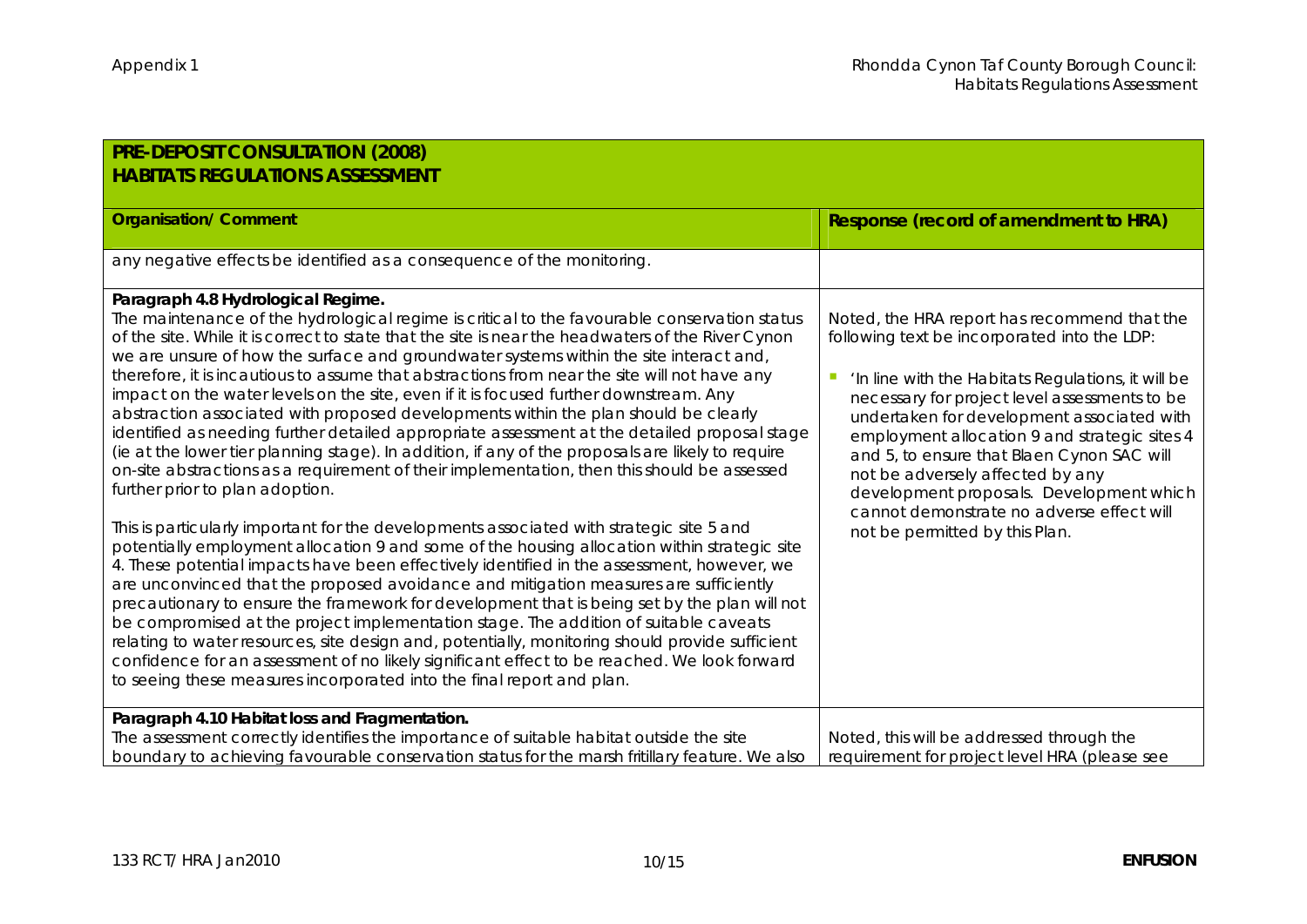| PRE-DEPOSIT CONSULTATION (2008)<br><b>HABITATS REGULATIONS ASSESSMENT</b>                                                                                                                                                                                                                                                                                                                                                                                                                                                                                                                                                                                                                                                                                                                                                                                                                                                                                                                                                                                                                                                                                                                                                                                                                                                                                                                                                                                                                                                                                                             |                                                                                                                                                                                                                                                                                     |
|---------------------------------------------------------------------------------------------------------------------------------------------------------------------------------------------------------------------------------------------------------------------------------------------------------------------------------------------------------------------------------------------------------------------------------------------------------------------------------------------------------------------------------------------------------------------------------------------------------------------------------------------------------------------------------------------------------------------------------------------------------------------------------------------------------------------------------------------------------------------------------------------------------------------------------------------------------------------------------------------------------------------------------------------------------------------------------------------------------------------------------------------------------------------------------------------------------------------------------------------------------------------------------------------------------------------------------------------------------------------------------------------------------------------------------------------------------------------------------------------------------------------------------------------------------------------------------------|-------------------------------------------------------------------------------------------------------------------------------------------------------------------------------------------------------------------------------------------------------------------------------------|
| <b>Organisation/ Comment</b>                                                                                                                                                                                                                                                                                                                                                                                                                                                                                                                                                                                                                                                                                                                                                                                                                                                                                                                                                                                                                                                                                                                                                                                                                                                                                                                                                                                                                                                                                                                                                          | Response (record of amendment to HRA)                                                                                                                                                                                                                                               |
| note that, following the earlier screening and consultation exercise, development allocations<br>proposed within the boundary of the SAC itself have been amended. The role of the<br>assessment, therefore, is to ensure that the plan policies and allocations do not set the<br>framework for development that may compromise the integrity of the SAC, and<br>consequently, lead to complications, or even refusal of permission, at the detailed<br>implementation stage. To ensure this is the case, any proposed development affecting<br>suitable habitat to support the marsh fritillary feature (ie policy allocations NSA 14, strategic<br>site 5; Land South of Hirwaun and Employment allocation 9 (north of Fifth Avenue, Hirwaun<br>industrial estate)) should clearly identify the potential for adverse effects and must include<br>clear mitigation or avoidance measures. We note that some justification is given as to why<br>the impact from some of these developments will be lessened, however, the loss of only<br>small areas of land may still be significant in the context of maintaining favourable<br>conservation status. Similarly, separation of the proposed development site from the SAC<br>needs to be considered carefully as marsh fritillaries are a mobile feature and while dispersal<br>is limited, they can (as the assessment notes) travel up to 2km. The potential in-combination<br>effects that may result from the proposed duelling of the A465 which will further complicate<br>any proposed mitigation and avoidance measures. | response above), which will ensure that<br>development will either avoid these key habitat<br>areas or provide appropriate mitigation prior to<br>development progressing.                                                                                                          |
| Developing avoidance and Mitigation measures.<br>Paragraph 4.17.<br>We welcome and support the proposed mitigation outlined in this and the following<br>paragraphs. However, we feel it falls somewhat short in ensuring that significant adverse<br>effect will be avoided. Our understanding of the ecological requirements of marsh fritillaries is<br>continuously improving, but current evidence suggests that a minimum of 50ha of suitable<br>habitat is required and potentially as much as 100ha is desirable to ensure the maintenance<br>of favourable conservation status. We would draw your attention to the draft report<br>"Strategic Assessment of the Marsh Fritillary Butterfly and its Habitat in Rhondda Cynon Taff-                                                                                                                                                                                                                                                                                                                                                                                                                                                                                                                                                                                                                                                                                                                                                                                                                                           | Noted, this will be addressed through the<br>requirement for project level HRA (please see<br>response to paragraph 4.8), which will ensure<br>that development will either avoid these key<br>habitat areas or provide appropriate mitigation<br>prior to development progressing. |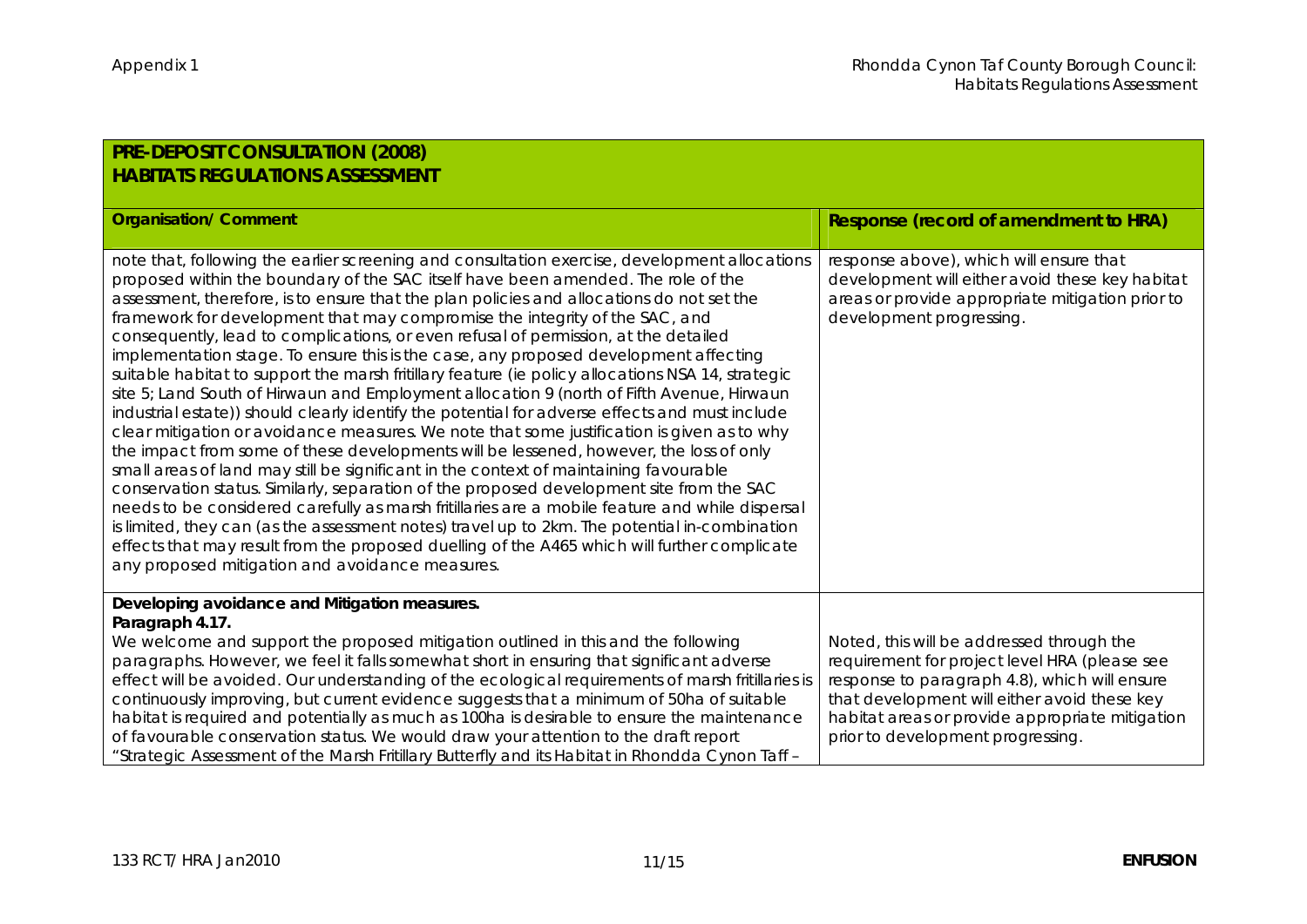## **PRE-DEPOSIT CONSULTATION (2008) HABITATS REGULATIONS ASSESSMENT**

| <b>Organisation/Comment</b>                                                                                                                                                                                                                                                                                                                                                                                                                                                                                                                                                                                                                                                                                                                                                                                                                                                                                                                                                                                                                                                                                                                                                                                                                                                                            | Response (record of amendment to HRA) |
|--------------------------------------------------------------------------------------------------------------------------------------------------------------------------------------------------------------------------------------------------------------------------------------------------------------------------------------------------------------------------------------------------------------------------------------------------------------------------------------------------------------------------------------------------------------------------------------------------------------------------------------------------------------------------------------------------------------------------------------------------------------------------------------------------------------------------------------------------------------------------------------------------------------------------------------------------------------------------------------------------------------------------------------------------------------------------------------------------------------------------------------------------------------------------------------------------------------------------------------------------------------------------------------------------------|---------------------------------------|
|                                                                                                                                                                                                                                                                                                                                                                                                                                                                                                                                                                                                                                                                                                                                                                                                                                                                                                                                                                                                                                                                                                                                                                                                                                                                                                        |                                       |
| Document Ref 2132c/1027, 2005" prepared for RCT CBC by Richard Smith on behalf of the<br>Earth Science Partnership. This report identifies the key marsh fritillary habitat around<br>Blaencynon and this should be used to inform and guide the mitigation and avoidance<br>measures contained within the key policies listed above. In particular, the strategic polices<br>should clearly state that proposed development will either avoid these key habitat areas or<br>acknowledge the necessity for full mitigation (including like for like replacement or securing<br>suitable habitat management of alternative areas of habitat), subject to detailed site<br>evaluation, prior to development progressing. This will not fully address the issue of habitat<br>fragmentation or loss of connectivity between areas of suitable habitat. However, a suitably<br>worded change to the policies (particularly those relating to strategic site 5), along the lines<br>indicated, should ensure that such connections are fully considered and accommodated for<br>at the detailed project implementation stage. Providing these steps, and the ones outlined<br>with respect to air quality and hydrology, are taken, then we feel that the overall assessment<br>is a reasonable conclusion. |                                       |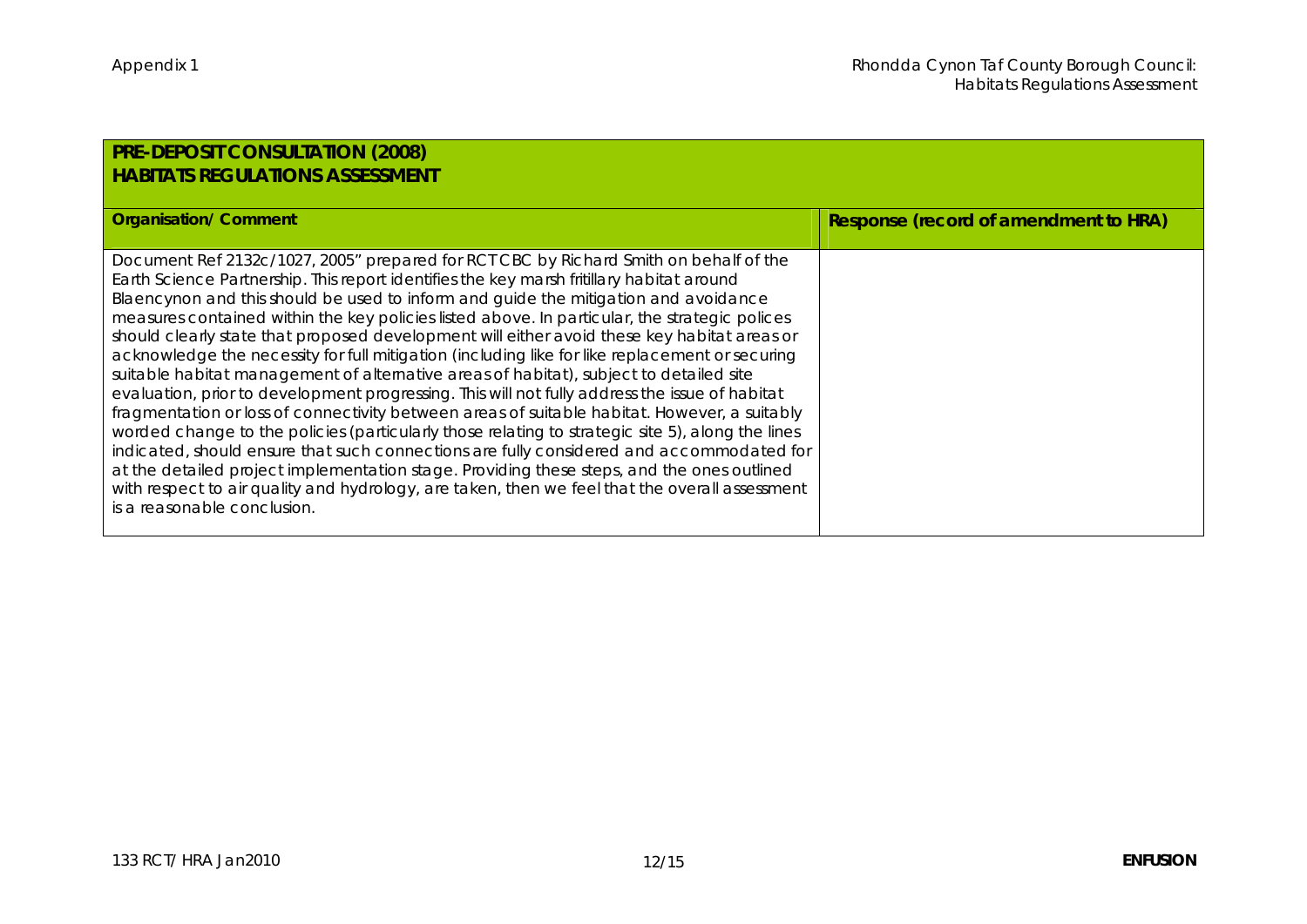**Habitats Regulations Assessment Appropriate Assessment Report Consultation: Dec 2008**

| PRE-DEPOSIT CONSULTATION (2008)<br><b>HABITATS REGULATIONS ASSESSMENT</b>                                                                                                                                                                                                                                                                                                                                                                                                                                                                                                                                                                                                                                                                                                                                                                                                                                                                                                                           |                                                                                                                                                                                                    |
|-----------------------------------------------------------------------------------------------------------------------------------------------------------------------------------------------------------------------------------------------------------------------------------------------------------------------------------------------------------------------------------------------------------------------------------------------------------------------------------------------------------------------------------------------------------------------------------------------------------------------------------------------------------------------------------------------------------------------------------------------------------------------------------------------------------------------------------------------------------------------------------------------------------------------------------------------------------------------------------------------------|----------------------------------------------------------------------------------------------------------------------------------------------------------------------------------------------------|
| <b>Organisation/Comment</b>                                                                                                                                                                                                                                                                                                                                                                                                                                                                                                                                                                                                                                                                                                                                                                                                                                                                                                                                                                         | Response (record of<br>amendment to HRA)                                                                                                                                                           |
| Countryside Council for Wales - supplementary advice October 2009 (Maggie Hill)                                                                                                                                                                                                                                                                                                                                                                                                                                                                                                                                                                                                                                                                                                                                                                                                                                                                                                                     |                                                                                                                                                                                                    |
| Apologies for the delay in responding to your recent query on the water resource issues contained in the HRA<br>for the Rhondda Cynon Taf LDP. CCW have been in internal discussions to ensure that our advice is<br>consistent with the recent Inspector's Report for the EiP of the Phase 2 of the West Midlands Regional Spatial<br>Strategy (RSS), notably in the context of water resources. This issue has been further complicated by<br>difficulties in obtaining information on supply and ongoing discussions over the results of Stage 4 of the<br>Environment Agency's Review of Consents process for the Wye and Usk.<br>We appreciate that this uncertainty leaves partners, who are writing plans likely to involve water<br>supply/discharge from or into a European Site, in the position of having to apply the Precautionary Principle,<br>as embedded within the Habitats Directive, fairly stringently. Our recommended position is, therefore, as<br>follows;                 | Issues noted and discussed<br>further with CCW by telecom<br>(Dec 2009).<br>Advice reflected in<br>recommendations provided by<br>HRA to the plan (Section 4 of<br>Appropriate Assessment Report). |
| Firstly, RCT should continue to engage in consultation with water companies, the Environment Agency and<br>CCW on proposed allocations to enable development to be appropriately located and phased, for<br>example within Water Resource Zones where a sustainable water supply is available and can be secured<br>without adverse effects upon a European site. Development should be avoided where a water deficit has<br>been identified and there are potential likely significant effects on a European site(s) If this information is not<br>currently available, and there is the potential for likely significant effects on a European site(s), we would<br>encourage the local authority to consider undertaking an exercise such as a Water Cycle Study (appropriate<br>to the issues raised in the Water Resources Management Plan and LDP) to inform the evidence base for the<br>LDP. The information that such a study could provide could also enable consideration of alternative |                                                                                                                                                                                                    |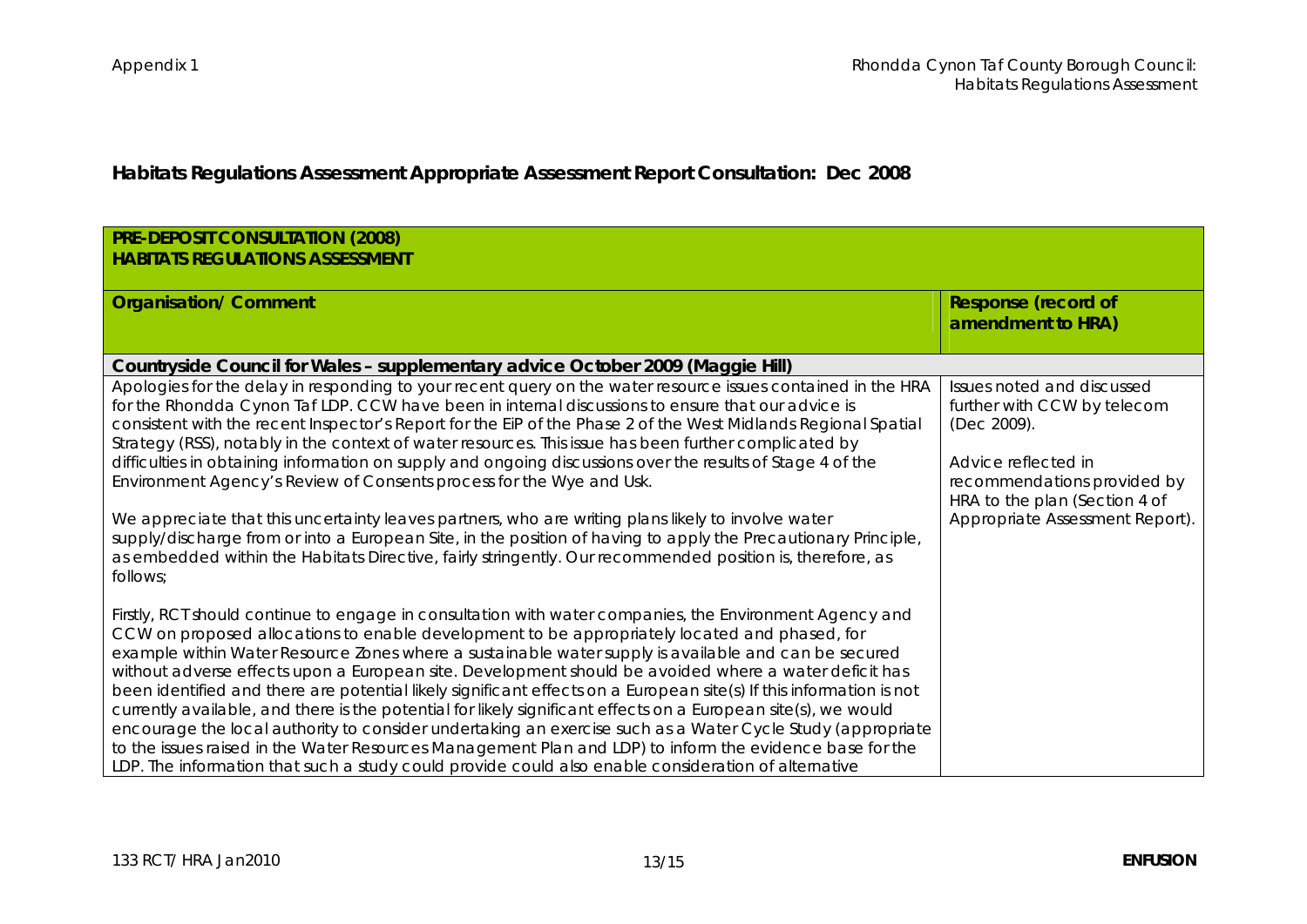| distributions and phasing of development to ensure that the Plan will not be proposing development of such<br>a scale or in a location that will result in adverse effects on a European site. If adverse effects cannot be<br>prevented through avoidance, then the local authority would need to show how it might mitigate any<br>potential impacts so that no adverse effect on the integrity of any European site will occur (alone or in<br>combination with other plans and projects). This may require policy wording similar to that set out in the EIP<br>Report on the West Midlands RSS Phase 2, where the Inspector suggested that; in exceptional<br>circumstances, actual housing allocations may need to be adjusted to fit the available<br>resources. |  |
|-------------------------------------------------------------------------------------------------------------------------------------------------------------------------------------------------------------------------------------------------------------------------------------------------------------------------------------------------------------------------------------------------------------------------------------------------------------------------------------------------------------------------------------------------------------------------------------------------------------------------------------------------------------------------------------------------------------------------------------------------------------------------|--|
| Where there is any doubt, the HRA should ensure that the LDP contains suitable policies, caveats and<br>conditions to ensure that any development is conditional on assured and sustainable water supplies from<br>sources that would not have an adverse effect on European sites.                                                                                                                                                                                                                                                                                                                                                                                                                                                                                     |  |
| Similarly, though of less relevance for RCT, a clear understanding is required of the relationship between<br>water treatment works, drainage area networks and international or European sites. Specific local issues<br>should be considered through the LDP process, both in the SA/SEA and HRA where appropriate. The local<br>authority should engage in early consultation with water companies, the Environment Agency and the HRA<br>statutory consultation bodies in relation to site allocations to ensure that development is located and<br>appropriately phased and that there is capacity available in the waste water treatment works and<br>sewerage network in order to ensure there will be no adverse effects on a European site.                    |  |
| The Authority should link delivery of all new housing with a review of the capacity of Sewage Treatment Works<br>(STWs) and sewerage infrastructure and work with the water companies to identify improvements to these to<br>ensure water quality in the European sites is not compromised. Finally, detailed assessment should be carried<br>out at scheme implementation level and you should consider including a policy allowing for lower housing<br>allocations where it is the only effective mitigation to ensure no adverse effect on the integrity of the<br>European and international sites.                                                                                                                                                               |  |
| Given the stage of RCT's LDP, completing anything other than a very basic water cycle study within the<br>agreed delivery timetable is unlikely to be feasible. Therefore, it may be appropriate for the HRA to<br>recommend that further information should be obtained, such as carrying out a more detailed study<br>(possibly in combination with neighbouring authorities) within the first five year review period. This should be<br>combined with suitable policy caveats, as outlined above, in the LDP to ensure that any development that                                                                                                                                                                                                                    |  |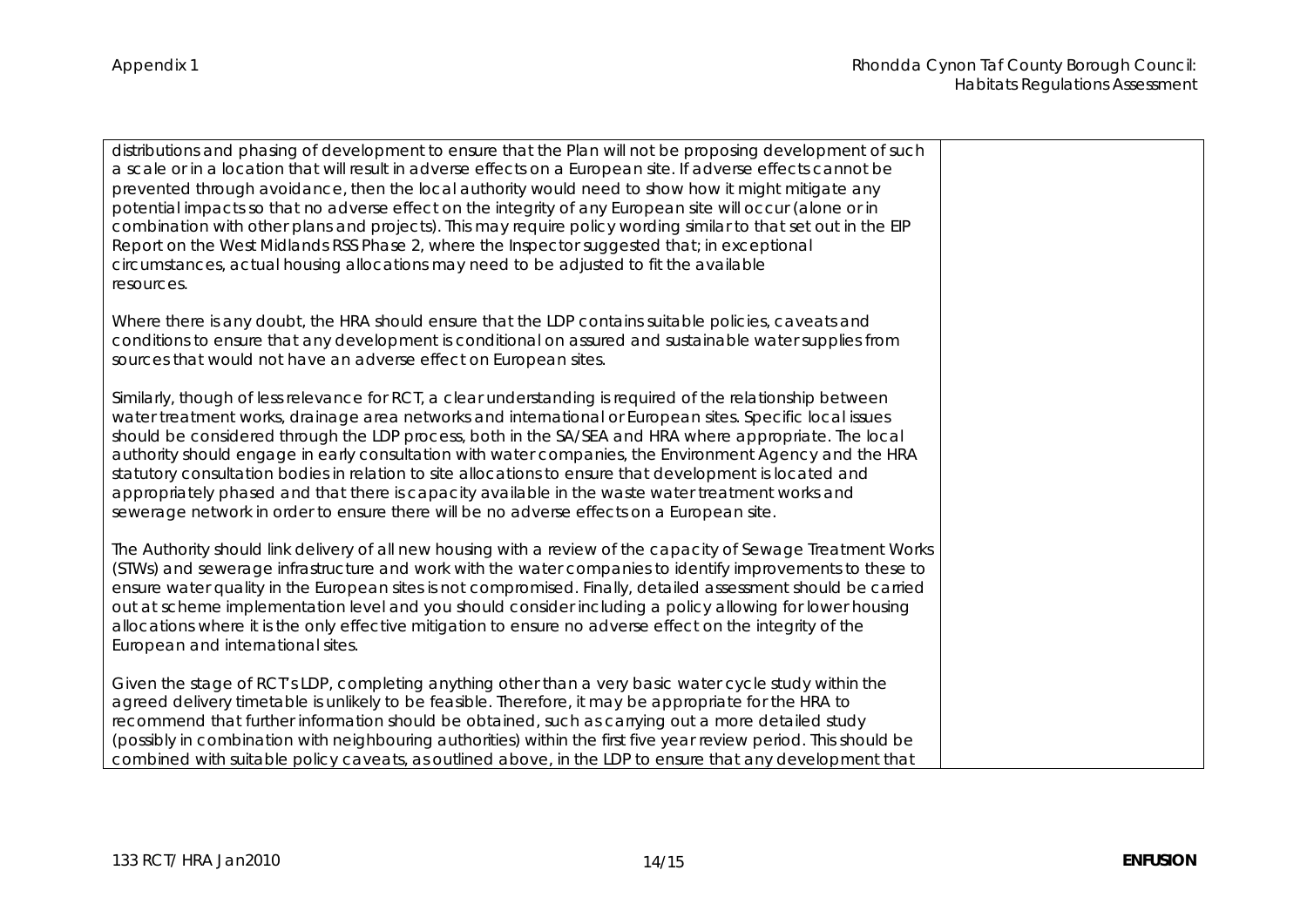| comes forward in the interim period will not have any adverse effects. On the completion of the more<br>detailed analysis, any changes to the Plan, allocations etc. that may be subsequently required can then be<br>made as part of the review cycle. |  |
|---------------------------------------------------------------------------------------------------------------------------------------------------------------------------------------------------------------------------------------------------------|--|
| I hope you find this helps clarify the issue. Should you have any further queries, please do not hesitate to<br>contact Alison Brown or Kerry Rogers at the address below.                                                                              |  |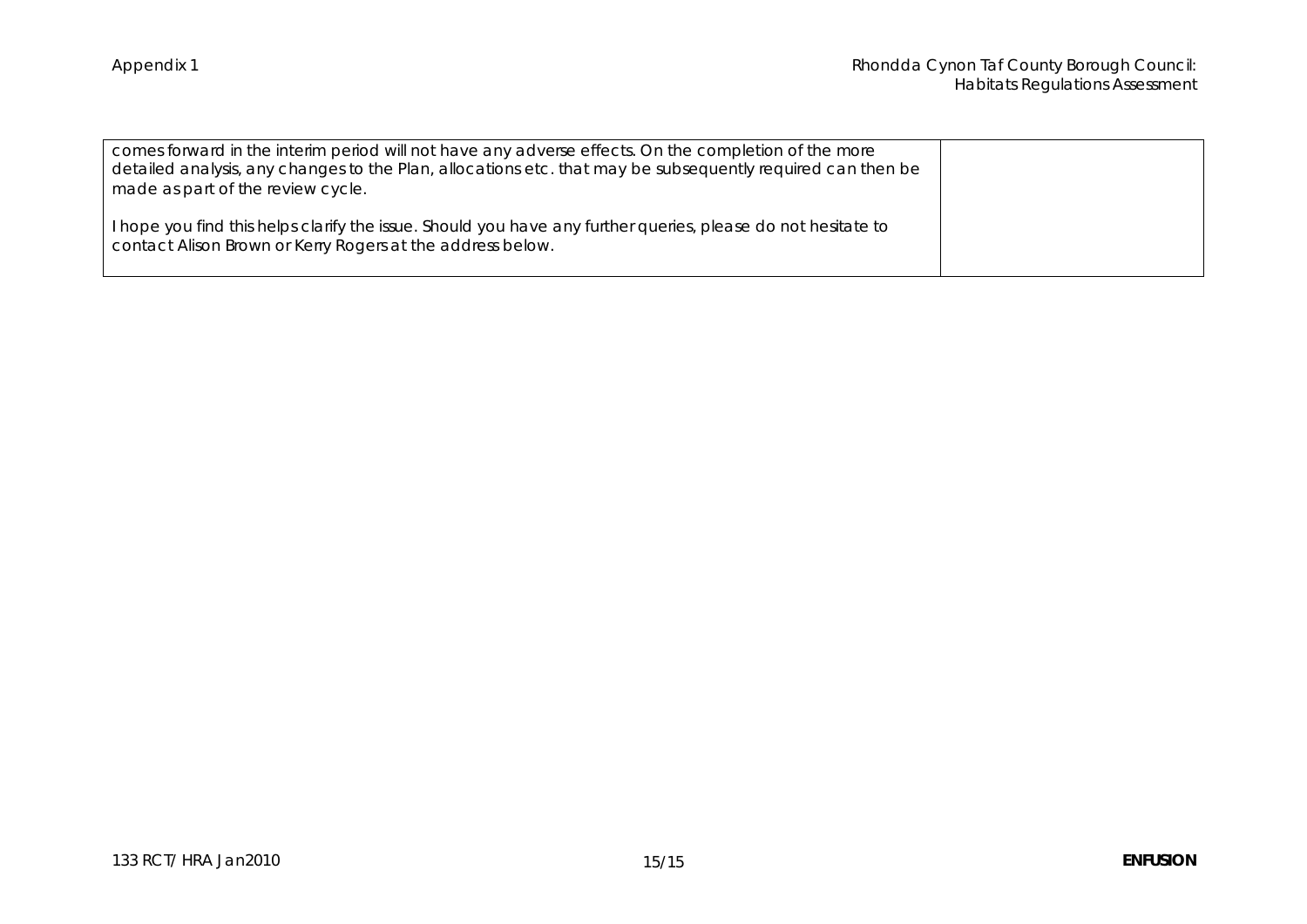## **Appendix 2: European Site Characterisation**

| Site Name: Blaen Cynon<br>Location Grid Ref: SN946066 | Habitats Regulations Assessment: Data Proforma                                                                                                                                                                                                                                                                                                                                                                                                                                                                                                                                                                                                                                                                                                                                                                                                                                                                                                                                                                                                                                                                                                                                                                                                                                                                                                                                                                            |
|-------------------------------------------------------|---------------------------------------------------------------------------------------------------------------------------------------------------------------------------------------------------------------------------------------------------------------------------------------------------------------------------------------------------------------------------------------------------------------------------------------------------------------------------------------------------------------------------------------------------------------------------------------------------------------------------------------------------------------------------------------------------------------------------------------------------------------------------------------------------------------------------------------------------------------------------------------------------------------------------------------------------------------------------------------------------------------------------------------------------------------------------------------------------------------------------------------------------------------------------------------------------------------------------------------------------------------------------------------------------------------------------------------------------------------------------------------------------------------------------|
| JNCC Site Code: UK0030092                             |                                                                                                                                                                                                                                                                                                                                                                                                                                                                                                                                                                                                                                                                                                                                                                                                                                                                                                                                                                                                                                                                                                                                                                                                                                                                                                                                                                                                                           |
| Size: 66.83<br><b>Designation: SAC</b>                |                                                                                                                                                                                                                                                                                                                                                                                                                                                                                                                                                                                                                                                                                                                                                                                                                                                                                                                                                                                                                                                                                                                                                                                                                                                                                                                                                                                                                           |
| Site Description                                      | This site lies adjacent to a housing estate, approximately 1 km south of the village of Penderyn, at an altitude<br>of 220-265 m. Blaen Cynon contains an extensive complex of damp pastures and heaths supporting the<br>largest metapopulation of marsh fritillary Euphydryas aurinia on the southern edge of the Brecon Beacons<br>National Park. The marsh fritillary butterfly Euphydryas aurinia is found in a range of habitats in which its larval<br>food plant, devil's-bit scabious Succisa pratensis, occurs. Marsh fritillaries are essentially grassland butterflies in<br>the UK, and although populations may occur occasionally on wet heath, bog margins and woodland<br>clearings, most colonies are found in damp acidic or dry calcareous grasslands. Populations of marsh fritillary<br>vary greatly in size from year to year, and, at least in part, this is related to cycles of attack from parasitic<br>wasps. Adults tend to be sedentary and remain in a series of linked metapopulations, forming numerous<br>temporary sub-populations, which frequently die out and recolonise.<br>Blaen Cynon also supports a range of habitats. Marshy grassland, and flush and spring are of particular<br>importance as they provide habitat for the marsh fritillary. Also present are areas of raised bog, species-rich<br>neutral grassland, acid grassland and semi-natural broadleaved woodland. |
| <b>Qualifying Features</b>                            | Annex II Species primary reason for selection:<br>Marsh fritillary butterfly Euphydryas (Eurodryas, Hypodryas) aurinia                                                                                                                                                                                                                                                                                                                                                                                                                                                                                                                                                                                                                                                                                                                                                                                                                                                                                                                                                                                                                                                                                                                                                                                                                                                                                                    |
|                                                       |                                                                                                                                                                                                                                                                                                                                                                                                                                                                                                                                                                                                                                                                                                                                                                                                                                                                                                                                                                                                                                                                                                                                                                                                                                                                                                                                                                                                                           |
| <b>Conservation Objectives</b>                        | Conservation Objective for Feature 1:<br>Marsh fritillary butterfly Euphydryas (Eurodryas, Hypodryas) aurinia                                                                                                                                                                                                                                                                                                                                                                                                                                                                                                                                                                                                                                                                                                                                                                                                                                                                                                                                                                                                                                                                                                                                                                                                                                                                                                             |
|                                                       | Vision for feature 1<br>The vision for this feature is for it to be in a favourable conservation status, where all of the following conditions<br>are satisfied:                                                                                                                                                                                                                                                                                                                                                                                                                                                                                                                                                                                                                                                                                                                                                                                                                                                                                                                                                                                                                                                                                                                                                                                                                                                          |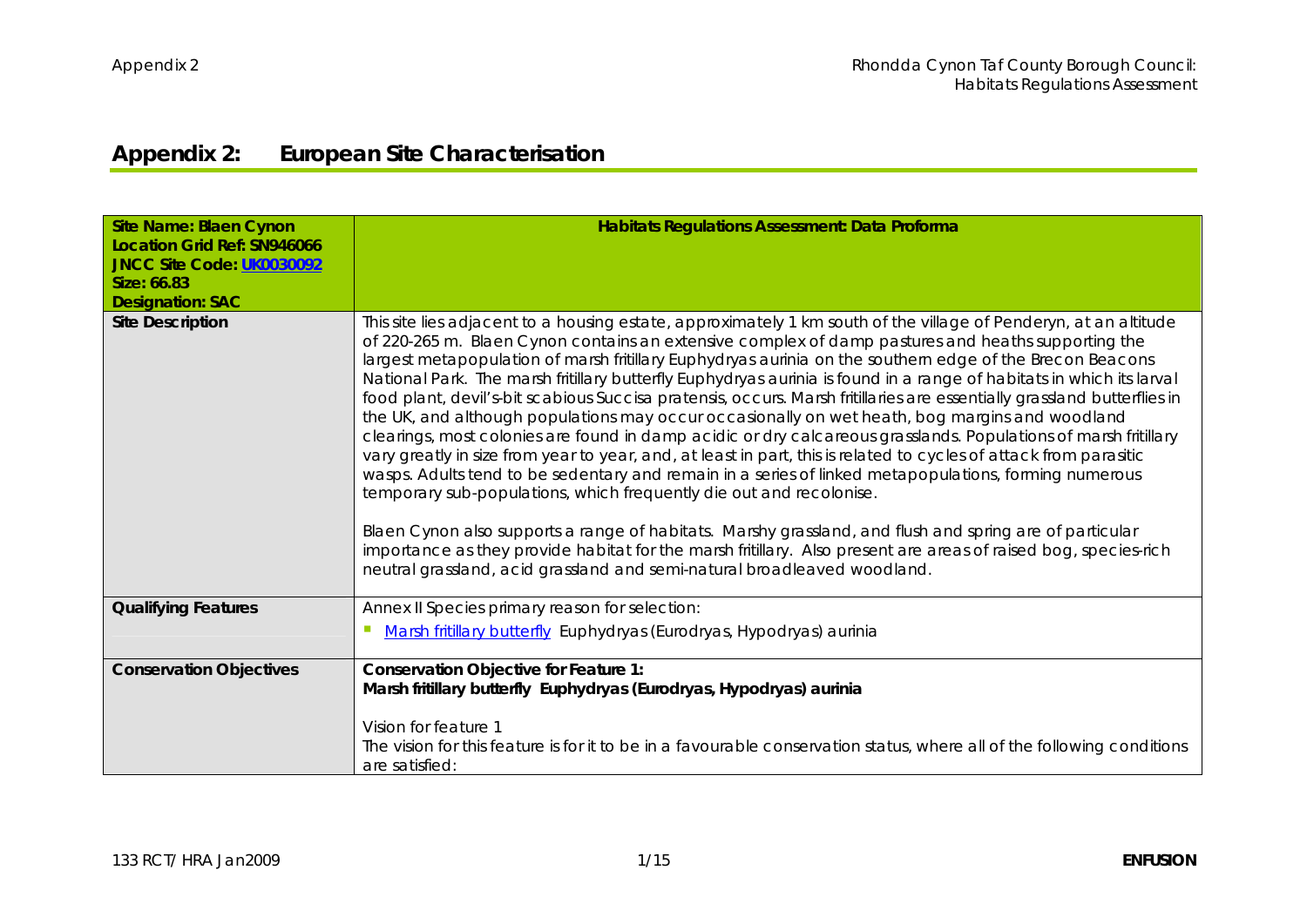| Site Name: Blaen Cynon<br>Location Grid Ref: SN946066<br>JNCC Site Code: UK0030092<br>Size: 66.83<br><b>Designation: SAC</b> | Habitats Regulations Assessment: Data Proforma                                                                                                                                                                                                                                                                                                                                                                                                                                                                                                                                                                                                                                                                                                                                                                                                                                                                                                                                                                                                                                                                                                                                                                                                                                                                                                                                                                                                                                                                                                                                                                                                                                                                                                                                                                     |
|------------------------------------------------------------------------------------------------------------------------------|--------------------------------------------------------------------------------------------------------------------------------------------------------------------------------------------------------------------------------------------------------------------------------------------------------------------------------------------------------------------------------------------------------------------------------------------------------------------------------------------------------------------------------------------------------------------------------------------------------------------------------------------------------------------------------------------------------------------------------------------------------------------------------------------------------------------------------------------------------------------------------------------------------------------------------------------------------------------------------------------------------------------------------------------------------------------------------------------------------------------------------------------------------------------------------------------------------------------------------------------------------------------------------------------------------------------------------------------------------------------------------------------------------------------------------------------------------------------------------------------------------------------------------------------------------------------------------------------------------------------------------------------------------------------------------------------------------------------------------------------------------------------------------------------------------------------|
|                                                                                                                              | The site will contribute towards supporting a sustainable metapopulation of the marsh fritillary in the<br>Penderyn/Hirwaun area. This will require a minimum of 50ha of suitable habitat, of which at least 10ha must<br>be in good condition, although not all is expected to be found within the SAC. Some will be on nearby<br>land within a radius of about 2km.<br>The population will be viable in the long term, acknowledging the extreme population fluctuations of the<br>species.<br>A minimum of 30% of the total site area will be grassland suitable for supporting marsh fritillary. (As the total<br>area of the SAC is 66.62 ha, 30% represents approximately 20 ha.)<br>At least 40% of the suitable habitat (approximately 8 ha) must be in optimal condition for breeding marsh<br>fritillary.<br>Suitable marsh fritillary habitat is defined as stands of grassland where Succisa pratensis is present and<br>where scrub more than 1 metre tall covers no more than 10% of the stands<br>Optimal marsh fritillary breeding habitat will be characterised by grassland where the vegetation height is<br>10-20 cm, with abundant purple moor-grass Molinia caerulea, frequent "large-leaved" devil's-bit scabious<br>Succisa pratensis suitable for marsh fritillaries to lay their eggs and only occasional scrub. In peak years, a<br>density of 200 larval webs per hectare of optimal habitat will be found across the site.<br>Performance indicators for Feature 1<br>The performance indicators are part of the conservation objective, not a substitute for it. Assessment of plans<br>and projects must be based on the entire conservation objective, not just the performance indicators. The<br>performance indicators can be found within the Blaen Cynon SAC Management Plan. |
| <b>Component SSSIs</b>                                                                                                       | Cors Bryn-y-Gaer SSSI<br>Woodland Park and Pontpren SSSI                                                                                                                                                                                                                                                                                                                                                                                                                                                                                                                                                                                                                                                                                                                                                                                                                                                                                                                                                                                                                                                                                                                                                                                                                                                                                                                                                                                                                                                                                                                                                                                                                                                                                                                                                           |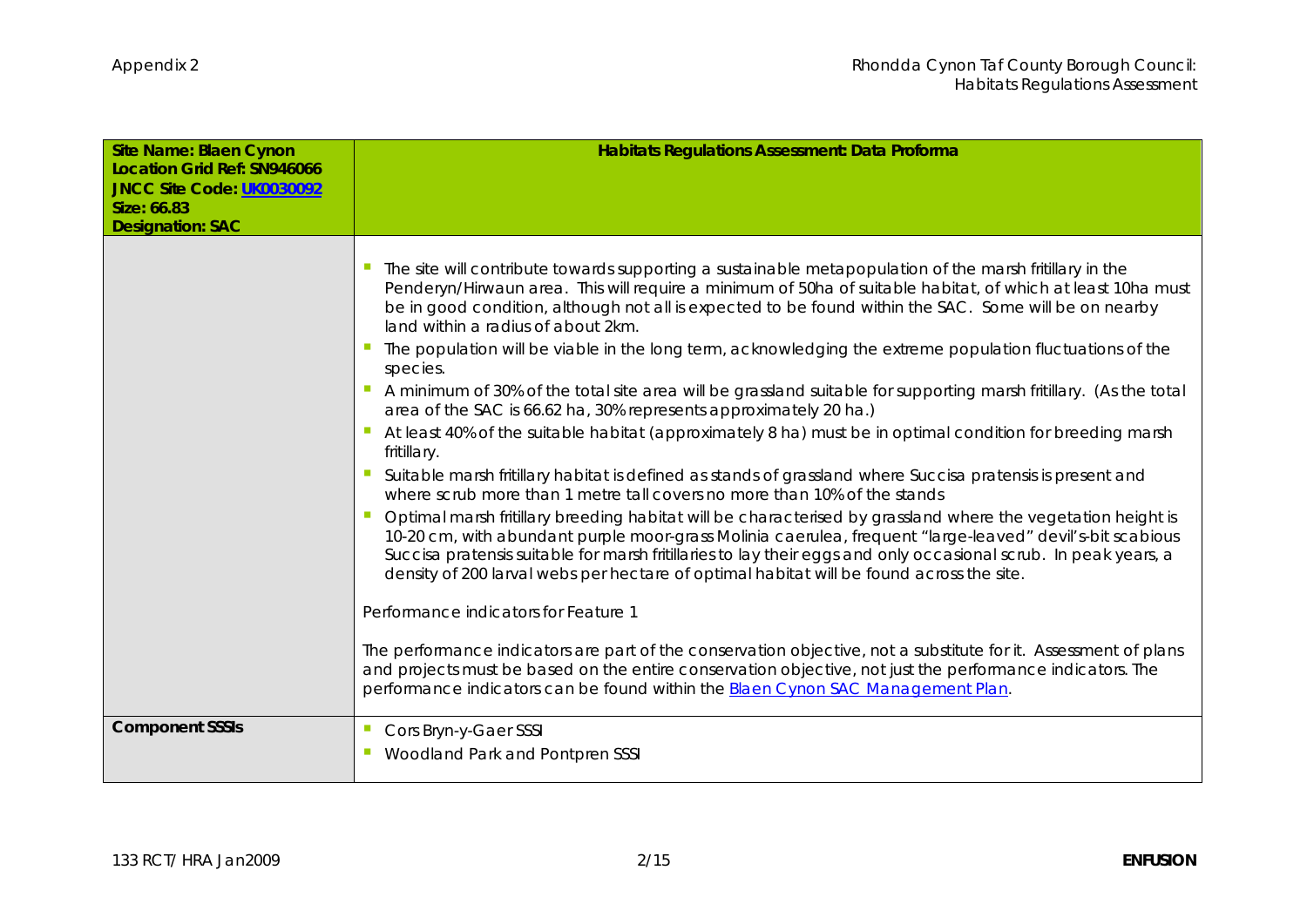| Site Name: Blaen Cynon<br>Location Grid Ref: SN946066<br>JNCC Site Code: UK0030092<br>Size: 66.83<br><b>Designation: SAC</b> | Habitats Regulations Assessment: Data Proforma<br>The SAC is composed of 13 management units with Cors Bryn-y-Gaer containing units 1 to 6 and Woodland                                                                                                                                                                                                                                                                                                                                                                                                                                                                                                                                                                                                                                                                                                                                                                                                                                                                                                                                                                                                                                                                                                                                                                                                                               |
|------------------------------------------------------------------------------------------------------------------------------|---------------------------------------------------------------------------------------------------------------------------------------------------------------------------------------------------------------------------------------------------------------------------------------------------------------------------------------------------------------------------------------------------------------------------------------------------------------------------------------------------------------------------------------------------------------------------------------------------------------------------------------------------------------------------------------------------------------------------------------------------------------------------------------------------------------------------------------------------------------------------------------------------------------------------------------------------------------------------------------------------------------------------------------------------------------------------------------------------------------------------------------------------------------------------------------------------------------------------------------------------------------------------------------------------------------------------------------------------------------------------------------|
|                                                                                                                              | Park and Pontpren containing units 7 to 13. A map of the management units can be viewed on the CCW<br>website.                                                                                                                                                                                                                                                                                                                                                                                                                                                                                                                                                                                                                                                                                                                                                                                                                                                                                                                                                                                                                                                                                                                                                                                                                                                                        |
| Key Environmental Conditions<br>(factors that maintain site<br>integrity                                                     | Grazing - Without an appropriate grazing regime, the grassland will become rank and eventually turn to<br>scrub and woodland. Conversely, overgrazing, or grazing by inappropriate stock (particularly sheep) will<br>also lead to unwanted changes in species composition, through selective grazing, increased nutrient inputs<br>and poaching. Balancing grazing is the single most important issue in the management of this site.<br>Extent and quality of the marshy grassland as habitat for marsh fritillary. Approximately 50ha of habitat is<br>required to maintain the population in the long-term, with at least 10ha is good condition. Not all is<br>expected to be within the SAC. The operational limits reflect the minimum contribution of the Blaen Cynon<br>SAC towards the favourable conservation status of the species in the Hirwaun/Penderyn area.<br>Maintain population of devil's-bit scabious Succisa pratensis - Marsh Fritillary Buttefly's larval food plant.<br>Hydrological Regime - the drainage and hydrological conditions on the site should be maintained to<br>favour the habitats that support the marsh fritillary and their management. Devil's-bit scabious prefers moist<br>soils.<br>Conserve a cluster of sites in close proximity - existing SAC boundary does not take in all areas of suitable<br>habitat in the surrounding area. |
| <b>SAC Condition Assessment</b>                                                                                              | <b>Conservation Status of Feature 1</b><br>Marsh fritillary butterfly Euphydryas (Eurodryas, Hypodryas) aurinia                                                                                                                                                                                                                                                                                                                                                                                                                                                                                                                                                                                                                                                                                                                                                                                                                                                                                                                                                                                                                                                                                                                                                                                                                                                                       |
|                                                                                                                              |                                                                                                                                                                                                                                                                                                                                                                                                                                                                                                                                                                                                                                                                                                                                                                                                                                                                                                                                                                                                                                                                                                                                                                                                                                                                                                                                                                                       |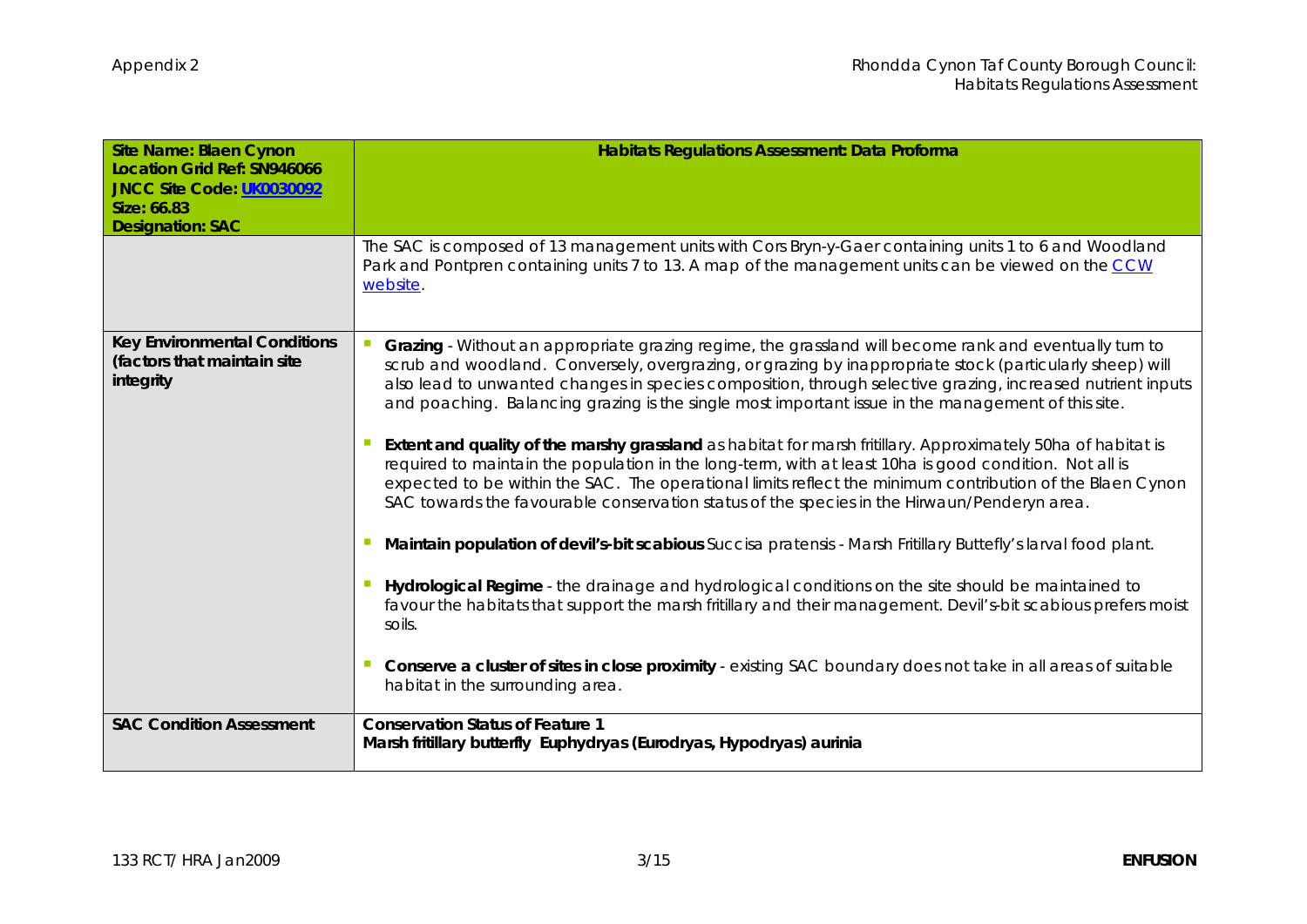| Site Name: Blaen Cynon<br>Location Grid Ref: SN946066<br>JNCC Site Code: UK0030092<br>Size: 66.83<br><b>Designation: SAC</b> | Habitats Regulations Assessment: Data Proforma                                                                                                                                                                                                                                                                                                                                                                                                                                                                                                                                                                                                                                                                                                                                                                                                                                                                                                                                                                        |
|------------------------------------------------------------------------------------------------------------------------------|-----------------------------------------------------------------------------------------------------------------------------------------------------------------------------------------------------------------------------------------------------------------------------------------------------------------------------------------------------------------------------------------------------------------------------------------------------------------------------------------------------------------------------------------------------------------------------------------------------------------------------------------------------------------------------------------------------------------------------------------------------------------------------------------------------------------------------------------------------------------------------------------------------------------------------------------------------------------------------------------------------------------------|
|                                                                                                                              | Counts of marsh fritillary larval webs have been undertaken regularly since 1999. Numbers of webs have not<br>achieved the levels required by the performance indicators. Monitoring has also concluded that there is<br>insufficient good and available habitat. The assessment for both component SSSIs was that they were in<br>unfavourable condition, and in this case we can give condition information at the unit level.<br>Cors Bryn-y-Gaer SSSI and Woodland Park and Pontpren SSSI failed due to insufficient good quality marsh<br>fritillary habitat. In addition, counts of marsh fritillary larval webs have not reached the required 200 per<br>hectare of available habitat. Balancing grazing across the site with the right livestock is the key to successful<br>management for this species. It involves using cattle or horses, and avoiding sheep. It also needs the level of<br>grazing right to create the tussocky structure the butterfly requires, whilst avoiding over or under-grazing. |
| Vulnerabilities (includes<br>existing pressures and trends)                                                                  | Scrub encroachment - Scrub encroachment is an issue, particularly on some wet grassland areas. A<br>programme of scrub control is currently (2008) being undertaken, but it is likely that even with the ideal<br>grazing management, a more or less continuous programme of scrub control will be required at this site. It<br>is clear from aerial photographs and from discussions with landowners, that many areas that are currently<br>covered in alder and willow woodland were formerly wet pasture. Therefore a long-term aim would be to<br>investigate returning some of this to wet pasture that would likely increase the availability of marsh fritillary<br>habitat.<br>Grazing - suitable areas of grassland are overgrazed while others are undergrazed.                                                                                                                                                                                                                                             |
|                                                                                                                              | Inappropriate tree planting - Parts of Woodland Park and Pontpren, notably units 3 and 4 have been<br>subject to improvement in preparation for tree planting, including draining, planting with trees and use of<br>fertiliser.<br>Parasites - the larvae of marsh fritillaries can be parasitised by species of braconid wasp of the Cotesia<br>genus. The parasites can have good years and infect a large number of larval webs, causing a crash in the                                                                                                                                                                                                                                                                                                                                                                                                                                                                                                                                                           |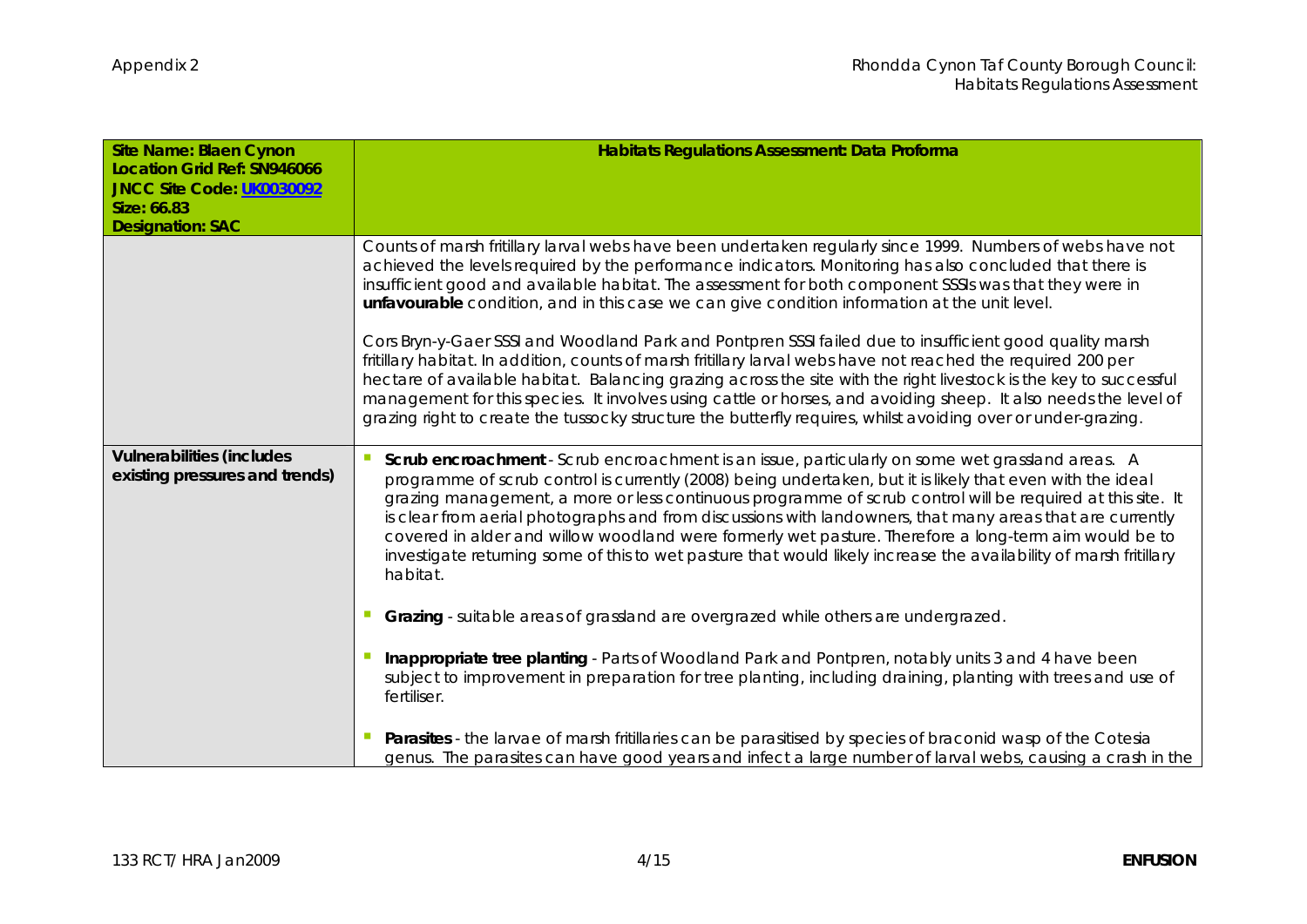| Site Name: Blaen Cynon                                   | Habitats Regulations Assessment: Data Proforma                                                                                                                                                                                                                                                                                                                                                                                                                                                                                                                                                                                                                                                                                                                                                                                                                                                                                             |
|----------------------------------------------------------|--------------------------------------------------------------------------------------------------------------------------------------------------------------------------------------------------------------------------------------------------------------------------------------------------------------------------------------------------------------------------------------------------------------------------------------------------------------------------------------------------------------------------------------------------------------------------------------------------------------------------------------------------------------------------------------------------------------------------------------------------------------------------------------------------------------------------------------------------------------------------------------------------------------------------------------------|
| Location Grid Ref: SN946066<br>JNCC Site Code: UK0030092 |                                                                                                                                                                                                                                                                                                                                                                                                                                                                                                                                                                                                                                                                                                                                                                                                                                                                                                                                            |
| Size: 66.83                                              |                                                                                                                                                                                                                                                                                                                                                                                                                                                                                                                                                                                                                                                                                                                                                                                                                                                                                                                                            |
| <b>Designation: SAC</b>                                  |                                                                                                                                                                                                                                                                                                                                                                                                                                                                                                                                                                                                                                                                                                                                                                                                                                                                                                                                            |
|                                                          | subsequent adult population of marsh fritillary. This factor is outside the influence of the site manager; and<br>an operational limit is not required.                                                                                                                                                                                                                                                                                                                                                                                                                                                                                                                                                                                                                                                                                                                                                                                    |
|                                                          | Weather conditions - Weather conditions have an effect on the breeding success of the marsh fritillary. In<br>particular, poor weather conditions during the adult flight period will reduce opportunities for mating, egg-<br>laying and dispersal from core areas. Weather conditions during early spring influence the rate of larval<br>development of the marsh fritillary and the effects of the parasitic wasp. This site is situated in an area of<br>relatively high rainfall, which will has a large influence on the population dynamics of the marsh fritillary. This<br>factor is outside the influence of the site manager and an operational limit is not required.                                                                                                                                                                                                                                                         |
|                                                          | Management of surrounding habitats - The SAC only includes the core of the marsh fritillary habitat (and<br>hence core of the metapopulation). There are likely to be other small areas of habitat outside the SAC<br>boundary which are used by the butterfly only occasionally, but which likely contribute to the long-term<br>success of the metapopulation. Efforts should be made to encourage better management of these areas<br>of land through schemes such as Tir Gofal or through specific grazing projects.                                                                                                                                                                                                                                                                                                                                                                                                                   |
|                                                          | Owner/occupier objectives - the owners/occupiers of the land typically have an interest in securing some<br>financial/agricultural benefit from the land. This return could be optimised by the agricultural improvement<br>of the land, e.g. by installing new drainage, fertiliser application, or re-seeding; however these operations<br>would cause significant long-term damage to the marsh fritillary habitat, namely the marshy grassland.<br>Additionally unimproved marshy grasslands that are waterlogged for much of the year are difficult to<br>manage for many landowners, possibly resulting in a mixture of over- and under- grazing, with a tendency<br>for scrub to spread. Because of the wet nature of some of the ground, some landowners may be<br>reluctant to graze large stock. This factor will be controlled through management agreements and the SSSI<br>legislation. An operational limit is not required. |
|                                                          | There are no known off-site factors, such as pollution, that are affecting the marsh fritillary to any significant<br>extent, although there is still much industry in the locality. The two overwhelming issues of grazing and scrub                                                                                                                                                                                                                                                                                                                                                                                                                                                                                                                                                                                                                                                                                                      |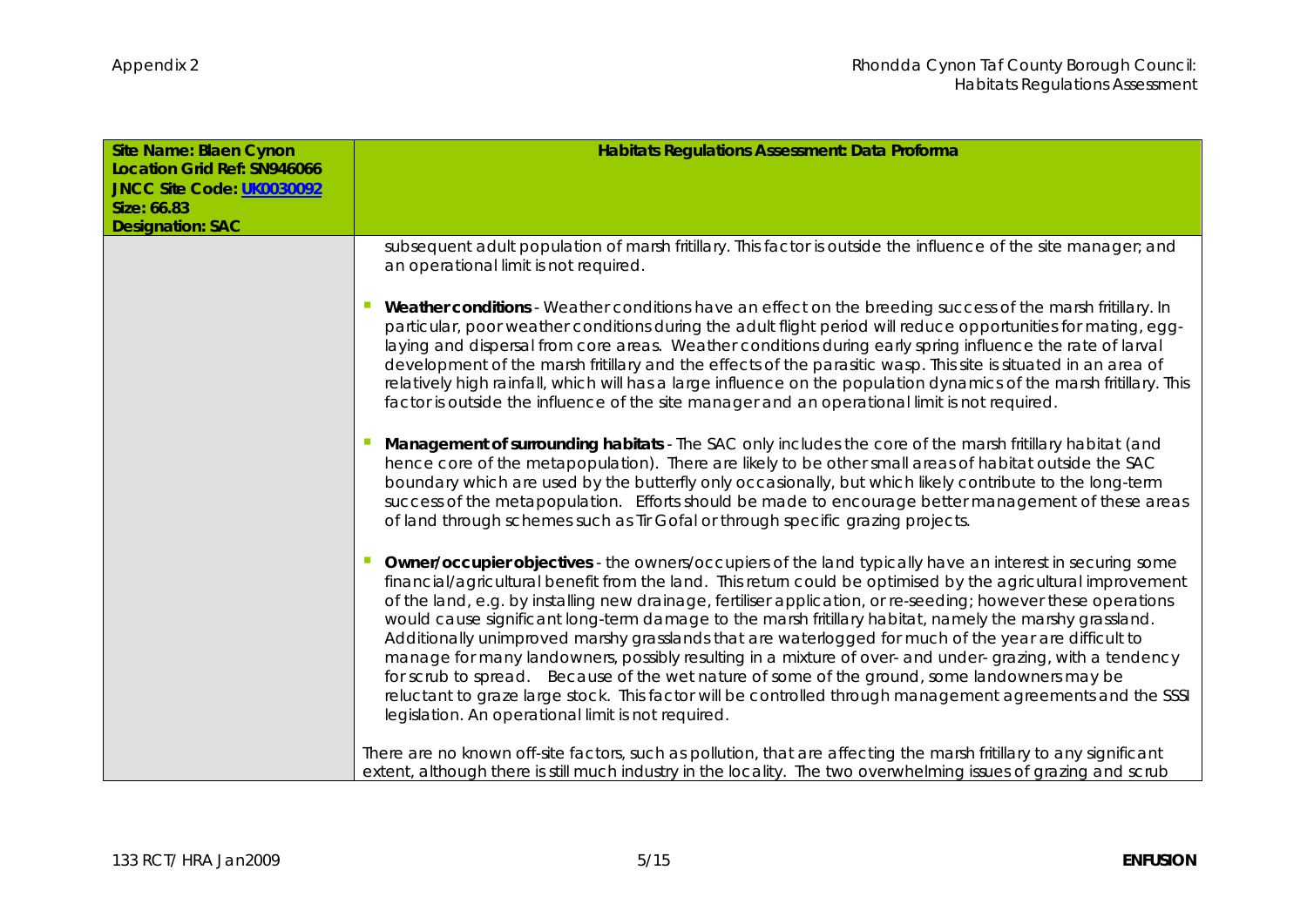| Site Name: Blaen Cynon<br>Location Grid Ref: SN946066<br>JNCC Site Code: UK0030092<br>Size: 66.83<br><b>Designation: SAC</b> | Habitats Regulations Assessment: Data Proforma                                                                                                                                                                                                                                                                                                                                                                                                                                                                                                                                                                                                                                                                                                                                                                                                                                                                                                                                                                                                                                                                                                                                                                                                                                                                         |
|------------------------------------------------------------------------------------------------------------------------------|------------------------------------------------------------------------------------------------------------------------------------------------------------------------------------------------------------------------------------------------------------------------------------------------------------------------------------------------------------------------------------------------------------------------------------------------------------------------------------------------------------------------------------------------------------------------------------------------------------------------------------------------------------------------------------------------------------------------------------------------------------------------------------------------------------------------------------------------------------------------------------------------------------------------------------------------------------------------------------------------------------------------------------------------------------------------------------------------------------------------------------------------------------------------------------------------------------------------------------------------------------------------------------------------------------------------|
|                                                                                                                              | encroachment would probably obscure any off-site issues. As management of the site improves off-site<br>factors may become more apparent.                                                                                                                                                                                                                                                                                                                                                                                                                                                                                                                                                                                                                                                                                                                                                                                                                                                                                                                                                                                                                                                                                                                                                                              |
| Landowner/Management<br>Responsibility                                                                                       | $\mathcal{L}_{\mathcal{A}}$<br>N/A                                                                                                                                                                                                                                                                                                                                                                                                                                                                                                                                                                                                                                                                                                                                                                                                                                                                                                                                                                                                                                                                                                                                                                                                                                                                                     |
| HRA/AA Studies undertaken<br>that address this site                                                                          | AA Screening of the Rhondda Cynon Taff County Borough Council's Local Development Plan (2006-2021):<br>Preferred Strategy January 2007 (http://www.rhondda-cynon-<br>taff.gov.uk/stellent/groups/Public/documents/RelatedDocuments/012830.pdf)<br>The residential development proposed to the south and west of Blaen Cynon is identified as a potential<br>source of adverse impacts on the Blaen Cynon SAC. Taken in conjunction with the plan to upgrade the<br>A465 Abergavenny / Hirwaun to a dual carriageway, there is potential for significant adverse effects on this<br>SAC.<br>HRA & AA of the Wales Spatial Plan Update June 2008.<br>http://wales.gov.uk/about/strategy/spatial/hra/download/?lang=en<br>The HRA Screening concludes that the WSPU and other plans have the potential to give rise to adverse<br>effects at this site.<br>The AA states that it is not possible to predict in specific terms whether the WSPU would or would not give<br>rise to significant adverse effects either alone or in combination with other plans/ strategies and projects<br>upon specific European sites. However, it does identify that this site is likely to come under increasing risk of<br>adverse effects from urban and economic development and recreation and tourism as a result of the<br>WSPU. |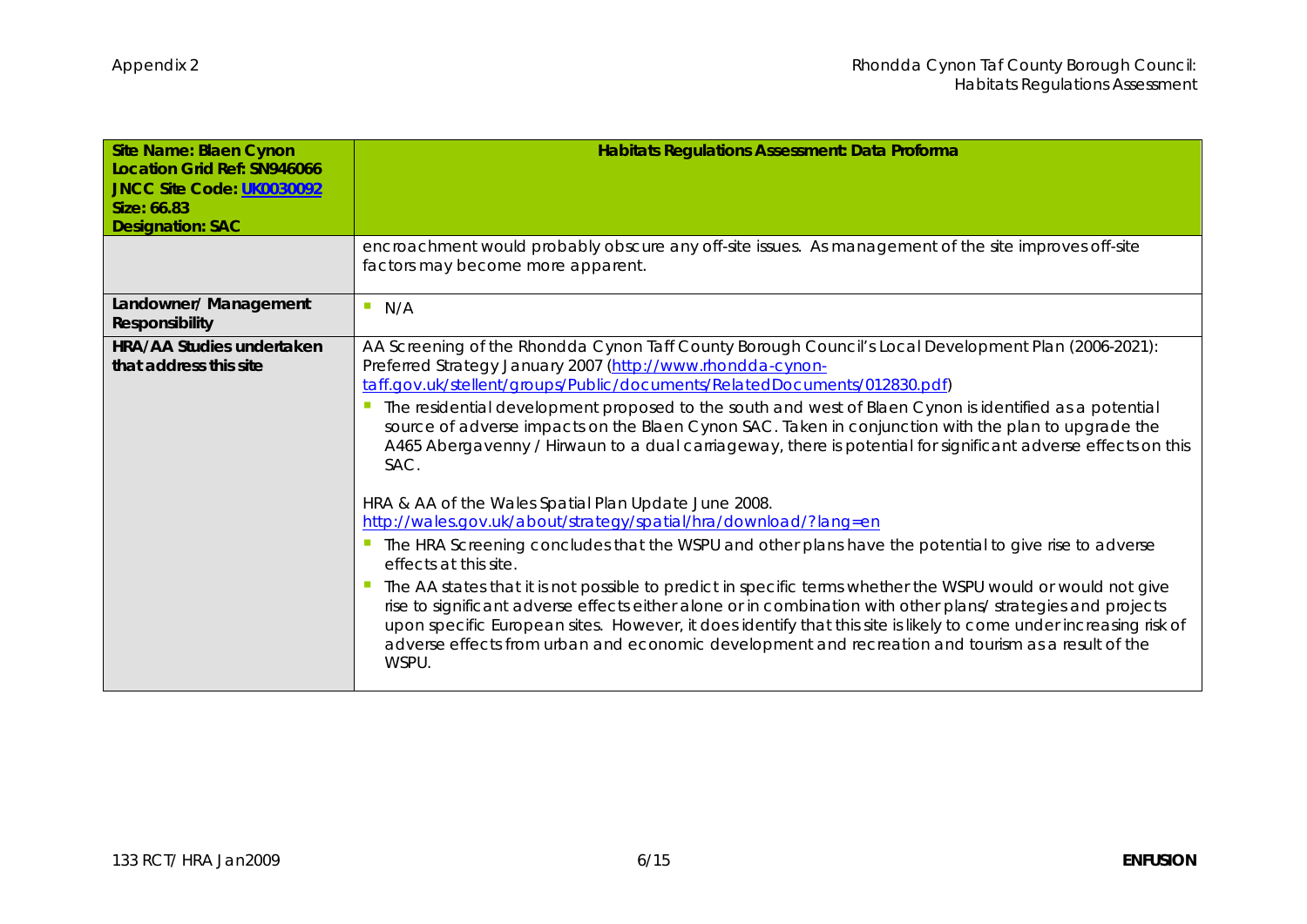| <b>Site Name: Cardiff Beech</b>    | Habitats Regulations Assessment: Data Proforma                                                                                                                                                                                                                                                                                                                                                                                                                                                                                                                                                                                                                                    |
|------------------------------------|-----------------------------------------------------------------------------------------------------------------------------------------------------------------------------------------------------------------------------------------------------------------------------------------------------------------------------------------------------------------------------------------------------------------------------------------------------------------------------------------------------------------------------------------------------------------------------------------------------------------------------------------------------------------------------------|
| <b>Woods</b>                       |                                                                                                                                                                                                                                                                                                                                                                                                                                                                                                                                                                                                                                                                                   |
| <b>Location Grid Ref: ST118824</b> |                                                                                                                                                                                                                                                                                                                                                                                                                                                                                                                                                                                                                                                                                   |
| JNCC Site Code: UK0030109          |                                                                                                                                                                                                                                                                                                                                                                                                                                                                                                                                                                                                                                                                                   |
| Size: 115.62                       |                                                                                                                                                                                                                                                                                                                                                                                                                                                                                                                                                                                                                                                                                   |
| <b>Designation: SAC</b>            |                                                                                                                                                                                                                                                                                                                                                                                                                                                                                                                                                                                                                                                                                   |
| <b>Site Description</b>            | Cardiff Beech Woods lies to the north east of Cardiff and is intersected by the A4054 and the A470. The site<br>contains one of the largest concentrations of Asperulo-Fagetum beech forests in Wales, and represents the<br>habitat close to the western limit of its past native range in both the UK and Europe. The woods show mosaics<br>and transitions to other types, including more acidic beech woodland and oak Quercus and ash Fraxinus<br>excelsior woodland. Characteristic and notable species in the ground flora include ramsons Allium ursinum,<br>sanicle Sanicula europaea, bird's-nest orchid Neottia nidus-avis and yellow bird's-nest Monotropa hypopitys. |
| <b>Qualifying Features</b>         | Annex I Habitats primary reason for selection:                                                                                                                                                                                                                                                                                                                                                                                                                                                                                                                                                                                                                                    |
|                                    | Asperulo-Fagetum beech forests                                                                                                                                                                                                                                                                                                                                                                                                                                                                                                                                                                                                                                                    |
|                                    |                                                                                                                                                                                                                                                                                                                                                                                                                                                                                                                                                                                                                                                                                   |
|                                    | Annex I Habitats qualifying feature:                                                                                                                                                                                                                                                                                                                                                                                                                                                                                                                                                                                                                                              |
|                                    | Tilio-Acerion forests of slopes, screes and ravines* Priority feature                                                                                                                                                                                                                                                                                                                                                                                                                                                                                                                                                                                                             |
| <b>Conservation Objectives</b>     | Conservation Objective for Feature 1:                                                                                                                                                                                                                                                                                                                                                                                                                                                                                                                                                                                                                                             |
|                                    | Aperulo-Fagetum beech forest                                                                                                                                                                                                                                                                                                                                                                                                                                                                                                                                                                                                                                                      |
|                                    | Vision for feature 1                                                                                                                                                                                                                                                                                                                                                                                                                                                                                                                                                                                                                                                              |
|                                    | The vision for this feature is for it to be in a favourable conservation status, where all of the following conditions<br>are satisfied:                                                                                                                                                                                                                                                                                                                                                                                                                                                                                                                                          |
|                                    | At least 85% of the site will continue to be covered by semi-natural broadleaved woodland.                                                                                                                                                                                                                                                                                                                                                                                                                                                                                                                                                                                        |
|                                    | The range of woodland communities within the site will be maintained - including both of the woodland<br>types considered to be of international importance - Asperulo-Fagetum and Tilio Acerion.                                                                                                                                                                                                                                                                                                                                                                                                                                                                                 |
|                                    | At least 95% of canopy forming trees will be locally native species such as beech, ash and oak.                                                                                                                                                                                                                                                                                                                                                                                                                                                                                                                                                                                   |
|                                    | The tree canopy will not be completely closed; approximately 10% of the canopy will include a dynamic                                                                                                                                                                                                                                                                                                                                                                                                                                                                                                                                                                             |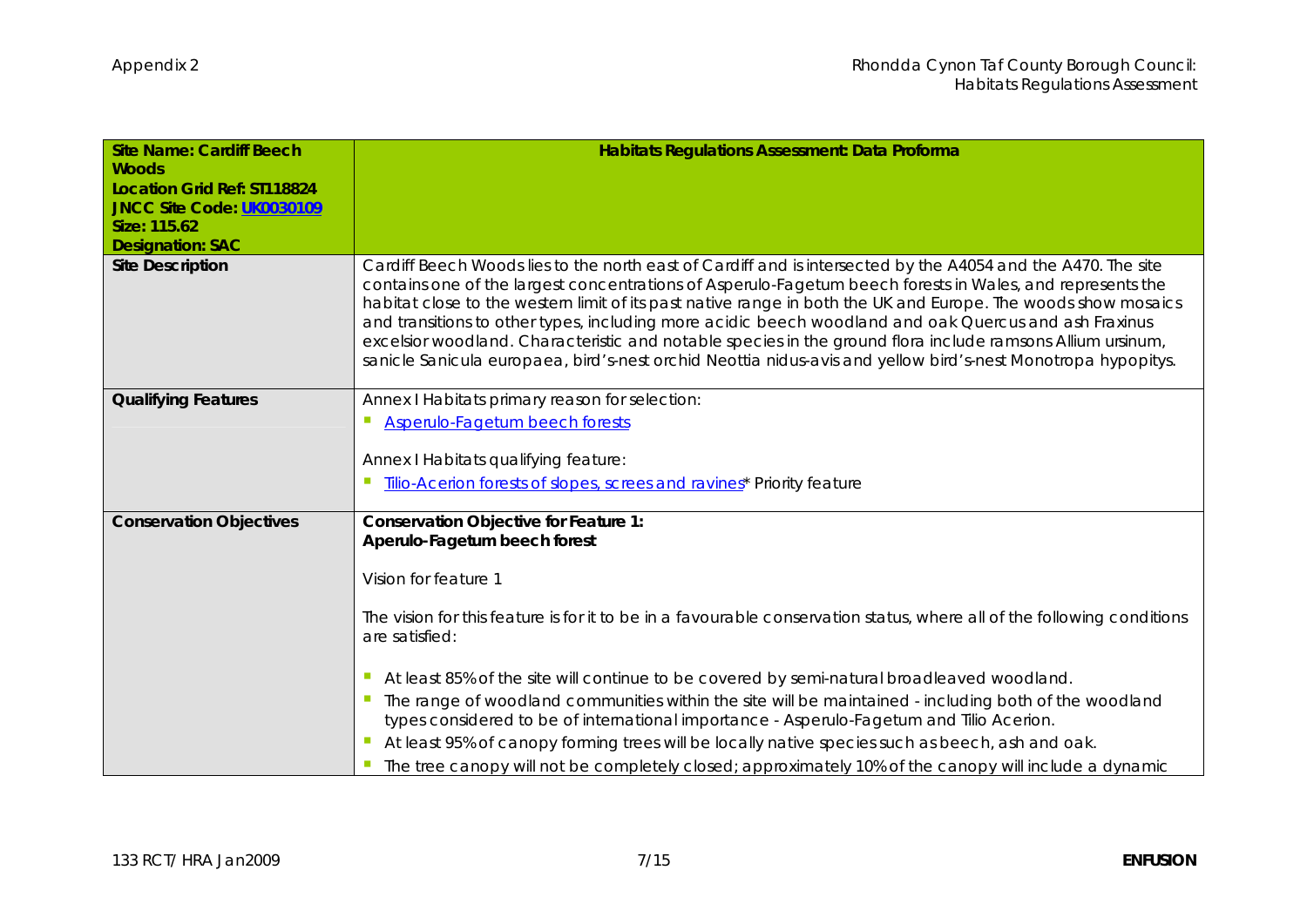| <b>Site Name: Cardiff Beech</b>         | Habitats Regulations Assessment: Data Proforma                                                                                                                                                                                                                                                                          |
|-----------------------------------------|-------------------------------------------------------------------------------------------------------------------------------------------------------------------------------------------------------------------------------------------------------------------------------------------------------------------------|
| Woods                                   |                                                                                                                                                                                                                                                                                                                         |
| Location Grid Ref: ST118824             |                                                                                                                                                                                                                                                                                                                         |
| JNCC Site Code. UK0030109               |                                                                                                                                                                                                                                                                                                                         |
| Size: 115.62<br><b>Designation: SAC</b> |                                                                                                                                                                                                                                                                                                                         |
|                                         | shifting pattern of gaps encouraging natural regeneration of tree species of all ages.                                                                                                                                                                                                                                  |
|                                         | Dead wood, standing and fallen, will be maintained where possible to provide habitat for invertebrates,                                                                                                                                                                                                                 |
|                                         | fungi and other woodland species.                                                                                                                                                                                                                                                                                       |
|                                         | The ground flora will comprise species typical of lime-rich beech wood, including indicators of ancient<br>woodland, such as wood anemone, ramsons and sanicle.                                                                                                                                                         |
|                                         | There is little evidence of browsing.                                                                                                                                                                                                                                                                                   |
|                                         | Recreational use of the site will continue to be managed so it does not damage the wildlife interest of the<br>site.                                                                                                                                                                                                    |
|                                         | All factors affecting the achievement of these conditions are under control.                                                                                                                                                                                                                                            |
|                                         | Performance indicators for feature 1                                                                                                                                                                                                                                                                                    |
|                                         | The performance indicators are part of the conservation objective, not a substitute for it. Assessment of plans<br>and projects must be based on the entire conservation objective, not just the performance indicators. The<br>performance indicators can be found within the Cardiff Beech Woods SAC Management Plan. |
|                                         | Conservation Objective for Feature 2:<br>Tilio-Acerion forest of slopes, screes and ravines                                                                                                                                                                                                                             |
|                                         | Vision for feature 2                                                                                                                                                                                                                                                                                                    |
|                                         | The vision for this feature is for it to be in a favourable conservation status, where all of the following conditions<br>are satisfied:                                                                                                                                                                                |
|                                         | At least 85% of the site will continue to be covered by semi-natural broadleaved woodland.                                                                                                                                                                                                                              |
|                                         | The range of woodland communities within the site will be maintained, as for feature 1                                                                                                                                                                                                                                  |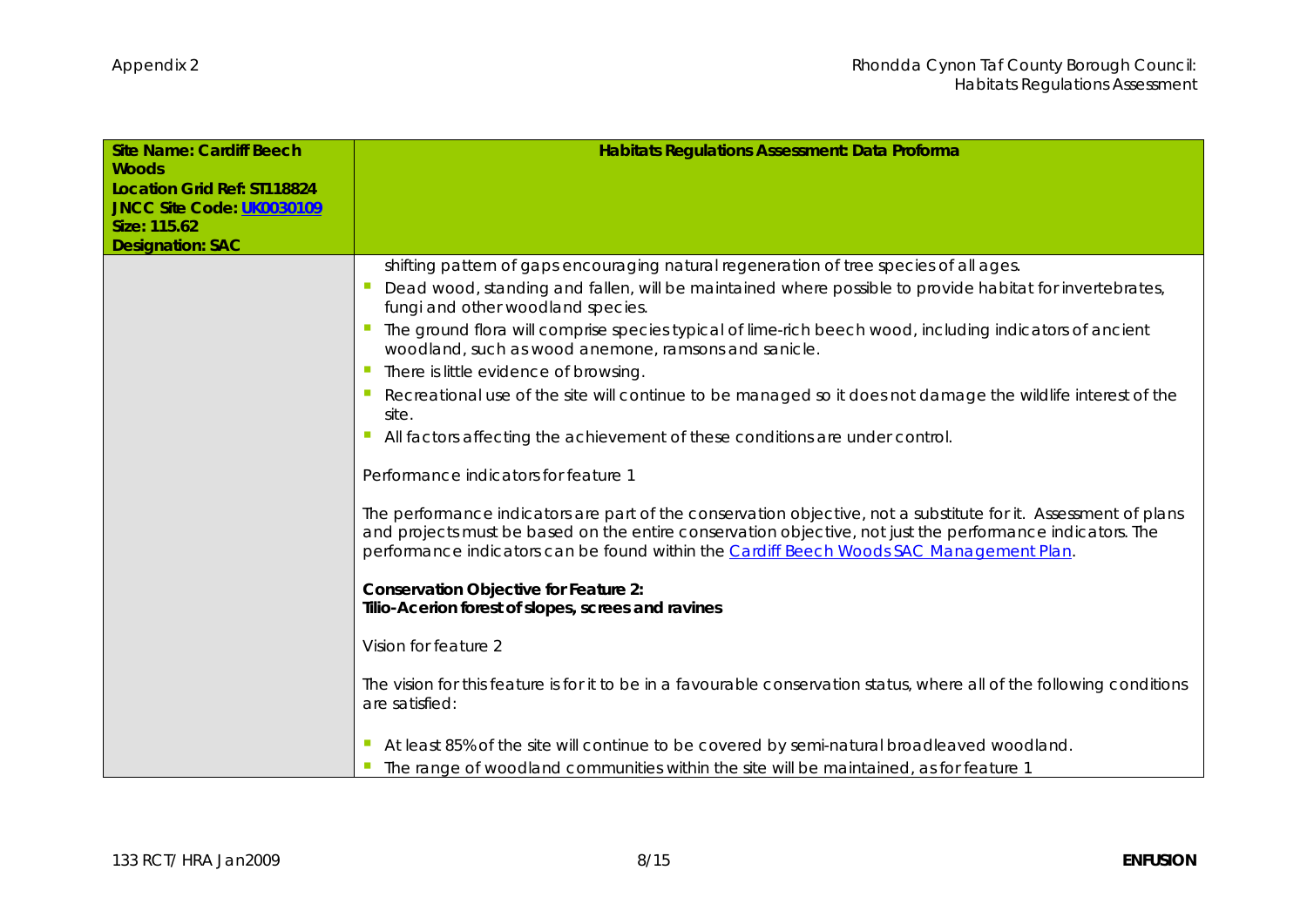| <b>Site Name: Cardiff Beech</b><br><b>Woods</b><br>Location Grid Ref: ST118824<br>JNCC Site Code: UK0030109<br>Size: 115.62 | Habitats Regulations Assessment: Data Proforma                                                                                                                                                                                                                                                                                                                                                                                                                                                                                                                                                                                                                                                                                                                                                                                                                                                                                                     |
|-----------------------------------------------------------------------------------------------------------------------------|----------------------------------------------------------------------------------------------------------------------------------------------------------------------------------------------------------------------------------------------------------------------------------------------------------------------------------------------------------------------------------------------------------------------------------------------------------------------------------------------------------------------------------------------------------------------------------------------------------------------------------------------------------------------------------------------------------------------------------------------------------------------------------------------------------------------------------------------------------------------------------------------------------------------------------------------------|
| <b>Designation: SAC</b>                                                                                                     |                                                                                                                                                                                                                                                                                                                                                                                                                                                                                                                                                                                                                                                                                                                                                                                                                                                                                                                                                    |
|                                                                                                                             | At least 95% of canopy forming trees will be locally native species (sycamore included).<br>The tree canopy will not be completely closed; approximately 10% of the canopy will include a dynamic<br>shifting pattern of gaps encouraging natural regeneration of tree species of all ages.<br>Dead wood, standing and fallen, will be maintained where possible to provide habitat for invertebrates,<br>fungi and other woodland species.<br>The ground flora will comprise species typical of lime-rich beech wood, including indicators of ancient<br>woodland, such as wood anemone, ramsons and sanicle.<br>There is little evidence of browsing.<br>Recreational use of the site will continue to be managed so it does not damage the wildlife interest of the<br>site.<br>All factors affecting the achievement of these conditions are under control.<br>Performance indicators for feature 2 (see performance indicators for feature 1) |
| <b>Component SSSIs</b>                                                                                                      | Fforestganol, Tongwynlais a Cwm Nofydd (units 1-5)                                                                                                                                                                                                                                                                                                                                                                                                                                                                                                                                                                                                                                                                                                                                                                                                                                                                                                 |
|                                                                                                                             | Castell Coch Woodlands and Road Section (units 6-9)                                                                                                                                                                                                                                                                                                                                                                                                                                                                                                                                                                                                                                                                                                                                                                                                                                                                                                |
|                                                                                                                             | Garth Wood (units 10-12)                                                                                                                                                                                                                                                                                                                                                                                                                                                                                                                                                                                                                                                                                                                                                                                                                                                                                                                           |
|                                                                                                                             | There are 12 management units of which numbers 1, 2, 3, 4, 8, 9 and 10 comprise to form the Cardiff Beech<br>Woods SAC. A map showing the management units can be viewed on the CCW website.                                                                                                                                                                                                                                                                                                                                                                                                                                                                                                                                                                                                                                                                                                                                                       |
| Key Environmental Conditions<br>(factors that maintain site<br>integrity                                                    | Maintain/manage the surrounding woodland - Commercial forestry in the vicinity of Castell Coch may have<br>implications for surface water supply and quality. There are also a number of active and disused limestone<br>quarries in the area. Garth Wood surrounds Taff's Well Quarry but there are other, smaller quarries in and<br>around all component SSSIs. Quarrying can lead to direct loss of the feature together with indirect impacts                                                                                                                                                                                                                                                                                                                                                                                                                                                                                                 |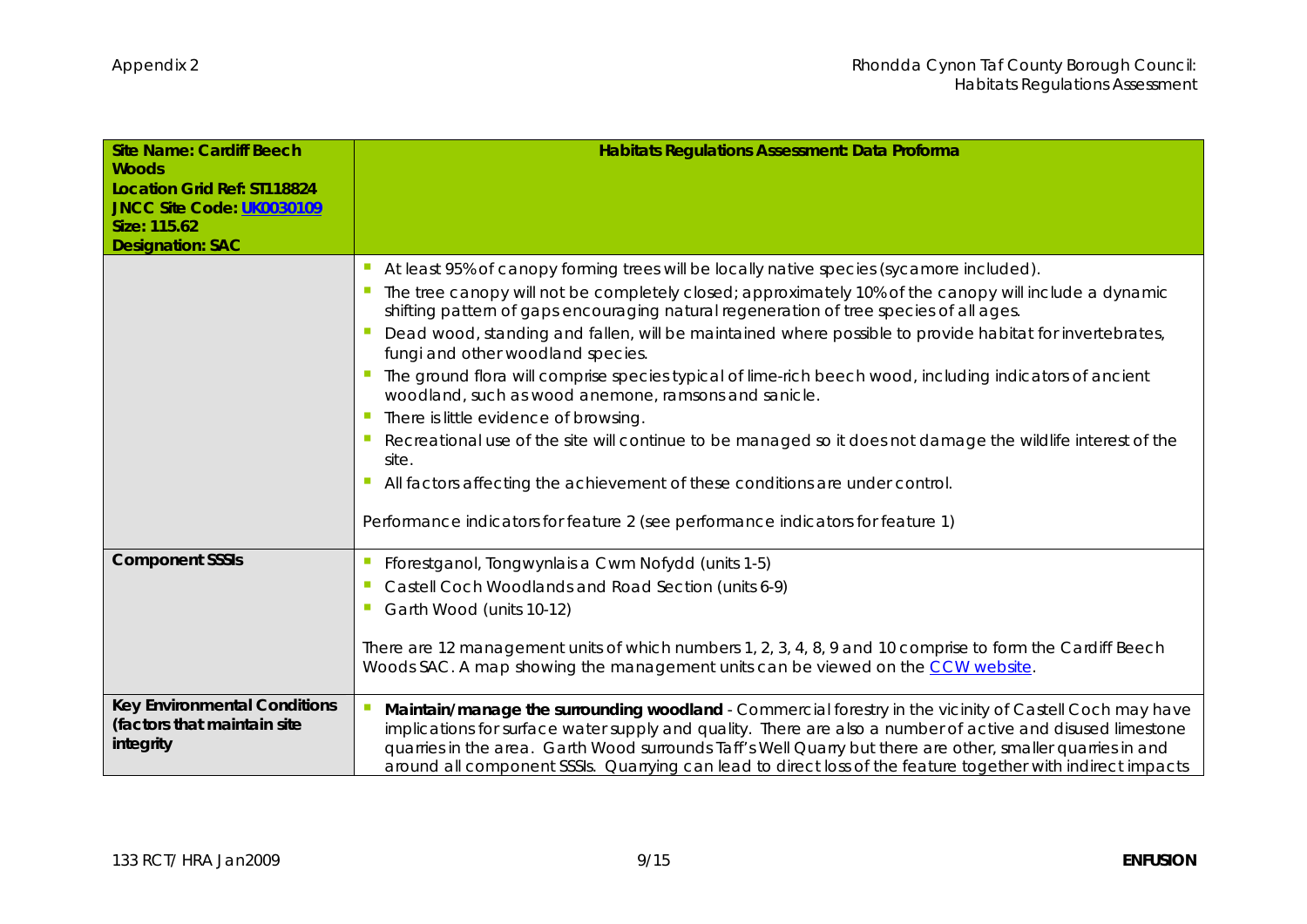| <b>Site Name: Cardiff Beech</b> | Habitats Regulations Assessment: Data Proforma                                                                                                                                                                                                                                                                                                                                                                                                                                                                                                                 |
|---------------------------------|----------------------------------------------------------------------------------------------------------------------------------------------------------------------------------------------------------------------------------------------------------------------------------------------------------------------------------------------------------------------------------------------------------------------------------------------------------------------------------------------------------------------------------------------------------------|
| <b>Woods</b>                    |                                                                                                                                                                                                                                                                                                                                                                                                                                                                                                                                                                |
| Location Grid Ref: ST118824     |                                                                                                                                                                                                                                                                                                                                                                                                                                                                                                                                                                |
| JNCC Site Code. UK0030109       |                                                                                                                                                                                                                                                                                                                                                                                                                                                                                                                                                                |
| Size: 115.62                    |                                                                                                                                                                                                                                                                                                                                                                                                                                                                                                                                                                |
| <b>Designation: SAC</b>         |                                                                                                                                                                                                                                                                                                                                                                                                                                                                                                                                                                |
|                                 | from issues such as access. There are also a number of impacts arising from restoration at the end of a<br>quarry's working life.                                                                                                                                                                                                                                                                                                                                                                                                                              |
|                                 | Manage public access - Management of the recreational use of the woodlands should focus on<br>maintaining the network of public footpaths and access routes. Regular maintenance of the footpaths and<br>bridleways is essential to stop them spreading onto the adjacent woodland habitat. By restricting<br>recreational use of the woodlands to certain areas and paths, natural woodland processes can be left to<br>occur away from these areas of recreational use and without the need for intervention from a public health<br>and safety perspective. |
| <b>SAC Condition Assessment</b> | Conservation Status of Feature 1                                                                                                                                                                                                                                                                                                                                                                                                                                                                                                                               |
|                                 | Aperulo-Fagetum beech forest                                                                                                                                                                                                                                                                                                                                                                                                                                                                                                                                   |
|                                 |                                                                                                                                                                                                                                                                                                                                                                                                                                                                                                                                                                |
|                                 | The sites were monitored in March 2004 to gather the extent or condition of the habitat. The current feature<br>status for the Asperulo-fagetum beech forest is Unfavourable - Unclassified (March 2004).                                                                                                                                                                                                                                                                                                                                                      |
|                                 | The justification for the above feature status (March 2004) is as follows:                                                                                                                                                                                                                                                                                                                                                                                                                                                                                     |
|                                 | CCW view is that the site is still recovering from undesirable effects of past management. Although most if not<br>all aspects of the component sites are heading in the right direction the status is still short of favourable.<br>Implementation of appropriate management will be addressed but in our view there is no urgent or<br>immediate need for action.                                                                                                                                                                                            |
|                                 | The Garth Wood component is thought to be 'unfavourable recovering' although a management plan has<br>not been prepared to date so its status has not been fully assessed. The management is mostly limited<br>intervention and for most of the site there is good age structure and gap regeneration. Natural processes<br>could be enhanced by localised intervention and this will be addressed through management                                                                                                                                          |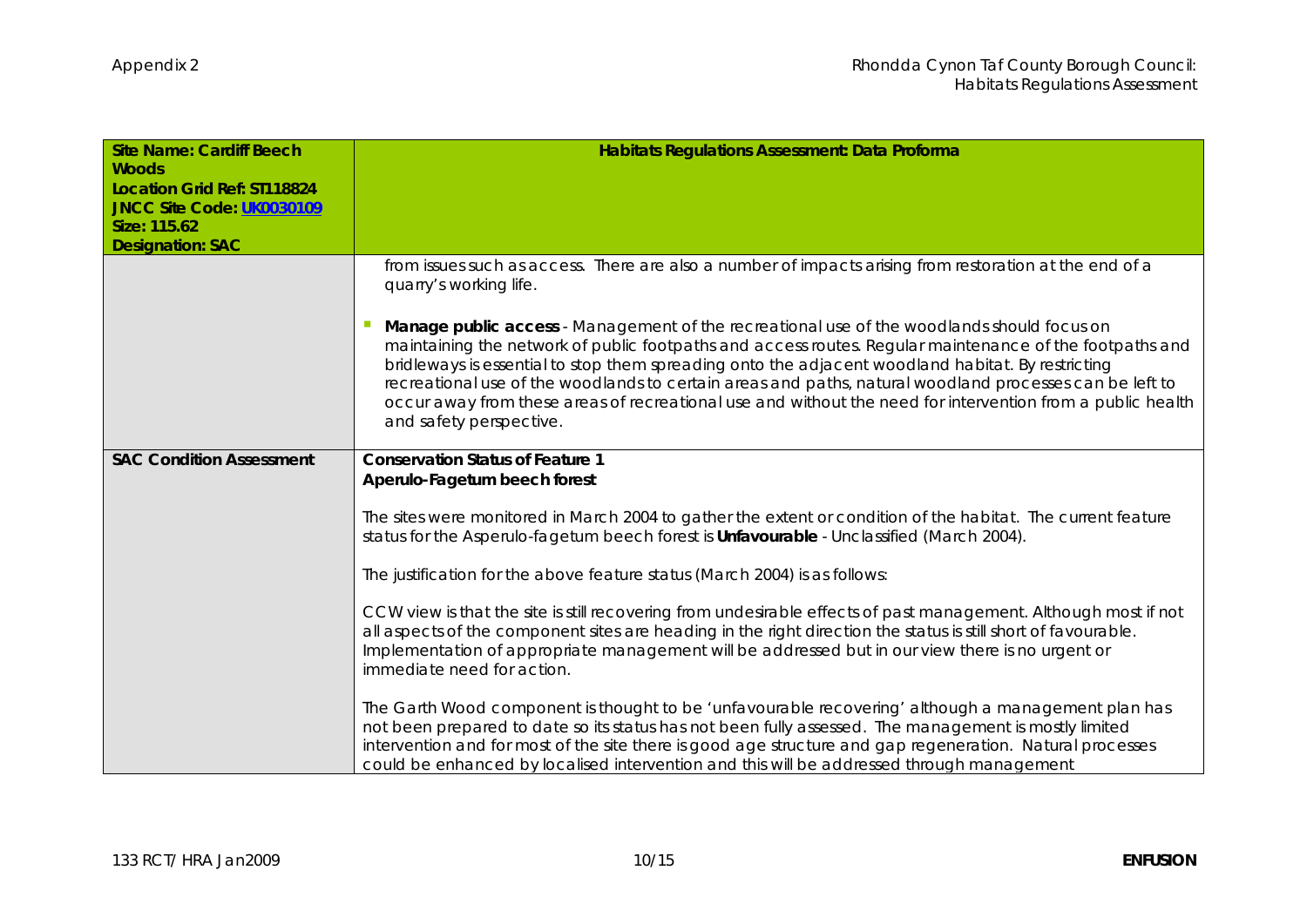| <b>Site Name: Cardiff Beech</b> | Habitats Regulations Assessment: Data Proforma                                                                                                                                                                                                                                                                                                                                                                                                                                                                                                                                                                                                     |
|---------------------------------|----------------------------------------------------------------------------------------------------------------------------------------------------------------------------------------------------------------------------------------------------------------------------------------------------------------------------------------------------------------------------------------------------------------------------------------------------------------------------------------------------------------------------------------------------------------------------------------------------------------------------------------------------|
| <b>Woods</b>                    |                                                                                                                                                                                                                                                                                                                                                                                                                                                                                                                                                                                                                                                    |
| Location Grid Ref: ST118824     |                                                                                                                                                                                                                                                                                                                                                                                                                                                                                                                                                                                                                                                    |
| JNCC Site Code. UK0030109       |                                                                                                                                                                                                                                                                                                                                                                                                                                                                                                                                                                                                                                                    |
| Size: 115.62                    |                                                                                                                                                                                                                                                                                                                                                                                                                                                                                                                                                                                                                                                    |
| <b>Designation: SAC</b>         |                                                                                                                                                                                                                                                                                                                                                                                                                                                                                                                                                                                                                                                    |
|                                 | recommendations.                                                                                                                                                                                                                                                                                                                                                                                                                                                                                                                                                                                                                                   |
|                                 | Fforestganol a Chwm Nofydd is thought to be 'unfavourable recovering', although a management plan has<br>not been prepared to date so its status has not been fully assessed. Although there are small areas of even<br>age structure there is generally a diverse age structure. This, together with concerns at the percentage of<br>beech at some locations, will be addressed through management recommendations.                                                                                                                                                                                                                              |
|                                 | Castell Coch Woodlands and Road Section is thought to be 'unfavourable recovering'. A full management<br>plan has not been prepared to date so its status has not been fully assessed. There is generally an even age<br>structure with low canopy cover. However, there is evidence of natural woodland processes, with good<br>regeneration within the pattern of gaps. Recovery is expected over time and this could be hastened with<br>increased localised intervention. This, together with concerns over the species composition (particularly ash<br>and sycamore) at some locations will be addressed through management recommendations. |
|                                 | <b>Conservation Status of Feature 2</b><br>Tilio-Acerion forest of slopes, screes and ravines                                                                                                                                                                                                                                                                                                                                                                                                                                                                                                                                                      |
|                                 | The sites were monitored in February 2004 to gather the extent or condition of the habitats and the species.<br>The current feature status for the Tilio-Acerion forest of slopes, screes and ravines is Unfavourable - Recovering<br>(February 2004).                                                                                                                                                                                                                                                                                                                                                                                             |
|                                 | The justification for the above feature status (February 2004) is as follows:                                                                                                                                                                                                                                                                                                                                                                                                                                                                                                                                                                      |
|                                 | CCW view is that the site is still recovering from undesirable effects of past management. Although most if not<br>all aspects of the component sites are heading in the right direction the status is still short of favourable.<br>Implementation of appropriate management will be addressed but in our view there is no urgent or<br>immediate need for action.                                                                                                                                                                                                                                                                                |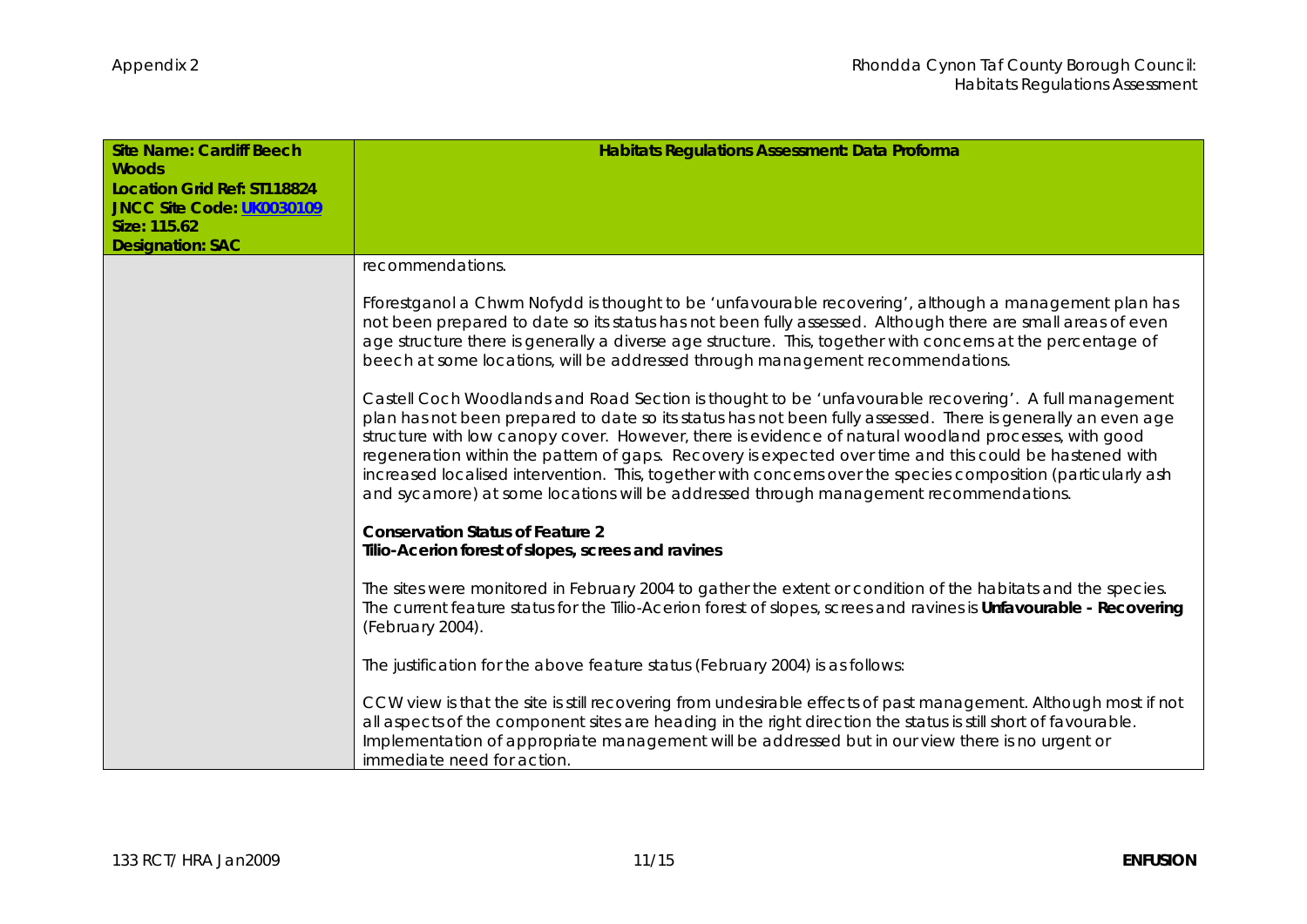| <b>Site Name: Cardiff Beech</b>                             | Habitats Regulations Assessment: Data Proforma                                                                                                                                                                                                                                                                                                                                                                                                                                                                                                                                                                                                                                                                                                                                                                                                                                               |
|-------------------------------------------------------------|----------------------------------------------------------------------------------------------------------------------------------------------------------------------------------------------------------------------------------------------------------------------------------------------------------------------------------------------------------------------------------------------------------------------------------------------------------------------------------------------------------------------------------------------------------------------------------------------------------------------------------------------------------------------------------------------------------------------------------------------------------------------------------------------------------------------------------------------------------------------------------------------|
| <b>Woods</b>                                                |                                                                                                                                                                                                                                                                                                                                                                                                                                                                                                                                                                                                                                                                                                                                                                                                                                                                                              |
| Location Grid Ref: ST118824                                 |                                                                                                                                                                                                                                                                                                                                                                                                                                                                                                                                                                                                                                                                                                                                                                                                                                                                                              |
| JNCC Site Code: UK0030109                                   |                                                                                                                                                                                                                                                                                                                                                                                                                                                                                                                                                                                                                                                                                                                                                                                                                                                                                              |
| Size: 115.62                                                |                                                                                                                                                                                                                                                                                                                                                                                                                                                                                                                                                                                                                                                                                                                                                                                                                                                                                              |
| <b>Designation: SAC</b>                                     |                                                                                                                                                                                                                                                                                                                                                                                                                                                                                                                                                                                                                                                                                                                                                                                                                                                                                              |
|                                                             | The Garth Wood component is thought to be 'unfavourable recovering' although a management plan has<br>not been prepared to date so its status has not been fully assessed. The management is mostly limited<br>intervention and for most of the site there is good age structure and gap regeneration. Natural processes<br>could be enhanced by localised intervention and this will be addressed through management<br>recommendations.                                                                                                                                                                                                                                                                                                                                                                                                                                                    |
|                                                             | Fforestganol a Chwm Nofydd is thought to be 'unfavourable recovering', although a management plan has<br>not been prepared to date so its status has not been fully assessed. Although there are small areas of even<br>age structure there is generally a diverse age structure. This, together with concerns at the percentage of<br>beech at some locations, will be addressed through management recommendations.                                                                                                                                                                                                                                                                                                                                                                                                                                                                        |
| Vulnerabilities (includes<br>existing pressures and trends) | Atmospheric Pollution - its location in industrialised South Wales, together with the presence of nearby<br>quarrying and associated activities, means that there is the potential for localised atmospheric pollution.<br>Quarry dust deposition is an issue that occasionally comes up.<br>o Nitrogen deposition.<br>Photochemical oxidants (ozone).<br>Acidification.<br>$\Omega$                                                                                                                                                                                                                                                                                                                                                                                                                                                                                                         |
|                                                             | Recreational pressure - All component SSSIs are used to a greater or lesser extent for recreation purposes.<br>Castell Coch Woodlands and Fforestganol a Chwm Nofydd experience the most recreation pressure, and<br>are popular for walking, climbing and mountain biking. The Taff train runs through part of the Castell Coch<br>Woodlands site and the historic building of Castell Coch attracts many visitors, which increases the access<br>pressure on the woodlands. The road section is becoming increasingly popular for climbing, and this is<br>unlikely to be a problem for the geological interest of the site. However, climbing could be potentially<br>damaging to trees at the top of the crag and needs to be kept under review. Management of access is<br>nominally through the individual site owners but there are potential conflicts between different users which |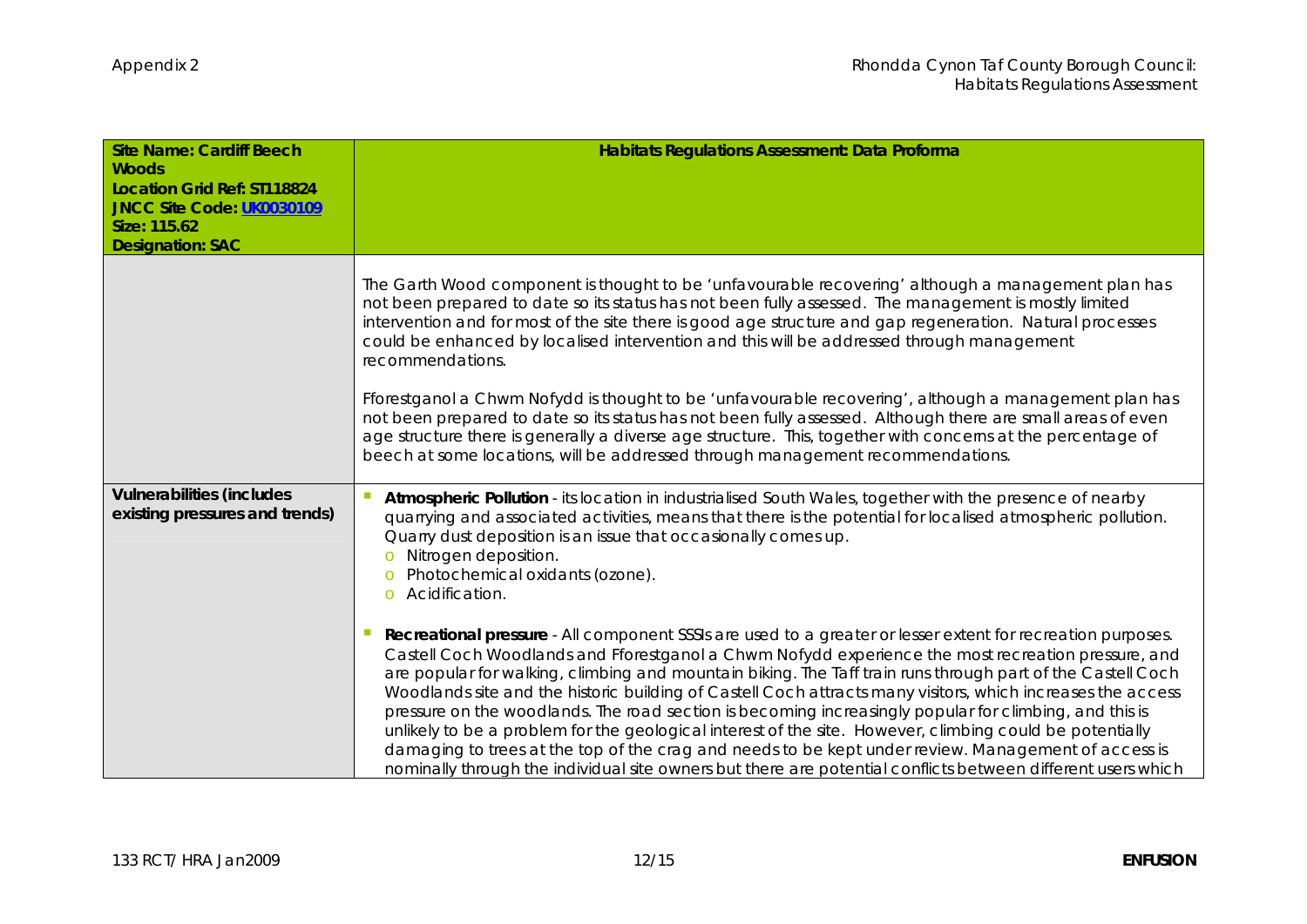| <b>Site Name: Cardiff Beech</b>         | Habitats Regulations Assessment: Data Proforma                                                                                                                                                                                                                                                                                                                                                                                                                                                                                                                                                                                                                                                                                                                                 |
|-----------------------------------------|--------------------------------------------------------------------------------------------------------------------------------------------------------------------------------------------------------------------------------------------------------------------------------------------------------------------------------------------------------------------------------------------------------------------------------------------------------------------------------------------------------------------------------------------------------------------------------------------------------------------------------------------------------------------------------------------------------------------------------------------------------------------------------|
| <b>Woods</b>                            |                                                                                                                                                                                                                                                                                                                                                                                                                                                                                                                                                                                                                                                                                                                                                                                |
| Location Grid Ref: ST118824             |                                                                                                                                                                                                                                                                                                                                                                                                                                                                                                                                                                                                                                                                                                                                                                                |
| JNCC Site Code. UK0030109               |                                                                                                                                                                                                                                                                                                                                                                                                                                                                                                                                                                                                                                                                                                                                                                                |
| Size: 115.62<br><b>Designation: SAC</b> |                                                                                                                                                                                                                                                                                                                                                                                                                                                                                                                                                                                                                                                                                                                                                                                |
|                                         | to date have been addressed through the Local Authority Access Forum. Recreation within the areas                                                                                                                                                                                                                                                                                                                                                                                                                                                                                                                                                                                                                                                                              |
|                                         | supporting this habitat feature is restricted due to the steep and rocky nature of the terrain. Therefore the<br>recreational pressure on areas of Tilio-acerion is less than on areas of Asperulo-fagetum habitat.<br>Nonetheless, given the high recreation pressure experienced by Fforestganol a Chwm Nofydd, which<br>supports areas of Tilio-acerion habitat, aspects of recreational management still apply to this feature.<br>Mineral extraction and related activities - There are a number of active and disused limestone quarries in<br>the area. Garth Wood surrounds Taff's Well Quarry but there are other, smaller quarries in and around all<br>component SSSIs. Quarrying can lead to direct loss of the feature together with indirect impacts from issues |
|                                         | such as access. There are also a number of impacts arising from restoration at the end of a quarry's<br>working life.                                                                                                                                                                                                                                                                                                                                                                                                                                                                                                                                                                                                                                                          |
|                                         | Development - Its location in the populated South Wales area means that there is considerable<br>development pressure in the vicinity including associated infrastructure on land adjacent to the site. There is<br>the potential for a range of impacts arising from increasing urbanisation.                                                                                                                                                                                                                                                                                                                                                                                                                                                                                 |
|                                         | Commercial Forestry - Commercial forestry in the vicinity of Castell Coch may have implications for surface<br>water supply and quality.                                                                                                                                                                                                                                                                                                                                                                                                                                                                                                                                                                                                                                       |
|                                         | Non-native species - The presence of a number of species considered to be non-native e.g. sycamore and<br>Japanese knotweed, is currently under review to determine any detrimental effects on the woodland<br>communities of special interest.                                                                                                                                                                                                                                                                                                                                                                                                                                                                                                                                |
| Landowner/Management                    | The majority of the woodlands are owned, or in the guardianship of government agencies, with most of the                                                                                                                                                                                                                                                                                                                                                                                                                                                                                                                                                                                                                                                                       |
| Responsibility                          | remainder of the woodland covered by a Section 106 agreement. Cardiff County Council, Cadw and Forestry                                                                                                                                                                                                                                                                                                                                                                                                                                                                                                                                                                                                                                                                        |
|                                         | Commission carry out woodland management for conservation purposes and occasionally health and safety                                                                                                                                                                                                                                                                                                                                                                                                                                                                                                                                                                                                                                                                          |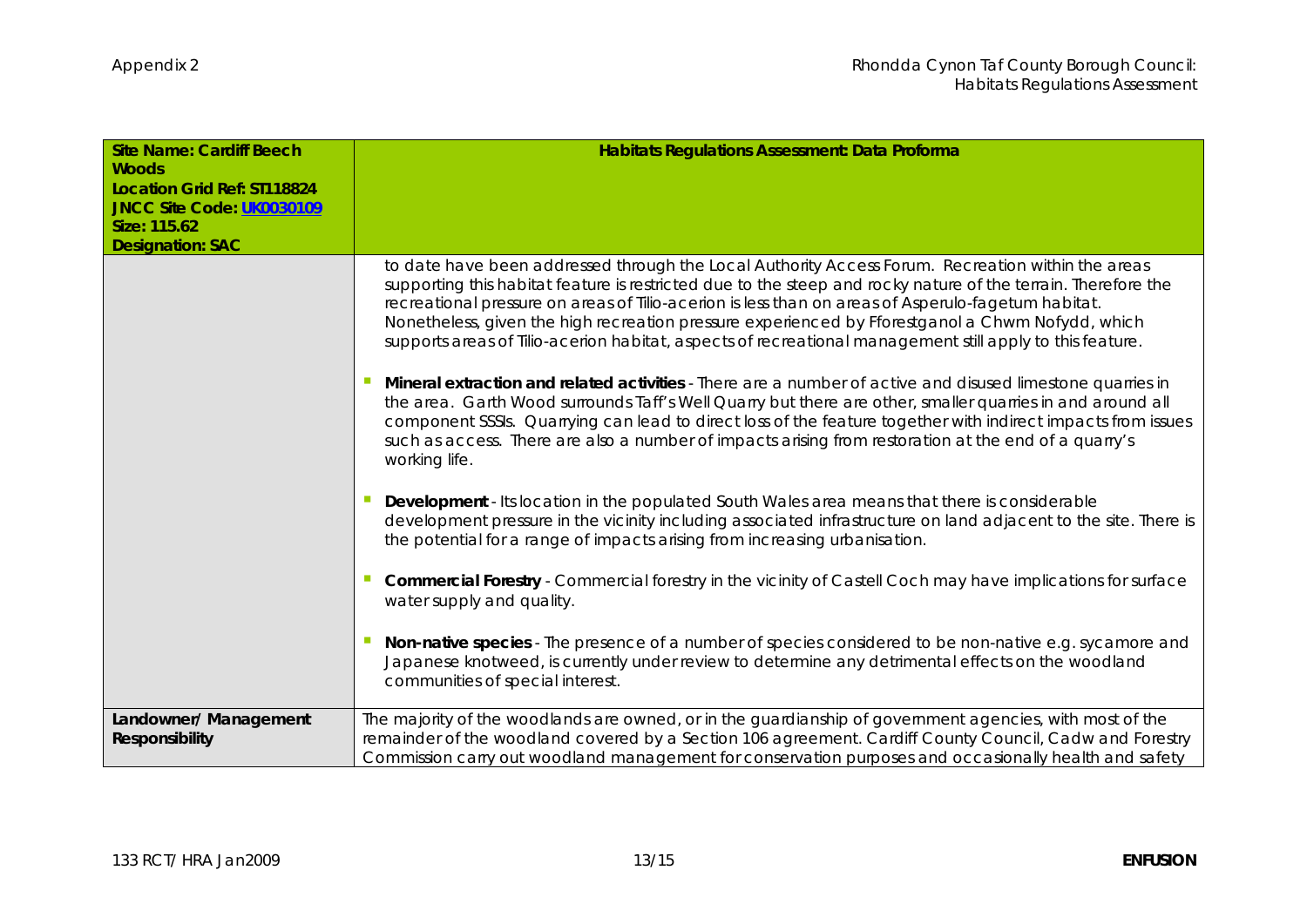| <b>Site Name: Cardiff Beech</b> | Habitats Regulations Assessment: Data Proforma                                                                                                                                 |
|---------------------------------|--------------------------------------------------------------------------------------------------------------------------------------------------------------------------------|
| <b>Woods</b>                    |                                                                                                                                                                                |
| Location Grid Ref: ST118824     |                                                                                                                                                                                |
| JNCC Site Code: UK0030109       |                                                                                                                                                                                |
| Size: 115.62                    |                                                                                                                                                                                |
| <b>Designation: SAC</b>         |                                                                                                                                                                                |
|                                 | purposes.                                                                                                                                                                      |
| HRA/AA Studies undertaken       | AA Screening of the Vale of Glamorgan Local Development Plan Preferred Strategy Dec 07.                                                                                        |
| that address this site          | http://www.valeofglamorgan.gov.uk/files/Living/Planning/Policy/LDP/Appropriate_Assessment_Screening_Rep                                                                        |
|                                 | ort.pdf                                                                                                                                                                        |
|                                 | The screening report concluded that there is unlikely to be any significant impact on the Cardiff Beech<br>Woods SAC.                                                          |
|                                 |                                                                                                                                                                                |
|                                 | AA Screening of the Rhondda Cynon Taff County Borough Council's Local Development Plan (2006-2021):                                                                            |
|                                 | Preferred Strategy Jan 2007                                                                                                                                                    |
|                                 | (http://www.rhondda-cynon-taff.gov.uk/stellent/groups/Public/documents/RelatedDocuments/012830.pdf)                                                                            |
|                                 | There is potential for significant impact on the Cardiff Beech Woods SAC, primarily in-combination with<br>development proposed in the Cardiff's Development Plan.             |
|                                 | HRA Screening of the County Council of the City and County of Cardiff Local Development Plan Preferred<br>Strategy Sept 2007.<br>www.cardiff.gov.uk/ObjView.asp?Object_ID=9788 |
|                                 | Policies to deliver economic growth and the provision for up to 24750 new dwellings in the preferred                                                                           |
|                                 | strategy could lead to an increase in traffic volume and may well result in increased deposition of airborne                                                                   |
|                                 | pollutants at this site. The screening report identified that there is the potential for significant effects on the<br>Cardiff Beech Woods SAC.                                |
|                                 |                                                                                                                                                                                |
|                                 | HRA & AA of the Wales Spatial Plan Update June 2008.                                                                                                                           |
|                                 | http://wales.gov.uk/about/strategy/spatial/hra/download/?lang=en                                                                                                               |
|                                 | The HRA Screening concludes that the WSPU and other plans have the potential to give rise to adverse                                                                           |
|                                 | effects at this site.                                                                                                                                                          |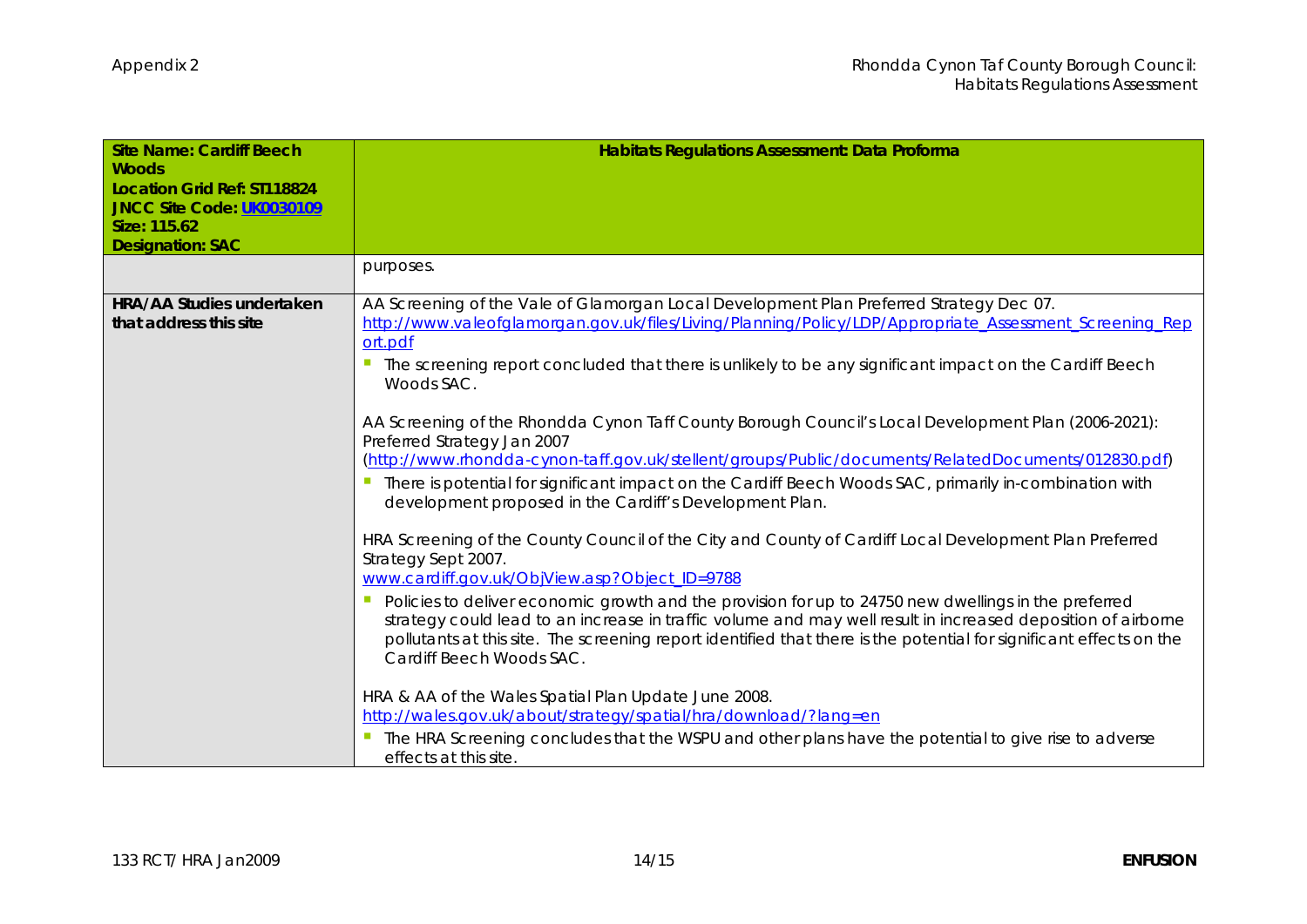| <b>Site Name: Cardiff Beech</b><br><b>Woods</b><br>Location Grid Ref: ST118824<br>JNCC Site Code: UK0030109<br>Size: 115.62<br><b>Designation: SAC</b> | Habitats Regulations Assessment: Data Proforma                                                                                                                                                                                                              |
|--------------------------------------------------------------------------------------------------------------------------------------------------------|-------------------------------------------------------------------------------------------------------------------------------------------------------------------------------------------------------------------------------------------------------------|
|                                                                                                                                                        | The AA states that it is not possible to predict in specific terms whether the WSPU would or would not give<br>rise to significant adverse effects either alone or in combination with other plans/strategies and projects<br>upon specific European sites. |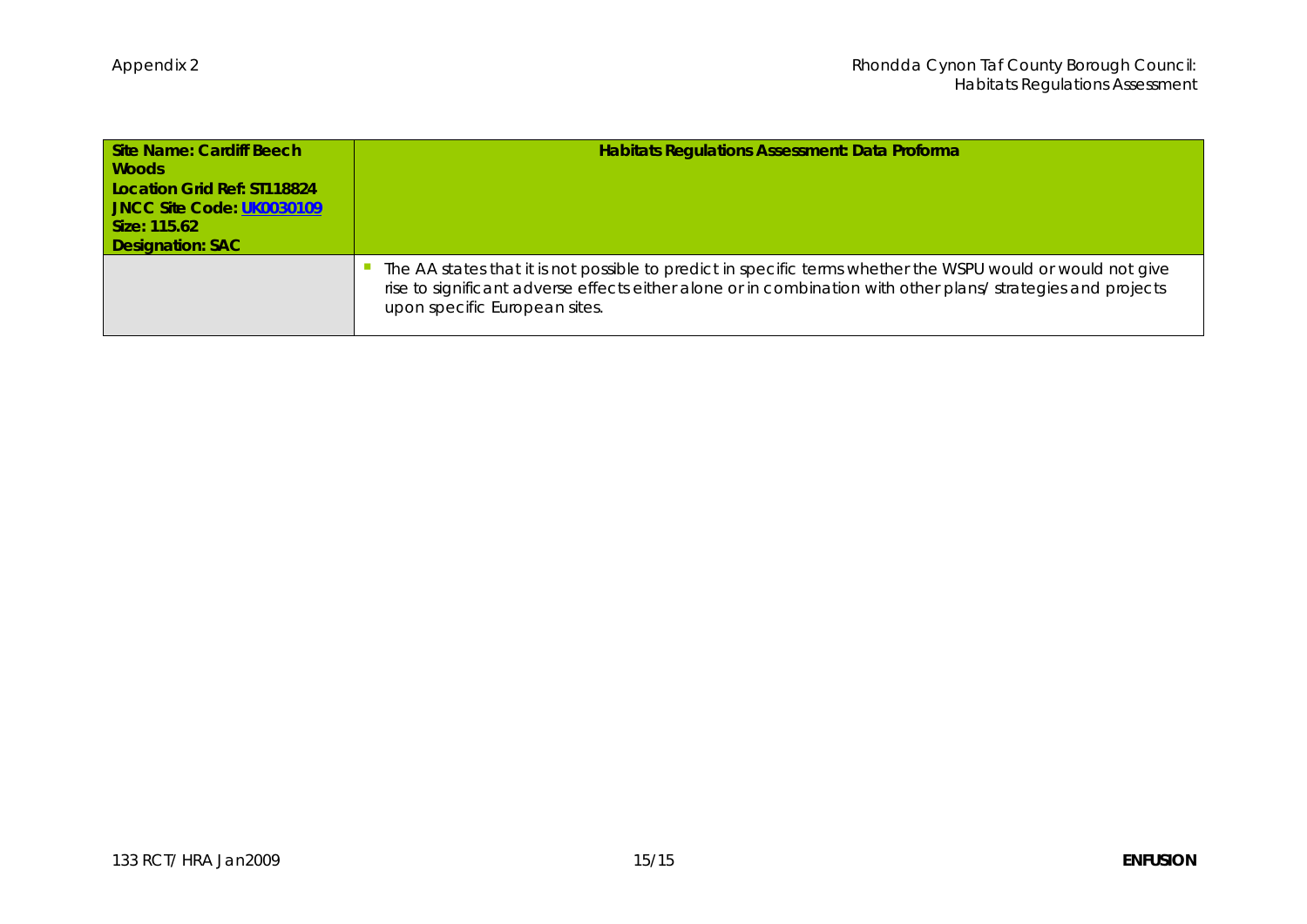## **Appendix 3: Policy Screening**

|                | Policy Screening: Categorising the Potential Effects of the Plan (Tyldesley, 2008)                                     |
|----------------|------------------------------------------------------------------------------------------------------------------------|
| Criteria       | Rationale                                                                                                              |
| Category       |                                                                                                                        |
|                | Category A: No negative effect                                                                                         |
| A <sub>1</sub> | Options/ policies that will not themselves lead to development e.g. because they relate to design or other             |
|                | qualitative criteria for development, or they are not a land use planning policy.                                      |
| A2             | Options/ policies intended to protect the natural environment, including biodiversity.                                 |
| A3             | Options/ policies intended to conserve or enhance the natural, built or historic environment, where enhancement        |
|                | measures will not be likely to have any negative effect on a European site.                                            |
| A4             | Options/ policies that positively steer development away from European sites and associated sensitive areas.           |
|                | Category B: No significant effect                                                                                      |
| B              | Options/ policies that could have an effect but would not be likely to have a significant (negative) effect on a       |
|                | European site (alone or in-combination with other plans or projects) because the effects are trivial or 'de minimis'   |
|                | even if combined with other effects.                                                                                   |
|                | Adopt a cautionary approach                                                                                            |
|                | Category C: Likely significant effect alone                                                                            |
| C <sub>1</sub> | Option/policy could directly affect a European site because it provides for or steers a quantity or type of            |
|                | development onto a European site or adjacent to it.                                                                    |
| C <sub>2</sub> | Option/ policy could indirectly affect a European site e.g. because it provides for or steers a quantity or type of    |
|                | development that may be very close to it, or ecologically, hydrologically or physically connected to it.               |
| C <sub>3</sub> | Proposals for a quantity of development that, no matter where it is located, the development would be likely to        |
|                | have a significant effect on a European site.                                                                          |
| C <sub>4</sub> | Options/ policies/proposals for developments or infrastructure projects that could block options or alternatives for   |
|                | the provision of other development or projects in the future, which will be required in the public interest, that may  |
|                | lead to adverse effects on European sites, which would otherwise be avoided.                                           |
| C <sub>5</sub> | Any other options, policies or proposals that would be vulnerable to failure under the Habitats Regulations at project |
|                | assessment stage; to include them in the plan would be regarded by the EC as 'faulty planning'.                        |
| C <sub>6</sub> | Any other proposals that may have an adverse effect on a European site, which might try to pass the tests of           |
|                | Habitats Regulations at project assessment stage by arguing that the plan provides the imperative reasons of           |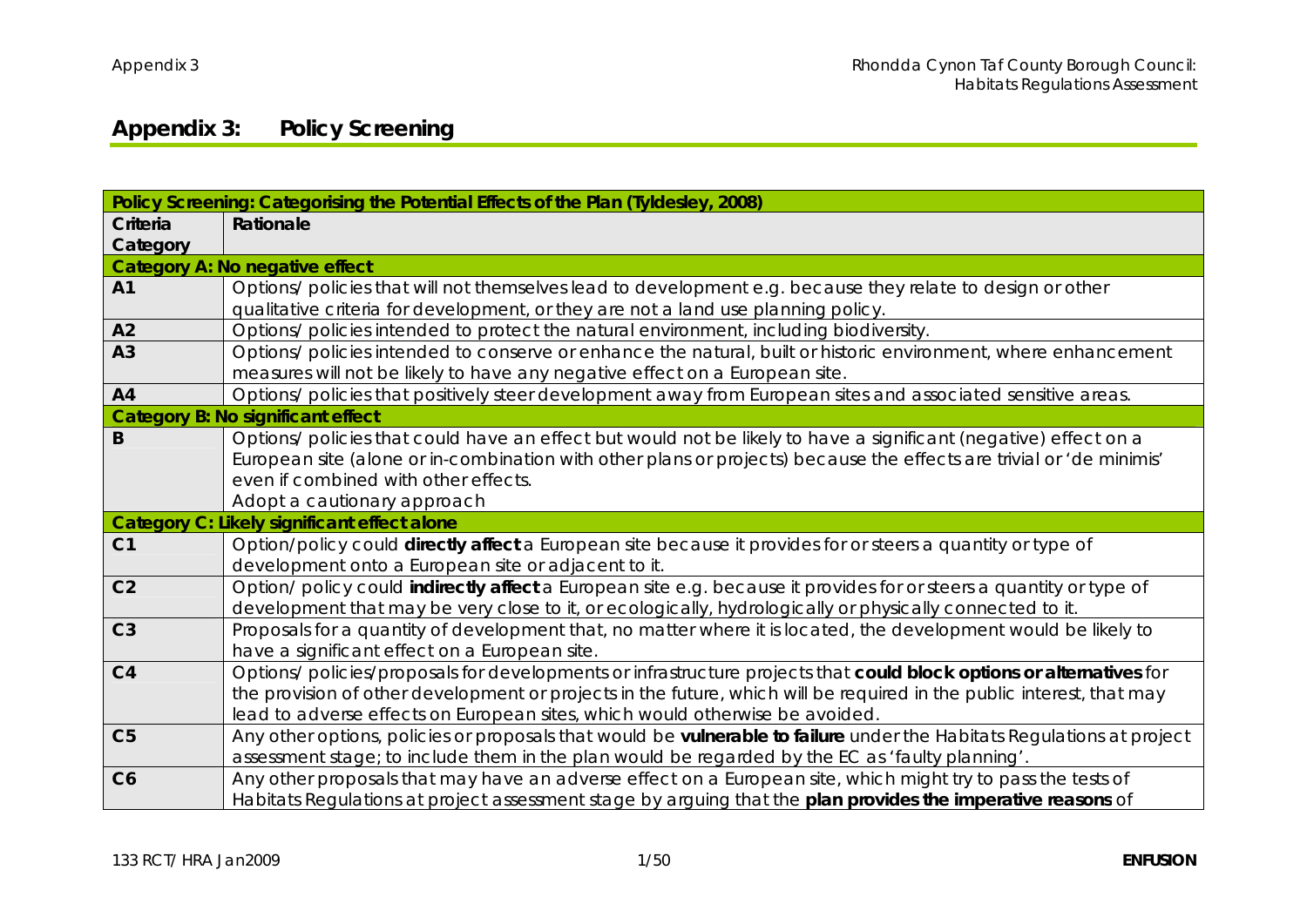|                | Policy Screening: Categorising the Potential Effects of the Plan (Tyldesley, 2008)                                                                                                                                                                                                                                                                                                                                                                                                                                                                                  |
|----------------|---------------------------------------------------------------------------------------------------------------------------------------------------------------------------------------------------------------------------------------------------------------------------------------------------------------------------------------------------------------------------------------------------------------------------------------------------------------------------------------------------------------------------------------------------------------------|
| Criteria       | Rationale                                                                                                                                                                                                                                                                                                                                                                                                                                                                                                                                                           |
| Category       |                                                                                                                                                                                                                                                                                                                                                                                                                                                                                                                                                                     |
|                | overriding public interest to justify its consent despite a negative assessment.                                                                                                                                                                                                                                                                                                                                                                                                                                                                                    |
|                | Category D: Likely significant effects in combination                                                                                                                                                                                                                                                                                                                                                                                                                                                                                                               |
| D <sub>1</sub> | The option, policy or proposal alone would not be likely to have significant effects but if its effects are combined<br>with the effects of other policies or proposals provided for or coordinated by the Local Development Document<br>(internally) the cumulative effects would be likely to be significant.                                                                                                                                                                                                                                                     |
| D <sub>2</sub> | Options/ policies or proposals that alone would not be likely to have significant effects but if their effects are<br>combined with the effects of other plans and projects and possibly the effects of other developments provided for in<br>the Local Development Document as well, the combined effects are likely to be significant.                                                                                                                                                                                                                            |
| D <sub>3</sub> | Options or proposals that are, or could be, part of a programme or sequence of development delivered over a<br>period, where the implementation of the early stages would not have a significant effect on European sites, but<br>which would dictate the nature, scale, duration, location, timing of the whole project, the later stages of which<br>could have adverse effects on such sites.                                                                                                                                                                    |
|                | Category E: Lower tier assessment                                                                                                                                                                                                                                                                                                                                                                                                                                                                                                                                   |
| E1             | An option, policy or proposal would have not effect where no development could occur through the policy itself<br>because it is implemented through later policies in the Development Plan Document (DPD) itself, which are more<br>detailed and therefore more appropriate to assess for their effects on European sites and sensitive areas. These kinds<br>of policies may be found in Preferred Strategies where a broad quantum of development may be specified as<br>being delivered through a more specific policy in a later chapter or section of the DPD. |
| E <sub>2</sub> | An option, or policy that make provision for a quantum/type of development (and may indicate one or more<br>broad locations e.g. a particular part of the plan area) but the detailed location of the development is to be<br>selected following consideration of options in later, more site specific DPD. The consideration of options in the later<br>DPD will need to assess the potential effects on European sites.                                                                                                                                           |
|                | Category F: Depending on implementation                                                                                                                                                                                                                                                                                                                                                                                                                                                                                                                             |
|                | Cases where the effects of particular options, policies or proposals depend entirely on how they are implemented in<br>due course, through the development management process. There is a theoretical possibility that if implemented in<br>one or more particular ways, the proposal could possibly have a significant effect on a European site.<br>It is reasonable to assume that a proposal would not be implemented in a way that is contrary to nation planning                                                                                              |
|                | policy. If the proposal were likely to have a significant effect it would be subject to assessment under Reg 48 at                                                                                                                                                                                                                                                                                                                                                                                                                                                  |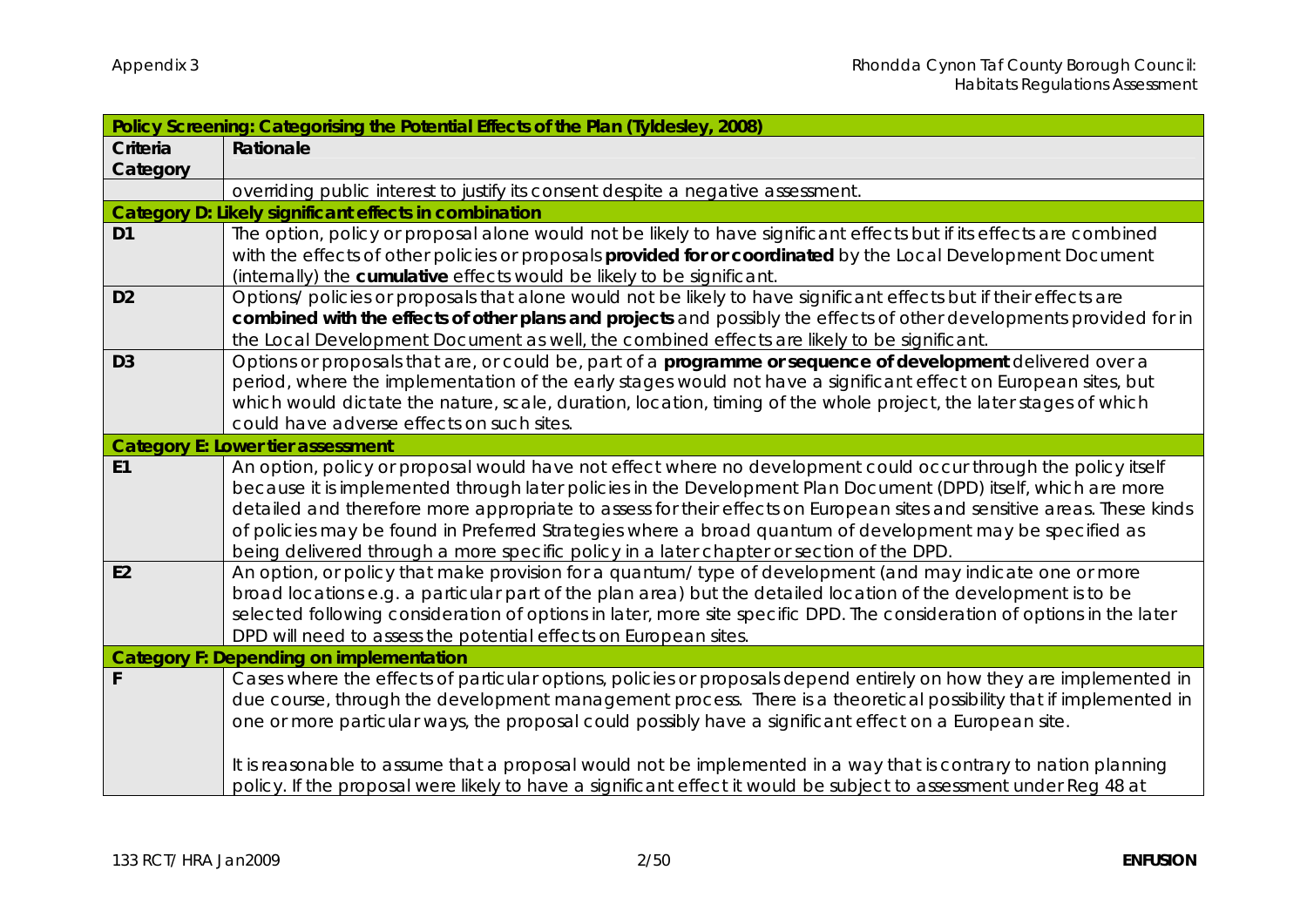|          | Policy Screening: Categorising the Potential Effects of the Plan (Tyldesley, 2008)                                 |
|----------|--------------------------------------------------------------------------------------------------------------------|
| Criteria | Rationale                                                                                                          |
| Category |                                                                                                                    |
|          | project stage.                                                                                                     |
|          |                                                                                                                    |
|          | In these specific circumstances, where there is uncertainty about the way in which aspects of a plan may be        |
|          | implemented, it may be appropriate for policies to contain restrictions or caveats in order to exclude support for |
|          | potentially damaging proposals, without reiterating the requirements of the statutory protection regime.           |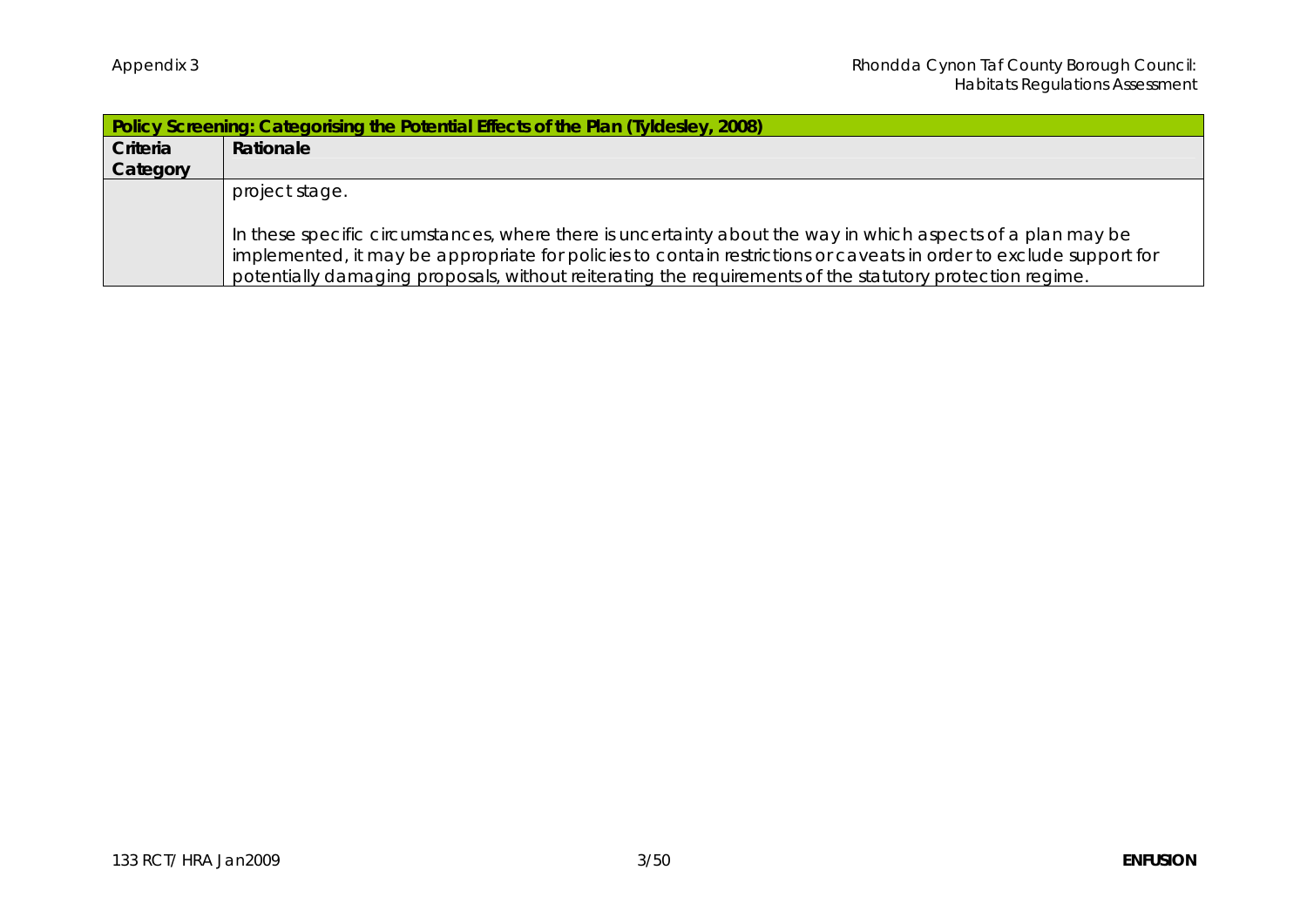| Policy References: Plan/ Proposal                                                                                                                                                                                                                                                                                                                                                                                                                                                                                                                                                      | Potential effects (Criteria 1-9, see<br>key)<br><b>Rationale/Comments</b>                                                          | <b>Likely Significant Effect</b><br>(LSE)<br>No X<br>Yes ✔<br>Uncertain? |
|----------------------------------------------------------------------------------------------------------------------------------------------------------------------------------------------------------------------------------------------------------------------------------------------------------------------------------------------------------------------------------------------------------------------------------------------------------------------------------------------------------------------------------------------------------------------------------------|------------------------------------------------------------------------------------------------------------------------------------|--------------------------------------------------------------------------|
| <b>Strategy Policies</b>                                                                                                                                                                                                                                                                                                                                                                                                                                                                                                                                                               |                                                                                                                                    |                                                                          |
| <b>Spatial Vision</b><br>"Rhondda Cynon Taf will be a community where everyone who lives, works in or visits<br>the area will enjoy the benefits of a better quality of life, achieving their potential,<br>whilst helping to develop and protect the area for future generations".                                                                                                                                                                                                                                                                                                    | Sets overarching/Strategic Framework for development - issues<br>addressed as part of preferred policy screening assessment below. |                                                                          |
| Objectives<br>Communities<br>Provide for the County Borough's overall housing requirement through a mix<br>1.<br>of dwelling types catering for all needs to promote integrated and thriving<br>communities and reinforce the roles of Principal Towns and Key Settlements in<br>the north and south of the County Borough<br>Promote integrated communities within the Principal Towns, Key Settlements<br>2.<br>and other settlements by ensuring the development of a high quality built<br>environment that provides opportunities for living, working and socialising for<br>all. | Sets overarching/Strategic Framework for development - issues<br>addressed as part of preferred policy screening assessment below. |                                                                          |
| <b>Achieving Potential</b><br>Develop a sustainable economy in Rhondda Cynon Taf that provides a<br>3.<br>diverse range of job opportunities in locations that reinforce the roles of<br>Principal Towns and Key Settlements in the north and south of the County<br>Borough.                                                                                                                                                                                                                                                                                                          |                                                                                                                                    |                                                                          |
| Better Quality of Life<br>Promote and protect the rich culture and heritage of the County Borough by<br>4.<br>protecting and enhancing the historic landscape of the Rhondda, the historic<br>parks and gardens in the south and the built heritage of the County Borough<br>as a whole.<br>Provide an environment in Rhondda Cynon Taf that encourages a healthy<br>5.                                                                                                                                                                                                                |                                                                                                                                    |                                                                          |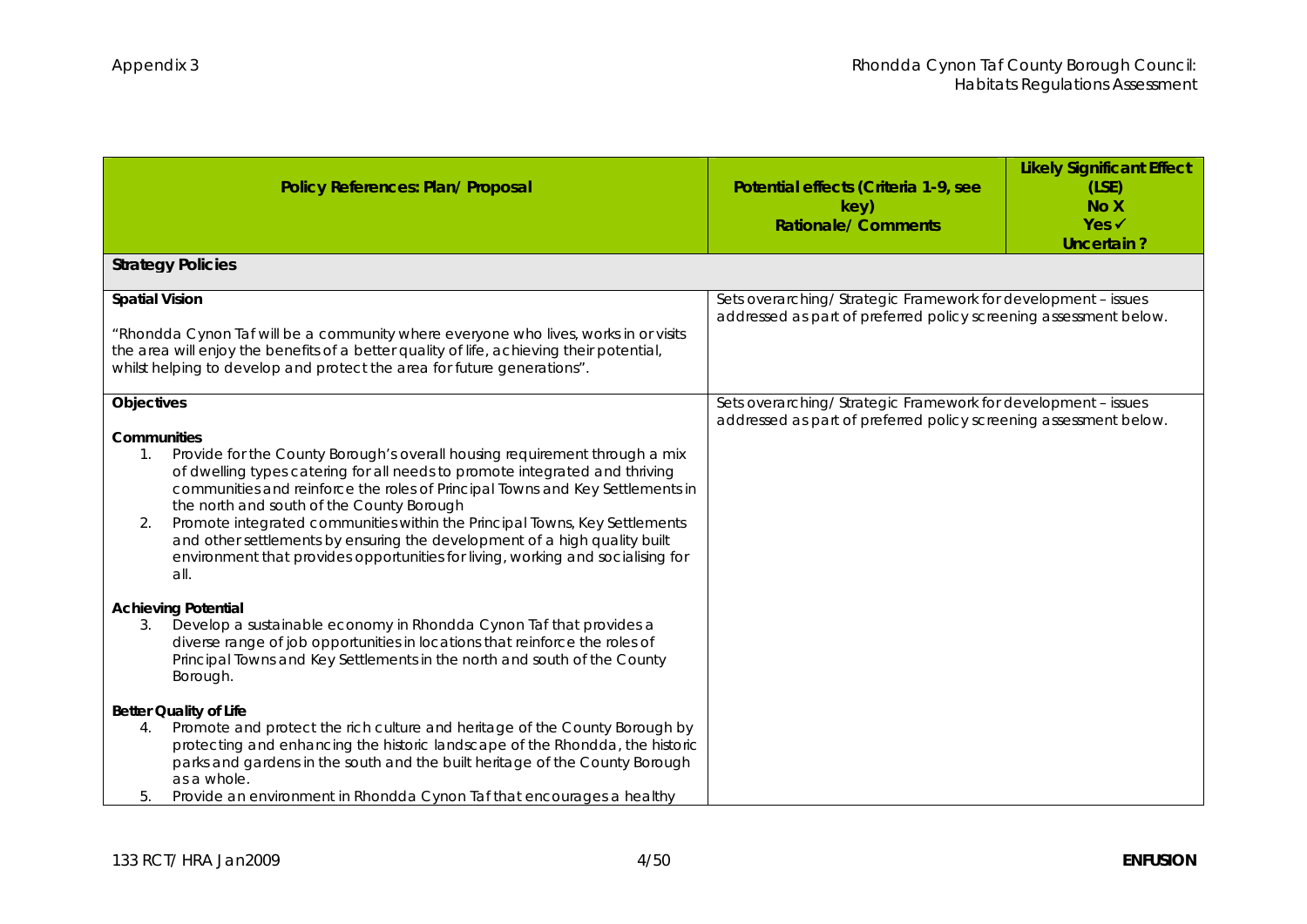|                | Policy References: Plan/ Proposal                                                                                                                                                                                                                                                                                                                                                                                                                                                                                                                                                                                                                                                                                                                                                                                                                                                                                                                                                                                                                                                   | Potential effects (Criteria 1-9, see<br>key)<br>Rationale/ Comments                                                                                                                                                   | <b>Likely Significant Effect</b><br>(LSE)<br>No X<br>Yes ✔<br>Uncertain? |
|----------------|-------------------------------------------------------------------------------------------------------------------------------------------------------------------------------------------------------------------------------------------------------------------------------------------------------------------------------------------------------------------------------------------------------------------------------------------------------------------------------------------------------------------------------------------------------------------------------------------------------------------------------------------------------------------------------------------------------------------------------------------------------------------------------------------------------------------------------------------------------------------------------------------------------------------------------------------------------------------------------------------------------------------------------------------------------------------------------------|-----------------------------------------------------------------------------------------------------------------------------------------------------------------------------------------------------------------------|--------------------------------------------------------------------------|
| 6.             | and safe lifestyle and promotes well-being through improvement in access to<br>green space in the north, provision of open space in the south, and the<br>protection of recreational space through out the County Borough.<br>Reduce the need to travel by car within Rhondda Cynon Taf by promoting<br>residential and commercial development in the Principal Towns and Key<br>Settlements in the north and south of the County Borough where there is a<br>choice of sustainable modes of transport.                                                                                                                                                                                                                                                                                                                                                                                                                                                                                                                                                                             |                                                                                                                                                                                                                       |                                                                          |
| 7.<br>8.<br>9. | Develop and Protect the Borough for Future Generations<br>Improve, protect and enhance the glacial valley landscapes of the north,<br>undulating countryside of South and the diverse and abundant of wildlife<br>habitats and native species which exist throughout Rhondda Cynon Taf<br>Manage the effects of climate change by focusing development away from<br>areas in the north and south which are vulnerable to flooding, increase the<br>supply of renewable energy from a range of sources available throughout the<br>County Borough, by reducing energy consumption through improved design<br>and by promoting development in the Principal Towns and Key Settlements in<br>the north and south of the County Borough.<br>Minimise waste, especially waste to landfill by making adequate provision for<br>waste and community recycling facilities in Principal Towns, Key Settlements<br>and Smaller Settlements in the County Borough in a way that meets the<br>needs of Rhondda Cynon Taf and in accordance with the requirements of<br>the Regional Waste Plan. |                                                                                                                                                                                                                       |                                                                          |
| 2.             | Policy CS 1 - Development In The North<br>In the northern strategy areas the emphasis will on building strong, sustainable<br>communities. This will be achieved the development of a land use framework that:-<br>1. Focuses residential and commercial development in locations which will<br>support and reinforce the roles of Principal Towns and Key Settlements;<br>Provides high quality, affordable accommodation that promotes diversity in<br>the residential market;<br>Ensures the removal of dereliction by promoting the reuse of under used and<br>derelict land and buildings;                                                                                                                                                                                                                                                                                                                                                                                                                                                                                     | E <sub>1</sub><br>The policy is implemented through later<br>policies in the Plan, which are more<br>detailed and therefore more appropriate<br>to assess for their effects on European<br>sites and sensitive areas. | X                                                                        |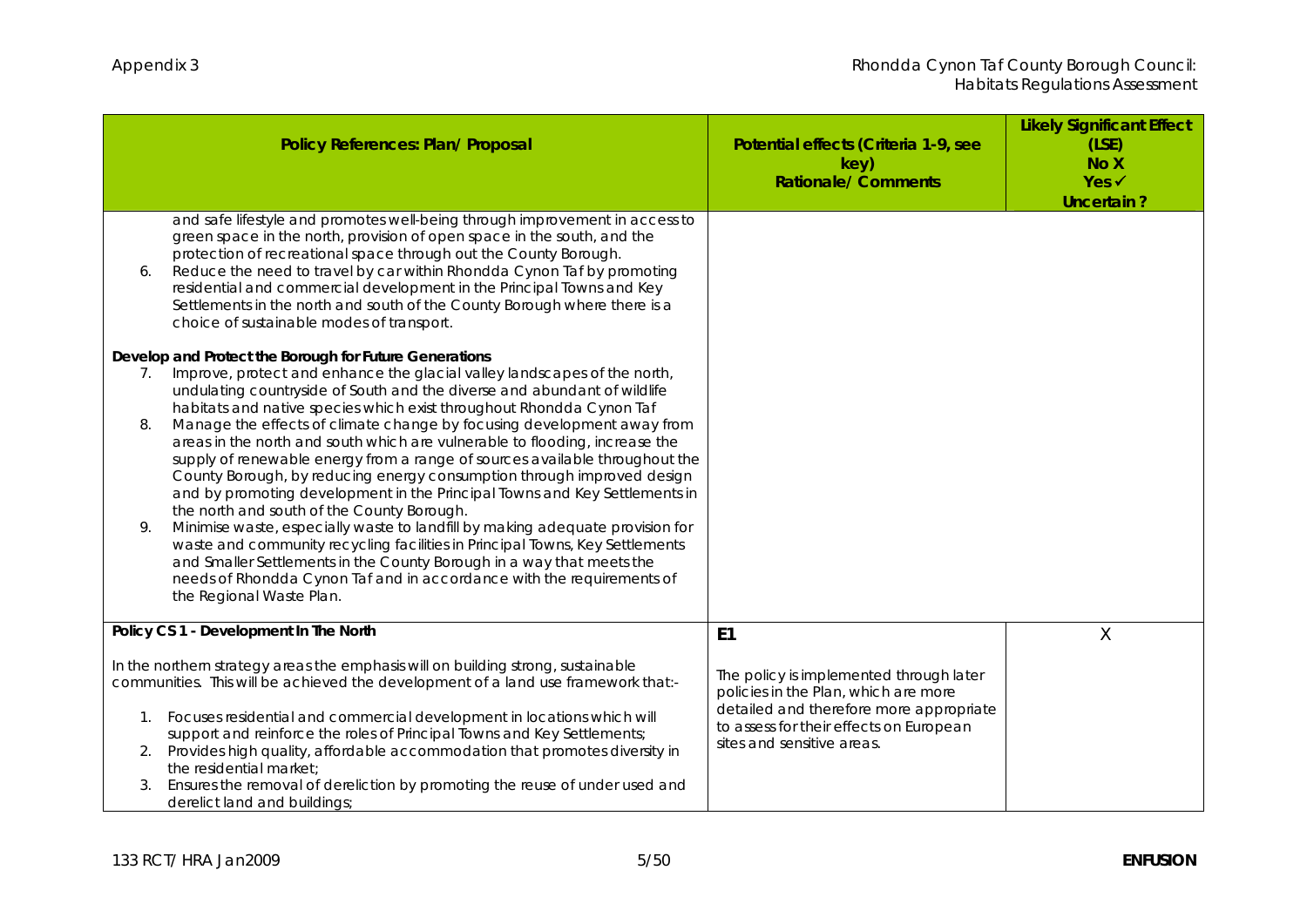| Policy References: Plan/ Proposal                                                                                                                                                                                                                                                                                                                                                                                                                                                                                                                                                                                                                                                                                                                                                                                                                                                                                                                                                                                                                                                                                                                                                                                                             | Potential effects (Criteria 1-9, see<br>key)<br><b>Rationale/Comments</b>                                                                                                                                             | <b>Likely Significant Effect</b><br>(LSE)<br>No X<br>$Yes \checkmark$<br>Uncertain? |
|-----------------------------------------------------------------------------------------------------------------------------------------------------------------------------------------------------------------------------------------------------------------------------------------------------------------------------------------------------------------------------------------------------------------------------------------------------------------------------------------------------------------------------------------------------------------------------------------------------------------------------------------------------------------------------------------------------------------------------------------------------------------------------------------------------------------------------------------------------------------------------------------------------------------------------------------------------------------------------------------------------------------------------------------------------------------------------------------------------------------------------------------------------------------------------------------------------------------------------------------------|-----------------------------------------------------------------------------------------------------------------------------------------------------------------------------------------------------------------------|-------------------------------------------------------------------------------------|
| 4. Promotes large scale regeneration schemes in the Principal Town of Aberdare<br>and in the Key Settlements of Mountain Ash, Ferndale and Treorchy;<br>Promotes accessibility by securing investment in new roads, public transport<br>5.<br>improvements, walking and cycling;<br>Encouraging a strong, diverse economy which supports traditional<br>employment and promotes new form of employment in the leisure and<br>tourism sectors; and<br>Protects the cultural identity of the Strategy Area by protecting built heritage<br>7.<br>and the natural environment.                                                                                                                                                                                                                                                                                                                                                                                                                                                                                                                                                                                                                                                                   |                                                                                                                                                                                                                       |                                                                                     |
| Policy CS 2 - Development In The South<br>In the Southern Strategy Area the emphasis will be on sustainable growth that benefits<br>Rhondda Cynon Taf as a whole. This will be achieved by the development of a land<br>use framework that:<br>Promotes residential development with a sense of place which respects the<br>character and context of the Principal Towns and Key Settlements of the<br>Southern Strategy Area;<br>Protects the culture and identity of communities by focusing development<br>within defined residential settlements boundaries;<br>Promotes large scale regeneration schemes in the Principal Town of<br>3.<br>Pontypridd and Key Settlement of Tonyrefail;<br>Realise the importance of the Principal Town of Llantrisant/Talbot Green as an<br>4.<br>area of social and economic growth;<br>Provides opportunities for significant inward investment, in sustainable<br>5.<br>locations, that will benefit the economy of Rhondda Cynon Taf and the<br>Capital Network Region;<br>Reduces daily out commuting by private car and promotes sustainable forms<br>6.<br>of transport; and<br>Protects the cultural identity of the Strategy Area by protecting built heritage<br>and the natural environment. | E <sub>1</sub><br>The policy is implemented through later<br>policies in the Plan, which are more<br>detailed and therefore more appropriate<br>to assess for their effects on European<br>sites and sensitive areas. | X                                                                                   |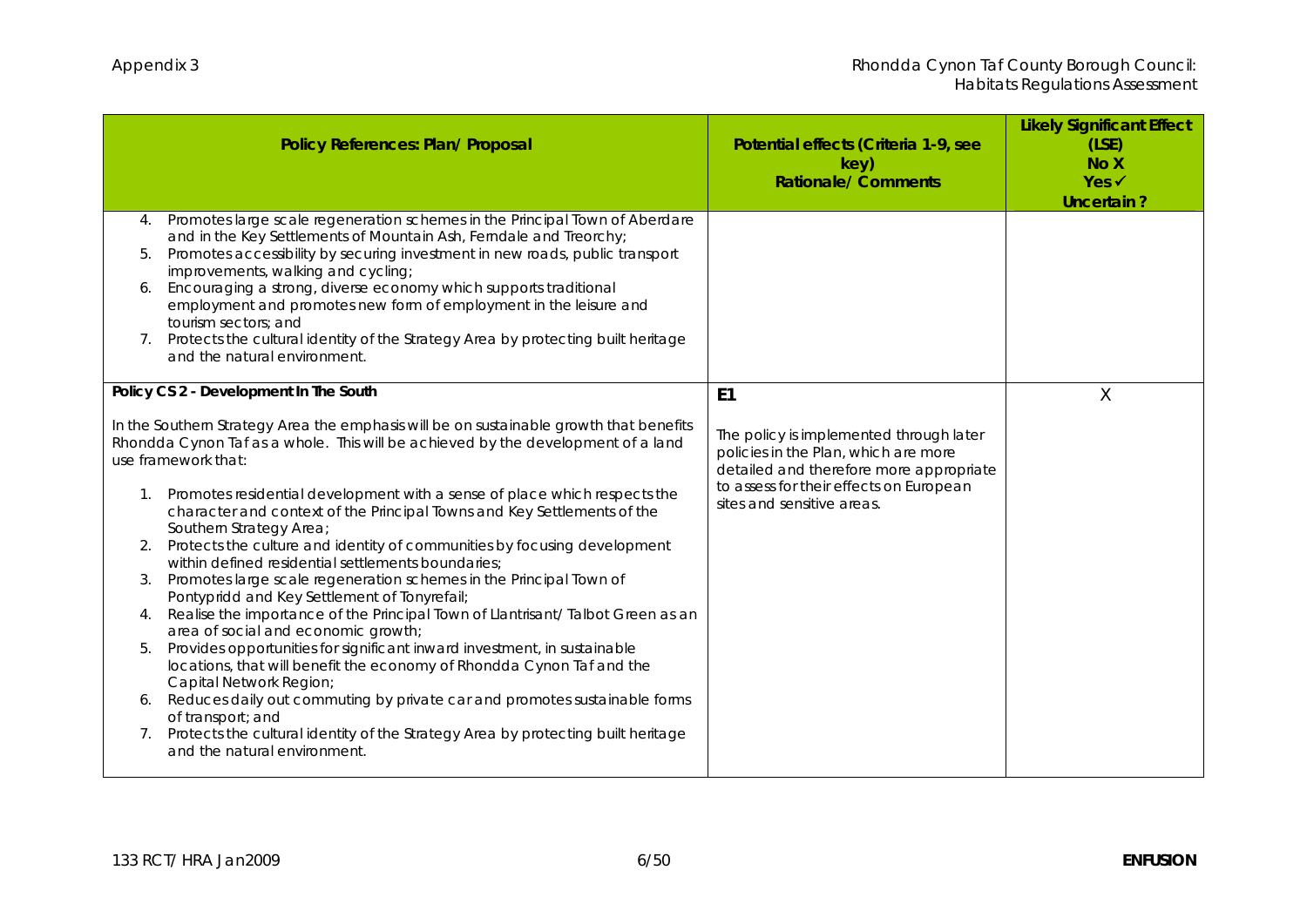| Policy References: Plan/ Proposal                                                                                                                                                                                                                                                                                                                                                                                                                                                                                                                                                                                                                                                                                                            |                                            | Potential effects (Criteria 1-9, see<br>key)<br><b>Rationale/Comments</b>                                                                                                                                                                                                                                                                                                                                                                                                                                                                 | <b>Likely Significant Effect</b><br>(LSE)<br>No X<br>$Yes \checkmark$<br>Uncertain? |
|----------------------------------------------------------------------------------------------------------------------------------------------------------------------------------------------------------------------------------------------------------------------------------------------------------------------------------------------------------------------------------------------------------------------------------------------------------------------------------------------------------------------------------------------------------------------------------------------------------------------------------------------------------------------------------------------------------------------------------------------|--------------------------------------------|-------------------------------------------------------------------------------------------------------------------------------------------------------------------------------------------------------------------------------------------------------------------------------------------------------------------------------------------------------------------------------------------------------------------------------------------------------------------------------------------------------------------------------------------|-------------------------------------------------------------------------------------|
| Policy CS 3 - Strategic Sites                                                                                                                                                                                                                                                                                                                                                                                                                                                                                                                                                                                                                                                                                                                |                                            | C <sub>1</sub>                                                                                                                                                                                                                                                                                                                                                                                                                                                                                                                            | ?                                                                                   |
| In order to promote sustainable growth within Rhondda Cynon Taf the following sites<br>are allocated for the development of a mixture of large-scale residential,<br>employment, retail and recreational purposes:<br>1. Former Maerdy Colliery Site, Rhondda Fach;<br>Former Fernhill Colliery Site, Blaenrhondda;<br>2.<br>Former Phurnacite Plant, Abercwmboi;<br>3.<br>Land at Robertstown / Abernant, Aberdare;<br>4.<br>Land South of Hirwaun;<br>5.<br>Cwm Colliery and Coking Works, Beddau;<br>6.<br>Mwyndy/Talbot Green Area; and<br>7.<br>Former OCC Site Llanilid, Llanharan.<br>8.<br>Proposals for the development of the Strategic Sites must have regard to the indicative<br>concept plans identified on the proposals map. |                                            | Strategic site 5 (Land South of Hirwaun) is<br>adjacent to Blaen Cynon SAC. Effects<br>from development (employment and<br>residential) include air/ water/ noise<br>pollution, recreational pressure, water<br>abstraction issues as well as wider<br>urbanisation effects (waste/traffic/<br>transport increases etc). Given the<br>location of the site there is also the<br>potential for habitat loss and<br>fragmentation. The magnitude of<br>impact will be dependent the level of<br>development proposed and<br>implementation. |                                                                                     |
| Policy CS 4 - Housing Requirements                                                                                                                                                                                                                                                                                                                                                                                                                                                                                                                                                                                                                                                                                                           |                                            | C1 &C2                                                                                                                                                                                                                                                                                                                                                                                                                                                                                                                                    | ✓                                                                                   |
| Land will be made available for the construction of between 9,900 and 14,850 new<br>dwellings in sustainable locations during the plan period. Provision will be met by a<br>combination of strategic sites and non strategic sites as defined by AW1.<br>Land for the residential development is allocated on the following strategic<br>a)<br>sites:-<br>Site                                                                                                                                                                                                                                                                                                                                                                              | <b>Dwellings</b>                           | Potential impacts arising from residential<br>and wider mixed use development<br>include: urbanisation and its associated<br>effects (e.g. fly tipping, dog fouling, cat<br>predation), recreational impacts,<br>atmospheric pollution, water abstraction<br>and pollution and noise/ disturbance<br>effects. Concentration of development                                                                                                                                                                                                |                                                                                     |
| Former Fernhill Colliery Site, Blaenrhondda<br>$\mathbf{1}$ .<br>Former Phurnacite Plant Site, Abercwmboi<br>2.<br>Land at Robertstown Strategic Site, Aberdare<br>3.                                                                                                                                                                                                                                                                                                                                                                                                                                                                                                                                                                        | 400<br>500<br>600                          | may also lead to an overall increase in<br>harmful air pollutants, e.g. through<br>increased traffic movements.                                                                                                                                                                                                                                                                                                                                                                                                                           |                                                                                     |
| Land South of Hirwaun<br>4.<br>Former Cwm Colliery and Coking Works,<br>5.                                                                                                                                                                                                                                                                                                                                                                                                                                                                                                                                                                                                                                                                   | 1000 (400<br>within plan<br>period)<br>800 | Site 4 (Strategic site 5 Land South of<br>Hirwaun) is adjacent to Blaen Cynon<br>SAC. Effects from development                                                                                                                                                                                                                                                                                                                                                                                                                            |                                                                                     |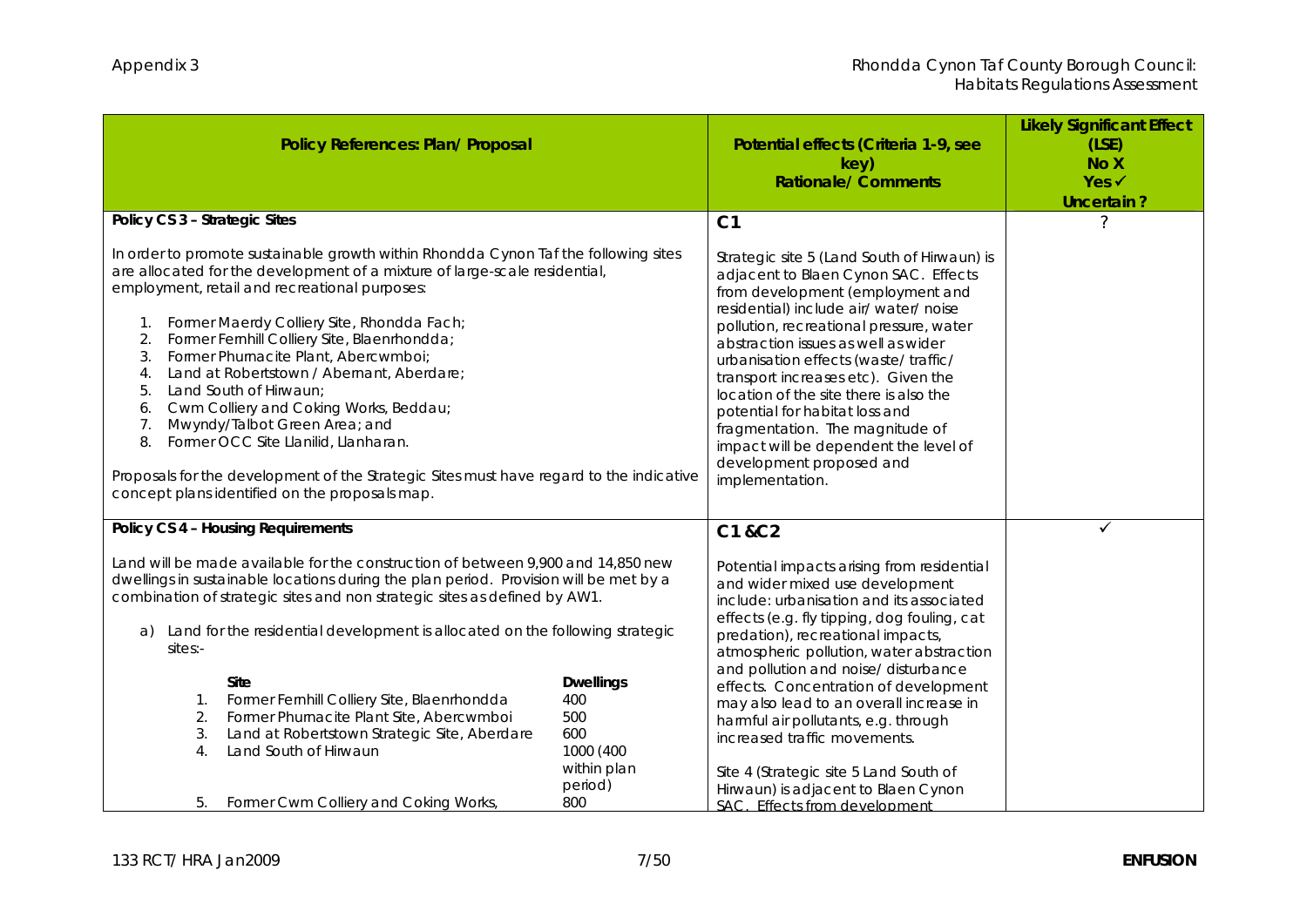| Policy References: Plan/ Proposal                                                                                                                                                                                          | Potential effects (Criteria 1-9, see<br>key)<br><b>Rationale/Comments</b>                                                                                                                                                                                                                                                                                                                                                                                                                                                                                                   | <b>Likely Significant Effect</b><br>(LSE)<br>No X<br>$Yes \checkmark$<br>Uncertain? |
|----------------------------------------------------------------------------------------------------------------------------------------------------------------------------------------------------------------------------|-----------------------------------------------------------------------------------------------------------------------------------------------------------------------------------------------------------------------------------------------------------------------------------------------------------------------------------------------------------------------------------------------------------------------------------------------------------------------------------------------------------------------------------------------------------------------------|-------------------------------------------------------------------------------------|
| Beddau                                                                                                                                                                                                                     | SAC. Effects from development<br>(employment and residential) include                                                                                                                                                                                                                                                                                                                                                                                                                                                                                                       |                                                                                     |
| 500<br>Mwyndy/Talbot Green Area, and<br>6.                                                                                                                                                                                 | air/ water/ noise pollution, recreational                                                                                                                                                                                                                                                                                                                                                                                                                                                                                                                                   |                                                                                     |
| Former OCC Site Llanilid, Llanharan<br>1700<br>7.<br>Land for residential development intended to meet local need is allocated on<br>b)<br>the following non-strategic sites: See LDP                                      | pressure, water abstraction issues as well<br>as wider urbanisation effects (waste/<br>traffic/transport increases etc). Given<br>the location of the site there is also the<br>potential for habitat loss and<br>fragmentation. The magnitude of<br>impact will be dependent on<br>implementation.                                                                                                                                                                                                                                                                         |                                                                                     |
|                                                                                                                                                                                                                            | The Core Management Plan for the<br>Blaen Cynon SAC indicates that there<br>"are no known off-site factors, such as<br>pollution, that are affecting the marsh<br>fritillary to any significant extent, although<br>there is still much industry in the locality".<br>It also states that as management of the<br>SAC habitat improves, off-site factors<br>could become more apparent. Site level<br>management issues (grazing and scrub<br>management) are currently the most<br>important factor in terms of maintaining<br>and improving the marsh fritillary habitat. |                                                                                     |
| Policy CS 5 - Affordable Housing<br>The housing requirements identified in policy CS3, will be expected to contribute to<br>established community housing need by providing 3000 affordable units over the plan<br>period. | E <sub>1</sub><br>The policy itself does not propose<br>development but rather identifies the<br>required level of affordable units based<br>on the development proposed in other<br>policies.                                                                                                                                                                                                                                                                                                                                                                              | Χ                                                                                   |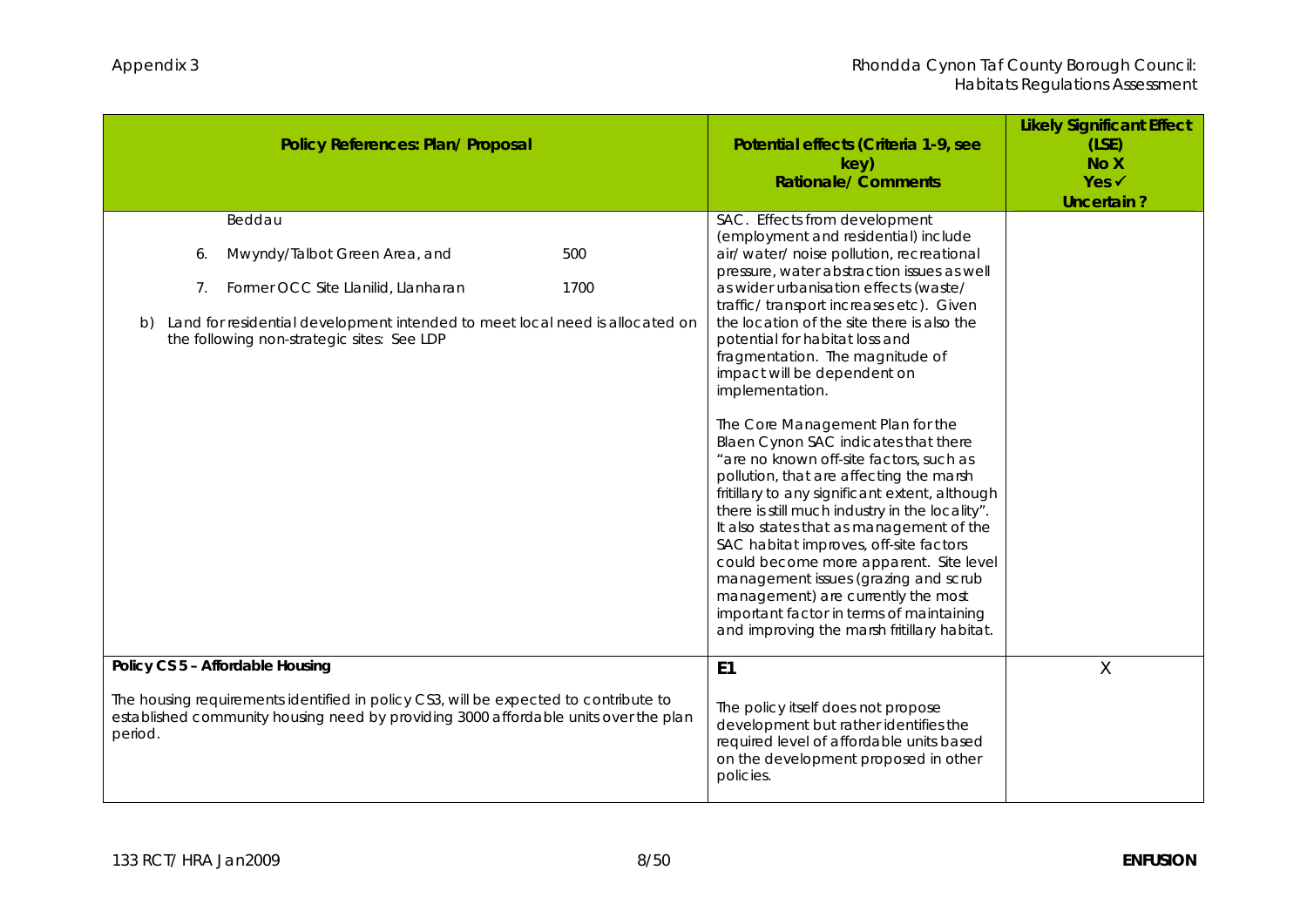| Policy References: Plan/ Proposal                                                                                                                                                                                                                                                                                                                                                            |                                                                                                                                       | Potential effects (Criteria 1-9, see<br>key)<br><b>Rationale/Comments</b>                                                                                                                                                                                                                                                                                                                                                                                                                                                                                                                                                                                                                                                                                                                                                                                                                                                                                                                                                           | <b>Likely Significant Effect</b><br>(LSE)<br>No X<br>$Yes \checkmark$<br>Uncertain? |
|----------------------------------------------------------------------------------------------------------------------------------------------------------------------------------------------------------------------------------------------------------------------------------------------------------------------------------------------------------------------------------------------|---------------------------------------------------------------------------------------------------------------------------------------|-------------------------------------------------------------------------------------------------------------------------------------------------------------------------------------------------------------------------------------------------------------------------------------------------------------------------------------------------------------------------------------------------------------------------------------------------------------------------------------------------------------------------------------------------------------------------------------------------------------------------------------------------------------------------------------------------------------------------------------------------------------------------------------------------------------------------------------------------------------------------------------------------------------------------------------------------------------------------------------------------------------------------------------|-------------------------------------------------------------------------------------|
| Policy CS 6 - Employment Requirements                                                                                                                                                                                                                                                                                                                                                        |                                                                                                                                       | C1 & C2                                                                                                                                                                                                                                                                                                                                                                                                                                                                                                                                                                                                                                                                                                                                                                                                                                                                                                                                                                                                                             |                                                                                     |
| In order to maximise the opportunities presented by the Capital Network Region and<br>to ensure that Rhondda Cynon Taf achieves its economic potential land will be<br>allocated to meet strategic and local employment needs.<br>Land for the provision of 68 hectares of new B1, B2 and B8 strategic<br>$\mathbf{1}$ .<br>employment development is allocated at the following locations:- |                                                                                                                                       | Potential impacts of employment<br>development include: direct land take/<br>habitat fragmentation, water<br>abstraction, air/land/water and noise<br>pollution.                                                                                                                                                                                                                                                                                                                                                                                                                                                                                                                                                                                                                                                                                                                                                                                                                                                                    |                                                                                     |
| Site<br>Strategic Site 5: Land South of<br>$\mathbf{1}$ .<br>Hirwaun, and<br>Strategic Site 7: Land at<br>2.<br>Mwyndy/Talbot Green<br>2.<br>development is allocated in accordance with policies. NSA4, NSA6, NSA7, NSA14, SSA<br>7 and SSA14.                                                                                                                                              | Size<br>Use<br>(B1, B2 &<br>36 h<br>B8)<br>(B1)<br>32 h<br>Land for the provision of 50 hectare of new B1, B2 and B8 local employment | Site 1 (Strategic site 5) and Site 9 (North of<br>Fith Avenue, Hirwaun) are adjacent to<br>Blaen Cynon SAC. Effects from<br>development include air/ water/ noise<br>pollution, recreational pressure, water<br>abstraction issues as well as wider<br>urbanisation effects (waste/traffic/<br>transport increases etc). Given the<br>location of the site there is also the<br>potential for habitat loss and<br>fragmentation. The magnitude of<br>impact will be dependent on<br>implementation.<br>The Core Management Plan for the<br>Blaen Cynon SAC indicates that there<br>"are no known off-site factors, such as<br>pollution, that are affecting the marsh<br>fritillary to any significant extent, although<br>there is still much industry in the locality".<br>It also states that as management of the<br>SAC habitat improves, off-site factors<br>could become more apparent. Site level<br>management issues (grazing and scrub<br>management) are currently the most<br>important factor in terms of maintaining |                                                                                     |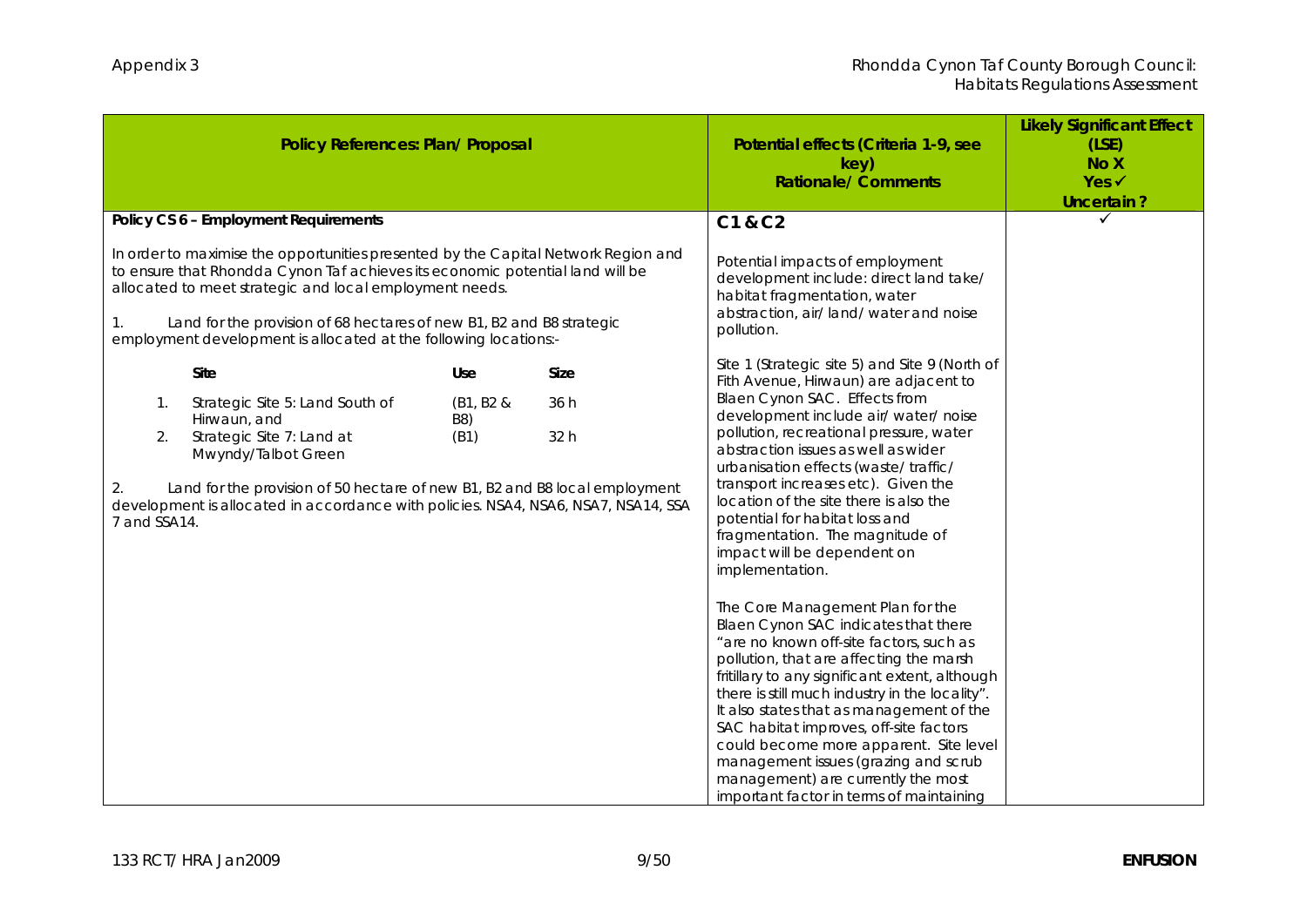| Policy References: Plan/ Proposal                                                                                                                                                                                                                                                                                                                                                                                                          |                                                                 | Potential effects (Criteria 1-9, see<br>key)<br><b>Rationale/ Comments</b>                                                                                                                                                                                                                                                                                                                                                        | <b>Likely Significant Effect</b><br>(LSE)<br>No X<br>$Yes \checkmark$<br>Uncertain? |
|--------------------------------------------------------------------------------------------------------------------------------------------------------------------------------------------------------------------------------------------------------------------------------------------------------------------------------------------------------------------------------------------------------------------------------------------|-----------------------------------------------------------------|-----------------------------------------------------------------------------------------------------------------------------------------------------------------------------------------------------------------------------------------------------------------------------------------------------------------------------------------------------------------------------------------------------------------------------------|-------------------------------------------------------------------------------------|
|                                                                                                                                                                                                                                                                                                                                                                                                                                            |                                                                 | and improving the marsh fritillary habitat.                                                                                                                                                                                                                                                                                                                                                                                       |                                                                                     |
| Policy CS 7 - Retail Development                                                                                                                                                                                                                                                                                                                                                                                                           |                                                                 | C1 &C2                                                                                                                                                                                                                                                                                                                                                                                                                            | ✓                                                                                   |
| Land will be allocated for the development of 33,500 m2 of new retail floorspace.<br>Provision will be a combination of convenience goods (7,175 m2) and comparison<br>goods (26,223 m2) on sites intended to meet strategic and local retail need.<br>Land for the residential development is allocated on the following strategic<br>$\mathbf{1}$ .<br>sites:-<br><b>Site</b><br>Strategic Site 7: Land at Mwyndy / Talbot<br>1<br>Green | Floorspace<br>23,200 m2                                         | Potential impacts arising from retail<br>development include: urbanisation and<br>its associated effects (e.g. fly tipping,<br>dog fouling, cat predation), recreational<br>impacts, atmospheric pollution, water<br>abstraction and pollution and noise/<br>disturbance effects. Concentration of<br>development may also lead to an overall<br>increase in harmful air pollutants, e.g.<br>through increased traffic movements. |                                                                                     |
| Land for the provision of local retail development will be allocated at the<br>2.<br>following locations:                                                                                                                                                                                                                                                                                                                                  |                                                                 | Site 5 (Strategic site 5 Land South of<br>Hirwaun) is adjacent to Blaen Cynon<br>SAC. Effects from development include                                                                                                                                                                                                                                                                                                            |                                                                                     |
| Site<br>Land Adjacent To Pontypridd Retail Park,<br>1.<br>Pontypridd<br>Strategic Site 8: Former OCC Site, Llanilid,<br>2.<br>Llanharan<br>Land East Of Mill Street, Tonyrefail<br>3.<br>Land at Oxford Street, Mountain Ash<br>4.<br>5.<br>Stratgic Site 5: Land South of Hirwaun                                                                                                                                                         | Floorspace<br>5,500m2<br>2,000m2<br>2,000m2<br>950m2<br>2,000m2 | air/water/noise pollution, recreational<br>pressure, water abstraction issues as well<br>as wider urbanisation effects (waste/<br>traffic/transport increases etc). Given<br>the location of the site there is also the<br>potential for habitat loss and<br>fragmentation. The magnitude of<br>impact will be dependent on<br>implementation.                                                                                    |                                                                                     |
| Development proposals which effect the core retail centers and hierarchy will be<br>assessed in accordance with NSA 17 and SSA15                                                                                                                                                                                                                                                                                                           |                                                                 | The Core Management Plan for the<br>Blaen Cynon SAC indicates that there<br>"are no known off-site factors, such as<br>pollution, that are affecting the marsh<br>fritillary to any significant extent, although<br>there is still much industry in the locality".                                                                                                                                                                |                                                                                     |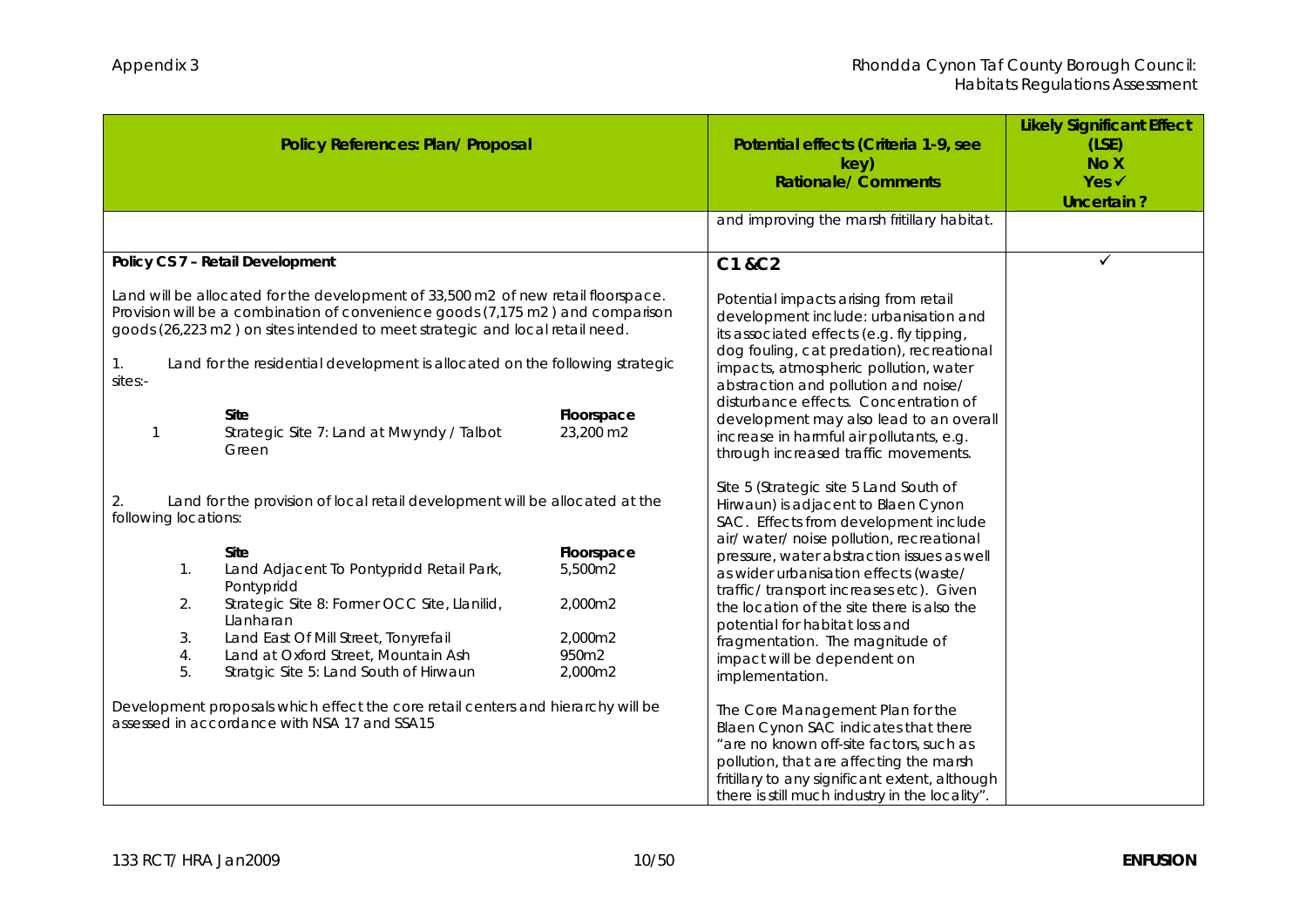| Policy References: Plan/ Proposal                                                                                                                                                                                                                                                                                                                                                                                                                                                                                                                                                                                                                                                                                                                                                                                                                                                                                                                         | Potential effects (Criteria 1-9, see<br>key)<br><b>Rationale/ Comments</b>                                                                                                                                                                                                                                                                                                                                                 | <b>Likely Significant Effect</b><br>(LSE)<br>No X<br>$Yes \checkmark$<br>Uncertain? |
|-----------------------------------------------------------------------------------------------------------------------------------------------------------------------------------------------------------------------------------------------------------------------------------------------------------------------------------------------------------------------------------------------------------------------------------------------------------------------------------------------------------------------------------------------------------------------------------------------------------------------------------------------------------------------------------------------------------------------------------------------------------------------------------------------------------------------------------------------------------------------------------------------------------------------------------------------------------|----------------------------------------------------------------------------------------------------------------------------------------------------------------------------------------------------------------------------------------------------------------------------------------------------------------------------------------------------------------------------------------------------------------------------|-------------------------------------------------------------------------------------|
|                                                                                                                                                                                                                                                                                                                                                                                                                                                                                                                                                                                                                                                                                                                                                                                                                                                                                                                                                           | It also states that as management of the<br>SAC habitat improves, off-site factors<br>could become more apparent. Site level<br>management issues (grazing and scrub<br>management) are currently the most<br>important factor in terms of maintaining<br>and improving the marsh fritillary habitat.                                                                                                                      |                                                                                     |
| Policy CS 8 - Transportation<br>Improvements to the strategic transportation network in Rhondda Cynon Taf will be<br>secured through a combination of the of the following:-<br>The safeguarding and provision of land for the improvement of the strategic<br>highway network, including development of :-<br>1. The Church Village Bypass;<br>The Gelli / Treorchy Relief Road;<br>2.<br>The Ynysmaerdy to Talbot Green Relief Road<br>3.<br>The A4059 Aberdare Bypass Extension,<br>4.<br>Dualling of the A465<br>5.<br>The Implementation of a strategic transport corridor management system in<br>2<br>the following strategic corridor areas;<br>1. A4119 / A473 Corridor;<br>A470 / A4059 Corridor, or<br>A4059 / A465 Corridor<br>3.<br>Provision of additional improvements in the highway network, public transport<br>improvements and walking and cycling provision will be sought in accordance with<br>NSA20 to NSA 23 and SSA18 to SSA21. | C <sub>2</sub><br>Blaen Cynon SAC is less than 200m from<br>Section 7 of the A465 dualling scheme<br>and has the potential to lead to habitat<br>loss and fragmentation, increased levels<br>of air pollution and disturbance.<br>The A46 dualling scheme is part of the<br>Trunk Road Forward Programme (2002)<br>and is subject to HRA. An Appropriate<br>Assessment of the A465 dualling scheme<br>will be carried out. | ?                                                                                   |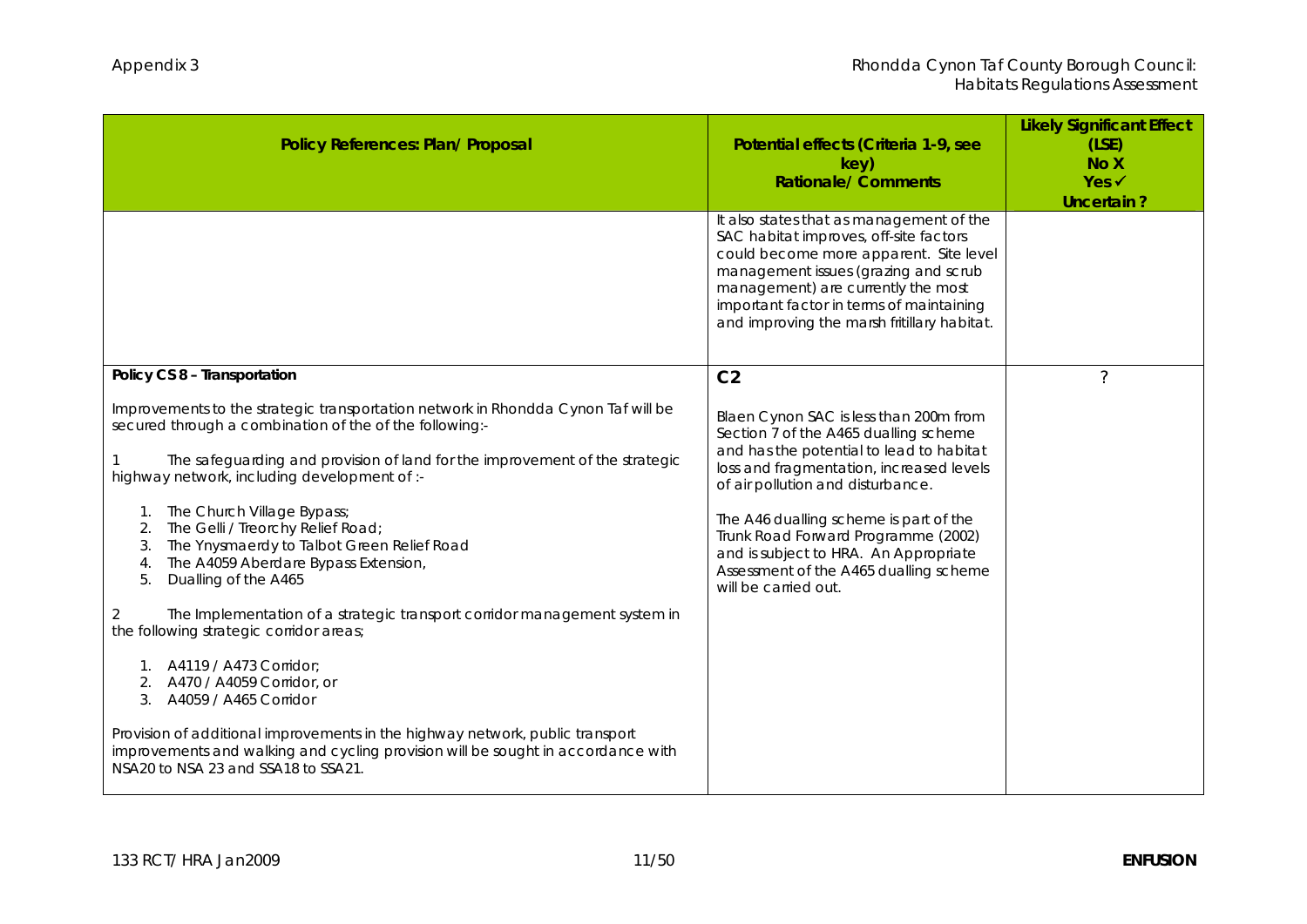| Policy References: Plan/ Proposal                                                                                                                                                                                                                                                                                                                                                                                                                                                                                                                                                                                                         | Potential effects (Criteria 1-9, see<br>key)<br><b>Rationale/ Comments</b>                                                                                                                                                                                                                                                                                                                                                                                                                                                                                                                                                                                                                                                                                                                                                                                                                                                                                                                                                                                                                                                                                                       | <b>Likely Significant Effect</b><br>(LSE)<br>No X<br>Yes ✔<br>Uncertain? |
|-------------------------------------------------------------------------------------------------------------------------------------------------------------------------------------------------------------------------------------------------------------------------------------------------------------------------------------------------------------------------------------------------------------------------------------------------------------------------------------------------------------------------------------------------------------------------------------------------------------------------------------------|----------------------------------------------------------------------------------------------------------------------------------------------------------------------------------------------------------------------------------------------------------------------------------------------------------------------------------------------------------------------------------------------------------------------------------------------------------------------------------------------------------------------------------------------------------------------------------------------------------------------------------------------------------------------------------------------------------------------------------------------------------------------------------------------------------------------------------------------------------------------------------------------------------------------------------------------------------------------------------------------------------------------------------------------------------------------------------------------------------------------------------------------------------------------------------|--------------------------------------------------------------------------|
| Policy CS 9 - Waste Management<br>In order to meet the capacity requirements identified in the South East Wales Regional<br>Waste Plan, the following Strategic Waste sites are identified to provide for a range of<br>waste management options, including recycling and composting, on a regional basis<br>in the following locations:-<br>Bryn Pica (including landfilling of residual wastes);<br>1.<br>Treforest Industrial Estate;<br>2.<br>Hirwaun Industrial Estate; and<br>3.<br>On B2 employment sites as appropriate.<br>4.<br>Provision for community recycling facilities will be made in accordance with NSA28 to<br>SSA25. | E <sub>2</sub><br>Potential impacts from waste sites/<br>management facilities include: air<br>pollution, disturbance, land take,<br>hydrological impacts, water pollution,<br>introduced/ invasive species.<br>Site 3 is situated on previously developed<br>industrial land and is in close proximity to<br>Blaen Cynon SAC. Given that the site is<br>located on previously developed land it<br>is unlikely that it will lead to habitat loss/<br>fragmentation. There is the potential for<br>increased levels of airborne pollutants as<br>a result of increased traffic along the<br>A465.<br>The Core Management Plan for the<br>Blaen Cynon SAC indicates that there<br>"are no known off-site factors, such as<br>pollution, that are affecting the marsh<br>fritillary to any significant extent, although<br>there is still much industry in the locality".<br>It also states that as management of the<br>SAC habitat improves, off-site factors<br>could become more apparent. Site level<br>management issues (grazing and scrub<br>management) are currently the most<br>important factor in terms of maintaining<br>and improving the marsh fritillary habitat. | $\tilde{?}$                                                              |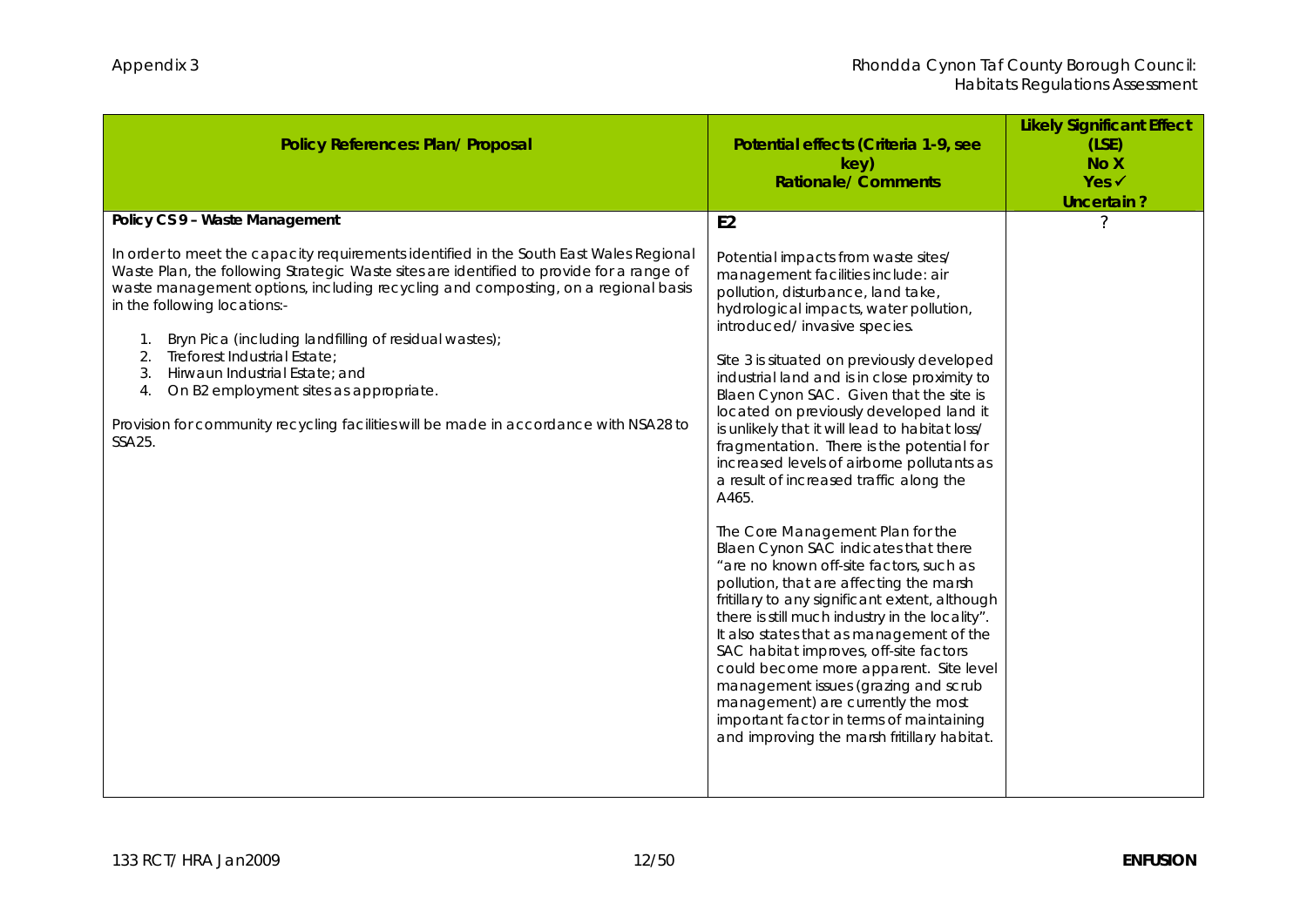| Policy References: Plan/ Proposal                                                                                                                                                                                                                                                                                                                                                                                                                                                                                                                                                                                                                                                                                                                                                                                                                                                                                                                                                                                                                                                                                                                                                                                                                                                                                                       | Potential effects (Criteria 1-9, see<br>key)<br><b>Rationale/Comments</b>                                                                                                                                                                                                                                                                                                                                                                                                                                                                                                                                                     | <b>Likely Significant Effect</b><br>(LSE)<br>No X<br>$Yes \checkmark$<br>Uncertain? |
|-----------------------------------------------------------------------------------------------------------------------------------------------------------------------------------------------------------------------------------------------------------------------------------------------------------------------------------------------------------------------------------------------------------------------------------------------------------------------------------------------------------------------------------------------------------------------------------------------------------------------------------------------------------------------------------------------------------------------------------------------------------------------------------------------------------------------------------------------------------------------------------------------------------------------------------------------------------------------------------------------------------------------------------------------------------------------------------------------------------------------------------------------------------------------------------------------------------------------------------------------------------------------------------------------------------------------------------------|-------------------------------------------------------------------------------------------------------------------------------------------------------------------------------------------------------------------------------------------------------------------------------------------------------------------------------------------------------------------------------------------------------------------------------------------------------------------------------------------------------------------------------------------------------------------------------------------------------------------------------|-------------------------------------------------------------------------------------|
| Area Wide Policies                                                                                                                                                                                                                                                                                                                                                                                                                                                                                                                                                                                                                                                                                                                                                                                                                                                                                                                                                                                                                                                                                                                                                                                                                                                                                                                      |                                                                                                                                                                                                                                                                                                                                                                                                                                                                                                                                                                                                                               |                                                                                     |
| Policy AW 1 - New Housing                                                                                                                                                                                                                                                                                                                                                                                                                                                                                                                                                                                                                                                                                                                                                                                                                                                                                                                                                                                                                                                                                                                                                                                                                                                                                                               | E <sub>1</sub>                                                                                                                                                                                                                                                                                                                                                                                                                                                                                                                                                                                                                | Χ                                                                                   |
| Provision will be made for the development of 14,850 new dwellings in Rhondda<br>Cynon Taf during the period 2006 -2021. This will be met by:-<br>i)<br>The allocations of this plan;<br>The development of sites in Rhondda Cynon Taf which have planning<br>ii)<br>permission for housing;<br>The development of unallocated land within the defined residential<br>iii)<br>settlement boundaries of the principal towns, key settlements and smaller<br>settlements;<br>The provision of affordable housing;<br>iv)<br>The replacement of unfit and substandard housing;<br>V)<br>The maintenance, rehabilitation and improvement of existing stock and<br>vi)<br>the conversion of suitable structures to provide households; and<br>The development of land at density levels which accord with the<br>vii)<br>requirements of the NSA10 and SSA11<br>Residential development proposals will be expected to contribute to the local housing<br>needs. Where a community housing need has been established, the local planning<br>authority will seek:<br>a) The provision of an appropriate proportion of affordable housing on sites over<br>30 units;<br>Contributions for the reuse / rehabilitation of existing older housing stock on<br>sites under 30 units, and<br>The development of sites in rural area.<br>$\mathsf{C}$ | The potential for significant impact is<br>contingent on the location of housing<br>development. The policy is implemented<br>through later policies in the Plan, which<br>are more detailed and therefore more<br>appropriate to assess for their effects on<br>European sites and sensitive areas.<br>Impacts arising from housing<br>development may include: direct land<br>take and physical disturbance of<br>habitats, recreational impacts, water<br>abstraction/ pollution, associated effects<br>of urbanisations (fly tipping, cat<br>predation, dog fouling), air pollution from<br>increased traffic/ transport. |                                                                                     |
| Policy AW 2 Sustainable Locations                                                                                                                                                                                                                                                                                                                                                                                                                                                                                                                                                                                                                                                                                                                                                                                                                                                                                                                                                                                                                                                                                                                                                                                                                                                                                                       | A <sub>4</sub>                                                                                                                                                                                                                                                                                                                                                                                                                                                                                                                                                                                                                | X                                                                                   |
| In order to ensure that development proposals on non-allocated sites support the<br>objectives of the plan, development proposals will only be supported in sustainable<br>locations. Sustainable locations are defined as sites that -                                                                                                                                                                                                                                                                                                                                                                                                                                                                                                                                                                                                                                                                                                                                                                                                                                                                                                                                                                                                                                                                                                 | The policy steers development away<br>from European sites and associated                                                                                                                                                                                                                                                                                                                                                                                                                                                                                                                                                      |                                                                                     |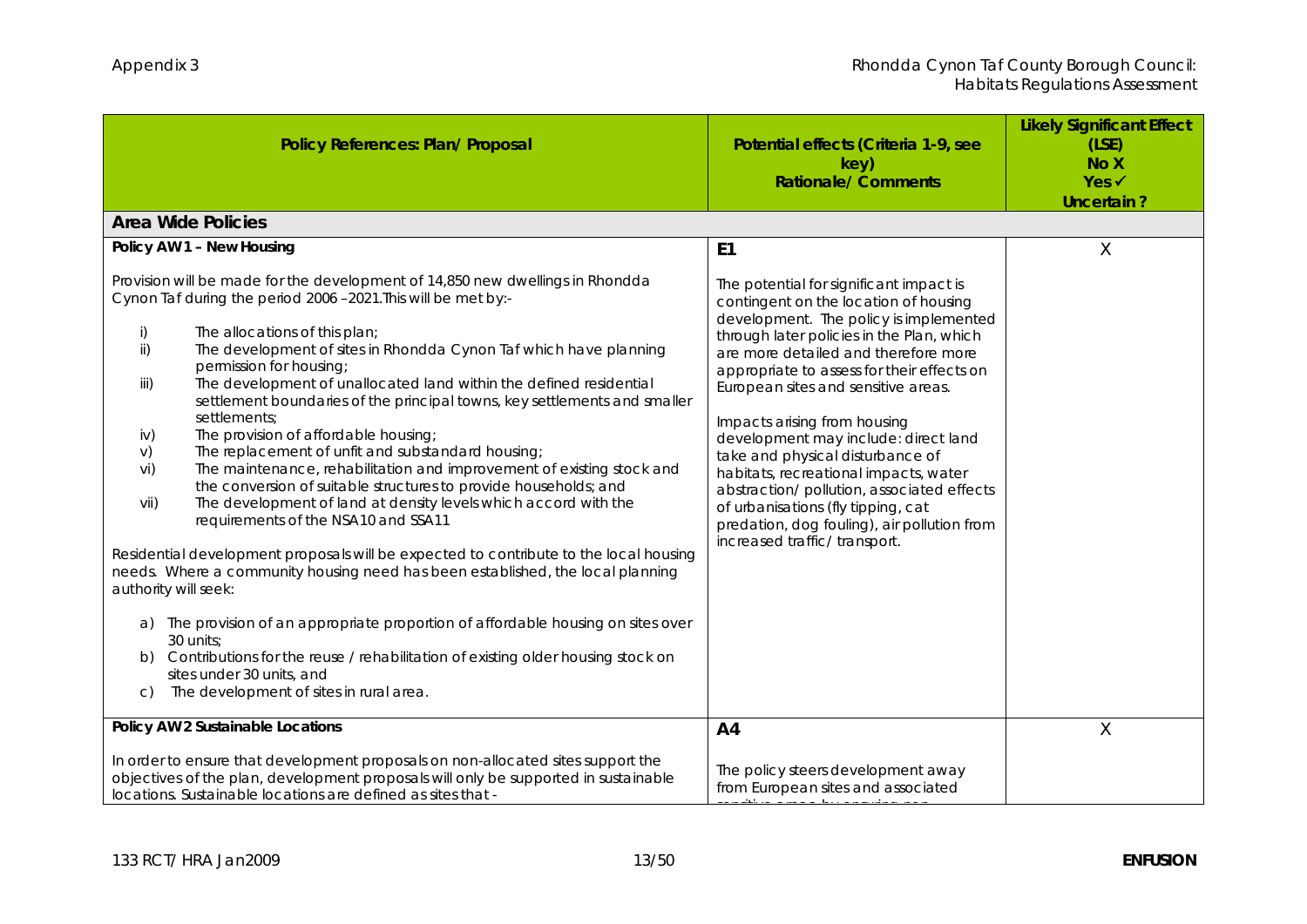|                                                               | Policy References: Plan/ Proposal                                                                                                                                                                                                                                                                                                                                                                                                                                                                                                                                                                                                                                                                                                                                                                                                                                                                                                                                                    | Potential effects (Criteria 1-9, see<br>key)<br><b>Rationale/Comments</b>                                                                                                                        | <b>Likely Significant Effect</b><br>(LSE)<br>No X<br>$Yes \checkmark$<br>Uncertain? |
|---------------------------------------------------------------|--------------------------------------------------------------------------------------------------------------------------------------------------------------------------------------------------------------------------------------------------------------------------------------------------------------------------------------------------------------------------------------------------------------------------------------------------------------------------------------------------------------------------------------------------------------------------------------------------------------------------------------------------------------------------------------------------------------------------------------------------------------------------------------------------------------------------------------------------------------------------------------------------------------------------------------------------------------------------------------|--------------------------------------------------------------------------------------------------------------------------------------------------------------------------------------------------|-------------------------------------------------------------------------------------|
| i.<br>ii.<br>iii.<br>iv.<br>V.<br>vi.<br>vii.<br>Viii.<br>ix. | are within the defined settlement boundary;<br>would not unacceptably conflict with surrounding uses;<br>have good accessibility by a range transport options;<br>have good access to key services and facilities;<br>are not within the Zone C floodplain unless it can be justified on the grounds<br>that:-<br>a) it is necessary to assist the regeneration of a principal town or key<br>settlement, or where development involves a large brownfield site<br>b) the potential consequences of a flooding event have been considered<br>and found to be acceptable in accordance with national guidance<br>support the roles & functions of the principal towns, key settlements, small<br>settlements<br>support the development of the 8 strategic sites<br>are not in areas of identified environmental importance such as SINCs, SLAs,<br>SSSIs or green wedges;<br>are well related to existing water, sewerage, electrical, gas and<br>telecommunications infrastructure. | sensitive areas, by ensuring non-<br>allocated sites are within settlement<br>boundaries and are not within SSSIs.                                                                               |                                                                                     |
| j.<br>ii.<br>iii.                                             | Policy AW 3 - Exception Sites For Affordable Housing In The Countryside<br>Development proposals for the provision of affordable housing outside and adjoining<br>the identified residential settlement boundaries will be permitted where it can be<br>demonstrated that:<br>The proposed development cannot be accommodated within the defined<br>residential settlement boundaries;<br>The proposed development is solely for the provision of affordable housing to<br>meet an identified local need;<br>The proposed development is not within a green wedge or a internationally,<br>nationally or locally designated nature conservation site.                                                                                                                                                                                                                                                                                                                                | A1 & A4<br>The policy in itself will not lead to<br>development and also ensures that<br>development proposals for affordable<br>housing are not within designated nature<br>conservation sites. | $\sf X$                                                                             |
|                                                               | Policy AW 4 - Community Infrastructure & Planning Obligations                                                                                                                                                                                                                                                                                                                                                                                                                                                                                                                                                                                                                                                                                                                                                                                                                                                                                                                        | A1                                                                                                                                                                                               | Χ                                                                                   |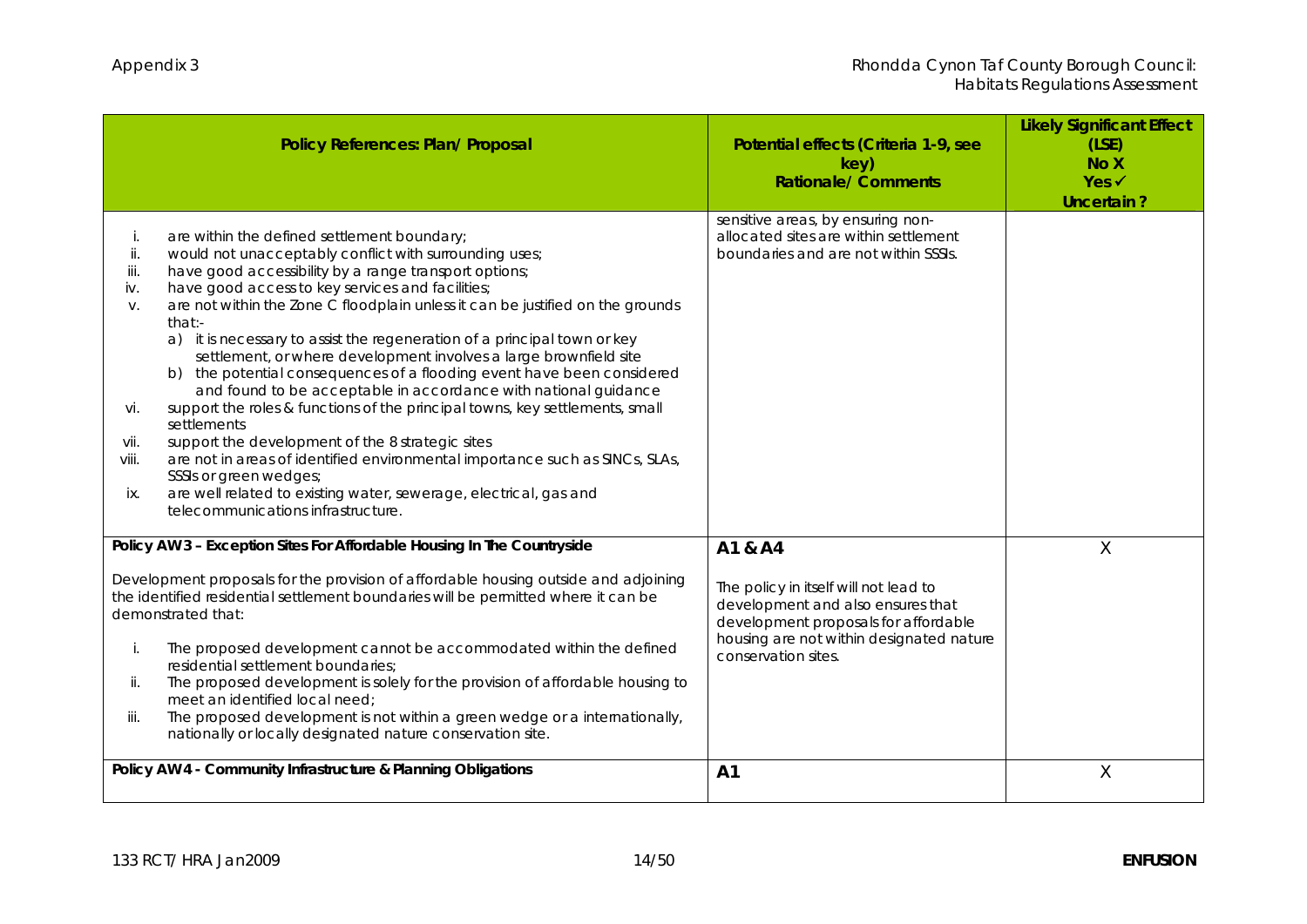| Policy References: Plan/ Proposal                                                                                                                                                                                                                                                                                                                                                                                                                                                                                                                                                                                                                                                                                                                                                                                    | Potential effects (Criteria 1-9, see<br>key)<br><b>Rationale/ Comments</b>                                                         | <b>Likely Significant Effect</b><br>(LSE)<br>No X<br>Yes ✔<br>Uncertain? |
|----------------------------------------------------------------------------------------------------------------------------------------------------------------------------------------------------------------------------------------------------------------------------------------------------------------------------------------------------------------------------------------------------------------------------------------------------------------------------------------------------------------------------------------------------------------------------------------------------------------------------------------------------------------------------------------------------------------------------------------------------------------------------------------------------------------------|------------------------------------------------------------------------------------------------------------------------------------|--------------------------------------------------------------------------|
| Planning obligations will be sought where development proposals require the provision<br>of new, improved or rely on existing services, facilities, infrastructure and related works,<br>to make the proposal acceptable in land use planning terms.<br>Contributions will be sought in respect of:                                                                                                                                                                                                                                                                                                                                                                                                                                                                                                                  | The policy will not lead to development<br>and also seeks contributions in respect to<br>habitat conservation and biodiversity.    |                                                                          |
| Affordable housing<br>j.<br>Physical infrastructure works;<br>ii.<br>iii.<br>Open space, sport/play space and access to natural green space.<br>Educational facilities;<br>iv.<br>Recreational and leisure facilities;<br>V.<br>Management of Strategic Transport Corridors<br>vi.<br>Public transport facilities and services;<br>vii.<br>Travel plan initiatives;<br>viii.<br>Highway infrastructure works;<br>ix.<br>Walking and cycling schemes;<br>Χ.<br>Waste management and recycling;<br>xi.<br>Renewable energy and energy efficiency initiatives;<br>xii.<br>Environmental and landscape improvements;<br>xiii.<br>Habitat conservation and biodiversity;<br>xiv.<br>Cultural and community facilities; and<br>XV.<br>Any other contribution the Council considers appropriate to the development.<br>XVİ. |                                                                                                                                    |                                                                          |
| Policy AW 5 - New Development<br>Development proposals will be supported where:-<br>A. Amenity<br>The scale, form and design of the development make a positive<br>i.<br>contribution to the character and appearance of the site and the<br>surrounding area;<br>Existing site features of built and natural environmental value are retained;<br>ii.<br>iii.<br>There would be no unacceptable impact upon the amenities of<br>neighbouring occupiers;<br>The development would be compatible with other uses in the locality;<br>iv.                                                                                                                                                                                                                                                                              | A <sub>1</sub><br>The policy itself will not lead to<br>development as it relates to design and<br>other criteria for development. | Χ                                                                        |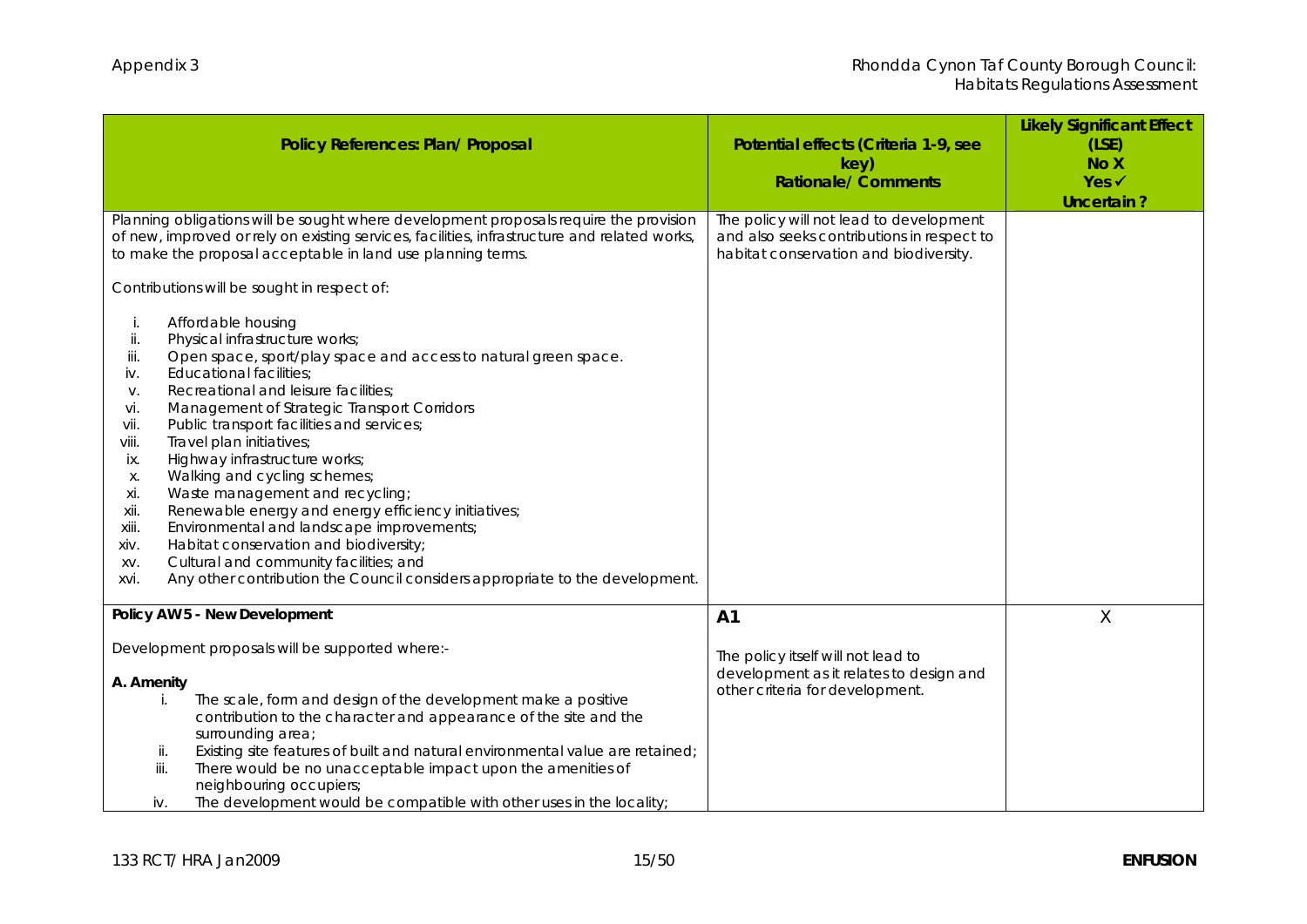| Policy References: Plan/ Proposal                                                                                                                                                                                                                                                                                                                                                                                                                                                                                                                                                                                                  | Potential effects (Criteria 1-9, see<br>key)<br><b>Rationale/ Comments</b>                                      | <b>Likely Significant Effect</b><br>(LSE)<br>No X<br>Yes ✔<br>Uncertain? |
|------------------------------------------------------------------------------------------------------------------------------------------------------------------------------------------------------------------------------------------------------------------------------------------------------------------------------------------------------------------------------------------------------------------------------------------------------------------------------------------------------------------------------------------------------------------------------------------------------------------------------------|-----------------------------------------------------------------------------------------------------------------|--------------------------------------------------------------------------|
| Multi-functional use of existing and new buildings is encouraged;<br>V.<br>The development designs out the opportunity for crime and anti social<br>vi.<br>behaviour:                                                                                                                                                                                                                                                                                                                                                                                                                                                              |                                                                                                                 |                                                                          |
| B. Sustainable Design<br>The design minimises energy loss and use;<br>j.<br>ii.<br>Commercial schemes of 1000m2 and over, achieve as a minimum the<br>Very Good Breeam (or equivalent) standard<br>Residential schemes of 10 or more units, achieve as a minimum the Very<br>iii.<br>Good Eco-Homes (or equivalent) target: and<br>Commercial Schemes with a floor-space of 1000m2 and residential<br>iv.<br>schemes of ten or more units provide at least 10% of predicted energy<br>requirements from on site renewable sources;                                                                                                 |                                                                                                                 |                                                                          |
| C. Accessibility<br>The development is accessible to the local and wider community by<br>i.<br>pubic transport, walking, cycling and car;<br>The site layout and mix of uses maximises opportunities to reduce<br>ii.<br>dependence on cars;<br>The development has safe access to the highway network and would not<br>iii.<br>cause traffic congestion or exacerbate existing traffic congestion;<br>Car parking is provided in accordance with the Council's approved<br>iv.<br>standards;                                                                                                                                      |                                                                                                                 |                                                                          |
| Policy AW 6 - Design and Placemaking<br>Development Proposals will be supported where:-<br>They are of a high standard of design, which reinforces attractive qualities and<br>i.<br>local distinctiveness and improves areas of poor design and layout;<br>They are appropriate to the local context in terms of siting, appearance,<br>ii.<br>scale, height, massing, elevational treatment, materials and detailing;<br>In the case of extensions to buildings, they reflect, complement or enhance<br>iii.<br>the form, siting, materials, details and character of the original building, its<br>curtilage and the wider area | A <sub>1</sub><br>The policy itself will not lead to<br>development as it relates to design and<br>placemaking. | Χ                                                                        |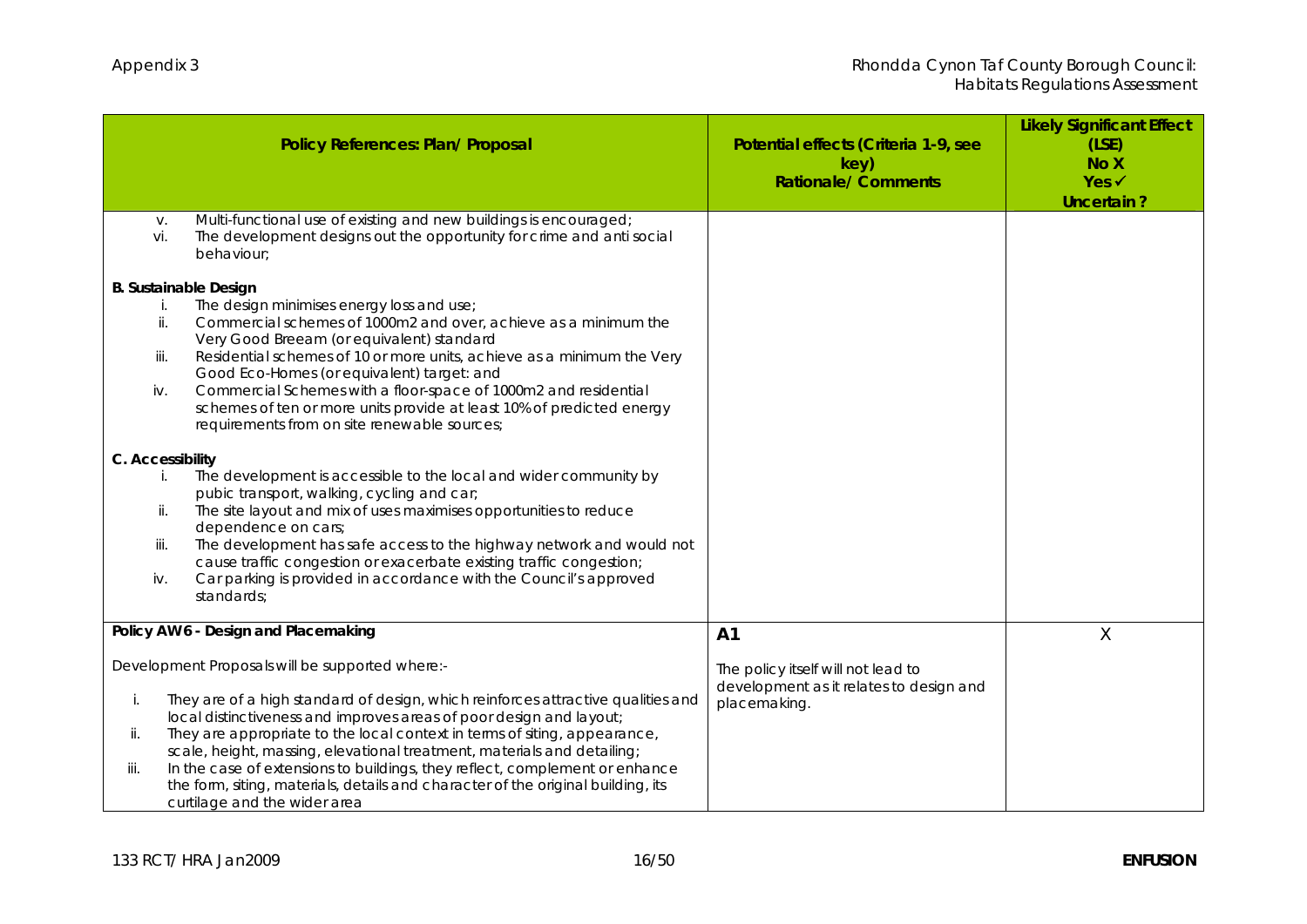|       | Policy References: Plan/ Proposal                                                                                                                                            | Potential effects (Criteria 1-9, see<br>key)<br><b>Rationale/ Comments</b> | <b>Likely Significant Effect</b><br>(LSE)<br>No X<br>$Yes \checkmark$<br>Uncertain? |
|-------|------------------------------------------------------------------------------------------------------------------------------------------------------------------------------|----------------------------------------------------------------------------|-------------------------------------------------------------------------------------|
| iv.   | In the case of proposals for new and replacement shopfronts and signage,<br>they make a positive contribution to the street scene.                                           |                                                                            |                                                                                     |
| V.    | In the public realm and key locations such as town centres, major routes,<br>junctions and public spaces, the character and quality of the built form is to a                |                                                                            |                                                                                     |
|       | high standard of design;                                                                                                                                                     |                                                                            |                                                                                     |
| Vİ.   | Public art, landscaping and planting is integral to the scheme and enhances<br>the site and the wider context;                                                               |                                                                            |                                                                                     |
| Vii.  | They propose an integrated mixture of uses appropriate to the scale of the<br>development;                                                                                   |                                                                            |                                                                                     |
| viii. | They propose an efficient use of land, especially high-density residential<br>development on sites in proximity to local amenities and public transport;                     |                                                                            |                                                                                     |
| ix.   | Open space is provided in accordance with the National Playing Field<br>Association Standards;                                                                               |                                                                            |                                                                                     |
| Х.    | A high level of connectivity and accessibility to existing centers, by a wide<br>range of travel modes is supported;                                                         |                                                                            |                                                                                     |
| xi.   | Schemes incorporate a flexibility in design to allow changes in use of buildings                                                                                             |                                                                            |                                                                                     |
| xii.  | and spaces as requirements and circumstances change;<br>The development reflects the cultural heritage of Rhondda Cynon Taf.                                                 |                                                                            |                                                                                     |
|       | Proposals for 5 dwellings and over; commercial schemes of 1000m2 and over; and any<br>other scheme, regardless of size, where the Council consider there are design          |                                                                            |                                                                                     |
|       | implications, must be accompanied by a Design Statement.                                                                                                                     |                                                                            |                                                                                     |
|       | Developers will be required to submit comprehensive masterplans for the                                                                                                      |                                                                            |                                                                                     |
|       | development (or part development) of the 8 Strategic Sites; for residential proposals of<br>50 dwellings and over; for commercial developments of 10,000m2 and over; and for |                                                                            |                                                                                     |
|       | schemes where the Council considers the issue of place making can only be fully                                                                                              |                                                                            |                                                                                     |
|       | considered through the submission of a masterplan. Masterplans must have regard to<br>the need to create high quality, sustainable and locally distinct places.              |                                                                            |                                                                                     |
|       | Policy AW 7 - Protection And Enhancement Of The Built Environment                                                                                                            | A <sub>3</sub>                                                             | Χ                                                                                   |
|       | Development proposals which impact upon sites of architectural and/or historical                                                                                             | The policy is intended to conserve or                                      |                                                                                     |
|       | merit and sites of archaeological importance will be permitted where it can be                                                                                               | enhance the built environment, where                                       |                                                                                     |
|       | demonstrated that the proposal would preserve or enhance the character and                                                                                                   | enhancement measures will not be likely                                    |                                                                                     |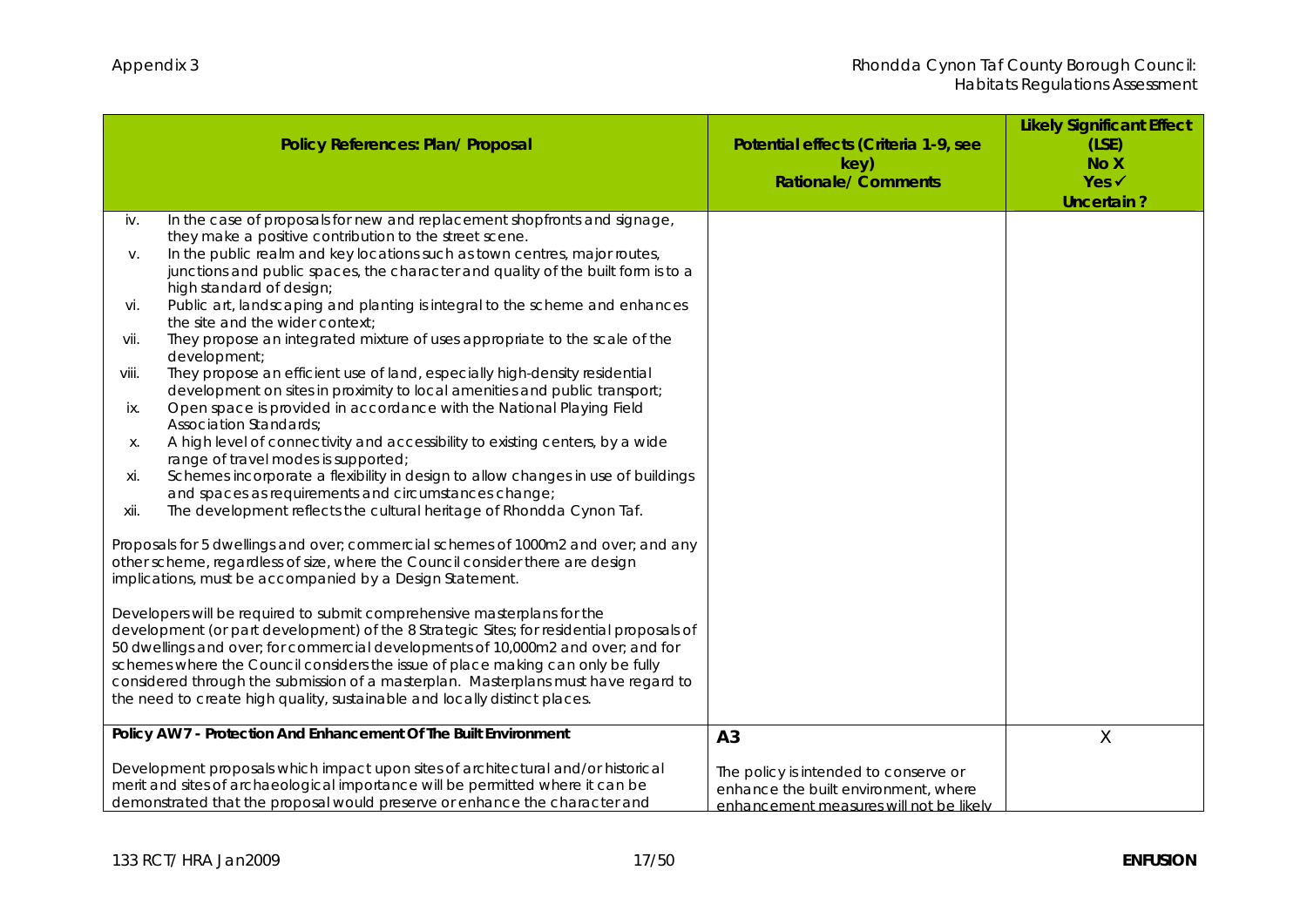| Policy References: Plan/ Proposal                                                                                                                                                                                                                                                                                                                                                                                                                                                                                                                                                                                                                                                                                                                                                                                                                                                                                                                                                              | Potential effects (Criteria 1-9, see<br>key)<br><b>Rationale/Comments</b>                                  | <b>Likely Significant Effect</b><br>(LSE)<br>No X<br>$Yes \checkmark$<br>Uncertain? |
|------------------------------------------------------------------------------------------------------------------------------------------------------------------------------------------------------------------------------------------------------------------------------------------------------------------------------------------------------------------------------------------------------------------------------------------------------------------------------------------------------------------------------------------------------------------------------------------------------------------------------------------------------------------------------------------------------------------------------------------------------------------------------------------------------------------------------------------------------------------------------------------------------------------------------------------------------------------------------------------------|------------------------------------------------------------------------------------------------------------|-------------------------------------------------------------------------------------|
| appearance of the site.<br>Development proposals which affect areas of public open space, allotments, public<br>rights of way, bridleways and cycle tracks will be permitted where it can be<br>demonstrated that:-<br>There is a surplus of such facilities in the locality, or;<br>i.<br>The loss can be replaced with an equivalent or greater provision in the<br>ii.<br>immediate locality; or<br>The development proposes enhancement of the existing facility.<br>iii.                                                                                                                                                                                                                                                                                                                                                                                                                                                                                                                  | enhancement measures will not be likely<br>to have any negative effect on a<br>European site.              |                                                                                     |
| Policy AW 8 - Protection And Enhancement Of The Natural Environment<br>Rhondda Cynon Taf's distinctive rural character will be preserved and enhanced by<br>the protection of the natural environment, countryside and landscape from<br>inappropriate development; and through appropriate management programmes.<br>Development proposals will not be permitted where:-<br>They would cause unacceptable harm to the features of a Site of Importance<br>i.<br>for Nature conservation (SINC) or other locally designated site unless it can be<br>demonstrated that:-<br>a. The proposal is directly necessary for the positive management of<br>the site, or;<br>b. The benefits of the proposed development clearly outweigh the<br>nature conservation value of the site or;<br>The proposal would not have an unacceptably adverse effect on<br>C.<br>the attributes of the site for which it has been designated, or;<br>d. The development could not reasonably be located elsewhere. | A <sub>2</sub><br>The policy is intended to protect the<br>natural environment, including<br>biodiversity. | Χ                                                                                   |
| ii.<br>In Special Landscape Areas, they do not conform to the highest standards of<br>design, siting, layout and materials appropriate to the character of the area<br>They would be prejudicial to the open nature of an identified green wedge.<br>iii.<br>There would be an unacceptable impact upon features of importance to<br>iv.<br>landscape or nature conservation.                                                                                                                                                                                                                                                                                                                                                                                                                                                                                                                                                                                                                  |                                                                                                            |                                                                                     |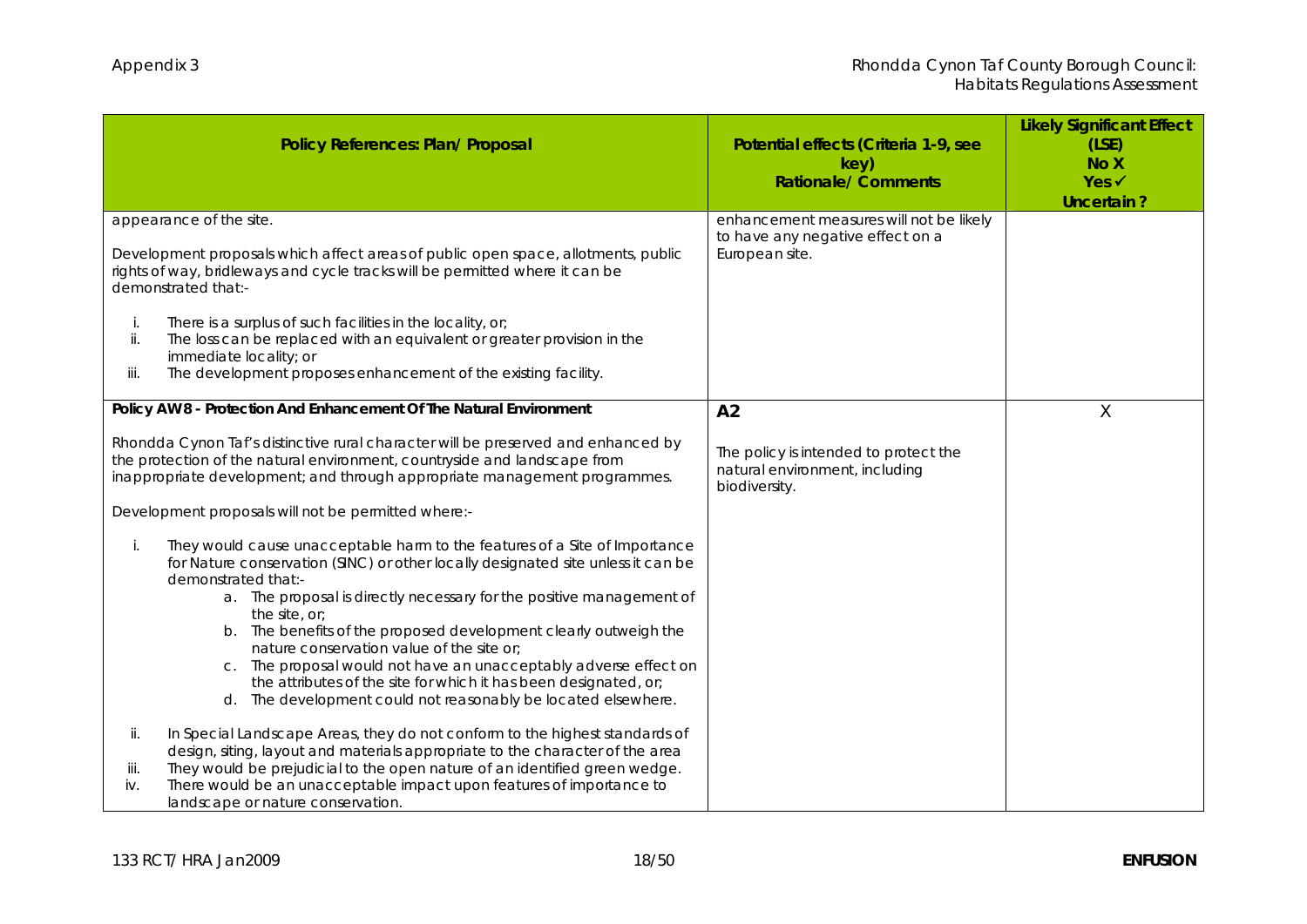| Policy References: Plan/ Proposal                                                                                                                                                                                                                                                                                                                                                                                                                                                                                                                                                                                                                        | Potential effects (Criteria 1-9, see<br>key)<br><b>Rationale/Comments</b>                                                                                                                                                                                                                                                                                                                             | <b>Likely Significant Effect</b><br>(LSE)<br>No X<br>$Yes \checkmark$<br>Uncertain? |
|----------------------------------------------------------------------------------------------------------------------------------------------------------------------------------------------------------------------------------------------------------------------------------------------------------------------------------------------------------------------------------------------------------------------------------------------------------------------------------------------------------------------------------------------------------------------------------------------------------------------------------------------------------|-------------------------------------------------------------------------------------------------------------------------------------------------------------------------------------------------------------------------------------------------------------------------------------------------------------------------------------------------------------------------------------------------------|-------------------------------------------------------------------------------------|
| The development of Ecological Networks will be supported.<br>Development proposals must be accompanied by appropriate ecological surveys<br>and appraisals, as requested by the Council.                                                                                                                                                                                                                                                                                                                                                                                                                                                                 |                                                                                                                                                                                                                                                                                                                                                                                                       |                                                                                     |
| Policy AW 9 - Buildings in the Countryside<br>In the case of the alteration, renovation or conversion of existing buildings outside the<br>defined settlement boundary for residential, employment or tourism uses,<br>development proposals will be supported where:<br>the existing building is structurally sound or is capable of being made so<br>i.<br>without substantial major external alteration or reconstruction;<br>in the case of residential use, it can be demonstrated that there are no viable<br>ii.<br>alternative uses to secure the retention of the building and that the building is<br>of architectural and/or historical merit | E <sub>2</sub><br>The policy itself does not propose<br>development as it makes provision for<br>the alteration, renovation or conversion<br>of existing buildings in the countryside.<br>The locations of development are<br>unknown, therefore the potential effects<br>of a proposed development on<br>European sites would be considered at a<br>later stage once further detail is<br>available. | X                                                                                   |
| Policy AW 10 - Public Health and Protection<br>Development proposals will not be permitted where they would cause or result in<br>unacceptable harm to health and/or local amenity because of:-<br>air pollution;<br>i.<br>noise pollution;<br>ii.<br>iii.<br>light pollution;<br>contamination;<br>iv.<br>landfill gas;<br>V.<br>land instability;<br>vi.<br>vii.<br>flooding;<br>viii.<br>or any other identified risk to public health or safety;                                                                                                                                                                                                     | A <sub>1</sub><br>The policy will not lead to development<br>bit rather seeks to reduce the impacts of<br>development on public health.                                                                                                                                                                                                                                                               | X                                                                                   |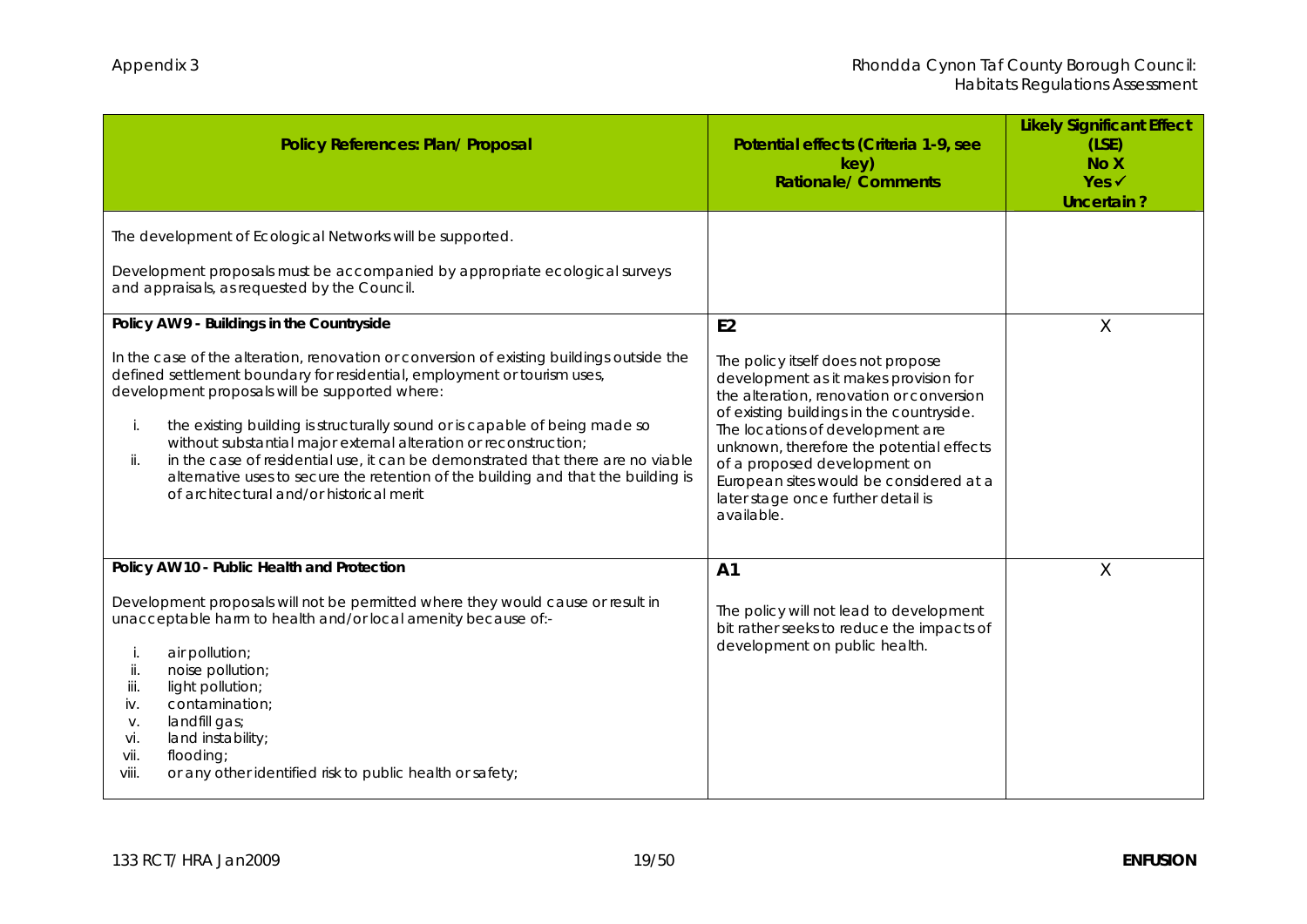| Policy References: Plan/ Proposal                                                                                                                                                                                                                                                                                                                                                                                                                                                                                                                                                                                                                                                                                                                                                                                                                                                                                                                                                                                                                                                                                                                                                                                                                                           | Potential effects (Criteria 1-9, see<br>key)<br><b>Rationale/Comments</b>                                                                                         | <b>Likely Significant Effect</b><br>(LSE)<br>No X<br>$Yes \checkmark$<br>Uncertain? |
|-----------------------------------------------------------------------------------------------------------------------------------------------------------------------------------------------------------------------------------------------------------------------------------------------------------------------------------------------------------------------------------------------------------------------------------------------------------------------------------------------------------------------------------------------------------------------------------------------------------------------------------------------------------------------------------------------------------------------------------------------------------------------------------------------------------------------------------------------------------------------------------------------------------------------------------------------------------------------------------------------------------------------------------------------------------------------------------------------------------------------------------------------------------------------------------------------------------------------------------------------------------------------------|-------------------------------------------------------------------------------------------------------------------------------------------------------------------|-------------------------------------------------------------------------------------|
| unless it can be demonstrated to the satisfaction of the Council that measures can be<br>taken to overcome any danger to public health and/or impact upon local amenity.<br>Development proposals must be accompanied by appropriate technical assessments,<br>as requested by the Council.<br>Policy AW 11 - Existing Employment and Retail Uses                                                                                                                                                                                                                                                                                                                                                                                                                                                                                                                                                                                                                                                                                                                                                                                                                                                                                                                           |                                                                                                                                                                   |                                                                                     |
| Development proposals promoting alternative uses for existing employment sites and<br>retail units identified with the defined retail centres, will be permitted where:-<br>The site is not identified by policies AW xx and AW xx of this plan; (Allocating<br>i.<br>policies)<br>The retention of the site for employment/retail purposes has been fully<br>ii.<br>explored without success by way of marketing for employment/retail purposes<br>at reasonable market rates for minimum of 12 months;<br>Within the identified primary retail frontage, the proposal accords with policy<br>iii.<br>AW xx of this plan.<br>In the case of employment sites:-<br>iv.<br>a. a landbank of employment sites suitable to accommodate a range<br>of employment uses across the plan area is maintained;<br>b. the alternative use would not prejudice adjoining employment land;<br>c. the proposed use is for a sui generis use, which exhibits the<br>characteristics of B1, B2, and B8 uses and which could appropriately<br>be accommodated on an employment site;<br>d. the proposed use is a small, ancillary use which falls outside the B-<br>Class uses but which supports the wider function of an employment<br>site without affecting the integrity of the sites; | A <sub>1</sub><br>The policy itself will not lead to<br>development as it sets out criteria for the<br>alternative use of existing employment<br>and retail uses. | X                                                                                   |
| Policy AW Policy 12 - Renewable Energy<br>Development proposals which promote the provision of renewable energy such as                                                                                                                                                                                                                                                                                                                                                                                                                                                                                                                                                                                                                                                                                                                                                                                                                                                                                                                                                                                                                                                                                                                                                     | A <sub>2</sub><br>Policy states clear intent that renewables                                                                                                      | X                                                                                   |
| schemes for energy from biomass, hydro-electricity, anaerobic digestion and<br>small/medium sized wind turbines, will be permitted where it can be demonstrated                                                                                                                                                                                                                                                                                                                                                                                                                                                                                                                                                                                                                                                                                                                                                                                                                                                                                                                                                                                                                                                                                                             | development must support wider/<br>existing natural environment and                                                                                               |                                                                                     |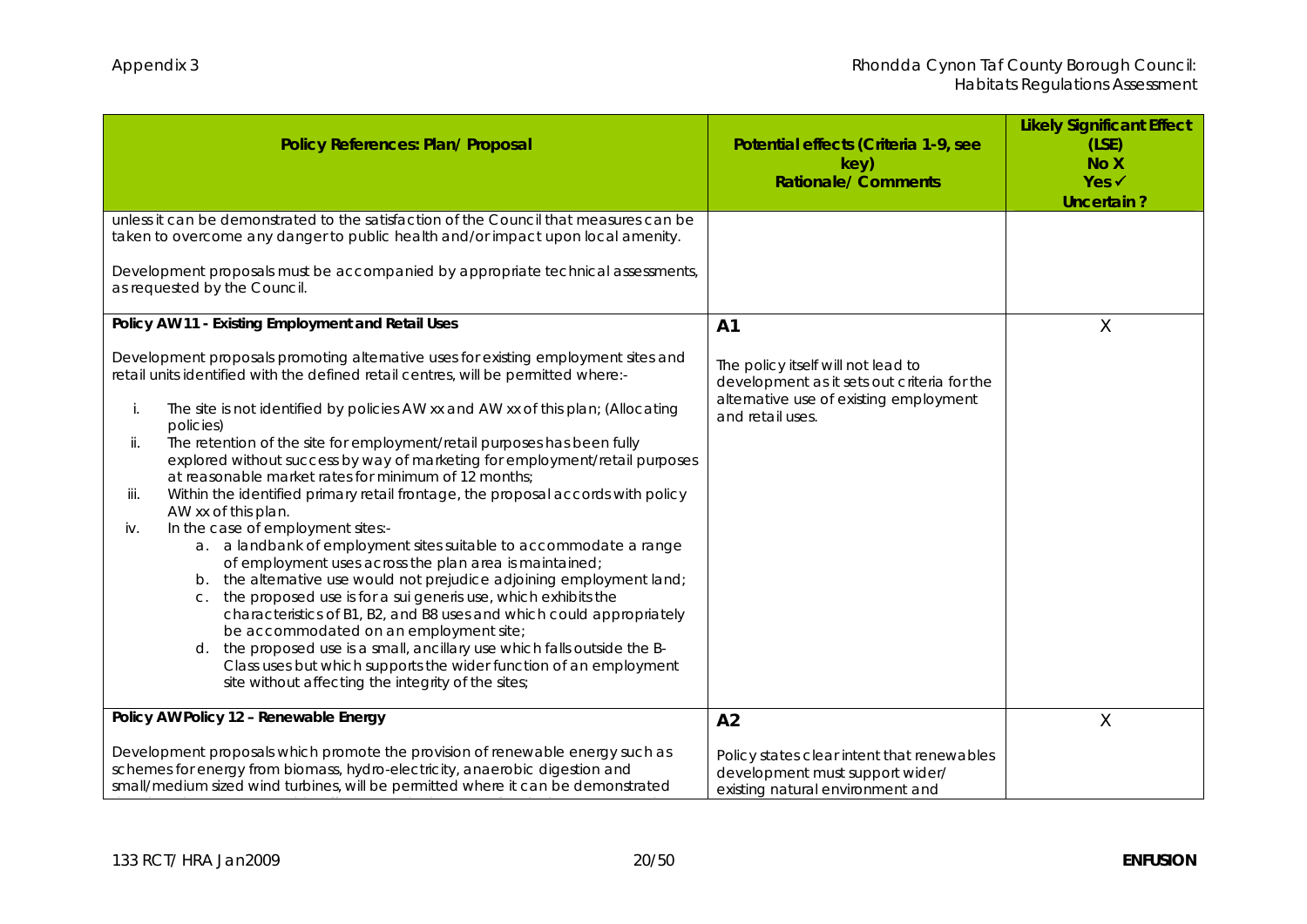| Policy References: Plan/ Proposal<br>that there is no unacceptable effect upon the interests of agriculture, conservation,<br>areas of ecological, wildlife natural heritage and landscape importance and                                                                                                                                                                                                                                                                                                                                                                                                                                                                                                                                                                                                                                                                                                 | Potential effects (Criteria 1-9, see<br>key)<br><b>Rationale/Comments</b><br>conservation interests and will be<br>permitted if there is no unacceptable                                                                                                                                                               | <b>Likely Significant Effect</b><br>(LSE)<br>No X<br>Yes ✔<br>Uncertain? |
|-----------------------------------------------------------------------------------------------------------------------------------------------------------------------------------------------------------------------------------------------------------------------------------------------------------------------------------------------------------------------------------------------------------------------------------------------------------------------------------------------------------------------------------------------------------------------------------------------------------------------------------------------------------------------------------------------------------------------------------------------------------------------------------------------------------------------------------------------------------------------------------------------------------|------------------------------------------------------------------------------------------------------------------------------------------------------------------------------------------------------------------------------------------------------------------------------------------------------------------------|--------------------------------------------------------------------------|
| residential amenity<br>Development proposals should be designed to minimise resource use during<br>construction, operation and maintenance.                                                                                                                                                                                                                                                                                                                                                                                                                                                                                                                                                                                                                                                                                                                                                               | effect upon the interests of conservation,<br>areas of ecological and wildlife heritage.                                                                                                                                                                                                                               |                                                                          |
| Policy AW 13 - Large Wind Farm Development<br>Proposals for wind farm developments of 25mw and over will be permitted where it<br>can be demonstrated that the proposal:<br>Is within the boundary of the refined strategic search area and required to<br>i.<br>meet the indicative generating capacity;<br>Is sited on a predominantly flat, extensive area of upland land<br>ii.<br>iii.<br>Will benefit from a good wind resource;<br>Is located a minimum of 500 metres away from the nearest residential<br>iv.<br>property;<br>Will not because of its siting, scale or design have an unacceptable effect<br>V.<br>on the visual quality of the wider landscape;<br>Will not result in a loss of public accessibility to the countryside,<br>vi.<br>Where development proposals are acceptable applicants will be required to enter<br>into and implement appropriate land management agreements. | A <sub>1</sub><br>The policy itself does not propose the<br>development of a large wind farm but<br>rather sets out criteria for any proposals.<br>The potential effects of a large wind farm<br>development on European sites would<br>be assessed once the proposal has been<br>submitted.                           | X                                                                        |
| Policy AW 14 - Minerals<br>Rhondda Cynon Taf will seek to contribute to the regional and national demand for a<br>continuous supply of minerals, without compromising environmental and social issues,<br>by;<br>Maintaining a 20 year landbank of permitted aggregate reserves and<br>i.<br>protecting future resources;<br>ii.<br>Safeguarding other mineral resources, including coal, high quality hard rock                                                                                                                                                                                                                                                                                                                                                                                                                                                                                          | E <sub>1</sub><br>This policy has the potential for significant<br>effect - contingent on the location of<br>minerals extraction and the nature of<br>processing/transportation. Potential<br>impacts associated with minerals<br>extraction include: land take, habitat loss<br>and fragmentation, disturbance, water | ?                                                                        |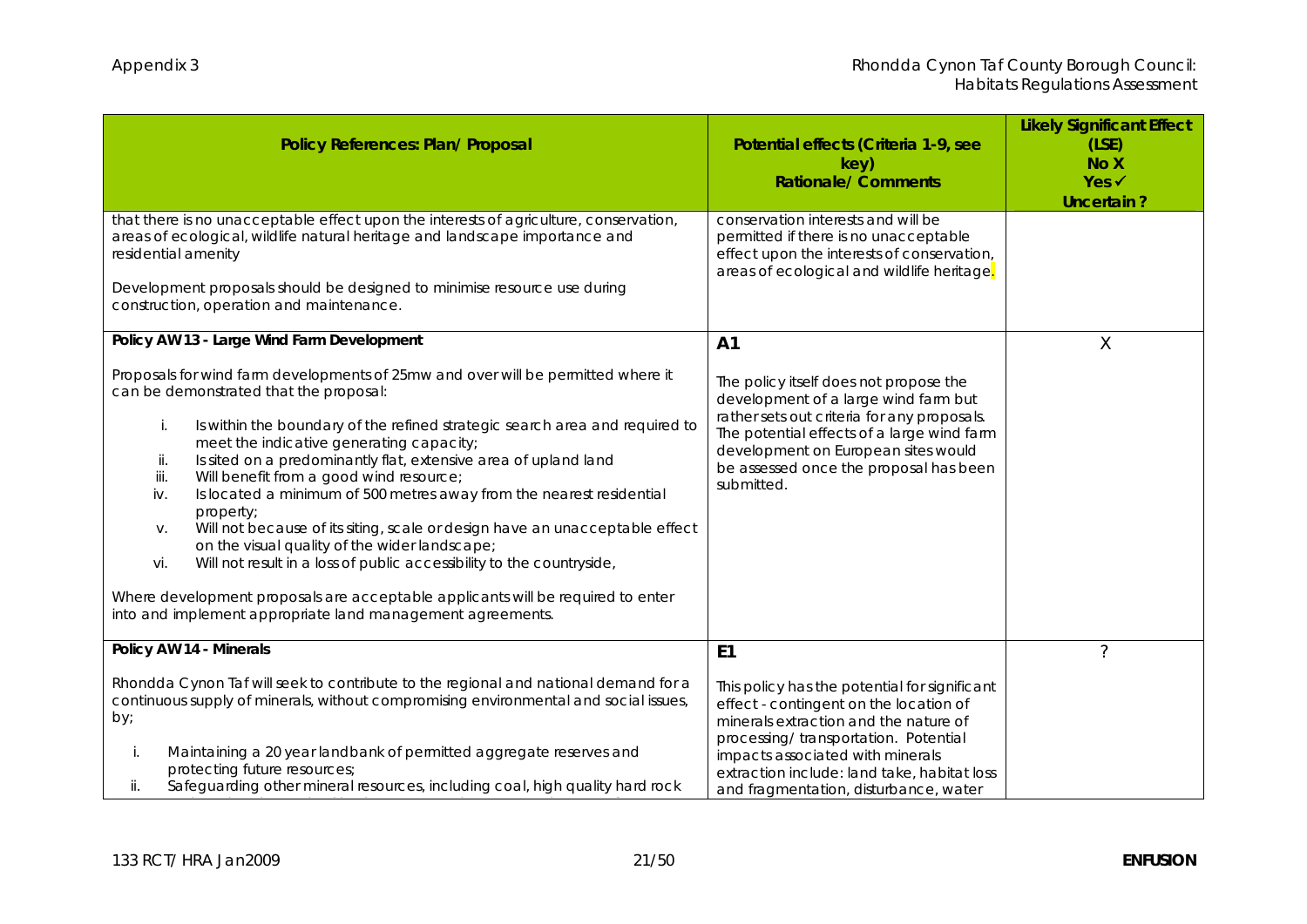| Policy References: Plan/ Proposal                                                                                                                                                                                                                                                                                                                                                                                                                                                                                                                                                                                                                                                                                                         | Potential effects (Criteria 1-9, see<br>key)<br><b>Rationale/Comments</b>                                                                | <b>Likely Significant Effect</b><br>(LSE)<br>No X<br>Yes ✔<br>Uncertain? |
|-------------------------------------------------------------------------------------------------------------------------------------------------------------------------------------------------------------------------------------------------------------------------------------------------------------------------------------------------------------------------------------------------------------------------------------------------------------------------------------------------------------------------------------------------------------------------------------------------------------------------------------------------------------------------------------------------------------------------------------------|------------------------------------------------------------------------------------------------------------------------------------------|--------------------------------------------------------------------------|
| and sand and gravel, taking into account the range and extent of resources<br>and environmental, planning and transportation considerations. Where<br>proven reserves are under threat from sterilisation by necessary development,<br>the pre-working of the mineral resource will be encouraged;<br>Ensuring that adequate restoration and aftercare measures are incorporated;<br>iii.<br>Promoting efficient usage, minimising production of waste, and promoting<br>iv.<br>alternatives to primary won aggregates;<br>Ensuring that impacts upon residential areas from mineral operations and the<br>V.<br>transportation of minerals are limited to an acceptable proven safe limit<br>through an Amenity Protection Buffer Zones. | pollution, air pollution, dust, hydrological<br>impacts, introduced/invasive species.                                                    |                                                                          |
| Policy AW 15 - Community Amenity Protection Buffer Zones                                                                                                                                                                                                                                                                                                                                                                                                                                                                                                                                                                                                                                                                                  | A <sub>1</sub>                                                                                                                           | X                                                                        |
| No mineral extraction or activity directly related to the extraction of minerals<br>a)<br>will be permitted within the defined residential settlement boundaries.<br>No sand and gravel extraction or activity directly related to the extraction of<br>b)<br>sand and gravel will be permitted within 100 metres of defined settlement<br>boundaries or other established settlements.                                                                                                                                                                                                                                                                                                                                                   | The policy itself will not lead to<br>development as it seeks to provide<br>amenity protection buffer zones around<br>residential areas. |                                                                          |
| No sandstone or limestone extraction or activity directly related to the<br>C)<br>extraction of sandstone or limestone will be permitted within 200 metres of<br>defined settlement boundaries, or other established settlements.                                                                                                                                                                                                                                                                                                                                                                                                                                                                                                         |                                                                                                                                          |                                                                          |
| No coal extraction or activity directly related to the extraction of coal will be<br>d)<br>permitted within 500 metres of defined settlement boundaries, or other<br>established settlements.                                                                                                                                                                                                                                                                                                                                                                                                                                                                                                                                             |                                                                                                                                          |                                                                          |
| Northern Strategy Area                                                                                                                                                                                                                                                                                                                                                                                                                                                                                                                                                                                                                                                                                                                    |                                                                                                                                          |                                                                          |
| Policy NSA 1 - Development in the Principal Town of Aberdare                                                                                                                                                                                                                                                                                                                                                                                                                                                                                                                                                                                                                                                                              | E <sub>2</sub>                                                                                                                           | X                                                                        |
| Proposals for residential and commercial development within the defined town centre<br>of Aberdare will be permitted where the development:                                                                                                                                                                                                                                                                                                                                                                                                                                                                                                                                                                                               | The policy itself does not propose<br>development but rather sets out criteria                                                           |                                                                          |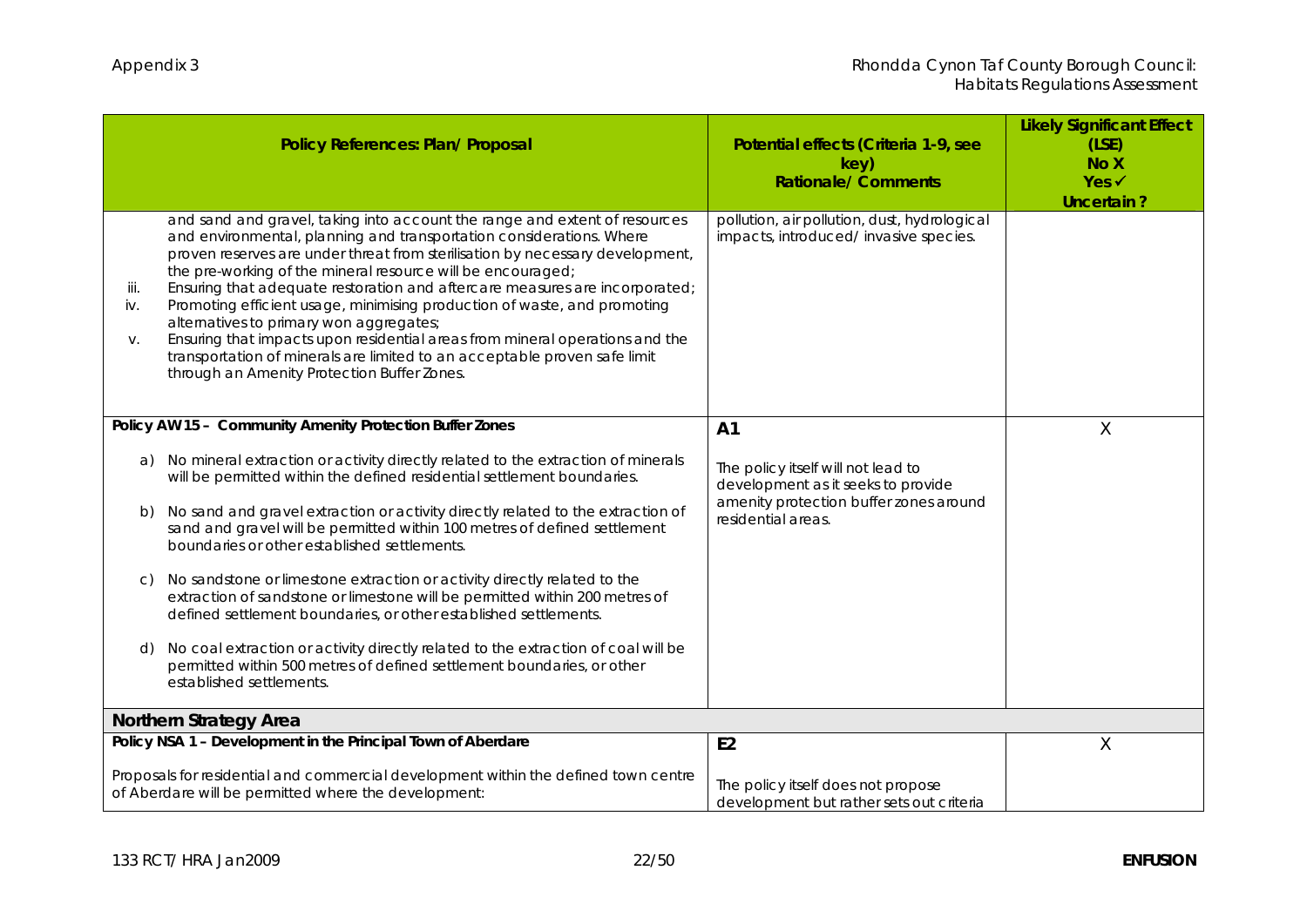| Policy References: Plan/ Proposal                                                                                                                                                                                                                                                                                                                                                                                                                                                                                                                                                                                                                                                                                                                                                              | Potential effects (Criteria 1-9, see<br>key)<br><b>Rationale/ Comments</b>                                                                                                                                                                                                                                                                                                                                | <b>Likely Significant Effect</b><br>(LSE)<br>No X<br>Yes ✔<br>Uncertain? |
|------------------------------------------------------------------------------------------------------------------------------------------------------------------------------------------------------------------------------------------------------------------------------------------------------------------------------------------------------------------------------------------------------------------------------------------------------------------------------------------------------------------------------------------------------------------------------------------------------------------------------------------------------------------------------------------------------------------------------------------------------------------------------------------------|-----------------------------------------------------------------------------------------------------------------------------------------------------------------------------------------------------------------------------------------------------------------------------------------------------------------------------------------------------------------------------------------------------------|--------------------------------------------------------------------------|
| Reinforces the role of Aberdare as a Principal Town<br>1.<br>Respects the culture and heritage of Aberdare;<br>2.<br>Is of a high standard of design and makes a positive contribution to the<br>3.<br>townscape in the defined town centre;<br>Integrates positively with existing development;<br>4.<br>Promotes opportunities for new retail, tourism and leisure development; and<br>5.<br>Promotes accessibility to services by a range of modes of transport.<br>6.                                                                                                                                                                                                                                                                                                                      | for the permission of proposed<br>development within the town centre of<br>Aberdare. The locations of development<br>are unknown, therefore the potential<br>effects of a proposed development on<br>European sites would be considered at a<br>later stage once further detail is<br>available.                                                                                                          |                                                                          |
| NSA 2 - Development in the Town Centres of Key Settlements<br>Proposals for residential and commercial development within the defined town<br>centres of the Key Settlements of Tonypandy, Mountain Ash, Porth, Ferndale and<br>Treorchy will be permitted where the development:<br>Supports and reinforces the role of the centres as Key Settlements;<br>1.<br>Is of a high standard of design and integrates positively with existing<br>2.<br>development;<br>Promotes the beneficial reuse of vacant and underused floorspace;<br>Supports the provision of local services; and<br>4.<br>Promotes accessibility to services by a range of modes of transport.<br>5.<br>Non A-Class uses will not be permitted at ground floor level within the defined Primary<br>Retail Frontage Areas. | E <sub>2</sub><br>The policy itself does not propose<br>development but rather sets out criteria<br>for the permission of proposed<br>development within town centres and<br>key settlements. The locations of<br>development are unknown, therefore the<br>potential effects of a proposed<br>development on European sites would<br>be considered at a later stage once<br>further detail is available. | X                                                                        |
| Policy NSA 3 - Development in the Key Settlement of Hirwaun<br>Proposals for residential, commercial and community development within Hirwaun will<br>be permitted where the development:<br>1. Is of a high standard of design and integrates positively with existing<br>development;<br>Makes a positive contribution to the provision and improvement of community                                                                                                                                                                                                                                                                                                                                                                                                                         | E <sub>2</sub><br>The policy itself does not propose<br>development but rather sets out criteria<br>for the permission of proposed<br>development within Hirwaun. The<br>locations of development are unknown,<br>therefore the potential effects of a                                                                                                                                                    | X                                                                        |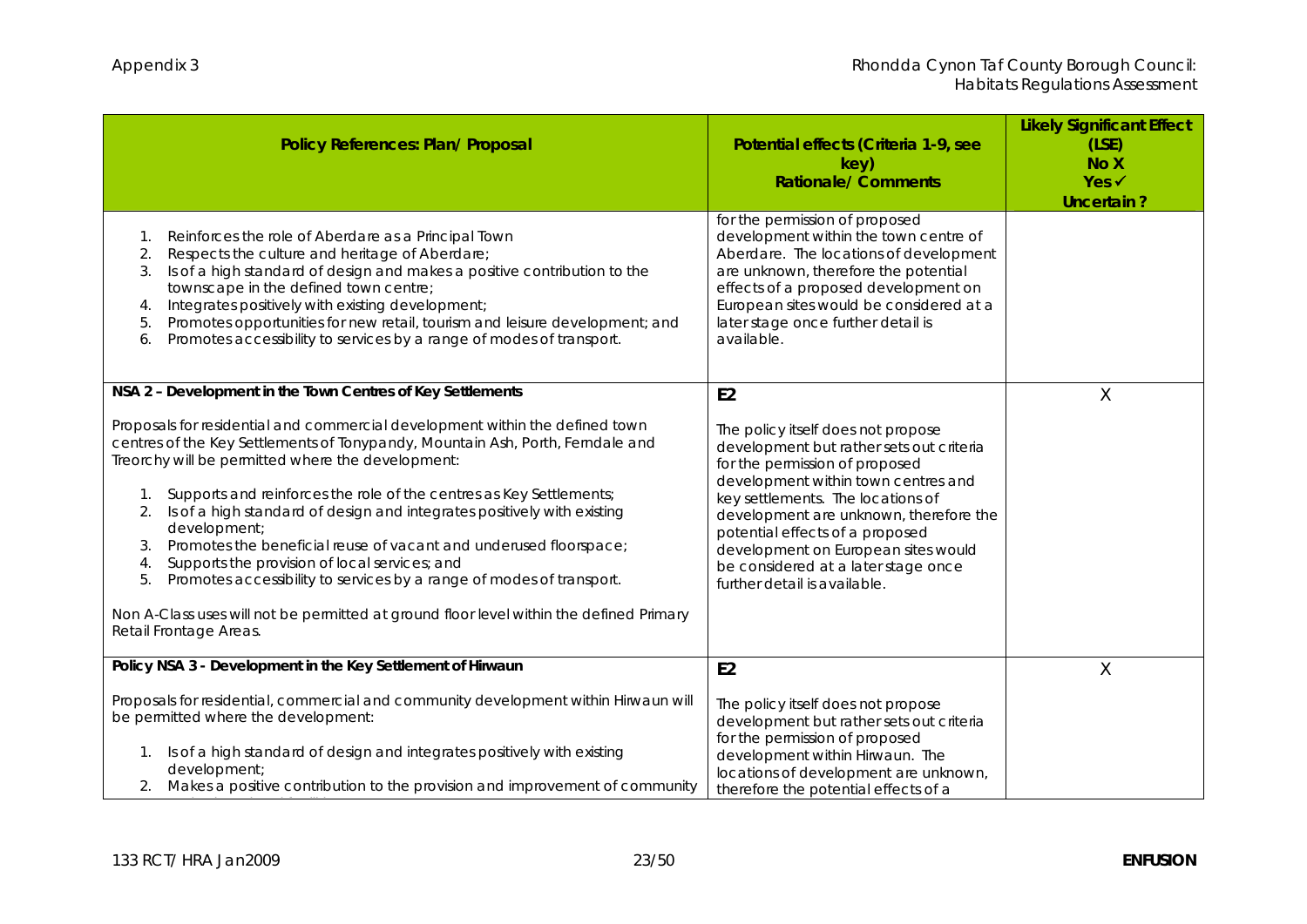| Policy References: Plan/ Proposal                                                                                                                                                                                                                                                                                                                                                                              | Potential effects (Criteria 1-9, see<br>key)<br><b>Rationale/ Comments</b>                                                                                                                                                                                                        | <b>Likely Significant Effect</b><br>(LSE)<br>No X<br>Yes ✔<br>Uncertain? |
|----------------------------------------------------------------------------------------------------------------------------------------------------------------------------------------------------------------------------------------------------------------------------------------------------------------------------------------------------------------------------------------------------------------|-----------------------------------------------------------------------------------------------------------------------------------------------------------------------------------------------------------------------------------------------------------------------------------|--------------------------------------------------------------------------|
| and educational facilities;<br>Promotes opportunities for new retail and tourism development;<br>3.<br>Promotes accessibility to services by a range of modes of transport.<br>4.<br>Does not result in the loss of local retail or community facilities; and<br>5.<br>Does not result in the loss of important open space within the settlement<br>6.                                                         | proposed development on European<br>sites would be considered at a later<br>stage once further detail is available.                                                                                                                                                               |                                                                          |
| Policy NSA 4 - Former Maerdy Colliery Site, Rhondda Fach<br>In accordance with policy CS 3 land is allocated at the Former Meardy Colliery Site for<br>the construction of 1 hectare of employment land (B1 and/ or B2), Visitor Centre and<br>and an area of informal recreation contained in a historic landscape. Development<br>on the strategic site will be subject to a large-scale reclamation scheme. | B<br>This site lies approximately 6km south of<br>Blaen Cynon SAC. Given the location of<br>the site and the size of development it is<br>not likely that this policy will have<br>significant effects on European sites.                                                         | X                                                                        |
| Policy NSA 5 - Former Fernhill Colliery Site, Blaenrhondda<br>In accordance with policy CS 3 land is allocated at the Former Fernhill Colliery Site,<br>Blaenrhondda for the construction of 400 dwellings, a local retail centre and<br>associated public open space. Development on the strategic site will be subject to a<br>large-scale reclamation scheme.                                               | B<br>This site lies approximately 6 km from<br>Blaen Cynon SAC. Impacts associated<br>with tourism, housing development are<br>not considered significant given the<br>distance between the sites and the<br>alternative recreational facilities<br>available in close proximity. | X                                                                        |
| Policy NSA 6 - Former Phurnacite Plant, Abercwmboi<br>In accordance with policy CS 3 land is allocated at the Former Phurnacite Plant,<br>Abercwmboi for the construction of 500 dwellings, 5.9 hectares of employment, a new<br>primary school and associated public open space. Development on the strategic site<br>will be subject to a large-scale reclamation scheme.                                    | B<br>This site is over 8km from Blaen Cynon<br>SAC. Impacts associated with tourism,<br>housing development are not<br>considered significant given the distance<br>between the sites and the alternative<br>recreational facilities available in close<br>proximity.             | X                                                                        |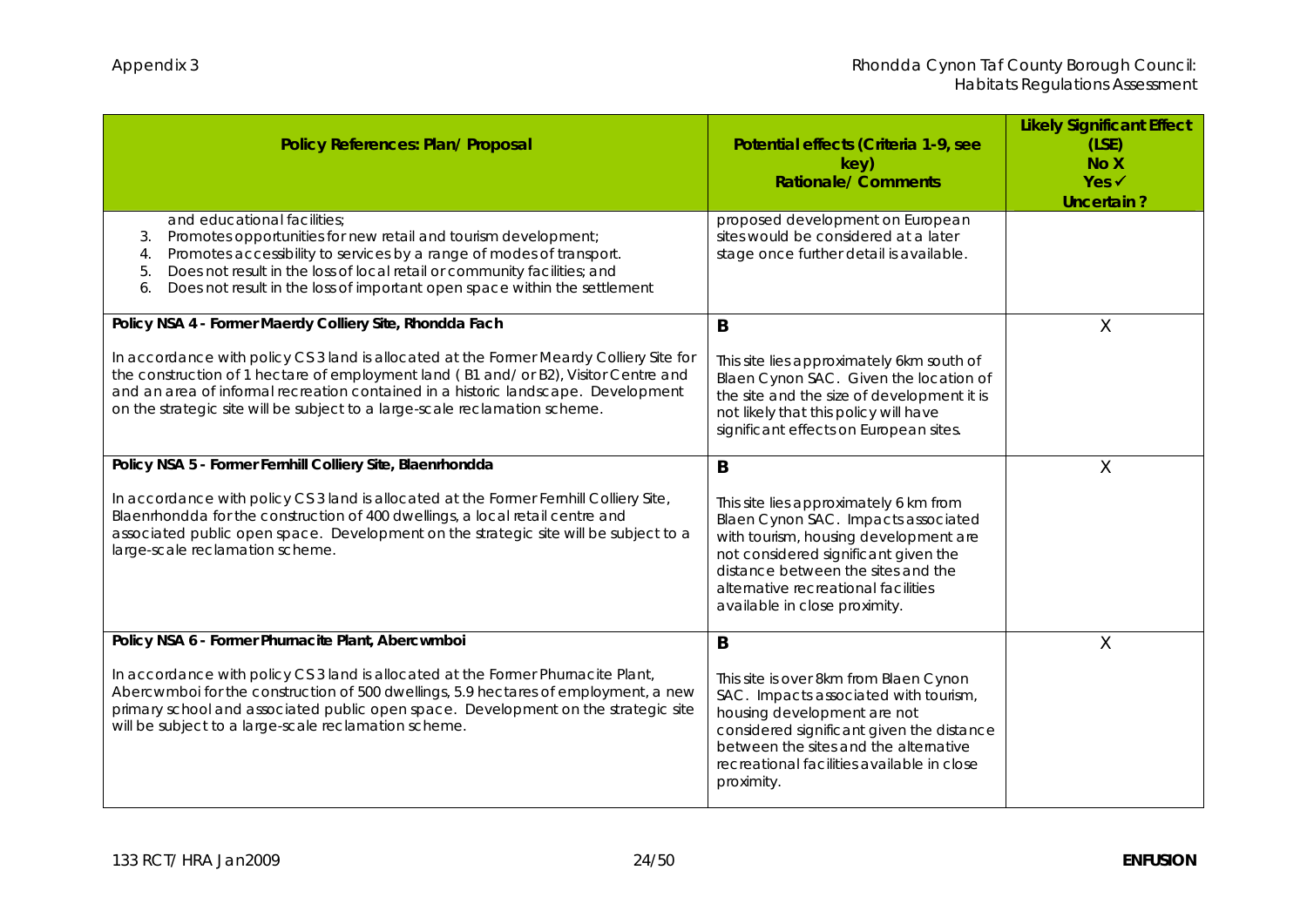| Policy References: Plan/ Proposal                                                                                                                                                                                                                                                                                                                                                                 | Potential effects (Criteria 1-9, see<br>key)<br><b>Rationale/ Comments</b>                                                                                                                                                                                                                                                                                                                                                                                                                                                                                                                                                                                                                                                                                                                                                                                                                                                                                                                                                                                                     | <b>Likely Significant Effect</b><br>(LSE)<br>No X<br>$Yes \checkmark$<br>Uncertain? |
|---------------------------------------------------------------------------------------------------------------------------------------------------------------------------------------------------------------------------------------------------------------------------------------------------------------------------------------------------------------------------------------------------|--------------------------------------------------------------------------------------------------------------------------------------------------------------------------------------------------------------------------------------------------------------------------------------------------------------------------------------------------------------------------------------------------------------------------------------------------------------------------------------------------------------------------------------------------------------------------------------------------------------------------------------------------------------------------------------------------------------------------------------------------------------------------------------------------------------------------------------------------------------------------------------------------------------------------------------------------------------------------------------------------------------------------------------------------------------------------------|-------------------------------------------------------------------------------------|
| Policy NSA 7 - Land at Robertstown / Abernant, Aberdare<br>In accordance with policy CS 3 land is allocated at Robertstown / Abernant, Aberdare<br>for the construction of 600 dwellings, 3.7 hectares of employment / leisure, a new<br>primary school, medical centre and associated public open space.                                                                                         | B<br>This site is approximately 5km from Blaen<br>Cynon SAC. The site is proximal to an<br>established urban centre, focusing<br>development away from sensitive sites.                                                                                                                                                                                                                                                                                                                                                                                                                                                                                                                                                                                                                                                                                                                                                                                                                                                                                                        | Χ                                                                                   |
| Policy NSA 8 - Land South of Hirwaun<br>In accordance with policy CS 3 land is allocated South of Hirwaun for the construction<br>of 400 dwellings, 36 hectares of employment, a new primary school, 2000m2 retail<br>floorspace store, medical / community centre and associated public open space.<br>Development on the strategic site will be subject to a large-scale reclamation<br>scheme. | The policy proposes strategic<br>development to Land South of Hirwaun,<br>which is adjacent to Blaen Cynon SAC.<br>Effects from development (employment<br>and residential) include air/water/noise<br>pollution, recreational pressure, water<br>abstraction issues as well as wider<br>urbanisation effects (waste/traffic/<br>transport increases etc). Given the<br>location of the site there is also the<br>potential for habitat loss and<br>fragmentation. The reclamation of land<br>would need to be carried out with care<br>to ensure that the hydrological<br>conditions are maintained. The<br>magnitude of impact will be dependent<br>on implementation.<br>The Core Management Plan for the<br>Blaen Cynon SAC indicates that there<br>"are no known off-site factors, such as<br>pollution, that are affecting the marsh<br>fritillary to any significant extent, although<br>there is still much industry in the locality".<br>It also states that as management of the<br>SAC habitat improves, off-site factors<br>could become more apparent. Site level | ✓                                                                                   |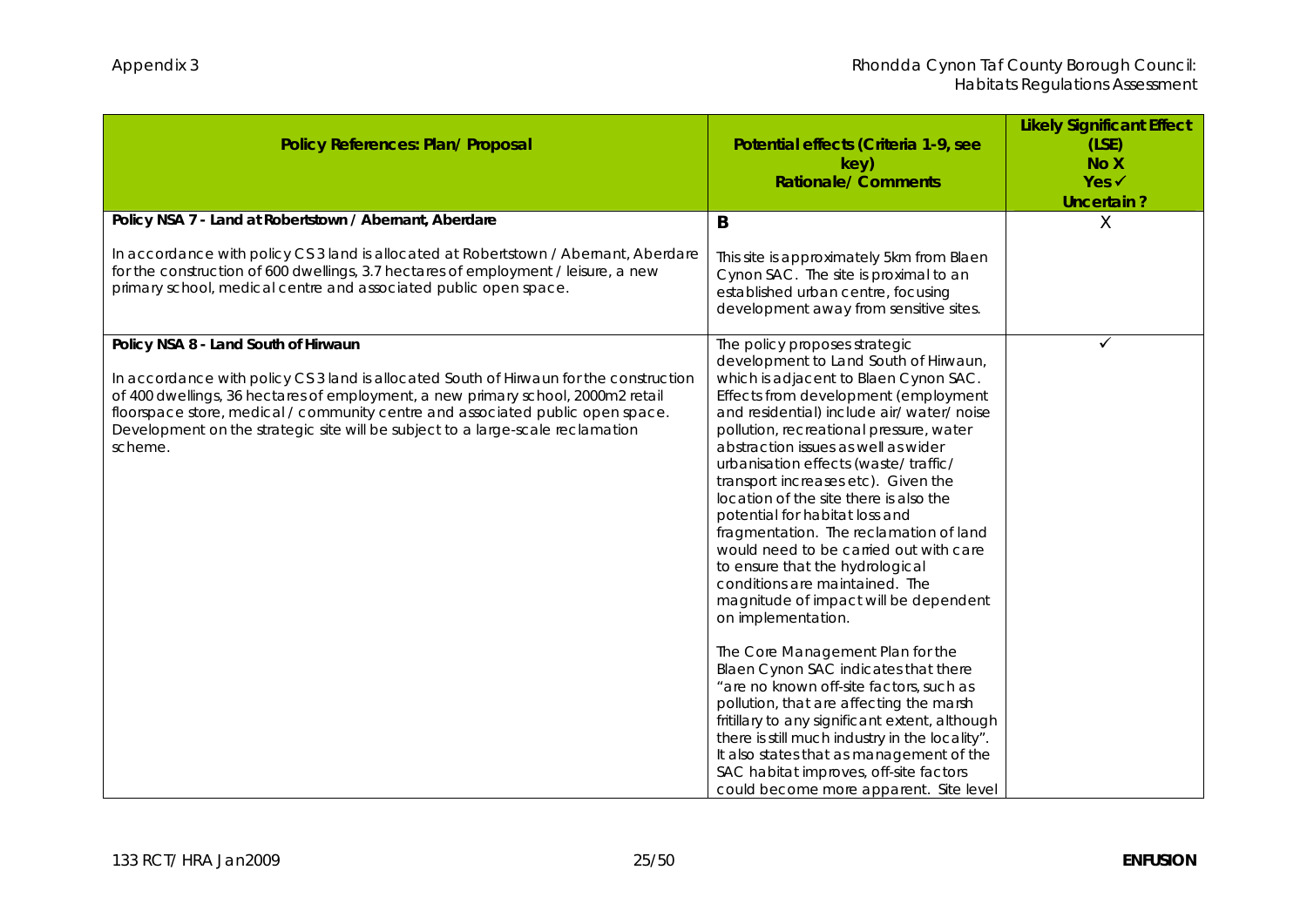| Policy References: Plan/ Proposal                                                                                                                                                                                                                                                                                                                                                                                                                          | Potential effects (Criteria 1-9, see<br>key)<br><b>Rationale/Comments</b>                                                                                             | <b>Likely Significant Effect</b><br>(LSE)<br>No X<br>$Yes \checkmark$<br>Uncertain? |
|------------------------------------------------------------------------------------------------------------------------------------------------------------------------------------------------------------------------------------------------------------------------------------------------------------------------------------------------------------------------------------------------------------------------------------------------------------|-----------------------------------------------------------------------------------------------------------------------------------------------------------------------|-------------------------------------------------------------------------------------|
|                                                                                                                                                                                                                                                                                                                                                                                                                                                            | management issues (grazing and scrub<br>management) are currently the most<br>important factor in terms of maintaining<br>and improving the marsh fritillary habitat. |                                                                                     |
| Policy NSA 9 - Housing Allocations<br>In accordance with policy CS 4 land is allocated in the Northern Strategy Area for<br>residential development on non strategic sites in the following locations:                                                                                                                                                                                                                                                     | Large allocations removed from LDP/<br>strategic allocations considered at<br>NSA14.                                                                                  | ?                                                                                   |
| Policy NSA 10 - Housing Density                                                                                                                                                                                                                                                                                                                                                                                                                            | A <sub>1</sub>                                                                                                                                                        | Χ                                                                                   |
| Proposals for residential development will be permitted where the net residential<br>density level is a minimum of 30 dwellings per hectare. Variation in density levels may<br>be permitted where it can be demonstrated that the proposed development:<br>1. Does not adversely effect the character of the site or surrounding area;<br>Makes efficient use of the site, and<br>2.<br>Has regard to the amenity of existing and future residents.<br>3. | The policy itself does not propose<br>development as it sets out criteria for<br>density levels.                                                                      |                                                                                     |
| Policy NSA 11 - Affordable Housing                                                                                                                                                                                                                                                                                                                                                                                                                         | A1                                                                                                                                                                    | $\times$                                                                            |
| The provision of 25% affordable housing will be sought on sites of 30 units or more. On<br>sites under 30 units, contributions will be sought for the reuse / rehabilitation of existing<br>older housing stock in the County Borough.                                                                                                                                                                                                                     | The policy itself does not propose<br>development but rather sets out the<br>affordable housing requirement for<br>proposed development.                              |                                                                                     |
| Policy NSA 12 - Housing Development Within or Adjoining Settlement Boundaries                                                                                                                                                                                                                                                                                                                                                                              | E <sub>2</sub>                                                                                                                                                        | X                                                                                   |
| Development in the Northern Strategy Area, will be permitted within or adjoining the<br>defined settlement boundaries where it can be demonstrated that:                                                                                                                                                                                                                                                                                                   | The policy itself does not propose<br>development but rather sets out criteria<br>for the permission of proposed                                                      |                                                                                     |
| The size of the site does not exceed 0.3 hectares on sites outside the<br>defined settlement boundary;                                                                                                                                                                                                                                                                                                                                                     | development within or adjoining<br>settlement boundaries in the Northern                                                                                              |                                                                                     |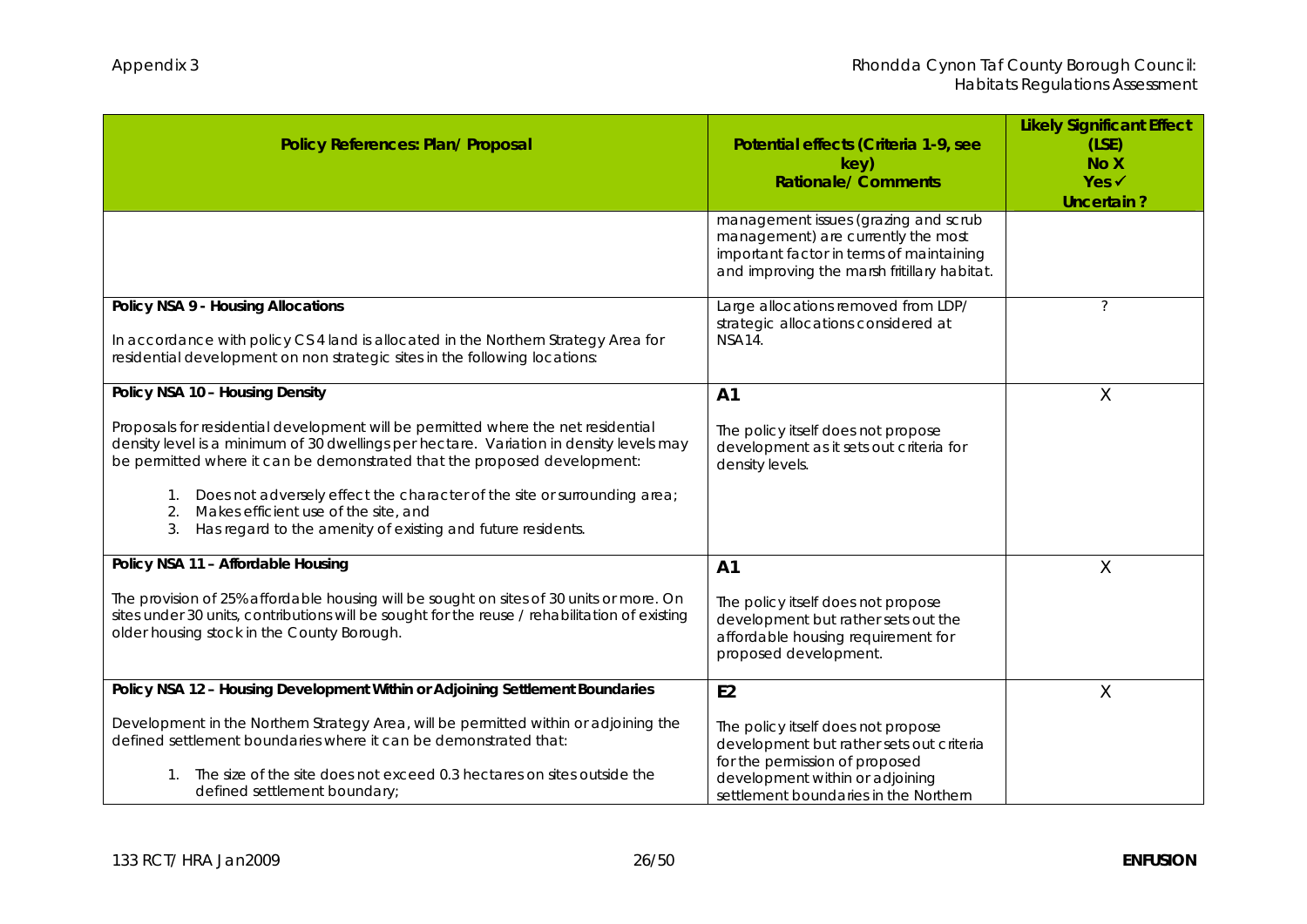| Policy References: Plan/ Proposal                                                                                                                                                                                                                                                                                                                                                                                                                                                                                                                                                                                                                                                                                                                                                                                                                                                                                                                                                                                | Potential effects (Criteria 1-9, see<br>key)<br><b>Rationale/Comments</b>                                                                                                                                                                                                                                                                                                   | <b>Likely Significant Effect</b><br>(LSE)<br>No X<br>$Yes \checkmark$<br>Uncertain? |
|------------------------------------------------------------------------------------------------------------------------------------------------------------------------------------------------------------------------------------------------------------------------------------------------------------------------------------------------------------------------------------------------------------------------------------------------------------------------------------------------------------------------------------------------------------------------------------------------------------------------------------------------------------------------------------------------------------------------------------------------------------------------------------------------------------------------------------------------------------------------------------------------------------------------------------------------------------------------------------------------------------------|-----------------------------------------------------------------------------------------------------------------------------------------------------------------------------------------------------------------------------------------------------------------------------------------------------------------------------------------------------------------------------|-------------------------------------------------------------------------------------|
| 2. The site is bounded on at least one side by the defined settlement<br>boundary;<br>The proposed development does not adversely effect the provision of<br>3.<br>open space;<br>4. The proposed development is accessible to local services by a range of<br>modes of transport, on foot or by cycle;<br>The proposed development does not adversely effect the provision of car<br>5.<br>parking in the surrounding area;<br>Where sites are contaminated or subject to land instability, adequate<br>remediation can be achieved;<br>Development proposals in the identified area of Aberdare will only be permitted within<br>the defined settlement boundary. Development proposals adjoining the defined<br>settlement boundary of Aberdare will not be permitted.<br>Development proposals within and/or adjoining the defined settlement boundaries<br>around the Strategic Sites defined by policy CS 3 will only be permitted where they will<br>not prejudice the development of the Strategic Sites | Strategy Area. The locations of<br>development are unknown, therefore the<br>potential effects of a proposed<br>development on European sites would<br>be considered at a later stage once<br>further detail is available.                                                                                                                                                  |                                                                                     |
| Policy NSA 13 - Rehabilitation / Conversion of Large Buildings<br>The rehabilitation and conversion of large buildings for residential purposes within the<br>Northern Strategy Area will be permitted where it can be demonstrated that:<br>1. The building is located within a settlement identified in Policy NSA 1<br>The building is of historic or architectural importance or is prominent and<br>2.<br>makes a valuable contribution the townscape of the settlement;<br>There is no economically viable alternative use for the building;<br>3.                                                                                                                                                                                                                                                                                                                                                                                                                                                         | E <sub>2</sub><br>The policy itself does not propose<br>development as it makes provision for<br>the conversion of large buildings for<br>residential purposes. The locations of<br>development are unknown, therefore the<br>potential effects of a proposed<br>development on European sites would<br>be considered at a later stage once<br>further detail is available. | Χ                                                                                   |
| Policy NSA 14 - Employment Allocations<br>In accordance with policy CS 6 land is allocated in the Northern Strategy Area for                                                                                                                                                                                                                                                                                                                                                                                                                                                                                                                                                                                                                                                                                                                                                                                                                                                                                     | C1 & C2<br>Potential impacts of employment                                                                                                                                                                                                                                                                                                                                  | ✓                                                                                   |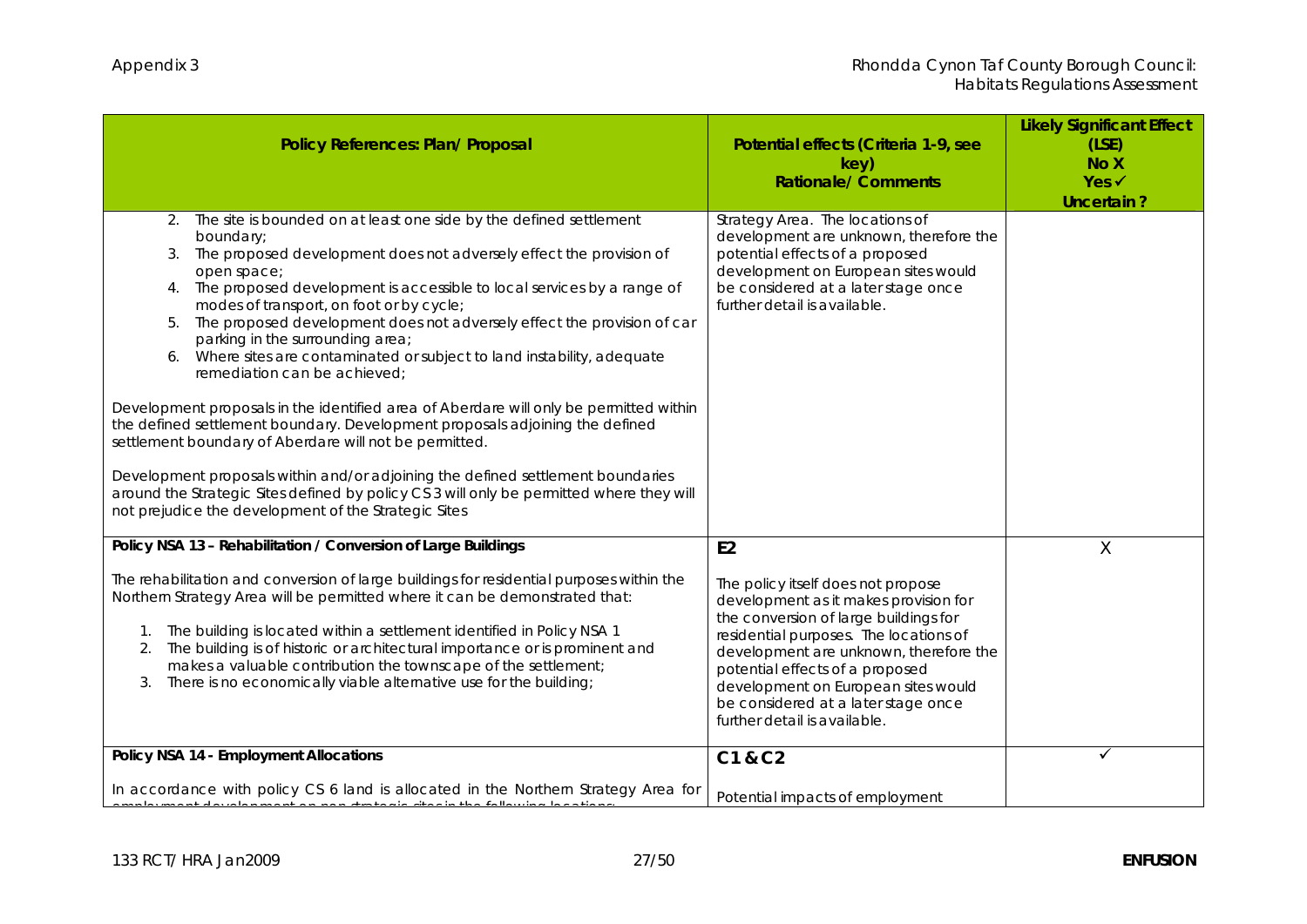|                      | Policy References: Plan/ Proposal                                                                                                                                                      |                                                             |                                 | Potential effects (Criteria 1-9, see<br>key)<br><b>Rationale/Comments</b>                                                                                                                                                                                                                                                                                                                                                                                                                                                                                                                                                                                                                                                                                                                                                                                                                                                                                                                                                                                          | <b>Likely Significant Effect</b><br>(LSE)<br>No X<br>$Yes \checkmark$<br>Uncertain? |
|----------------------|----------------------------------------------------------------------------------------------------------------------------------------------------------------------------------------|-------------------------------------------------------------|---------------------------------|--------------------------------------------------------------------------------------------------------------------------------------------------------------------------------------------------------------------------------------------------------------------------------------------------------------------------------------------------------------------------------------------------------------------------------------------------------------------------------------------------------------------------------------------------------------------------------------------------------------------------------------------------------------------------------------------------------------------------------------------------------------------------------------------------------------------------------------------------------------------------------------------------------------------------------------------------------------------------------------------------------------------------------------------------------------------|-------------------------------------------------------------------------------------|
|                      | employment development on non strategic sites in the following locations:-                                                                                                             |                                                             |                                 | development include: direct land take/<br>habitat fragmentation, water                                                                                                                                                                                                                                                                                                                                                                                                                                                                                                                                                                                                                                                                                                                                                                                                                                                                                                                                                                                             |                                                                                     |
|                      | Site                                                                                                                                                                                   | Use                                                         | Size                            | abstraction, air/land/water and noise                                                                                                                                                                                                                                                                                                                                                                                                                                                                                                                                                                                                                                                                                                                                                                                                                                                                                                                                                                                                                              |                                                                                     |
| 1.<br>2.<br>3.<br>4. | Ferndale & Highfield Ind Estate,<br>Maerdy<br>Caemawr Ind Estate, Treorchy<br>Former Mayhew Chicken Factory,<br>Trecynon<br>North of Fifth Avenue, Hirwaun Ind<br>Estate, Hirwaun, and | (B1, B2 &<br>B8)<br>(B1, B2)<br>(B1, B2 &<br>B8)<br>(B2,B8) | 8.38h<br>3.6h<br>2.88h<br>4.17h | pollution.<br>Site 7 (North of Fith Avenue, Hirwaun) is<br>adjacent to the Blaen Cynon SAC.<br>Effects from development include air/<br>water/ noise pollution, recreational<br>pressure, water abstraction issues as well<br>as wider urbanisation effects (waste/<br>traffic/transport increases etc). Given<br>the location of the site there is also the<br>potential for habitat loss and<br>fragmentation. The magnitude of<br>impact will be dependent on<br>implementation.<br>The Core Management Plan for the<br>Blaen Cynon SAC indicates that there<br>"are no known off-site factors, such as<br>pollution, that are affecting the marsh<br>fritillary to any significant extent, although<br>there is still much industry in the locality".<br>It also states that as management of the<br>SAC habitat improves, off-site factors<br>could become more apparent. Site level<br>management issues (grazing and scrub<br>management) are currently the most<br>important factor in terms of maintaining<br>and improving the marsh fritillary habitat. |                                                                                     |
|                      | Policy NSA 15 - Small Industrial and Business Sites                                                                                                                                    |                                                             |                                 | A <sub>1</sub>                                                                                                                                                                                                                                                                                                                                                                                                                                                                                                                                                                                                                                                                                                                                                                                                                                                                                                                                                                                                                                                     | X                                                                                   |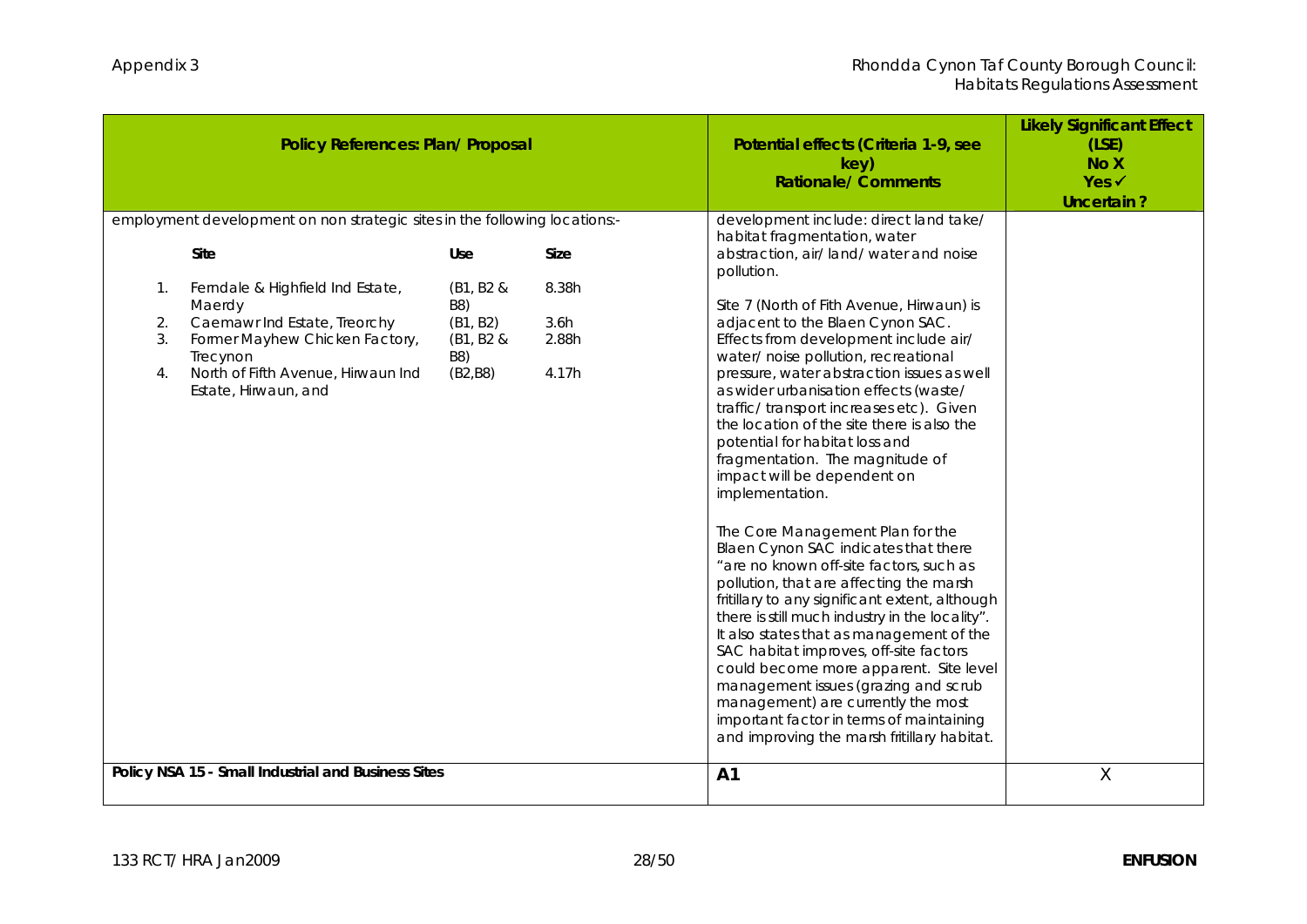| Policy References: Plan/ Proposal                                                                                                                                                                                                                                                                                                                                                                                                                                                                                                                                                                                                                                                                                                                                                                                                                                                                                                                                | Potential effects (Criteria 1-9, see<br>key)<br><b>Rationale/ Comments</b>                                                                                                                                                                                                                                                                                                                           | <b>Likely Significant Effect</b><br>(LSE)<br>No X<br>Yes ✔<br>Uncertain? |
|------------------------------------------------------------------------------------------------------------------------------------------------------------------------------------------------------------------------------------------------------------------------------------------------------------------------------------------------------------------------------------------------------------------------------------------------------------------------------------------------------------------------------------------------------------------------------------------------------------------------------------------------------------------------------------------------------------------------------------------------------------------------------------------------------------------------------------------------------------------------------------------------------------------------------------------------------------------|------------------------------------------------------------------------------------------------------------------------------------------------------------------------------------------------------------------------------------------------------------------------------------------------------------------------------------------------------------------------------------------------------|--------------------------------------------------------------------------|
| Small industrial and business sites (Use Classes B1, B2 and B8) will be retained for<br>employment purposes unless it can be demonstrated that:<br>Suitable alternative sites are available elsewhere in the locality at a<br>1.<br>comparable rental; or<br>The premises have been assessed and are genuinely redundant i.e. they are<br>2.<br>vacant and have been marketed locally at a price that reflects their<br>condition and commercial value and for a period of time that reflects the<br>likely demand for the size of premises;<br>Where the Council considers that the continued use of the premises for business<br>purposes would cause undue disturbance to residential neighbours; or where access<br>to the site does not meet an acceptable safety standard and cannot reasonably be<br>improved, the above criteria will not be applied.                                                                                                    | The policy itself does not propose<br>development but rather sets out criteria<br>for the retention of small industrial and<br>business sites.                                                                                                                                                                                                                                                       |                                                                          |
| Policy NSA 16 - Re-development of Vacant/Redundant Industrial Sites<br>Proposals for the conversion or redevelopment of redundant and/or vacant industrial<br>sites will be supported where it can be demonstrated that:-<br>i)<br>The premises and/or site has been assessed and is genuinely redundant<br>i.e. In terms of the current and future needs of the employment market;<br>That it has been marketed locally at a price that reflects its condition and<br>ii)<br>commercial value and for a period of time that reflects the likely demand<br>for the size of premises;<br>The development is compatible with other uses in the locality and there<br>iii)<br>are no significant adverse impacts on the amenities enjoyed by local<br>residents;<br>The redevelopment of derelict, unsightly, underused and vacant land for<br>iv)<br>new mixed uses will have a positive effect in regeneration terms.<br>The Site is not allocated in NSA14<br>V) | E <sub>2</sub><br>The policy itself does not propose<br>development but rather makes provision<br>for the conversion or redevelopment of<br>redundant and/or vacant industrial sites.<br>The locations of development are<br>unknown, therefore the potential effects<br>of a proposed development on<br>European sites would be considered at a<br>later stage once further detail is<br>available. | X                                                                        |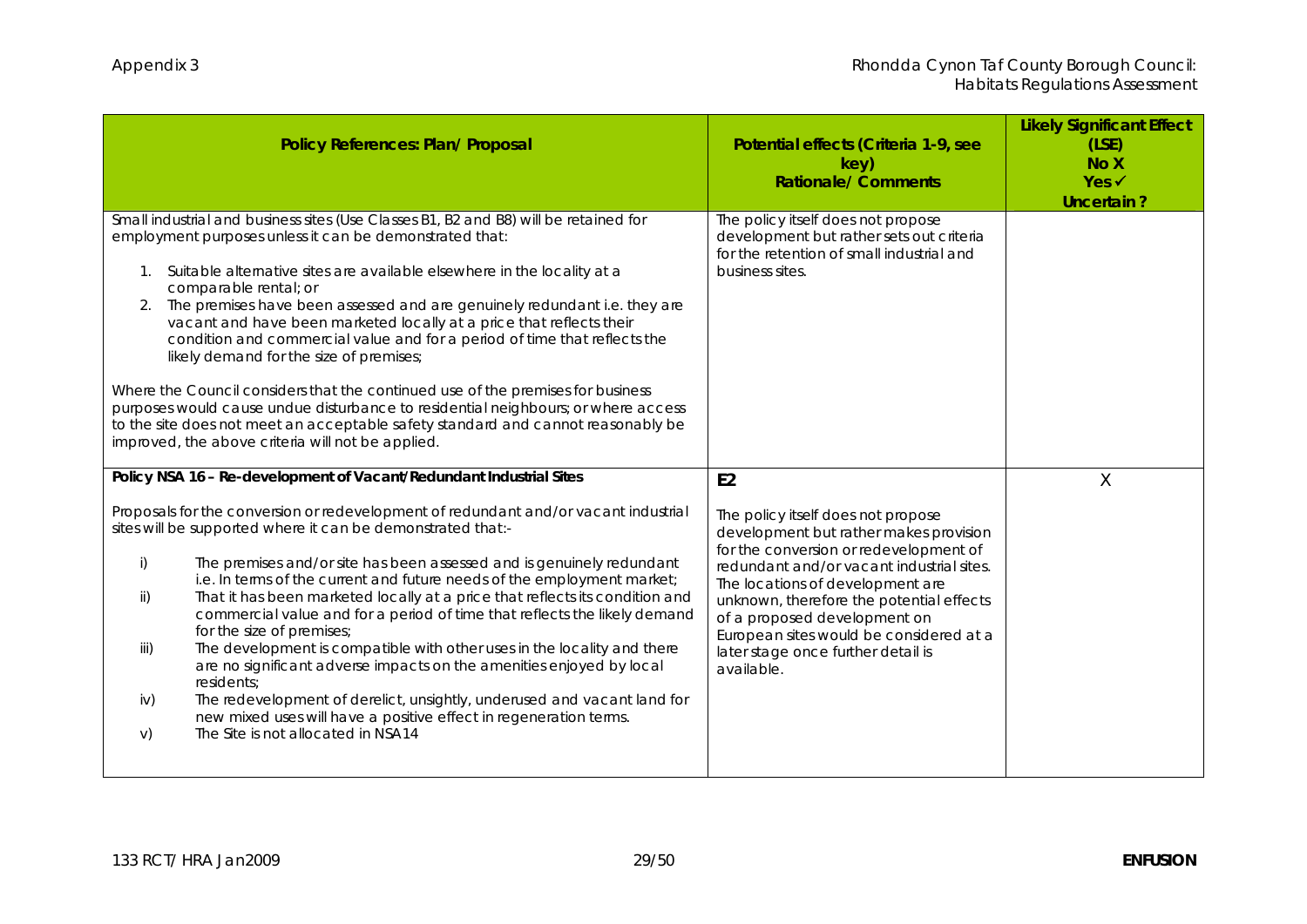| Policy References: Plan/ Proposal                                                                                                                                                                                                                                                                                                                                                                                                                                                                                                                                                                                                                | Potential effects (Criteria 1-9, see<br>key)<br><b>Rationale/ Comments</b>                                                                                                                                                                                                                                                                                 | <b>Likely Significant Effect</b><br>(LSE)<br>No X<br>$Yes \checkmark$<br>Uncertain? |
|--------------------------------------------------------------------------------------------------------------------------------------------------------------------------------------------------------------------------------------------------------------------------------------------------------------------------------------------------------------------------------------------------------------------------------------------------------------------------------------------------------------------------------------------------------------------------------------------------------------------------------------------------|------------------------------------------------------------------------------------------------------------------------------------------------------------------------------------------------------------------------------------------------------------------------------------------------------------------------------------------------------------|-------------------------------------------------------------------------------------|
| Policy NSA 17 - Retail Allocations<br>In accordance with policy CS7 land is allocated in the Northern Strategy Area for retail<br>development at the following locations:<br>Site<br>Floorspace<br>Land at Oxford Street, Mountain Ash<br>950m2<br>1.<br>2.<br>Strategic Site 5: Land South of Hirwaun<br>2,000m2                                                                                                                                                                                                                                                                                                                                | D <sub>2</sub><br>The proposed 2,000m2 retail allocation<br>(site 2) to the land south of Hirwaun has<br>the potential to increase the level of<br>traffic along the A465 and A4059, which<br>are in close proximity to Blaen Cynon<br>SAC. There is the potential for significant<br>effects as a result of increased levels of<br>diffuse air pollution. | ?                                                                                   |
| Policy NSA 18 - The Retail Hierarchy<br>The hierarchy of retail centres in the Northern Strategy Area is defined as follows:<br>Principal Town Centres: Aberdare;<br>1.<br>Key Settlements: Ferndale; Hirwaun; Mountain Ash; Porth; Treorchy; and<br>2.<br>Tonypandy;<br>Local And Neighbourhood Centres: Church Village (Centre); Llantrisant Old<br>3.<br>Town, Pontyclun, Rhydyfelin, Taffs Well, Tonteg (Precinct), Treforest, Tynant<br>Proposals for retail development or changes of use to retail uses inside the defined<br>boundaries which would maintain or enhance a centres position in the retail hierarchy<br>will be permitted. | A1<br>The policy itself does not propose<br>development but rather sets out the retail<br>hierarchy in the Northern Strategy Area.                                                                                                                                                                                                                         | Χ                                                                                   |
| Policy NSA 19 - Retail Development in Principal Towns and Key Settlements<br>New and improved retail (Class A) facilities and other uses that are appropriate within<br>the town centre will be permitted within the core retail area of Aberdare where:<br>The proportion of other Class A2 or A3 units does not rise above 25% of<br>1 <sub>1</sub><br>frontage length;<br>The number, frontage lengths and distribution of other Class A 2 or A3 uses<br>2.<br>in the frontage do not create an over-concentration of uses detracting from its                                                                                                | E <sub>2</sub><br>The policy itself does not propose<br>development but rather sets out criteria<br>for the permission of proposed retail<br>development within town centres of<br>principal towns and key settlements in<br>the Northern Strategy Area. The<br>locations of development are unknown,                                                      | Χ                                                                                   |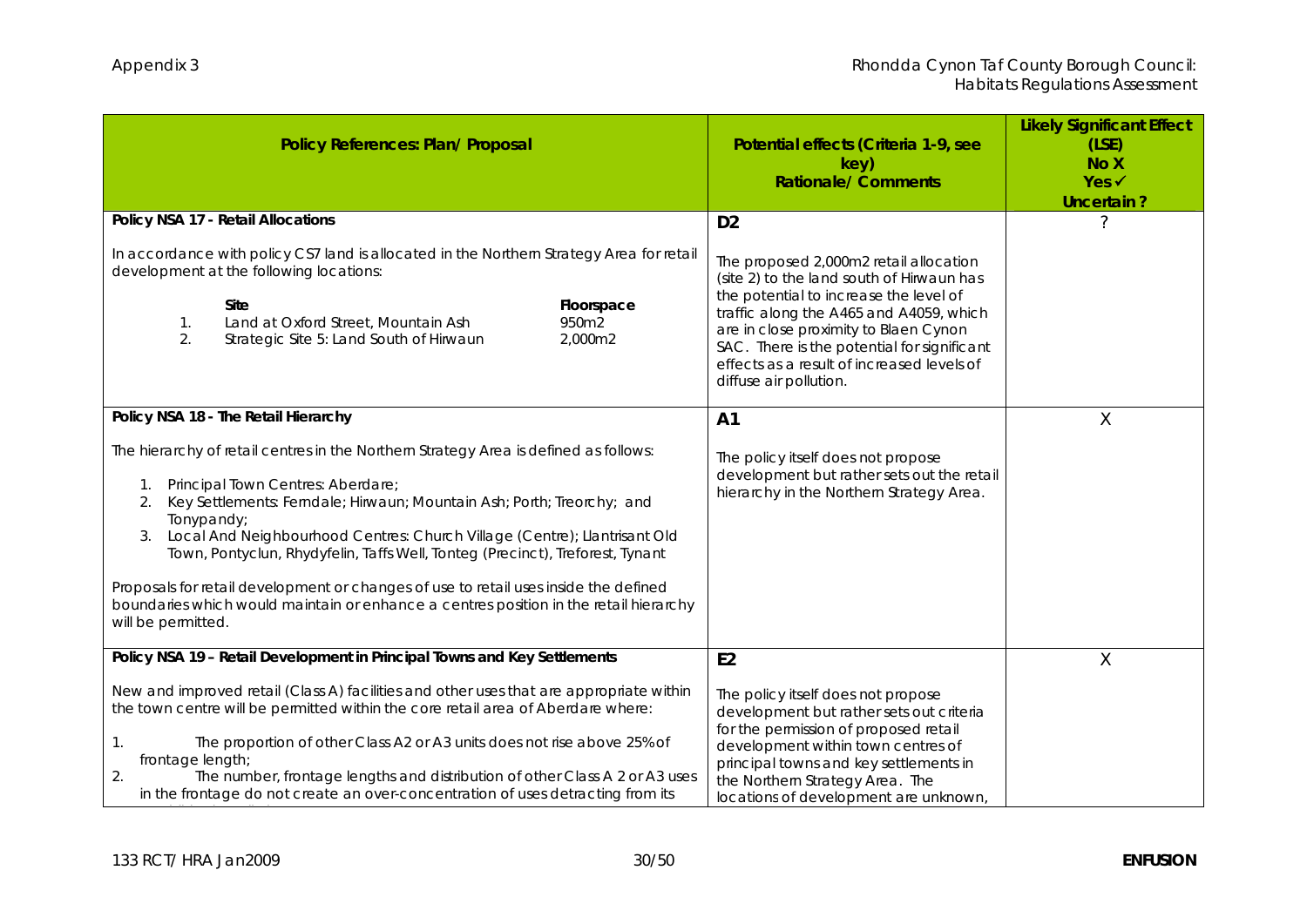| Policy References: Plan/ Proposal                                                                                                                                                                                                                                                                                                                                                                                                                                                                                                                                                                                                                                                                                                                                                                                                                                                                                                                                                                        | Potential effects (Criteria 1-9, see<br>key)<br><b>Rationale/Comments</b>                                                                                                                                                                                      | <b>Likely Significant Effect</b><br>(LSE)<br>No X<br>$Yes \checkmark$<br>Uncertain? |
|----------------------------------------------------------------------------------------------------------------------------------------------------------------------------------------------------------------------------------------------------------------------------------------------------------------------------------------------------------------------------------------------------------------------------------------------------------------------------------------------------------------------------------------------------------------------------------------------------------------------------------------------------------------------------------------------------------------------------------------------------------------------------------------------------------------------------------------------------------------------------------------------------------------------------------------------------------------------------------------------------------|----------------------------------------------------------------------------------------------------------------------------------------------------------------------------------------------------------------------------------------------------------------|-------------------------------------------------------------------------------------|
| established retail character;<br>3.<br>The proposed use will provide a direct service to visiting members of the<br>general public and generate sufficient day time and evening pedestrian activity<br>to avoid creating an area of relative inactivity in the shopping frontage;<br>The proposal does not prejudice the effective use of upper floors,<br>4.<br>retaining any existing separate access to upper floors; and<br>The proposal will retain or provide a shop front with a display function and<br>5.<br>entrances which relate well to the design of the host building and to the<br>streetscene and its setting, in terms of its materials, form and proportion.<br>Within the defined retail centres of Ferndale Hirwaun Mountain Ash Porth Treorchy and<br>Tonypandy development proposals for Class A1, A2, A3 and other uses that will add<br>vitality and viability to the retail centre by attracting foot fall that benefits the daytime<br>and evening economy will be permitted. | therefore the potential effects of a<br>proposed development on European<br>sites would be considered at a later<br>stage once further detail is available.                                                                                                    |                                                                                     |
| Policy NSA 20 - Major Road Schemes                                                                                                                                                                                                                                                                                                                                                                                                                                                                                                                                                                                                                                                                                                                                                                                                                                                                                                                                                                       | A <sub>1</sub>                                                                                                                                                                                                                                                 | Χ                                                                                   |
| In addition to those schemes identified in policy CS ??? land will be safeguarded and<br>provision made for the development of the strategic highway network in the Northern<br>Strategy Area, including:<br>Mountain Ash Southern Cross Valley Link<br>1.<br>Upper Rhondda Fach Relief Road<br>2.<br>Upper Rhondda Fach Relief Road Extension (Beyond Maerdy)<br>3.<br>Mountain Ash Northern Cross Valley Link<br>4.                                                                                                                                                                                                                                                                                                                                                                                                                                                                                                                                                                                    | The policy itself does not propose<br>development but rather seeks to<br>safeguard land for the future<br>development of the strategic highway<br>network.                                                                                                     |                                                                                     |
| Policy NSA 21 - Park and Ride (Bus) / Park and Share Provision                                                                                                                                                                                                                                                                                                                                                                                                                                                                                                                                                                                                                                                                                                                                                                                                                                                                                                                                           | D <sub>1</sub>                                                                                                                                                                                                                                                 | $\tilde{?}$                                                                         |
| Provision for park and ride (bus) / park and share facilities will be provided within the<br>following developments:<br>1. Strategic Site 5: Land South of Hirwaun.<br>Land south of Ty Trevithick, adjacent to A470, Abercynon<br>2.<br>Land adjacent to Penrhos roundabout, Penrhos<br>3.                                                                                                                                                                                                                                                                                                                                                                                                                                                                                                                                                                                                                                                                                                              | The development of park and ride<br>facilities on Strategic Site 5 alone is not<br>likely to have significant effects on Blaen<br>Cynon SAC. However, in-combination<br>with the other development proposed on<br>this site there is the potential for habitat |                                                                                     |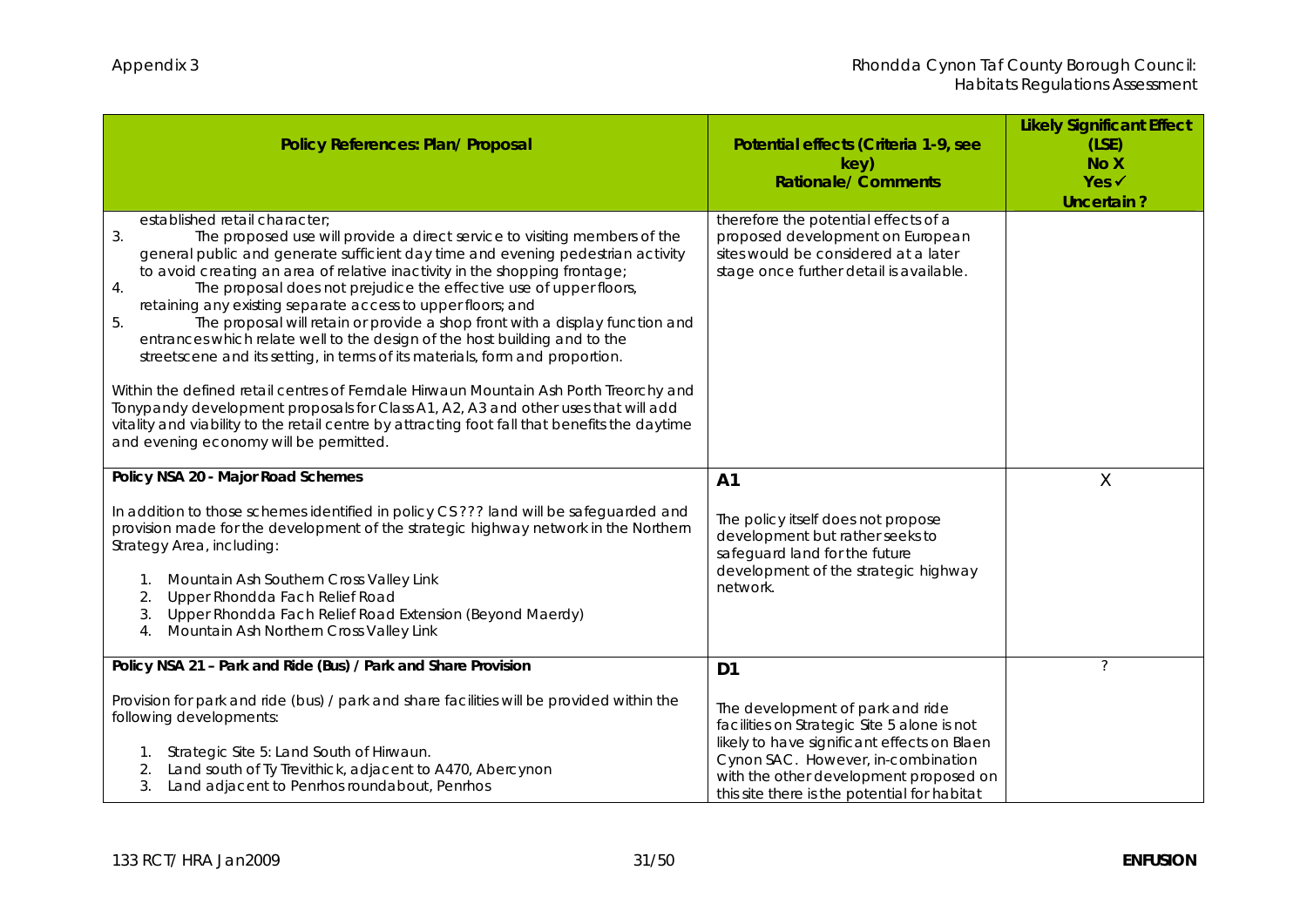| Policy References: Plan/ Proposal                                                                                                                                                                                                                                                                                                                                                                                            | Potential effects (Criteria 1-9, see<br>key)<br><b>Rationale/ Comments</b>                                                                                                                                                                                                                                     | <b>Likely Significant Effect</b><br>(LSE)<br>No X<br>$Yes \checkmark$<br>Uncertain? |
|------------------------------------------------------------------------------------------------------------------------------------------------------------------------------------------------------------------------------------------------------------------------------------------------------------------------------------------------------------------------------------------------------------------------------|----------------------------------------------------------------------------------------------------------------------------------------------------------------------------------------------------------------------------------------------------------------------------------------------------------------|-------------------------------------------------------------------------------------|
|                                                                                                                                                                                                                                                                                                                                                                                                                              | loss and reduced connectivity.                                                                                                                                                                                                                                                                                 |                                                                                     |
| Policy NSA 22 - Rail Network And Station Improvements                                                                                                                                                                                                                                                                                                                                                                        | B                                                                                                                                                                                                                                                                                                              | X                                                                                   |
| Land will be safeguarded for rail network improvements along the route of;<br>1. The former rail freight line between Aberdare and the former Tower Colliery,<br>Hirwaun; and                                                                                                                                                                                                                                                | Given the size and location of the<br>development there is not likely to be any<br>significant effects on European sites as a<br>result of this policy.                                                                                                                                                        |                                                                                     |
| and for the provision of station improvements at:<br>The former Railway Site, Hirwaun<br>The Former Freight Line, Hirwaun<br>3.                                                                                                                                                                                                                                                                                              |                                                                                                                                                                                                                                                                                                                |                                                                                     |
| Policy NSA 23 - Cycle Network Improvements                                                                                                                                                                                                                                                                                                                                                                                   | B                                                                                                                                                                                                                                                                                                              | Χ                                                                                   |
| The existing network of cycle paths and community routes will be extended improved<br>and enhanced to include schemes at:<br>The Rhondda Community Route Network;<br>The Cynon Valley Cycle Route<br>2.<br>The Heads of the Valley Cycleway & links to Hirwaun Industrial Estate<br>3.<br>Pontygwaith to Maerdy<br>4.<br>Cwmaman to Aberaman<br>5.<br>Lady Windsor to Llanwonno<br>6.<br>7.<br>Gyfeillion to Llanwonno route | This policy is unlikely to have significant<br>effects on European sites. Blaen Cynon<br>SAC is in close proximity to Hirwaun<br>Industrial Estate, however, recreational<br>disturbance is not an issue at this site and<br>the improvements of the cycle path are<br>not likely to have significant effects. |                                                                                     |
| Policy NSA 24 - Green Wedges                                                                                                                                                                                                                                                                                                                                                                                                 | A <sub>1</sub>                                                                                                                                                                                                                                                                                                 | X                                                                                   |
| Green wedges have been identified in order to prevent coalescence between and<br>within settlements at the following locations:<br>1. Land north of Tonyrefail (Trane Farm, Cae'r-lan Farm) and Penrhiwfer (Mynydd<br>y Gilfach)                                                                                                                                                                                             | The policy does not propose<br>development but rather identifies green<br>wedges and restricts development within<br>them to prevent coalescence.                                                                                                                                                              |                                                                                     |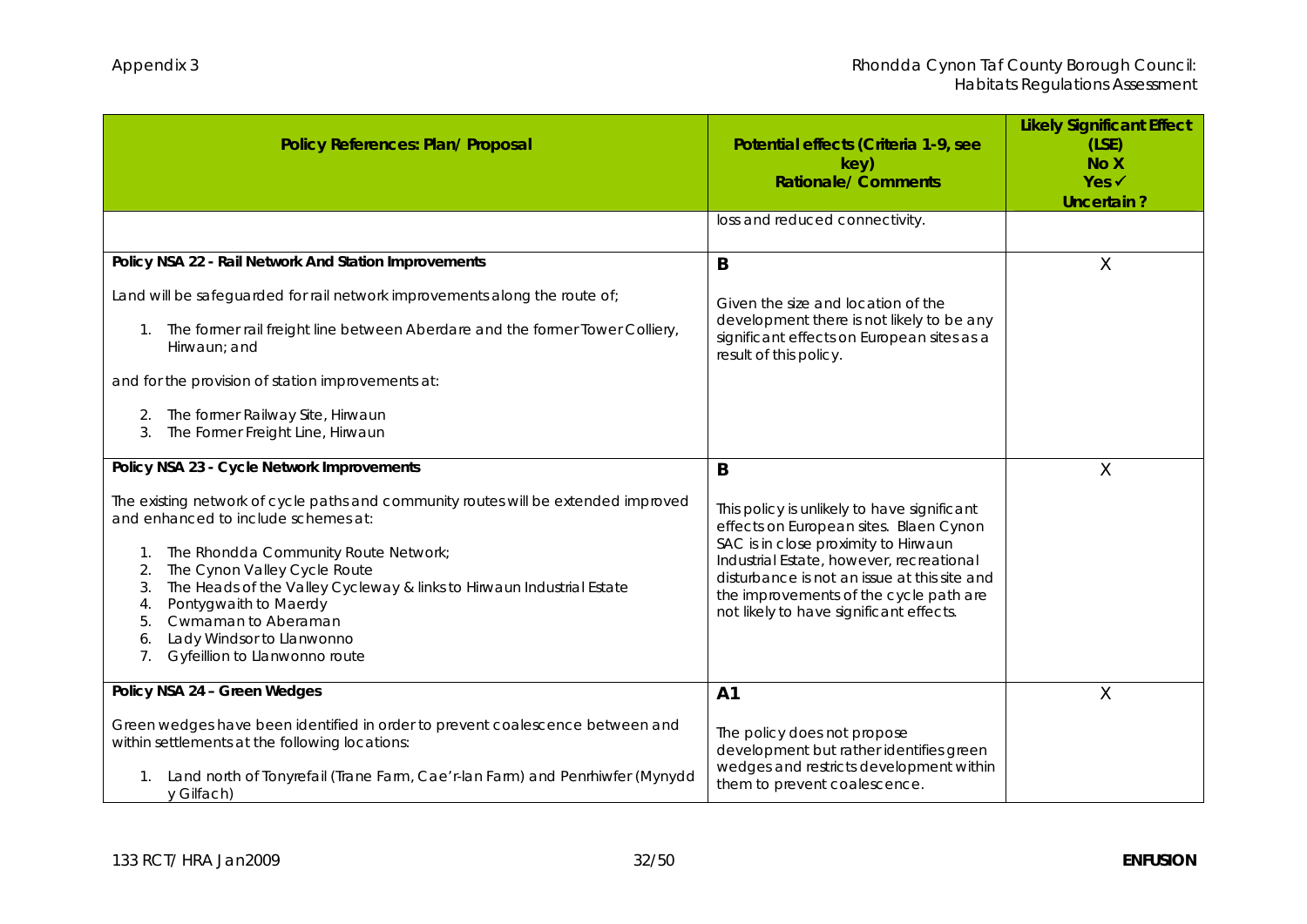| Policy References: Plan/ Proposal                                                                                                                                                                                                                                                                                                                                                                                                                                                                                                                                                                                                         | Potential effects (Criteria 1-9, see<br>key)<br><b>Rationale/Comments</b>                                                                                     | <b>Likely Significant Effect</b><br>(LSE)<br>No X<br>Yes ✔<br>Uncertain? |
|-------------------------------------------------------------------------------------------------------------------------------------------------------------------------------------------------------------------------------------------------------------------------------------------------------------------------------------------------------------------------------------------------------------------------------------------------------------------------------------------------------------------------------------------------------------------------------------------------------------------------------------------|---------------------------------------------------------------------------------------------------------------------------------------------------------------|--------------------------------------------------------------------------|
| Land between Penrhys (including Penrhys Cemetery) and Tylorstown<br>2.<br>Land between Penrhys and Llwynypia<br>3.<br>Land between Abernant (including Abernant Golf Course) and Cwmbach<br>4.<br>Land between Fernhill and Mountain Ash, including Victoria Pleasure Park<br>5.<br>Land north-east of Coed y Cwm and Grover's Field (Abercynon)<br>6.<br>Land between Penywaun and Cwmdare / Trecynon<br>7 <sub>1</sub><br>Within these areas development which prejudices the open nature of the land, will not<br>be permitted.                                                                                                        |                                                                                                                                                               |                                                                          |
| Policy NSA 25 - Special Landscape Areas<br>Special landscape areas are identified at the following locations:<br>Mynydd y Cymmer<br>1.<br>Mynydd Troed y Rhiw Slopes<br>2.<br><b>Llwyncelyn Slopes</b><br>3.<br>Cwm Clydach<br>4.<br><b>Cynon Valley Northern Slopes</b><br>5.<br>Cwm Orci<br>6.<br>Rhondda Fawr Northern Cwm & Slopes<br>7.<br>Hirwaun Common, Cwm Dare & Cwm Aman, and<br>Brecon Beacons Edge at Llwydcoed<br>9.<br>Development within the defined special landscape areas will be expected to conform<br>to the highest standards of design, siting, layout and materials appropriate to the<br>character of the area. | A <sub>1</sub><br>The policy relates to design and other<br>criteria for development and will<br>therefore not have significant effects on<br>European sites. | X                                                                        |
| Policy NSA 26 - Cynon Valley River Park<br>Development that would contribute to the protection, enhancement, enlargement,<br>connectivity and management of important wildlife sites, species and features of<br>nature conservation within the Cynon Valley River Park area will be supported.                                                                                                                                                                                                                                                                                                                                           | A <sub>2</sub><br>The policy ensures that development will<br>help to protect and enhance the Cynon<br>Valley River Park.                                     | X                                                                        |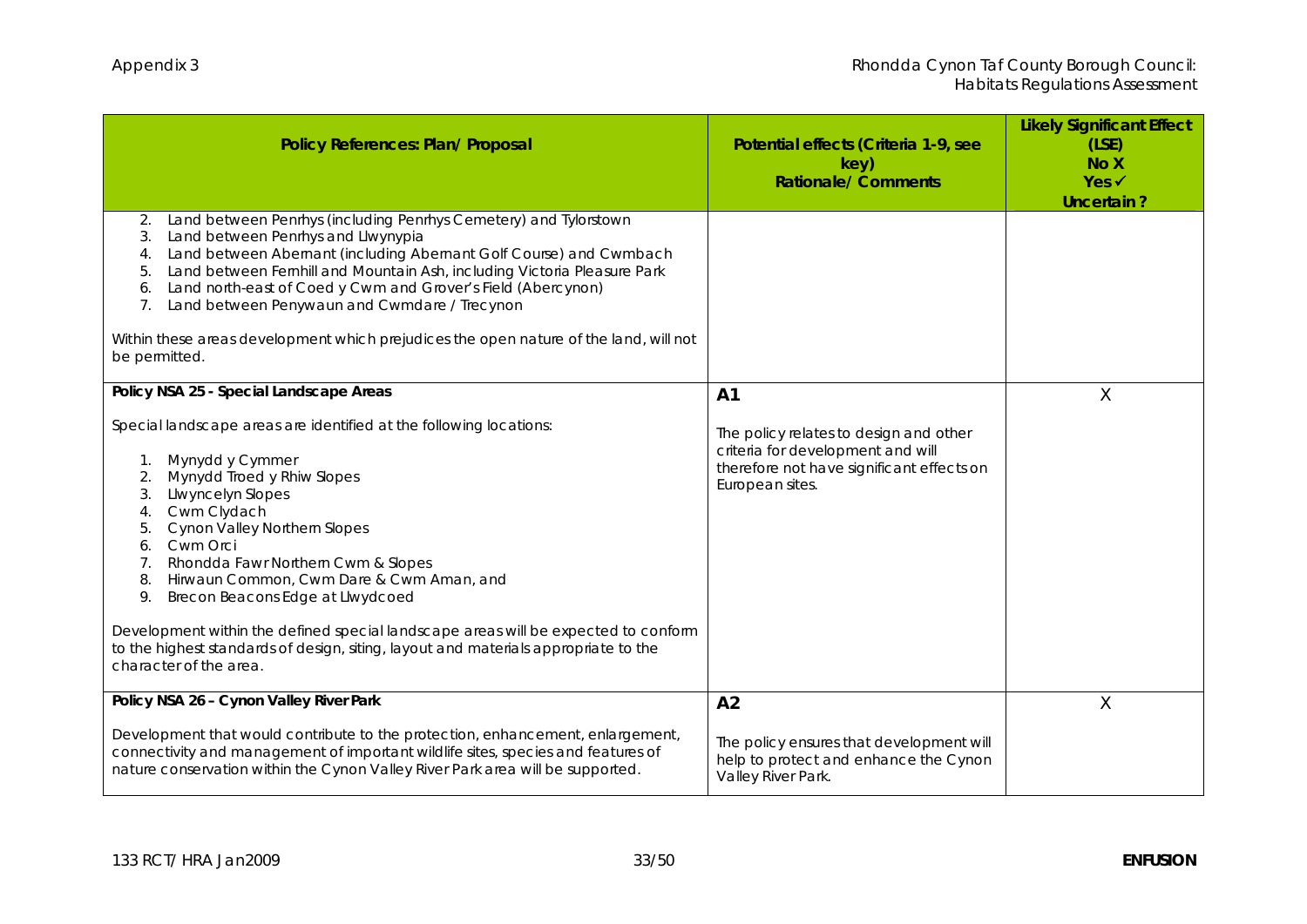| Policy References: Plan/ Proposal                                                                                                                                                                                                                                                                                                                                                                                                                                                                                   | Potential effects (Criteria 1-9, see<br>key)<br><b>Rationale/ Comments</b>                                                                                                                                                                                                                                       | <b>Likely Significant Effect</b><br>(LSE)<br>No X<br>$Yes \checkmark$<br>Uncertain? |
|---------------------------------------------------------------------------------------------------------------------------------------------------------------------------------------------------------------------------------------------------------------------------------------------------------------------------------------------------------------------------------------------------------------------------------------------------------------------------------------------------------------------|------------------------------------------------------------------------------------------------------------------------------------------------------------------------------------------------------------------------------------------------------------------------------------------------------------------|-------------------------------------------------------------------------------------|
| Policy NSA 27 - Land Reclamation Schemes<br>Land reclamation schemes are proposed at the following locations;<br>Aberman land reclaimation scheme;<br>1.<br>Tylorstown and Llanwonno land reclamation scheme;<br>2.<br>Lewis Merthyr land reclamation scheme, Trehafod;<br>3.<br>Gelli land reclamation scheme;<br>4.<br>Graig-y-Dyffryn land reclamation scheme, Cwmpennar / Cefnpennar,<br>5.<br>Mountain Ash,<br>Cefnpennar land reclamation scheme, Mountain Ash;<br>6.<br>Danylan land reclamation scheme, and | B<br>Given the location of the proposed sites<br>it is not likely that there will be significant<br>effects on European sites.                                                                                                                                                                                   | Χ                                                                                   |
| Albion Lower Tips land reclamation scheme, Cilfynydd<br>8.<br>Policy NSA 28 - Provision Of Community Recycling Facilities<br>Sites in the following locations will be safeguarded for the continuation of or provision<br>for the future use as community recycling centres:<br>Dinas;<br>1.<br>Treorchy;<br>2.<br>Ferndale;<br>3.<br>Aberdare (Bryn Pica); and<br>4.<br>Gelli.<br>5.                                                                                                                               | B<br>Given the location and size of<br>development proposed it is not likely that<br>there will be significant effects on<br>European sites.                                                                                                                                                                     | X                                                                                   |
| Policy NSA 32 - Safeguarding of Sandstone (now AW 14& 15)<br>The deposits of Pennant Sandstone, as shown on the proposals map, shall be<br>safeguarded from any development, which would sterilise them or hinder their<br>extraction.<br>The identified areas of safeguarding on the proposals map include a 200 metres buffer<br>zone.                                                                                                                                                                            | E <sub>2</sub><br>The policy itself does not propose<br>development but rather seeks to<br>safeguard deposits of sandstone from<br>development that would sterilise them or<br>hinder their extraction. It would be more<br>appropriate to assess significant effects<br>once a proposal for extraction has been | X                                                                                   |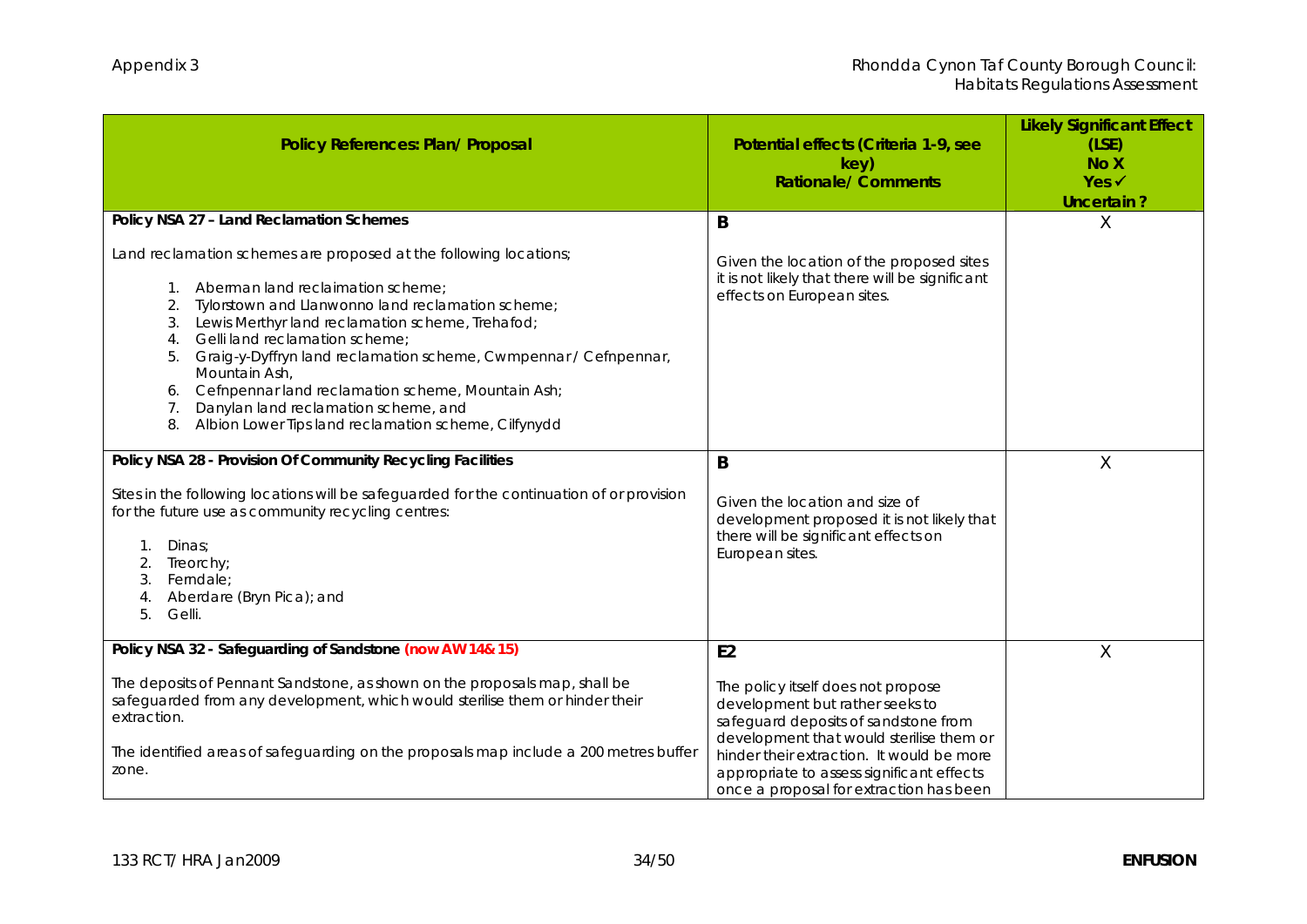| Policy References: Plan/ Proposal                                                                                                                                                                                                                                                                                                                                                                                                                                                                                                                                                                                                                                                                                                                                                    | Potential effects (Criteria 1-9, see<br>key)<br><b>Rationale/Comments</b>                                                                                                                                                                                                                                                                                                            | <b>Likely Significant Effect</b><br>(LSE)<br>No X<br>Yes ✔<br>Uncertain? |
|--------------------------------------------------------------------------------------------------------------------------------------------------------------------------------------------------------------------------------------------------------------------------------------------------------------------------------------------------------------------------------------------------------------------------------------------------------------------------------------------------------------------------------------------------------------------------------------------------------------------------------------------------------------------------------------------------------------------------------------------------------------------------------------|--------------------------------------------------------------------------------------------------------------------------------------------------------------------------------------------------------------------------------------------------------------------------------------------------------------------------------------------------------------------------------------|--------------------------------------------------------------------------|
|                                                                                                                                                                                                                                                                                                                                                                                                                                                                                                                                                                                                                                                                                                                                                                                      | submitted.                                                                                                                                                                                                                                                                                                                                                                           |                                                                          |
| Policy NSA 33 - Safeguarding of Coal Reserves (now AW 14& 15)<br>The deposits of primary and secondary coal reserves, as shown on the proposals map,<br>shall be safeguarded from any development, which would sterilise them or hinder their<br>extraction.<br>The identified areas of safeguarding on the proposals map include a 500 metres buffer<br>zone.                                                                                                                                                                                                                                                                                                                                                                                                                       | E <sub>2</sub><br>The policy itself does not propose<br>development but rather seeks to<br>safeguard deposits of coal from<br>development that would sterilise them or<br>hinder their extraction. It would be more<br>appropriate to assess significant effects<br>once a proposal for extraction has been<br>submitted.                                                            | Χ                                                                        |
| Southern Strategy Area                                                                                                                                                                                                                                                                                                                                                                                                                                                                                                                                                                                                                                                                                                                                                               |                                                                                                                                                                                                                                                                                                                                                                                      |                                                                          |
| Policy SSA 1 - Development in the Principal Town of Pontypridd                                                                                                                                                                                                                                                                                                                                                                                                                                                                                                                                                                                                                                                                                                                       | E <sub>2</sub>                                                                                                                                                                                                                                                                                                                                                                       | X                                                                        |
| Proposals for residential and commercial development within the defined town centre<br>of Pontypridd will be permitted where the development:<br>1. Reinforces the role of Pontypridd as a Principal Town;<br>Respects the culture and heritage of Pontypridd;<br>2.<br>Is of a high standard of design and makes a positive contribution to the<br>3.<br>townscape in the defined town centre;<br>Contributes to the enhancement of Ynysangharad Park;<br>4.<br>Integrates positively with the existing built form;<br>5.<br>Promotes opportunities for new retail, tourism and leisure development;<br>6.<br>Promotes walking and cycling;<br>7.<br>Promotes accessibility to services by a range of modes of transport, and<br>8.<br>Improves the provision of Car Parking.<br>9. | The policy itself does not propose<br>development but rather sets out criteria<br>for the permission of proposed<br>development within the town centre of<br>Pontypridd. The locations of<br>development are unknown, therefore the<br>potential effects of a proposed<br>development on European sites would<br>be considered at a later stage once<br>further detail is available. |                                                                          |
| Policy SSA 2 - Pontypridd Town Centre Enhancement                                                                                                                                                                                                                                                                                                                                                                                                                                                                                                                                                                                                                                                                                                                                    | A4                                                                                                                                                                                                                                                                                                                                                                                   | X                                                                        |
| In order to improve the streetscape and retail environment in Pontypridd Town Centre,<br>Toff Ctroot, Mill Ctroot and High Ctroot will be nood                                                                                                                                                                                                                                                                                                                                                                                                                                                                                                                                                                                                                                       | This site is within an established urban                                                                                                                                                                                                                                                                                                                                             |                                                                          |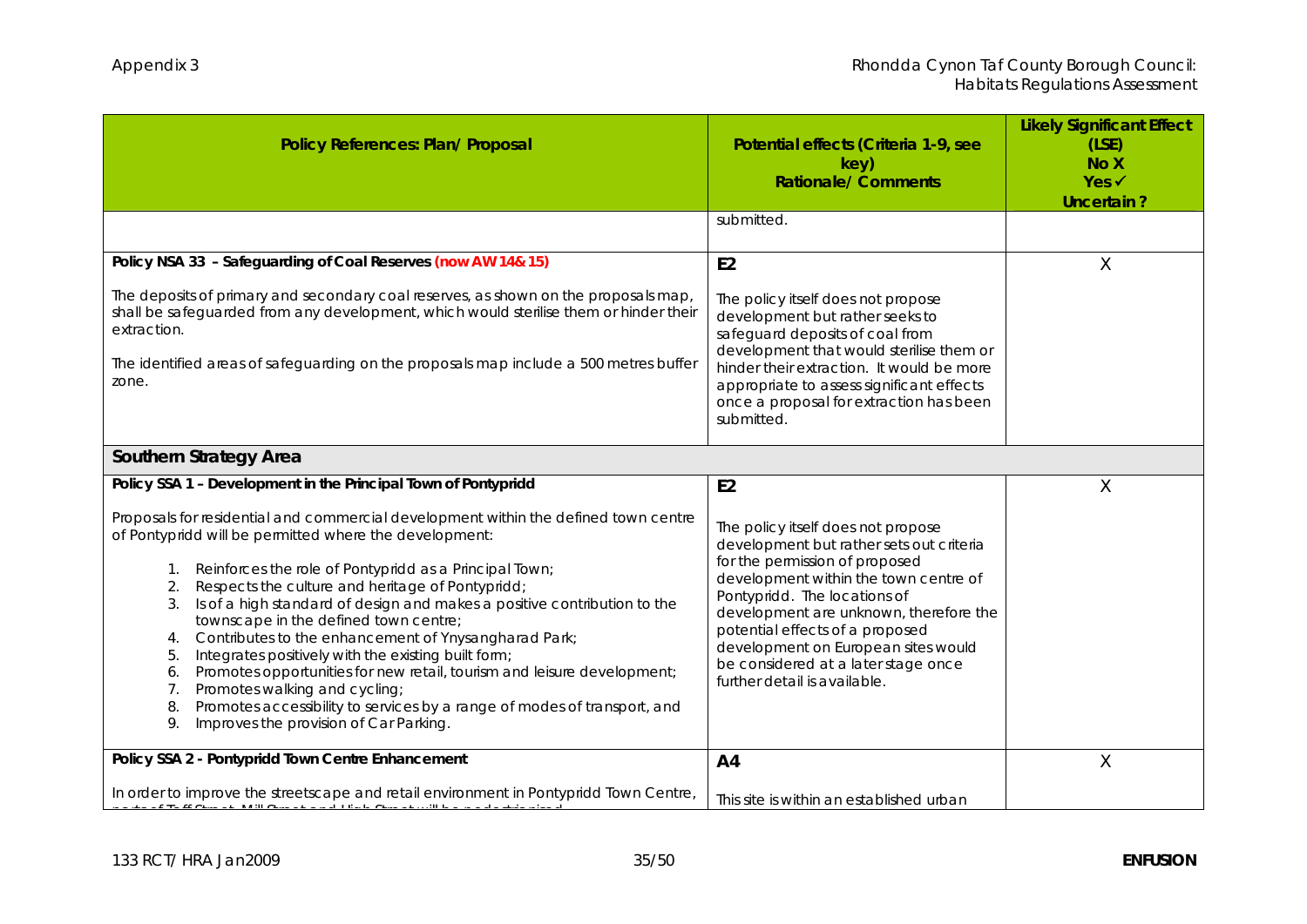| Policy References: Plan/ Proposal                                                                                                                                                                                                                                                                                                                                                                                                                                                                                                                                                                                                                                                                                                                                                                                                                                                           | Potential effects (Criteria 1-9, see<br>key)<br><b>Rationale/ Comments</b>                                                                                                                                                                                                                                                                                                                                    | <b>Likely Significant Effect</b><br>(LSE)<br>No X<br>$Yes \checkmark$<br>Uncertain? |
|---------------------------------------------------------------------------------------------------------------------------------------------------------------------------------------------------------------------------------------------------------------------------------------------------------------------------------------------------------------------------------------------------------------------------------------------------------------------------------------------------------------------------------------------------------------------------------------------------------------------------------------------------------------------------------------------------------------------------------------------------------------------------------------------------------------------------------------------------------------------------------------------|---------------------------------------------------------------------------------------------------------------------------------------------------------------------------------------------------------------------------------------------------------------------------------------------------------------------------------------------------------------------------------------------------------------|-------------------------------------------------------------------------------------|
| parts of Taff Street, Mill Street and High Street will be pedestrianised.                                                                                                                                                                                                                                                                                                                                                                                                                                                                                                                                                                                                                                                                                                                                                                                                                   | centre, focusing development away<br>from sensitive sites. Therefore this policy is<br>not likely to have significant effects on<br>European sites either alone or in-<br>combination.                                                                                                                                                                                                                        |                                                                                     |
| Policy SSA 3 - Development in the Principal Town of Llantrisant / Talbot Green<br>Proposals for residential and commercial development within the defined town centre<br>of Llantrisant / Talbot Green will be permitted where the development:<br>Reinforces the role of Llantrisant / Talbot Green as a Principal Town;<br>1.<br>Respects the culture and heritage of Llantrisant / Talbot Green;<br>2.<br>Is of a high standard of design and makes a positive contribution to the<br>3.<br>townscape in the defined town centre;<br>Integrates positively with existing development;<br>4.<br>Promotes opportunities for new retail, tourism and leisure development;<br>5.<br>Protects important area nature conservation; and<br>6.<br>Makes a positive contribution to the reduction of congestion by promoting<br>7.<br>accessibility to services by a range of modes of transport. | E2<br>The policy itself does not propose<br>development but rather sets out criteria<br>for the permission of proposed<br>development within the town centres of<br>Llantrisant and Talbot Green. The<br>locations of development are unknown,<br>therefore the potential effects of a<br>proposed development on European<br>sites would be considered at a later<br>stage once further detail is available. | X                                                                                   |
| Policy SSA 4 - Development in the Key Settlement of Tonyrefail<br>Proposals for residential and commercial development within the defined town centre<br>of the Key Settlement of Tonyrefail will be permitted where the development:<br>Supports and reinforces the role of the centre as a Key Settlement;<br>Is of a high standard of design and integrates positively with existing<br>2.<br>development;<br>Promotes the beneficial reuse of vacant and underused floorspace;<br>3.<br>Supports the provision of local services; and<br>4.<br>Promotes accessibility to services by a range of modes of transport.<br>5.                                                                                                                                                                                                                                                               | E <sub>2</sub><br>The policy itself does not propose<br>development but rather sets out criteria<br>for the permission of proposed<br>development within the town centre of<br>Tonyrefail. The locations of development<br>are unknown, therefore the potential<br>effects of a proposed development on<br>European sites would be considered at a<br>later stage once further detail is<br>available.        | X                                                                                   |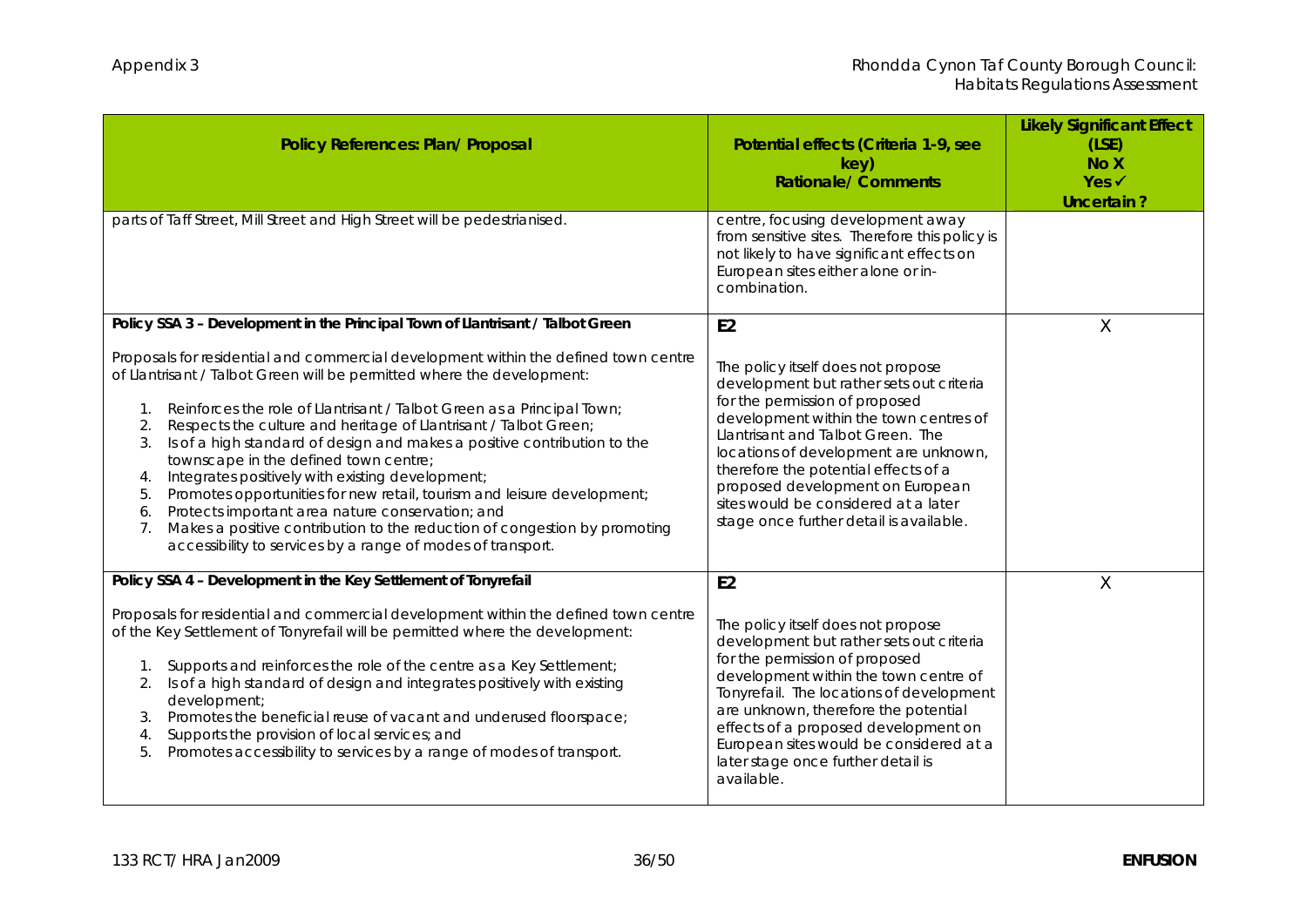| Policy References: Plan/ Proposal                                                                                                                                                                                                                                                                                                                                                                                                                                                                                                                                                                                                                                   | Potential effects (Criteria 1-9, see<br>key)<br><b>Rationale/ Comments</b>                                                                                                                                                                                                                                                                                                          | <b>Likely Significant Effect</b><br>(LSE)<br>No X<br>$Yes \checkmark$<br>Uncertain? |
|---------------------------------------------------------------------------------------------------------------------------------------------------------------------------------------------------------------------------------------------------------------------------------------------------------------------------------------------------------------------------------------------------------------------------------------------------------------------------------------------------------------------------------------------------------------------------------------------------------------------------------------------------------------------|-------------------------------------------------------------------------------------------------------------------------------------------------------------------------------------------------------------------------------------------------------------------------------------------------------------------------------------------------------------------------------------|-------------------------------------------------------------------------------------|
|                                                                                                                                                                                                                                                                                                                                                                                                                                                                                                                                                                                                                                                                     |                                                                                                                                                                                                                                                                                                                                                                                     |                                                                                     |
| Policy SSA 5 - New Educational Facilities in Tonyrefail                                                                                                                                                                                                                                                                                                                                                                                                                                                                                                                                                                                                             | A <sub>4</sub>                                                                                                                                                                                                                                                                                                                                                                      | X                                                                                   |
| Land will be made available within the proposed residential development at Trane<br>Farm, Tonyrefail as defined by policy SSA4 for the provision of new educational<br>facilities.                                                                                                                                                                                                                                                                                                                                                                                                                                                                                  | Given the location and size of the<br>proposed development this policy is not<br>likely to have significant effects on<br>European sites either alone or in-<br>combination.                                                                                                                                                                                                        |                                                                                     |
| Policy SSA 6 - Development in the Key Settlement of Llanharan                                                                                                                                                                                                                                                                                                                                                                                                                                                                                                                                                                                                       | E <sub>2</sub>                                                                                                                                                                                                                                                                                                                                                                      | Χ                                                                                   |
| Proposals for residential, commercial and community development within Llanharan<br>will be permitted where the development:<br>1. Is of a high standard of design and integrates positively with existing<br>development;<br>Makes a positive contribution to the provision and improvement of<br>community and educational facilities;<br>Promotes opportunities for new retail and tourism development;<br>3.<br>Promotes accessibility to services by a range of modes of transport.<br>4.<br>Does not result in the loss of local retail or community facilities; and<br>5.<br>Does not result in the loss of important open space within the settlement<br>6. | The policy itself does not propose<br>development but rather sets out criteria<br>for the permission of proposed<br>development within the town centre of<br>Llanharan. The locations of<br>development are unknown, therefore the<br>potential effects of a proposed<br>development on European sites would<br>be considered at a later stage once<br>further detail is available. |                                                                                     |
| Policy SSA 7 - Former Cwm Colliery and Coking Works, Beddau<br>In accordance with policy CS 3 land is allocated at the Former Cwm Colliery and<br>Coking Works, Beddau for the construction of 800 dwellings, 1.9 hectares of<br>employment, local retail centre, a new primary school and associated public open<br>space. Development on the strategic site will be subject to a large-scale reclamation<br>scheme                                                                                                                                                                                                                                                | B<br>The site is over 20km away from Blaen<br>Cynon SAC. Given the location of the<br>site in the Southern Strategy Area it is not<br>likely that there will be significant effects<br>on Blaen Cynon SAC.<br>The Core Management Plan for the                                                                                                                                      | Χ                                                                                   |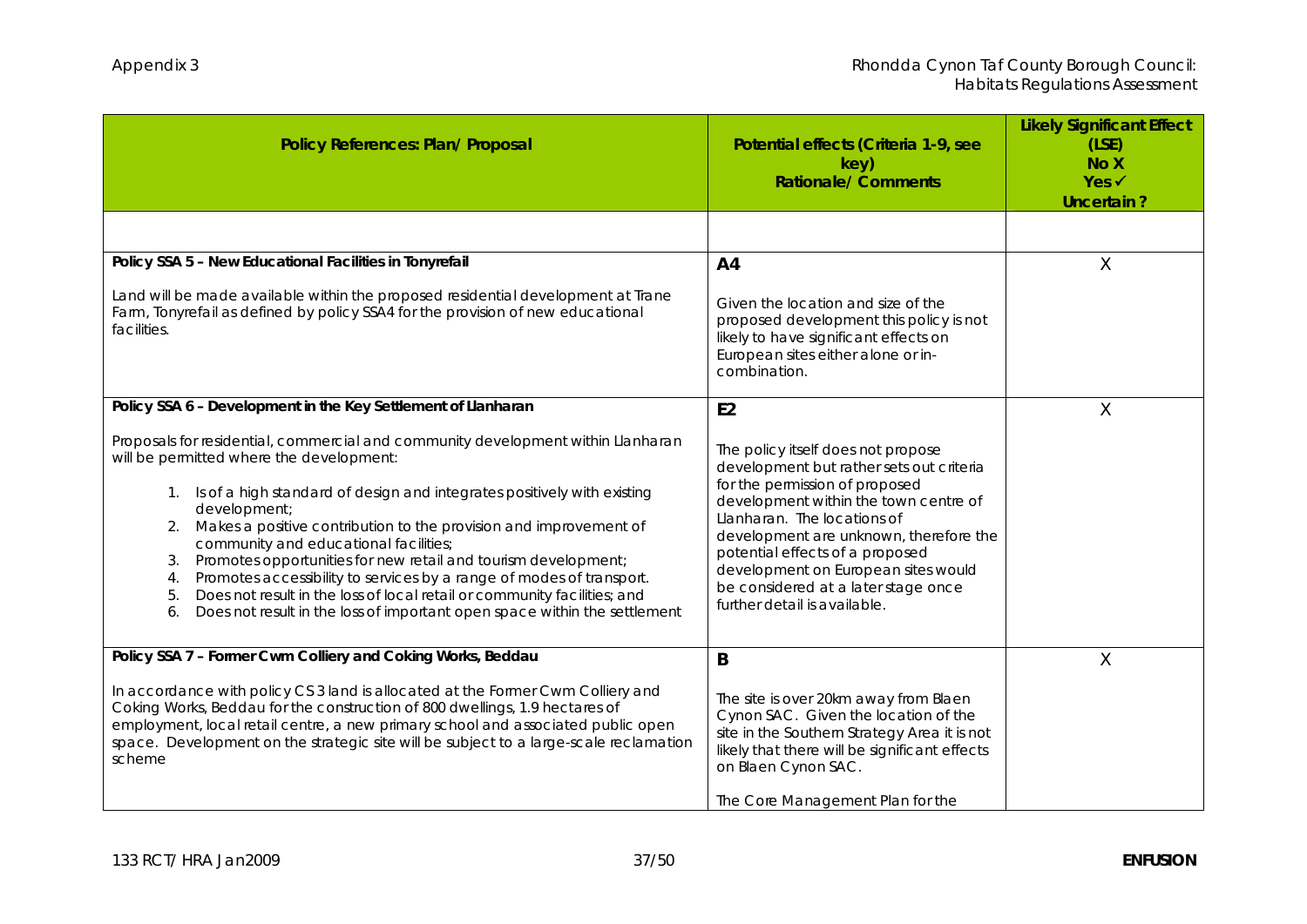| Policy References: Plan/ Proposal                                                                                                                                                                                                                                                                                                                    | Potential effects (Criteria 1-9, see<br>key)<br><b>Rationale/Comments</b>                                                                                                                                                                                                                                                                                                                                                                                                                                                                                                                                                                                                                                                                                                                          | <b>Likely Significant Effect</b><br>(LSE)<br>No X<br>$Yes \checkmark$<br>Uncertain? |
|------------------------------------------------------------------------------------------------------------------------------------------------------------------------------------------------------------------------------------------------------------------------------------------------------------------------------------------------------|----------------------------------------------------------------------------------------------------------------------------------------------------------------------------------------------------------------------------------------------------------------------------------------------------------------------------------------------------------------------------------------------------------------------------------------------------------------------------------------------------------------------------------------------------------------------------------------------------------------------------------------------------------------------------------------------------------------------------------------------------------------------------------------------------|-------------------------------------------------------------------------------------|
|                                                                                                                                                                                                                                                                                                                                                      | Blaen Cynon SAC indicates that there<br>"are no known off-site factors, such as<br>pollution, that are affecting the marsh<br>fritillary to any significant extent, although<br>there is still much industry in the locality".<br>It also states that as management of the<br>SAC habitat improves, off-site factors<br>could become more apparent. Site level<br>management issues (grazing and scrub<br>management) are currently the most<br>important factor in terms of maintaining<br>and improving the marsh fritillary habitat.                                                                                                                                                                                                                                                            |                                                                                     |
| Policy SSA 8 - Mwyndy/Talbot Green Area<br>In accordance with policy CS 3 land is allocated at Mwyndy/Talbot Green Area for<br>the construction of 8500 dwellings, 32 hectares of employment, 23,200m2 new retail<br>floorspace, 10,000m2 of leisure floorspace, a primary school, library / community<br>facility and associated public open space. | B<br>The site is approximately 25km away from<br>Blaen Cynon SAC. Given the location of<br>the site in the Southern Strategy Area it is<br>not likely that there will be significant<br>effects on Blaen Cynon SAC.<br>The Core Management Plan for the<br>Blaen Cynon SAC indicates that there<br>"are no known off-site factors, such as<br>pollution, that are affecting the marsh<br>fritillary to any significant extent, although<br>there is still much industry in the locality".<br>It also states that as management of the<br>SAC habitat improves, off-site factors<br>could become more apparent. Site level<br>management issues (grazing and scrub<br>management) are currently the most<br>important factor in terms of maintaining<br>and improving the marsh fritillary habitat. | X                                                                                   |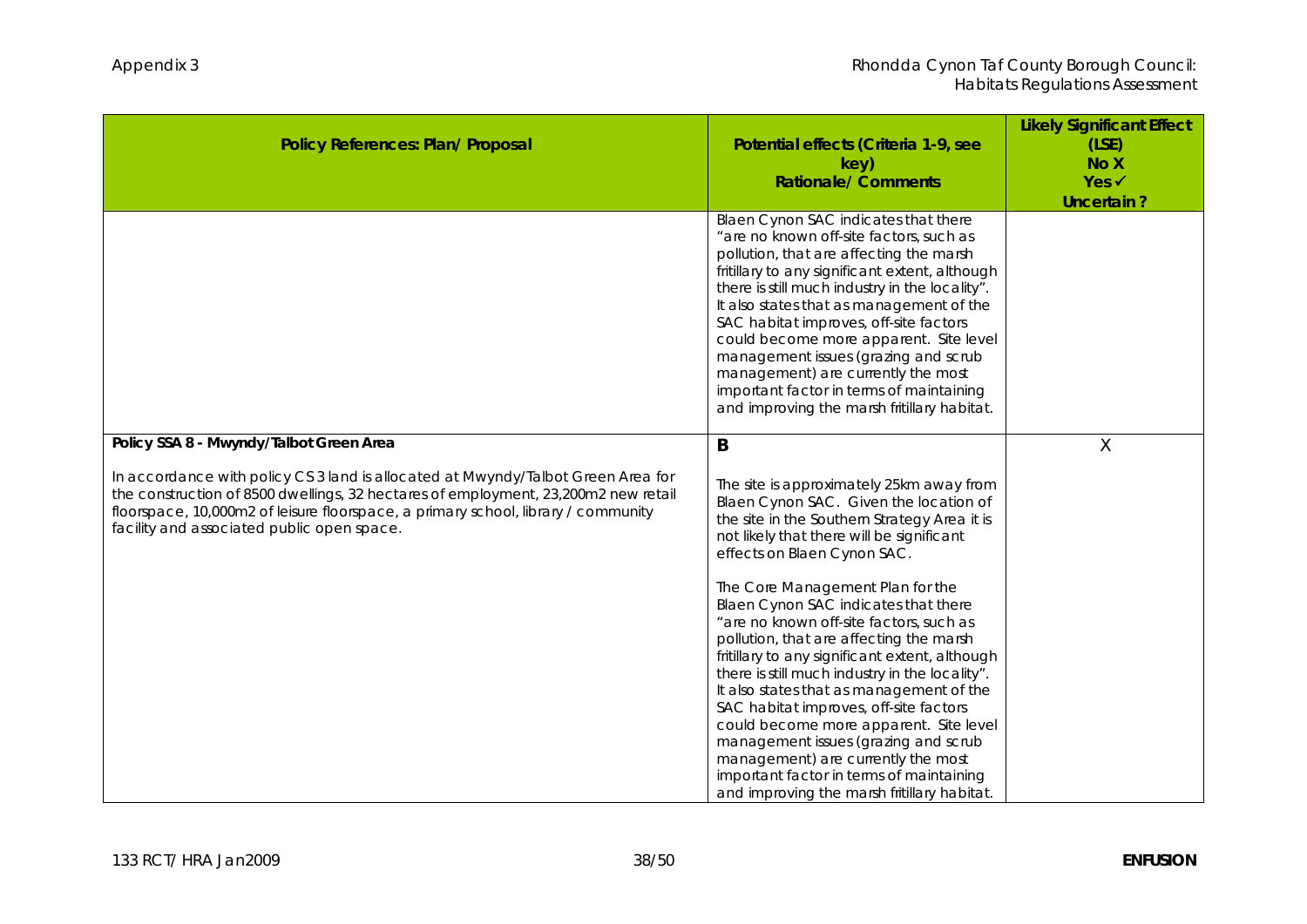| Policy References: Plan/ Proposal                                                                                                                                                                                                                                                                                                                                                                                                                                                      | Potential effects (Criteria 1-9, see<br>key)<br><b>Rationale/ Comments</b>                                                                                                                                                                                                                                                                                                                                                                                                                                                                                                                                                                                                                                                                                                           | <b>Likely Significant Effect</b><br>(LSE)<br>No X<br>$Yes \checkmark$<br>Uncertain? |
|----------------------------------------------------------------------------------------------------------------------------------------------------------------------------------------------------------------------------------------------------------------------------------------------------------------------------------------------------------------------------------------------------------------------------------------------------------------------------------------|--------------------------------------------------------------------------------------------------------------------------------------------------------------------------------------------------------------------------------------------------------------------------------------------------------------------------------------------------------------------------------------------------------------------------------------------------------------------------------------------------------------------------------------------------------------------------------------------------------------------------------------------------------------------------------------------------------------------------------------------------------------------------------------|-------------------------------------------------------------------------------------|
|                                                                                                                                                                                                                                                                                                                                                                                                                                                                                        |                                                                                                                                                                                                                                                                                                                                                                                                                                                                                                                                                                                                                                                                                                                                                                                      |                                                                                     |
| Policy SSA 9 - Former OCC Site Llanilid, Llanharan                                                                                                                                                                                                                                                                                                                                                                                                                                     | B                                                                                                                                                                                                                                                                                                                                                                                                                                                                                                                                                                                                                                                                                                                                                                                    | X                                                                                   |
| In accordance with policy CS 3 land is allocated at the Former OCC Site Llanilid,<br>Llanharan for the construction of 1700 dwellings, 2000m2 retail floorspace, a medical<br>centre, library / community facility, a new primary school and associated public open<br>space. Development on the strategic site will be subject to a large-scale reclamation<br>scheme in Access to the site will be provided by the construction of the Llanharan<br>Bypass as defined policy SSA 18. | The site is over 20km away from Blaen<br>Cynon SAC. Given the location of the<br>site in the Southern Strategy Area it is not<br>likely that there will be significant effects<br>on Blaen Cynon SAC.<br>The Core Management Plan for the<br>Blaen Cynon SAC indicates that there<br>"are no known off-site factors, such as<br>pollution, that are affecting the marsh<br>fritillary to any significant extent, although<br>there is still much industry in the locality".<br>It also states that as management of the<br>SAC habitat improves, off-site factors<br>could become more apparent. Site level<br>management issues (grazing and scrub<br>management) are currently the most<br>important factor in terms of maintaining<br>and improving the marsh fritillary habitat. |                                                                                     |
| Policy SSA 11 - Housing Density                                                                                                                                                                                                                                                                                                                                                                                                                                                        | A1                                                                                                                                                                                                                                                                                                                                                                                                                                                                                                                                                                                                                                                                                                                                                                                   | Χ                                                                                   |
| Proposals for residential development will be permitted where the net residential<br>density level is a minimum of 35 dwellings per hectare. Variation in density levels may<br>be permitted where it can be demonstrated that the proposed development:<br>1. Does not adversely effect the character of the site or surrounding area;<br>Makes efficient use of the site, and<br>2.<br>Has regard to the amenity of existing and future residents.<br>3.                             | The policy itself does not propose<br>development as it sets out criteria for<br>density levels.                                                                                                                                                                                                                                                                                                                                                                                                                                                                                                                                                                                                                                                                                     |                                                                                     |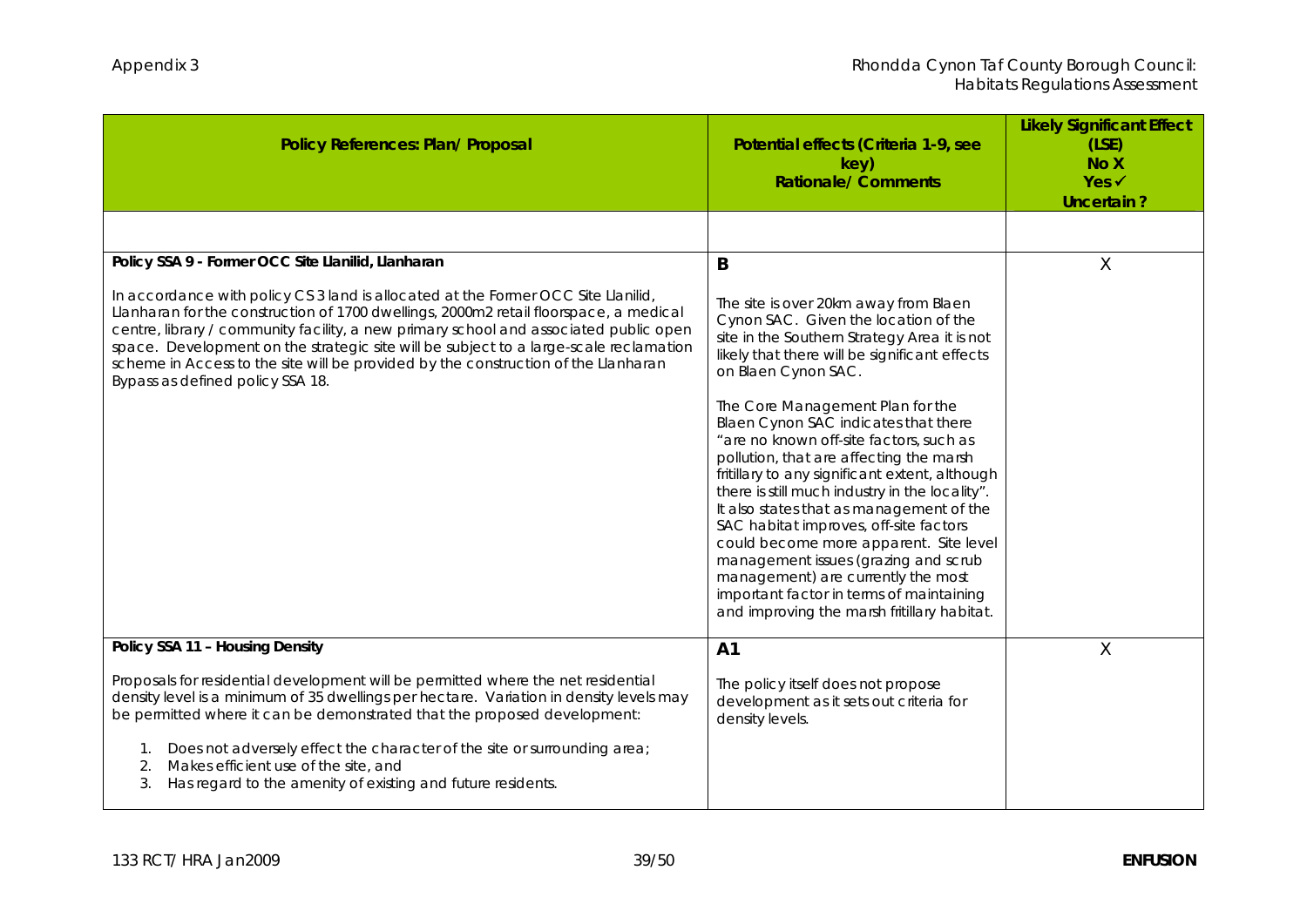| Policy References: Plan/ Proposal                                                                                                                                                                                                                                                                                                                                                                                                                                                                                                                                                                                                                                                                                                                                 | Potential effects (Criteria 1-9, see<br>key)<br><b>Rationale/ Comments</b>                                                                                                                                                                                                                                                                                                                                                                   | <b>Likely Significant Effect</b><br>(LSE)<br>No X<br>Yes ✔<br>Uncertain? |
|-------------------------------------------------------------------------------------------------------------------------------------------------------------------------------------------------------------------------------------------------------------------------------------------------------------------------------------------------------------------------------------------------------------------------------------------------------------------------------------------------------------------------------------------------------------------------------------------------------------------------------------------------------------------------------------------------------------------------------------------------------------------|----------------------------------------------------------------------------------------------------------------------------------------------------------------------------------------------------------------------------------------------------------------------------------------------------------------------------------------------------------------------------------------------------------------------------------------------|--------------------------------------------------------------------------|
| Policy SSA 12 - Affordable Housing<br>The provision of 40% affordable housing will sought on sites of 30 units or more. On sites<br>under 30 units contributions will be sought for the reuse / rehabilitation of existing older<br>housing stock in the County Borough                                                                                                                                                                                                                                                                                                                                                                                                                                                                                           | A <sub>1</sub><br>The policy itself does not propose<br>development but rather sets out the<br>affordable housing requirement for<br>proposed development in the Southern<br>Strategy Area.                                                                                                                                                                                                                                                  | Χ                                                                        |
| Policy SSA 13 - Housing Development Within Settlement Boundaries<br>Development will be permitted within the defined settlement boundaries where it can<br>be demonstrated that:<br>The proposed development does not adversely effect the provision of open<br>space;<br>The proposed development is accessible to local services by a range of<br>modes of transport, on foot or by cycle;<br>The proposed development does not adversely effect the provision of car<br>3.<br>parking in the surrounding area;<br>4. The site is not contaminated or subject to land instability;<br>Development proposals within and/or adjoining the defined settlement boundaries<br>only be permitted where they will not prejudice the development of the Strategic Sites | E <sub>2</sub><br>The policy itself does not propose<br>development but rather sets out criteria<br>for the permission of proposed<br>development within or adjoining<br>settlement boundaries in the Southern<br>Strategy Area. The locations of<br>development are unknown, therefore the<br>potential effects of a proposed<br>development on European sites would<br>be considered at a later stage once<br>further detail is available. | Χ                                                                        |
| Policy SSA 14 - Employment Allocations<br>In accordance with policy CS 7 land is allocated in the Southern Strategy Area for<br>employment development on non strategic sites in the following locations:-<br>Site<br>Size<br>Use<br>Strategic Site 6: Former Cwm<br>(B1, B2)<br>1.9h<br>1.<br>Colliery and Coking works, Beddau<br>Coed Ely, Tonyrefail<br>10.66h<br>2.<br>(B1, B2)<br>3.<br>5.5h<br>Land to south of Llantrisant Business<br>(B1, B2 &                                                                                                                                                                                                                                                                                                          | B<br>Given the location of the proposed<br>development it is not likely that this policy<br>will have significant effects on European<br>sites.                                                                                                                                                                                                                                                                                              | X                                                                        |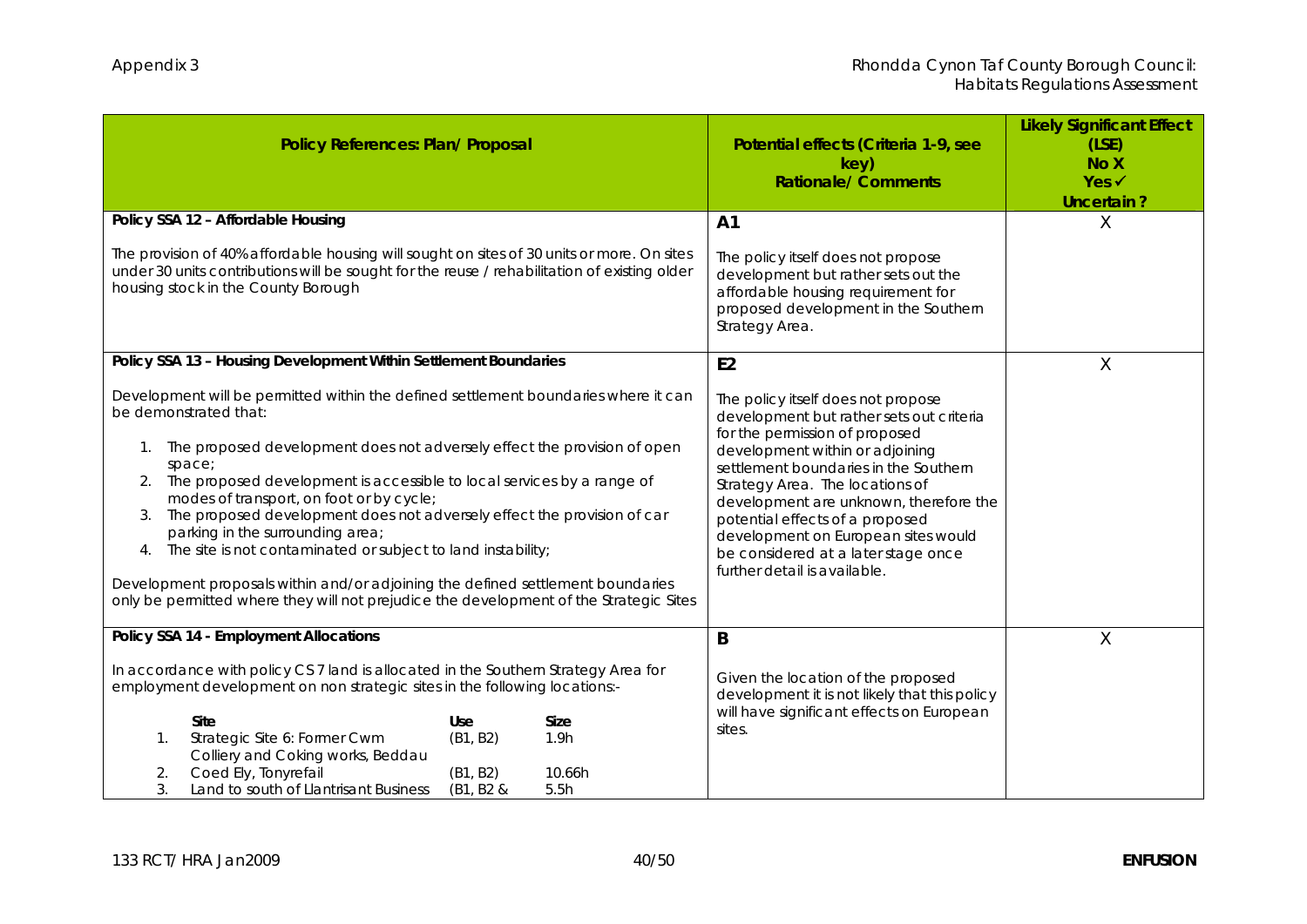| Policy References: Plan/ Proposal                                                                                                                                                                                                                                                                                                                                                                                                                                                                                                                                                                                                                                                                                         | Potential effects (Criteria 1-9, see<br>key)<br>Rationale/ Comments                                                                             | <b>Likely Significant Effect</b><br>(LSE)<br>No X<br>$Yes \checkmark$<br>Uncertain? |
|---------------------------------------------------------------------------------------------------------------------------------------------------------------------------------------------------------------------------------------------------------------------------------------------------------------------------------------------------------------------------------------------------------------------------------------------------------------------------------------------------------------------------------------------------------------------------------------------------------------------------------------------------------------------------------------------------------------------------|-------------------------------------------------------------------------------------------------------------------------------------------------|-------------------------------------------------------------------------------------|
| Park, Llantrisant<br>B8)<br>Gellihiron South, Rhydfelin<br>(B2, B8)<br>1.47h<br>4.                                                                                                                                                                                                                                                                                                                                                                                                                                                                                                                                                                                                                                        |                                                                                                                                                 |                                                                                     |
| Policy SSA 15 - Retail Allocations<br>In accordance with policy CS 7land is allocated in the Southern Strategy Area for retail<br>development at the following locations:<br>Site<br>Floorspace<br>Land Adjacent To Pontypridd Retail Park,<br>5,500m2<br>$\mathbf{1}$ .<br>Pontypridd<br>Strategic Site 8: Former OCC Site, Llanilid,<br>2.<br>2,000m2<br>Llanharan<br>3.<br>Land East Of Mill Street, Tonyrefail<br>2,000m2                                                                                                                                                                                                                                                                                             | B<br>Given the location of the proposed<br>development it is not likely that this policy<br>will have significant effects on European<br>sites. | X                                                                                   |
| Policy SSA 16 - The Retail Hierarchy<br>The hierarchy of retail centres in the Southern Strategy Area is defined as follows:<br>1. Principal Town Centres: Pontypridd and Llantrisant (Including Talbot Green);<br>2. Key Settlements: Llanharan and Tonyrefail;<br>Local And Neighbourhood Centres: Gelli, Maerdy, Pentre (Queens),<br>3.<br>Penygraig, Ton Pentre, Trebanog, Treherbert, Tynewydd, Williamstown, Ynyshir,<br>Ystrad (Star), Aberaman, Abercynon, Gadlys, Penrhiwceiber, Trecynon and<br>Ynysybwl<br>Proposals for retail development or changes of use to retail uses inside the defined<br>boundaries which would maintain or enhance a centres position in the retail hierarchy<br>will be permitted. | A <sub>1</sub><br>The policy itself does not propose<br>development but rather sets out the retail<br>hierarchy in the Southern Strategy Area.  | $\sf X$                                                                             |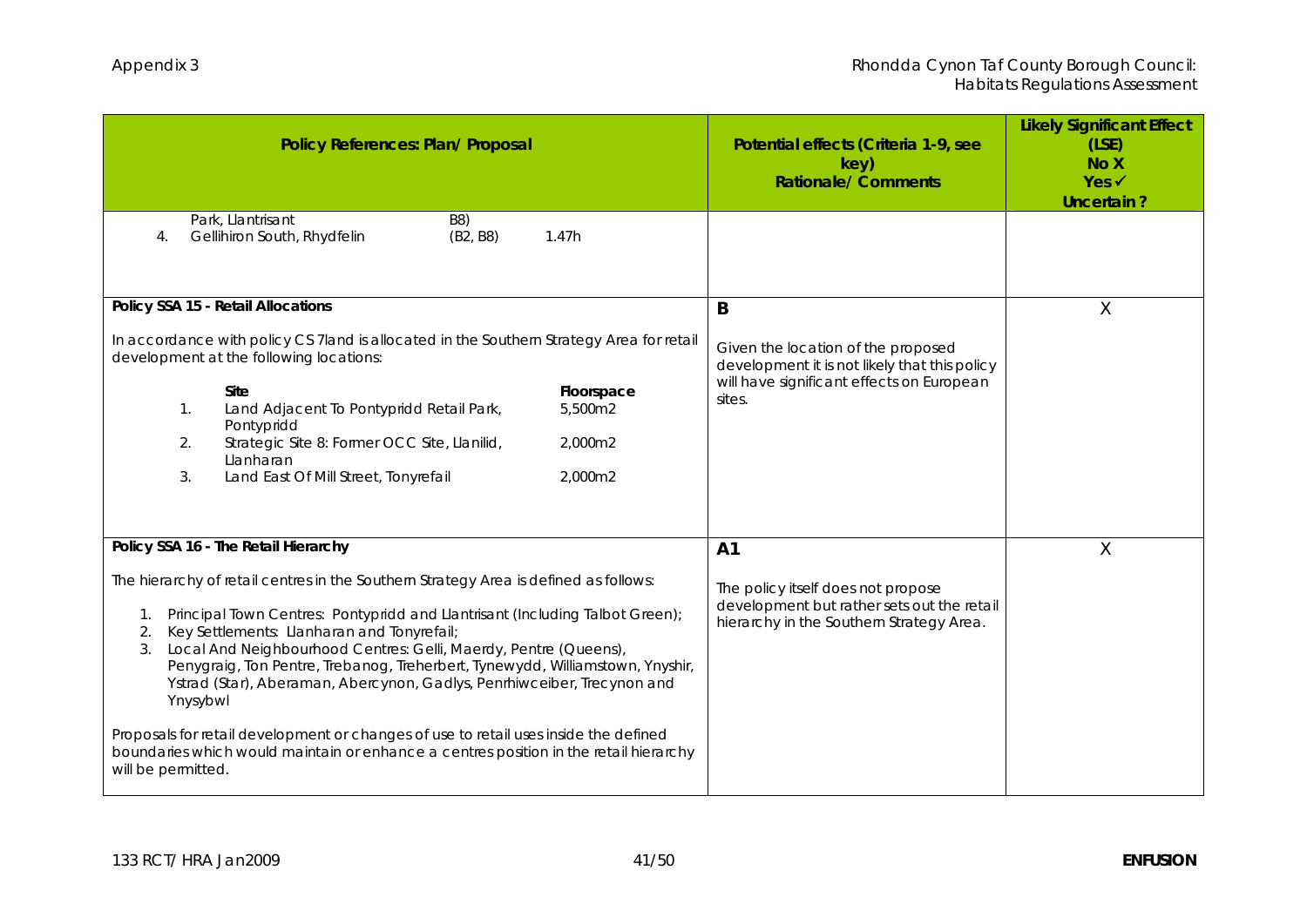| Policy References: Plan/ Proposal                                                                                                                                                                                                                                                                                                                                                                                                                                                                                                                                                                                                                                                                                                                                                                                                                                                                                                                                                                                                                                                                                                                                                                                                                                                                                                                                                                                                                                                                                     | Potential effects (Criteria 1-9, see<br>key)<br><b>Rationale/Comments</b>                                                                                                                                                                                                                                                                                                                                                                                            | <b>Likely Significant Effect</b><br>(LSE)<br>No X<br>$Yes \checkmark$<br>Uncertain? |
|-----------------------------------------------------------------------------------------------------------------------------------------------------------------------------------------------------------------------------------------------------------------------------------------------------------------------------------------------------------------------------------------------------------------------------------------------------------------------------------------------------------------------------------------------------------------------------------------------------------------------------------------------------------------------------------------------------------------------------------------------------------------------------------------------------------------------------------------------------------------------------------------------------------------------------------------------------------------------------------------------------------------------------------------------------------------------------------------------------------------------------------------------------------------------------------------------------------------------------------------------------------------------------------------------------------------------------------------------------------------------------------------------------------------------------------------------------------------------------------------------------------------------|----------------------------------------------------------------------------------------------------------------------------------------------------------------------------------------------------------------------------------------------------------------------------------------------------------------------------------------------------------------------------------------------------------------------------------------------------------------------|-------------------------------------------------------------------------------------|
| Policy SSA 17 - Retail Development in Principal Towns and Key Settlements.<br>New and improved retail (Class A) facilities and other uses that are appropriate within<br>the town centre will be permitted within the core retail area of Pontypridd where:<br>The proportion of other Class A2 or A3 units does not rise above 25% of<br>1.<br>frontage length;<br>The number, frontage lengths and distribution of other Class A 2 or A3 uses in<br>2.<br>the frontage do not create an over-concentration of uses detracting from its<br>established retail character;<br>The proposed use will provide a direct service to visiting members of the<br>3.<br>general public and generate sufficient day time and evening pedestrian<br>activity to avoid creating an area of relative inactivity in the shopping<br>frontage;<br>The proposal does not prejudice the effective use of upper floors, retaining<br>4.<br>any existing separate access to upper floors; and<br>The proposal will retain or provide a shop front with a display function and<br>5.<br>entrances which relate well to the design of the host building and to the<br>streetscene and its setting, in terms of its materials, form and proportion.<br>Within the defined retail centres of Llanharan and Tonyrefail development proposals<br>for Class A1, A2, A3 and other uses that will add vitality and viability to the retail centre<br>by attracting foot fall that benefits the daytime and evening economy will be<br>permitted. | E <sub>2</sub><br>The policy itself does not propose<br>development but rather sets out criteria<br>for the permission of proposed retail<br>development within town centres of<br>principal towns and key settlements in<br>the Southern Strategy Area. The<br>locations of development are unknown,<br>therefore the potential effects of a<br>proposed development on European<br>sites would be considered at a later<br>stage once further detail is available. | X                                                                                   |
| Policy SSA 18 - Major Road Schemes<br>In addition to those schemes identified in policy CS 8 land will be safeguarded and<br>provision made for the development of the strategic highway network in the Southern<br>Strategy Area, including:<br>Tonyrefail Bypass and Ynysmaerdy to Coed Ely Dualling<br>1.<br>A473 Llanharan Bypass, and<br>2.<br>A473 Talbot Green Bypass<br>3.                                                                                                                                                                                                                                                                                                                                                                                                                                                                                                                                                                                                                                                                                                                                                                                                                                                                                                                                                                                                                                                                                                                                    | B<br>Given the location of the proposed<br>development it is not likely that this policy<br>will have significant effects on European<br>sites.                                                                                                                                                                                                                                                                                                                      | X                                                                                   |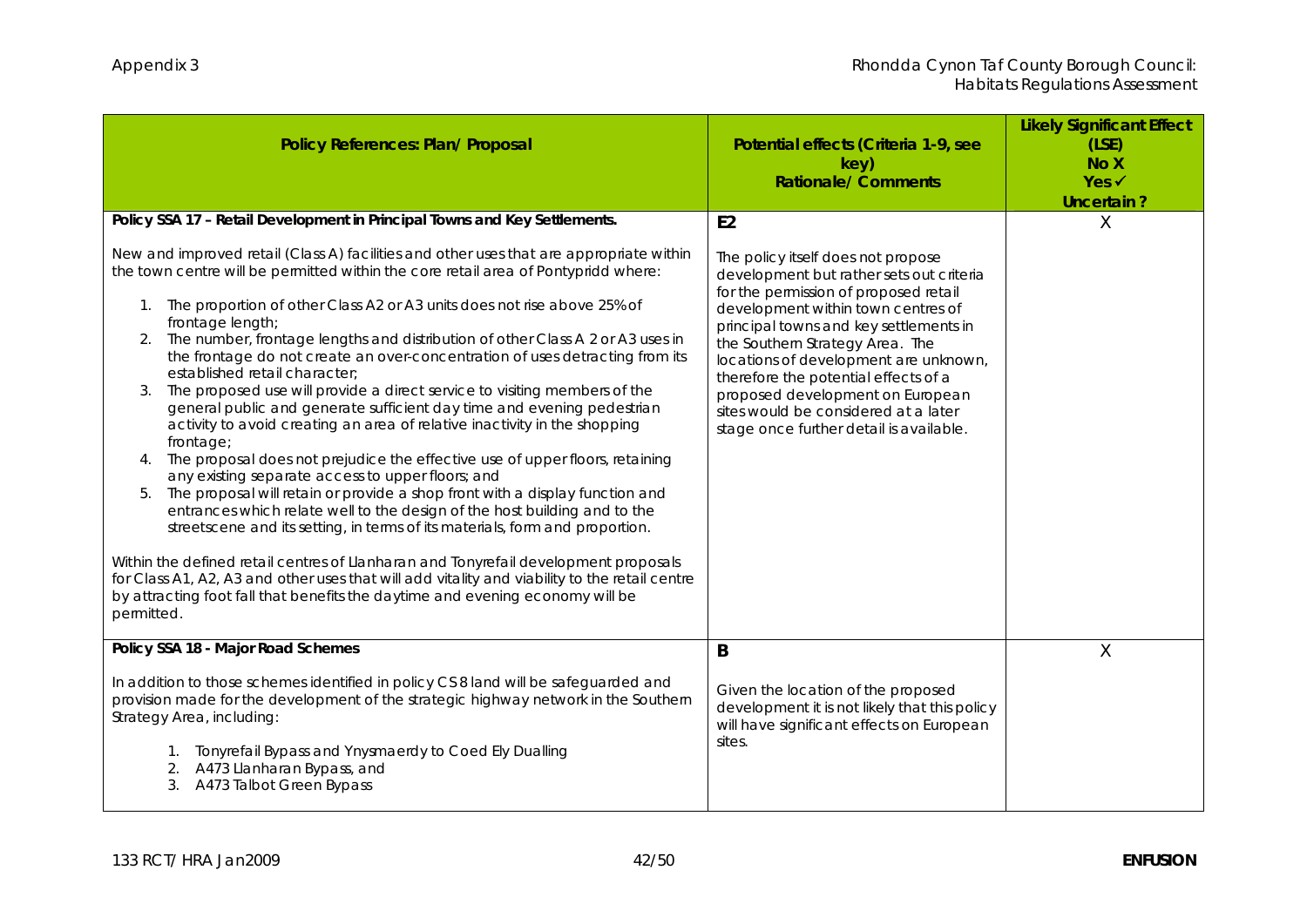| Policy References: Plan/ Proposal                                                                                                                                                                                                                                                                                                                                                                          | Potential effects (Criteria 1-9, see<br>key)<br><b>Rationale/ Comments</b>                                                                                               | <b>Likely Significant Effect</b><br>(LSE)<br>No X<br>$Yes \checkmark$<br>Uncertain? |
|------------------------------------------------------------------------------------------------------------------------------------------------------------------------------------------------------------------------------------------------------------------------------------------------------------------------------------------------------------------------------------------------------------|--------------------------------------------------------------------------------------------------------------------------------------------------------------------------|-------------------------------------------------------------------------------------|
| Policy SSA 19 - Rail Network And Station Improvements<br>Land will be safeguarded for rail network improvements along the route of;<br>1. The former rail freight line between Pontyclun and Beddau<br>And for the provision of station improvements at:<br>Cowbridge Road, Talbot Green<br>1.<br>2. Cardiff Road, Llantrisant<br>Llantrisant Road, Gwaun Miskin, And<br>Parish Road, Tynant<br>4.         | B<br>Given the location and size of the<br>proposed development it is not likely that<br>this policy will have significant effects on<br>European sites.                 | Χ                                                                                   |
| Policy SSA 20 - Park and Ride (Bus) / Park and Share Provision<br>Provision for park and ride (bus) / park and share facilities will be provided within the<br>following developments:<br>1. Strategic Site 7: Mwyndy / Talbot Green<br>Brown Lennox Site, Pontypridd<br>2.<br>Land south of Makro, Parc Nantgarw<br>Land adjacent to A4119 & B4264 School Road<br>4.                                      | B<br>Given the location and type of<br>development proposed it is not likely that<br>there will be significant effects on Blaen<br>Cynon SAC as a result of this policy. | Χ                                                                                   |
| Policy SSA 21 - Cycle Network Improvements<br>The existing network of cycle paths and community routes will be extended improved<br>and enhanced to include schemes at:<br>1. Church Village Bypass Community Route<br><b>Treforest Connect 2</b><br>2.<br>Extension of Connect 2 scheme to Pontypridd<br>3.<br>Maesycoed to Porth<br>4.<br><b>Glyntaff to Nantgarw</b><br>Trallwn to Cilfynydd, and<br>6. | B<br>Given the location and type of<br>development proposed it is not likely that<br>there will be significant effects on Blaen<br>Cynon SAC as a result of this policy. | Χ                                                                                   |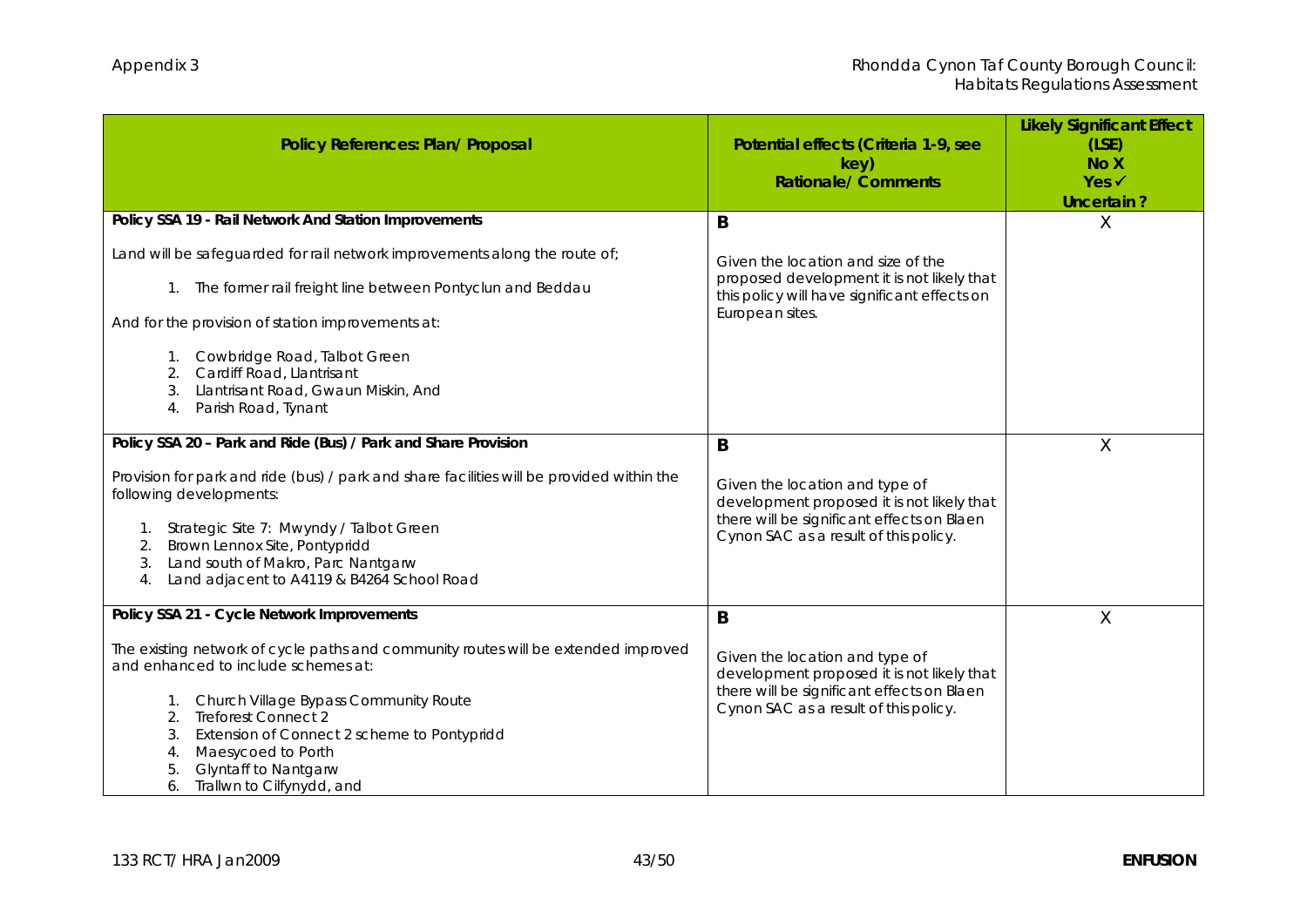| Policy References: Plan/ Proposal                                                                                                                                                                                                                                                                                                                                                                                                                                                                                                                                                                                                                                                                                         | Potential effects (Criteria 1-9, see<br>key)<br><b>Rationale/ Comments</b>                                                                        | <b>Likely Significant Effect</b><br>(LSE)<br>No X<br>$Yes \checkmark$<br>Uncertain? |
|---------------------------------------------------------------------------------------------------------------------------------------------------------------------------------------------------------------------------------------------------------------------------------------------------------------------------------------------------------------------------------------------------------------------------------------------------------------------------------------------------------------------------------------------------------------------------------------------------------------------------------------------------------------------------------------------------------------------------|---------------------------------------------------------------------------------------------------------------------------------------------------|-------------------------------------------------------------------------------------|
| Pontypridd to Tonyrefail via Llantrisant<br>7.                                                                                                                                                                                                                                                                                                                                                                                                                                                                                                                                                                                                                                                                            |                                                                                                                                                   |                                                                                     |
| Policy SSA 22 - Green Wedges                                                                                                                                                                                                                                                                                                                                                                                                                                                                                                                                                                                                                                                                                              | A <sub>1</sub>                                                                                                                                    | Χ                                                                                   |
| Green wedges have been identified in order to prevent coalescence between and<br>within settlements at the following locations:<br>1. Land between Gilfach Goch / Hendreforgan and Parc Eirin (Tonyrefail)<br>Land between Parc Eirin (Tonyrefail) and Ty'n y Bryn / Gelli Seren (Tonyrefail)<br>2.<br>Land between Llanharan, Llanharry and Pontyclun<br>3.<br>Land between Llantrisant and Beddau (Brynteg)<br>4.<br>Land between Beddau / Tynant and Llantwit Fardre (Crown Hill) / Church<br>5.<br>Village<br>Land between Efail Isaf and Llantwit Fardre<br>6.<br>Land between Glyncoch and Ynysybwl<br>7.<br>Within these areas development which prejudices the open nature of the land, will not<br>be permitted. | The policy does not propose<br>development but rather identifies green<br>wedges and restricts development within<br>them to prevent coalescence. |                                                                                     |
| Policy SSA 23 - Special Landscape Areas                                                                                                                                                                                                                                                                                                                                                                                                                                                                                                                                                                                                                                                                                   | A <sub>1</sub>                                                                                                                                    | $\sf X$                                                                             |
| Special landscape areas are identified at the following locations:<br><b>Llanharry Surrounds</b><br>Talygarn Surrounds<br>2.<br>Ely Valley at Miskin<br>3.<br>Coed-yr-Hendy & Mwyndy<br>4.<br><b>Llantrisant Surrounds</b><br>5.<br>Mynydd y Glyn & Nant Muchudd Basin<br>6.<br>Mynydd Hugh & Llantrisant Forest<br>7.<br>Efail Isaf, Garth & Nantgarw Western Slopes<br>8.<br>Craig yr Allt<br>9.<br>10. Taff Vale Eastern Slopes, and<br>11. Treforest Western Slopes                                                                                                                                                                                                                                                   | The policy relates to design and other<br>criteria for development and will<br>therefore not have significant effects on<br>European sites.       |                                                                                     |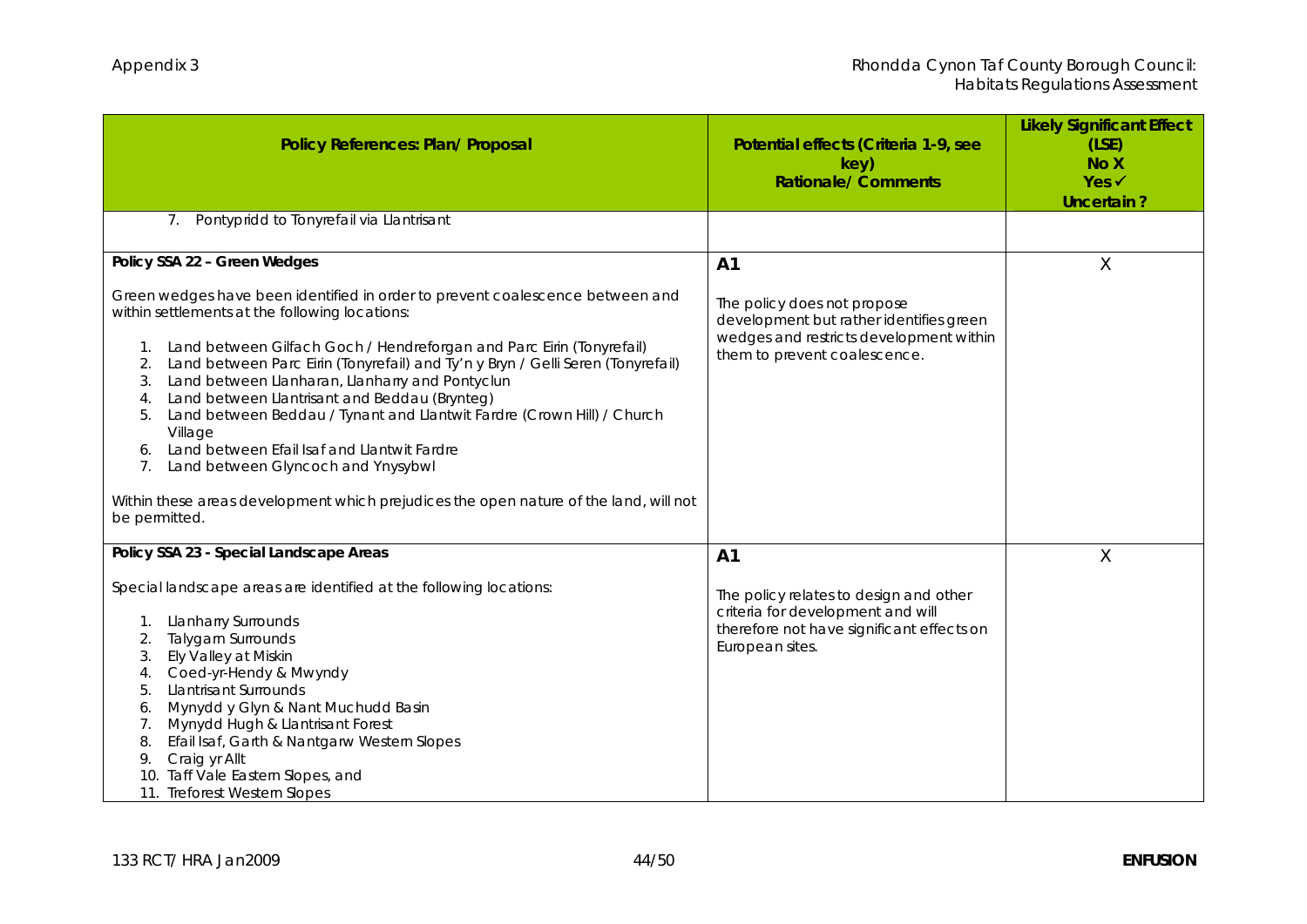| Policy References: Plan/ Proposal                                                                                                                                                                   | Potential effects (Criteria 1-9, see<br>key)<br><b>Rationale/ Comments</b>                                                                                                                             | <b>Likely Significant Effect</b><br>(LSE)<br>No X<br>$Yes \checkmark$<br>Uncertain? |
|-----------------------------------------------------------------------------------------------------------------------------------------------------------------------------------------------------|--------------------------------------------------------------------------------------------------------------------------------------------------------------------------------------------------------|-------------------------------------------------------------------------------------|
| Development within the defined special landscape areas will be expected to conform<br>to the highest standards of design, siting, layout and materials appropriate to the<br>character of the area. |                                                                                                                                                                                                        |                                                                                     |
| Policy SSA 24 - Land Reclamation Schemes                                                                                                                                                            | B                                                                                                                                                                                                      | X                                                                                   |
| Land reclamation schemes are proposed at the following locations;<br>1. Danylan land reclamation scheme, and<br>Coed Ely land reclamation aftercare scheme, Tonyrefail.<br>2.                       | Given the location of the proposed sites<br>it is not likely that there will be significant<br>effects on European sites.                                                                              |                                                                                     |
| Policy SSA 25 - Provision Of Community Recycling Facilities                                                                                                                                         | B                                                                                                                                                                                                      | $\sf X$                                                                             |
| Sites in the following locations will be safeguarded for the continuation of or provision<br>for the future use as community recycling centres:<br>a) Pontyclun                                     | This policy is not likely to have significant<br>effects on European sites either alone or<br>in-combination.                                                                                          |                                                                                     |
| Policy SSA 30 - Safeguarding of High Purity Carbonate and Carboniferous Limestone.<br>(now AW 14& 15)                                                                                               | E2                                                                                                                                                                                                     | Χ                                                                                   |
| The deposits of High Purity and Carboniferous Limestone, as shown on the proposals<br>map, shall be safeguarded from any development, which would sterilise them or<br>hinder their extraction.     | The policy itself does not propose<br>development but rather seeks to<br>safeguard deposits of limestone from<br>development that would sterilise them or<br>hinder their extraction. It would be more |                                                                                     |
| The identified areas of safeguarding on the proposals map include a 200 metres buffer<br>zone.                                                                                                      | appropriate to assess significant effects<br>once a proposal for extraction has been<br>submitted.                                                                                                     |                                                                                     |
| Policy SSA 31 - Safeguarding of Sandstone(now AW 14& 15)                                                                                                                                            | E <sub>2</sub>                                                                                                                                                                                         | $\sf X$                                                                             |
| The deposits of Pennant Sandstone, as shown on the proposals map, shall be<br>safeguarded from any development, which would sterilise them or hinder their                                          | The policy itself does not propose<br>development but rather seeks to                                                                                                                                  |                                                                                     |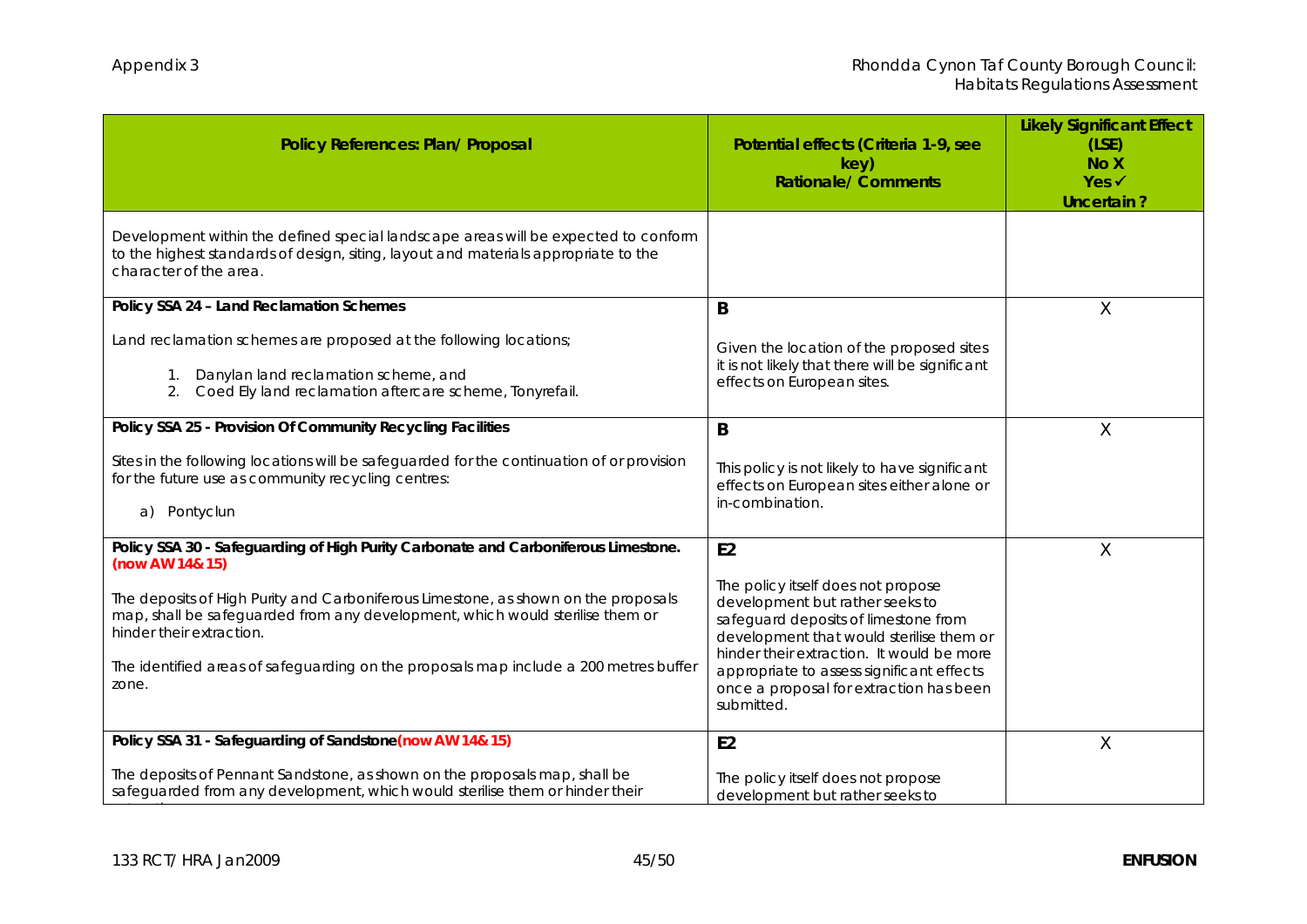| Policy References: Plan/ Proposal                                                                                                                                                                                                                                                                                                                                                                                                                                                                                                                                                                                                                                           | Potential effects (Criteria 1-9, see<br>key)<br><b>Rationale/Comments</b>                                                                                                                                                                                                                                                            | <b>Likely Significant Effect</b><br>(LSE)<br>No X<br>Yes ✔<br>Uncertain? |
|-----------------------------------------------------------------------------------------------------------------------------------------------------------------------------------------------------------------------------------------------------------------------------------------------------------------------------------------------------------------------------------------------------------------------------------------------------------------------------------------------------------------------------------------------------------------------------------------------------------------------------------------------------------------------------|--------------------------------------------------------------------------------------------------------------------------------------------------------------------------------------------------------------------------------------------------------------------------------------------------------------------------------------|--------------------------------------------------------------------------|
| extraction.<br>The identified areas of safeguarding on the proposals map include a 200 metres buffer<br>zone.                                                                                                                                                                                                                                                                                                                                                                                                                                                                                                                                                               | safeguard deposits of sandstone from<br>development that would sterilise them or<br>hinder their extraction. It would be more<br>appropriate to assess significant effects<br>once a proposal for extraction has been<br>submitted.                                                                                                  |                                                                          |
| Policy SSA 32 - Preferred Area of Known Mineral Resource(now AW 14& 15)<br>Land adjacent to Craig yr Hesg Quarry, Pontypridd is identified as a Preferred Area of<br>Known Mineral Resource.                                                                                                                                                                                                                                                                                                                                                                                                                                                                                | E <sub>2</sub><br>The policy seeks to extend the mineral<br>resource area of the already operational<br>Craig yr Hesq sandstone quarry. It would<br>be more appropriate to assess significant<br>effects once a more detailed proposal<br>for extraction has been submitted.                                                         | X                                                                        |
| Policy SSA 33 - Safeguarding of Sand and Gravel Resources(now AW 14& 15)<br>The following sites contain resources of sand and gravel and will be safeguarded from<br>any development, which would sterilise them or hinder their extraction.<br>The identified areas of safeguarding on the proposals map include a 100 metres buffer<br>zone.<br>Llanilid, East of Felindre Road<br>i)<br>Brynsadler, North of Llanharry Road<br>ii)<br>South of Tylegarw, Pontyclun<br>iii)<br>Ceulan Farm, Miskin<br>iv)<br>Pant Marsh, Talbot Green<br>V)<br>Llantrisant and Pontyclun golf course<br>vi)<br>Rhiwsaeson Road, Cross Inn<br>vii)<br>viii)<br>Heol y Creigiau, Rhiwsaeson | E <sub>2</sub><br>The policy itself does not propose<br>development but rather seeks to<br>safeguard deposits of sand and gravel<br>from development that would sterilise<br>them or hinder their extraction. It would<br>be more appropriate to assess significant<br>effects once a proposal for extraction<br>has been submitted. | Χ                                                                        |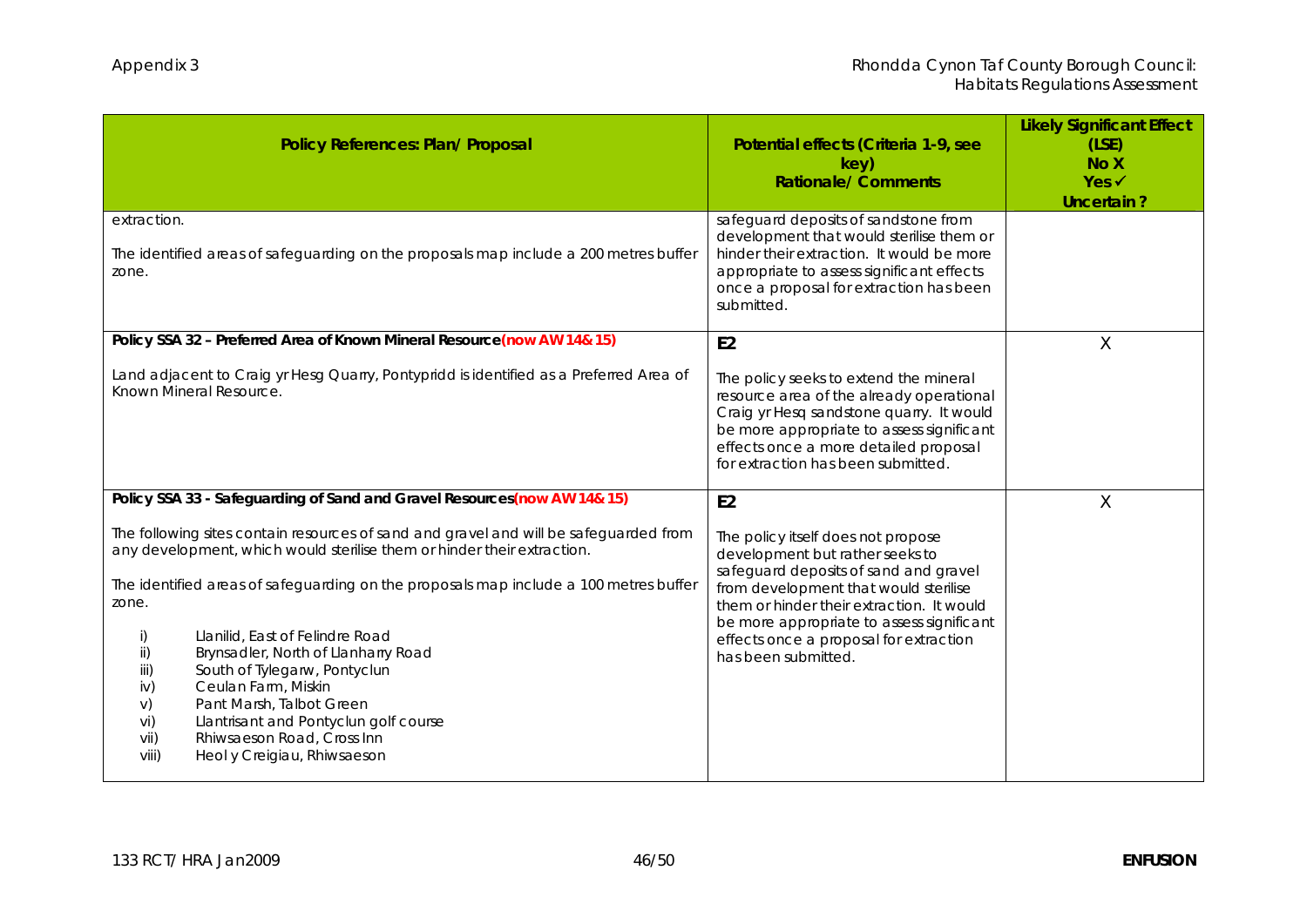| Policy References: Plan/ Proposal                                                                                                                                                                                                                                                                                                                              | Potential effects (Criteria 1-9, see<br>key)<br>Rationale/Comments                                                                                                                                                                                                                                                        | <b>Likely Significant Effect</b><br>(LSE)<br>No X<br>$Yes \checkmark$<br>Uncertain? |
|----------------------------------------------------------------------------------------------------------------------------------------------------------------------------------------------------------------------------------------------------------------------------------------------------------------------------------------------------------------|---------------------------------------------------------------------------------------------------------------------------------------------------------------------------------------------------------------------------------------------------------------------------------------------------------------------------|-------------------------------------------------------------------------------------|
| Policy SSA 34 - Safeguarding of Coal Reserves (now AW 14& 15)<br>The deposits of primary and secondary coal reserves, as shown on the proposals map,<br>shall be safequarded from any development, which would sterilise them or hinder their<br>extraction.<br>The identified areas of safeguarding on the proposals map include a 500 metres buffer<br>zone. | E <sub>2</sub><br>The policy itself does not propose<br>development but rather seeks to<br>safeguard deposits of coal from<br>development that would sterilise them or<br>hinder their extraction. It would be more<br>appropriate to assess significant effects<br>once a proposal for extraction has been<br>submitted. | X                                                                                   |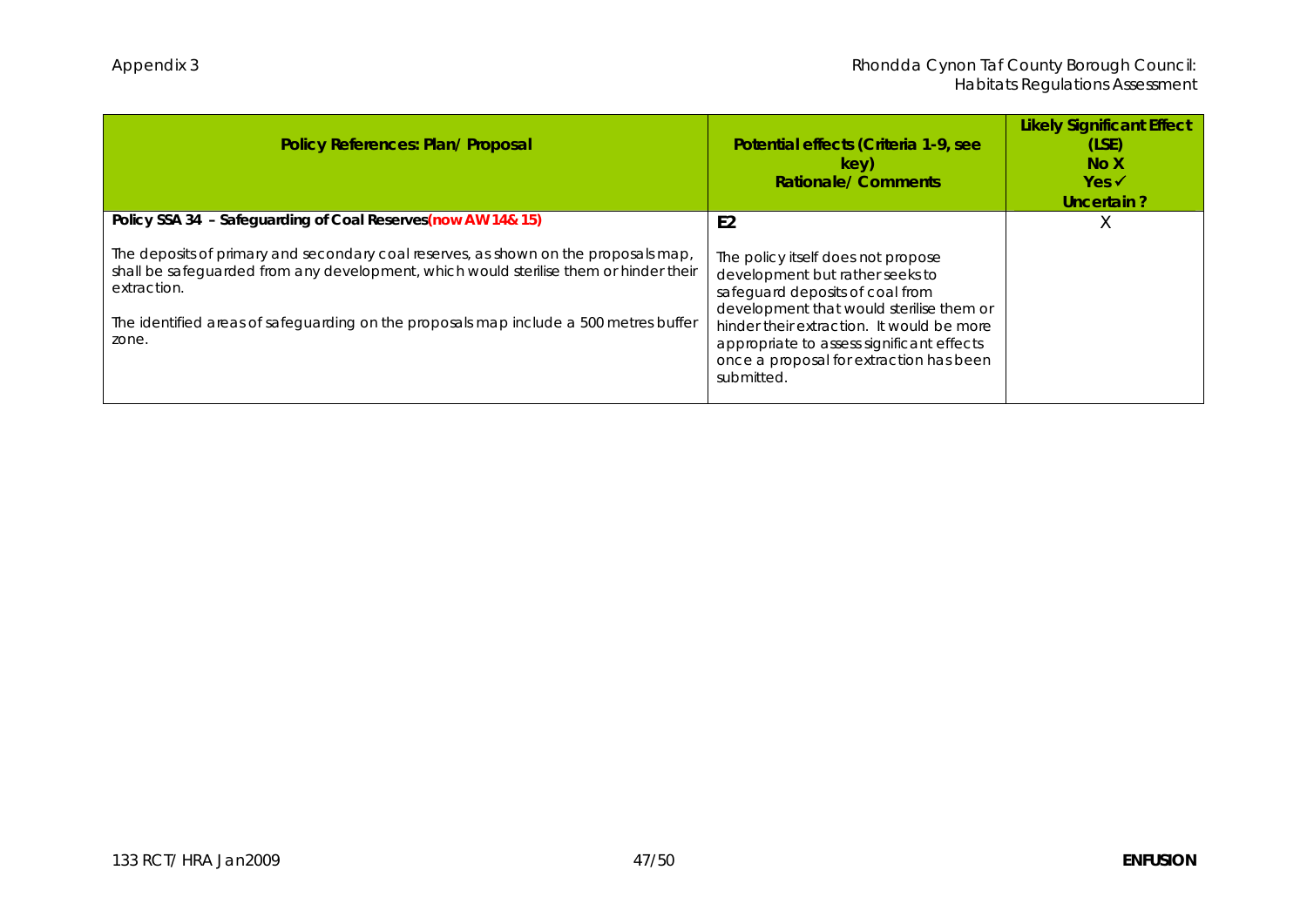## **Appendix 4: Plans and Programmes Review**

## **National**

| National                                                                                                                                                                                                                                                                                                                                                                                                                                                                                         |                                                                                                                                                                                                                                                                                                                                                                                                                                                                                                                                                                                            |
|--------------------------------------------------------------------------------------------------------------------------------------------------------------------------------------------------------------------------------------------------------------------------------------------------------------------------------------------------------------------------------------------------------------------------------------------------------------------------------------------------|--------------------------------------------------------------------------------------------------------------------------------------------------------------------------------------------------------------------------------------------------------------------------------------------------------------------------------------------------------------------------------------------------------------------------------------------------------------------------------------------------------------------------------------------------------------------------------------------|
| People, Places, Futures: The Wales Spatial Plan (update) 2008                                                                                                                                                                                                                                                                                                                                                                                                                                    |                                                                                                                                                                                                                                                                                                                                                                                                                                                                                                                                                                                            |
| Plan Type                                                                                                                                                                                                                                                                                                                                                                                                                                                                                        | Regional Spatial Strategy                                                                                                                                                                                                                                                                                                                                                                                                                                                                                                                                                                  |
| Plan Owner/ Competent Authority                                                                                                                                                                                                                                                                                                                                                                                                                                                                  | <b>Welsh Assembly</b>                                                                                                                                                                                                                                                                                                                                                                                                                                                                                                                                                                      |
| Currency                                                                                                                                                                                                                                                                                                                                                                                                                                                                                         | Adopted 2004                                                                                                                                                                                                                                                                                                                                                                                                                                                                                                                                                                               |
| Region/Geographic Coverage                                                                                                                                                                                                                                                                                                                                                                                                                                                                       | Wales                                                                                                                                                                                                                                                                                                                                                                                                                                                                                                                                                                                      |
| Sector                                                                                                                                                                                                                                                                                                                                                                                                                                                                                           | Planning                                                                                                                                                                                                                                                                                                                                                                                                                                                                                                                                                                                   |
| Related work SA/SEA HRA/AA                                                                                                                                                                                                                                                                                                                                                                                                                                                                       | SEA of the Wales Spatial Plan Update 2008<br>HRA and AA of the Wales Spatial Plan Update (June 2008)                                                                                                                                                                                                                                                                                                                                                                                                                                                                                       |
| <b>Document Details</b>                                                                                                                                                                                                                                                                                                                                                                                                                                                                          | Potential impacts that could cause 'in-combination' effects                                                                                                                                                                                                                                                                                                                                                                                                                                                                                                                                |
| The Wales Spatial Plan sets out an agenda for the sustainable<br>development of Wales over the next 20 years. The purpose of<br>the update is to reflect new drivers of change and to give<br>status to the Area work which has developed over the past two<br>years. The plan aims to make South East Wales a networked<br>city-region able to provide quality of life for the population and<br>to be able to compete with comparable areas in the UK and<br>the EU for investment and growth. | Direct loss of habitat through development - One of the three Strategic<br>Opportunity Areas identified is 'the area around Llantrisant and North<br>West Cardiff'; Cardiff Beech Woods SAC is in close proximity to this.<br>Housing and employment growth may lead to increased transport<br>movements - the potential for in-combination effect is greater where<br>housing sites are in close proximity to Natura 2000 sites.<br>New communities require increased infrastructure - potential for land<br>take, pollution increase, disturbance/ severance of habitats and<br>species. |
| The pattern of housing development across South East Wales is<br>seen as developing a greater mix and balance of housing in<br>the Heads of the Valleys and Connections Corridor whilst<br>ensuring that development in the Coastal Belt of South East<br>Wales does not undermine this housing market. There should<br>also be a targeted action to secure a supply of affordable<br>housing.                                                                                                   | Growth in the requirement for waste management/ transport disposal<br>from new communities and businesses has the potential to increase<br>pollution, and introduce land take issues.<br>Recreation pressures may result from housing developments near/<br>adjacent to Natura 2000 sites.<br>Atmospheric pollution generated as a result of housing, employment<br>and transport growth.                                                                                                                                                                                                  |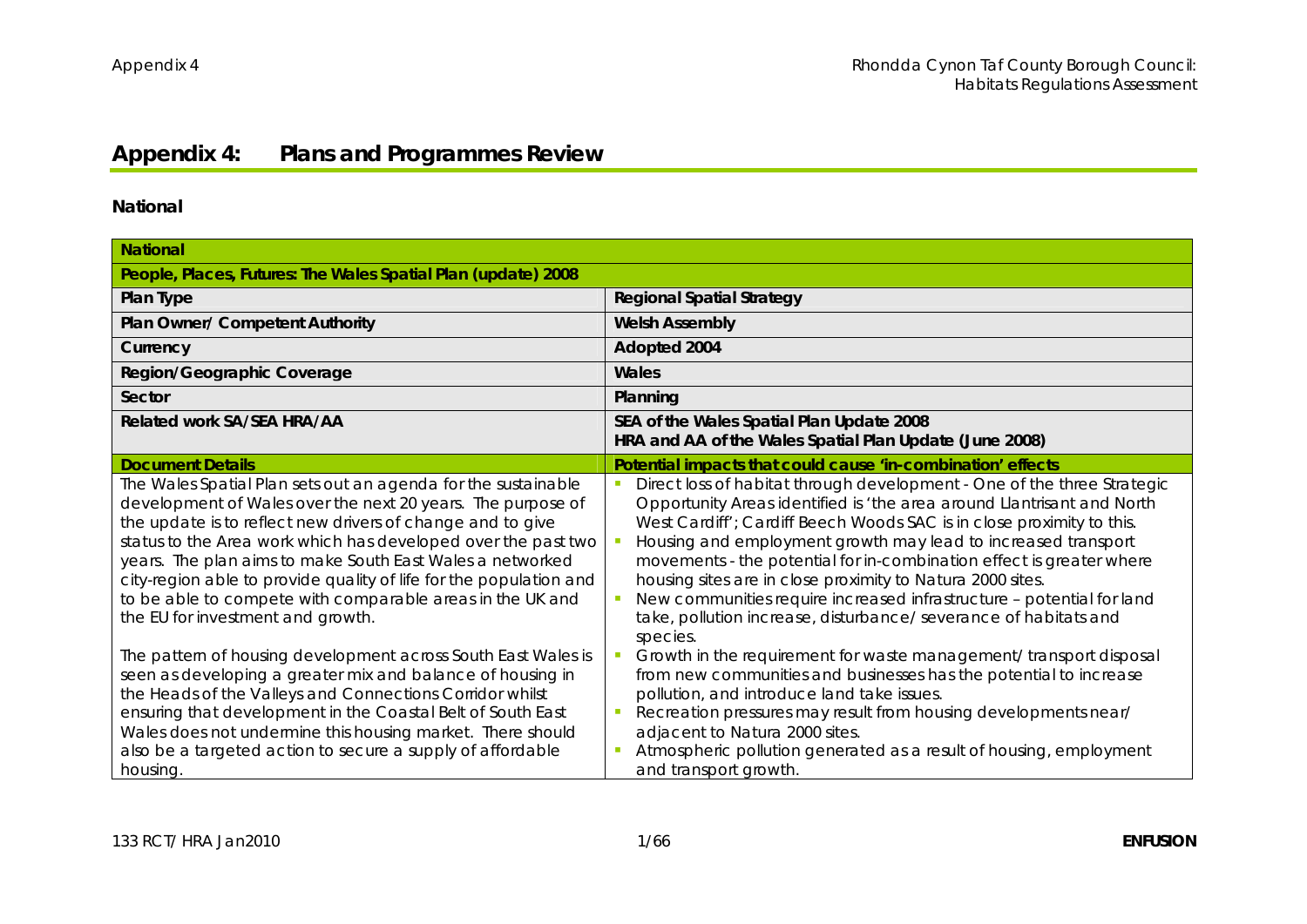| National                                                                                                                                                                                                                                                                                                                                                                                                                                                          |  |
|-------------------------------------------------------------------------------------------------------------------------------------------------------------------------------------------------------------------------------------------------------------------------------------------------------------------------------------------------------------------------------------------------------------------------------------------------------------------|--|
| People, Places, Futures: The Wales Spatial Plan (update) 2008                                                                                                                                                                                                                                                                                                                                                                                                     |  |
| Three Strategic Opportunity Areas (SOA) were identified as<br>offering potential regional benefits from their sustainable<br>development. These areas are: developments linked to the<br>dualling of the Heads of the Valleys road (A465); the area<br>around Llantrisant and North West Cardiff which has seen<br>major growth over the past 30 years; and development in the<br>Vale of Glamorgan linked to the proposed St Athan military<br>training academy. |  |
| The Plan states that improvements to transport are essential to<br>making the city-region work, and to the regeneration of Valleys<br>communities, highlighting the importance of external transport<br>links, such as the M4, east/west rail links and Cardiff<br>International Airport.                                                                                                                                                                         |  |

| National                                            |                                                             |
|-----------------------------------------------------|-------------------------------------------------------------|
| Property Strategy for Employment in Wales 2004-2008 |                                                             |
| Plan Type                                           | <b>Employment Strategy</b>                                  |
| Plan Owner/ Competent Authority                     | Welsh Development Agency                                    |
| Currency                                            | $2004 - 2008$                                               |
| Region/Geographic Coverage                          | Wales                                                       |
| Sector                                              | Planning                                                    |
| Related work SA/SEA HRA/AA                          | N/A                                                         |
| Document Details                                    | Potential impacts that could cause 'in-combination' effects |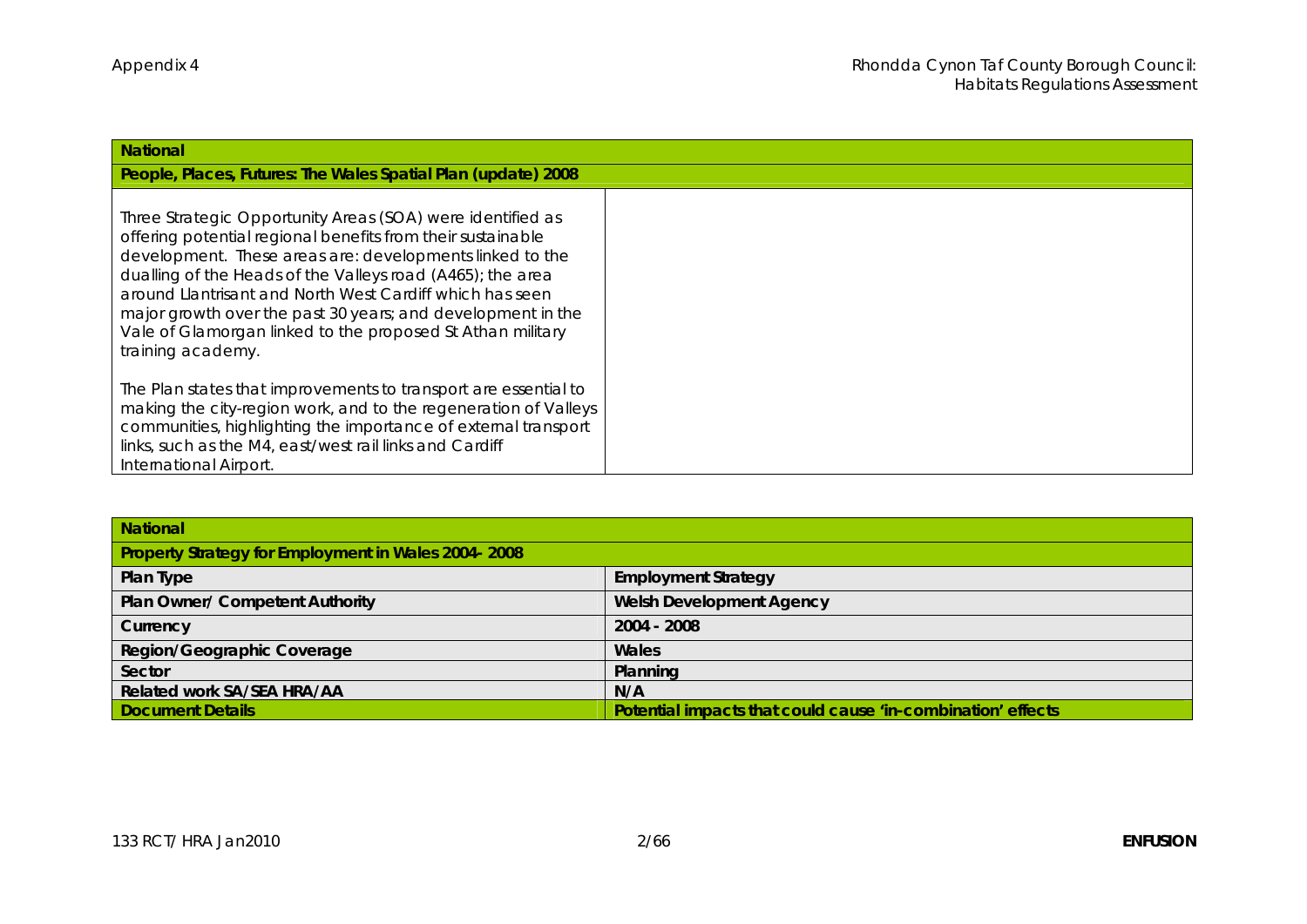| National                                                                                                                                                                                                                                                                                                                                                                                                                                                                                                                                                                                                                                                                                                                                                                                          |                                                                                                                                                                                                                                                                                                                                                                                                                                                                                                                                                                                                                                                                                                                              |
|---------------------------------------------------------------------------------------------------------------------------------------------------------------------------------------------------------------------------------------------------------------------------------------------------------------------------------------------------------------------------------------------------------------------------------------------------------------------------------------------------------------------------------------------------------------------------------------------------------------------------------------------------------------------------------------------------------------------------------------------------------------------------------------------------|------------------------------------------------------------------------------------------------------------------------------------------------------------------------------------------------------------------------------------------------------------------------------------------------------------------------------------------------------------------------------------------------------------------------------------------------------------------------------------------------------------------------------------------------------------------------------------------------------------------------------------------------------------------------------------------------------------------------------|
| Property Strategy for Employment in Wales 2004-2008                                                                                                                                                                                                                                                                                                                                                                                                                                                                                                                                                                                                                                                                                                                                               |                                                                                                                                                                                                                                                                                                                                                                                                                                                                                                                                                                                                                                                                                                                              |
| The Property Strategy for Employment in Wales 2004-2008 sets<br>out the Welsh Assembly Government's approach for<br>employment sites and buildings across Wales. The document<br>aims to provide a framework to ensure that Wales can provide<br>high quality employment sites and premises in the right<br>locations for inward investors and indigenous businesses.<br><b>Premier Business Park</b><br>(1) - focused on M4/capital of Wales<br>One park is needed for Wales as a whole, with a land<br>requirement of some 100-300 acres (40-121 hectares). The<br>current lack of such a premier business park is a major<br>weakness in Wales' current property armoury and investor<br>offer. Only the "Greater Cardiff" area can in principle meet the<br>criteria set out in the strategy. | Direct loss of habitat through development - There are 4 SACs in close<br>proximity to the M4, these are:<br>o Cardiff Beech Woods SAC;<br>Employment growth may lead to increased transport movements.<br>New development requires increased infrastructure - potential for land<br>take, pollution increase, disturbance/ severance of habitats and<br>species.<br>Growth in the requirement for waste management/ transport disposal<br>from new businesses has the potential to increase pollution, and<br>introduce land take issues.<br>Recreation pressures may result from developments near/adjacent to<br>Natura 2000 sites.<br>Atmospheric pollution generated as a result of employment and<br>transport growth. |
| <b>Business Parks</b><br>(6) - 2/3 on M4 Corridor.                                                                                                                                                                                                                                                                                                                                                                                                                                                                                                                                                                                                                                                                                                                                                |                                                                                                                                                                                                                                                                                                                                                                                                                                                                                                                                                                                                                                                                                                                              |
| <b>Strategic Sites</b><br>(15/20) - concentrated on large centres of population with<br>proximity to the primary road network.                                                                                                                                                                                                                                                                                                                                                                                                                                                                                                                                                                                                                                                                    |                                                                                                                                                                                                                                                                                                                                                                                                                                                                                                                                                                                                                                                                                                                              |
| <b>Strategic Mixed Use Sites</b><br>(5-10) - to complement the business parks and strategic sites<br>network.                                                                                                                                                                                                                                                                                                                                                                                                                                                                                                                                                                                                                                                                                     |                                                                                                                                                                                                                                                                                                                                                                                                                                                                                                                                                                                                                                                                                                                              |
| <b>Special Category Sites</b><br>(1) - but with other sites having 'key' sector roles                                                                                                                                                                                                                                                                                                                                                                                                                                                                                                                                                                                                                                                                                                             |                                                                                                                                                                                                                                                                                                                                                                                                                                                                                                                                                                                                                                                                                                                              |
| City/Town Centre Office Sites                                                                                                                                                                                                                                                                                                                                                                                                                                                                                                                                                                                                                                                                                                                                                                     |                                                                                                                                                                                                                                                                                                                                                                                                                                                                                                                                                                                                                                                                                                                              |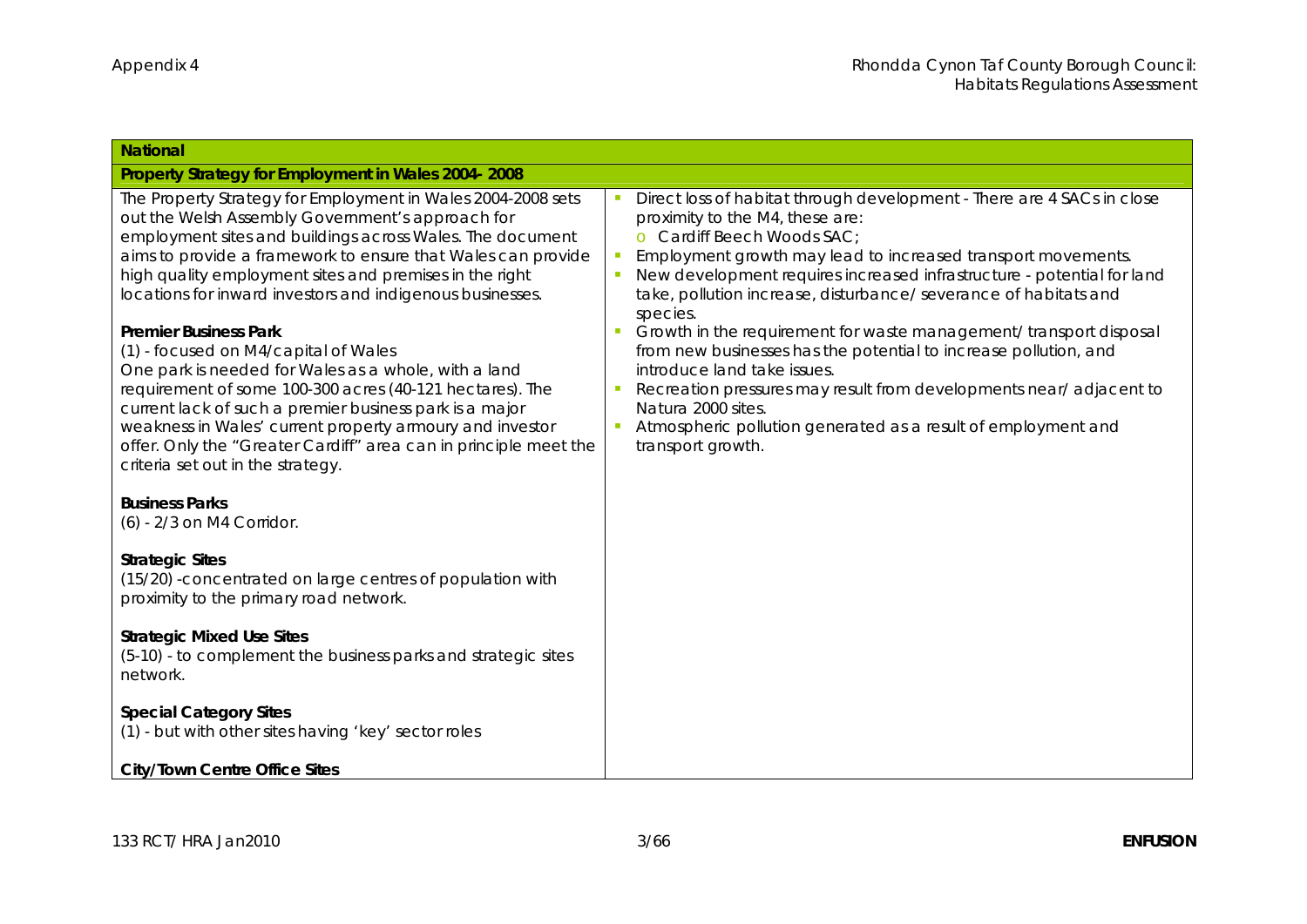| National                                                     |  |
|--------------------------------------------------------------|--|
| Property Strategy for Employment in Wales 2004-2008          |  |
| Extensive network based on the main centres of population    |  |
| and existing critical mass, supplemented by smaller scale    |  |
| opportunities                                                |  |
| The following areas are recommended for early consideration: |  |
| - major settlements                                          |  |
| Cardiff/Cardiff Bay<br>Swansea                               |  |
| Newport                                                      |  |
| Wrexham                                                      |  |
|                                                              |  |
| - other settlements                                          |  |
| Caerphilly                                                   |  |
| Cwmbran                                                      |  |
| Merthyr Tydfil                                               |  |
| Carmarthen                                                   |  |
| Newtown                                                      |  |
| Bangor                                                       |  |
| Colwyn Bay                                                   |  |
| Industrial Estates/Local Sites                               |  |
| 50-70 - to serve essentially sub-regional and local markets. |  |
|                                                              |  |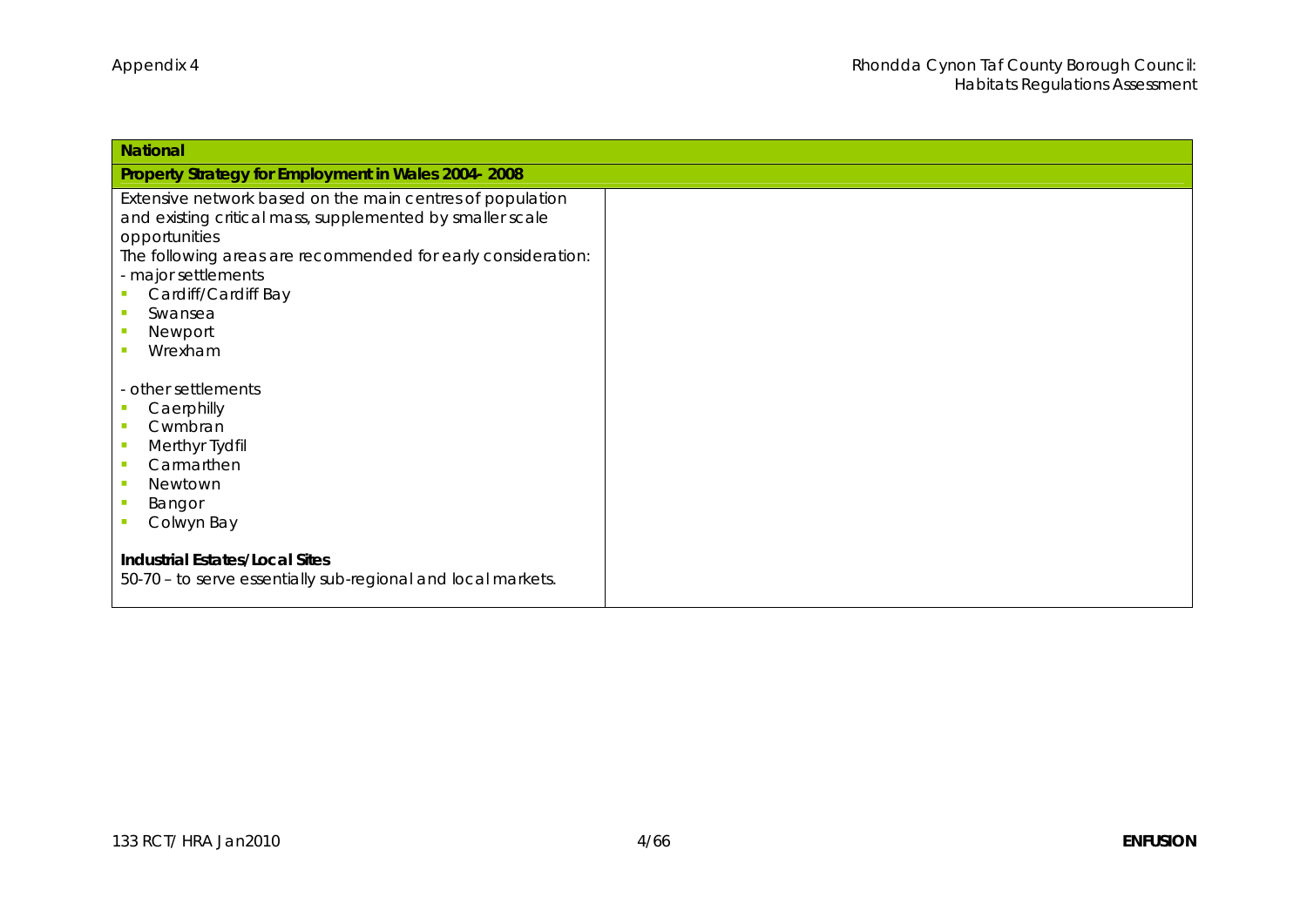| National                                                                                                                                                                                                                                                                                                                                                                                                                                                                                                                                                                                                                 |                                                                                                                                                                                                                                                                             |
|--------------------------------------------------------------------------------------------------------------------------------------------------------------------------------------------------------------------------------------------------------------------------------------------------------------------------------------------------------------------------------------------------------------------------------------------------------------------------------------------------------------------------------------------------------------------------------------------------------------------------|-----------------------------------------------------------------------------------------------------------------------------------------------------------------------------------------------------------------------------------------------------------------------------|
| One Wales: Connecting the Nation. The Wales Transport Strategy 2008                                                                                                                                                                                                                                                                                                                                                                                                                                                                                                                                                      |                                                                                                                                                                                                                                                                             |
| Plan Type                                                                                                                                                                                                                                                                                                                                                                                                                                                                                                                                                                                                                | Transport                                                                                                                                                                                                                                                                   |
| Plan Owner/ Competent Authority                                                                                                                                                                                                                                                                                                                                                                                                                                                                                                                                                                                          | Welsh Assembly Government - Transport Wales                                                                                                                                                                                                                                 |
| Currency                                                                                                                                                                                                                                                                                                                                                                                                                                                                                                                                                                                                                 | 2008                                                                                                                                                                                                                                                                        |
| Region/Geographic Coverage                                                                                                                                                                                                                                                                                                                                                                                                                                                                                                                                                                                               | Wales                                                                                                                                                                                                                                                                       |
| Sector                                                                                                                                                                                                                                                                                                                                                                                                                                                                                                                                                                                                                   | Transport                                                                                                                                                                                                                                                                   |
| Related work SA/SEA HRA/AA                                                                                                                                                                                                                                                                                                                                                                                                                                                                                                                                                                                               | N/A                                                                                                                                                                                                                                                                         |
| <b>Document Details</b>                                                                                                                                                                                                                                                                                                                                                                                                                                                                                                                                                                                                  | Potential impacts that could cause 'in-combination' effects                                                                                                                                                                                                                 |
| The goal of One Wales: Connecting the nation is to promote<br>sustainable transport= networks that safeguard the<br>environment while strengthening our country's economic and<br>social life. Our transport strategy identifies a series of high-level<br>outcomes and sets out the steps to their delivery.<br>One Wales: Connecting the nation long-term outcomes:<br>Social<br>Improve access to healthcare<br>Improve access to education, training and lifelong learning<br>Improve access to shopping and leisure facilities<br>Encourage healthy lifestyles<br>Improve the actual and perceived safety of travel | Improving the efficient, reliable and sustainable movement of people<br>and freight as well as reducing the contribution of transport to<br>greenhouse gas emissions will help to mitigate or offset any increase in<br>diffuse air pollution as a result of this Strategy. |
| Economic<br>Improve access to employment opportunities<br>Improve connectivity within Wales and internationally<br>Improve the efficient, reliable and sustainable movement<br>of people<br>Improve the efficient, reliable and sustainable movement                                                                                                                                                                                                                                                                                                                                                                     |                                                                                                                                                                                                                                                                             |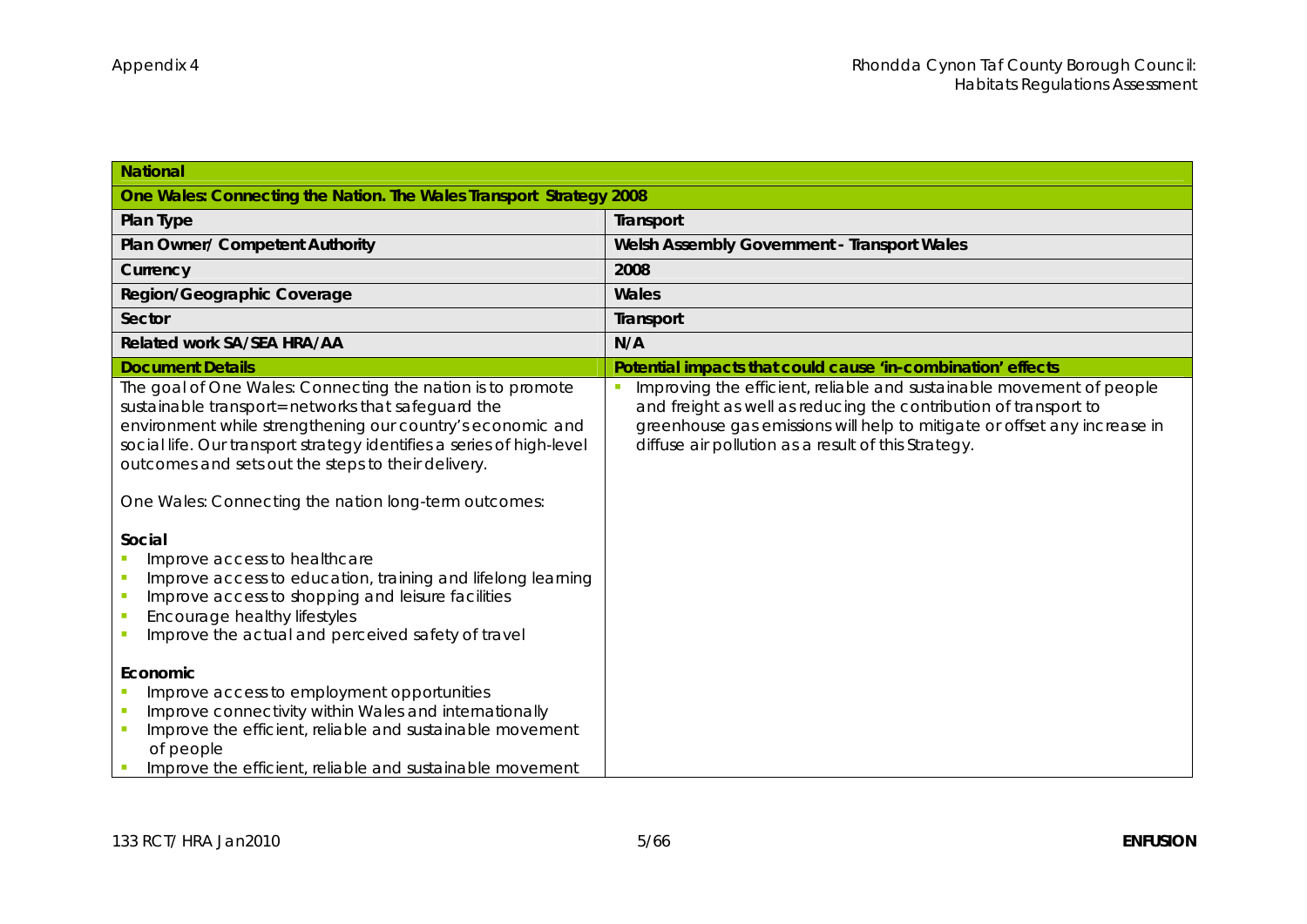| National                                                                             |  |
|--------------------------------------------------------------------------------------|--|
| One Wales: Connecting the Nation. The Wales Transport Strategy 2008                  |  |
| of freight                                                                           |  |
| Improve access to visitor attractions                                                |  |
| Environmental                                                                        |  |
| Increase the use of more sustainable materials                                       |  |
|                                                                                      |  |
| Reduce the contribution of transport to greenhouse gas<br>emissions                  |  |
| Adapt to the impacts of climate change                                               |  |
| Reduce the contribution of transport to air pollution and<br>other harmful emissions |  |
| Improve the impact of transport on the local environment                             |  |
| Improve the impact of transport on our heritage                                      |  |
| Improve the impact of transport on biodiversity                                      |  |
|                                                                                      |  |
| The strategic priorities to focus work cover:                                        |  |
| Reducing greenhouse gas emissions and other                                          |  |
| environmental impacts;                                                               |  |
| Integrating local transport;                                                         |  |
| Improving access between key settlements and sites;                                  |  |
| Enhancing international connectivity; and                                            |  |
| Increasing safety and security.                                                      |  |
|                                                                                      |  |

| National                                                          |                                             |
|-------------------------------------------------------------------|---------------------------------------------|
| The Trunk Road Forward Programme 2002 (including 2004 supplement) |                                             |
| Plan Type                                                         | Transport                                   |
| Plan Owner/ Competent Authority                                   | Welsh Assembly Government - Transport Wales |
| Currency                                                          | 2002                                        |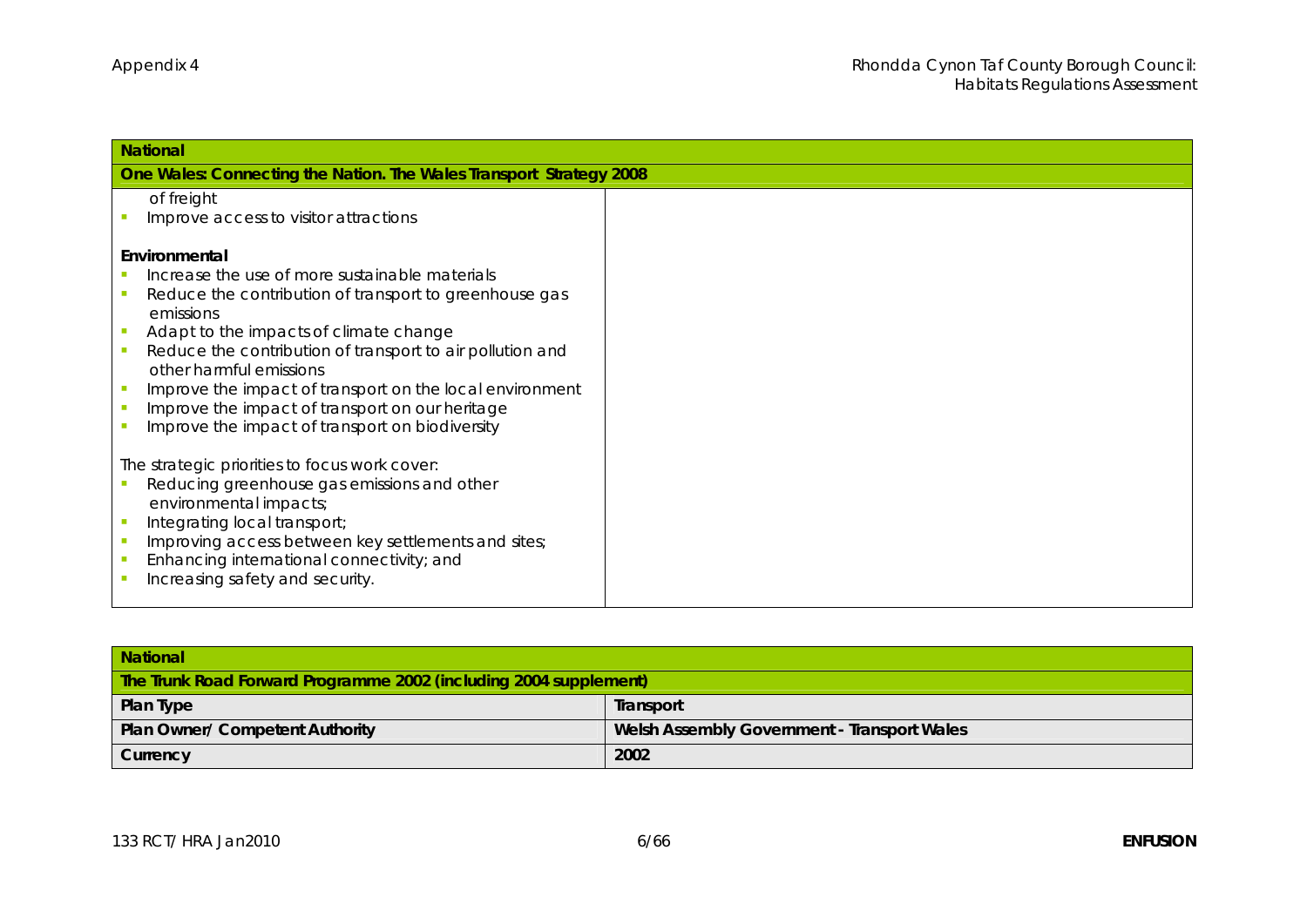| National                                                                                                                                                                                                                                                                                                                                                                                                                                                                                                                                                                                                                                                                                                                                                                                                                                                                                          |                                                                                                                                                                                                                                                                                                                        |
|---------------------------------------------------------------------------------------------------------------------------------------------------------------------------------------------------------------------------------------------------------------------------------------------------------------------------------------------------------------------------------------------------------------------------------------------------------------------------------------------------------------------------------------------------------------------------------------------------------------------------------------------------------------------------------------------------------------------------------------------------------------------------------------------------------------------------------------------------------------------------------------------------|------------------------------------------------------------------------------------------------------------------------------------------------------------------------------------------------------------------------------------------------------------------------------------------------------------------------|
| The Trunk Road Forward Programme 2002 (including 2004 supplement)                                                                                                                                                                                                                                                                                                                                                                                                                                                                                                                                                                                                                                                                                                                                                                                                                                 |                                                                                                                                                                                                                                                                                                                        |
| Region/Geographic Coverage                                                                                                                                                                                                                                                                                                                                                                                                                                                                                                                                                                                                                                                                                                                                                                                                                                                                        | Wales                                                                                                                                                                                                                                                                                                                  |
| Sector                                                                                                                                                                                                                                                                                                                                                                                                                                                                                                                                                                                                                                                                                                                                                                                                                                                                                            | Transport                                                                                                                                                                                                                                                                                                              |
| Related work SA/SEA HRA/AA                                                                                                                                                                                                                                                                                                                                                                                                                                                                                                                                                                                                                                                                                                                                                                                                                                                                        | N/A                                                                                                                                                                                                                                                                                                                    |
| <b>Document Details</b>                                                                                                                                                                                                                                                                                                                                                                                                                                                                                                                                                                                                                                                                                                                                                                                                                                                                           | Potential impacts that could cause 'in-combination' effects                                                                                                                                                                                                                                                            |
| Phase 1 (Start March 2007)<br>A465 Abergavenny to Gilwern<br>The scheme comprises the on-line widening of some 6km of<br>the A465 between the existing Hardwick Roundabout and<br>Glanbaiden junction, and then continues for just under 1km<br>to Gilwern. Includes the areas: Hardwicke roundabout,<br>Llanfoist, West of Llanfoist, Govilon and Gilwern East.<br>M4 Castleton to Coryton Widening<br>A 13.5km (8.0 mile) long scheme to widen from dual two<br>lane to dual three lane motorway standard at an<br>estimated cost of £71m. The main programme of<br>construction work started in May 2007. Reconstruction and<br>realignment of the motorway within the central reserve is<br>currently underway between Junctions 30 and 32. This will<br>continue until June 2008. The main widening will then follow<br>in core phases:<br>June 2008 - November 2008: J30 to J32 - Westbound | A465: A470 to Hirwaun is in close proximity to Blaen Cynon SAC and has<br>the potential to increase levels of airborne pollutants, recreation and<br>disturbance.<br>All the development proposed has the potential to increase levels of<br>traffic and therefore contribute to an increase in diffuse air pollution. |
| widening.<br>November 2008 - April 2009: J29 to J30 - Eastbound                                                                                                                                                                                                                                                                                                                                                                                                                                                                                                                                                                                                                                                                                                                                                                                                                                   |                                                                                                                                                                                                                                                                                                                        |
| widening.<br>April 2009 - August 2009: J29 to J30 - Central Reserve<br>$\circ$<br>works.<br>August 2009 - December 2009: J29 to J32 - Westbound<br>$\circ$<br>widening.                                                                                                                                                                                                                                                                                                                                                                                                                                                                                                                                                                                                                                                                                                                           |                                                                                                                                                                                                                                                                                                                        |
|                                                                                                                                                                                                                                                                                                                                                                                                                                                                                                                                                                                                                                                                                                                                                                                                                                                                                                   |                                                                                                                                                                                                                                                                                                                        |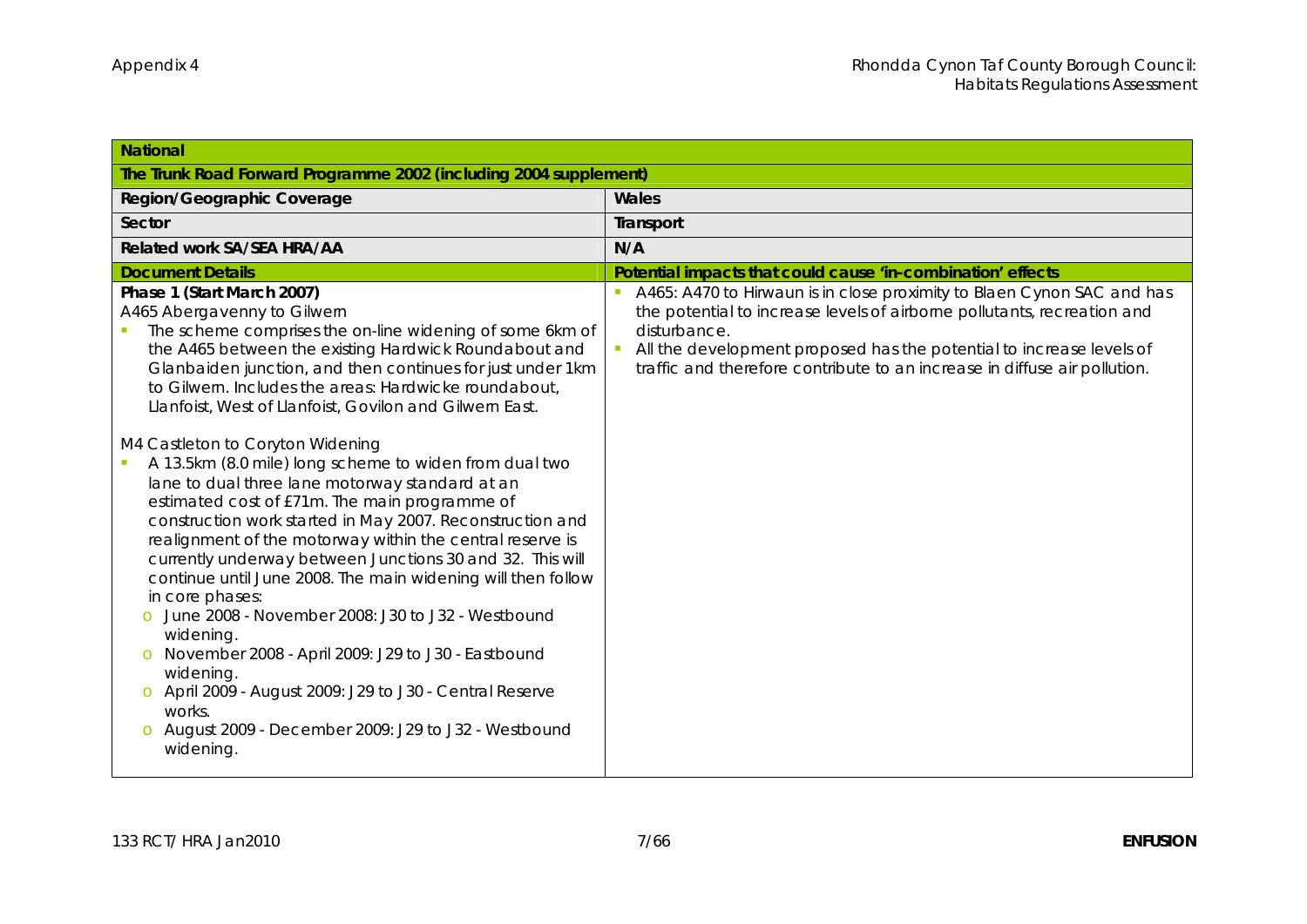| National                                                                                                                                                                                                                                                                                                                                                                                                                                                                                                                                                                                                    |  |
|-------------------------------------------------------------------------------------------------------------------------------------------------------------------------------------------------------------------------------------------------------------------------------------------------------------------------------------------------------------------------------------------------------------------------------------------------------------------------------------------------------------------------------------------------------------------------------------------------------------|--|
| The Trunk Road Forward Programme 2002 (including 2004 supplement)                                                                                                                                                                                                                                                                                                                                                                                                                                                                                                                                           |  |
| Phase 2 (Could be ready to start by April 2010)<br>A465 Brynmawr to Tredegor<br>The A465 Trunk Road is part of the Trans European Road<br>Network and is an important strategic route in South Wales,<br>linking the Midlands and Northern England to West Wales<br>and Ireland. Includes the areas: The Dingle, Blaen-y-Cwm<br>Reservoir, Garn Lydan, Rassau Industrial Estate East, Rassau<br>Industrial Estate West and Nantybwch Junction (phase<br>two).                                                                                                                                               |  |
| A465 Gilwern to Brynmawr<br>The A465 Trunk Road is part of the Trans European Road<br>Network and is an important strategic route in South Wales,<br>linking the Midlands and Northern England to West Wales<br>and Ireland. Includes the areas: Gilwern East (phase two),<br>Gilwern West, Maesygwartha, Upper Clydach, Blackrock<br>and Brynmawr.                                                                                                                                                                                                                                                         |  |
| New M4 Magor to Castleton<br>The Welsh Assembly Government has proposed a new dual<br>3-lane motorway link between Magor and Castleton as<br>part of the optimum long-term wider integrated transport<br>strategy for South-East Wales. The new dual 3-lane<br>motorway will be 15 miles (24 km) long, linking Junction 23A<br>at Magor and Junction 29 at Castleton. The route crosses<br>the Gwent Levels, including several Sites of Special<br>Scientific Interest (or SSSIs), so great care will be taken to<br>minimise the effects on the SSSIs by using previous industrial<br>land where feasible. |  |
| Phase 3 (Unlikely to start before April 2010)                                                                                                                                                                                                                                                                                                                                                                                                                                                                                                                                                               |  |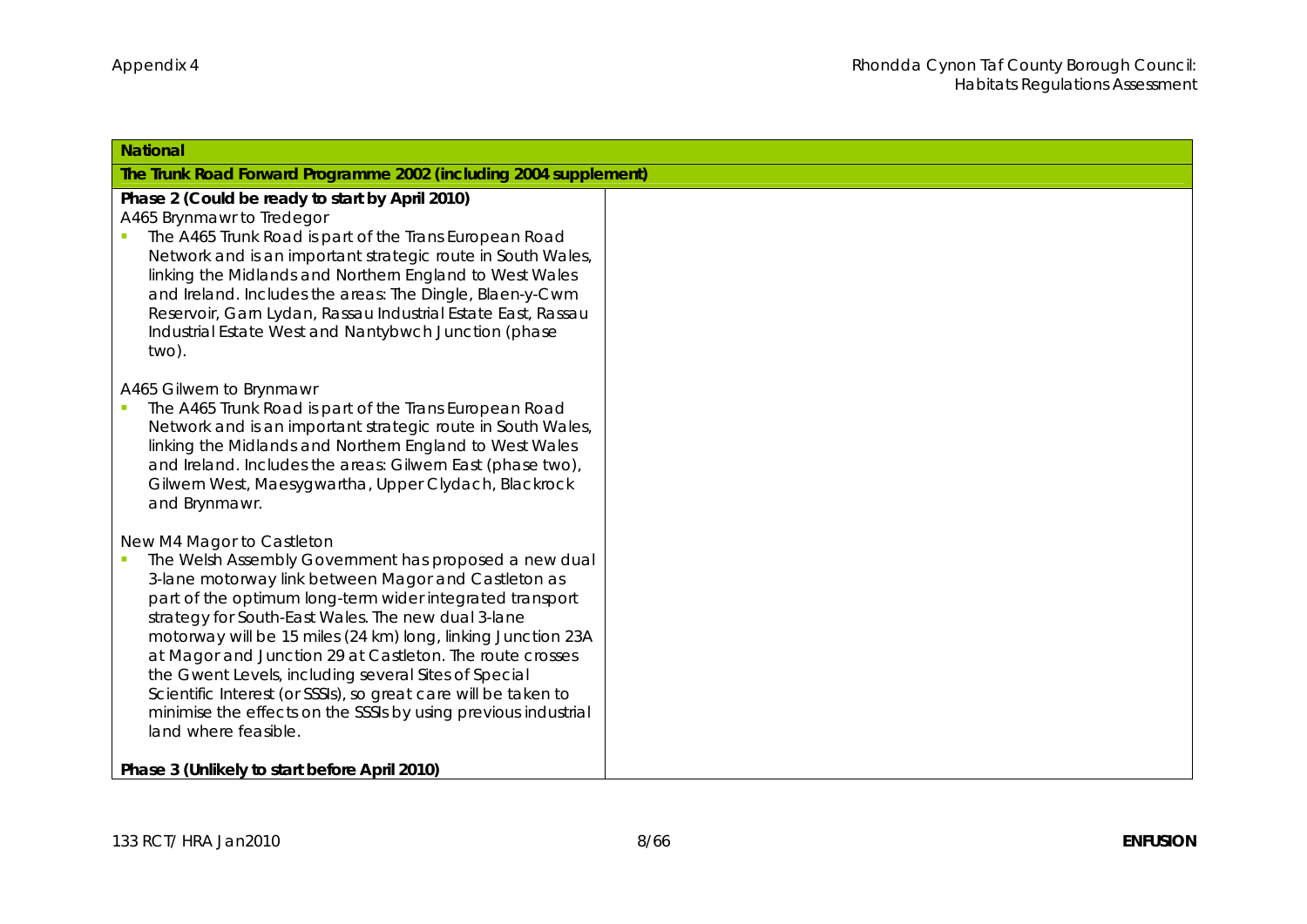| National                                                                                                                                                                                                                                                                                                                                                                                                                                                                                                                                                                                                                                                                                                                                                                    |  |
|-----------------------------------------------------------------------------------------------------------------------------------------------------------------------------------------------------------------------------------------------------------------------------------------------------------------------------------------------------------------------------------------------------------------------------------------------------------------------------------------------------------------------------------------------------------------------------------------------------------------------------------------------------------------------------------------------------------------------------------------------------------------------------|--|
| The Trunk Road Forward Programme 2002 (including 2004 supplement)                                                                                                                                                                                                                                                                                                                                                                                                                                                                                                                                                                                                                                                                                                           |  |
| A4042 Llanellen<br>A narrow bridge crossing with limited pedestrian facilities<br>and narrow winding approach from the south.                                                                                                                                                                                                                                                                                                                                                                                                                                                                                                                                                                                                                                               |  |
| <b>Cardiff International Airport Access</b><br>The scheme is proposed to address access problems to<br>Cardiff International Airport and Culverhouse Cross.<br>Detailed investigations are underway to ascertain how well<br>various options address the identified issues whilst taking<br>into account environmental, social and economic<br>considerations. As part of the ongoing study traffic surveys<br>and roadside interviews with travellers on roads in the Vale<br>of Glamorgan area will be carried out in early March 2008.<br>It is anticipated that solutions which are considered to best<br>address the issues will be the subject of a public<br>consultation planned to start in July 2008. The study is<br>expected to be complete by the end of 2008. |  |
| A465:A470 to Hirwaun                                                                                                                                                                                                                                                                                                                                                                                                                                                                                                                                                                                                                                                                                                                                                        |  |
| A465 Dowlais Top to A470<br>Includes the areas: Dowlais Top Junction (phase two),<br>Penywern, Galon Uchaf, Gurnos, Cefn Coed, A470<br>Junction and West of A470.                                                                                                                                                                                                                                                                                                                                                                                                                                                                                                                                                                                                           |  |
| On Hold<br>A4042 Penperlleni<br>A40 Abergavenny                                                                                                                                                                                                                                                                                                                                                                                                                                                                                                                                                                                                                                                                                                                             |  |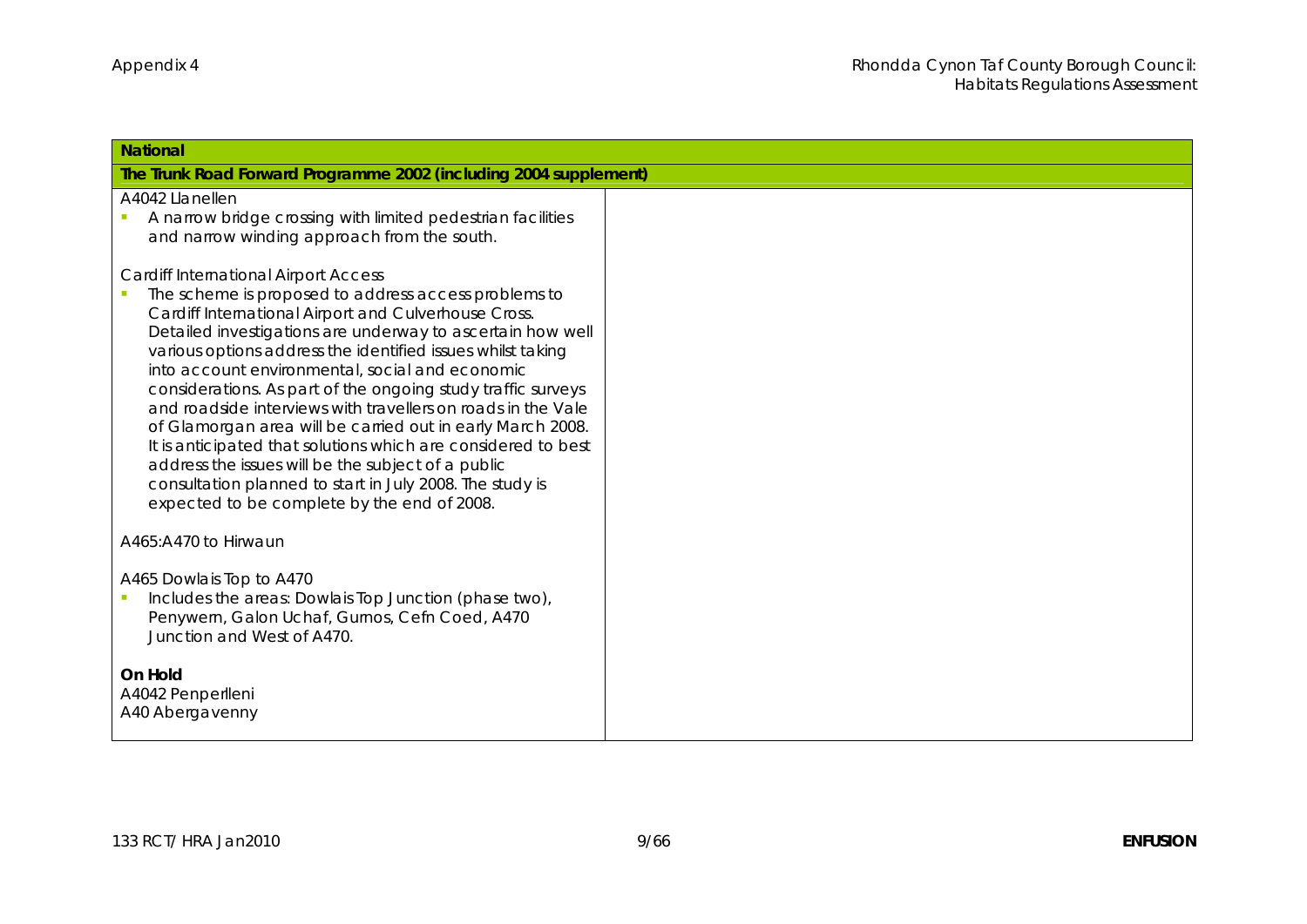| National                                                                                                                                                                                                                                                                                                                                                                                                                                                                                                                                                                                                                                                                                                                                                                                                                                                                                                                                                                                                                                                                                                                                                                                                                          |                                                                                                                                   |
|-----------------------------------------------------------------------------------------------------------------------------------------------------------------------------------------------------------------------------------------------------------------------------------------------------------------------------------------------------------------------------------------------------------------------------------------------------------------------------------------------------------------------------------------------------------------------------------------------------------------------------------------------------------------------------------------------------------------------------------------------------------------------------------------------------------------------------------------------------------------------------------------------------------------------------------------------------------------------------------------------------------------------------------------------------------------------------------------------------------------------------------------------------------------------------------------------------------------------------------|-----------------------------------------------------------------------------------------------------------------------------------|
| <b>Minerals Planning Policy Wales 2001</b>                                                                                                                                                                                                                                                                                                                                                                                                                                                                                                                                                                                                                                                                                                                                                                                                                                                                                                                                                                                                                                                                                                                                                                                        |                                                                                                                                   |
| Plan Type                                                                                                                                                                                                                                                                                                                                                                                                                                                                                                                                                                                                                                                                                                                                                                                                                                                                                                                                                                                                                                                                                                                                                                                                                         | Minerals & Waste                                                                                                                  |
| Plan Owner/ Competent Authority                                                                                                                                                                                                                                                                                                                                                                                                                                                                                                                                                                                                                                                                                                                                                                                                                                                                                                                                                                                                                                                                                                                                                                                                   | Welsh Assembly Government                                                                                                         |
| Currency                                                                                                                                                                                                                                                                                                                                                                                                                                                                                                                                                                                                                                                                                                                                                                                                                                                                                                                                                                                                                                                                                                                                                                                                                          | 2001                                                                                                                              |
| Region/Geographic Coverage                                                                                                                                                                                                                                                                                                                                                                                                                                                                                                                                                                                                                                                                                                                                                                                                                                                                                                                                                                                                                                                                                                                                                                                                        | Wales                                                                                                                             |
| Sector                                                                                                                                                                                                                                                                                                                                                                                                                                                                                                                                                                                                                                                                                                                                                                                                                                                                                                                                                                                                                                                                                                                                                                                                                            | <b>Minerals</b>                                                                                                                   |
| Related work SA/SEA HRA/AA                                                                                                                                                                                                                                                                                                                                                                                                                                                                                                                                                                                                                                                                                                                                                                                                                                                                                                                                                                                                                                                                                                                                                                                                        | N/A                                                                                                                               |
| <b>Document Details</b>                                                                                                                                                                                                                                                                                                                                                                                                                                                                                                                                                                                                                                                                                                                                                                                                                                                                                                                                                                                                                                                                                                                                                                                                           | Potential impacts that could cause 'in-combination' effects                                                                       |
| Special Protection Areas (SPAs), Special Areas of Conservation<br>(SACs) and Ramsar Sites                                                                                                                                                                                                                                                                                                                                                                                                                                                                                                                                                                                                                                                                                                                                                                                                                                                                                                                                                                                                                                                                                                                                         | No locations are specified. The document contains strong policies in regard<br>to the protection of Natura 2000 and Ramsar sites. |
| 23. Minerals proposals within or likely to significantly affect<br>potential and classified SPAs, designated, candidate or<br>proposed SACs or Ramsar sites must be carefully examined in<br>relation to the site's conservation objectives in order to<br>ascertain whether or not they are likely to be significant in<br>terms of the ecological objectives of the site. For the purpose<br>of considering development proposals affecting them,<br>potential SPAs and candidate SACs should be given the same<br>protection and treated as classified SPAs and designated<br>SACs. As a matter of policy, the Assembly has chosen to apply<br>the same considerations to Ramsar sites. If a proposal<br>individually or in combination with other proposals and sites<br>with extant planning permission is likely have a significant effect<br>on such a site, an appropriate assessment of the implications<br>for the site must be made by the planning authority. If the<br>proposal would adversely affect the integrity of the site (taking<br>into account advice from the Countryside Council for Wales)<br>and conditions would not remove this effect, planning<br>permission will not be granted unless there are: |                                                                                                                                   |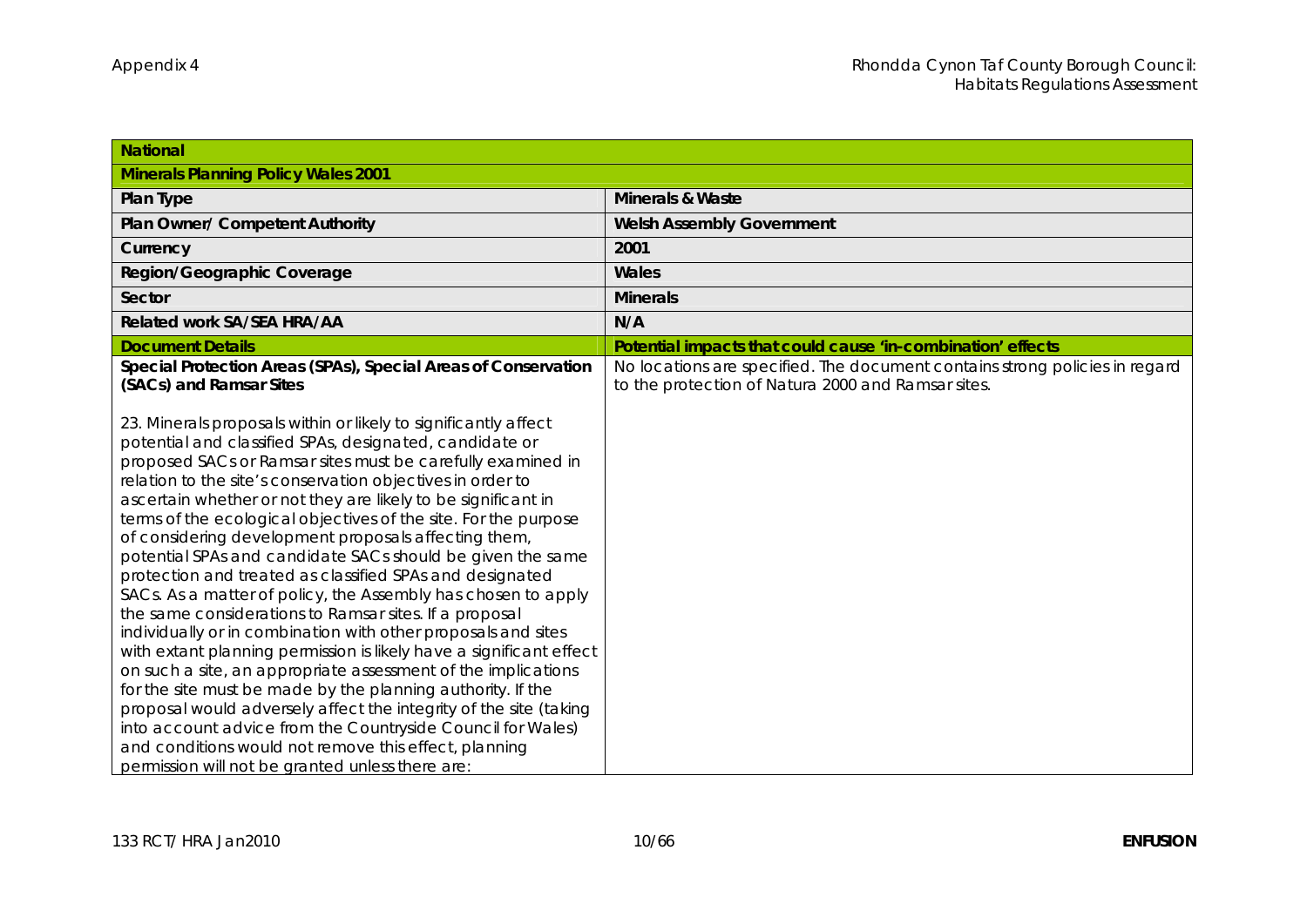| National                                                                                                                                                                                                                                                                                                                                                                                                                                                                                                                                                                                                                                                                                                                                                                                                          |  |
|-------------------------------------------------------------------------------------------------------------------------------------------------------------------------------------------------------------------------------------------------------------------------------------------------------------------------------------------------------------------------------------------------------------------------------------------------------------------------------------------------------------------------------------------------------------------------------------------------------------------------------------------------------------------------------------------------------------------------------------------------------------------------------------------------------------------|--|
| <b>Minerals Planning Policy Wales 2001</b>                                                                                                                                                                                                                                                                                                                                                                                                                                                                                                                                                                                                                                                                                                                                                                        |  |
| no alternative solutions (i.e. alternative supplies cannot be<br>made available at reasonable cost; and there is no scope<br>for meeting the need in some other way); and,<br>imperative reasons of overriding public interest - including<br>those of a social and economic nature. In determining this,<br>authorities should have regard to considerations such as<br>the need for the development in terms of UK mineral<br>supply; and, the impact of permitting the development or<br>refusing it on the local economy. The Assembly would<br>consider the question of whether there are imperative<br>reasons of overriding public interest for the development,<br>taking account of advice from the Countryside Council for<br>Wales, and bearing in mind the views of any other<br>competent authority. |  |
| Sites of Special Scientific Interest (SSSIs) and National Nature<br>Reserves (NNRs)                                                                                                                                                                                                                                                                                                                                                                                                                                                                                                                                                                                                                                                                                                                               |  |
| 25. Minerals proposals within SSSIs or likely to affect them should<br>be very carefully considered, and where the impact is likely to<br>be significant they should be subject to the most rigorous<br>examination, and the need for the mineral must be balanced<br>against environmental and other relevant considerations.<br>Particular care should be taken in assessing proposals that are<br>likely to affect an SSSI which has been designated an NNR24.<br>Consideration must always include an assessment of:                                                                                                                                                                                                                                                                                          |  |
| the need for the development in terms of UK considerations<br>of mineral supply;<br>the impact of permitting the development or refusing it on                                                                                                                                                                                                                                                                                                                                                                                                                                                                                                                                                                                                                                                                    |  |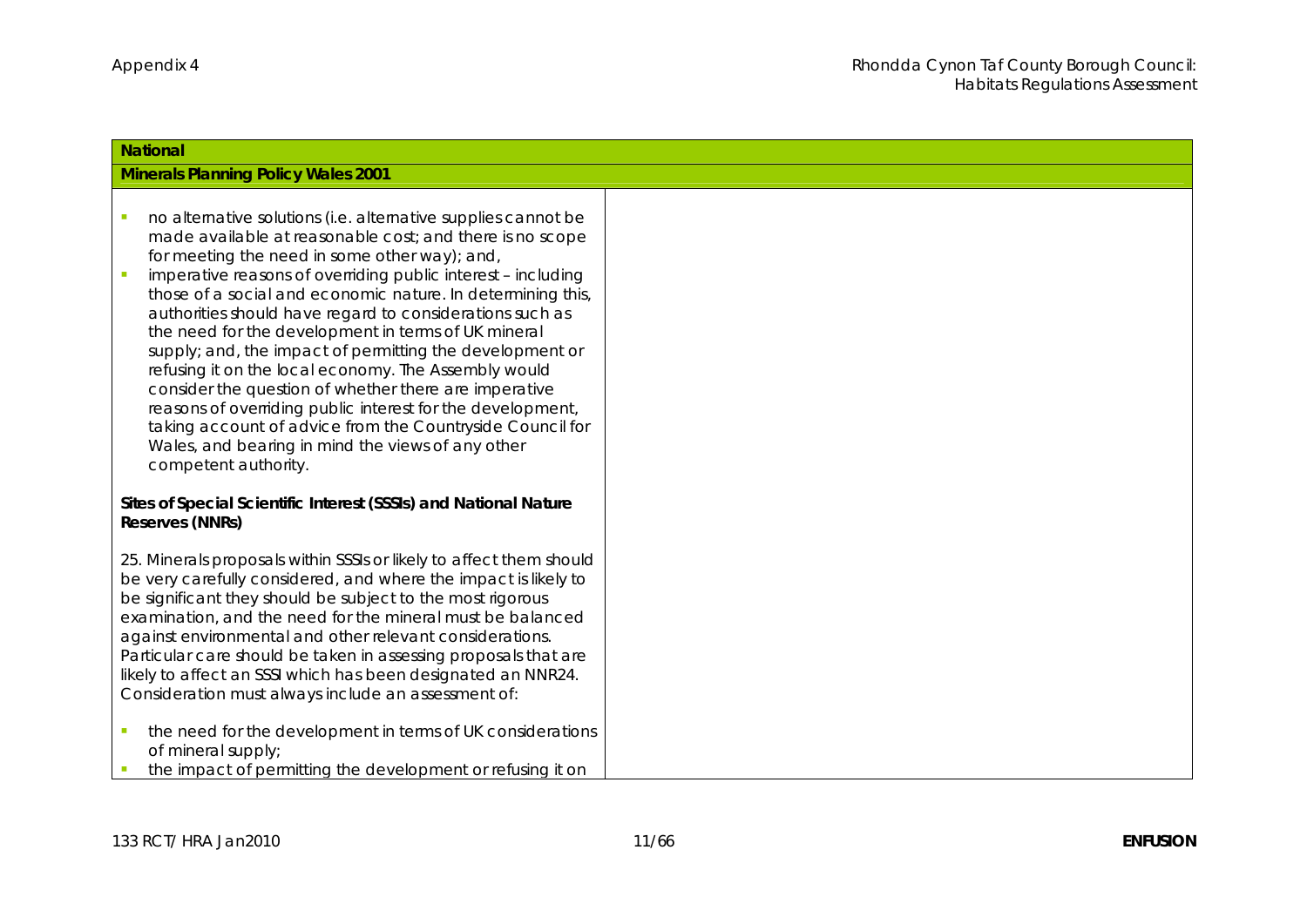| National                                                                                                                                                                                                                                                                                                                                                                              |  |
|---------------------------------------------------------------------------------------------------------------------------------------------------------------------------------------------------------------------------------------------------------------------------------------------------------------------------------------------------------------------------------------|--|
| <b>Minerals Planning Policy Wales 2001</b>                                                                                                                                                                                                                                                                                                                                            |  |
| the local economy;<br>whether alternative supplies can be made available at<br>reasonable cost; and the scope for meeting the need in<br>some other way;<br>any detrimental effect of the proposals on the nature<br>conservation interest of the site in terms of habitat,<br>protected species, bio-diversity, environment and<br>landscape, and the extent to which that should be |  |
| moderated; and,<br>in the case of extensions to existing quarries and other<br>mineral extraction sites, the extent to which the proposal<br>would achieve an enhancement to the nature<br>conservation and biodiversity interest of the site.                                                                                                                                        |  |
| Proposals for opencast or deep-mine development or colliery<br>spoil disposal will be expected to meet the following<br>requirements otherwise they should not be approved:                                                                                                                                                                                                           |  |
| within or likely to affect Sites of Special Scientific Interest<br>(SSSIs), National Nature Reserves (NNRs), Special Protection<br>Areas (SPAs), Special Areas of Conservation (SACs) and<br>Ramsar Sites must meet the additional tests set out in<br>paragraphs 23 and 25 above;                                                                                                    |  |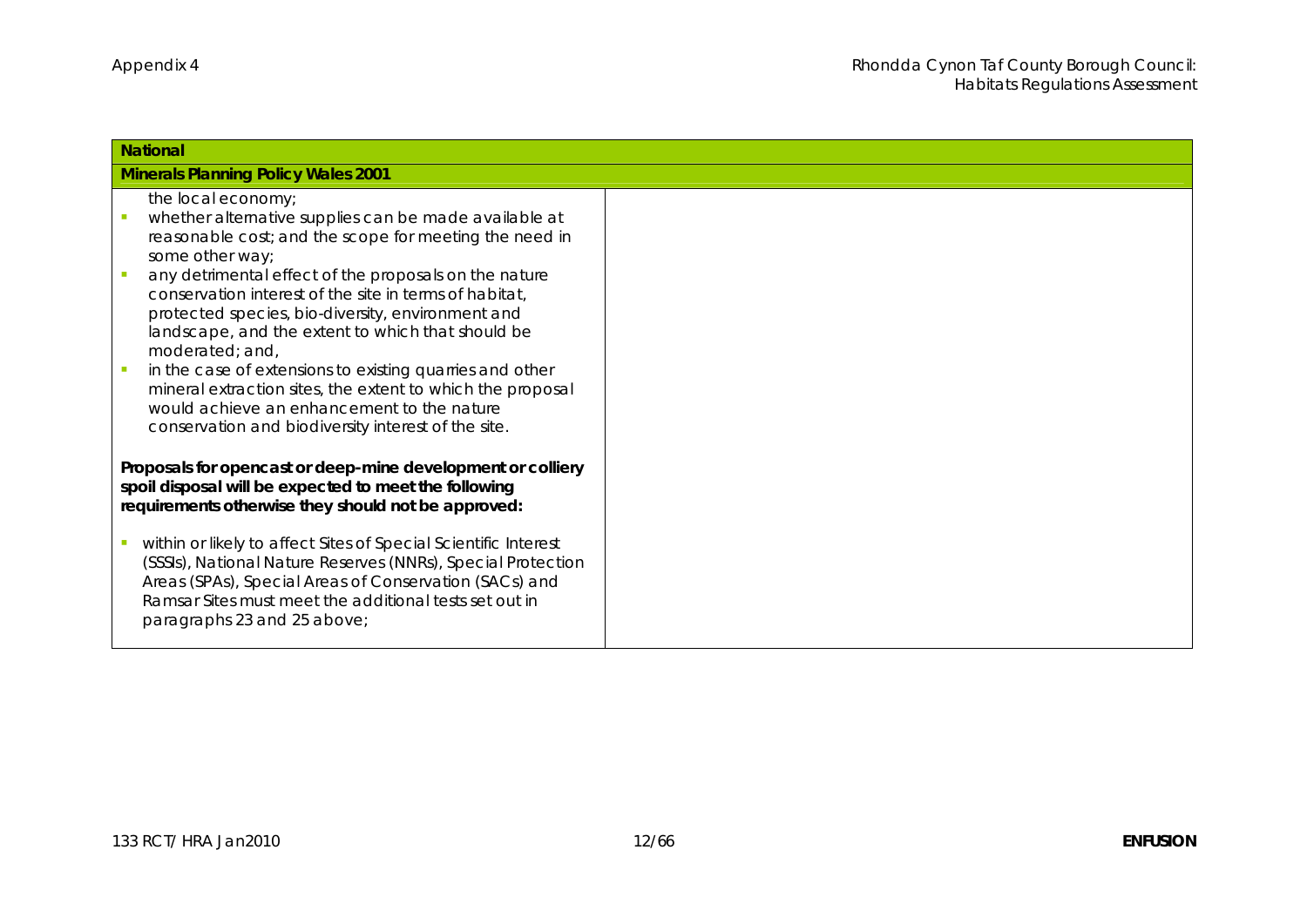## **Regional**

| Regional                                                                                                                                                                                                                                                                                                                                                                                                                                                                                                                                                                                                                                                                                                                                                                                            |                                                                                                                                                                                                                                                                              |
|-----------------------------------------------------------------------------------------------------------------------------------------------------------------------------------------------------------------------------------------------------------------------------------------------------------------------------------------------------------------------------------------------------------------------------------------------------------------------------------------------------------------------------------------------------------------------------------------------------------------------------------------------------------------------------------------------------------------------------------------------------------------------------------------------------|------------------------------------------------------------------------------------------------------------------------------------------------------------------------------------------------------------------------------------------------------------------------------|
| The South East Wales Consultation Draft Regional Waste Plan 1st Revision Oct 2007                                                                                                                                                                                                                                                                                                                                                                                                                                                                                                                                                                                                                                                                                                                   |                                                                                                                                                                                                                                                                              |
| Plan Type                                                                                                                                                                                                                                                                                                                                                                                                                                                                                                                                                                                                                                                                                                                                                                                           | Waste & Minerals                                                                                                                                                                                                                                                             |
| Plan Owner/ Competent Authority                                                                                                                                                                                                                                                                                                                                                                                                                                                                                                                                                                                                                                                                                                                                                                     | South East Wales Regional Waste Group                                                                                                                                                                                                                                        |
| Currency                                                                                                                                                                                                                                                                                                                                                                                                                                                                                                                                                                                                                                                                                                                                                                                            | Consultation document (ended Dec 2007) Final document due 2008                                                                                                                                                                                                               |
| Region/Geographic Coverage                                                                                                                                                                                                                                                                                                                                                                                                                                                                                                                                                                                                                                                                                                                                                                          | Wales                                                                                                                                                                                                                                                                        |
| Sector                                                                                                                                                                                                                                                                                                                                                                                                                                                                                                                                                                                                                                                                                                                                                                                              | Waste                                                                                                                                                                                                                                                                        |
| Related work SA/SEA HRA/AA                                                                                                                                                                                                                                                                                                                                                                                                                                                                                                                                                                                                                                                                                                                                                                          | Sustainability Appraisal & Life Cycle Analysis of the Strategic Waste<br>Management Options (Environment Agency Wales, 2007).                                                                                                                                                |
| <b>Document Details</b>                                                                                                                                                                                                                                                                                                                                                                                                                                                                                                                                                                                                                                                                                                                                                                             | Potential impacts that could cause 'in-combination' effects                                                                                                                                                                                                                  |
| The estimated total land area required in South East Wales for<br>new in-building facilities by 2013 for the seven sub-Options<br>ranges from between 48 hectares to 108 hectares. An analysis<br>of the potentially available land area on existing B2 or major<br>industry sites and B2 sites that have already been allocated in<br>development plans has shown that in each UA area for which<br>data is available there is, at the current time, a clear surplus of<br>developable land with a B2 planning permission or proposed<br>use to accommodate the highest estimate of the total land<br>area required for new in-building waste management facilities.<br>In South East Wales there is a total of 734 developable hectares<br>of land with a B2 planning permission or proposed use. | Natura 2000 sites have designated as absolute areas of constraint,<br>constituting areas that are unsuitable for waste management facilities. In<br>addition, impacts on designated sites as a result of placing waste<br>management facilities nearby have been considered. |
| Biodiversity - The footprint of statutory designated sites,<br>including Special Areas of Conservation, Ramsar sites, Sites of<br>Special Scientific Interest, National Nature Reserves and<br>Special Protection Areas have all been designated as absolute<br>areas of constraint, constituting areas that are unsuitable for<br>waste management facilities. These have subsequently been                                                                                                                                                                                                                                                                                                                                                                                                        |                                                                                                                                                                                                                                                                              |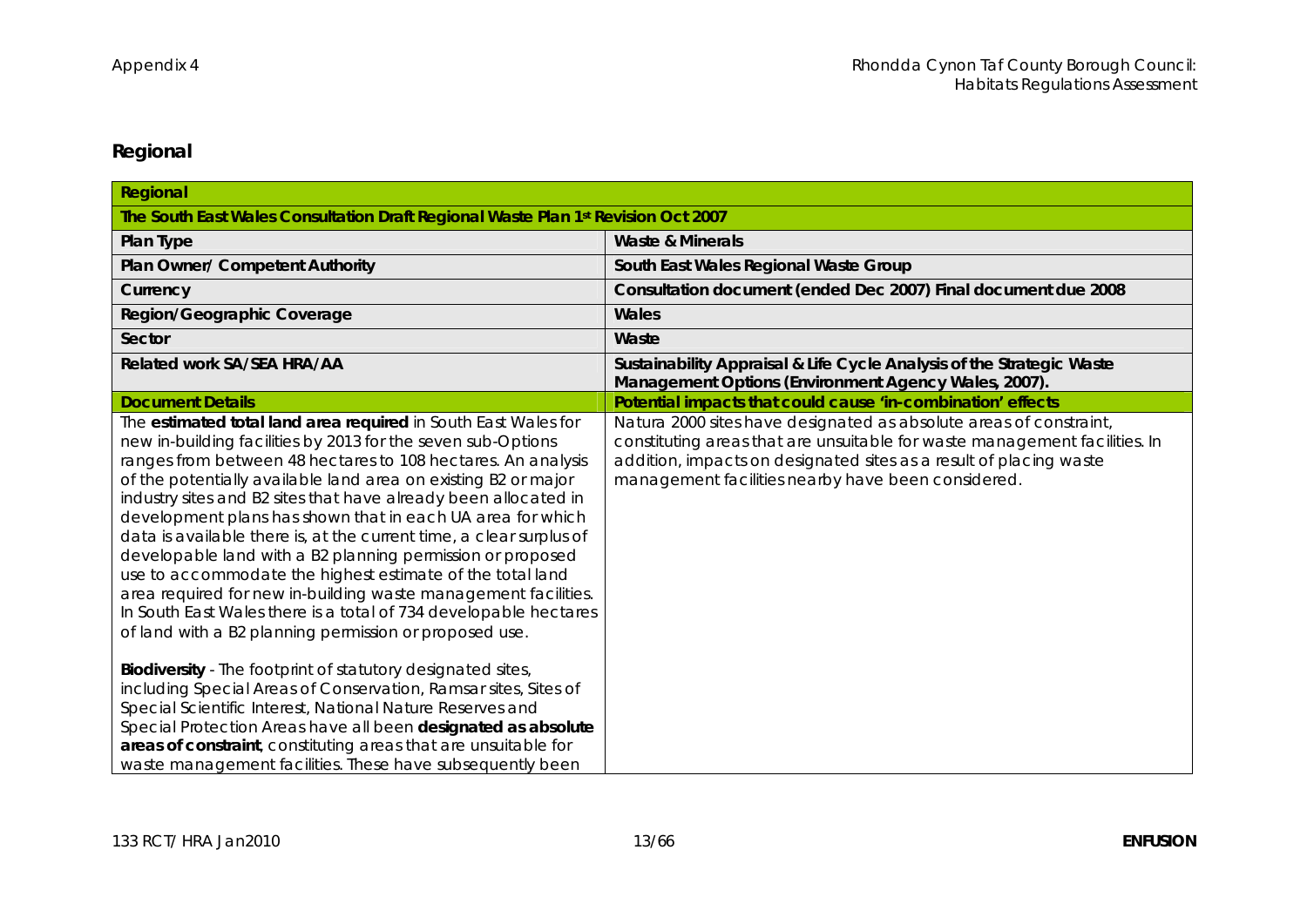| Regional                                                                                                                                                                                                                                                                                                                                                                                                                                                                                                                                                                                                                                                                                                                                                                                                                                                                                                                                                                                                                                                                                                                                                                                                         |  |
|------------------------------------------------------------------------------------------------------------------------------------------------------------------------------------------------------------------------------------------------------------------------------------------------------------------------------------------------------------------------------------------------------------------------------------------------------------------------------------------------------------------------------------------------------------------------------------------------------------------------------------------------------------------------------------------------------------------------------------------------------------------------------------------------------------------------------------------------------------------------------------------------------------------------------------------------------------------------------------------------------------------------------------------------------------------------------------------------------------------------------------------------------------------------------------------------------------------|--|
| The South East Wales Consultation Draft Regional Waste Plan 1st Revision Oct 2007                                                                                                                                                                                                                                                                                                                                                                                                                                                                                                                                                                                                                                                                                                                                                                                                                                                                                                                                                                                                                                                                                                                                |  |
| omitted from the search. In addition, impacts on designated<br>sites as a result of placing waste management facilities nearby<br>have been considered. This has been undertaken by applying<br>buffer areas around the footprint of designated sites, which<br>present areas of some constraint. As the distance from the<br>designated sites increases, the level of constraint decreases as<br>reflected by the lowering weighting. The buffer zones vary<br>depending on the importance of the designated site; buffers<br>have been derived from information held within current<br>planning policy regarding siting development near such sites,<br>the weightings are appropriate to this and reflect the distance<br>from the designated site, as well as the type of waste facility.<br>For biodiversity issues, the Areas of Search subsequently reflect<br>areas that are considered to be constrained by virtue of<br>planning policy, reflected at the broad, national level. By<br>excluding sites of nature conservation importance and<br>applying buffers around them representing constraints, the<br>permanent negative effects on biodiversity, including flora and<br>fauna, are minimised. |  |
|                                                                                                                                                                                                                                                                                                                                                                                                                                                                                                                                                                                                                                                                                                                                                                                                                                                                                                                                                                                                                                                                                                                                                                                                                  |  |

| Regional                                                                                  |                                                                                     |
|-------------------------------------------------------------------------------------------|-------------------------------------------------------------------------------------|
| South East Wales Transport Alliance: Regional Transport Plan Consultative Draft July 2008 |                                                                                     |
| Plan Type                                                                                 | Regional Transport Plan                                                             |
| Plan Owner/ Competent Authority                                                           | South East Wales Transport Alliance                                                 |
| Currency                                                                                  | Consultation Draft due to be submitted to WAG before 31 <sup>st</sup> December 2008 |
| Region/Geographic Coverage                                                                | South East Wales Transport Alliance (SEWTA) region                                  |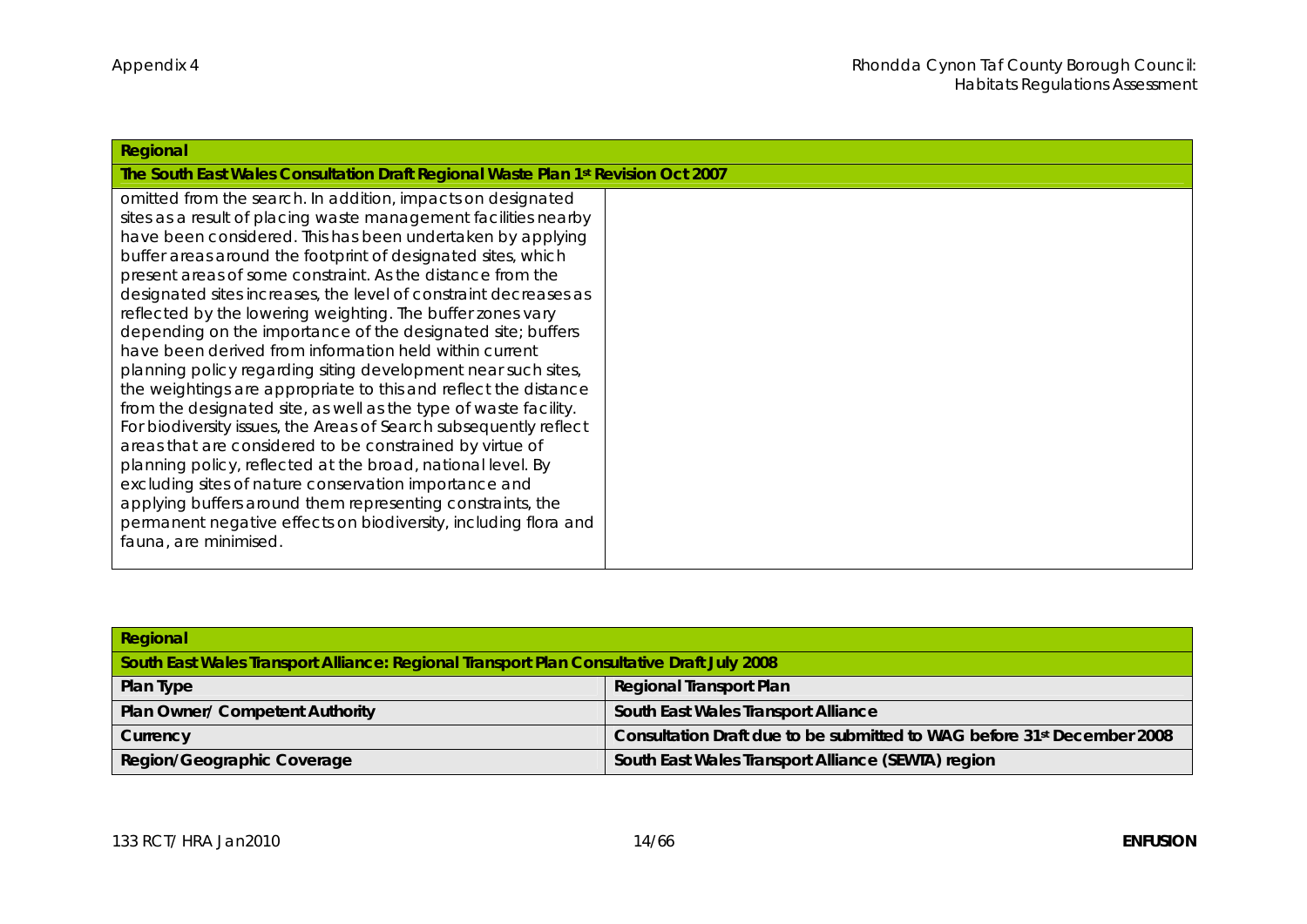| Regional                                                                                                                                                                                                                                                                                                                                                                                                                                                                                                                                                                                                                                                                                             |                                                                                                                                                                                                                                                                                                                                                                                                                                                       |  |
|------------------------------------------------------------------------------------------------------------------------------------------------------------------------------------------------------------------------------------------------------------------------------------------------------------------------------------------------------------------------------------------------------------------------------------------------------------------------------------------------------------------------------------------------------------------------------------------------------------------------------------------------------------------------------------------------------|-------------------------------------------------------------------------------------------------------------------------------------------------------------------------------------------------------------------------------------------------------------------------------------------------------------------------------------------------------------------------------------------------------------------------------------------------------|--|
| South East Wales Transport Alliance: Regional Transport Plan Consultative Draft July 2008                                                                                                                                                                                                                                                                                                                                                                                                                                                                                                                                                                                                            |                                                                                                                                                                                                                                                                                                                                                                                                                                                       |  |
| Sector                                                                                                                                                                                                                                                                                                                                                                                                                                                                                                                                                                                                                                                                                               | Transport                                                                                                                                                                                                                                                                                                                                                                                                                                             |  |
| Related work SA/SEA HRA/AA                                                                                                                                                                                                                                                                                                                                                                                                                                                                                                                                                                                                                                                                           | SEA Environmental Report June 2008                                                                                                                                                                                                                                                                                                                                                                                                                    |  |
| <b>Document Details</b>                                                                                                                                                                                                                                                                                                                                                                                                                                                                                                                                                                                                                                                                              | Potential impacts that could cause 'in-combination' effects                                                                                                                                                                                                                                                                                                                                                                                           |  |
| The aim of this RTP is to improve regional transport in South East<br>Wales and help deliver the social, economic and<br>environmental objectives of the Wales Spatial Plan and the<br>Wales Transport Strategy.                                                                                                                                                                                                                                                                                                                                                                                                                                                                                     | The key focus of the regional transport plan is to rebalance capital<br>investment away from road building towards public transport, walking<br>and cycling, this includes investment in travel planning measures.<br>The overarching aim of this plan is to seek long term sustainable transport<br>ш                                                                                                                                                |  |
| The RTP vision is:<br>To provide a modern, integrated and sustainable transport<br>system for South East Wales that increases opportunity,<br>promotes prosperity and protects the environment; where<br>public transport, walking, cycling and sustainable freight<br>provide real travel alternatives.                                                                                                                                                                                                                                                                                                                                                                                             | solutions. Key objectives include seeking a modal shift for private and<br>freight transports onto more sustainable modes, reducing the impact of<br>the transport system on the natural environment, reducing greenhouse<br>gas emissions from transport, and reducing traffic growth and<br>congestion.                                                                                                                                             |  |
| Sewta's priorities build on the RTP's vision. They tackle Sewta's<br>main problems and they set the general direction of the RTP, as<br>follows:<br>1. To improve access to services, facilities and employment,<br>particularly by public transport, walking and cycling;<br>2.<br>To provide a transport system that increases the use of<br>sustainable modes of travel;<br>To reduce the demand for travel;<br>3.<br>To develop an efficient and reliable transport system with<br>4.<br>reduced levels of congestion and improved transport links<br>within the Sewta region and to the rest of Wales, the UK<br>and Europe;<br>To provide a transport system that encourages healthy and<br>5. | The in-combination effects of the Regional Transport Plan with Local<br>ш<br>Development Plans are likely to be positive in the long-term.<br>The shared approach of these plans to deliver more sustainable<br>T.<br>transport and travel solutions for commercial and private traffic provides<br>strong support for overarching aims to reduce air pollution which can<br>contribute to the reduction of damaging effects to habitats and species. |  |
| active lifestyles, is safer and supports local communities;<br>6. To reduce significantly the emission of greenhouse gases                                                                                                                                                                                                                                                                                                                                                                                                                                                                                                                                                                           |                                                                                                                                                                                                                                                                                                                                                                                                                                                       |  |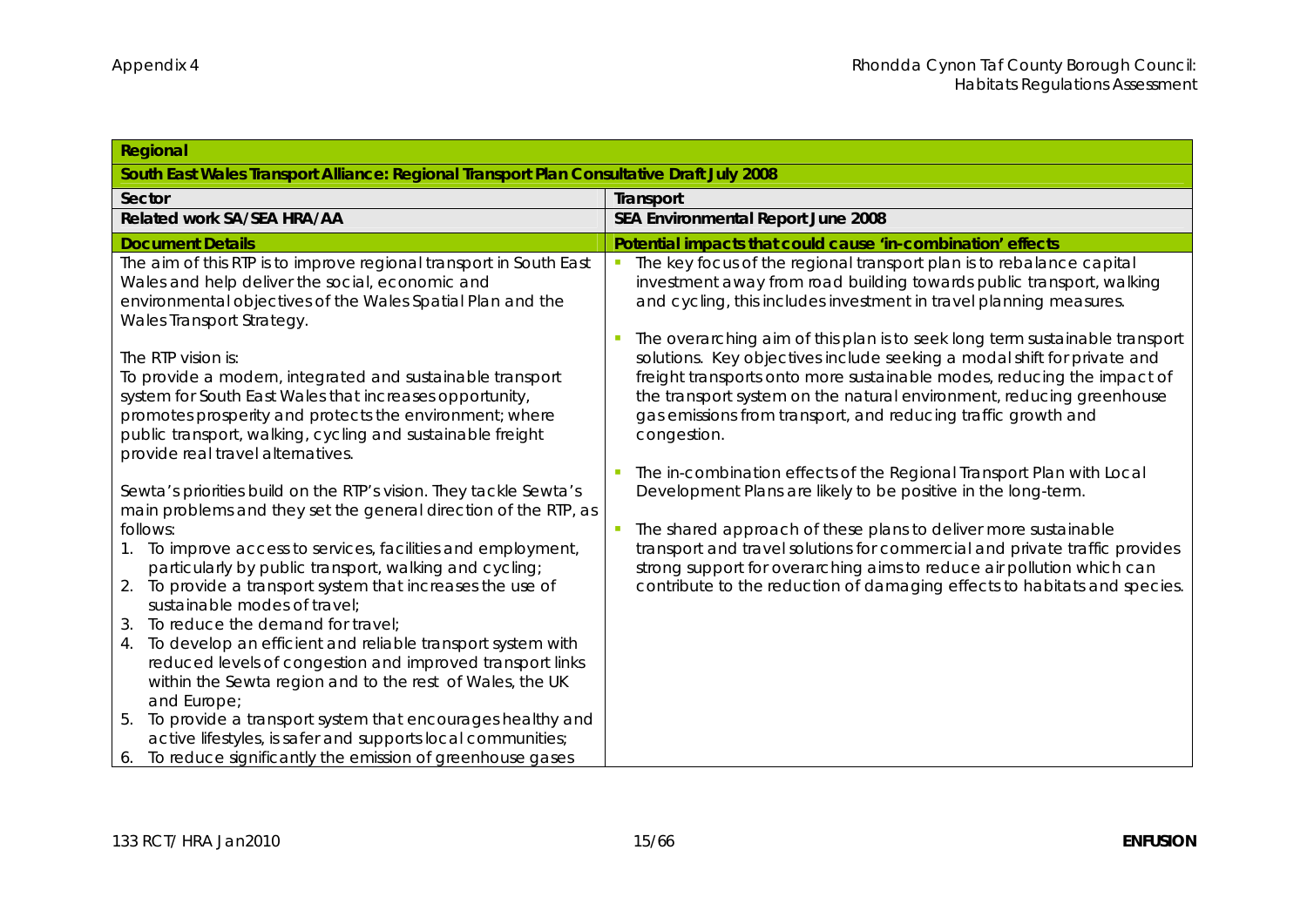| Regional                                                                                                                                                                                                                                                                                                                                                                                                                                                                        |  |  |
|---------------------------------------------------------------------------------------------------------------------------------------------------------------------------------------------------------------------------------------------------------------------------------------------------------------------------------------------------------------------------------------------------------------------------------------------------------------------------------|--|--|
| South East Wales Transport Alliance: Regional Transport Plan Consultative Draft July 2008                                                                                                                                                                                                                                                                                                                                                                                       |  |  |
| and air pollution from transport;<br>To ensure that land use development in South East Wales is<br>7.<br>supported by sustainable transport measures;<br>8. To make better use of the existing transport system;<br>To play a full role in regenerating South East Wales.<br>9.                                                                                                                                                                                                 |  |  |
| The document identifies a number of specific core activities<br>and interventions that according to SEWTA are absolutely<br>critical to achieving its vision.<br>Continuing investment into the regional rail system.<br>1.<br>Improving quality of the bus services.<br>2.<br>Developing of public transport integration.<br>3.<br>Making better use of the existing road system.<br>4.<br>Development of a Smarter Choice programme (including<br>5.<br>walking and cycling). |  |  |
| "Three 'Strategic Opportunity Areas" (SOAs) have been<br>identified. These areas are: Development linked to the dualling<br>of the Heads of the Valleys Road (A465);<br>The area around Llantrisant and North West Cardiff; and<br>The development in the Vale of Glamorgan linked to the<br>proposed St Athan military training academy.                                                                                                                                       |  |  |
| The RTP objectives are:                                                                                                                                                                                                                                                                                                                                                                                                                                                         |  |  |
| To ensure that communities have access to a good range<br>$\mathcal{L}_{\mathcal{A}}$<br>of employment opportunities, particularly by public<br>transport, walking and cycling<br>To improve access to services and facilities, particularly by<br>$\mathcal{L}_{\mathcal{A}}$<br>public transport, walking and cycling<br>To achieve seamless interchange within and between                                                                                                   |  |  |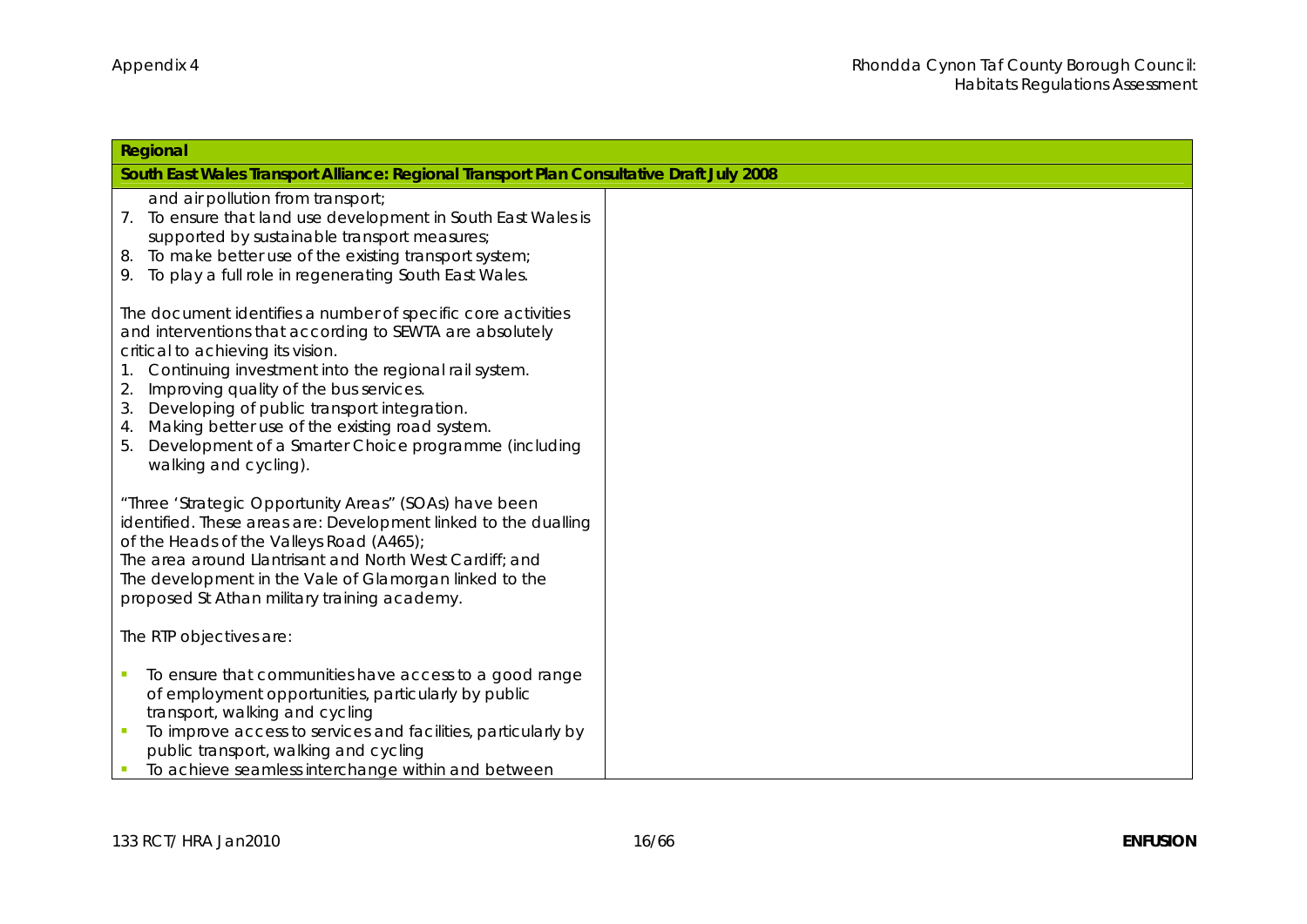|                             | Regional                                                                                  |  |  |
|-----------------------------|-------------------------------------------------------------------------------------------|--|--|
|                             | South East Wales Transport Alliance: Regional Transport Plan Consultative Draft July 2008 |  |  |
|                             | modes of transport                                                                        |  |  |
|                             | To achieve a modal shift towards more sustainable forms of                                |  |  |
|                             | transport for moving both people and freight                                              |  |  |
| $\mathcal{L}_{\mathcal{A}}$ | To improve actual and perceived levels of personal security                               |  |  |
|                             | when travelling                                                                           |  |  |
|                             | To improve the efficiency and reliability of the transport                                |  |  |
|                             | system                                                                                    |  |  |
|                             | To improve connections between the SEWTA region and                                       |  |  |
|                             | the rest of Wales, the UK and Europe by improving transport                               |  |  |
|                             | links that do not have an adverse impact on climate                                       |  |  |
|                             | change                                                                                    |  |  |
| ×                           | To reduce traffic growth and traffic congestion                                           |  |  |
|                             | To make better use of the existing road system                                            |  |  |
| п                           | To ensure that land use developments in South East Wales                                  |  |  |
|                             | are supported by sustainable transport measures                                           |  |  |
| $\overline{\phantom{a}}$    | To regenerate town centres, brown-field sites and local                                   |  |  |
|                             | communities through appropriate transport provision                                       |  |  |
|                             | To reduce the number and severity of road traffic casualties                              |  |  |
| ×,                          | To promote travel modes that provide for healthier lifestyles                             |  |  |
|                             | To reduce the dominance of motor traffic on the local                                     |  |  |
|                             | street scene to the benefit of residents, pedestrians and                                 |  |  |
|                             | cyclists                                                                                  |  |  |
|                             | To reduce the impact of the transport system on the natural<br>and built environment      |  |  |
|                             | To make the transport system more robust with respect to                                  |  |  |
|                             | the consequences of climate change                                                        |  |  |
|                             | To reduce significantly the emission of greenhouse gases                                  |  |  |
|                             | from transport                                                                            |  |  |
|                             | To make the public more aware of the consequences of                                      |  |  |
|                             | their travel choices on climate, the environment and health                               |  |  |
|                             |                                                                                           |  |  |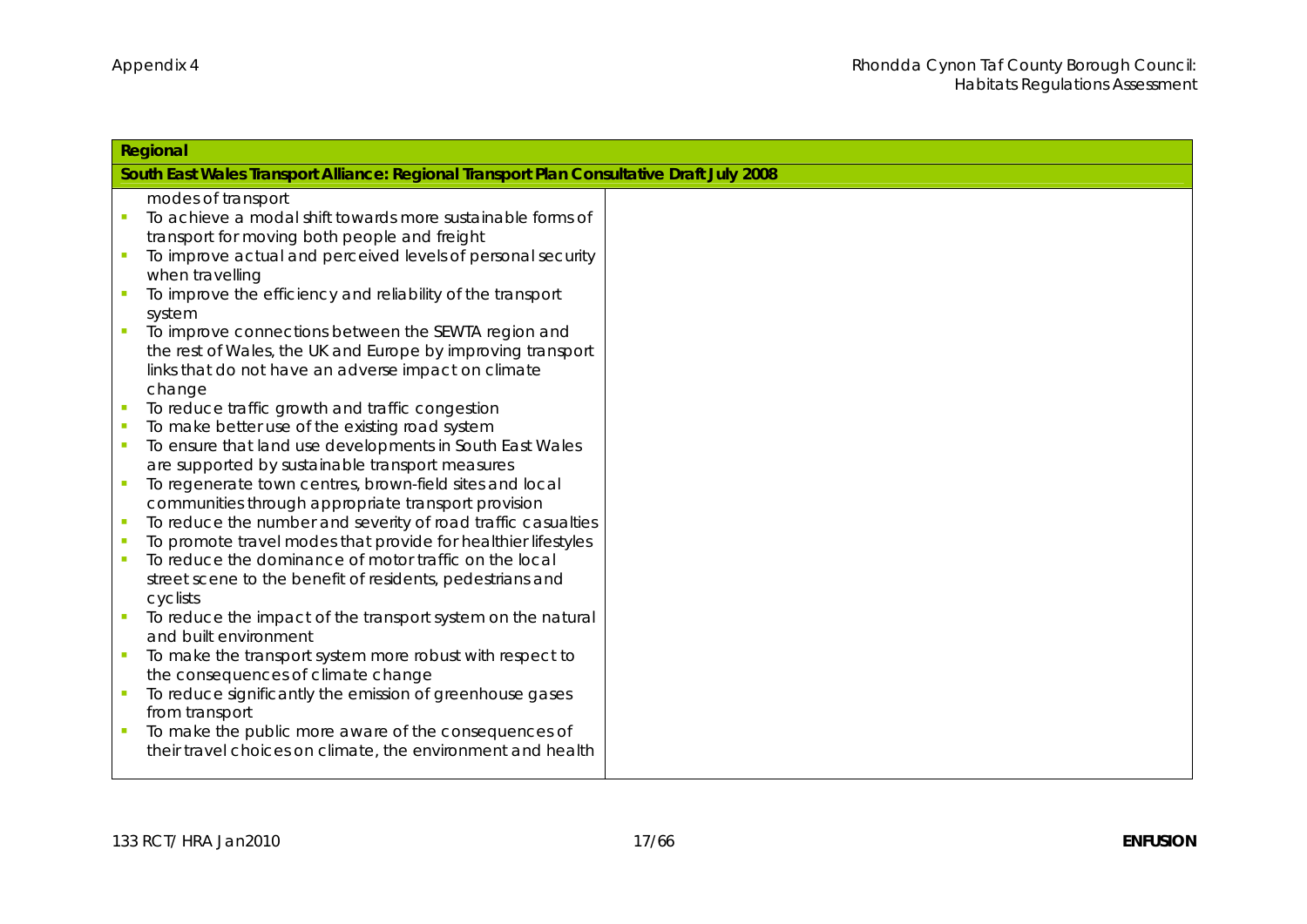| Regional                                                                                                                                                                                                                                                                                                                                                                                                                                                                                                                                                                                                                                                                                                                                                                                                                                                                                                                                                                                                                                |                                                                                                                         |
|-----------------------------------------------------------------------------------------------------------------------------------------------------------------------------------------------------------------------------------------------------------------------------------------------------------------------------------------------------------------------------------------------------------------------------------------------------------------------------------------------------------------------------------------------------------------------------------------------------------------------------------------------------------------------------------------------------------------------------------------------------------------------------------------------------------------------------------------------------------------------------------------------------------------------------------------------------------------------------------------------------------------------------------------|-------------------------------------------------------------------------------------------------------------------------|
| <b>SEWTA Rail Strategy Study Jan 2006</b>                                                                                                                                                                                                                                                                                                                                                                                                                                                                                                                                                                                                                                                                                                                                                                                                                                                                                                                                                                                               |                                                                                                                         |
| Plan Type                                                                                                                                                                                                                                                                                                                                                                                                                                                                                                                                                                                                                                                                                                                                                                                                                                                                                                                                                                                                                               | Rail Strategy                                                                                                           |
| Plan Owner/ Competent Authority                                                                                                                                                                                                                                                                                                                                                                                                                                                                                                                                                                                                                                                                                                                                                                                                                                                                                                                                                                                                         | South East Wales Transport Alliance                                                                                     |
| Currency                                                                                                                                                                                                                                                                                                                                                                                                                                                                                                                                                                                                                                                                                                                                                                                                                                                                                                                                                                                                                                | 2009 - 2018                                                                                                             |
| Region/Geographic Coverage                                                                                                                                                                                                                                                                                                                                                                                                                                                                                                                                                                                                                                                                                                                                                                                                                                                                                                                                                                                                              | Wales - with regional sections Including South East Wales Transport Alliance<br>(SEWTA) region                          |
| Sector                                                                                                                                                                                                                                                                                                                                                                                                                                                                                                                                                                                                                                                                                                                                                                                                                                                                                                                                                                                                                                  | Transport                                                                                                               |
| Related work SA/SEA HRA/AA                                                                                                                                                                                                                                                                                                                                                                                                                                                                                                                                                                                                                                                                                                                                                                                                                                                                                                                                                                                                              | N/A                                                                                                                     |
| <b>Document Details</b>                                                                                                                                                                                                                                                                                                                                                                                                                                                                                                                                                                                                                                                                                                                                                                                                                                                                                                                                                                                                                 | Potential impacts that could cause 'in-combination' effects                                                             |
| In summary the strategy includes:<br>Additional rolling stock to strengthen peak trains to provide<br>$\overline{\phantom{a}}$<br>for passenger growth and to avoid overcrowding and<br>rolling stock renewal;<br>Station improvements including improved station facilities,<br>information, security and access - including additional<br>parking;<br>Reliability and capacity improvements; changes to the<br>network to reduce delays and improve the ability to cope<br>with performance problems; specifically at Cardiff Central,<br>Cardiff Queen Street, Barry, Cogan Junction and Llandaff;<br>Frequency enhancements on existing lines; improving the<br>levels of service on selected routes to meet passengers'<br>expectations and increase the transfer of car trips to rail;<br>specifically new services on the Abergavenny, Chepstow,<br>Ebbw Vale, Rhymney Valley, Taff Vale and Vale of<br>Glamorgan Lines. Additional services to the north of Cardiff<br>are required to cope with the growth in passenger demand | Improvements to the rail network could lead to a reduction in car use<br>and improvements to air quality in the region. |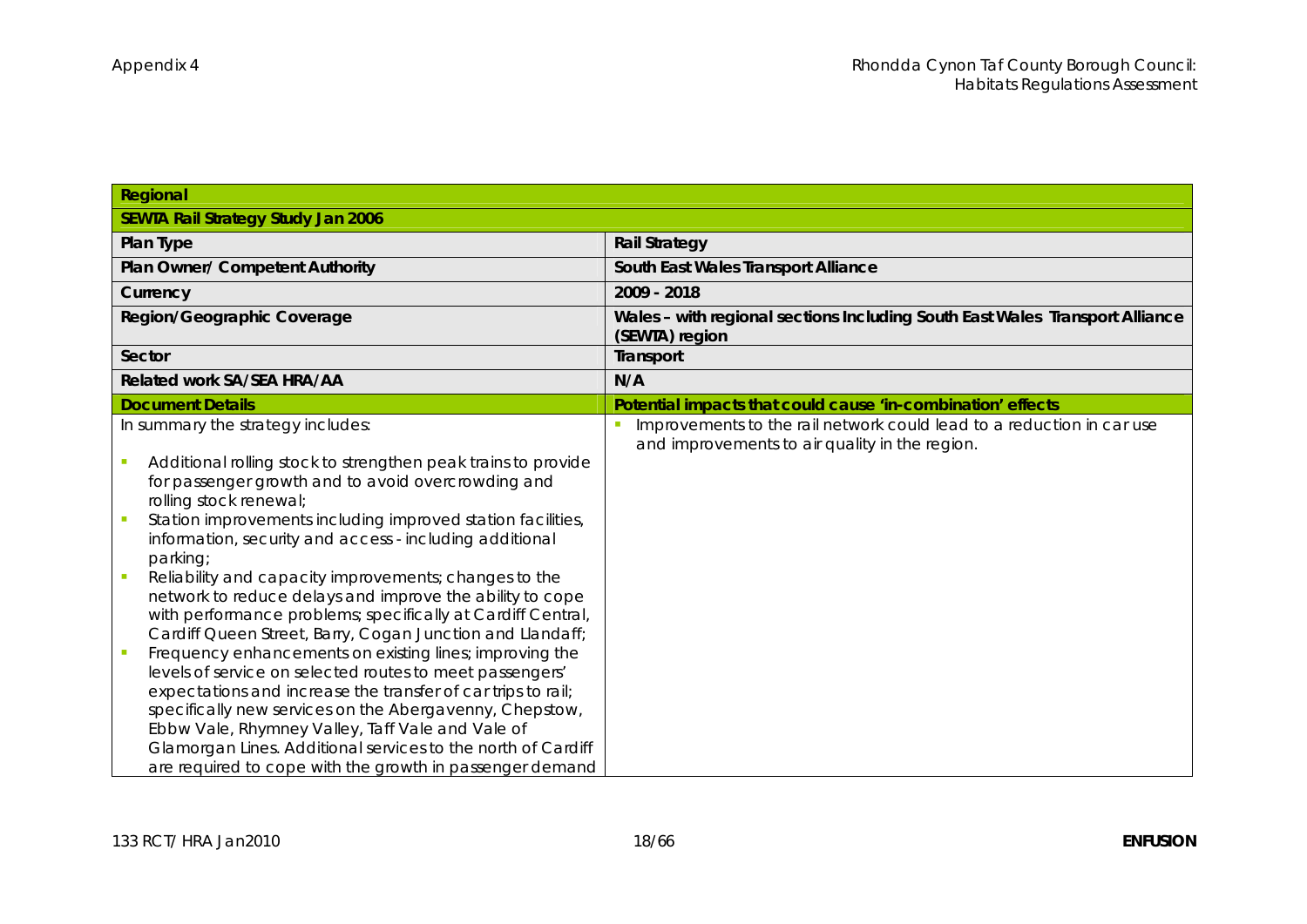| Regional |                                                                                                                                                                                                                                                                                                                                                                                                                                                                            |  |
|----------|----------------------------------------------------------------------------------------------------------------------------------------------------------------------------------------------------------------------------------------------------------------------------------------------------------------------------------------------------------------------------------------------------------------------------------------------------------------------------|--|
|          | SEWTA Rail Strategy Study Jan 2006                                                                                                                                                                                                                                                                                                                                                                                                                                         |  |
|          | and will require a significant investment in the capacity of<br>the network at and between Cardiff Queen Street and<br>Cardiff Central stations:<br>New stations on existing lines; improving access to the rail<br>network and integrated with the development of improved<br>services; specifically at Caerleon, Magor with Undy,<br>Llanwern, Coedkernew and St Mellons. With those on the<br>main line between Cardiff and Severn Tunnel sited on the<br>Relief Lines; |  |
|          | Network extensions and new stations; to investigate further<br>improving access to the rail network through extending to<br>Ebbw Vale Town and from Pontyclun to Beddau (with<br>stations at Talbot Green, Llantrisant, Gwaun Meisgyn &<br>Beddau); and<br>Rail - Link Bus Services; to extend the reach of the rail<br>services to communities remote from the network,<br>specifically providing access to the Valleys to the north of<br>Cardiff and Newport.           |  |

| Regional                                                   |                                                                              |
|------------------------------------------------------------|------------------------------------------------------------------------------|
| Turning Heads A Strategy for the Heads of the Valleys 2020 |                                                                              |
| Plan Type                                                  | Regional Spatial Planning and Regeneration Strategy                          |
| Plan Owner/ Competent Authority                            | <b>Welsh Assembly Government</b>                                             |
| Currency                                                   | June 2006                                                                    |
| Region/Geographic Coverage                                 | Heads of the Valleys covering parts of the administrative areas of (Rhondda) |
|                                                            | Cynon Taf, Merthyr Tydfil, Caerphilly, Blaenau Gwent)                        |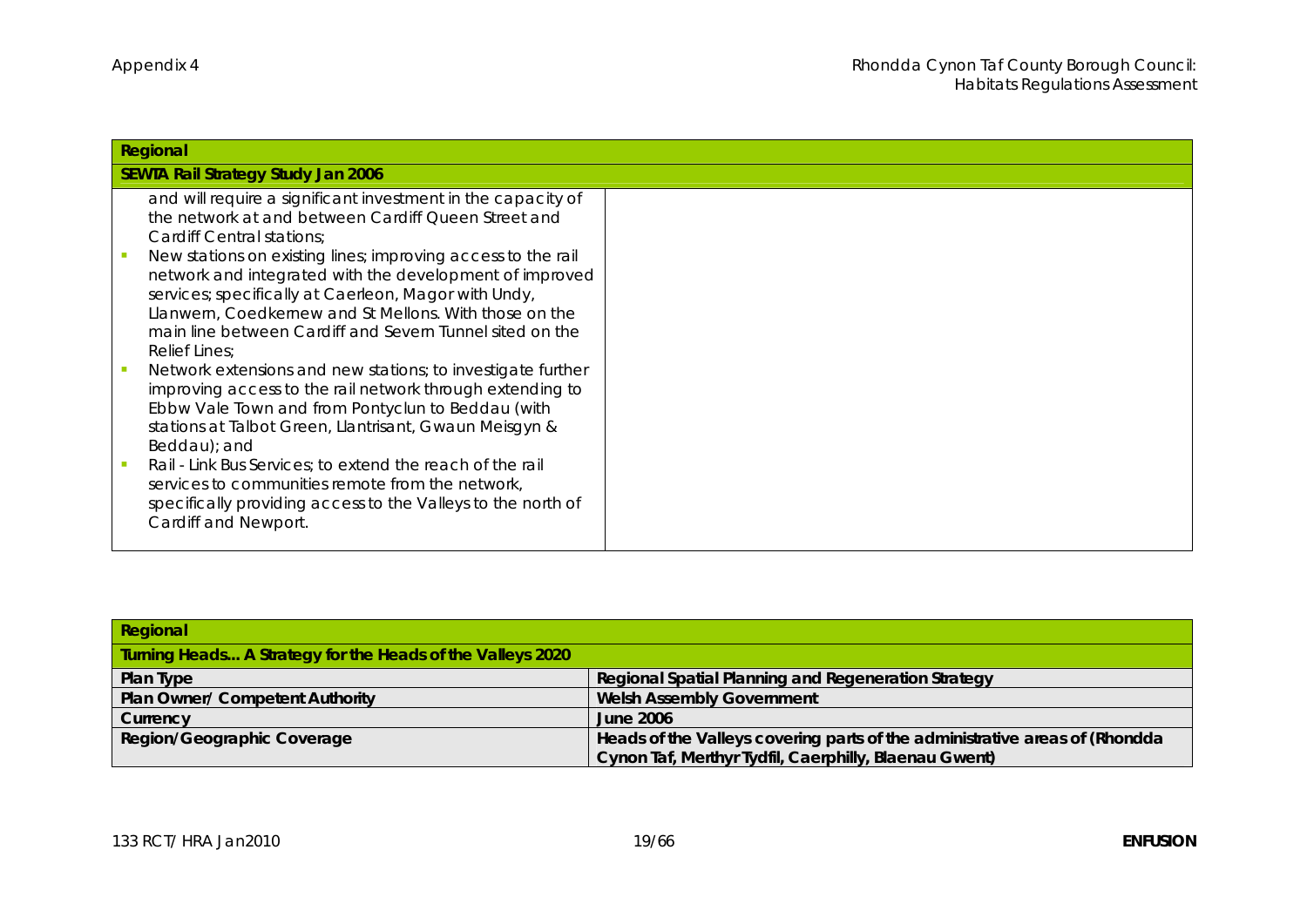| Regional                                                                                                                                                                                                                                                                                                                                                                                                                                                                                                                                                                                                                  |                                                                                                                                                                                                                                                                                                                                                                                                  |
|---------------------------------------------------------------------------------------------------------------------------------------------------------------------------------------------------------------------------------------------------------------------------------------------------------------------------------------------------------------------------------------------------------------------------------------------------------------------------------------------------------------------------------------------------------------------------------------------------------------------------|--------------------------------------------------------------------------------------------------------------------------------------------------------------------------------------------------------------------------------------------------------------------------------------------------------------------------------------------------------------------------------------------------|
| Turning Heads A Strategy for the Heads of the Valleys 2020                                                                                                                                                                                                                                                                                                                                                                                                                                                                                                                                                                |                                                                                                                                                                                                                                                                                                                                                                                                  |
| Sector                                                                                                                                                                                                                                                                                                                                                                                                                                                                                                                                                                                                                    | Planning/Regeneration                                                                                                                                                                                                                                                                                                                                                                            |
| Related work SA/SEA HRA/AA                                                                                                                                                                                                                                                                                                                                                                                                                                                                                                                                                                                                | <b>SA/SEA Report</b>                                                                                                                                                                                                                                                                                                                                                                             |
| <b>Document Details</b>                                                                                                                                                                                                                                                                                                                                                                                                                                                                                                                                                                                                   | Potential impacts that could cause 'in-combination' effects                                                                                                                                                                                                                                                                                                                                      |
| Strategy set within context of Wales Spatial Plan - sets a<br>shared vision for planning for the Heads of the Valleys.<br>Preferred Approach - Option A 'Developing Balanced                                                                                                                                                                                                                                                                                                                                                                                                                                              | Direct loss of habitat through development - One of the three Strategic<br>Opportunity Areas identified is 'the area around Llantrisant and North West<br>Cardiff'; Cardiff Beech Woods SAC is in close proximity to this.<br>Housing and employment growth may lead to increased transport                                                                                                      |
| Communities'<br>mix strong employment opportunities with distinctive<br>communities.<br>provide mix of housing, retail, leisure/tourism.<br>exploit internal and external employment opportunities                                                                                                                                                                                                                                                                                                                                                                                                                        | movements - the potential for in-combination effect is greater where<br>housing sites are in close proximity to Natura 2000 sites.<br>Atmospheric pollution generated as a result of housing, employment and<br>transport growth.                                                                                                                                                                |
| including along M4 corridor.<br>Public Sector Investment for 2006-09 includes:<br>Environment c£300m, including improvements to Merthyr<br>Tydfil, Ebbw Vale, Bargoed, Abertillery, Blaenavon and<br>Mountain Ash Town Centres.<br>Economy c£500m incuding the next phase of the A465(T)<br>dualling.<br>Tourism and leisure - c£50m, including local authority<br>investment in community facilities.<br>Continued major public investment in the area, including<br>the regeneration of the former Ebbw Vale Steelworks site.<br>Housing renewal £0.6billion investment n social housing<br>stock between now and 2012. | The A465 runs in close proximity to Blaen Cynon SAC. There is the potential<br>for direct land take, increased disturbance and increased levels of diffuse<br>air pollution.<br>Employment development along the M4 could have implications for<br>Cardiff Beech Woods SAC. There is the potential for direct land take,<br>increased disturbance and increased levels of diffuse air pollution. |
| Key Strategic Goals include:<br>SP2: A Perception Changing Landscape<br>With stakeholders, we will develop and implement a number                                                                                                                                                                                                                                                                                                                                                                                                                                                                                         |                                                                                                                                                                                                                                                                                                                                                                                                  |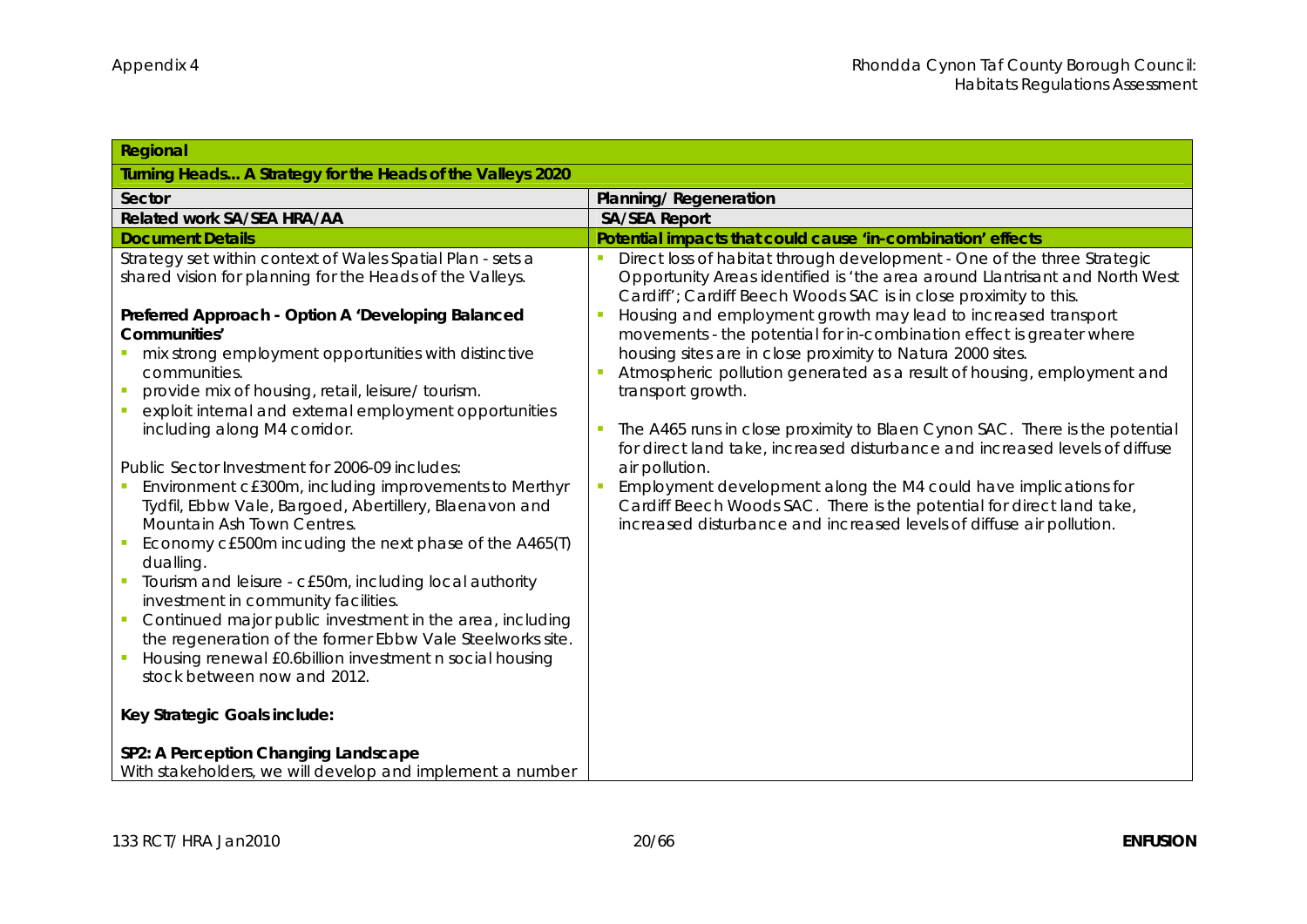| Regional                                                                                                                                                                                                                                                                                                                                                                                                                                                                                                                       |
|--------------------------------------------------------------------------------------------------------------------------------------------------------------------------------------------------------------------------------------------------------------------------------------------------------------------------------------------------------------------------------------------------------------------------------------------------------------------------------------------------------------------------------|
| Turning Heads A Strategy for the Heads of the Valleys 2020                                                                                                                                                                                                                                                                                                                                                                                                                                                                     |
| of key strategic landscape-scale environmental<br>enhancements, concentrating on key corridors and<br>gateways such as the A465(T) Heads of the Valleys Road,<br>and approaches to the former Ebbw Vale Steelworks and<br>Hirwaun.                                                                                                                                                                                                                                                                                             |
| SP5: Joined-Up Solutions for Business<br>Informed by market demand, we will actively encourage<br>developers to improve and expand the range of business<br>premises in the area, including within town centres, to help<br>the Heads of the Valleys become a realistic investment<br>option alongside centres such as Newport and Cardiff. This<br>will be supported by good community and public transport<br>links connecting people with jobs and services - integrated<br>into the wider South East Wales Transport Plan. |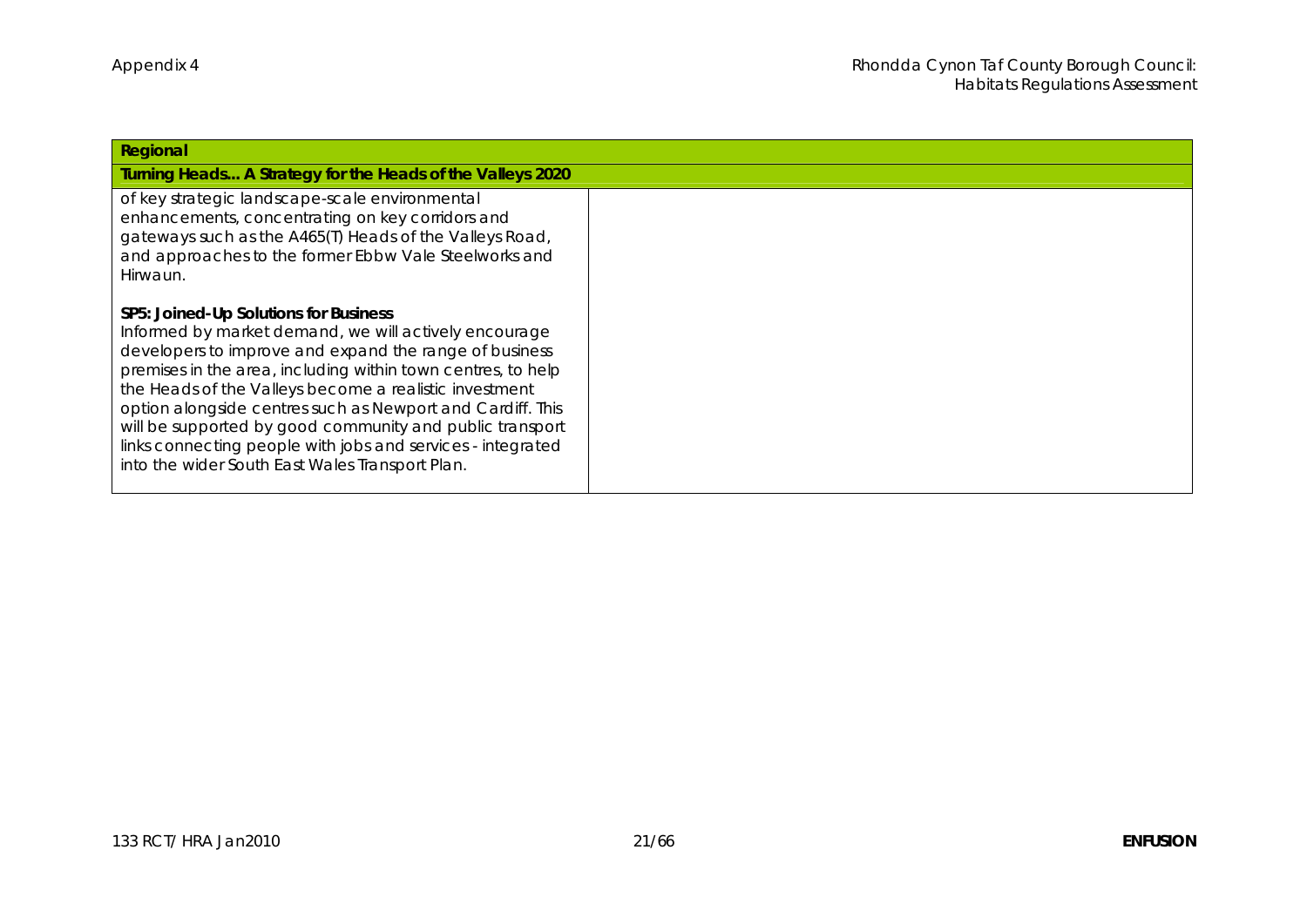## **Regional outside SE Wales**

| Regional                                                                                                                                                                                                                                                                                                                                                                                                                                          |                                                                                                                                                                                                                                                                                                                                                                                                                                                                                                                                |
|---------------------------------------------------------------------------------------------------------------------------------------------------------------------------------------------------------------------------------------------------------------------------------------------------------------------------------------------------------------------------------------------------------------------------------------------------|--------------------------------------------------------------------------------------------------------------------------------------------------------------------------------------------------------------------------------------------------------------------------------------------------------------------------------------------------------------------------------------------------------------------------------------------------------------------------------------------------------------------------------|
| The Consultation Draft Transport Plan for South West Wales, 2008                                                                                                                                                                                                                                                                                                                                                                                  |                                                                                                                                                                                                                                                                                                                                                                                                                                                                                                                                |
| Plan Type                                                                                                                                                                                                                                                                                                                                                                                                                                         | Regional Transport Plan                                                                                                                                                                                                                                                                                                                                                                                                                                                                                                        |
| Plan Owner/ Competent Authority                                                                                                                                                                                                                                                                                                                                                                                                                   | South West Wales Integrated Transport Consortium (SWWITCH)                                                                                                                                                                                                                                                                                                                                                                                                                                                                     |
| Currency                                                                                                                                                                                                                                                                                                                                                                                                                                          | 2008-2013                                                                                                                                                                                                                                                                                                                                                                                                                                                                                                                      |
| Region/Geographic Coverage                                                                                                                                                                                                                                                                                                                                                                                                                        | South West Wales                                                                                                                                                                                                                                                                                                                                                                                                                                                                                                               |
| Sector                                                                                                                                                                                                                                                                                                                                                                                                                                            | Transport                                                                                                                                                                                                                                                                                                                                                                                                                                                                                                                      |
| Related work SA/SEA HRA/AA                                                                                                                                                                                                                                                                                                                                                                                                                        | SEA Scoping of the South West Wales Transport Plan<br><b>HRA Screening</b>                                                                                                                                                                                                                                                                                                                                                                                                                                                     |
| <b>Document Details</b>                                                                                                                                                                                                                                                                                                                                                                                                                           | Potential impacts that could cause 'in-combination' effects                                                                                                                                                                                                                                                                                                                                                                                                                                                                    |
| The RTP replaces county-level Local Transport Plans. The Vision<br>for South West Wales is 'to improve transport and access within<br>and beyond the region to facilitate economic development<br>and the development and use of more sustainable and<br>healthier modes of transport'.<br>The RTP reiterates national strategy (above), which sees the<br>ports of Milford Haven, Pembroke and Fishguard as 'key<br>gateways to and from Wales'. | No specific locations for new development identified though it is<br>possible that the plan could lead to increase in diffuse air pollution.<br>Policies within the Plan will help to mitigate or offset any increase in<br>diffuse air pollution as a result of this Strategy. These include improving<br>the quality, affordability and awareness of public transport, walking,<br>cycling and car sharing and making the movement of people and<br>freight more sustainable, safer and more secure, reliable and efficient. |
| The 'network of towns' concept is also cascaded downwards<br>to the region from national strategy; this sees the Haven<br>Waterway towns of Milford Haven, Pembroke/Pembroke Dock<br>and Haverfordwest as supporting each other by offering<br>complementary functions and being better linked<br>(unspecified).                                                                                                                                  |                                                                                                                                                                                                                                                                                                                                                                                                                                                                                                                                |
| The Strategy sets out outcomes to influence travel behaviour,<br>which will have beneficial effects overall.                                                                                                                                                                                                                                                                                                                                      |                                                                                                                                                                                                                                                                                                                                                                                                                                                                                                                                |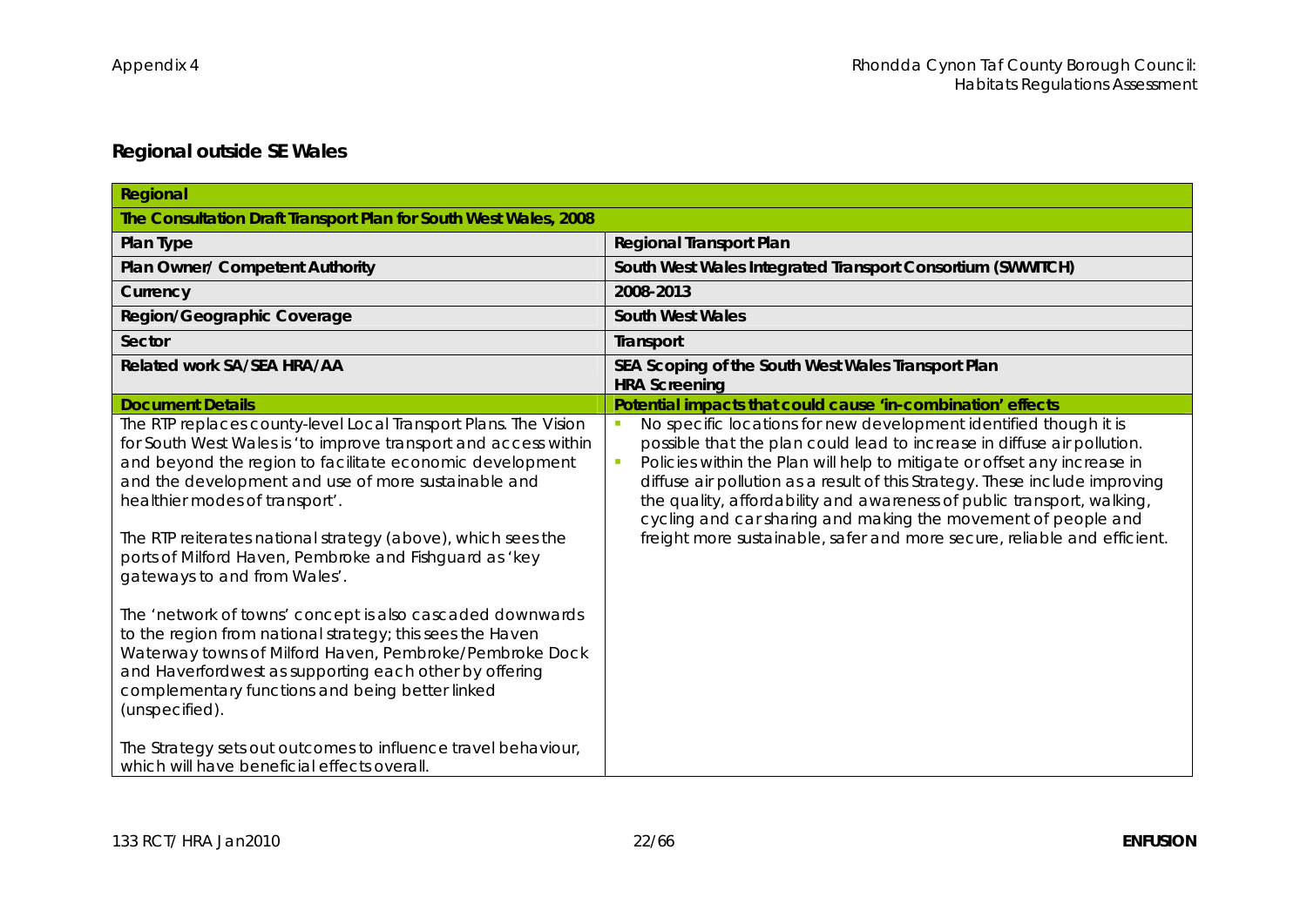| Regional                                                                                            |  |
|-----------------------------------------------------------------------------------------------------|--|
| The Consultation Draft Transport Plan for South West Wales, 2008                                    |  |
| HRA Screening of SWWITCH has been indicated on the<br>website, but has not yet been made available. |  |

| Regional                                                                                                                      |                                                                                                                                              |
|-------------------------------------------------------------------------------------------------------------------------------|----------------------------------------------------------------------------------------------------------------------------------------------|
| Regional Transport Plan for Mid Wales 2006                                                                                    |                                                                                                                                              |
| Plan Type                                                                                                                     | Regional Transport Plan                                                                                                                      |
| Plan Owner/ Competent Authority                                                                                               | Mid Wales Transport Consortium (TraCC)                                                                                                       |
| Currency                                                                                                                      | 2008 - 2013                                                                                                                                  |
| Region/Geographic Coverage                                                                                                    | South West Wales                                                                                                                             |
| Sector                                                                                                                        | Transport                                                                                                                                    |
| Related work SA/SEA HRA/AA                                                                                                    | N/A                                                                                                                                          |
| <b>Document Details</b>                                                                                                       | Potential impacts that could cause 'in-combination' effects                                                                                  |
| The Vision for TraCC's RTP is:                                                                                                | No specific locations for new development identified though it is possible<br>that the plan could lead to increase in diffuse air pollution. |
| 'To plan for and deliver an integrated transport system in Mid<br>Wales that facilitates economic development, ensures access |                                                                                                                                              |
| for all to services and opportunities, sustains and improves the                                                              |                                                                                                                                              |
| quality of community life and respects the environment.'                                                                      |                                                                                                                                              |
| TraCC RTP Objectives                                                                                                          |                                                                                                                                              |
| To improve safety for all transport users;                                                                                    |                                                                                                                                              |
| To improve accessibility to services, jobs and facilities for all<br>sectors of society;                                      |                                                                                                                                              |
| To improve the quality and integration of the public                                                                          |                                                                                                                                              |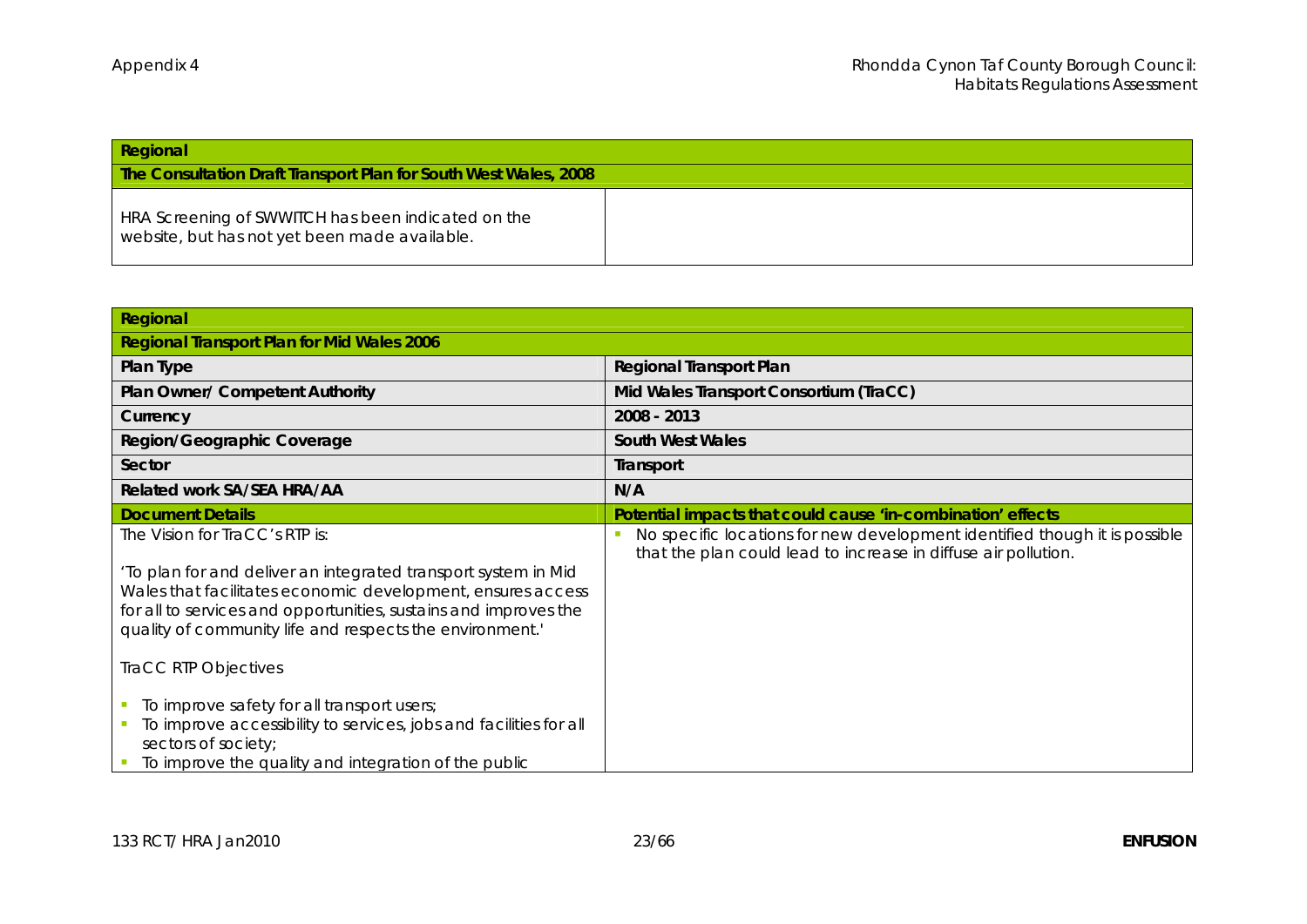| Regional                                                                                                      |  |
|---------------------------------------------------------------------------------------------------------------|--|
| Regional Transport Plan for Mid Wales 2006                                                                    |  |
| transport system including the role of community transport;                                                   |  |
| To provide, promote and improve sustainable forms of<br>transport;                                            |  |
| To improve the efficiency and use of the highway network<br>including connectivity to other regions;          |  |
| To maintain and improve the existing highway and transport<br>infrastructure;                                 |  |
| To minimise the impact of movement on the local and<br>global environment; and                                |  |
| To ensure that transport, the need to travel and accessibility<br>issues are paramount in land use decisions. |  |

| <b>Catchment Abstraction Management Strategies</b>                                                                                                                                                                                    |                                                                                                                                                                                                                                                                                                                    |
|---------------------------------------------------------------------------------------------------------------------------------------------------------------------------------------------------------------------------------------|--------------------------------------------------------------------------------------------------------------------------------------------------------------------------------------------------------------------------------------------------------------------------------------------------------------------|
| The Taff and Ely Catchment Abstraction Management Strategy 2006                                                                                                                                                                       |                                                                                                                                                                                                                                                                                                                    |
| Plan Type                                                                                                                                                                                                                             | <b>Catchment Abstraction Management Strategy</b>                                                                                                                                                                                                                                                                   |
| Plan Owner/ Competent Authority                                                                                                                                                                                                       | <b>Environment Agency Wales</b>                                                                                                                                                                                                                                                                                    |
| Currency                                                                                                                                                                                                                              | 2006-2010                                                                                                                                                                                                                                                                                                          |
| Region/Geographic Coverage                                                                                                                                                                                                            | Taff and Ely Catchment                                                                                                                                                                                                                                                                                             |
| Sector                                                                                                                                                                                                                                | Water                                                                                                                                                                                                                                                                                                              |
| Related work SA/SEA HRA/AA                                                                                                                                                                                                            | N/A                                                                                                                                                                                                                                                                                                                |
| <b>Document Details</b>                                                                                                                                                                                                               | Potential impacts that could cause 'in-combination' effects                                                                                                                                                                                                                                                        |
| The document sets out how the Environment Agency Wales<br>will manage water abstraction from the Taff and Ely<br>catchment until 2010. The strategy provides the framework<br>for any decision on an abstraction license application. | Under the Habitats Regulations the Environment Agency Wales has a duty to<br>assess the effects of existing abstraction licences and any new applications to<br>make sure they are not impacting on internationally important nature<br>conservation sites. Water efficiency is also tested by the EA before a new |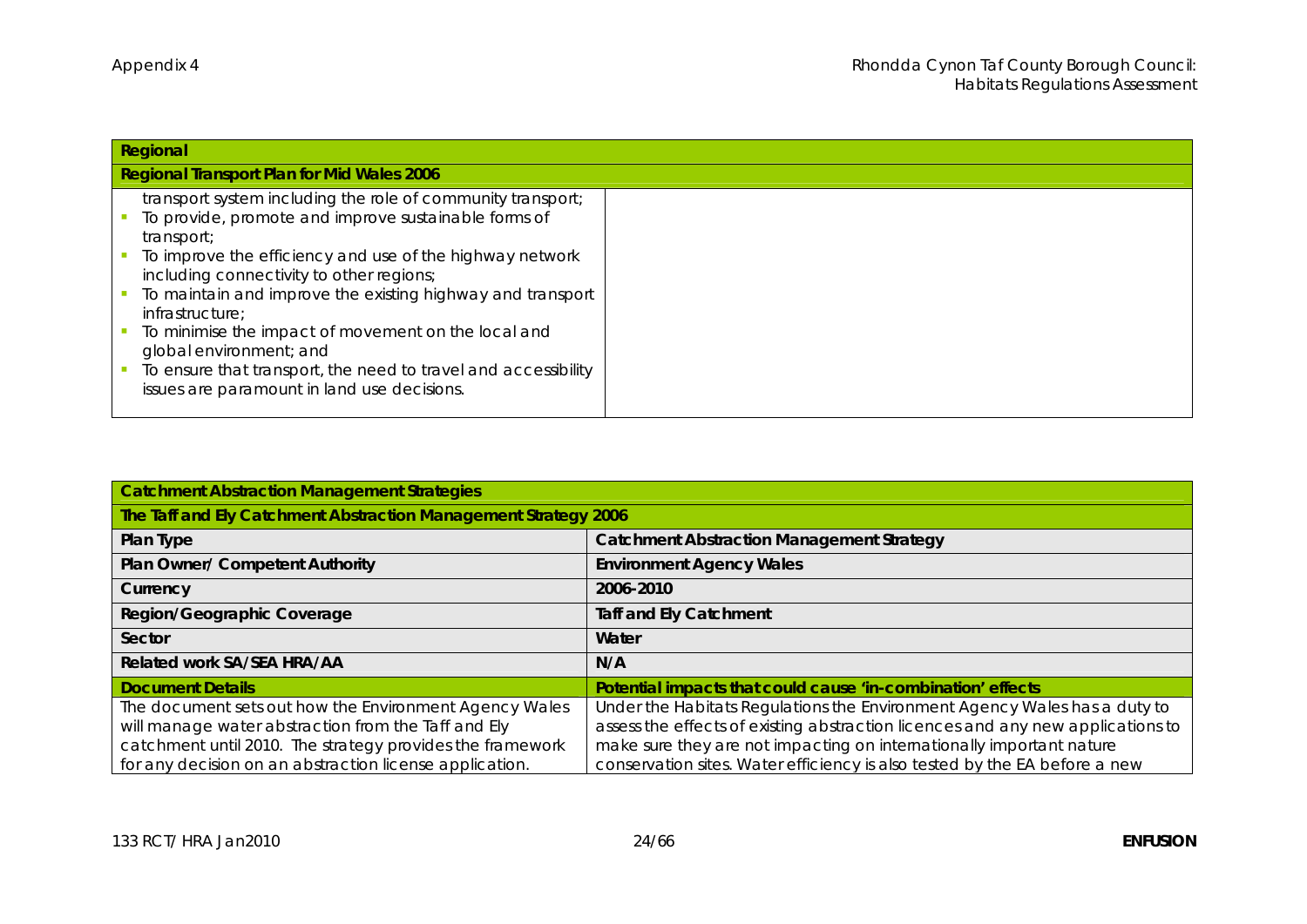| The Taff and Ely have a total catchment area of<br>approximately 576 km2, which encompasses the River Taff,<br>the River Ely and their respective tributaries. A large                                                                                                                                       | license is granted. If the assessment of a new application shows that it could<br>have an impact on a SAC/SPA the EA will have to follow strict rules in setting a<br>time limit for that license.                                                                                                                                                                                 |
|--------------------------------------------------------------------------------------------------------------------------------------------------------------------------------------------------------------------------------------------------------------------------------------------------------------|------------------------------------------------------------------------------------------------------------------------------------------------------------------------------------------------------------------------------------------------------------------------------------------------------------------------------------------------------------------------------------|
| groundwater abstraction occurs at Ely Wells (in the lower Ely<br>catchment) providing water for operations at Aberthaw<br>Power Station. In the upper areas of the catchment there<br>are carboniferous limestone and sandstone units (capable<br>of supporting significant yields), which are currently not | The catchment has been split into 3 Water Resource Management Units<br>(WRMU) and 1 Groundwater Management Unit (GWMU). The document<br>states that two of the WRMUs and the GWMU are over licensed. The WRMU<br>that contains the River Ely has water available for abstraction.                                                                                                  |
| being used to their full potential.                                                                                                                                                                                                                                                                          | Blaen Cynon SAC falls within WRMU 6 which according to the CAMS is over<br>licensed. The Resource availability status of WRMU 6 is that there will be no<br>water available by 2016. A reduction in the water table could affect the<br>devil's-bit scabious, which prefers moist soils. The Marsh Fritillary Butterfly<br>requires this plant species as it is their larval food. |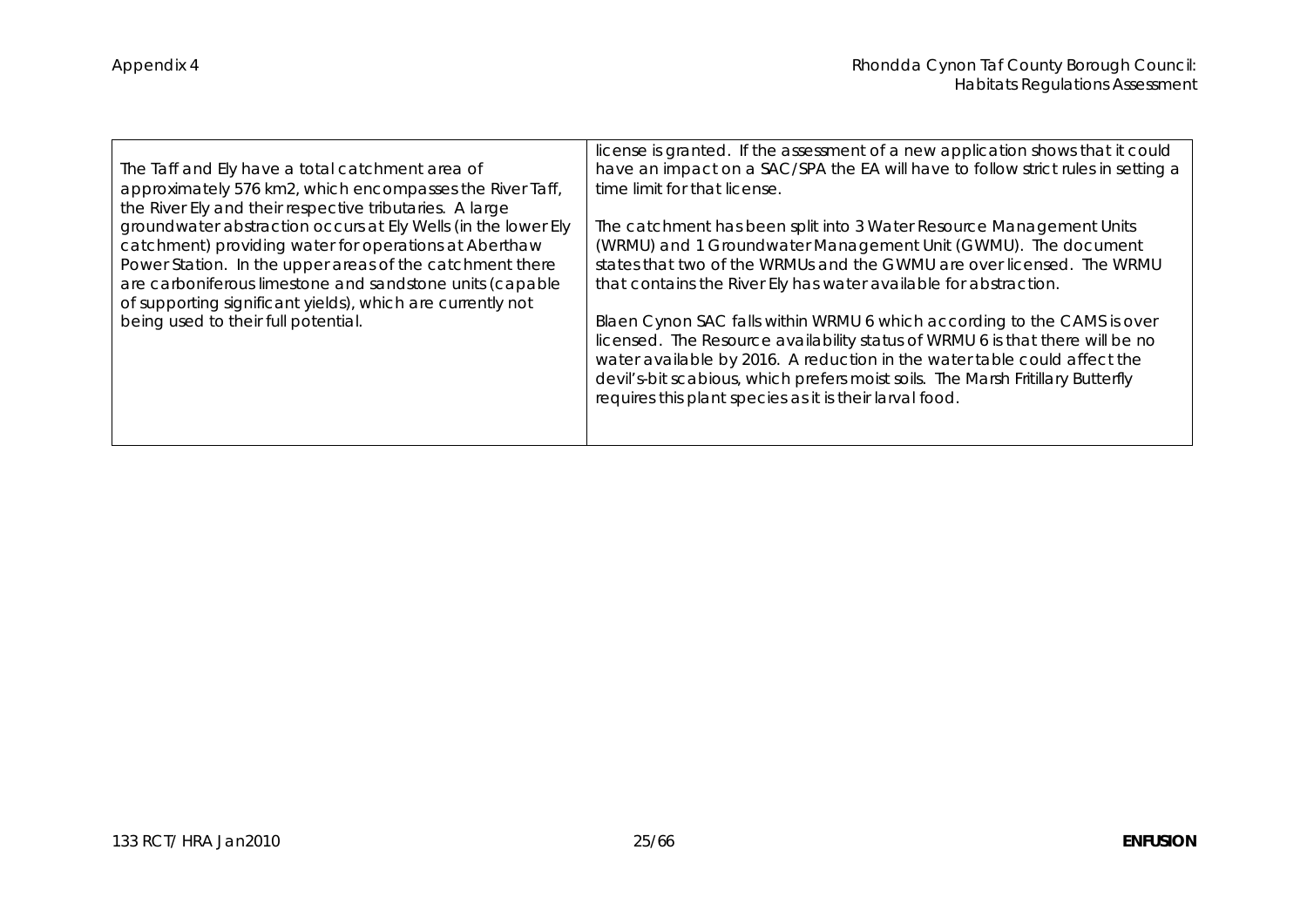## **Local Development Plans**

| <b>Local Development Plans</b>                                                                                                                                                                                                                                                                                                                                                                                                                                                                                                                                                                                             |                                                                                                                                                                                                                                                                                                                                                                                                                                                                                          |
|----------------------------------------------------------------------------------------------------------------------------------------------------------------------------------------------------------------------------------------------------------------------------------------------------------------------------------------------------------------------------------------------------------------------------------------------------------------------------------------------------------------------------------------------------------------------------------------------------------------------------|------------------------------------------------------------------------------------------------------------------------------------------------------------------------------------------------------------------------------------------------------------------------------------------------------------------------------------------------------------------------------------------------------------------------------------------------------------------------------------------|
| Brecon Beacons National Park Authority Local Development Plan Preferred Strategy                                                                                                                                                                                                                                                                                                                                                                                                                                                                                                                                           |                                                                                                                                                                                                                                                                                                                                                                                                                                                                                          |
| Plan Type                                                                                                                                                                                                                                                                                                                                                                                                                                                                                                                                                                                                                  | Local Development Plan                                                                                                                                                                                                                                                                                                                                                                                                                                                                   |
| Plan Owner/ Competent Authority                                                                                                                                                                                                                                                                                                                                                                                                                                                                                                                                                                                            | <b>Brecon Beacons National Park Authority</b>                                                                                                                                                                                                                                                                                                                                                                                                                                            |
| Currency                                                                                                                                                                                                                                                                                                                                                                                                                                                                                                                                                                                                                   | 15 years                                                                                                                                                                                                                                                                                                                                                                                                                                                                                 |
| Region/Geographic Coverage                                                                                                                                                                                                                                                                                                                                                                                                                                                                                                                                                                                                 | Brecon Beacons National Park Authority administrative boundaries                                                                                                                                                                                                                                                                                                                                                                                                                         |
| Sector                                                                                                                                                                                                                                                                                                                                                                                                                                                                                                                                                                                                                     | Planning                                                                                                                                                                                                                                                                                                                                                                                                                                                                                 |
| Related work SA/SEA HRA/AA                                                                                                                                                                                                                                                                                                                                                                                                                                                                                                                                                                                                 | SA/ SEA of the LDP Preferred Strategy<br>HRA Screening of the LDP Preferred Strategy                                                                                                                                                                                                                                                                                                                                                                                                     |
| <b>Document Details</b>                                                                                                                                                                                                                                                                                                                                                                                                                                                                                                                                                                                                    | Potential impacts that could cause 'in-combination' effects                                                                                                                                                                                                                                                                                                                                                                                                                              |
| The BBNPA LDP is the Development Plan for the Authority<br>over a 15 year period during which it will provide the<br>framework for development within the National Park<br>administrative boundaries, whilst also seeking to minimise<br>projects that do not meet with the aims and objectives of<br>the overarching National Park Management Plan.<br>Accordingly, the LDP is closely connected to the National<br>Park Management Plan through a linked vision and related<br>objectives. The final LDP will comprise a strategy and<br>integrated set of policies and site specific proposals to guide<br>development. | <b>Overarching Development Pressures</b><br>Generic effects related to development/ growth scenarios include:<br>Potential for land take/ habitat fragmentation<br>Increased demand for water resources/abstraction/hydrological impacts<br>Increased traffic movements, contributions to atmospheric pollution<br>loading<br>Growth in requirements for waste management facilities, increased<br>demand for minerals<br>Increased recreational pressure from existing/ new populations |
| The Preferred Strategy details the strategic spatial options<br>considered and outlines the preferred approach for<br>strategic sites, non-strategic sites and strategic planning<br>policies. The strategic planning policies are organised into<br>four main categories:                                                                                                                                                                                                                                                                                                                                                 | <b>SAC Specific Issues</b><br>Part of the Blaen Cynon SAC is situated within BBNP. The Preferred Strategy<br>identifies that there will be some growth in Penderyn which is in close<br>proximity to the SAC. The LDP does not yet specify the level of growth or                                                                                                                                                                                                                        |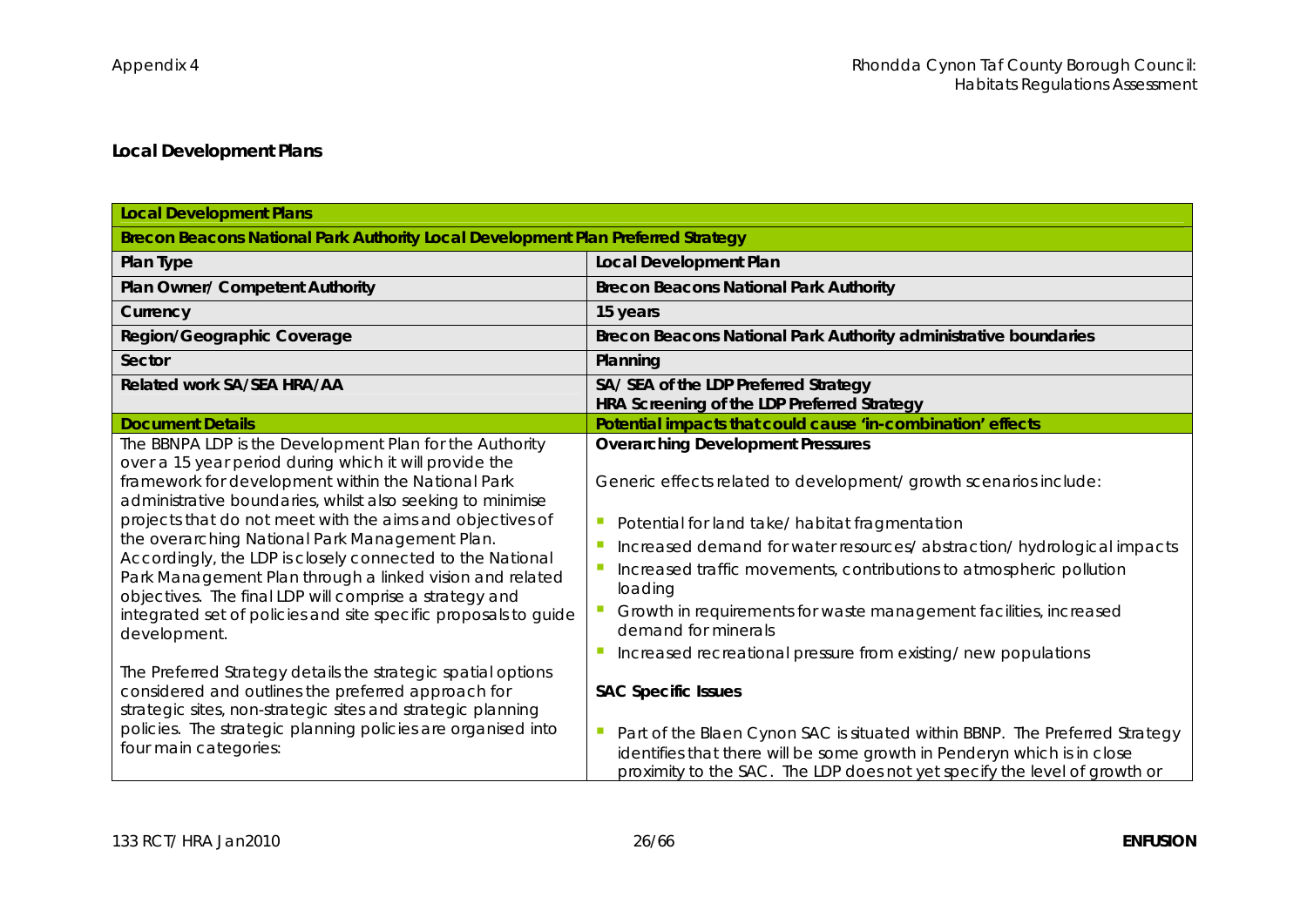| Local Development Plans                                                                                                                                                                         |                                                                                                                     |
|-------------------------------------------------------------------------------------------------------------------------------------------------------------------------------------------------|---------------------------------------------------------------------------------------------------------------------|
| Brecon Beacons National Park Authority Local Development Plan Preferred Strategy                                                                                                                |                                                                                                                     |
| 1. Overarching Policies<br><b>Topic Specific Policies</b><br>2.<br>Spatial Distribution of Development<br>3.<br>Requirements for Sustainable Development<br>4.                                  | location in Penderyn. There is potential for development in this area to<br>lead to habitat loss and fragmentation. |
| The key implications of the plan are likely to be:                                                                                                                                              |                                                                                                                     |
| Continued support for, protection and enhancement of<br>the landscape, cultural and environmental heritage of<br>the Park.                                                                      |                                                                                                                     |
| A growth in the provision and use of sustainable energy<br>sources, focused on small scale generation as part of<br>new developments at source.                                                 |                                                                                                                     |
| Promotion of development on previously developed land.                                                                                                                                          |                                                                                                                     |
| Development of housing and employment focused on<br>key settlements with mix allocations.                                                                                                       |                                                                                                                     |
| Small scale allocations of housing at non-strategic sites<br>where it supports regeneration, identified need in rural<br>communities, including through the provision of<br>affordable housing. |                                                                                                                     |
| Overall the LDP's strategy reflects the wider criteria and aims<br>of National Park designation in only allowing for:                                                                           |                                                                                                                     |
| moderate housing development: 1,506 - 1.664 new<br>houses over the period of the plan and                                                                                                       |                                                                                                                     |
| one strategic employment site at the Key Settlement of<br>Brecon, for 'knowledge based' educational and<br>commercial uses.                                                                     |                                                                                                                     |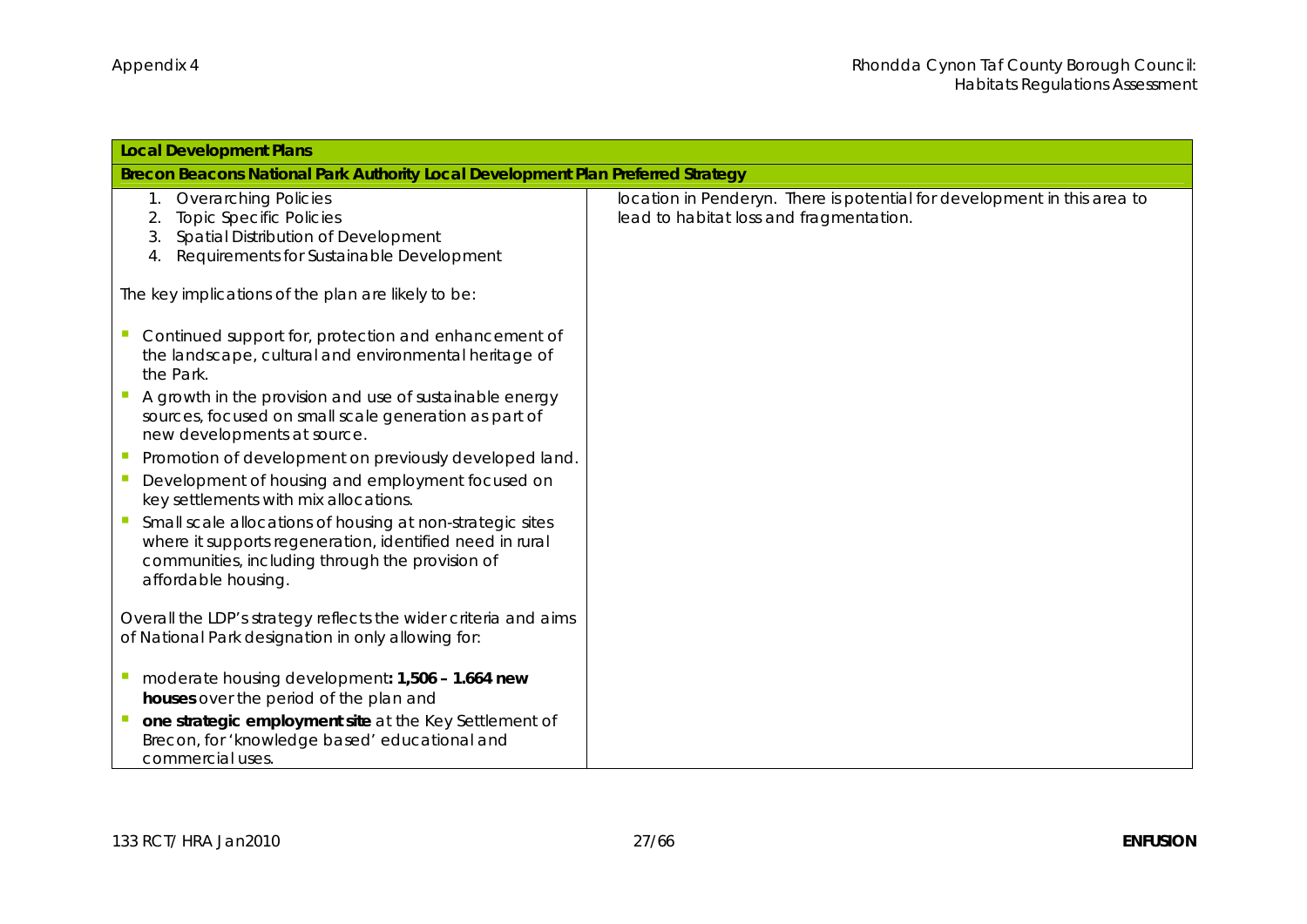| Local Development Plans                                                          |  |
|----------------------------------------------------------------------------------|--|
| Brecon Beacons National Park Authority Local Development Plan Preferred Strategy |  |
|                                                                                  |  |
|                                                                                  |  |
|                                                                                  |  |

| Local Development Plans                                                                                                  |                                                                                                                                                           |  |
|--------------------------------------------------------------------------------------------------------------------------|-----------------------------------------------------------------------------------------------------------------------------------------------------------|--|
| Bridgend County Borough Council Local Development Plan Strategic Options and Preferred Strategy:                         |                                                                                                                                                           |  |
| Plan Type                                                                                                                | Local Development Plan                                                                                                                                    |  |
| Plan Owner/ Competent Authority                                                                                          | <b>Bridgend County Borough Council</b>                                                                                                                    |  |
| Currency                                                                                                                 | Draft Preferred Options May/June 2007<br>Deposit LDP April 2008- May 2009                                                                                 |  |
| Region/Geographic Coverage                                                                                               | Bridgend County Borough Council administrative boundaries                                                                                                 |  |
| Sector                                                                                                                   | Planning                                                                                                                                                  |  |
| Related work SA/SEA HRA/AA                                                                                               | <b>SA/SEA Report</b>                                                                                                                                      |  |
| <b>Document Details</b>                                                                                                  | Potential impacts that could cause 'in-combination' effects                                                                                               |  |
| Spatial Assessment of Draft Strategic Growth Options - Nov<br>2007.                                                      | <b>Overarching Development Pressures</b>                                                                                                                  |  |
|                                                                                                                          | LDP impacts will be dependant on the final Preferred Strategy option.                                                                                     |  |
| Two Draft Strategic Growth Options recommended by the<br>Council (June 2007).                                            | Generic effects related to development/ growth scenarios include:                                                                                         |  |
| Trends-Based Growth Strategy                                                                                             | Potential for land take/habitat fragmentation                                                                                                             |  |
| Produces a dwelling requirement up to 2021 of 8,100<br>dwellings. Includes an implicit commitment to 6,930<br>dwellings. | Increased demand for water resources/ abstraction/ hydrological impacts<br>Increased traffic movements, contributions to atmospheric pollution<br>loading |  |
| A 217ha supply of employment land is currently available                                                                 | Growth in requirements for waste management facilities, increased                                                                                         |  |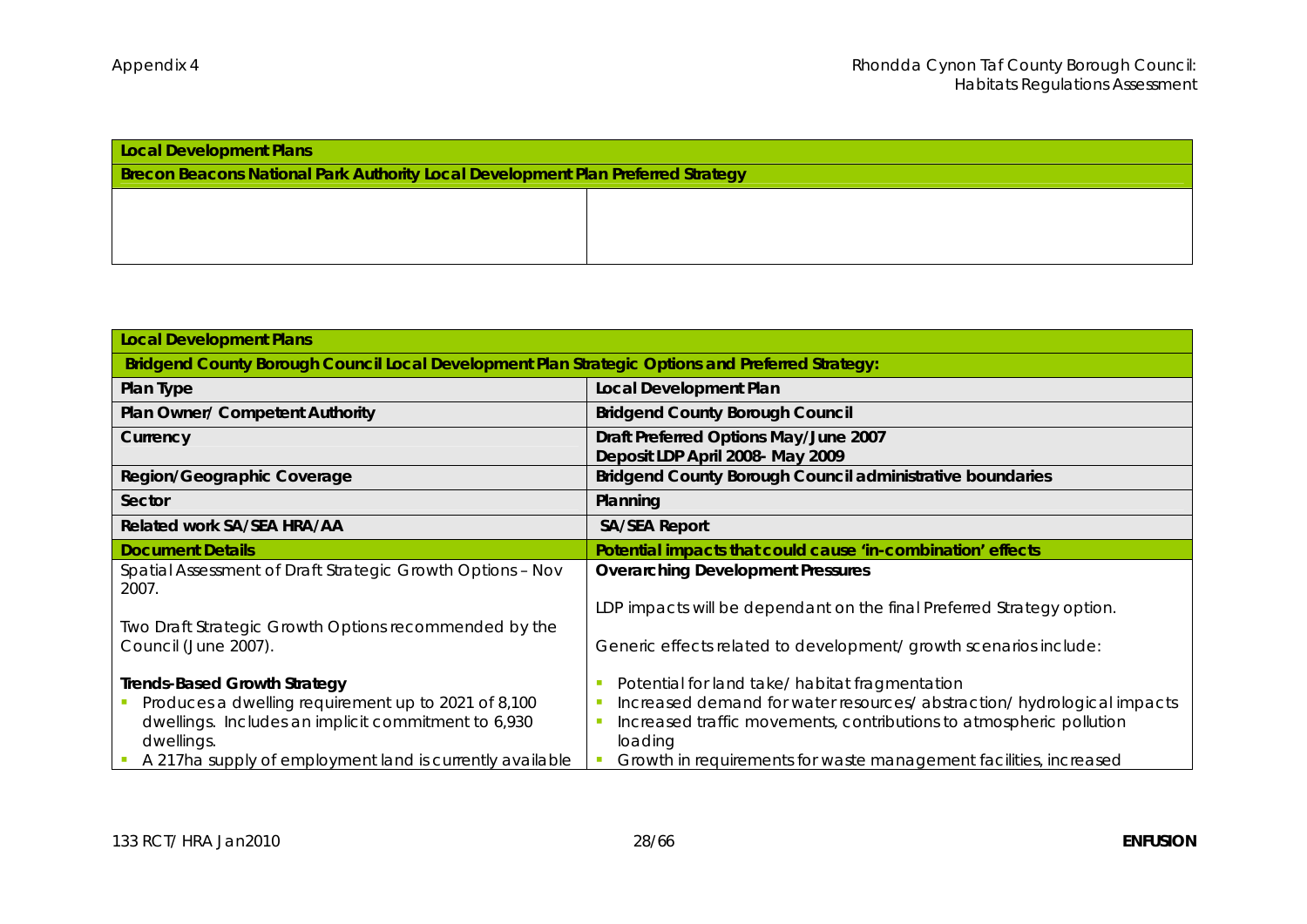| <b>Local Development Plans</b>                                                                                                                                                                                                                                                                                                                                                                                                                                                                                                                                                                                                                                                                                                                                                                                                                                                                                                       |                                                                                                                                                                                                                                                                                                                                             |
|--------------------------------------------------------------------------------------------------------------------------------------------------------------------------------------------------------------------------------------------------------------------------------------------------------------------------------------------------------------------------------------------------------------------------------------------------------------------------------------------------------------------------------------------------------------------------------------------------------------------------------------------------------------------------------------------------------------------------------------------------------------------------------------------------------------------------------------------------------------------------------------------------------------------------------------|---------------------------------------------------------------------------------------------------------------------------------------------------------------------------------------------------------------------------------------------------------------------------------------------------------------------------------------------|
| Bridgend County Borough Council Local Development Plan Strategic Options and Preferred Strategy:                                                                                                                                                                                                                                                                                                                                                                                                                                                                                                                                                                                                                                                                                                                                                                                                                                     |                                                                                                                                                                                                                                                                                                                                             |
| (applies to both strategy options).<br><b>UDP Growth Strategy</b><br>Produces a dwelling requirement of 7,470 dwellings<br>between 2006 and 2021.                                                                                                                                                                                                                                                                                                                                                                                                                                                                                                                                                                                                                                                                                                                                                                                    | demand for minerals<br>Increased recreational pressure from existing/new populations<br><b>SAC Specific Issues</b>                                                                                                                                                                                                                          |
| Options for pursuing the Trend Based Growth Strategy:<br>1. Economic led - focusing development on Bridgend<br>and other main settlements with available employment<br>opportunities to optimise their locational economic<br>advantages whilst reducing the need to travel. Dwellings<br>accommodated within existing settlement boundaries.<br>2. Regeneration Led - focusing development with the<br>Valleys and Valley Gateway north of the M4 to promote<br>the regeneration priorities of the County Borough.<br>Development can be accommodated within existing<br>settlement boundaries in Llynfi Valley and the Valleys<br>gateway but may need relaxing in the Ogmore and<br>Garw Valleys.<br>3. Population Led - a dispersed pattern of development<br>with in the main urban areas optimizing the use of<br>committed sites and allocating new development<br>relative to the existing size of the settlement. Dwellings | Blaen Cynon SAC and Cardiff Beech Woods SAC are approximately 12km<br>from Bridgend County Borough administrative boundary, therefore there<br>are unlikely to be any direct impacts as a result of the plan. There is<br>however the potential for the development proposed to increase levels of<br>diffuse air pollution and recreation. |
| can be accommodated within existing settlement<br>boundaries.                                                                                                                                                                                                                                                                                                                                                                                                                                                                                                                                                                                                                                                                                                                                                                                                                                                                        |                                                                                                                                                                                                                                                                                                                                             |

| Local Development Plans                                                 |                        |
|-------------------------------------------------------------------------|------------------------|
| Caerphilly County Borough Council Deposit LDP Consultation October 2008 |                        |
| Plan Type                                                               | Local Development Plan |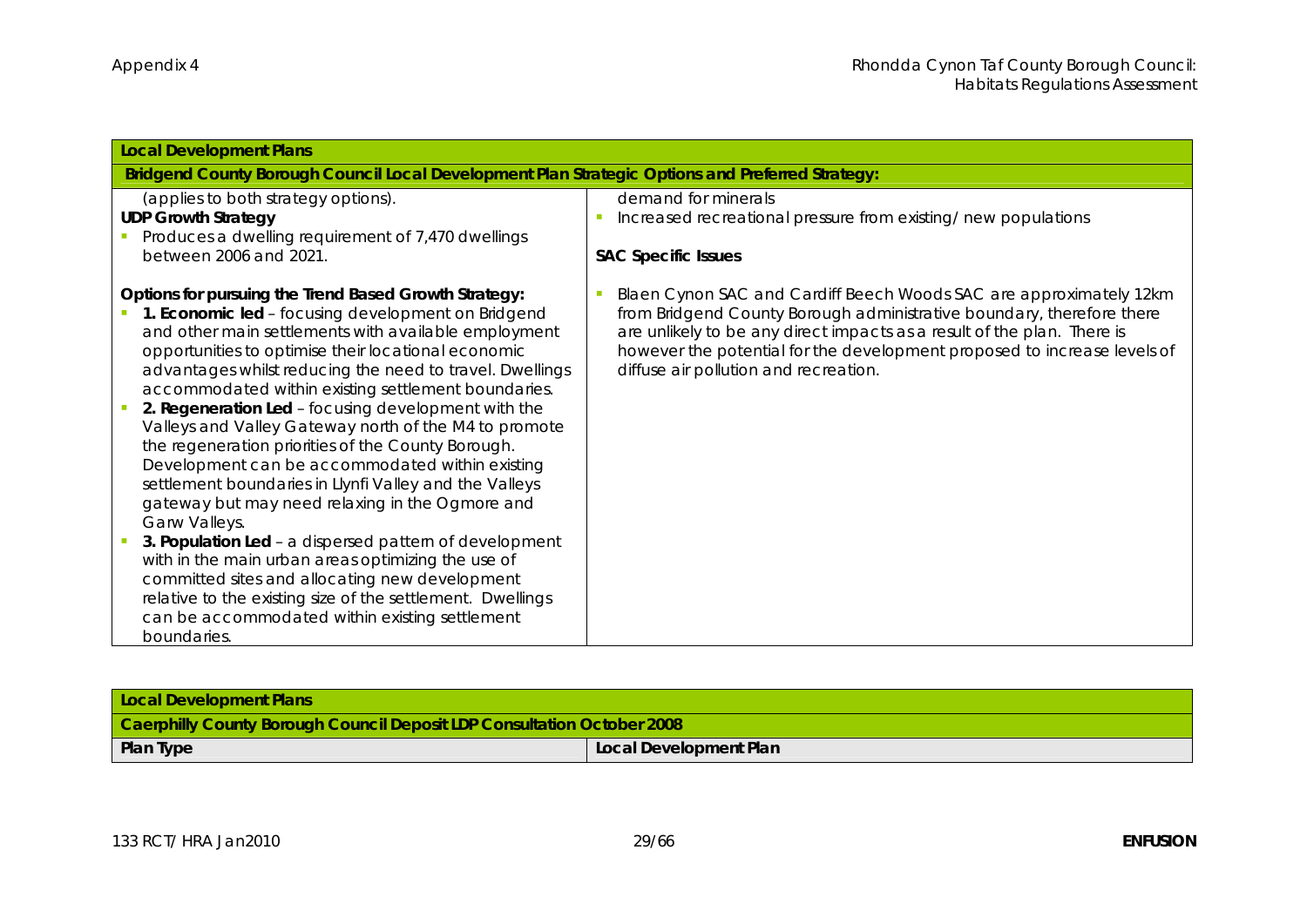| <b>Local Development Plans</b>                                                                                                                                                                                                                                                                                                                                                                                                                                                                                                                                                                                                                                                                                                                              |                                                                                                                                                                                                                                                                                                                                                                                                                                                                                                                          |
|-------------------------------------------------------------------------------------------------------------------------------------------------------------------------------------------------------------------------------------------------------------------------------------------------------------------------------------------------------------------------------------------------------------------------------------------------------------------------------------------------------------------------------------------------------------------------------------------------------------------------------------------------------------------------------------------------------------------------------------------------------------|--------------------------------------------------------------------------------------------------------------------------------------------------------------------------------------------------------------------------------------------------------------------------------------------------------------------------------------------------------------------------------------------------------------------------------------------------------------------------------------------------------------------------|
| Caerphilly County Borough Council Deposit LDP Consultation October 2008                                                                                                                                                                                                                                                                                                                                                                                                                                                                                                                                                                                                                                                                                     |                                                                                                                                                                                                                                                                                                                                                                                                                                                                                                                          |
| Plan Owner/ Competent Authority                                                                                                                                                                                                                                                                                                                                                                                                                                                                                                                                                                                                                                                                                                                             | Caerphilly County Borough Council                                                                                                                                                                                                                                                                                                                                                                                                                                                                                        |
| Currency                                                                                                                                                                                                                                                                                                                                                                                                                                                                                                                                                                                                                                                                                                                                                    | Deposit Plan Consultation (finished on 16th November 2008)                                                                                                                                                                                                                                                                                                                                                                                                                                                               |
| Region/Geographic Coverage                                                                                                                                                                                                                                                                                                                                                                                                                                                                                                                                                                                                                                                                                                                                  | Caerphilly County Borough Council administrative boundaries                                                                                                                                                                                                                                                                                                                                                                                                                                                              |
| Sector                                                                                                                                                                                                                                                                                                                                                                                                                                                                                                                                                                                                                                                                                                                                                      | Planning                                                                                                                                                                                                                                                                                                                                                                                                                                                                                                                 |
| Related work SA/SEA HRA/AA                                                                                                                                                                                                                                                                                                                                                                                                                                                                                                                                                                                                                                                                                                                                  | SA/ SEA of the Deposit Plan<br>HRA/ AA of the Deposit Plan                                                                                                                                                                                                                                                                                                                                                                                                                                                               |
| <b>Document Details</b>                                                                                                                                                                                                                                                                                                                                                                                                                                                                                                                                                                                                                                                                                                                                     | Potential impacts that could cause 'in-combination' effects                                                                                                                                                                                                                                                                                                                                                                                                                                                              |
| The Deposit LDP is comprised of three parts, the first of which<br>is the Development Strategy which sets the strategic<br>framework and policies necessary to deliver land use<br>planning in the County Borough. The Development Strategy<br>splits the County Borough into three parts; The Heads of the<br>Valleys Regeneration Area, the Northern Connections<br>Corridor and the Southern Connections Corridors. Part two of<br>the Deposit LDP comprises the criteria based policies<br>(Countywide Policies) against which development proposals<br>will be determine and part three contains the allocations<br>where development is expected to be located and where<br>areas of land use protection are to be found (Area Specific<br>Policies). | <b>Overarching Development Pressures</b><br>Generic effects related to development/ growth scenarios include:<br>Potential for land take/ habitat fragmentation<br>Increased demand for water resources/ abstraction/ hydrological impacts<br>Increased traffic movements, contributions to atmospheric pollution<br>loading<br>Growth in requirements for waste management facilities, increased<br>demand for minerals<br>Increased recreational pressure from existing/new populations<br><b>SAC Specific Issues:</b> |
| Development Strategy for the LDP is based on three broad<br>areas:<br>The Heads of the Valleys Regeneration Area (HOVRA)<br>The Northern Connections Corridor (NCC)<br>The Southern Connections Corridor (SCC)<br>$\mathcal{L}_{\mathcal{A}}$<br>The Deposit LDP is underpinned by eight components which<br>set a framework for the approach to - and the nature of -<br>land use development. They are:                                                                                                                                                                                                                                                                                                                                                   | Cardiff Beech Woods is within 500m and is vulnerable to air pollution and<br>recreational pressure.<br>Blaen Cynon SAC is approximately 13km from Caerphilly County Borough<br>administrative boundary, therefore there are unlikely to be any direct<br>impacts as a result of plan. There is however the potential for the<br>development proposed to increase levels of diffuse air pollution and<br>recreation.                                                                                                      |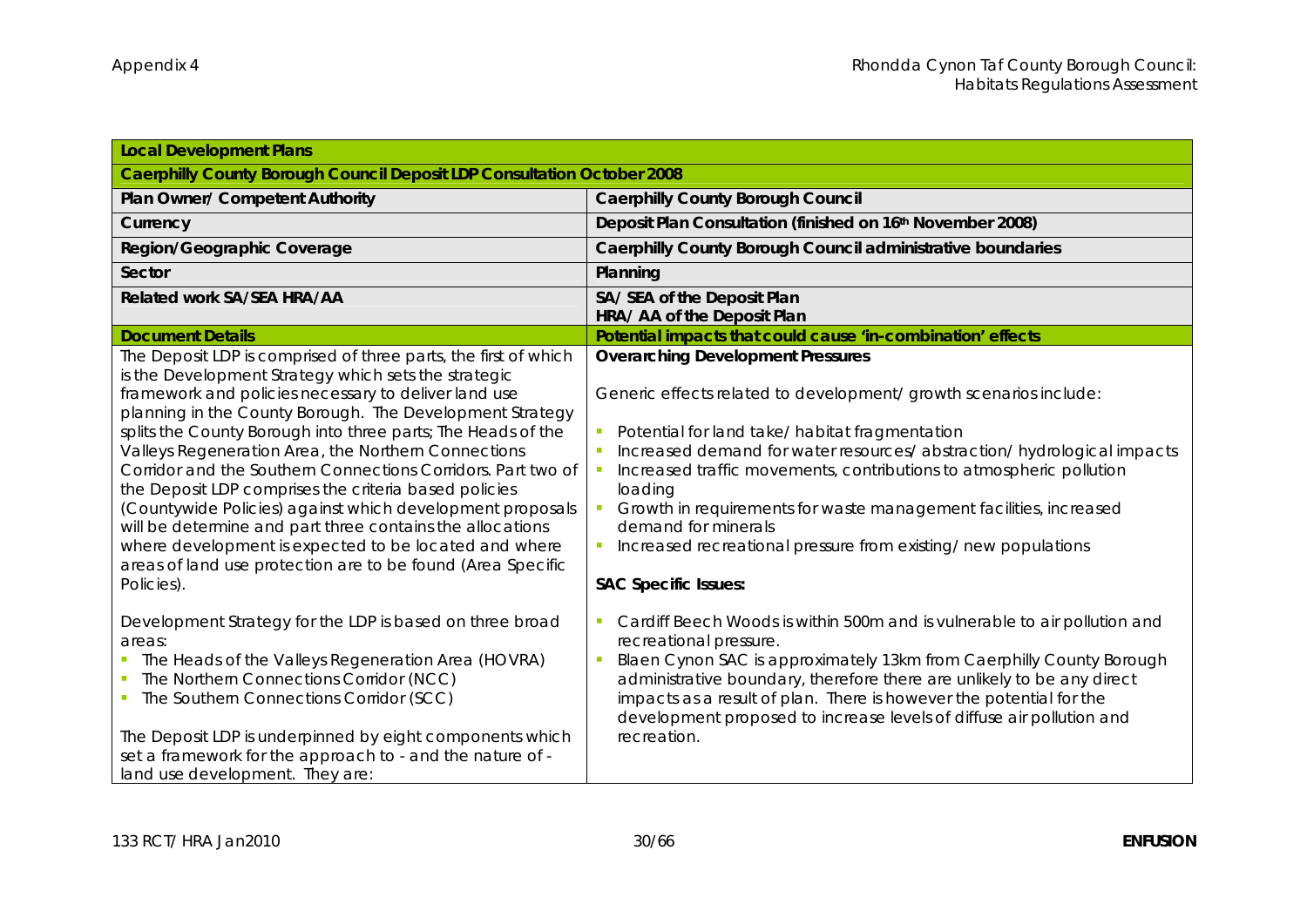|                          | <b>Local Development Plans</b>                                                                                                                                      |  |  |
|--------------------------|---------------------------------------------------------------------------------------------------------------------------------------------------------------------|--|--|
|                          | Caerphilly County Borough Council Deposit LDP Consultation October 2008                                                                                             |  |  |
| 1.                       | Target development to reflect the roles and functions of                                                                                                            |  |  |
|                          | individual settlements                                                                                                                                              |  |  |
| 2.                       | Allow for development opportunities in the Heads of the                                                                                                             |  |  |
|                          | Valleys Regeneration Area                                                                                                                                           |  |  |
| 3.                       | Promote a balanced approach to managing future<br>growth                                                                                                            |  |  |
| 4.                       | Exploit brownfield opportunities where appropriate                                                                                                                  |  |  |
| 5.                       | Promote resource efficient settlement patterns                                                                                                                      |  |  |
| 6.                       | Ensure development contributes towards necessary                                                                                                                    |  |  |
|                          | infrastructure improvements                                                                                                                                         |  |  |
| 7.                       | Ensure development provides necessary community<br>facilities                                                                                                       |  |  |
| 8.                       | Reduce the impact of development upon the                                                                                                                           |  |  |
|                          | countryside                                                                                                                                                         |  |  |
|                          | Settlement Strategy<br>SP4 The Council will support existing settlements, which will<br>be enhanced based on their role and function in the<br>settlement strategy: |  |  |
|                          | Principal Towns:                                                                                                                                                    |  |  |
|                          | Bargoed (HOVRA)                                                                                                                                                     |  |  |
|                          | Blackwood (NCC)                                                                                                                                                     |  |  |
| $\overline{\phantom{a}}$ | Ystrad Mynach (NCC)                                                                                                                                                 |  |  |
| $\overline{\phantom{a}}$ | Caerphilly (SCC)                                                                                                                                                    |  |  |
|                          | Risca / Pontymister (SCC)                                                                                                                                           |  |  |
|                          | Key Settlements:                                                                                                                                                    |  |  |
|                          | Rhymney (HOVRA)                                                                                                                                                     |  |  |
|                          | Nelson (NCC)<br>Newbridge (NCC)                                                                                                                                     |  |  |
|                          | Bedwas (SCC)                                                                                                                                                        |  |  |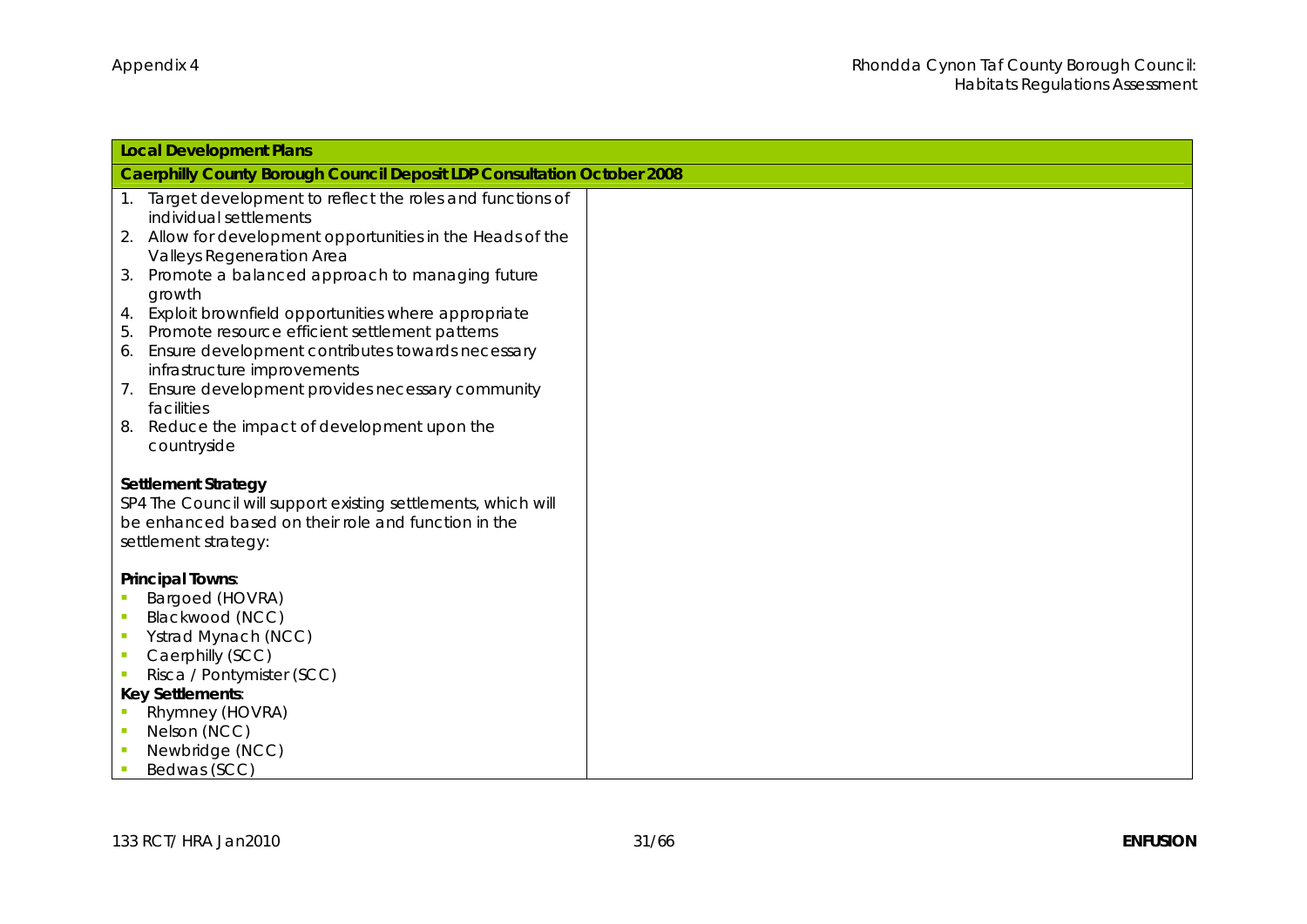| <b>Local Development Plans</b>                                                                                 |                                                                         |  |
|----------------------------------------------------------------------------------------------------------------|-------------------------------------------------------------------------|--|
|                                                                                                                | Caerphilly County Borough Council Deposit LDP Consultation October 2008 |  |
| Residential Areas:                                                                                             |                                                                         |  |
| All other villages within settlement limits                                                                    |                                                                         |  |
|                                                                                                                |                                                                         |  |
| <b>Total Housing Requirements</b><br>SP16 The Council has made provision for the development of                |                                                                         |  |
| 8,625 new dwellings in the County Borough between 2006                                                         |                                                                         |  |
| and 2021.                                                                                                      |                                                                         |  |
|                                                                                                                |                                                                         |  |
| Managing Employment Growth                                                                                     |                                                                         |  |
| SP18 The Council has made provision for the development of                                                     |                                                                         |  |
| 104.3 hectares of employment land in the County Borough<br>between 2006 and 2021. This requirement will be met |                                                                         |  |
| principally through the development of a range of                                                              |                                                                         |  |
| employment sites including the following:                                                                      |                                                                         |  |
| A Business Parks                                                                                               |                                                                         |  |
| <b>B Primary Industrial Estates</b>                                                                            |                                                                         |  |
| C Secondary Industrial Estates                                                                                 |                                                                         |  |
|                                                                                                                |                                                                         |  |

| <b>Local Development Plan</b>                               |                                                                           |
|-------------------------------------------------------------|---------------------------------------------------------------------------|
| Cardiff Local Development Plan Preferred Strategy 2006-2021 |                                                                           |
| Plan Type                                                   | Local Development Plan                                                    |
| Plan Owner/ Competent Authority                             | Cardiff Council                                                           |
| Currency                                                    | 2006-2021                                                                 |
| Region/Geographic Coverage                                  | Cardiff Council administrative boundary                                   |
| Sector                                                      | Planning                                                                  |
| Related work SA/SEA HRA/AA                                  | Cardiff Council Local Development Plan 2006 - 2021 Initial Sustainability |
|                                                             |                                                                           |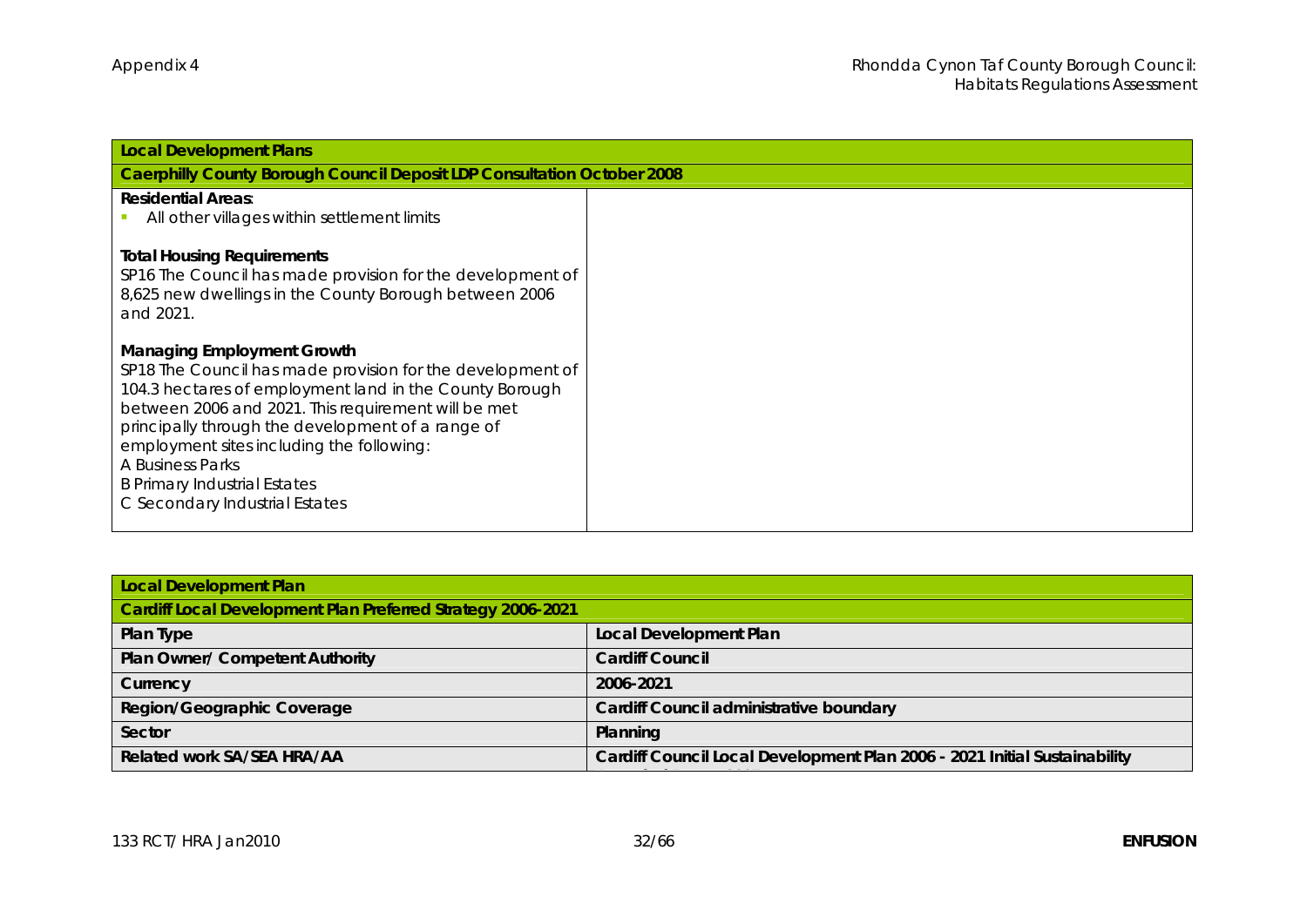| <b>Local Development Plan</b>                                                                                                                                                                                                                                                                                                                                                                                                                                                                                                                                                       |                                                                                                                                                                                                                                                                                                                                                                                                                                                                                                                                                                                                                                                                                                                                                             |
|-------------------------------------------------------------------------------------------------------------------------------------------------------------------------------------------------------------------------------------------------------------------------------------------------------------------------------------------------------------------------------------------------------------------------------------------------------------------------------------------------------------------------------------------------------------------------------------|-------------------------------------------------------------------------------------------------------------------------------------------------------------------------------------------------------------------------------------------------------------------------------------------------------------------------------------------------------------------------------------------------------------------------------------------------------------------------------------------------------------------------------------------------------------------------------------------------------------------------------------------------------------------------------------------------------------------------------------------------------------|
| Cardiff Local Development Plan Preferred Strategy 2006-2021                                                                                                                                                                                                                                                                                                                                                                                                                                                                                                                         |                                                                                                                                                                                                                                                                                                                                                                                                                                                                                                                                                                                                                                                                                                                                                             |
|                                                                                                                                                                                                                                                                                                                                                                                                                                                                                                                                                                                     | Appraisal Report 2007:<br>HRA Screening of the County Council of the City and County of Cardiff Local<br>Development Plan Preferred Strategy Sept 2007.                                                                                                                                                                                                                                                                                                                                                                                                                                                                                                                                                                                                     |
| <b>Document Details</b>                                                                                                                                                                                                                                                                                                                                                                                                                                                                                                                                                             | Potential impacts that could cause 'in-combination' effects                                                                                                                                                                                                                                                                                                                                                                                                                                                                                                                                                                                                                                                                                                 |
| The document sets out the Council's objectives for the<br>development and use of land in Cardiff and policies to<br>implement them. It also presents the key strategic growth<br>and spatial options available.<br>Provision will be made for between 22,750 and 24,750 new<br>dwellings in Cardiff over the plan period (2006-21).<br>The LDP will accommodate 23,200 new jobs in Cardiff<br>between 2006 and 2021.<br>The City Centre and Bay Waterfront areas will be the main<br>focus for leisure and tourism development, which includes<br>the International Sports Village. | <b>Overarching Development Pressures</b><br>Housing and employment growth may lead to increased transport<br>movements - the potential for in-combination effect is greater where<br>housing sites are in proximity to Natura 2000 sites.<br>Atmospheric pollution is likely to be the main impact of the Preferred<br>o.<br>Strategy on sites outside of Cardiff.<br><b>SAC Specific Issues</b><br>Increased transport movements and therefore increased emissions have<br>D<br>the potential for in-combination effects on Cardiff Woods SAC as the site is<br>sensitive to atmospheric pollution.<br>Increased recreational pressure on Cardiff Woods SAC. The woodland is<br>easily accessible to the public and some places are subject to significant |
| In terms of transport the LDP will give priority to developing<br>an efficient, integrated and sustainable transport system for<br>Cardiff and linking to its hinterland. Proposals identified as a<br>means to achieve this are:<br>Additional park & ride facilities;<br>New public transport interchange beside Cardiff Central<br>Station;<br>New station to serve the St Mellons area;<br>A major extension to the segregated public transport<br>network; and<br>Strategic highway improvements.                                                                              | visitor pressure.                                                                                                                                                                                                                                                                                                                                                                                                                                                                                                                                                                                                                                                                                                                                           |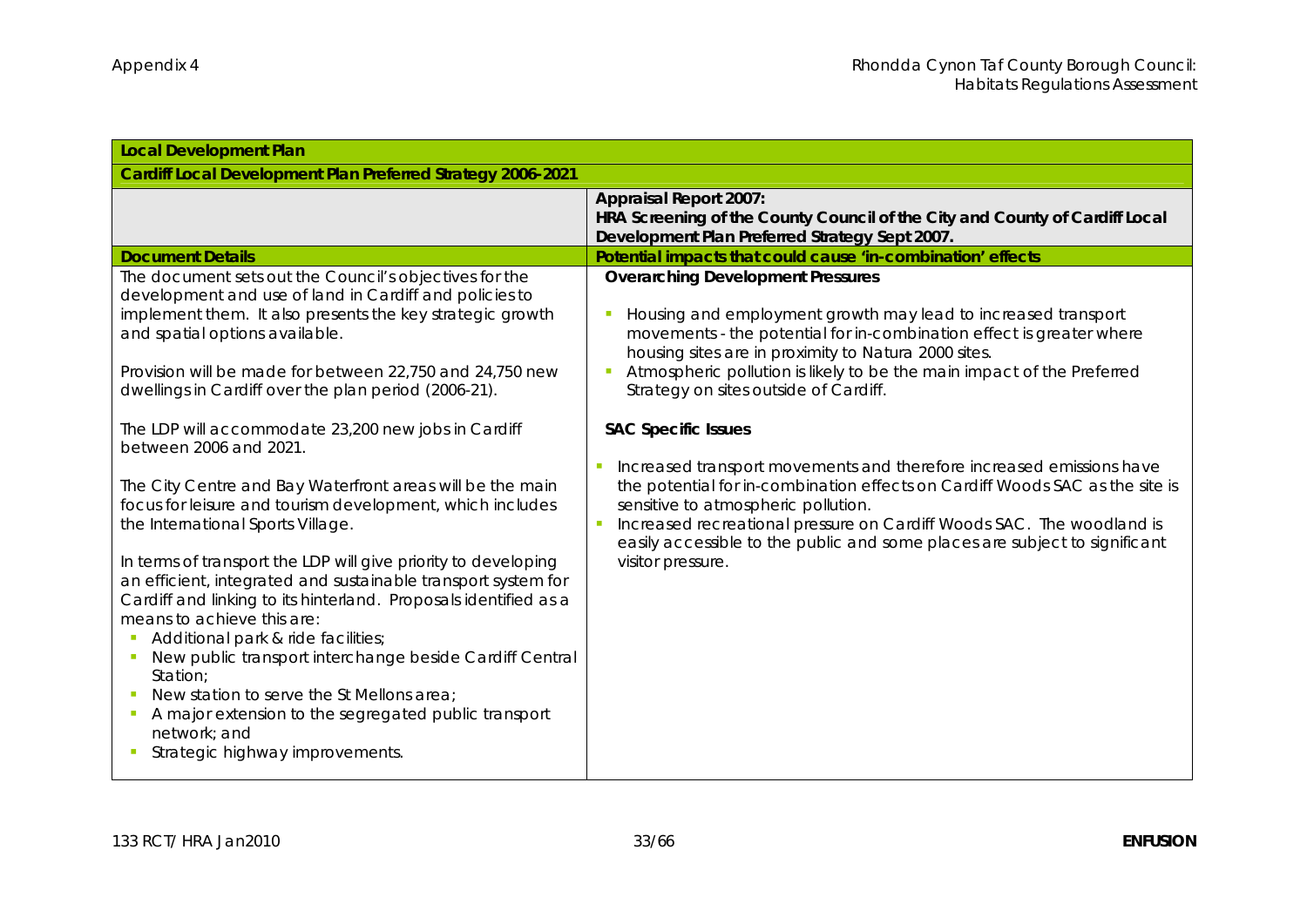| <b>Local Development Plans</b>                                                                                                                                                                                                                                                                                                                                                                                                                                                                                                                                                                                         |                                                                                                                                                                                                                                                                                                                                                                                                                                                                                                  |
|------------------------------------------------------------------------------------------------------------------------------------------------------------------------------------------------------------------------------------------------------------------------------------------------------------------------------------------------------------------------------------------------------------------------------------------------------------------------------------------------------------------------------------------------------------------------------------------------------------------------|--------------------------------------------------------------------------------------------------------------------------------------------------------------------------------------------------------------------------------------------------------------------------------------------------------------------------------------------------------------------------------------------------------------------------------------------------------------------------------------------------|
| Merthyr Tydfil County Borough Council Local Development Plan 2006 - 2021 Deposit Plan 2008                                                                                                                                                                                                                                                                                                                                                                                                                                                                                                                             |                                                                                                                                                                                                                                                                                                                                                                                                                                                                                                  |
| Plan Type                                                                                                                                                                                                                                                                                                                                                                                                                                                                                                                                                                                                              | Local Development Plan                                                                                                                                                                                                                                                                                                                                                                                                                                                                           |
| Plan Owner/ Competent Authority                                                                                                                                                                                                                                                                                                                                                                                                                                                                                                                                                                                        | Merthyr Tydfil County Borough Council                                                                                                                                                                                                                                                                                                                                                                                                                                                            |
| Currency                                                                                                                                                                                                                                                                                                                                                                                                                                                                                                                                                                                                               | 2006-2021                                                                                                                                                                                                                                                                                                                                                                                                                                                                                        |
| Region/Geographic Coverage                                                                                                                                                                                                                                                                                                                                                                                                                                                                                                                                                                                             | Merthyr Tydfil County Borough Council administrative boundary                                                                                                                                                                                                                                                                                                                                                                                                                                    |
| Sector                                                                                                                                                                                                                                                                                                                                                                                                                                                                                                                                                                                                                 | Planning                                                                                                                                                                                                                                                                                                                                                                                                                                                                                         |
| Related work SA/SEA HRA/AA                                                                                                                                                                                                                                                                                                                                                                                                                                                                                                                                                                                             | SA of the Deposit Plan September 2008<br>HRA Screening of the Deposit Plan August 2008                                                                                                                                                                                                                                                                                                                                                                                                           |
| <b>Document Details</b>                                                                                                                                                                                                                                                                                                                                                                                                                                                                                                                                                                                                | Potential impacts that could cause 'in-combination' effects                                                                                                                                                                                                                                                                                                                                                                                                                                      |
| This document outlines the main development issues to be<br>addressed in Merthyr Tydfil and sets out a vision and<br>objectives for tackling these issues. It considers the spatial<br>strategy options available and considers the development<br>implications of following this particular route, including the<br>major sites on which the strategy will depend.<br>The LDP is pursuing an Enhanced Growth Strategy that aims<br>to "facilitate a reduction in current levels of out migration<br>from the County Borough so that population levels stabilise<br>by 2011 and a 10-year period of enhanced growth is | <b>Overarching Development Pressures</b><br>Generic effects related to development/ growth scenarios include:<br>Potential for land take/habitat fragmentation<br>Increased demand for water resources/abstraction/hydrological impacts<br>п<br>Increased traffic movements, contributions to atmospheric pollution<br>loading<br>Growth in requirements for waste management facilities, increased<br>demand for minerals<br>Increased recreational pressure from existing/new populations<br>D |
| achieved thereafter".                                                                                                                                                                                                                                                                                                                                                                                                                                                                                                                                                                                                  | <b>SAC Specific Issues</b>                                                                                                                                                                                                                                                                                                                                                                                                                                                                       |
| Overall, the deposit plan aims to provide the basis for<br>meeting the economic, social and environmental needs of<br>the County Borough in order that they:<br>Reflect local aspirations for Merthyr Tydfil based on the<br>vision agreed by the local community and other<br>stakeholders                                                                                                                                                                                                                                                                                                                            | Blaen Cynon SAC (approx 5km) and Cardiff Beech Woods SAC (12.1km)<br>are situated adjacent to major transport routes (A 470, A465) which<br>intersect within the County Borough. LDP policies seek to reduce road<br>based transportation, and air quality assessments in the County Borough<br>(2004 most recent figures) show that no air quality objectives are being                                                                                                                         |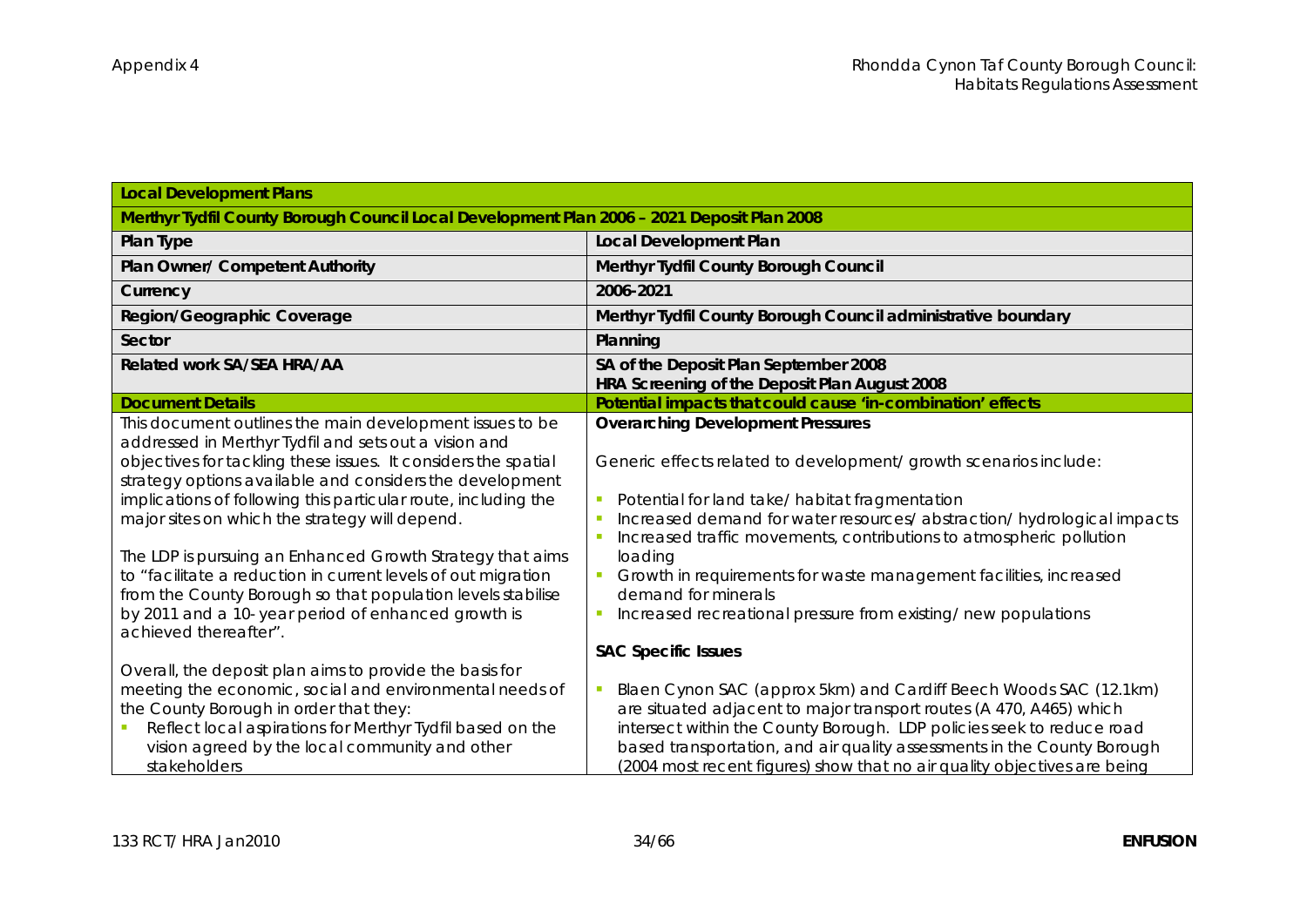| <b>Local Development Plans</b>                                                                                                                                                                                                                                                                                                                                                                                                                                                                                                                                                                                        |                                                                                                                                                                                                    |
|-----------------------------------------------------------------------------------------------------------------------------------------------------------------------------------------------------------------------------------------------------------------------------------------------------------------------------------------------------------------------------------------------------------------------------------------------------------------------------------------------------------------------------------------------------------------------------------------------------------------------|----------------------------------------------------------------------------------------------------------------------------------------------------------------------------------------------------|
| Merthyr Tydfil County Borough Council Local Development Plan 2006 - 2021 Deposit Plan 2008                                                                                                                                                                                                                                                                                                                                                                                                                                                                                                                            |                                                                                                                                                                                                    |
| Provide a basis for rational and consistent development<br>decisions<br>Guide growth and change, while protecting local<br>$\blacksquare$<br>diversity, character and sensitive environments.                                                                                                                                                                                                                                                                                                                                                                                                                         | exceeded.<br>Improved emissions standards/greater use of public transport likely to<br>contribute to improvements in air quality - lessens likelihood of cumulative<br>impacts at sensitive sites. |
| The three spatial zones have been directly translated in the<br>Enhanced Growth Strategy into the following growth areas:<br>Primary Growth Area comprising the northern sector<br>communities of Pant, Dowlais, Penydarren, Galon Uchaf,<br>Gurnos, Swansea Road, Heolgerrig, Cefn coed,<br>Twynyrodyn, Town Centre, Georgetown, Abercanaid<br>and Pentrebach.<br>Secondary Growth Area comprising the southern sector<br>communities of Edwardsville, Treharris, Trelewis and<br>Quakers Yard.<br>Other Growth Areas comprising the mid valley<br>communities of Troedyrhiw, Aberfan, Merthyr Vale and<br>Bedlinog. | The HRA screening concluded that the LDP Preferred Strategy policies in<br>implementation will not have a significant effect on the N2K sites<br>considered in the assessment.                     |
| Merthyr Tydfil is identified as a Primary Growth Area and will<br>form the focus for the majority of development, with the<br>town centre acting as the lynchpin for regeneration.                                                                                                                                                                                                                                                                                                                                                                                                                                    |                                                                                                                                                                                                    |
| Policy BW13: Managing Housing Growth<br>During the plan period 2006-2021, land is allocated for the<br>provision of approximately 3990 new dwellings in order to<br>accommodate the anticipated needs of the population.                                                                                                                                                                                                                                                                                                                                                                                              |                                                                                                                                                                                                    |
| Policy BW14: Managing Employment Growth<br>During the plan period 2006-2021, 40 hectares of land is<br>allocated to provide a suitable range of sites to                                                                                                                                                                                                                                                                                                                                                                                                                                                              |                                                                                                                                                                                                    |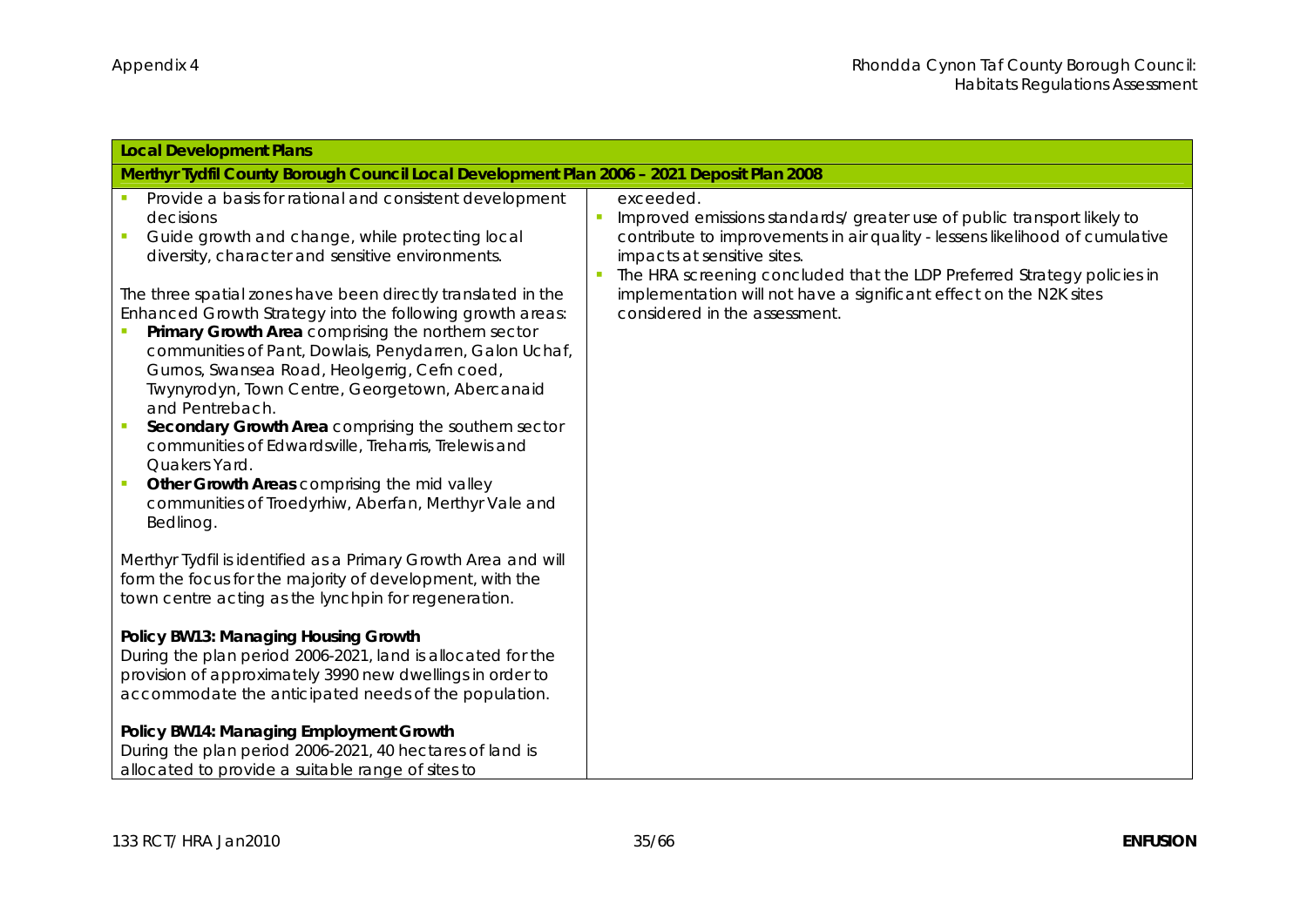| <b>Local Development Plans</b>                                                             |  |
|--------------------------------------------------------------------------------------------|--|
| Merthyr Tydfil County Borough Council Local Development Plan 2006 - 2021 Deposit Plan 2008 |  |
| accommodate the anticipated business and employment<br>needs of the County Borough.        |  |

| Local Development Plans                                                                                                                                                                                                                                                                                                                                                                       |                                                                                                                                                                                                                                       |
|-----------------------------------------------------------------------------------------------------------------------------------------------------------------------------------------------------------------------------------------------------------------------------------------------------------------------------------------------------------------------------------------------|---------------------------------------------------------------------------------------------------------------------------------------------------------------------------------------------------------------------------------------|
| Neath Port Talbot County Borough Council Unitary Development Plan (adopted March 2008)                                                                                                                                                                                                                                                                                                        |                                                                                                                                                                                                                                       |
| Plan Type                                                                                                                                                                                                                                                                                                                                                                                     | Unitary Development Plan                                                                                                                                                                                                              |
| Plan Owner/ Competent Authority                                                                                                                                                                                                                                                                                                                                                               | Neath Port Talbot County Borough Council                                                                                                                                                                                              |
| Currency                                                                                                                                                                                                                                                                                                                                                                                      | Adopted March 2008 (Work on the LDP is programmed to start in September<br>2008)                                                                                                                                                      |
| Region/Geographic Coverage                                                                                                                                                                                                                                                                                                                                                                    | Neath Port Talbot County Borough Council administrative boundaries                                                                                                                                                                    |
| Sector                                                                                                                                                                                                                                                                                                                                                                                        | Planning                                                                                                                                                                                                                              |
| Related work SA/SEA HRA/AA                                                                                                                                                                                                                                                                                                                                                                    | AA of the Neath Port Talbot UDP June 2007<br>SEA of the Neath Port Talbot UDP                                                                                                                                                         |
| <b>Document Details</b>                                                                                                                                                                                                                                                                                                                                                                       | Potential impacts that could cause 'in-combination' effects                                                                                                                                                                           |
| The majority of significant development will be concentrated in<br>the Port Talbot-<br>Neath urban area and to a lesser extent Pontardawe.                                                                                                                                                                                                                                                    | <b>Overarching Development Pressures</b><br>Housing and employment growth - direct land take and increased<br>transport movements and associated air pollutants.<br>Water abstraction for expanding communities - potential to impact |
| The main new housing allocation will result in the creation of<br>the Urban Village at Llandarcy on the site of the former BP<br>refinery. It will form an extension to the Greater Neath urban<br>area at Skewen. Llandarcy will be a sustainable, fine grained,<br>mixed-use community. Through its internal and external<br>transport links it will encourage the use of public transport, | surface and groundwater.<br>Recreational pressures from housing/ development that is close to<br>European sites.<br><b>SAC Specific Issues</b>                                                                                        |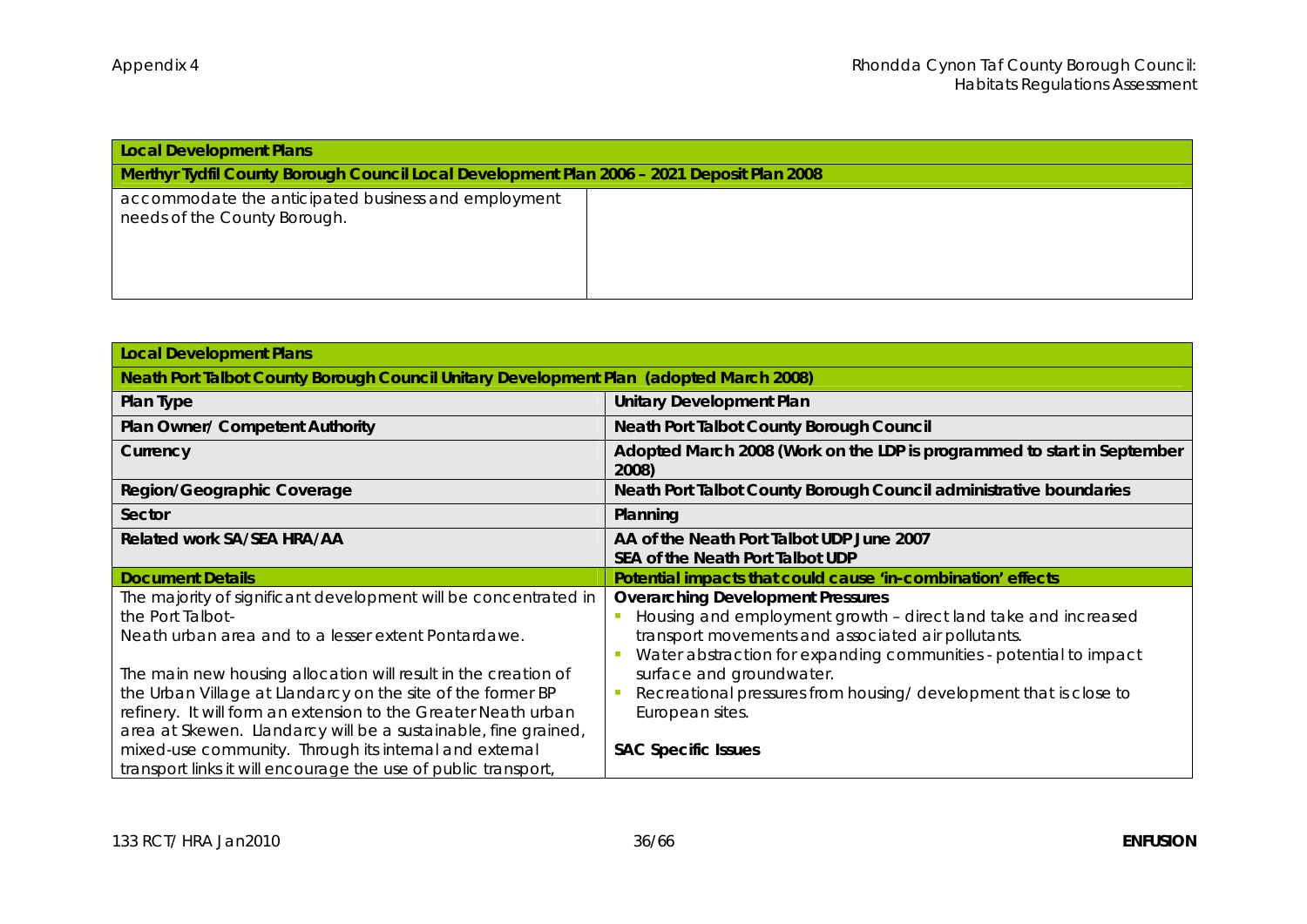| <b>Local Development Plans</b>                                                                                                                                                                                                                                                                                                                                                         |                                                                                                                                                                                                                  |
|----------------------------------------------------------------------------------------------------------------------------------------------------------------------------------------------------------------------------------------------------------------------------------------------------------------------------------------------------------------------------------------|------------------------------------------------------------------------------------------------------------------------------------------------------------------------------------------------------------------|
| Neath Port Talbot County Borough Council Unitary Development Plan (adopted March 2008)                                                                                                                                                                                                                                                                                                 |                                                                                                                                                                                                                  |
| cycling and walking rather than the car and make an<br>important contribution to helping reduce overall traffic<br>generation within the area. The Baglan Bay development will<br>accommodate a substantial portion of the Port Talbot area's<br>housing needs in an extension to the main urban area that is<br>well located and maximises the use of brownfield land.                | The AA Screening concludes that the sites that lie entirely outside the<br>County Borough are unlikely to be significantly affected by any<br>proposals in the Unitary Development Plan alone or in-combination. |
| The Urban Village and Baglan Bay allocations will make<br>important contributions in terms of housing and employment<br>and will have important implications throughout the Plan. In<br>order that the proposals can be fully explained and considered<br>they are addressed in separate chapters in addition to the<br>specific allocations contained in the relevant topic chapters. |                                                                                                                                                                                                                  |
| Housing<br>Policy 7<br>In order to meet the County Borough's new housing needs,<br>land will be made available for the development of<br>approximately 6155 houses during the period mid 2001- mid<br>2016, distributed as follows:                                                                                                                                                    |                                                                                                                                                                                                                  |
| Port Talbot - 1954<br>Greater Neath - 3335<br>Neath & Dulais - Valley 308<br>Upper Afan Valley - 35<br>Swansea Valley - 523<br>An overall capacity for the Llandarcy Urban Village of 4,000<br>dwellings is allocated, this will extend beyond the plan period.                                                                                                                        |                                                                                                                                                                                                                  |
| Economy and Employment<br>Policy 8                                                                                                                                                                                                                                                                                                                                                     |                                                                                                                                                                                                                  |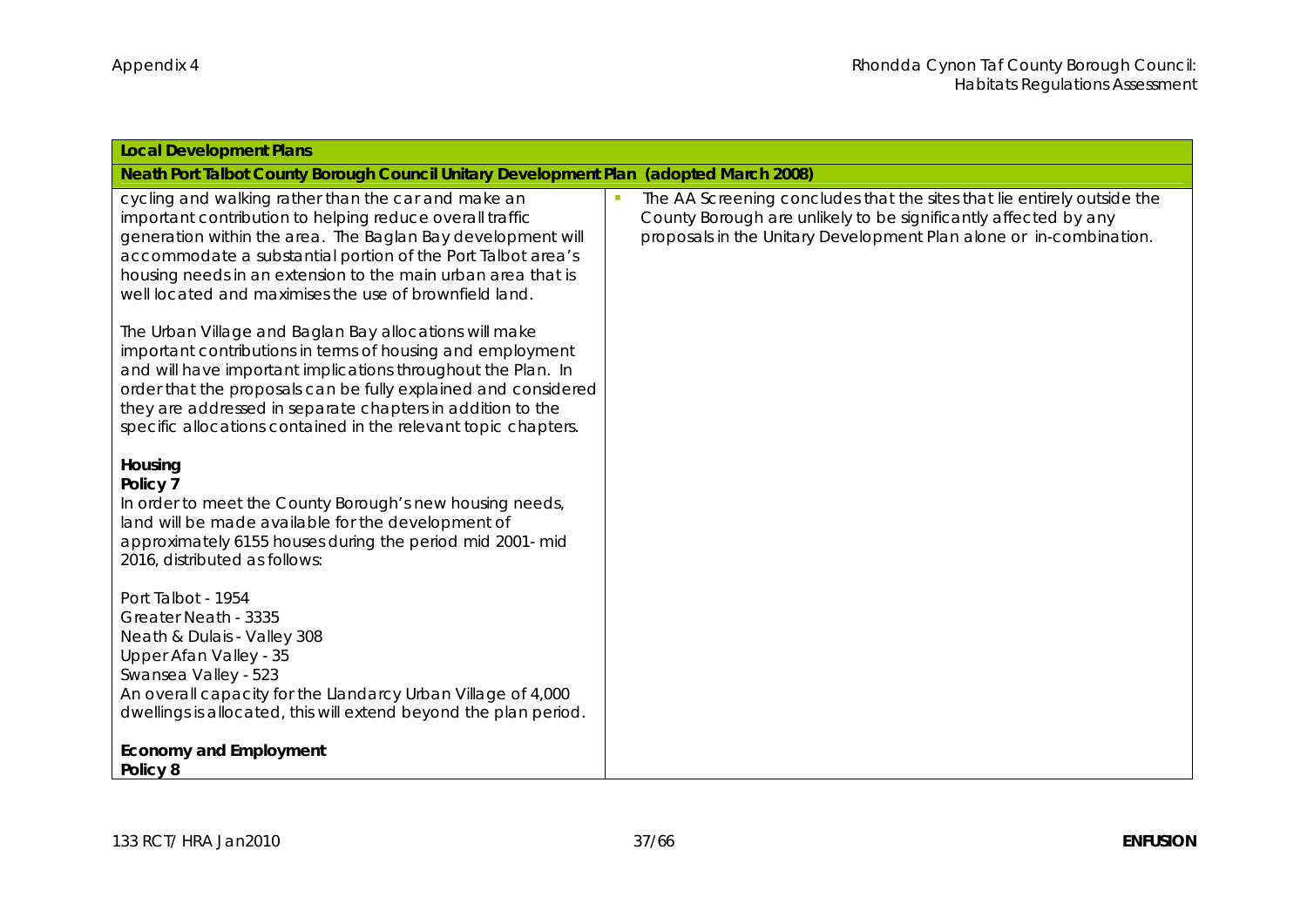| Local Development Plans                                                                                                                                                                                                                                                                                                                                                                                                     |  |
|-----------------------------------------------------------------------------------------------------------------------------------------------------------------------------------------------------------------------------------------------------------------------------------------------------------------------------------------------------------------------------------------------------------------------------|--|
| Neath Port Talbot County Borough Council Unitary Development Plan (adopted March 2008)                                                                                                                                                                                                                                                                                                                                      |  |
| The main sources of employment will be concentrated along<br>the coastal belt within the urban area of Jersey Marine - Neath<br>- Port Talbot.                                                                                                                                                                                                                                                                              |  |
| Transport<br>Policy 12<br>Improvements to the transport system will concentrate on:<br>a) improving accessibility and highway safety and reducing<br>congestion, pollution and disturbance generated by traffic;<br>encouraging travel by public transport, cycling and<br>b)<br>walking as alternatives to the car; and<br>encouraging the movement of freight by rail and sea as<br>$\mathsf{C}$<br>alternatives to road. |  |
| Retail<br>Policy 15<br>Neath, Port Talbot and Pontardawe, as the primary town<br>centres, providing retail, leisure, commercial and cultural<br>facilities serving the County Borough's communities will be<br>protected and enhanced.                                                                                                                                                                                      |  |
| <b>Minerals</b><br>Policy 20<br>A) Proposals for coal extraction will be favoured where they<br>contribute to the County Borough's share of local, regional<br>or national production subject to: -<br>a) ensuring that the impacts on the environment and<br>local communities are acceptable; and<br>b) securing appropriate, high quality and prompt<br>restoration and aftercare to provide a beneficial<br>after-use.  |  |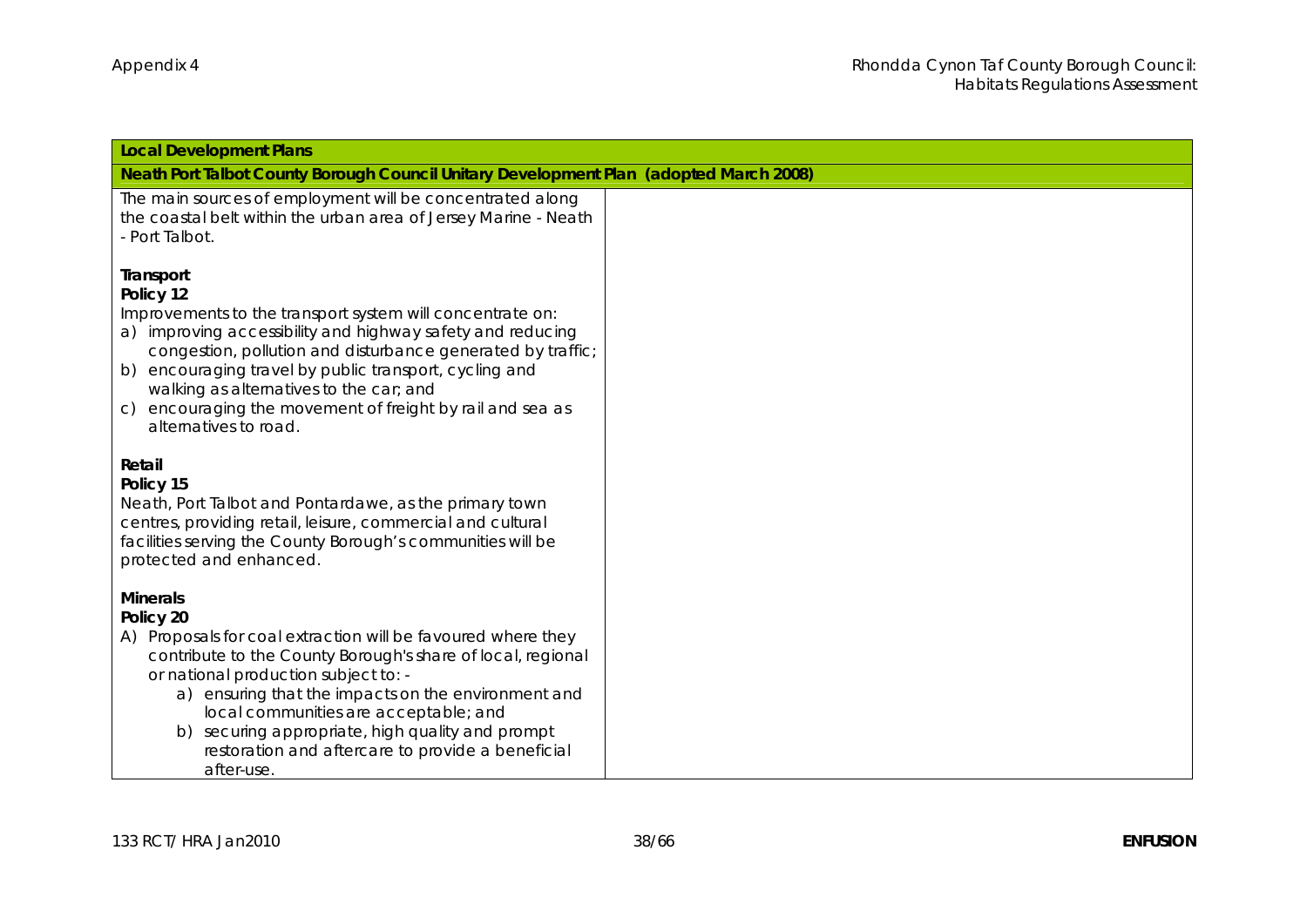| Local Development Plans                                                                                                                                                                                                                                                                      |  |
|----------------------------------------------------------------------------------------------------------------------------------------------------------------------------------------------------------------------------------------------------------------------------------------------|--|
| Neath Port Talbot County Borough Council Unitary Development Plan (adopted March 2008)                                                                                                                                                                                                       |  |
| B) Aggregates and dimension stone production will be<br>catered for by the expansion of the Gilfach and Cwm Nant<br>Lleuci quarries.                                                                                                                                                         |  |
| Waste<br>Policy 25<br>The creation of a network of waste management facilities will<br>be promoted through the plan in order to:<br>a) meet the existing and future needs of the County Borough;<br>and<br>contribute to meeting the needs and potential new<br>b)<br>demands of the region. |  |
| Llandarcy Urban Village<br>Policy 27<br>A new urban village will be created at Llandarcy providing a<br>mixed use development on brownfield land as an extension to<br>the Neath urban area at Skewen.                                                                                       |  |
| Port Talbot Docks and Industrial Estate<br>Policy 28<br>The potential of the Port Talbot Docks and adjacent areas as a<br>key regeneration area for the County Borough will be<br>promoted.                                                                                                  |  |
| Baglan Bay Development<br>Policy 29<br>The potential of the Baglan Bay area as a key regeneration<br>area for the County Borough will be promoted.                                                                                                                                           |  |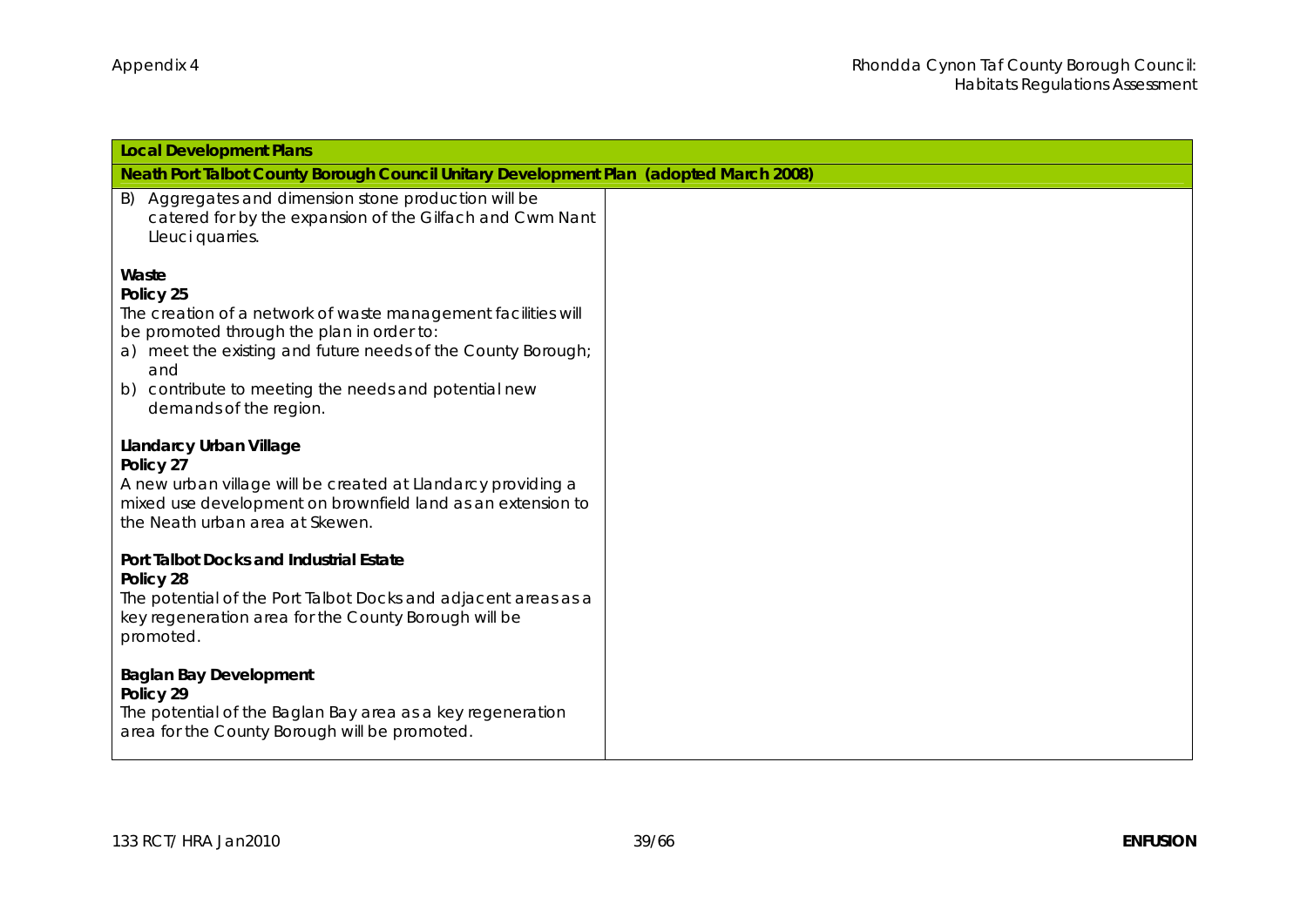| <b>Local Development Plans</b>                                                                                                                                                                                                                                                                                                       |                                                                                                                                                                                                                                                                                                                                                                                 |
|--------------------------------------------------------------------------------------------------------------------------------------------------------------------------------------------------------------------------------------------------------------------------------------------------------------------------------------|---------------------------------------------------------------------------------------------------------------------------------------------------------------------------------------------------------------------------------------------------------------------------------------------------------------------------------------------------------------------------------|
| Powys Unitary Development Plan Deposit Draft 2004                                                                                                                                                                                                                                                                                    |                                                                                                                                                                                                                                                                                                                                                                                 |
| Powys Unitary Development Plan Proposed Modifications Nov 2007 to the Deposit Draft 2004                                                                                                                                                                                                                                             |                                                                                                                                                                                                                                                                                                                                                                                 |
| Plan Type                                                                                                                                                                                                                                                                                                                            | Unitary Development Plan                                                                                                                                                                                                                                                                                                                                                        |
| Plan Owner/ Competent Authority                                                                                                                                                                                                                                                                                                      | Powys                                                                                                                                                                                                                                                                                                                                                                           |
| Currency                                                                                                                                                                                                                                                                                                                             | 2008 - 2016                                                                                                                                                                                                                                                                                                                                                                     |
| Region/Geographic Coverage                                                                                                                                                                                                                                                                                                           | Powys administrative boundaries                                                                                                                                                                                                                                                                                                                                                 |
| Sector                                                                                                                                                                                                                                                                                                                               | Planning                                                                                                                                                                                                                                                                                                                                                                        |
| Related work SA/SEA HRA/AA                                                                                                                                                                                                                                                                                                           | HRA Screening of the Powys UDP Nov 2007<br>SA/SEA of the Powys UDP Oct 2007                                                                                                                                                                                                                                                                                                     |
| <b>Document Details</b>                                                                                                                                                                                                                                                                                                              | Potential impacts that could cause 'in-combination' effects                                                                                                                                                                                                                                                                                                                     |
| Policy SP4 - Economic and Employment Developments<br>Up to 55 hectares of land is allocated for employment related<br>aevelopments during the plan period, 2001-2016 and<br>developments For these purposes on such allocated sites will<br>be acceptable.                                                                           | The HRA Screening of the Powys UDP (Oct 2007) concludes that the policies<br>and proposals contained in the Powys UDP are not likely to give rise to any<br>significant effects either alone or in-combination on any European site in<br>Powys. It is therefore considered that a detailed appropriate assessment of<br>the Powys UDP, or of any part of it, is not necessary. |
| Policy SP5 - Housing Developments<br>Sufficient land is allocated, including appropriate existing<br>allocations and commitments, to accommodate up to<br>approximately 6140 additional dwellings (410 per annum)<br>during the plan period mid 2001 - mid 2016, in accordance<br>with the Council's strategic settlement hierarchy. |                                                                                                                                                                                                                                                                                                                                                                                 |
| Policy HP1 - Shire Housing Allocations<br>Sufficient land is allocated to the three shires to accommodate<br>6750 new dwellings in the Powys UDP area between 2001-2016<br>as:<br>Brecknockshire (ex BBNP)1240<br>Montgomeryshire 4100                                                                                               |                                                                                                                                                                                                                                                                                                                                                                                 |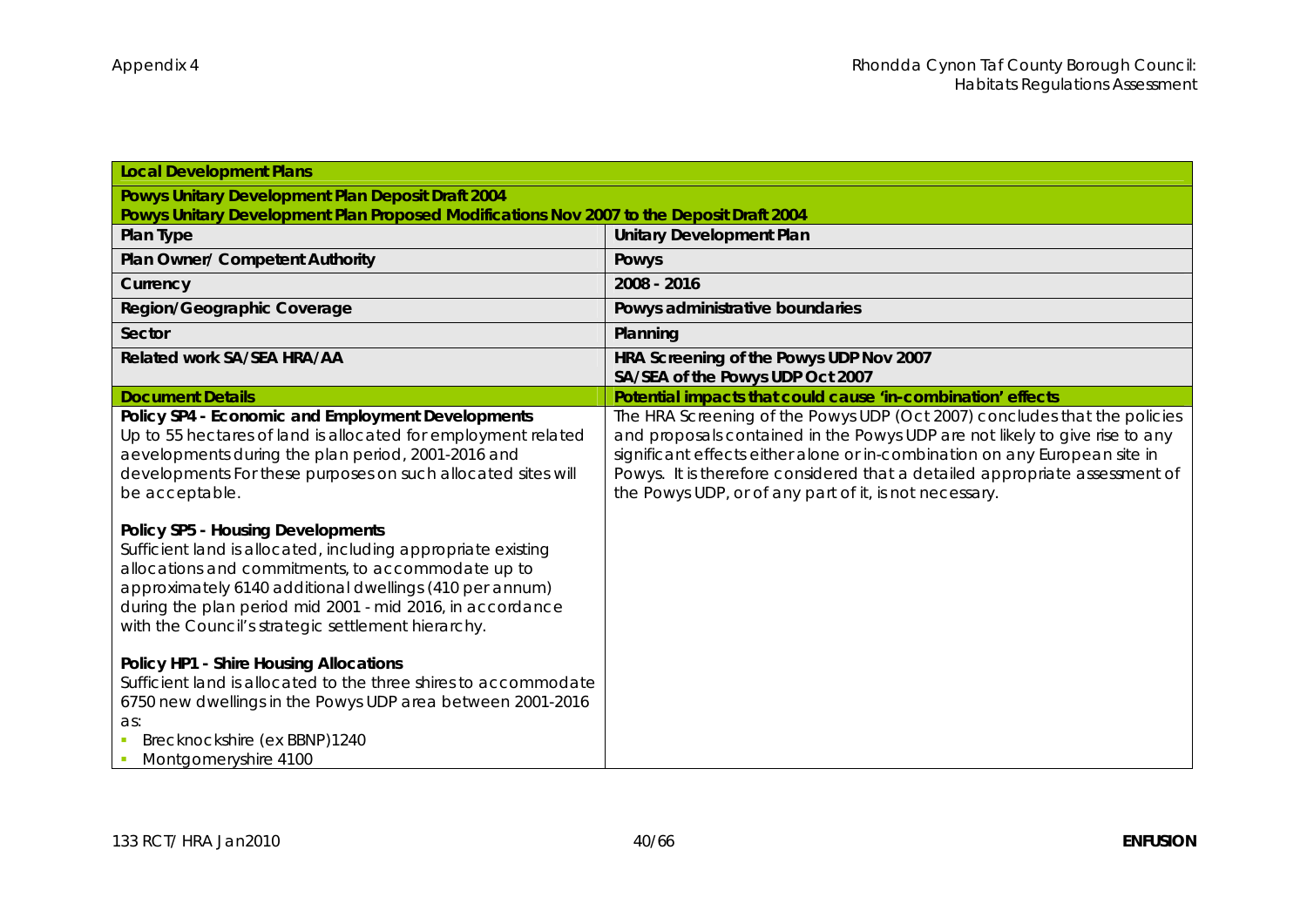| <b>Local Development Plans</b>                                                                                                                                                                                                                                                                                                                                                                                                                                                                                                                                                                                                                                                                                                                                                                                                                                                                                                                                                                                                              |
|---------------------------------------------------------------------------------------------------------------------------------------------------------------------------------------------------------------------------------------------------------------------------------------------------------------------------------------------------------------------------------------------------------------------------------------------------------------------------------------------------------------------------------------------------------------------------------------------------------------------------------------------------------------------------------------------------------------------------------------------------------------------------------------------------------------------------------------------------------------------------------------------------------------------------------------------------------------------------------------------------------------------------------------------|
| Powys Unitary Development Plan Deposit Draft 2004                                                                                                                                                                                                                                                                                                                                                                                                                                                                                                                                                                                                                                                                                                                                                                                                                                                                                                                                                                                           |
| Powys Unitary Development Plan Proposed Modifications Nov 2007 to the Deposit Draft 2004                                                                                                                                                                                                                                                                                                                                                                                                                                                                                                                                                                                                                                                                                                                                                                                                                                                                                                                                                    |
| Radnorshire 1410<br>×                                                                                                                                                                                                                                                                                                                                                                                                                                                                                                                                                                                                                                                                                                                                                                                                                                                                                                                                                                                                                       |
| Policy T1 - Highway Improvement Schemes<br>The council will protect programmed routes from development<br>that would obstruct the undertaking of the planned highway<br>improvement scheme,                                                                                                                                                                                                                                                                                                                                                                                                                                                                                                                                                                                                                                                                                                                                                                                                                                                 |
| Highway Improvement Schemes                                                                                                                                                                                                                                                                                                                                                                                                                                                                                                                                                                                                                                                                                                                                                                                                                                                                                                                                                                                                                 |
| The following major improvements to the County Highway<br>Network are proposed by the Council: Canal Road /<br>Llanllwchaiarn Road, Newtown; Waterloo Road Link,<br>Llandrindod. In addition to these, the Welsh Assembly<br>Government in their Trunk Road Forward Programme 2002 has<br>identified the following Trunk Road improvement schemes:<br>Repair & Upgrade Schemes (£1M+): A483 Esgairdraenllwyn<br>Bends; A470 Christmas Pitch; A470 Ysgiog; A487 Pont ar<br>Ddyfi; A458 Nant y Dugoed; A458 Garreg Bank -<br>Middletown.<br>Technically ready for delivery before March 2005: Talgarth<br>Relief Road.<br>Could be ready to proceed by March 2008: A470<br>Cwmbach - Newbridge, A470 Alltmawr, and A483 Four<br>Crosses Relief Road.<br>Unlikely to proceed before April 2008: A470 Builth Wells; A470<br>Rhayader; A470 Llandinam; A483/A489 Newtown; A458<br>Buttington Cross - Middletown; A458 Sylfaen - Cyfronydd.<br>No ranking applied: A470 Commins Coch; A470 Llangurig -<br>Wern Villa; A483 Brynsadwrn improvement |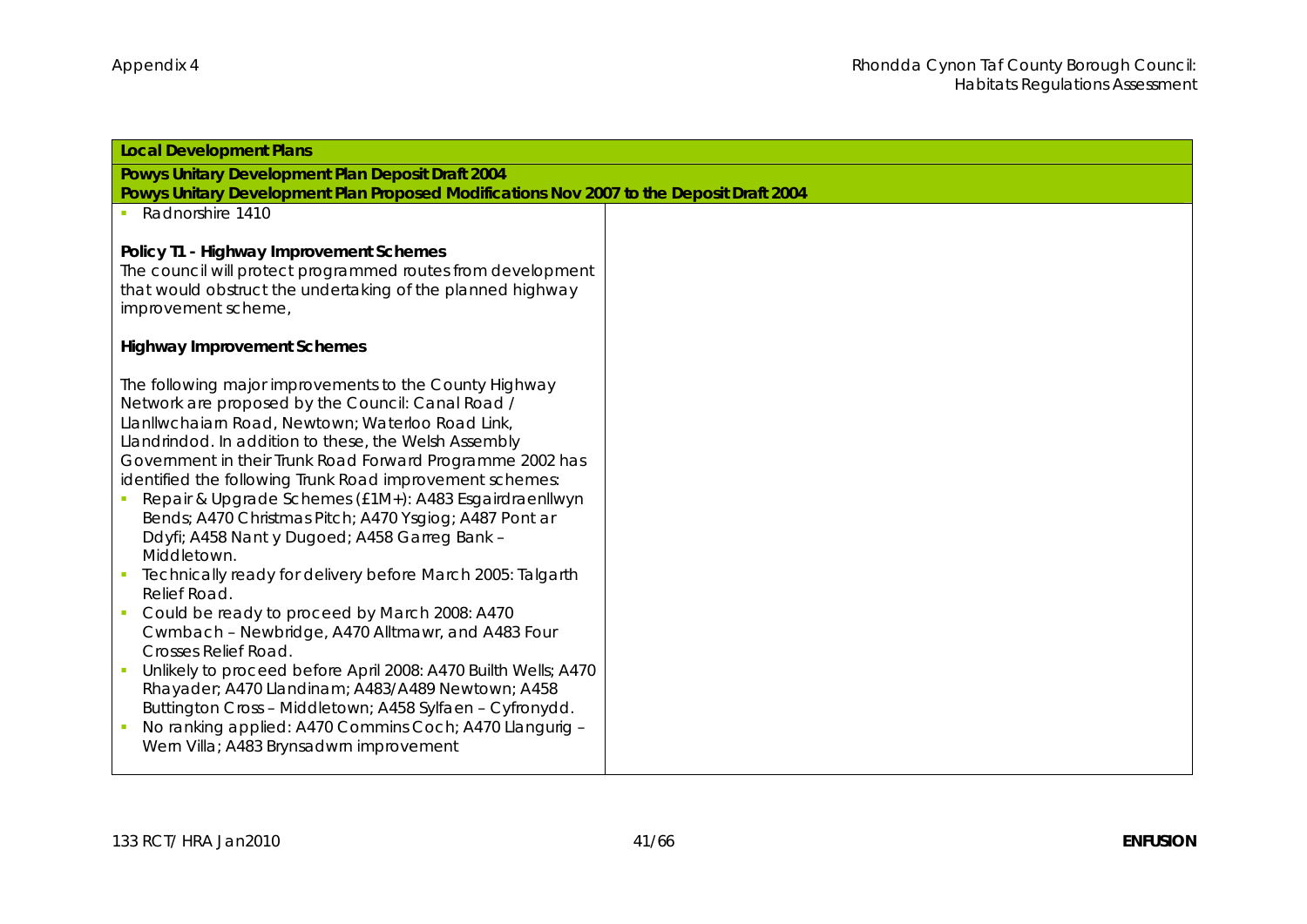| <b>Local Development Plans</b>                                                                                                                                                                                                                                                                                                                                                                                                                                                        |                                                                                                                                                                                                                                                                                                                                                                                                                                                                                                                     |
|---------------------------------------------------------------------------------------------------------------------------------------------------------------------------------------------------------------------------------------------------------------------------------------------------------------------------------------------------------------------------------------------------------------------------------------------------------------------------------------|---------------------------------------------------------------------------------------------------------------------------------------------------------------------------------------------------------------------------------------------------------------------------------------------------------------------------------------------------------------------------------------------------------------------------------------------------------------------------------------------------------------------|
| The Vale of Glamorgan Council Local Development Draft Preferred Strategy Dec 2007                                                                                                                                                                                                                                                                                                                                                                                                     |                                                                                                                                                                                                                                                                                                                                                                                                                                                                                                                     |
| Plan Type                                                                                                                                                                                                                                                                                                                                                                                                                                                                             | Local Development Plan                                                                                                                                                                                                                                                                                                                                                                                                                                                                                              |
| Plan Owner/ Competent Authority                                                                                                                                                                                                                                                                                                                                                                                                                                                       | The Vale of Glamorgan Council                                                                                                                                                                                                                                                                                                                                                                                                                                                                                       |
| Currency                                                                                                                                                                                                                                                                                                                                                                                                                                                                              | Preferred Strategy January 2008                                                                                                                                                                                                                                                                                                                                                                                                                                                                                     |
| Region/Geographic Coverage                                                                                                                                                                                                                                                                                                                                                                                                                                                            | The Vale of Glamorgan Council administrative boundaries                                                                                                                                                                                                                                                                                                                                                                                                                                                             |
| Sector                                                                                                                                                                                                                                                                                                                                                                                                                                                                                | Planning                                                                                                                                                                                                                                                                                                                                                                                                                                                                                                            |
| Related work SA/SEA HRA/AA                                                                                                                                                                                                                                                                                                                                                                                                                                                            | The Vale of Glamorgan Council Local Development Plan 2006 - 2021 Initial<br>Sustainability Appraisal Report 2007<br>AA Screening of the Vale of Glamorgan Local Development Plan Preferred<br>Strategy Dec 2007                                                                                                                                                                                                                                                                                                     |
| <b>Document Details</b>                                                                                                                                                                                                                                                                                                                                                                                                                                                               | Potential impacts that could cause 'in-combination' effects                                                                                                                                                                                                                                                                                                                                                                                                                                                         |
| The document sets out the Vale of Glamorgan Council's<br>strategic priorities for development between 2011 and 2026.<br>It outlines a range of key issues affecting the Vale that the<br>Draft Preferred Strategy will need to address and defines a<br>vision of how the Vale of Glamorgan should develop. It<br>identifies the general location of development, sets<br>objectives and establishes a series of strategic policies that<br>will guide future growth and development. | The Habitats Regulations Assessment Screening for the Vale of Glamorgan LDP<br>Draft Preferred Strategy has identified the potential for the Strategy to have a<br>negative impact on 2 of the 6 European Sites identified within or in close<br>proximity to the Vale of Glamorgan namely, the Severn Estuary<br>SPA/cSAC/RAMSAR and the Kenfig SAC. In addition, it is concluded that a<br>precautionary approach be undertaken in respect of the other 4 sites and<br>that further investigations be undertaken. |
| The Draft Preferred Spatial Strategy<br>"To concentrate development opportunities in Barry and the<br>South East Zone. The St Athan area to be a key development<br>opportunity. Other sustainable settlements to accommodate<br>further housing and associated development"<br><b>CSP4: Housing Need</b>                                                                                                                                                                             |                                                                                                                                                                                                                                                                                                                                                                                                                                                                                                                     |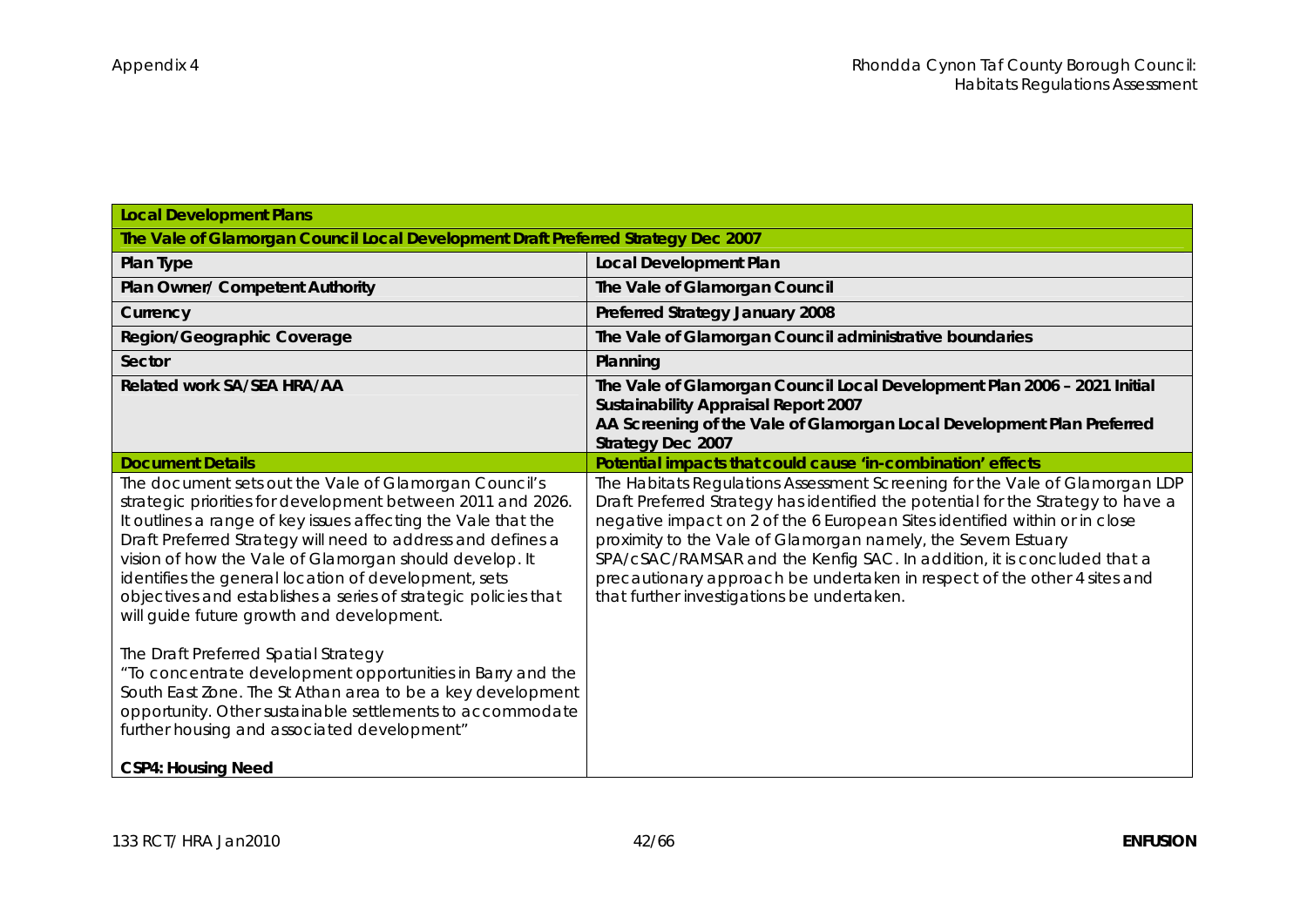| Local Development Plans                                                                                                                                                                                                                                                                                                                                                |  |
|------------------------------------------------------------------------------------------------------------------------------------------------------------------------------------------------------------------------------------------------------------------------------------------------------------------------------------------------------------------------|--|
| The Vale of Glamorgan Council Local Development Draft Preferred Strategy Dec 2007                                                                                                                                                                                                                                                                                      |  |
| Provision for the development of 7500 new dwellings during<br>the period 2011-2026. This provision will be met through:<br>existing committed sites with planning permission<br>the development of a range of strategic sites that accord<br>with the council's strategic settlement hierarchy, and                                                                    |  |
| the subdivision of suitable dwellings, the appropriate<br>reuse of vacant dwellings and buildings, and appropriate<br>infill development.                                                                                                                                                                                                                              |  |
| To ensure a sustainable supply of housing land is maintained<br>during the plan period, housing development will be phased<br>as follows:<br>2011-2016 2500 dwellings<br>2016-2021 2500 dwellings<br>$\mathcal{L}_{\mathcal{A}}$<br>2021-2026 2500 dwellings<br>ш                                                                                                      |  |
| The phasing of sites will be considered in accordance with<br>the council's strategic settlement hierarchy.                                                                                                                                                                                                                                                            |  |
| CSP8: Employment<br>The employment needs of the Vale of Glamorgan will be<br>met through:<br>the enhancement and improvement of existing<br>employment sites;<br>suitable extensions to existing employment sites;<br>the safeguarding of existing employment sites from non-<br>employment uses, and<br>favouring farm diversification, and tourism initiatives.<br>п |  |
| CSP11: Strategic Transport Improvements                                                                                                                                                                                                                                                                                                                                |  |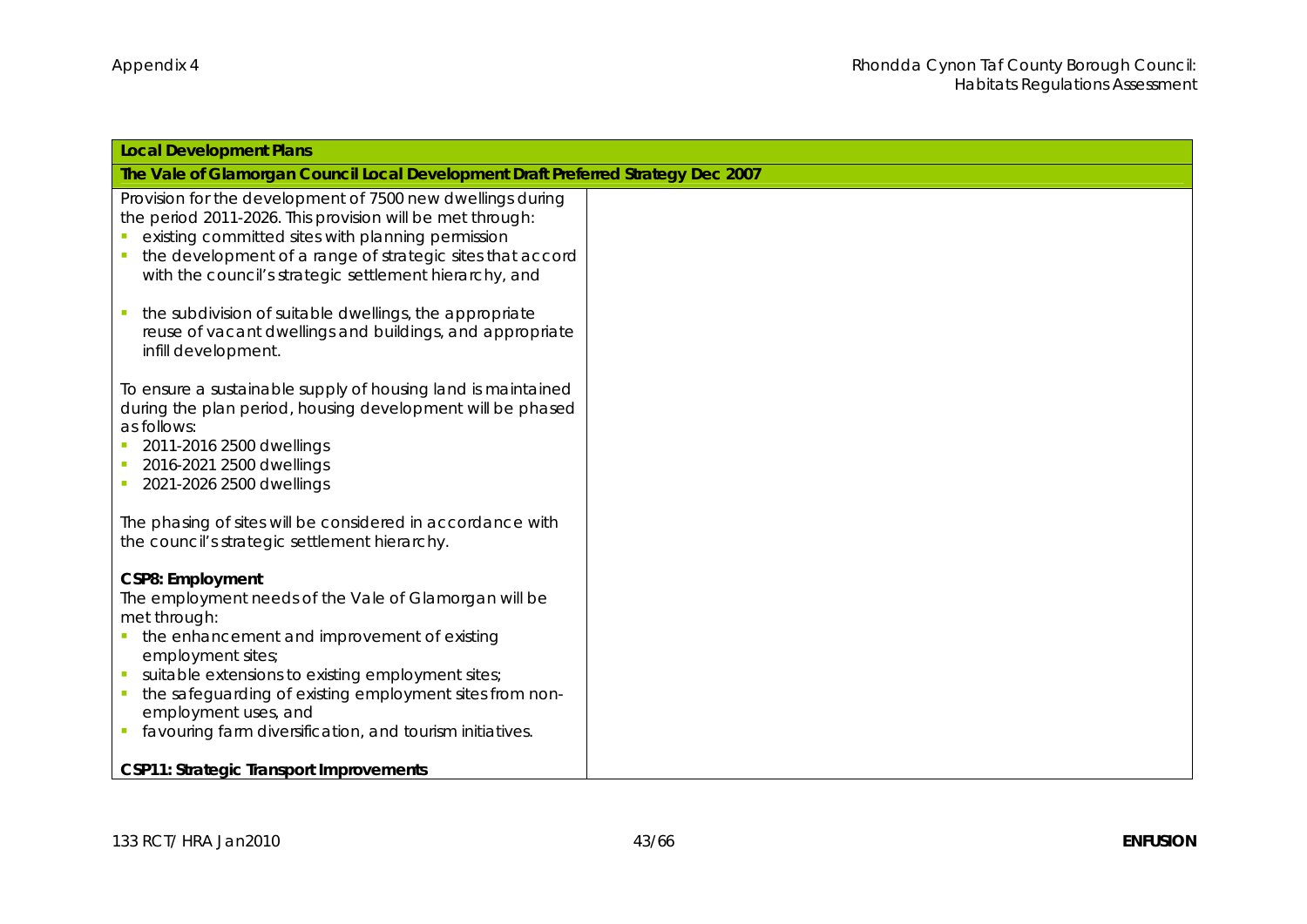| <b>Local Development Plans</b>                                                                                                                                                                                                                                                                                                                                                                                                                                                    |  |  |
|-----------------------------------------------------------------------------------------------------------------------------------------------------------------------------------------------------------------------------------------------------------------------------------------------------------------------------------------------------------------------------------------------------------------------------------------------------------------------------------|--|--|
| The Vale of Glamorgan Council Local Development Draft Preferred Strategy Dec 2007                                                                                                                                                                                                                                                                                                                                                                                                 |  |  |
| Strategic transport improvements that serve the economic,<br>social and environmental needs of the Vale of Glamorgan<br>and the objectives of the South East Wales Regional<br>Transport Plan will be favoured. In support of these objectives<br>land will be safeguarded for:<br>• the Barry Waterfront to Cardiff Link Road.<br><b>Llysworney Bypass</b><br>Priority will be given to schemes that improve safety and<br>accessibility, public transport, walking and cycling. |  |  |
| CSP12: Sustainable Waste Management<br>Proposals for the sustainable management of waste will be<br>favoured where they support the objectives of the South<br>East Wales Regional Waste Plan and the Council's<br>Local Waste Management Strategy. In support of these<br>objectives the following locations have been identified as<br>being suitable for waste management facilities:<br>Atlantic trading estate.<br>the operational Port of Barry Docks.                      |  |  |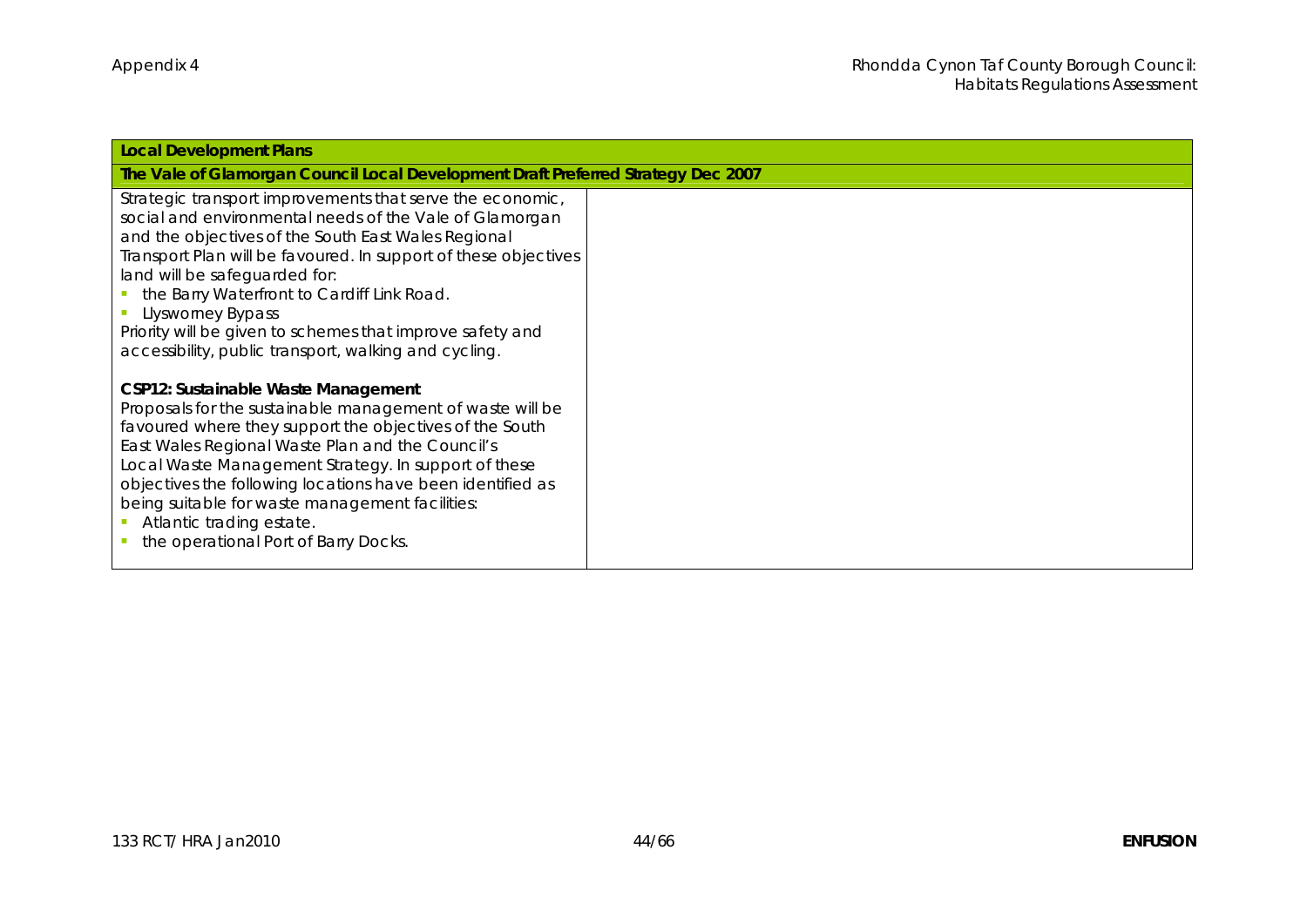## **Minerals and Waste Strategies**

| <b>Minerals &amp; Waste</b>                                                                                                                                                                                                                                                                                                                                                                                                                                                                                               |                                                                                                                                                                                                                                                                                                                                                                                                                                                                                                     |
|---------------------------------------------------------------------------------------------------------------------------------------------------------------------------------------------------------------------------------------------------------------------------------------------------------------------------------------------------------------------------------------------------------------------------------------------------------------------------------------------------------------------------|-----------------------------------------------------------------------------------------------------------------------------------------------------------------------------------------------------------------------------------------------------------------------------------------------------------------------------------------------------------------------------------------------------------------------------------------------------------------------------------------------------|
| Blaenau Gwent County Borough Council Waste Strategy 2004                                                                                                                                                                                                                                                                                                                                                                                                                                                                  |                                                                                                                                                                                                                                                                                                                                                                                                                                                                                                     |
| Plan Type                                                                                                                                                                                                                                                                                                                                                                                                                                                                                                                 | Municipal Waste Strategy                                                                                                                                                                                                                                                                                                                                                                                                                                                                            |
| Plan Owner/ Competent Authority                                                                                                                                                                                                                                                                                                                                                                                                                                                                                           | <b>Blaenau Gwent County Borough Council</b>                                                                                                                                                                                                                                                                                                                                                                                                                                                         |
| Currency                                                                                                                                                                                                                                                                                                                                                                                                                                                                                                                  | 2004                                                                                                                                                                                                                                                                                                                                                                                                                                                                                                |
| Region/Geographic Coverage                                                                                                                                                                                                                                                                                                                                                                                                                                                                                                | Blaenau Gwent County Borough Council administrative boundaries                                                                                                                                                                                                                                                                                                                                                                                                                                      |
| Sector                                                                                                                                                                                                                                                                                                                                                                                                                                                                                                                    | Waste                                                                                                                                                                                                                                                                                                                                                                                                                                                                                               |
| Related work SA/SEA HRA/AA                                                                                                                                                                                                                                                                                                                                                                                                                                                                                                | N/A                                                                                                                                                                                                                                                                                                                                                                                                                                                                                                 |
| <b>Document Details</b>                                                                                                                                                                                                                                                                                                                                                                                                                                                                                                   | Potential impacts that could cause 'in-combination' effects                                                                                                                                                                                                                                                                                                                                                                                                                                         |
| <b>Vision Statement</b><br>The Council's vision statement is "to provide economic,<br>efficient and effective public services which seek to<br>enhance the quality of life of the people of Blaenau<br>Gwent".<br>Objective<br>Blaenau Gwent undertakes to provide all waste<br>management services in line with Best Available Technology,<br>having evaluated each process for Best Practicable<br>Environmental Option, Proximity Principle and Environmental<br>Impact Assessment. Furthermore, any such technologies | <b>Overarching Development Pressures</b><br>Recycling<br>Air Pollution/ Disturbance<br>Transport and energy emissions generated by collection, sorting and<br>processing<br>Dust, noise and odour associated with industrial process<br>Composting<br>Air/ Water Pollution, Introduced/Invasive Species<br>Odour, litter, possible vermin generation<br>Release of spores [non-native], requirement for buffer zones (at least<br>250 metres between composting operations and sensitive receptors) |
| employed shall comply with the principle of value for money<br>delivery of services and take into account the wishes of the<br>authority's stakeholders.<br><b>Future Options for Waste Management</b>                                                                                                                                                                                                                                                                                                                    | Production of liquid pollutant<br>Potential for combustion<br>Mechanical Biological Treatment (MBT)<br>Air Pollution, Land Take, Hydrology<br>Emissions, traffic impacts, land take and wider environmental impacts<br>analogous with industrial process                                                                                                                                                                                                                                            |
| Diversion of wastes will play a key role in our future waste<br>management activities under the Landfill Directive, Article 5.                                                                                                                                                                                                                                                                                                                                                                                            | Processes produce residue<br>Refuse Derived Fuel (energy from waste)                                                                                                                                                                                                                                                                                                                                                                                                                                |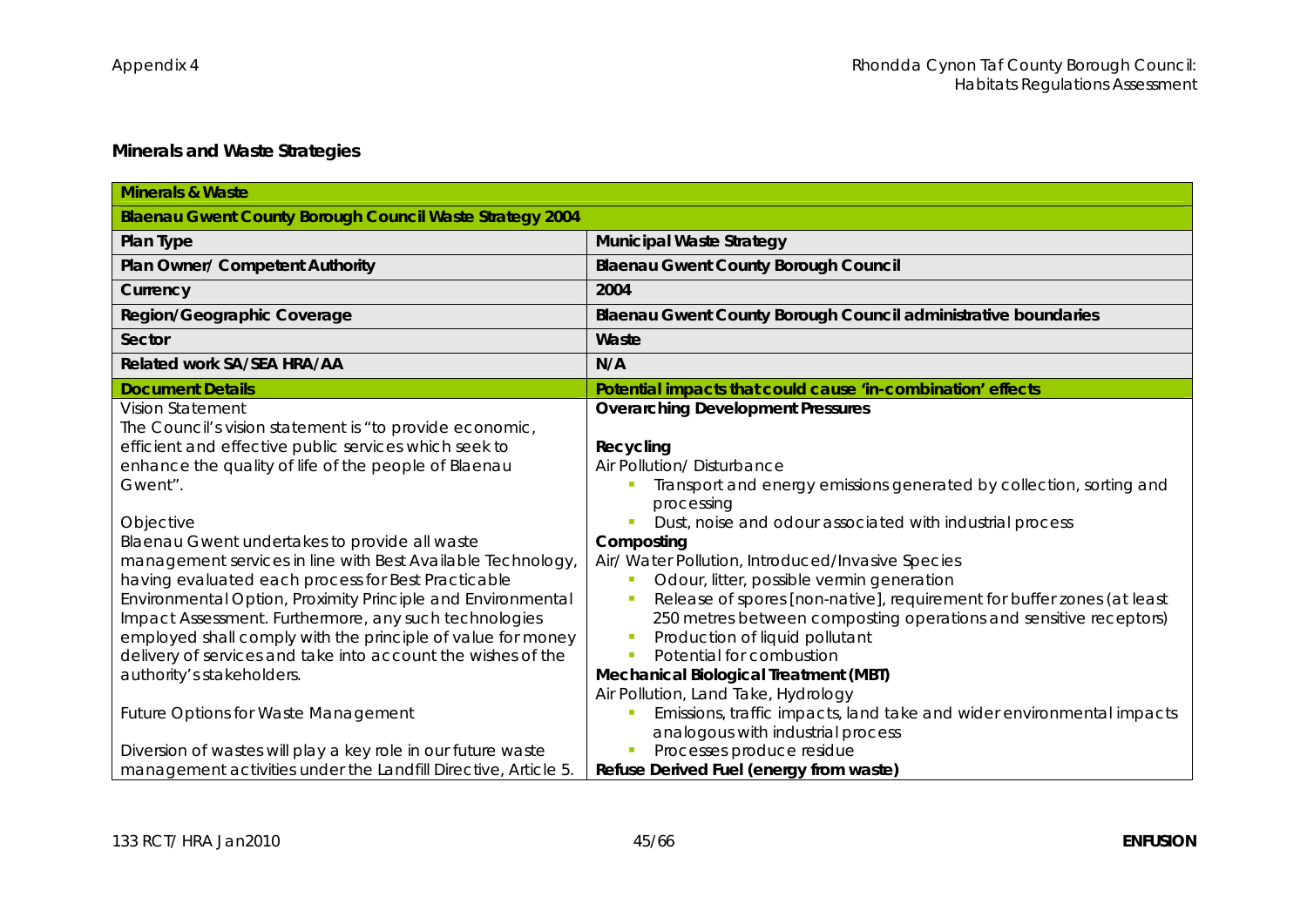| Minerals & Waste                                                                                                                                                                                                                                                                                                                                                                                                                                                                                                                                                                                                                                                                                                     |                                                                                                                                                                                                                                                                                                                                                                                                                                                                                                                                                                                                                                                                                                                                                                                                                                                                                                                                                                                                                                                                                                                                                                                                                                                                                                                                                                                                                |
|----------------------------------------------------------------------------------------------------------------------------------------------------------------------------------------------------------------------------------------------------------------------------------------------------------------------------------------------------------------------------------------------------------------------------------------------------------------------------------------------------------------------------------------------------------------------------------------------------------------------------------------------------------------------------------------------------------------------|----------------------------------------------------------------------------------------------------------------------------------------------------------------------------------------------------------------------------------------------------------------------------------------------------------------------------------------------------------------------------------------------------------------------------------------------------------------------------------------------------------------------------------------------------------------------------------------------------------------------------------------------------------------------------------------------------------------------------------------------------------------------------------------------------------------------------------------------------------------------------------------------------------------------------------------------------------------------------------------------------------------------------------------------------------------------------------------------------------------------------------------------------------------------------------------------------------------------------------------------------------------------------------------------------------------------------------------------------------------------------------------------------------------|
| Blaenau Gwent County Borough Council Waste Strategy 2004                                                                                                                                                                                                                                                                                                                                                                                                                                                                                                                                                                                                                                                             |                                                                                                                                                                                                                                                                                                                                                                                                                                                                                                                                                                                                                                                                                                                                                                                                                                                                                                                                                                                                                                                                                                                                                                                                                                                                                                                                                                                                                |
| Blaenau Gwent will need to achieve diversion rates of<br>biodegradable municipal wastes (BMW), as a percentage,<br>based on total 1995 municipal waste figures.<br>This equates to a diversion from landfill of 2,606 tonnes<br>(assuming BMW composition at 30%) in 2010. Simultaneously,<br>they will need to achieve a 40% recycling/composting rate<br>(with at least 15% composting) by 2009/10.<br>The public consultation exercise carried out under the<br>Technical Advice Note (TAN) Group, has identified the<br>preferred option as Mechanical Biological Treatment (MBT)<br>with more Recycling and Composting. This is, therefore, likely<br>to be the option selected under partnership arrangements. | <b>Air Pollution</b><br>Emission concerns, particulates and potentially dioxins<br>$\mathcal{L}_{\mathcal{A}}$<br>Anaerobic Digestion (energy from Waste)<br>Air/Water Pollution<br>Emissions to air - odour (during collection, transport and pre-<br>treatment)<br>Wastewater - potential for high concentrations of metals, dissolved<br>nitrogen and organic material<br>Incineration with Energy Recovery<br>Air/ Water Pollution<br>Noise, dust, traffic, visual amenity, potential to impact fauna and flora<br>Deposition of substances on surface water<br>Solid, liquid emissions<br>Gaseous emissions include odour, acid gas, heavy metals,<br>particulates, organic compounds<br>Ash residues comprising fine particles, [need to landfill ash/ scrap]<br>dioxins, heavy metals salts, unreacted lime and carbon<br>Contamination, accumulation of toxic substance (food chain)]<br>Landfill & Landraise<br>Air/ Water Pollution, Invasive Species, Land Take<br>Methane and carbon monoxide emissions<br>Leachate, salts, heavy metals, biodegradable and persistent organics<br>Accumulation of hazardous substances in soil<br>Topography alteration, visual intrusion<br>Soil occupancy, prevention of other land uses<br>Attraction of vermin<br>Contamination, accumulation of toxic substances<br>Potential exposure to hazardous substances<br>Impact on surface water runoff, flood risk |
|                                                                                                                                                                                                                                                                                                                                                                                                                                                                                                                                                                                                                                                                                                                      | <b>SAC Specific Issues</b>                                                                                                                                                                                                                                                                                                                                                                                                                                                                                                                                                                                                                                                                                                                                                                                                                                                                                                                                                                                                                                                                                                                                                                                                                                                                                                                                                                                     |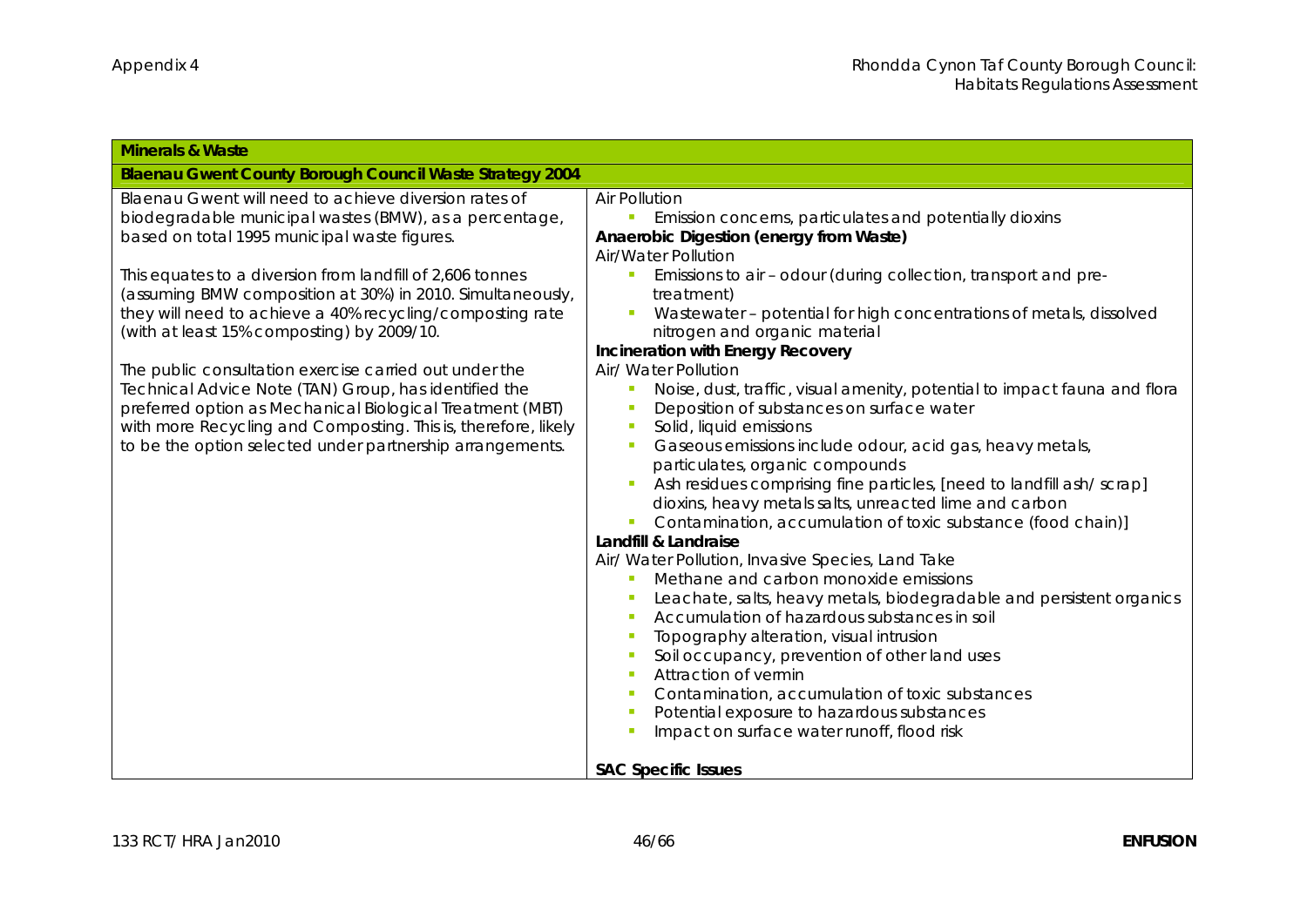| Minerals & Waste                                         |                                                                                                         |
|----------------------------------------------------------|---------------------------------------------------------------------------------------------------------|
| Blaenau Gwent County Borough Council Waste Strategy 2004 |                                                                                                         |
|                                                          | Specific potential in-combination impacts cannot be explored in absence<br>of specific waste locations. |

| <b>Minerals &amp; Waste</b>                                                                                                                                                                                                                                                                                                                                                                                                                                                                                                                 |                                                                                                                                                                                                                                                                                                                                                                                                                                                                                          |  |
|---------------------------------------------------------------------------------------------------------------------------------------------------------------------------------------------------------------------------------------------------------------------------------------------------------------------------------------------------------------------------------------------------------------------------------------------------------------------------------------------------------------------------------------------|------------------------------------------------------------------------------------------------------------------------------------------------------------------------------------------------------------------------------------------------------------------------------------------------------------------------------------------------------------------------------------------------------------------------------------------------------------------------------------------|--|
| Bridgend County Borough Council Municipal Waste Strategy 2003                                                                                                                                                                                                                                                                                                                                                                                                                                                                               |                                                                                                                                                                                                                                                                                                                                                                                                                                                                                          |  |
| Plan Type                                                                                                                                                                                                                                                                                                                                                                                                                                                                                                                                   | Municipal Waste Strategy                                                                                                                                                                                                                                                                                                                                                                                                                                                                 |  |
| Plan Owner/ Competent Authority                                                                                                                                                                                                                                                                                                                                                                                                                                                                                                             | <b>Bridgend County Borough Council</b>                                                                                                                                                                                                                                                                                                                                                                                                                                                   |  |
| Currency                                                                                                                                                                                                                                                                                                                                                                                                                                                                                                                                    | 2003 - 2010                                                                                                                                                                                                                                                                                                                                                                                                                                                                              |  |
| Region/Geographic Coverage                                                                                                                                                                                                                                                                                                                                                                                                                                                                                                                  | Bridgend County Borough Council administrative boundaries                                                                                                                                                                                                                                                                                                                                                                                                                                |  |
| Sector                                                                                                                                                                                                                                                                                                                                                                                                                                                                                                                                      | Waste                                                                                                                                                                                                                                                                                                                                                                                                                                                                                    |  |
| Related work SA/SEA HRA/AA                                                                                                                                                                                                                                                                                                                                                                                                                                                                                                                  | N/A                                                                                                                                                                                                                                                                                                                                                                                                                                                                                      |  |
| <b>Document Details</b>                                                                                                                                                                                                                                                                                                                                                                                                                                                                                                                     | Potential impacts that could cause 'in-combination' effects                                                                                                                                                                                                                                                                                                                                                                                                                              |  |
| The strategic objectives underpinning the Municipal Waste<br>Management Strategy are:                                                                                                                                                                                                                                                                                                                                                                                                                                                       | <b>Overarching Development Pressures</b>                                                                                                                                                                                                                                                                                                                                                                                                                                                 |  |
| To set standards and targets and to monitor<br>a)<br>performance in implementing the Council's Municipal<br>Waste Management Strategy and to review and update<br>the Strategy on a regular basis.<br>To promote waste minimisation to householders and<br>b)<br>local business through the provision of information,<br>advice, education and awareness raising campaigns<br>and, where appropriate, to provide support for local<br>schemes to reduce waste through such measures as<br>home composting, re-use of waste and reduction of | Recycling<br>Air Pollution/Disturbance<br>Transport and energy emissions generated by collection, sorting and<br>processing<br>Dust, noise and odour associated with industrial process<br>Composting<br>Air/ Water Pollution, Introduced/Invasive Species<br>Odour, litter, possible vermin generation<br>Release of spores [non-native], requirement for buffer zones (at least<br>250 metres between composting operations and sensitive receptors)<br>Production of liquid pollutant |  |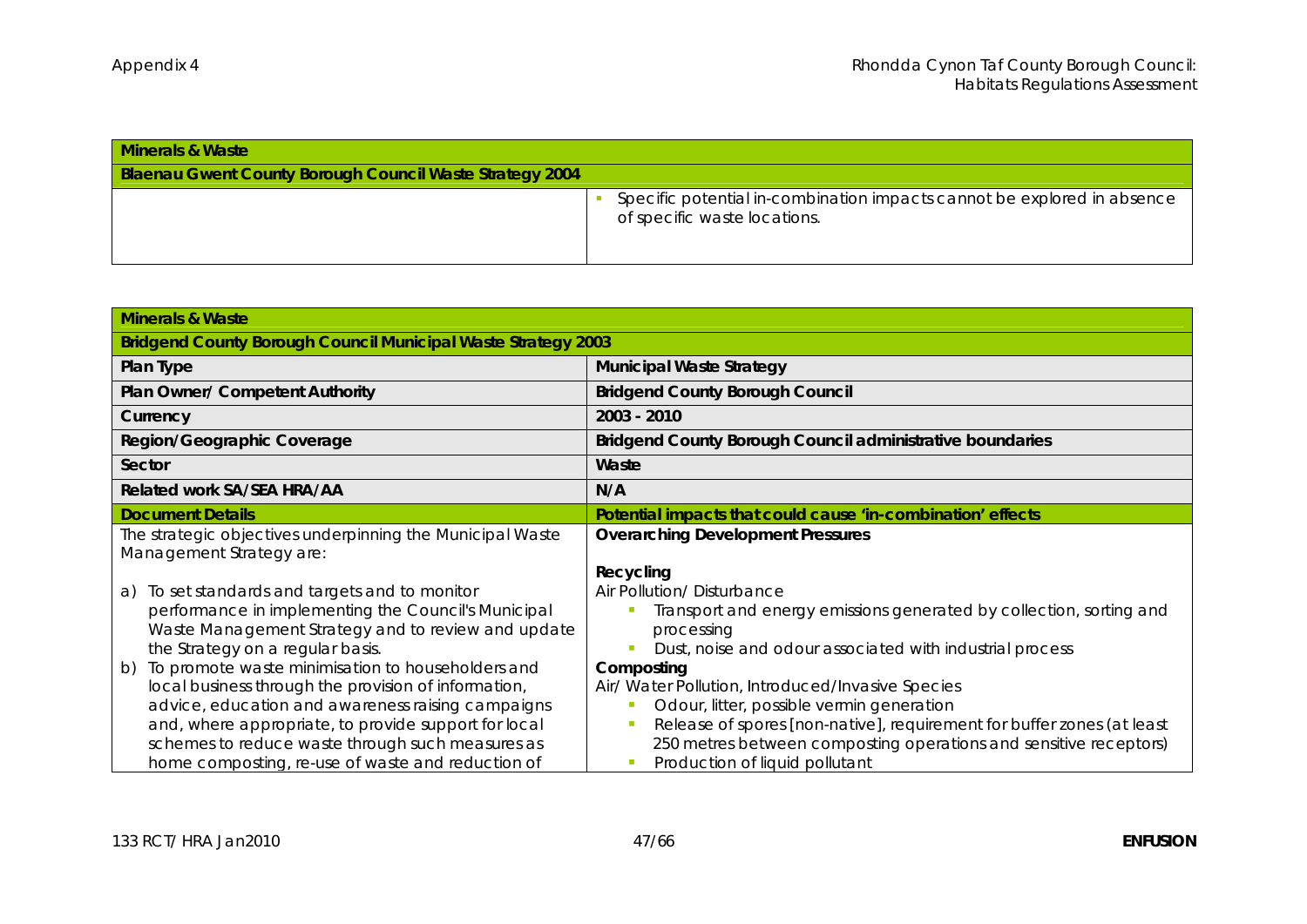| <b>Minerals &amp; Waste</b>                                                                                           |                                                                                                                        |  |
|-----------------------------------------------------------------------------------------------------------------------|------------------------------------------------------------------------------------------------------------------------|--|
| Bridgend County Borough Council Municipal Waste Strategy 2003                                                         |                                                                                                                        |  |
| waste at source.<br>To promote the principles of sustainable waste<br>$\mathsf{C}$                                    | Potential for combustion<br>$\overline{\phantom{a}}$<br>Mechanical Biological Treatment (MBT)                          |  |
| management and waste minimisation, re-use and                                                                         | Air Pollution, Land Take, Hydrology                                                                                    |  |
| recycling by adopting and developing 'good practice'                                                                  | Emissions, traffic impacts, land take and wider environmental impacts                                                  |  |
| in the management and delivery of the Council's                                                                       | analogous with industrial process                                                                                      |  |
| services and purchasing systems.                                                                                      | Processes produce residue                                                                                              |  |
| To increase the amount of municipal waste that is<br>d)                                                               | Refuse Derived Fuel (energy from waste)                                                                                |  |
| recovered for re-use, particularly where such re-use                                                                  | <b>Air Pollution</b>                                                                                                   |  |
| creates employment and training opportunities locally.                                                                | Emission concerns, particulates and potentially dioxins                                                                |  |
| To increase the segregation at source of municipal<br>e)                                                              | Anaerobic Digestion (energy from Waste)                                                                                |  |
| waste for recycling and composting, with due regards to<br>the benefits and costs and to ensure that further value is | Air/Water Pollution                                                                                                    |  |
| recovered from residual waste either for recycling, mixed                                                             | Emissions to air - odour (during collection, transport and pre-<br>treatment)                                          |  |
| waste composting or energy recovery.                                                                                  | Wastewater - potential for high concentrations of metals, dissolved                                                    |  |
| To ensure that contractors carry out the treatment or<br>f)                                                           | nitrogen and organic material                                                                                          |  |
| disposal of waste in a manner that minimises risks to the                                                             | Incineration with Energy Recovery                                                                                      |  |
| environment or health.                                                                                                | Air/ Water Pollution                                                                                                   |  |
| To take measures to prevent the illegal disposal of waste<br>g)                                                       | Noise, dust, traffic, visual amenity, potential to impact fauna and flora                                              |  |
| through litter, fly-tipping or abandoned vehicles, and                                                                | Deposition of substances on surface water                                                                              |  |
| that to ensure that where it does occur, that due                                                                     | Solid, liquid emissions                                                                                                |  |
| consideration is given to taking appropriate                                                                          | Gaseous emissions include odour, acid gas, heavy metals,                                                               |  |
| enforcement action against identified offenders.                                                                      | particulates, organic compounds                                                                                        |  |
|                                                                                                                       | Ash residues comprising fine particles, [need to landfill ash/scrap]                                                   |  |
|                                                                                                                       | dioxins, heavy metals salts, unreacted lime and carbon<br>Contamination, accumulation of toxic substance (food chain)] |  |
|                                                                                                                       | Landfill & Landraise                                                                                                   |  |
|                                                                                                                       | Air/ Water Pollution, Invasive Species, Land Take                                                                      |  |
|                                                                                                                       | Methane and carbon monoxide emissions                                                                                  |  |
|                                                                                                                       | Leachate, salts, heavy metals, biodegradable and persistent organics                                                   |  |
|                                                                                                                       | Accumulation of hazardous substances in soil                                                                           |  |
|                                                                                                                       | Topography alteration, visual intrusion                                                                                |  |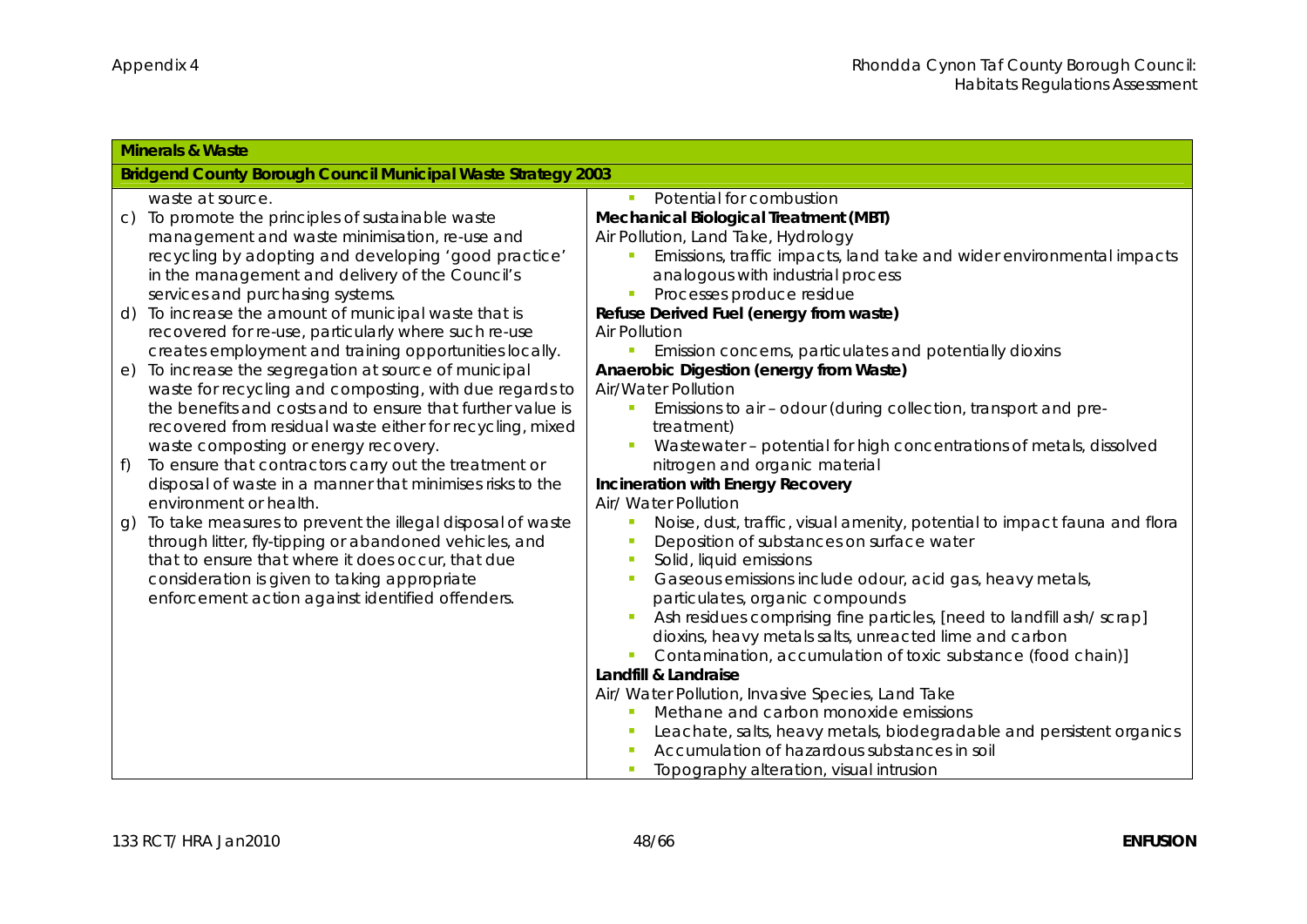| <b>Minerals &amp; Waste</b>                                   |                                                                                                                                                                                                                      |
|---------------------------------------------------------------|----------------------------------------------------------------------------------------------------------------------------------------------------------------------------------------------------------------------|
| Bridgend County Borough Council Municipal Waste Strategy 2003 |                                                                                                                                                                                                                      |
|                                                               | Soil occupancy, prevention of other land uses<br>Attraction of vermin<br>Contamination, accumulation of toxic substances<br>Potential exposure to hazardous substances<br>Impact on surface water runoff, flood risk |
|                                                               | <b>SAC Specific Issues</b><br>Specific potential in-combination impacts cannot be explored in absence<br>of specific waste locations.                                                                                |

| <b>Minerals &amp; Waste</b>                                                                                                    |                                                                                   |  |
|--------------------------------------------------------------------------------------------------------------------------------|-----------------------------------------------------------------------------------|--|
| Caerphilly County Borough Council Municipal Waste Management Strategy & Litter Plan 2004                                       |                                                                                   |  |
| Plan Type                                                                                                                      | Municipal Waste Strategy                                                          |  |
| Plan Owner/ Competent Authority                                                                                                | Caerphilly County Borough Council                                                 |  |
| Currency                                                                                                                       | 2004                                                                              |  |
| Region/Geographic Coverage                                                                                                     | Caerphilly County Borough Council administrative boundaries                       |  |
| Sector                                                                                                                         | Waste                                                                             |  |
| Related work SA/SEA HRA/AA                                                                                                     | N/A                                                                               |  |
| <b>Document Details</b>                                                                                                        | Potential impacts that could cause 'in-combination' effects                       |  |
| The Strategy describes the current waste situation within the<br>authority, what targets and objectives the authority needs to | <b>Overarching Development Pressures</b>                                          |  |
| achieve and how it proposes to achieve them.                                                                                   | Recycling                                                                         |  |
|                                                                                                                                | Air Pollution/ Disturbance                                                        |  |
| Strategic aims for the period 2004/05 to 2006/07                                                                               | Transport and energy emissions generated by collection, sorting and<br>processing |  |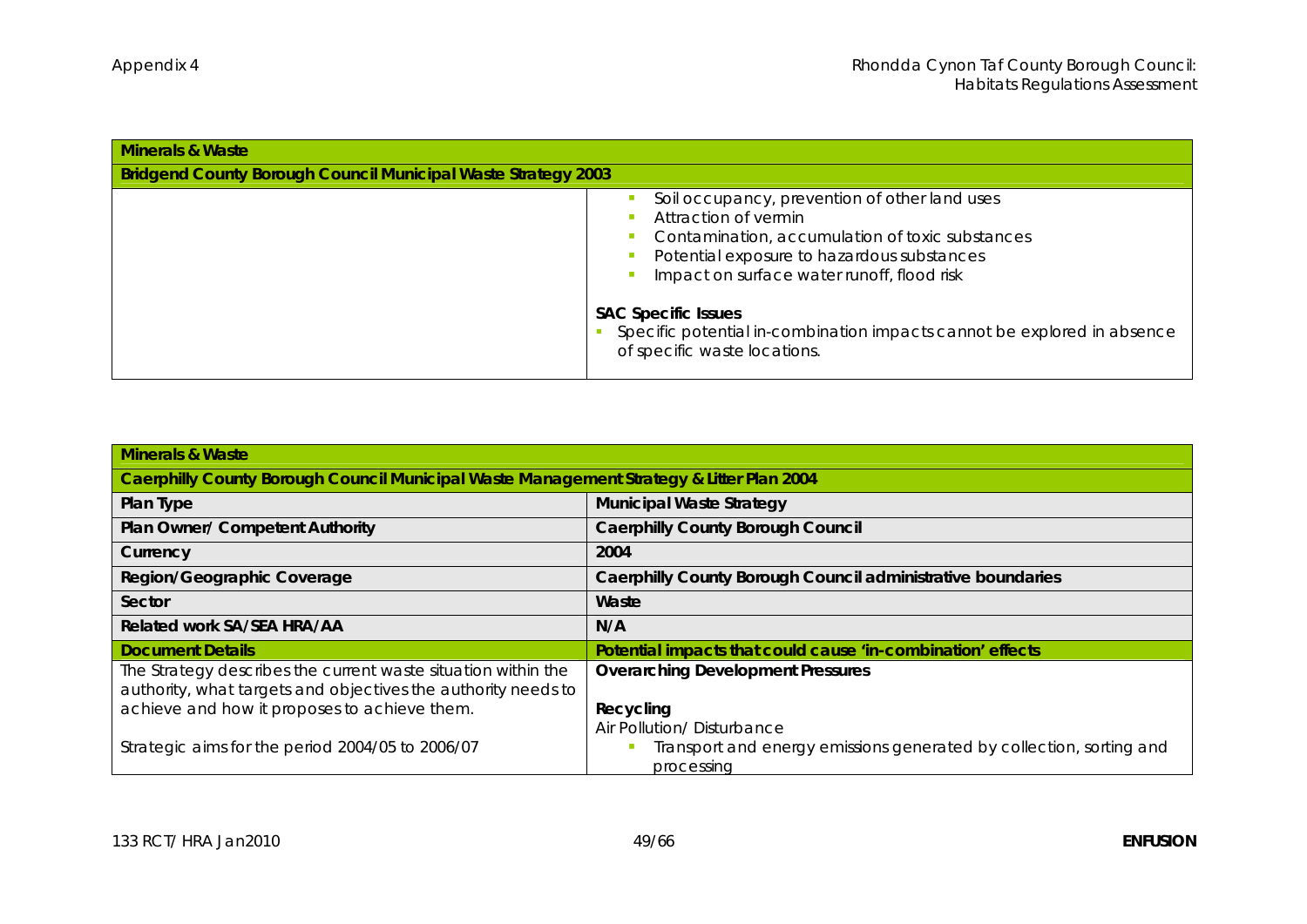| <b>Minerals &amp; Waste</b>                                                              |                                                                                                    |  |
|------------------------------------------------------------------------------------------|----------------------------------------------------------------------------------------------------|--|
| Caerphilly County Borough Council Municipal Waste Management Strategy & Litter Plan 2004 |                                                                                                    |  |
| 1. Continually improve the services we provide in terms                                  | Dust, noise and odour associated with industrial process<br>×                                      |  |
| of efficiency, reliability and customer focus.                                           | Composting                                                                                         |  |
| 2. Adhere to the waste hierarchy in our management                                       | Air/ Water Pollution, Introduced/Invasive Species                                                  |  |
| of waste issues.                                                                         | Odour, litter, possible vermin generation                                                          |  |
| Divert 25% BMW from landfill by 2010 and start to<br>3.                                  | Release of spores [non-native], requirement for buffer zones (at least                             |  |
| make preparations for the later Landfill Directive                                       | 250 metres between composting operations and sensitive receptors)                                  |  |
| targets of 50% diversion by 2013 and 65% diversion by                                    | Production of liquid pollutant<br>$\blacksquare$                                                   |  |
| 2020.                                                                                    | Potential for combustion<br>г                                                                      |  |
| Recycle and compost a minimum of 15% MSW by<br>4.                                        | Mechanical Biological Treatment (MBT)                                                              |  |
| 2003/04, 25% by 2006/07 and 40% by 2009/10.                                              | Air Pollution, Land Take, Hydrology                                                                |  |
| Improve awareness raising programmes to reach a<br>5.                                    | Emissions, traffic impacts, land take and wider environmental impacts                              |  |
| greater proportion of the population of Caerphilly                                       | analogous with industrial process                                                                  |  |
| County Borough.                                                                          | Processes produce residue                                                                          |  |
| Increase participation rates in the kerbside recycling<br>6.                             | Refuse Derived Fuel (energy from waste)<br><b>Air Pollution</b>                                    |  |
| scheme and boost capture rates.<br>Reduce the amount of waste that CCBC generates        |                                                                                                    |  |
| and set up schemes for the recycling and                                                 | Emission concerns, particulates and potentially dioxins<br>Anaerobic Digestion (energy from Waste) |  |
| composting of council waste.                                                             | Air/Water Pollution                                                                                |  |
| Make provision for the collection of special wastes at<br>8.                             | Emissions to air - odour (during collection, transport and pre-<br>п                               |  |
| civic amenity sites.                                                                     | treatment)                                                                                         |  |
| Work closely with partners in all sectors to attain<br>9.                                | Wastewater - potential for high concentrations of metals, dissolved<br>×                           |  |
| sustainable waste management.                                                            | nitrogen and organic material                                                                      |  |
| 10. Continue to consult and communicate with residents                                   | Incineration with Energy Recovery                                                                  |  |
| and other stakeholders on matters of service delivery.                                   | Air/ Water Pollution                                                                               |  |
|                                                                                          | Noise, dust, traffic, visual amenity, potential to impact fauna and flora<br>п                     |  |
|                                                                                          | Deposition of substances on surface water<br>Е                                                     |  |
|                                                                                          | Solid, liquid emissions<br>Е                                                                       |  |
|                                                                                          | Gaseous emissions include odour, acid gas, heavy metals,                                           |  |
|                                                                                          | particulates, organic compounds                                                                    |  |
|                                                                                          | Ash residues comprising fine particles, [need to landfill ash/ scrap]                              |  |
|                                                                                          | dioxins, heavy metals salts, unreacted lime and carbon                                             |  |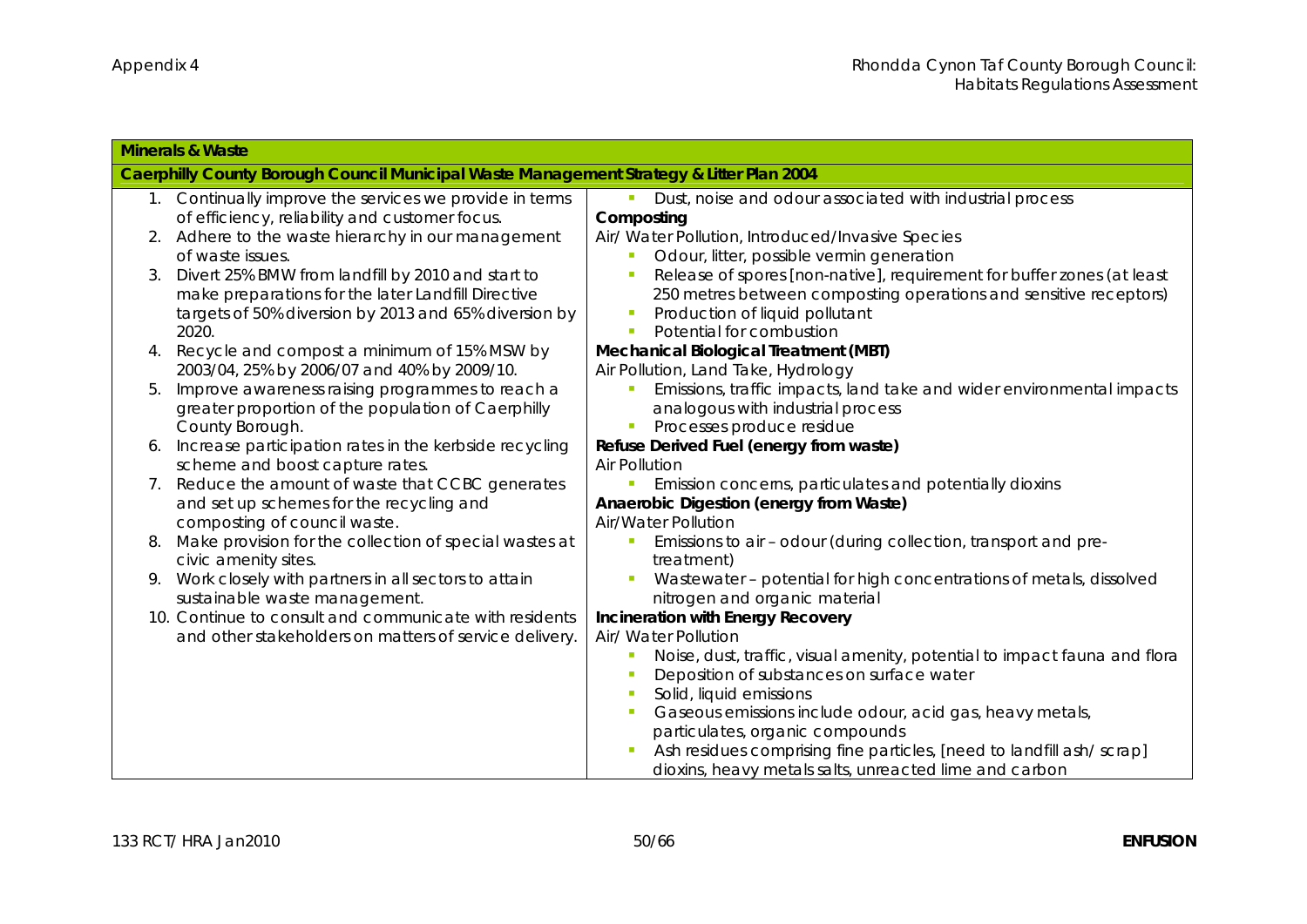| <b>Minerals &amp; Waste</b>                                                              |                                                                                                                                                                                                                                                                                                                                                                                                                                                                                                                                                                                                             |
|------------------------------------------------------------------------------------------|-------------------------------------------------------------------------------------------------------------------------------------------------------------------------------------------------------------------------------------------------------------------------------------------------------------------------------------------------------------------------------------------------------------------------------------------------------------------------------------------------------------------------------------------------------------------------------------------------------------|
| Caerphilly County Borough Council Municipal Waste Management Strategy & Litter Plan 2004 |                                                                                                                                                                                                                                                                                                                                                                                                                                                                                                                                                                                                             |
|                                                                                          | Contamination, accumulation of toxic substance (food chain)]<br>Landfill & Landraise<br>Air/ Water Pollution, Invasive Species, Land Take<br>Methane and carbon monoxide emissions<br>Leachate, salts, heavy metals, biodegradable and persistent organics<br>Accumulation of hazardous substances in soil<br>Topography alteration, visual intrusion<br>Soil occupancy, prevention of other land uses<br>Attraction of vermin<br>Contamination, accumulation of toxic substances<br>Potential exposure to hazardous substances<br>Impact on surface water runoff, flood risk<br><b>SAC Specific Issues</b> |
|                                                                                          | Specific potential in-combination impacts cannot be explored in absence of<br>specific waste locations.                                                                                                                                                                                                                                                                                                                                                                                                                                                                                                     |

| <b>Minerals &amp; Waste</b>                                                |                                                             |
|----------------------------------------------------------------------------|-------------------------------------------------------------|
| Cardiff Council Local Development Municipal Waste Management Strategy 2005 |                                                             |
| Plan Type                                                                  | Municipal Waste Strategy                                    |
| Plan Owner/ Competent Authority                                            | <b>Cardiff Council</b>                                      |
| Currency                                                                   | $2005 - 2010$                                               |
| Region/Geographic Coverage                                                 | Cardiff Council administrative boundaries                   |
| Sector                                                                     | Waste                                                       |
| Related work SA/SEA HRA/AA                                                 | N/A                                                         |
| <b>Document Details</b>                                                    | Potential impacts that could cause 'in-combination' effects |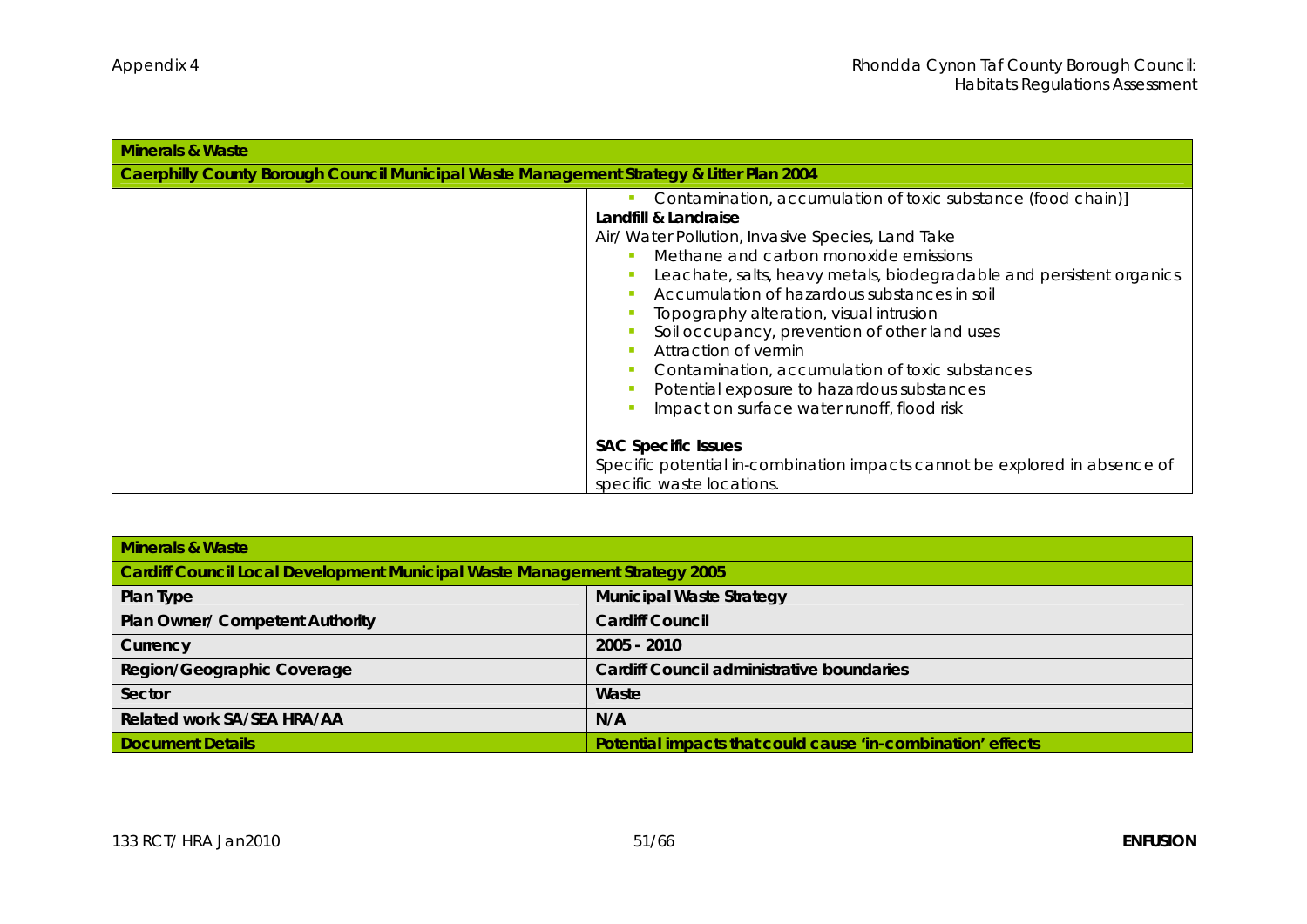| <b>Minerals &amp; Waste</b>                                                |                                                                           |  |
|----------------------------------------------------------------------------|---------------------------------------------------------------------------|--|
| Cardiff Council Local Development Municipal Waste Management Strategy 2005 |                                                                           |  |
| This strategy provides a detailed plan for managing Cardiff's              | <b>Overarching Development Pressures</b>                                  |  |
| municipal waste to 2010, although consideration is also                    |                                                                           |  |
| given to the requirements to 2020. Changes in legislation,                 | Recycling                                                                 |  |
| taxation and attitudes to waste, dictate that a regular                    | Air Pollution/ Disturbance                                                |  |
| review of detail will be necessary every 3 years, with the first           | Transport and energy emissions generated by collection, sorting and       |  |
| review to be undertaken in 2007.                                           | processing                                                                |  |
|                                                                            | Dust, noise and odour associated with industrial process                  |  |
| The strategy for Cardiff is as follows:                                    | Composting                                                                |  |
|                                                                            | Air/ Water Pollution, Introduced/Invasive Species                         |  |
| Expansion of recycling, composting and reuse schemes for                   | Odour, litter, possible vermin generation                                 |  |
| municipal waste such that the Welsh Assembly Government                    | Release of spores [non-native], requirement for buffer zones (at least    |  |
| targets for each of the target years of 2006/07 and 2009/10                | 250 metres between composting operations and sensitive receptors)         |  |
| are met. Recycling and composting levels will increase to                  | Production of liquid pollutant                                            |  |
| 50% by the year 2013, with significant recovery of value from              | Potential for combustion                                                  |  |
| energy from waste. Continued landfill of final residues will be            | Mechanical Biological Treatment (MBT)                                     |  |
| required. Energy from Waste can be a standalone                            | Air Pollution, Land Take, Hydrology                                       |  |
| dedicated process itself, or part of other residual treatment              | Emissions, traffic impacts, land take and wider environmental impacts     |  |
| technologies such as Mechanical Biological Treatment                       | analogous with industrial process                                         |  |
| leading to the production of a refuse derived fuel.                        | Processes produce residue                                                 |  |
|                                                                            | Refuse Derived Fuel (energy from waste)                                   |  |
| Predicted Land Requirements and Timescales for Delivery of                 | <b>Air Pollution</b>                                                      |  |
| the Municipal Waste                                                        | Emission concerns, particulates and potentially dioxins                   |  |
| Management Infrastructure                                                  | Anaerobic Digestion (energy from Waste)                                   |  |
|                                                                            | Air/Water Pollution                                                       |  |
| The Strategy provides an indication of the likely land                     | Emissions to air - odour (during collection, transport and pre-           |  |
| requirements for the principal elements of waste                           | treatment)                                                                |  |
| management infrastructure that will be required to deliver                 | Wastewater - potential for high concentrations of metals, dissolved       |  |
| this strategy for Cardiff. These should be seen as being                   | nitrogen and organic material                                             |  |
| indicative only at this stage since there will be a number of              | Incineration with Energy Recovery                                         |  |
| site specific design issues that influence the actual                      | Air/ Water Pollution                                                      |  |
| requirements for each element.                                             | Noise, dust, traffic, visual amenity, potential to impact fauna and flora |  |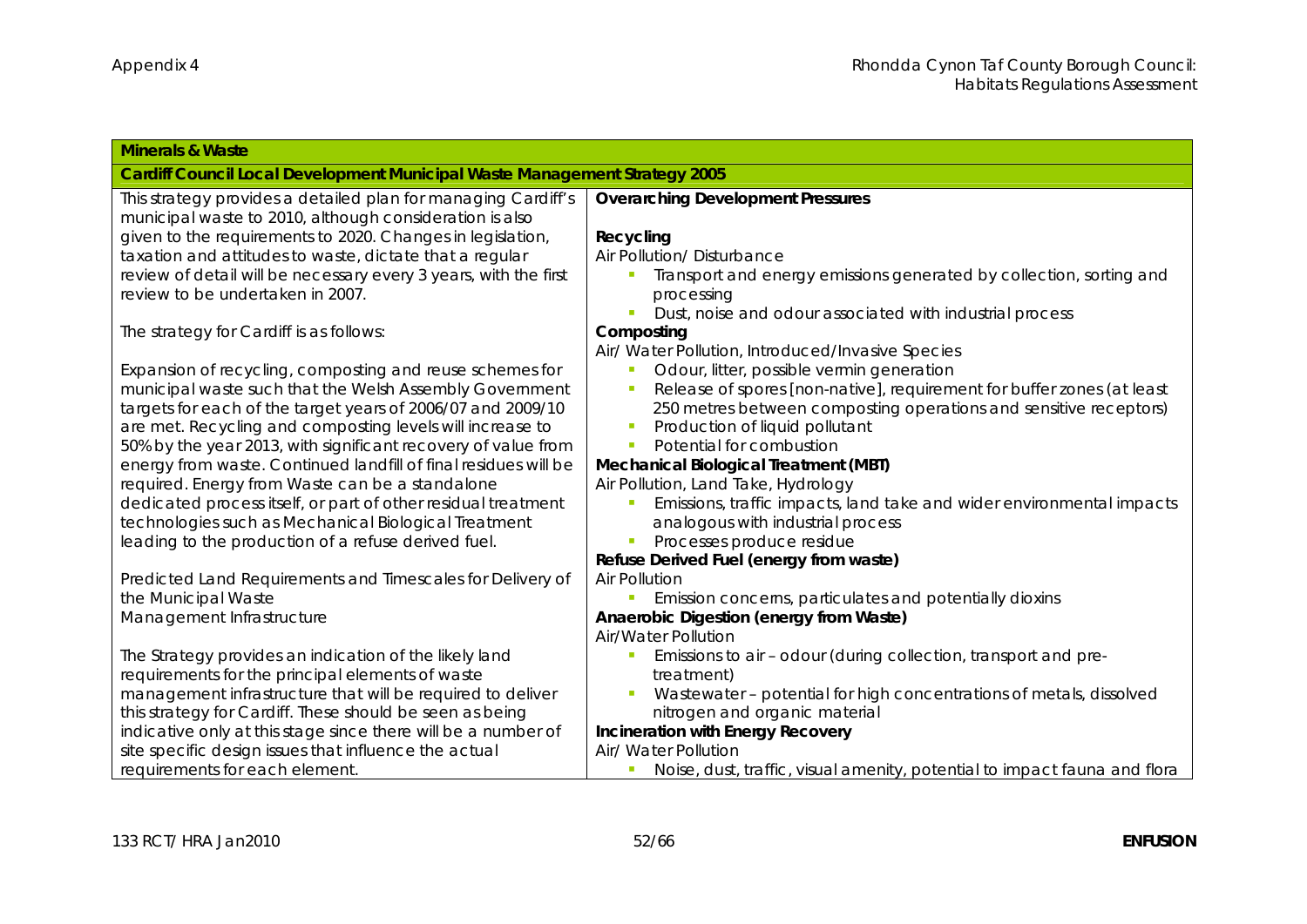| <b>Minerals &amp; Waste</b>                                                                                                                                                                                                                                                                                                                                                                                                                                                                                                                                                                                                                                                      |                                                                                                                                                                                                                                                                                                                                                                                                                                                                                                                                                                                                                                                                                                                                                                                                                                                                                                                                                                                                                                  |
|----------------------------------------------------------------------------------------------------------------------------------------------------------------------------------------------------------------------------------------------------------------------------------------------------------------------------------------------------------------------------------------------------------------------------------------------------------------------------------------------------------------------------------------------------------------------------------------------------------------------------------------------------------------------------------|----------------------------------------------------------------------------------------------------------------------------------------------------------------------------------------------------------------------------------------------------------------------------------------------------------------------------------------------------------------------------------------------------------------------------------------------------------------------------------------------------------------------------------------------------------------------------------------------------------------------------------------------------------------------------------------------------------------------------------------------------------------------------------------------------------------------------------------------------------------------------------------------------------------------------------------------------------------------------------------------------------------------------------|
| Cardiff Council Local Development Municipal Waste Management Strategy 2005                                                                                                                                                                                                                                                                                                                                                                                                                                                                                                                                                                                                       |                                                                                                                                                                                                                                                                                                                                                                                                                                                                                                                                                                                                                                                                                                                                                                                                                                                                                                                                                                                                                                  |
| Indicative Land Requirements for Waste Infrastructure<br>Technology:<br>Replacement Landfill<br>o Approx. 25 hectares over a life of (say) 10 year<br>Mechanical Biological Treatment Plant<br>$o$ 2ha<br>Energy from Waste Plant<br>$o$ 2ha<br>Materials Reclamation Facility extension<br>Sufficient land available at existing site at Lamby Way<br>$\overline{O}$<br>Household Waste Recycling Centre (2 No. required)<br>o 1 each site<br>Compost processing, in-vessel (including maturation<br>area)<br>2ha<br>$\circ$<br>Additional compost processing, open windrow<br>o 2ha<br>'Bring' points (approximately 35 required)<br>0.15-0.25ha each site (nominal area only) | Deposition of substances on surface water<br>Solid, liquid emissions<br>Gaseous emissions include odour, acid gas, heavy metals,<br>particulates, organic compounds<br>Ash residues comprising fine particles, [need to landfill ash/ scrap]<br>dioxins, heavy metals salts, unreacted lime and carbon<br>Contamination, accumulation of toxic substance (food chain)]<br>Landfill & Landraise<br>Air/ Water Pollution, Invasive Species, Land Take<br>Methane and carbon monoxide emissions<br>Leachate, salts, heavy metals, biodegradable and persistent organics<br>Accumulation of hazardous substances in soil<br>Topography alteration, visual intrusion<br>Soil occupancy, prevention of other land uses<br>Attraction of vermin<br>Contamination, accumulation of toxic substances<br>Potential exposure to hazardous substances<br>Impact on surface water runoff, flood risk<br><b>SAC Specific Issues</b><br>Specific potential in-combination impacts cannot be explored in absence of<br>specific waste locations. |

| Minerals & Waste Strategies                                            |                          |
|------------------------------------------------------------------------|--------------------------|
| Neath Port Talbot County Borough Council Municipal Waste Strategy 2004 |                          |
| Plan Type                                                              | Municipal Waste Strategy |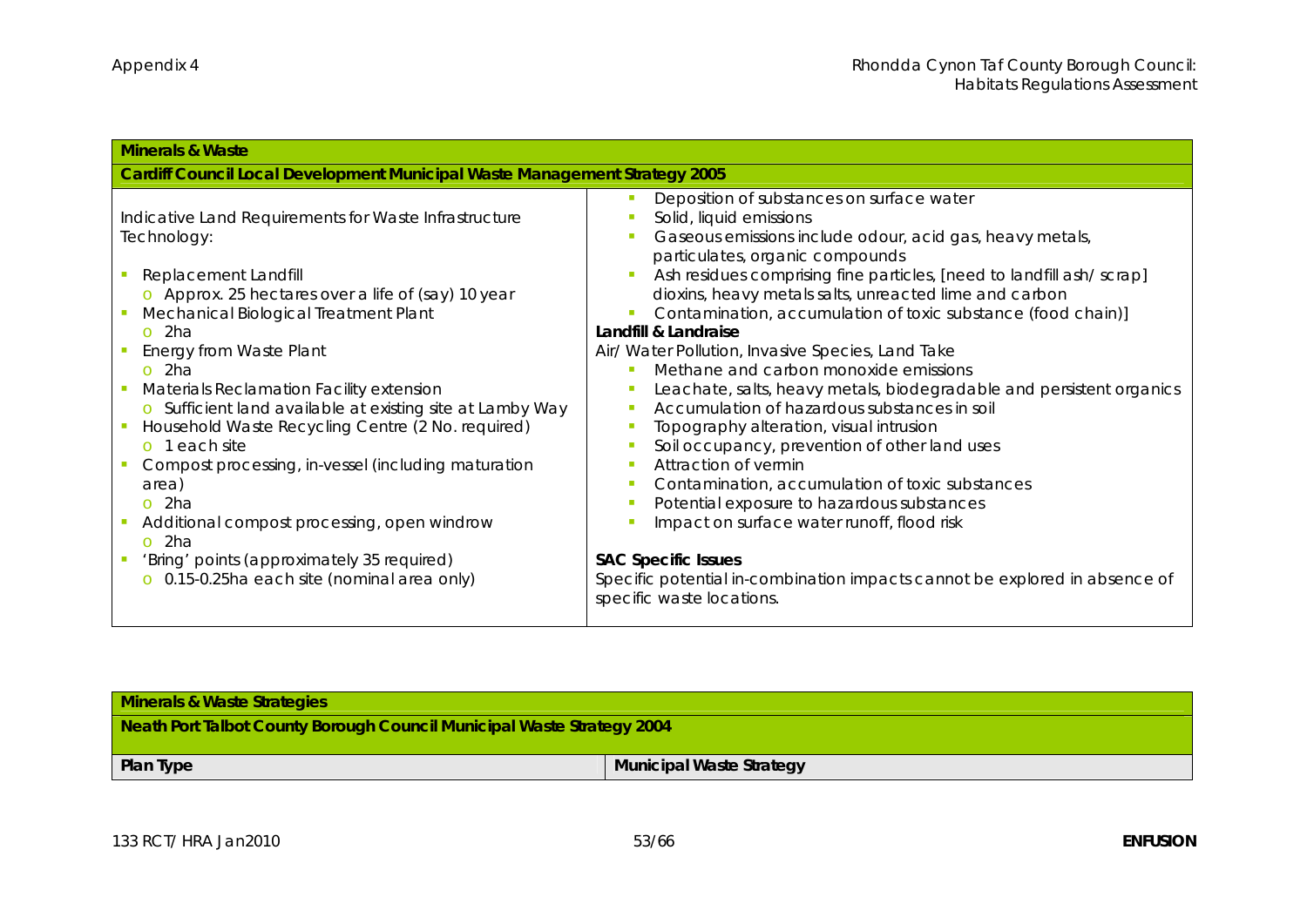| <b>Minerals &amp; Waste Strategies</b>                                                |                                                                  |  |
|---------------------------------------------------------------------------------------|------------------------------------------------------------------|--|
| Neath Port Talbot County Borough Council Municipal Waste Strategy 2004                |                                                                  |  |
| Plan Owner/ Competent Authority                                                       | Neath Port Talbot County Borough Council                         |  |
| Currency                                                                              | 2004                                                             |  |
| Region/Geographic Coverage                                                            | Neath Port Talbot County Borough Council administrative boundary |  |
|                                                                                       |                                                                  |  |
| Sector                                                                                | Waste                                                            |  |
| Related work SA/SEA HRA/AA                                                            | N/A                                                              |  |
| <b>Document Details</b>                                                               | Potential impacts that could cause 'in-combination' effects      |  |
| The preferred strategy for Neath Port Talbot County Borough<br>Council is as follows: | <b>Overarching Development Pressures</b>                         |  |
|                                                                                       | Recycling                                                        |  |
| Continuation of the treatment of municipal solid waste at the                         | Air Pollution/ Disturbance                                       |  |
| Materials Recovery and Energy Centre alongside the kerbside                           | Transport and energy emissions generated by collection, sorting  |  |
| recycling and composting scheme; and the improved facilities                          | and processing                                                   |  |
| for the collection of source segregated green waste at the                            | Dust, noise and odour associated with industrial process         |  |
| Household Waste and Recycling Centres.                                                | Composting                                                       |  |
|                                                                                       | Air/ Water Pollution, Introduced/Invasive Species                |  |
| The strategy, which is currently in place for the management of                       | Odour, litter, possible vermin generation                        |  |
| municipal solid waste (MSW), comprises the following key                              | Release of spores [non-native], requirement for buffer zones (at |  |
| elements:                                                                             | least 250 metres between composting operations and sensitive     |  |
| Continuation of the number of waste minimisation and                                  | receptors)<br>Production of liquid pollutant                     |  |
| awareness issues, for example, multimedia campaigns,                                  | Potential for combustion                                         |  |
| schools' schemes, home-composting and the                                             | Mechanical Biological Treatment (MBT)                            |  |
| commissioning of a waste audit to measure Council derived                             | Air Pollution, Land Take, Hydrology                              |  |
| waste and identify areas for waste minimisation initiatives.                          | Emissions, traffic impacts, land take and wider environmental    |  |
| Continuation and review of the recently introduced                                    | impacts analogous with industrial process                        |  |
| kerbside recycling and composting scheme. The scheme                                  | Processes produce residue                                        |  |
| presently serves the majority of the households in County                             | Refuse Derived Fuel (energy from waste)                          |  |
| Borough. It is the intention to expand the service to all                             | <b>Air Pollution</b>                                             |  |
| suitable properties, including flats and sheltered housing                            | Emission concerns, particulates and potentially dioxins          |  |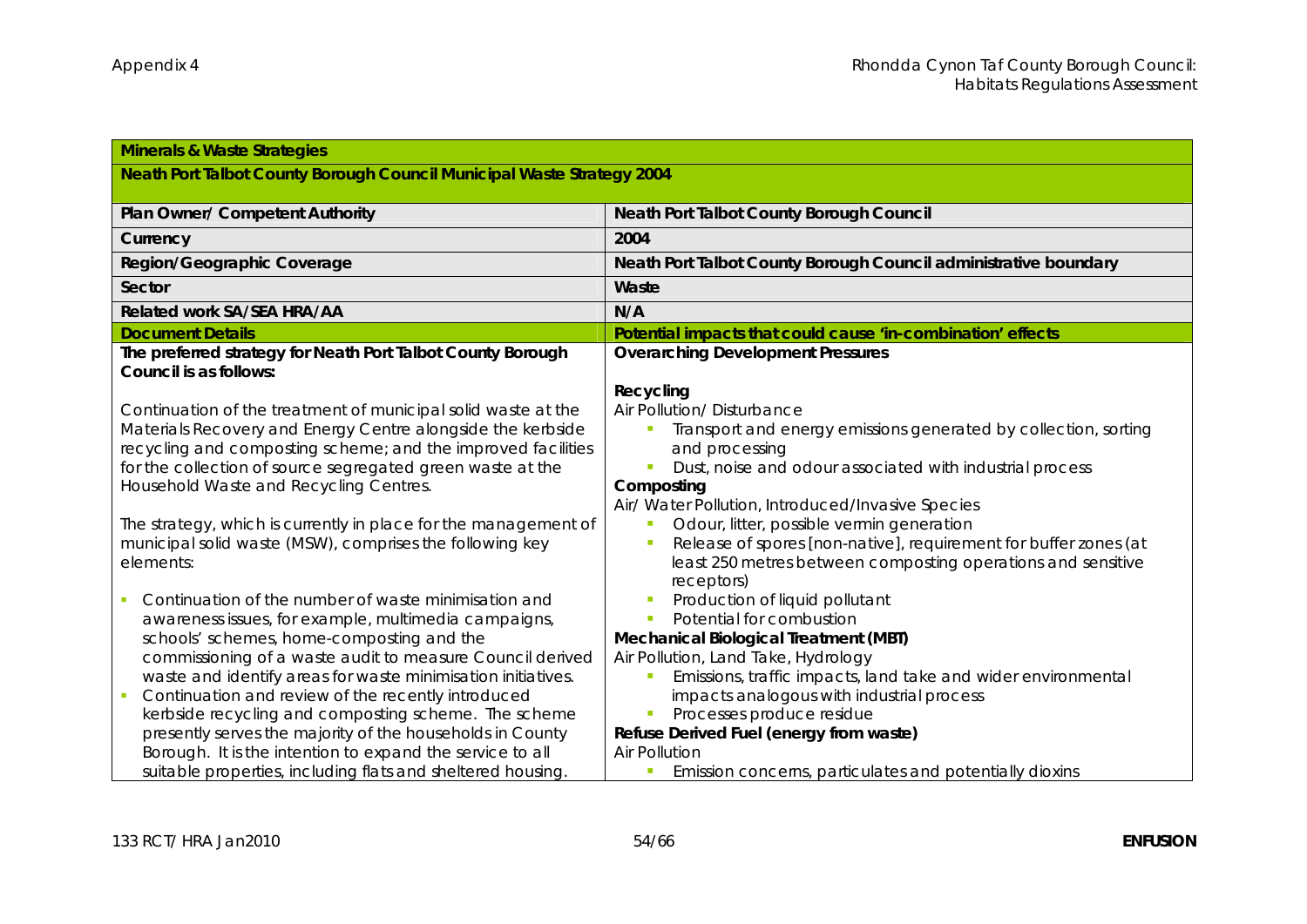| Minerals & Waste Strategies                                                                                         |                                                                                                                                 |
|---------------------------------------------------------------------------------------------------------------------|---------------------------------------------------------------------------------------------------------------------------------|
| Neath Port Talbot County Borough Council Municipal Waste Strategy 2004                                              |                                                                                                                                 |
|                                                                                                                     |                                                                                                                                 |
| Continual review of the HWRC's improvements, which                                                                  | Anaerobic Digestion (energy from Waste)                                                                                         |
| consisted of:                                                                                                       | Air/Water Pollution                                                                                                             |
| The re-branding of Civic Amenity Centres to Household<br>$\circ$                                                    | Emissions to air - odour (during collection, transport and pre-                                                                 |
| Waste and Recycling Centres to remove ambiguity as to                                                               | treatment)                                                                                                                      |
| the purpose of such facilities.                                                                                     | Wastewater - potential for high concentrations of metals, dissolved                                                             |
| The provision of containers for the collection of source<br>$\circ$                                                 | nitrogen and organic material                                                                                                   |
| segregated green garden waste. Previously this waste                                                                | Incineration with Energy Recovery                                                                                               |
| was co-collected with residual waste. The new                                                                       | Air/ Water Pollution                                                                                                            |
| arrangement allows this waste to be accounted for                                                                   | Noise, dust, traffic, visual amenity, potential to impact fauna and                                                             |
| achieving composting targets.                                                                                       | flora                                                                                                                           |
| The provision of facilities for the collection of hazardous<br>$\circ$                                              | Deposition of substances on surface water<br>$\mathcal{L}_{\mathcal{A}}$                                                        |
| waste, such as used paint (redistributed via the Re>Paint                                                           | Solid, liquid emissions<br>$\blacksquare$                                                                                       |
| Scheme), fluorescent tubes, asbestos, oils and solvents.                                                            | Gaseous emissions include odour, acid gas, heavy metals,                                                                        |
| The treatment of all municipal solid waste at the Materials                                                         | particulates, organic compounds<br>$\overline{\phantom{a}}$                                                                     |
| Recovery and Energy Centre (MREC) located within the<br>County Borough. This facility has the ability to treat both | Ash residues comprising fine particles, [need to landfill ash/ scrap]<br>dioxins, heavy metals salts, unreacted lime and carbon |
| mixed waste and source segregated waste via separate                                                                | Contamination, accumulation of toxic substance (food chain)]<br>$\mathcal{L}_{\mathcal{A}}$                                     |
| unit processes (kerbside collected recyclate and materials                                                          | Landfill & Landraise                                                                                                            |
| from the Household Waste and Recycling Centres etc). The                                                            | Air/ Water Pollution, Invasive Species, Land Take                                                                               |
| facility has the capacity to compost 20% to 28% of the MSW,                                                         | Methane and carbon monoxide emissions                                                                                           |
| recycle 19% to 22% of the MSW and recover energy from                                                               | Leachate, salts, heavy metals, biodegradable and persistent                                                                     |
| 31% to 33% of the MSW. These levels of recycling and                                                                | organics                                                                                                                        |
| composting achieve the Welsh Assembly Government's                                                                  | Accumulation of hazardous substances in soil                                                                                    |
| targets. Green waste is composted off-site elsewhere to                                                             | Topography alteration, visual intrusion                                                                                         |
| ensure a quality product.                                                                                           | Soil occupancy, prevention of other land uses                                                                                   |
|                                                                                                                     | Attraction of vermin                                                                                                            |
| The County Borough's waste management solution is to treat                                                          | Contamination, accumulation of toxic substances                                                                                 |
| all MSW at the Materials Recovery and Energy Centre (MREC).                                                         | Potential exposure to hazardous substances                                                                                      |
| The MREC is a form of MBT and is a fully integrated facility                                                        | Impact on surface water runoff, flood risk                                                                                      |
| located at Crymyln Burrows designed to process the waste of                                                         |                                                                                                                                 |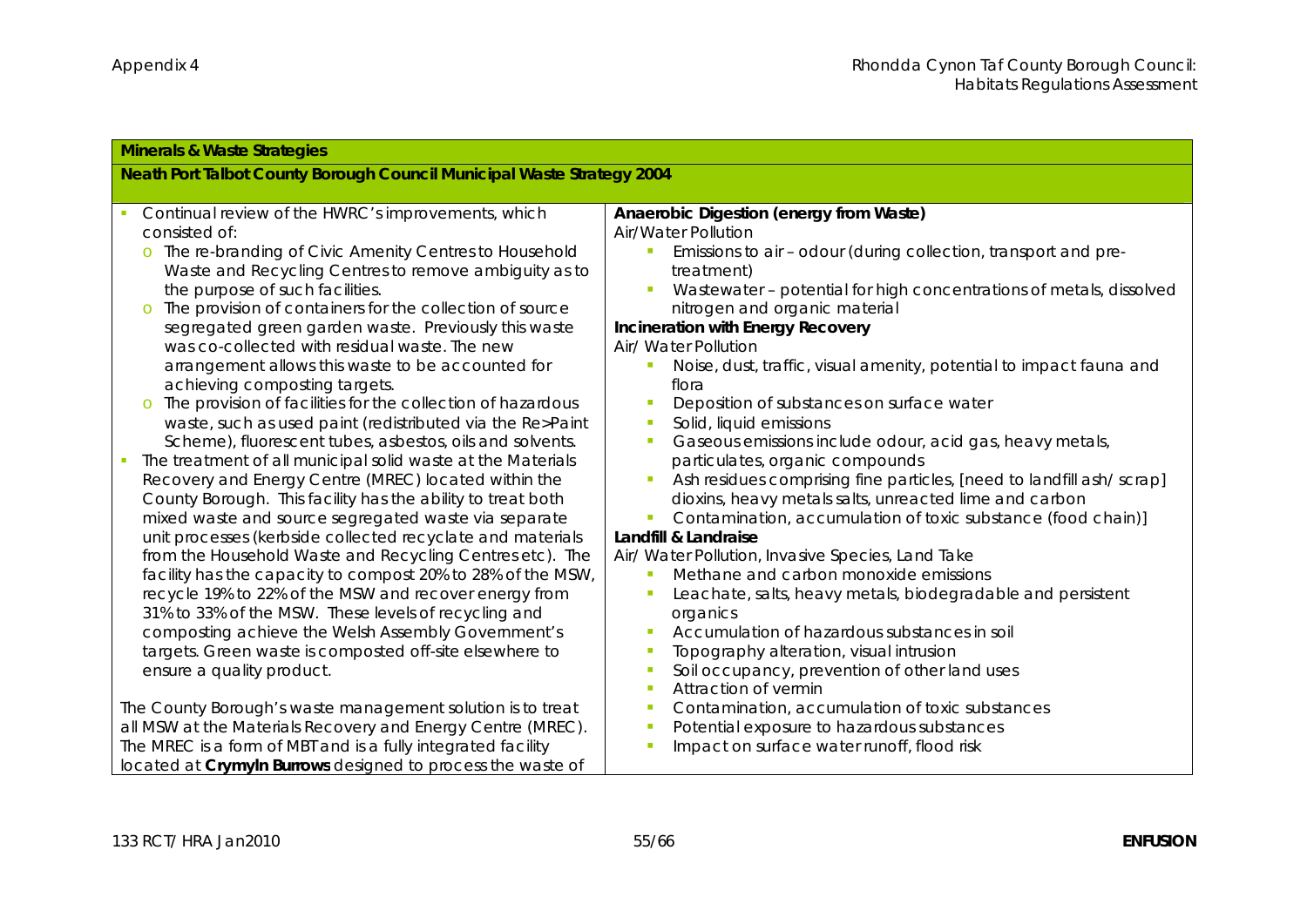| Minerals & Waste Strategies                                                                                                                                                                                                                                                        |                                                                                                                                                                                                                                                                                                                                                                                                                                                                                                                                                                                                                                                                                                                                                                                                                                                                                                                  |  |
|------------------------------------------------------------------------------------------------------------------------------------------------------------------------------------------------------------------------------------------------------------------------------------|------------------------------------------------------------------------------------------------------------------------------------------------------------------------------------------------------------------------------------------------------------------------------------------------------------------------------------------------------------------------------------------------------------------------------------------------------------------------------------------------------------------------------------------------------------------------------------------------------------------------------------------------------------------------------------------------------------------------------------------------------------------------------------------------------------------------------------------------------------------------------------------------------------------|--|
| Neath Port Talbot County Borough Council Municipal Waste Strategy 2004                                                                                                                                                                                                             |                                                                                                                                                                                                                                                                                                                                                                                                                                                                                                                                                                                                                                                                                                                                                                                                                                                                                                                  |  |
| Neath Port Talbot and Bridgend County Borough Councils. The<br>facility has the ability to handle both segregated and non-<br>segregated wastes and aims to divert in the order of 75% of<br>waste away from landfill through recycling, composting and<br>the production of fuel. | <b>SAC Specific Issues</b><br>The Materials Recovery and Energy Centre (MREC) at Crymyln Burrows is<br>in close proximity to Crymlyn Bog SA and Ramsar site. The Neath Port<br>Talbot UDP proposes a new urban village at Llandarcy which is also close<br>to Crymlyn Bog providing a mixed use development on brownfield land<br>as an extension to the Neath urban area at Skewen.<br>An Appropriate Assessment was carried out in regard to the likely effects<br>of the Unitary Development Plan on the Crymlyn Bog SAC and Ramsar<br>site and Kenfig SAC. The AA concluded that the application of<br>regulatory policies within the respective UDPs, together with the<br>Appropriate Assessment procedure provide a secure mechanism to<br>ensure that allocations neither individually or in-combination would<br>create an adverse effect on the integrity of Crymlyn Bog SAC/Ramsar<br>and Kenfig SAC. |  |

| <b>Minerals &amp; Waste</b>                             |                                                             |
|---------------------------------------------------------|-------------------------------------------------------------|
| Vale of Glamorgan Council Municipal Waste Strategy 2004 |                                                             |
| Plan Type                                               | <b>Municipal Waste Strategy</b>                             |
| Plan Owner/ Competent Authority                         | Vale of Glamorgan Council                                   |
| Currency                                                | $2004 - 2010$                                               |
| Region/Geographic Coverage                              | Vale of Glamorgan Council administrative boundaries         |
| Sector                                                  | Waste                                                       |
| Related work SA/SEA HRA/AA                              | N/A                                                         |
| Document Details                                        | Potential impacts that could cause 'in-combination' effects |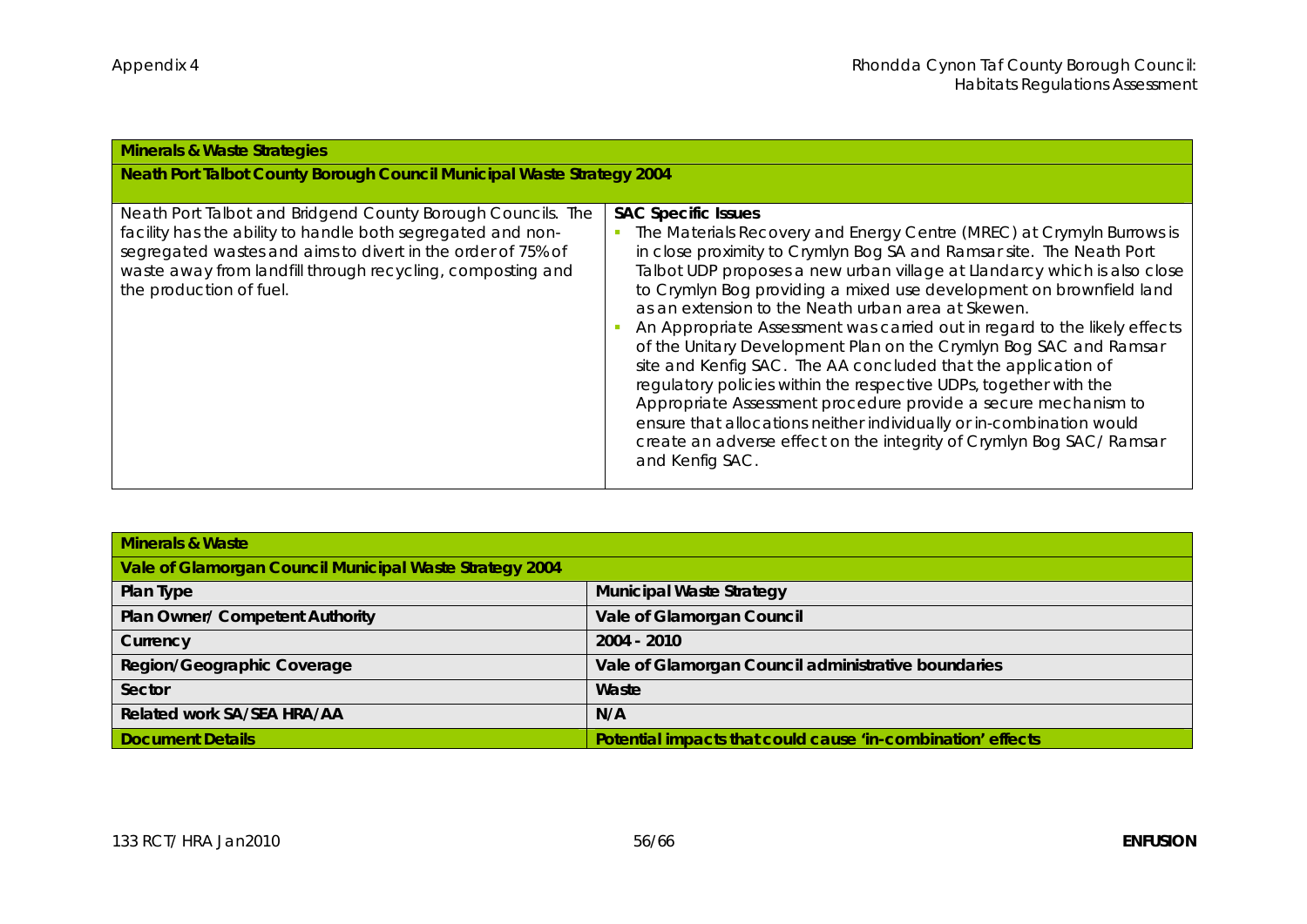| Minerals & Waste                                                                                                                                                                                                                                                                                                                       |                                                                                                                                                                                                                                                             |
|----------------------------------------------------------------------------------------------------------------------------------------------------------------------------------------------------------------------------------------------------------------------------------------------------------------------------------------|-------------------------------------------------------------------------------------------------------------------------------------------------------------------------------------------------------------------------------------------------------------|
| Vale of Glamorgan Council Municipal Waste Strategy 2004                                                                                                                                                                                                                                                                                |                                                                                                                                                                                                                                                             |
| The preferred strategy is as follows:                                                                                                                                                                                                                                                                                                  | <b>Overarching Development Pressures</b>                                                                                                                                                                                                                    |
| Expansion of recycling and reuse schemes for municipal<br>waste such that the waste strategy targets for each of the<br>target years of 2006/07 and 2009/10 are met and in fact<br>exceeded. All residual waste would be sent to a<br>Mechanical Biological Treatment plant. Continued landfill of<br>waste residues will be required. | Recycling<br>Air Pollution/ Disturbance<br>Transport and energy emissions generated by collection, sorting and<br>processing<br>Dust, noise and odour associated with industrial process<br>Composting<br>Air/ Water Pollution, Introduced/Invasive Species |
| The strategy for the Vale of Glamorgan will comprise a<br>number of key elements, as follows:                                                                                                                                                                                                                                          | Odour, litter, possible vermin generation<br>Release of spores [non-native], requirement for buffer zones (at least<br>250 metres between composting operations and sensitive receptors)                                                                    |
| Waste minimisation is central to reducing the amount of                                                                                                                                                                                                                                                                                | Production of liquid pollutant                                                                                                                                                                                                                              |
| waste produced in the Vale, and this will be a priority for                                                                                                                                                                                                                                                                            | Potential for combustion                                                                                                                                                                                                                                    |
| the Council over the next few years.                                                                                                                                                                                                                                                                                                   | Mechanical Biological Treatment (MBT)                                                                                                                                                                                                                       |
| Continued development of the kerbside collection                                                                                                                                                                                                                                                                                       | Air Pollution, Land Take, Hydrology                                                                                                                                                                                                                         |
| scheme for dry recyclable and organic (compostable)                                                                                                                                                                                                                                                                                    | Emissions, traffic impacts, land take and wider environmental impacts                                                                                                                                                                                       |
| materials. It will be necessary to develop the scheme                                                                                                                                                                                                                                                                                  | analogous with industrial process                                                                                                                                                                                                                           |
| over the period up to 2009/10 in order to achieve the                                                                                                                                                                                                                                                                                  | Processes produce residue                                                                                                                                                                                                                                   |
| level of diversion required to meet the targets.                                                                                                                                                                                                                                                                                       | Refuse Derived Fuel (energy from waste)                                                                                                                                                                                                                     |
| Enhancement of the Household Waste Recycling Centre                                                                                                                                                                                                                                                                                    | <b>Air Pollution</b>                                                                                                                                                                                                                                        |
| (HWRC) provision across the Authority to facilitate                                                                                                                                                                                                                                                                                    | Emission concerns, particulates and potentially dioxins                                                                                                                                                                                                     |
| improved access to the principal population centres and                                                                                                                                                                                                                                                                                | Anaerobic Digestion (energy from Waste)                                                                                                                                                                                                                     |
| increased diversion of materials for recycling and reuse.                                                                                                                                                                                                                                                                              | Air/Water Pollution                                                                                                                                                                                                                                         |
| This will include replacement of the two existing civic                                                                                                                                                                                                                                                                                | Emissions to air - odour (during collection, transport and pre-                                                                                                                                                                                             |
| amenity sites in Sully and Llandow.                                                                                                                                                                                                                                                                                                    | treatment)                                                                                                                                                                                                                                                  |
| Enhancement of the existing network of 'Bring Sites', to                                                                                                                                                                                                                                                                               | Wastewater - potential for high concentrations of metals, dissolved                                                                                                                                                                                         |
| include the provision of a number of strategically located                                                                                                                                                                                                                                                                             | nitrogen and organic material                                                                                                                                                                                                                               |
| community based recycling centres.                                                                                                                                                                                                                                                                                                     | Incineration with Energy Recovery                                                                                                                                                                                                                           |
| Development of waste handling and treatment facilities                                                                                                                                                                                                                                                                                 | Air/ Water Pollution                                                                                                                                                                                                                                        |
| within the context of a 'Waste Resource Park', to include                                                                                                                                                                                                                                                                              | Noise, dust, traffic, visual amenity, potential to impact fauna and flora                                                                                                                                                                                   |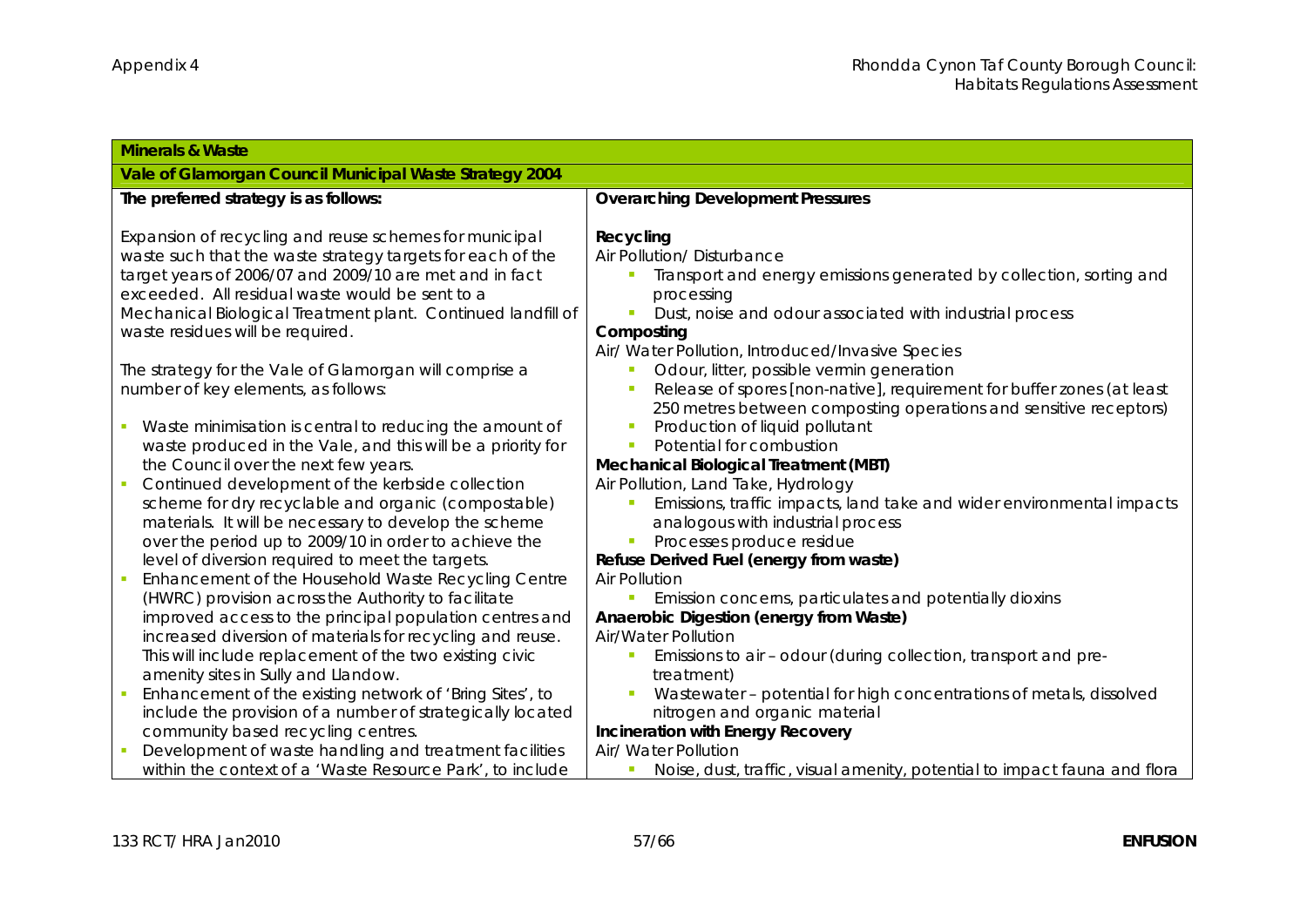| <b>Minerals &amp; Waste</b>                                                                                                                                                                                                                                                                                                                                                                                                                                                                                                                                                                                                                                                                                                                                                                                                                                                                                                                                                                                                                                                                                                                                                                                                                                                                                           |                                                                                                                                                                                                                                                                                                                                                                                                                                                                                                                                                                                                                                                                                                                                                                                                                                                                                                                                                                                                                                  |
|-----------------------------------------------------------------------------------------------------------------------------------------------------------------------------------------------------------------------------------------------------------------------------------------------------------------------------------------------------------------------------------------------------------------------------------------------------------------------------------------------------------------------------------------------------------------------------------------------------------------------------------------------------------------------------------------------------------------------------------------------------------------------------------------------------------------------------------------------------------------------------------------------------------------------------------------------------------------------------------------------------------------------------------------------------------------------------------------------------------------------------------------------------------------------------------------------------------------------------------------------------------------------------------------------------------------------|----------------------------------------------------------------------------------------------------------------------------------------------------------------------------------------------------------------------------------------------------------------------------------------------------------------------------------------------------------------------------------------------------------------------------------------------------------------------------------------------------------------------------------------------------------------------------------------------------------------------------------------------------------------------------------------------------------------------------------------------------------------------------------------------------------------------------------------------------------------------------------------------------------------------------------------------------------------------------------------------------------------------------------|
| Vale of Glamorgan Council Municipal Waste Strategy 2004                                                                                                                                                                                                                                                                                                                                                                                                                                                                                                                                                                                                                                                                                                                                                                                                                                                                                                                                                                                                                                                                                                                                                                                                                                                               |                                                                                                                                                                                                                                                                                                                                                                                                                                                                                                                                                                                                                                                                                                                                                                                                                                                                                                                                                                                                                                  |
| the following:<br>o Provision of a Materials Recycling Facility (MRF) to<br>deal with recyclable materials diverted at the<br>kerbside and at HWRCs and 'Bring Sites'.<br>Development of an 'in-vessel' composting facility<br>$\circ$<br>for the treatment of kerbside segregated organic<br>materials (including green waste and organic<br>kitchen wastes).<br>This will need to be in place to meet the 2006/07<br>$\circ$<br>and 2009/10 composting targets of 10% and 15%,<br>respectively.<br>Provision of facilities for the local reuse and<br>$\Omega$<br>reprocessing of materials segregated from the<br>municipal waste stream.<br>Provision of a new Household Waste Recycling<br>$\circ$<br>Centre (HWRC) to replace the existing civic amenity<br>site in Sully.<br>Provision of a waste transfer facility for residual<br>$\circ$<br>waste (i.e. materials that are not segregated for<br>recycling or composting).<br>Possible provision, in the medium to long term (by<br>$\circ$<br>2010, or soon thereafter), of a residual waste<br>treatment facility.<br>The continued use of small scale farm-based open<br>windrow composting in the short term for green wastes.<br>Open windrow techniques will also be required for further<br>maturation of the product from the 'in-vessel' facility. | Deposition of substances on surface water<br>Solid, liquid emissions<br>Gaseous emissions include odour, acid gas, heavy metals,<br>particulates, organic compounds<br>Ash residues comprising fine particles, [need to landfill ash/ scrap]<br>dioxins, heavy metals salts, unreacted lime and carbon<br>Contamination, accumulation of toxic substance (food chain)]<br>Landfill & Landraise<br>Air/ Water Pollution, Invasive Species, Land Take<br>Methane and carbon monoxide emissions<br>Leachate, salts, heavy metals, biodegradable and persistent organics<br>Accumulation of hazardous substances in soil<br>Topography alteration, visual intrusion<br>Soil occupancy, prevention of other land uses<br>Attraction of vermin<br>Contamination, accumulation of toxic substances<br>Potential exposure to hazardous substances<br>Impact on surface water runoff, flood risk<br><b>SAC Specific Issues</b><br>Specific potential in-combination impacts cannot be explored in absence<br>of specific waste locations. |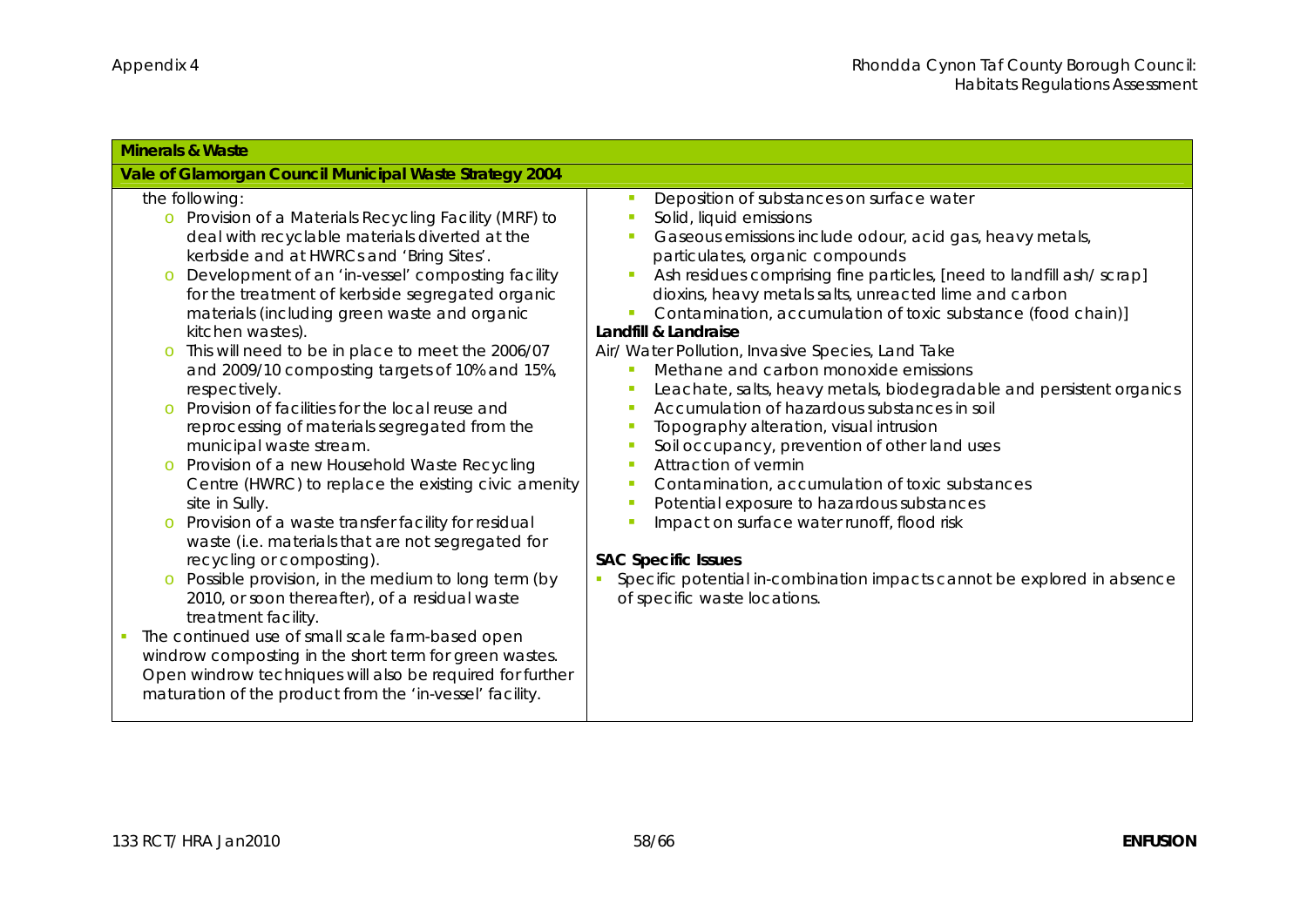## **Other Plans and Programmes**

| <b>Development Plan</b>                                                                                                                                                                                                                                                                                                                                                                                                                                                                                                                                                                                         |                                                                                                                                                                                                                                                                                                                                                                                                                             |
|-----------------------------------------------------------------------------------------------------------------------------------------------------------------------------------------------------------------------------------------------------------------------------------------------------------------------------------------------------------------------------------------------------------------------------------------------------------------------------------------------------------------------------------------------------------------------------------------------------------------|-----------------------------------------------------------------------------------------------------------------------------------------------------------------------------------------------------------------------------------------------------------------------------------------------------------------------------------------------------------------------------------------------------------------------------|
| Brecon Beacons National Park Management Plan 2009-2014                                                                                                                                                                                                                                                                                                                                                                                                                                                                                                                                                          |                                                                                                                                                                                                                                                                                                                                                                                                                             |
| Plan Type                                                                                                                                                                                                                                                                                                                                                                                                                                                                                                                                                                                                       | National Park Management Plan                                                                                                                                                                                                                                                                                                                                                                                               |
| Plan Owner/ Competent Authority                                                                                                                                                                                                                                                                                                                                                                                                                                                                                                                                                                                 | <b>Brecon Beacons National Park Authority</b>                                                                                                                                                                                                                                                                                                                                                                               |
| Currency                                                                                                                                                                                                                                                                                                                                                                                                                                                                                                                                                                                                        | 2009 - 2014                                                                                                                                                                                                                                                                                                                                                                                                                 |
| Region/Geographic Coverage                                                                                                                                                                                                                                                                                                                                                                                                                                                                                                                                                                                      | Brecon Beacons National Park Authority administrative boundary                                                                                                                                                                                                                                                                                                                                                              |
| Sector                                                                                                                                                                                                                                                                                                                                                                                                                                                                                                                                                                                                          | Planning                                                                                                                                                                                                                                                                                                                                                                                                                    |
| Related work SA/SEA HRA/AA                                                                                                                                                                                                                                                                                                                                                                                                                                                                                                                                                                                      | N/A                                                                                                                                                                                                                                                                                                                                                                                                                         |
| <b>Document Details</b>                                                                                                                                                                                                                                                                                                                                                                                                                                                                                                                                                                                         | Potential impacts that could cause 'in-combination' effects                                                                                                                                                                                                                                                                                                                                                                 |
| The Plan sets a vision for the future of the Park and specifies<br>actions and outcomes to pursue in the next five years to bring<br>the Park closer to this shared vision. The Plan promotes<br>coordinated implementation, monitoring, and evaluation of<br>these activities collectively across a wide range of partners<br>and stakeholders. In essence, it creates a framework for Park<br>management, guiding decision-making and developing<br>priorities.                                                                                                                                               | <b>Overarching Development Pressures</b><br>Housing and employment growth - direct land take and increased<br>transport movements and associated air pollutants.<br>Water abstraction for expanding communities - potential to impact<br>$\mathcal{L}_{\mathcal{A}}$<br>surface and groundwater.<br>Recreational pressures from housing/ development that is close to<br>×<br>European sites.<br><b>SAC Specific Issues</b> |
| <b>Twenty-year Aims for Biodiversity</b><br>Ensure that sustainable management of designated sites<br>4.<br>maintains habitats and species populations in favourable<br>condition. As examples of the best habitats and species<br>within the National Park, it is critical to ensure designated<br>sites (e.g., SSSIs, SACs, NNRs, etc.) are brought into, or<br>remain, in favourable condition. The designations provide<br>the means to ensure that these sites are managed with<br>special regard to biodiversity conservation. However, these<br>sites still need to be managed in a wider context, to be | Specific potential in-combination impacts cannot be explored in<br>absence of specific development locations.                                                                                                                                                                                                                                                                                                               |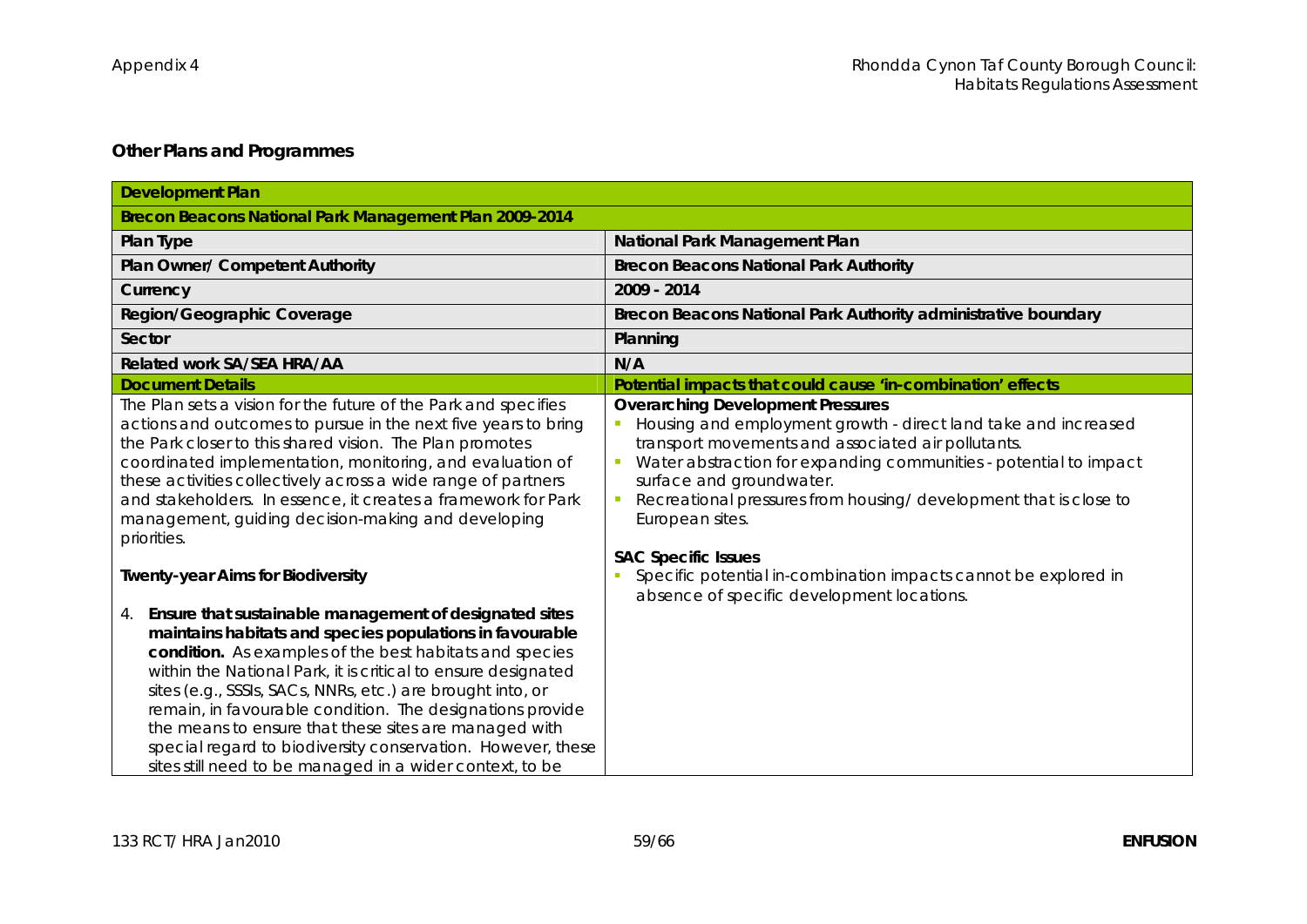| <b>Development Plan</b>                                                                                                                                                                                                                                                                                                                                                    |  |
|----------------------------------------------------------------------------------------------------------------------------------------------------------------------------------------------------------------------------------------------------------------------------------------------------------------------------------------------------------------------------|--|
| Brecon Beacons National Park Management Plan 2009-2014                                                                                                                                                                                                                                                                                                                     |  |
| considered as the focal sites of developing functional<br>ecosystems at a landscape scale. Their sustainable<br>management can be a catalyst to achieving better<br>habitat condition in the surrounding land.                                                                                                                                                             |  |
| <b>Twenty-year Aims for Planning and Development</b>                                                                                                                                                                                                                                                                                                                       |  |
| Prepare an LDP which is responsive to drivers of change<br>$1_{\cdot}$<br>and enables development to meet identified needs. The<br>NPA will prepare an LDP which is resilient and responsive to<br>drivers of change and which is proactive in mitigating the<br>effects of climate change where possible.                                                                 |  |
| Provide a first class planning service. In order to make its<br>2.<br>services first class, the NPA will strive to improve consistency<br>of decision making, increase public engagement in,<br>understanding of, and satisfaction with the NPA's planning<br>service, and improve relationships with partner<br>organisations.                                            |  |
| Ensure that there is sufficient land for market and affordable<br>3.<br>housing to meet the identified need. The NPA is not a<br>housing authority; this is the role of the unitary authorities.<br>Nonetheless the NPA works closely with the relevant<br>Housing Authorities in the preparation of the Local Housing<br>Market Assessments and Local Housing Strategies. |  |
| Allocate sufficient land for the provision of a variety and<br>4.<br>mix of employment opportunities to encourage a better link<br>between the provision of employment and housing. The<br>NPA and its partners will ensure the availability of land and                                                                                                                   |  |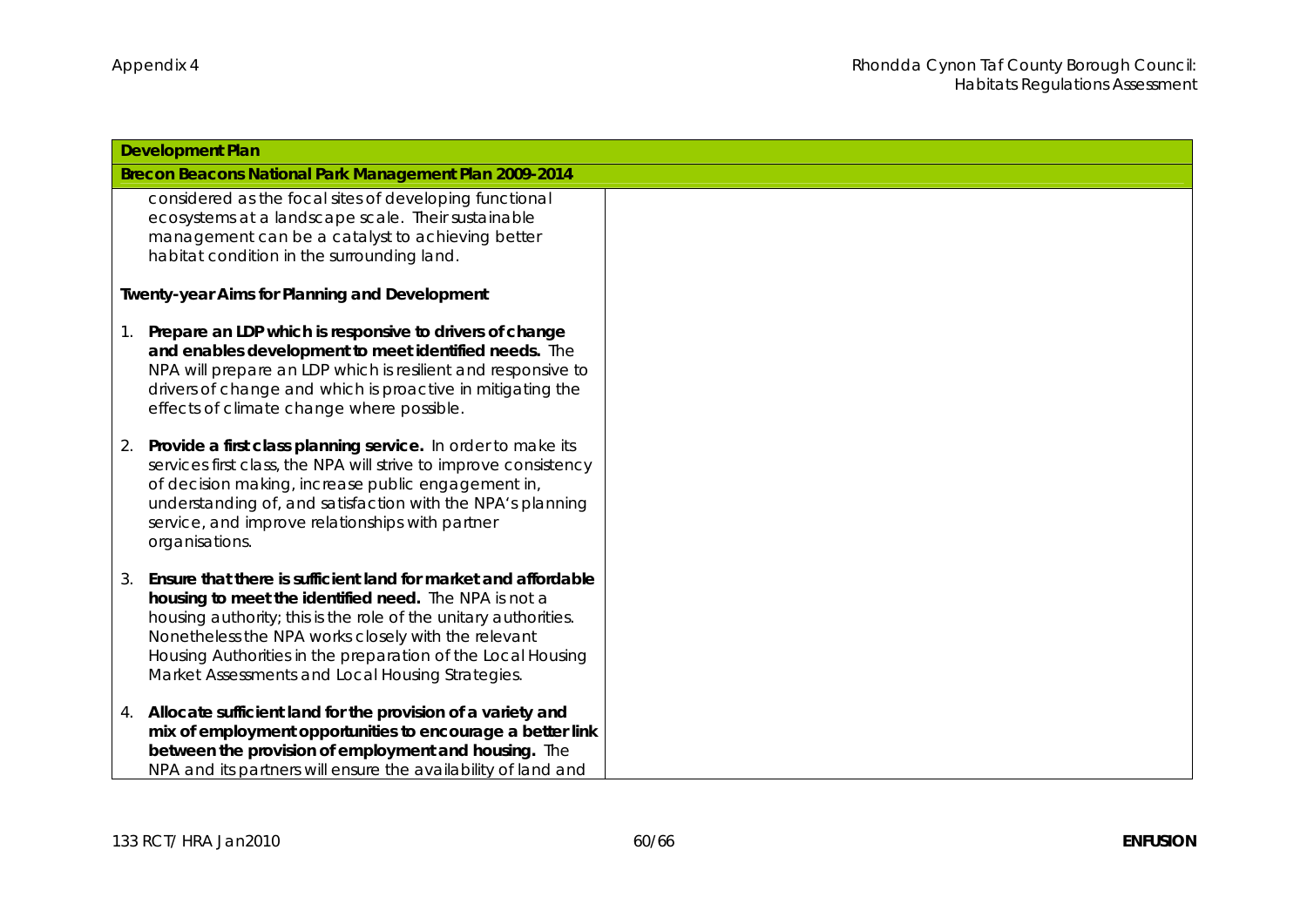|    | <b>Development Plan</b>                                                                                                                                                                                                                                                                                                                                                                                                                                                                                        |  |
|----|----------------------------------------------------------------------------------------------------------------------------------------------------------------------------------------------------------------------------------------------------------------------------------------------------------------------------------------------------------------------------------------------------------------------------------------------------------------------------------------------------------------|--|
|    | Brecon Beacons National Park Management Plan 2009-2014                                                                                                                                                                                                                                                                                                                                                                                                                                                         |  |
|    | investment in the Park is consistent with the special qualities<br>of the area and avoids damage to important nature<br>conservation sites and species.                                                                                                                                                                                                                                                                                                                                                        |  |
| 5. | Maintain and encourage the vitality and viability of the<br>Park's communities and town centres. From the standpoint<br>of local communities, this means that the NPA and its<br>partners should encourage development which contributes<br>to the creation of sustainable places, promotes integrated<br>communities, with opportunities for living, working and<br>socialising for all, and enables development that<br>encourages a healthy and safe lifestyle and promotes well<br>being.                  |  |
| 6. | Improve the physical quality, energy efficiency,<br>accessibility and sustainable design and construction of all<br>development throughout the park. In keeping with the<br>National Park's commitments to sustainability and the<br>climate change agenda, the NPA is producing up-to-date<br>guidance on sustainable building design and materials in<br>the National Park. This Sustainable Design Guide will<br>become an exemplar in sustainable design.                                                  |  |
| 7. | Minimise light and noise pollution. Despite its proximity to<br>urban centres such as Cardiff, Bristol, and Swansea, the<br>Park boasts a dark night sky year round where, on clear<br>nights, a plethora of stars can be seen. Similarly, its low<br>population density and lack of major motorways limit light<br>and noise pollution. These factors contribute significantly to<br>the sense of tranquillity and remoteness so often cited as a<br>key special quality of the Brecon Beacons National Park. |  |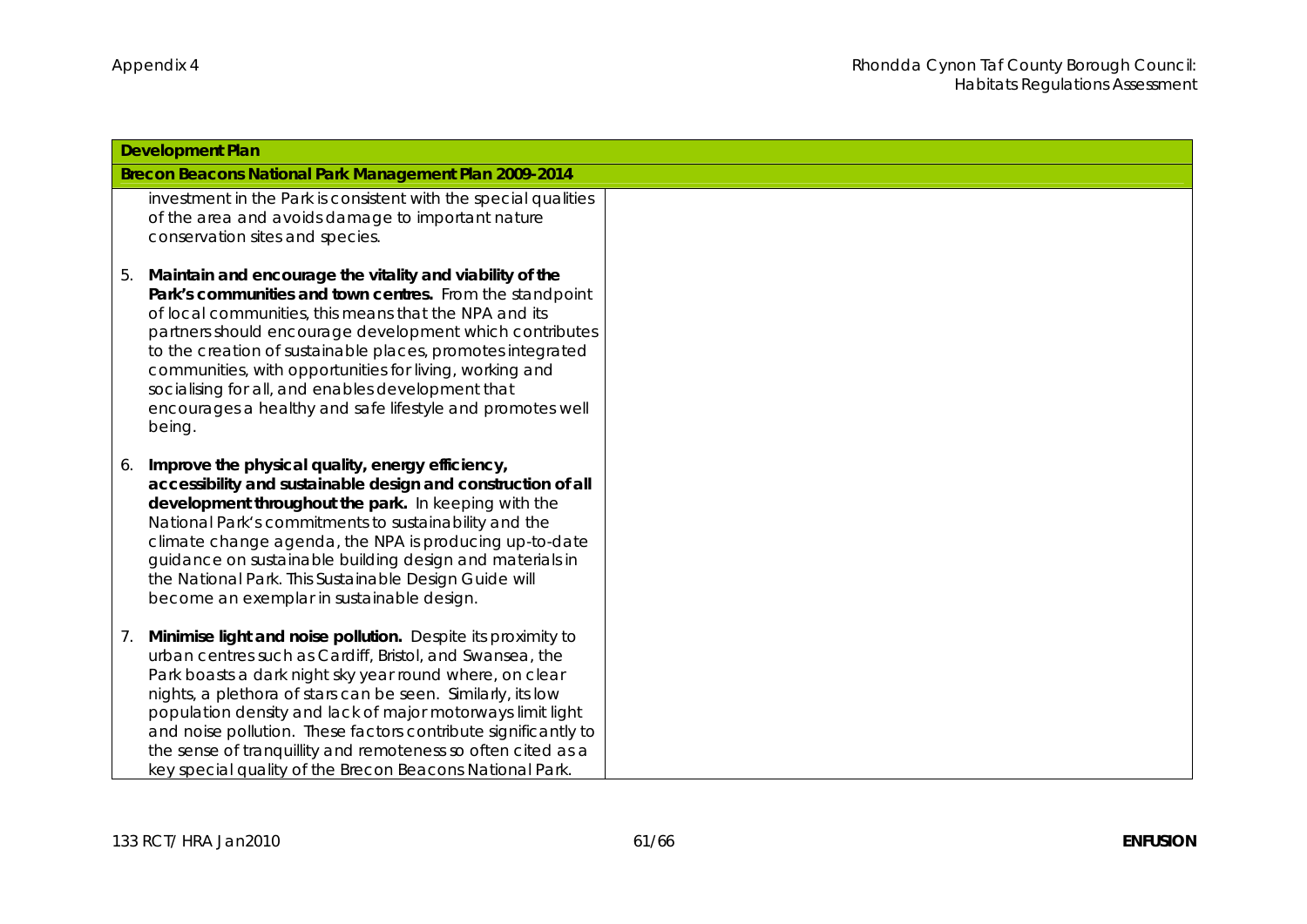| <b>Development Plan</b>                                                                                                                                                                                                                                                                                                                                                                                                                               |  |
|-------------------------------------------------------------------------------------------------------------------------------------------------------------------------------------------------------------------------------------------------------------------------------------------------------------------------------------------------------------------------------------------------------------------------------------------------------|--|
| Brecon Beacons National Park Management Plan 2009-2014                                                                                                                                                                                                                                                                                                                                                                                                |  |
| The NPA and its partners will seek to maintain and enhance<br>these attributes.                                                                                                                                                                                                                                                                                                                                                                       |  |
| <b>Twenty-year Aims for Transport</b>                                                                                                                                                                                                                                                                                                                                                                                                                 |  |
| Reduce the need for travel by controlling the location and<br>$1_{\cdot}$<br>design of development. The NPA works closely with<br>highway authorities in the production of integrated<br>transport and land-use strategies and will be considering<br>these factors as part of the development of the Park's<br>forthcoming Local Plan.                                                                                                               |  |
| Provide an integrated transport system that encourages<br>2.<br>healthy and active lifestyles, and supports local<br>communities. The need to travel should be reduced, and<br>the attractiveness of public transport increased, without<br>adversely affecting the overall quality of people's lives.<br>Better links between public transport, recreational travel,<br>and access to the countryside would benefit tourists and<br>residents alike. |  |
| Maintain and develop Beacons Bus as key delivery<br>3.<br>mechanism for visitor transport. The project should<br>continue to grow in time and space with the aim of<br>covering as much of the summer season as possible and<br>increasing routes to meet demand.                                                                                                                                                                                     |  |
| Encourage and support use of the weekday service<br>4.<br>network. Achievable only by partnership working, this<br>process needs to ensure that best use is made of existing<br>services by ensuring that journeys are made easier for                                                                                                                                                                                                                |  |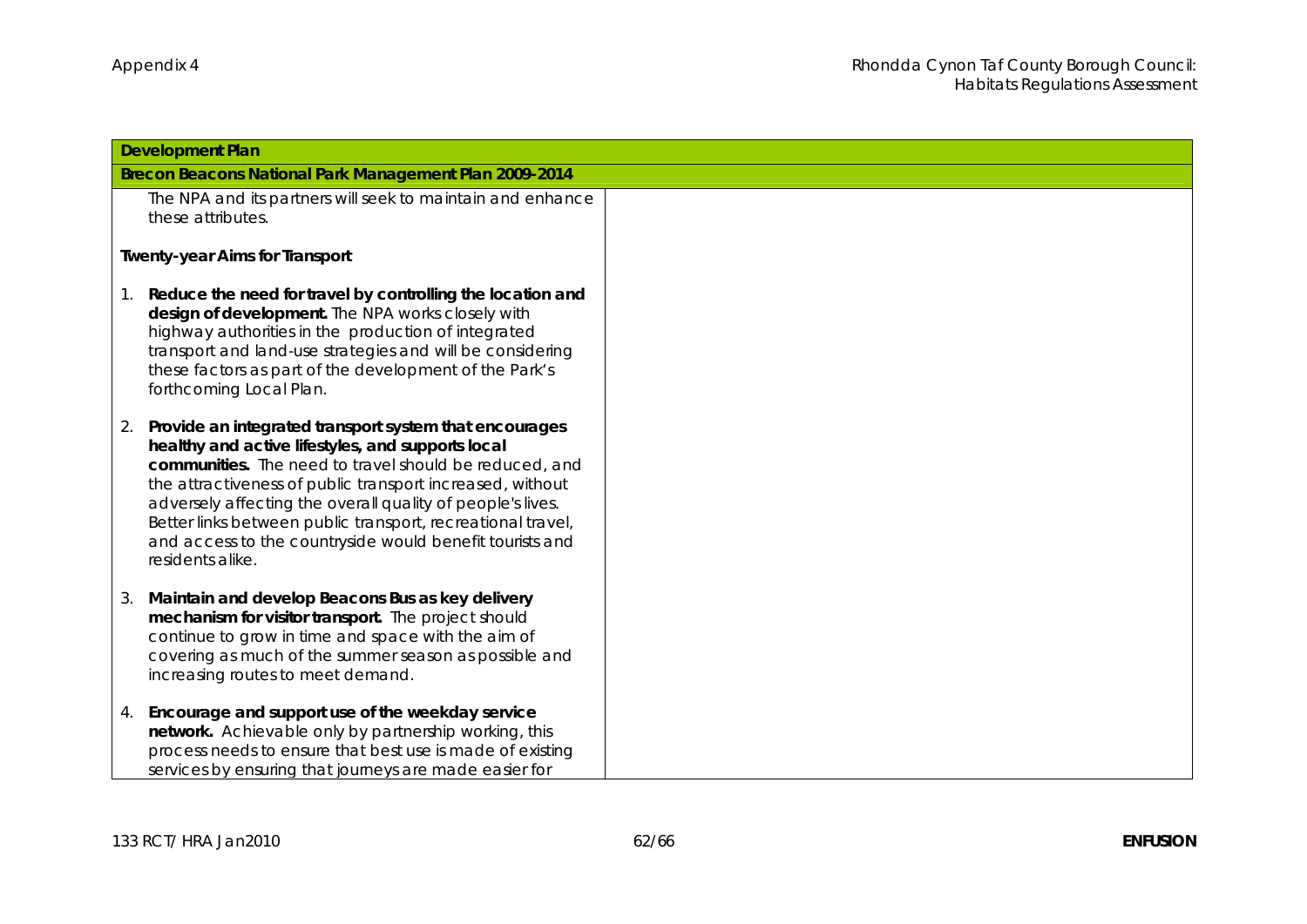|    | <b>Development Plan</b>                                                                                                                                                                                                                                                          |  |
|----|----------------------------------------------------------------------------------------------------------------------------------------------------------------------------------------------------------------------------------------------------------------------------------|--|
|    | Brecon Beacons National Park Management Plan 2009-2014                                                                                                                                                                                                                           |  |
|    | visitors with high quality marketing, information, and service<br>provision including excellent customer care from transport<br>operators.                                                                                                                                       |  |
| 5. | Encourage the development of new services aimed at the<br>visitor market. Partnership working to develop and market<br>services with the needs of visitors in mind to provide<br>transport to those attractions and outdoor activity locations<br>that would especially benefit. |  |
| 6. | Facilitate sustainable long distance transport to the<br>National Park. The key to this process is integration with a<br>need for rail/coach/bus interchanges to work efficiently for<br>visitors.                                                                               |  |
| 7. | Work with Transport Generators on Green Travel Plans.<br>Public and private sector attractions, festivals, tourism<br>businesses, and other organisations can minimise their<br>impacts through the adoption of Green Travel Plans.                                              |  |
| 8. | Support working practices and behaviour change initiatives<br>that reduce the Park's greenhouse gas emissions and<br>reduce people's dependency on fossil fuels for transport.                                                                                                   |  |
| 9. | Develop Sustainable Travel Marketing. Whatever<br>mechanisms are adopted, it is essential that they are<br>attractively and consistently marketed to the visiting public.                                                                                                        |  |
|    | <b>Twenty-year Aims for Waste Management</b>                                                                                                                                                                                                                                     |  |
|    | Promote the waste hierarchy of reduce, reuse, and recycle                                                                                                                                                                                                                        |  |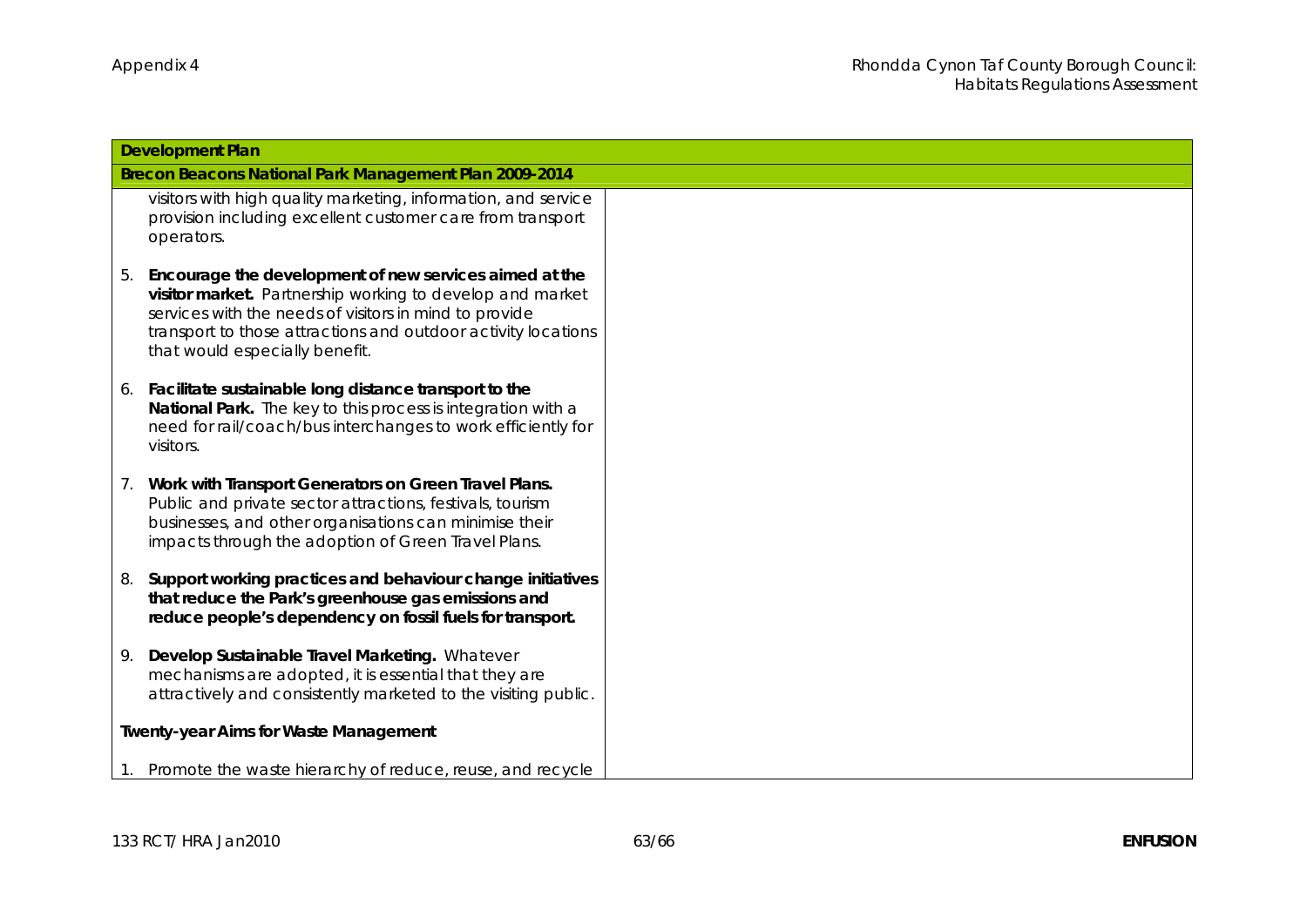| Development Plan                                                                                                                                                               |  |
|--------------------------------------------------------------------------------------------------------------------------------------------------------------------------------|--|
| Brecon Beacons National Park Management Plan 2009-2014                                                                                                                         |  |
| across all sectors of the National Park. The NPA and its<br>partners should seek to minimize the production of waste<br>and seek to contribute to sustainable waste solutions. |  |

| <b>Development Plan</b>                                                                                                                                                                                                                                                     |                                                                                                                                                                                                                                                                |
|-----------------------------------------------------------------------------------------------------------------------------------------------------------------------------------------------------------------------------------------------------------------------------|----------------------------------------------------------------------------------------------------------------------------------------------------------------------------------------------------------------------------------------------------------------|
| Cardiff International Airport Master Plan 2006                                                                                                                                                                                                                              |                                                                                                                                                                                                                                                                |
| Plan Type                                                                                                                                                                                                                                                                   | Masterplan                                                                                                                                                                                                                                                     |
| Plan Owner/ Competent Authority                                                                                                                                                                                                                                             | Cardiff International Airport                                                                                                                                                                                                                                  |
| Currency                                                                                                                                                                                                                                                                    | 2006                                                                                                                                                                                                                                                           |
| Region/Geographic Coverage                                                                                                                                                                                                                                                  | administrative boundary                                                                                                                                                                                                                                        |
| Sector                                                                                                                                                                                                                                                                      | Planning                                                                                                                                                                                                                                                       |
| Related work SA/SEA HRA/AA                                                                                                                                                                                                                                                  | N/A                                                                                                                                                                                                                                                            |
| <b>Document Details</b>                                                                                                                                                                                                                                                     | Potential impacts that could cause 'in-combination' effects                                                                                                                                                                                                    |
| Runway<br>It is not envisaged that any runway extension is required to<br>meet the traffic forecasts; a taxiway extension would satisfy this<br>increased traffic. The taxiway extension would provide a<br>parallel route running right to the end of the runway pavement. | <b>Overarching Development Pressures</b><br>Increased air traffic - increased levels of disturbance (noise), emissions<br>and recreational pressure.<br>Improvements to highways access - increase in recreational pressure as<br>a result of improved access. |
| Terminal, Aprons, Car Parks and Access Roads<br>It is likely that, in addition to a reorganisation of the existing<br>stand layout, additional stands and parking areas will be<br>required within this time frame.                                                         | <b>SAC Specific Issues</b><br>A greater number of planes and improved highways access has the<br>potential to increase the levels of recreational pressure at Cardiff Beech<br>Woods SAC.                                                                      |
| There is no requirement for a new terminal at any time in the<br>planned period. It is anticipated that all the growth forecast                                                                                                                                             | Cardiff Beech Woods SAC - All component SSSIs are used to a greater or<br>lesser extent for recreation purposes. Castell Coch Woodlands and                                                                                                                    |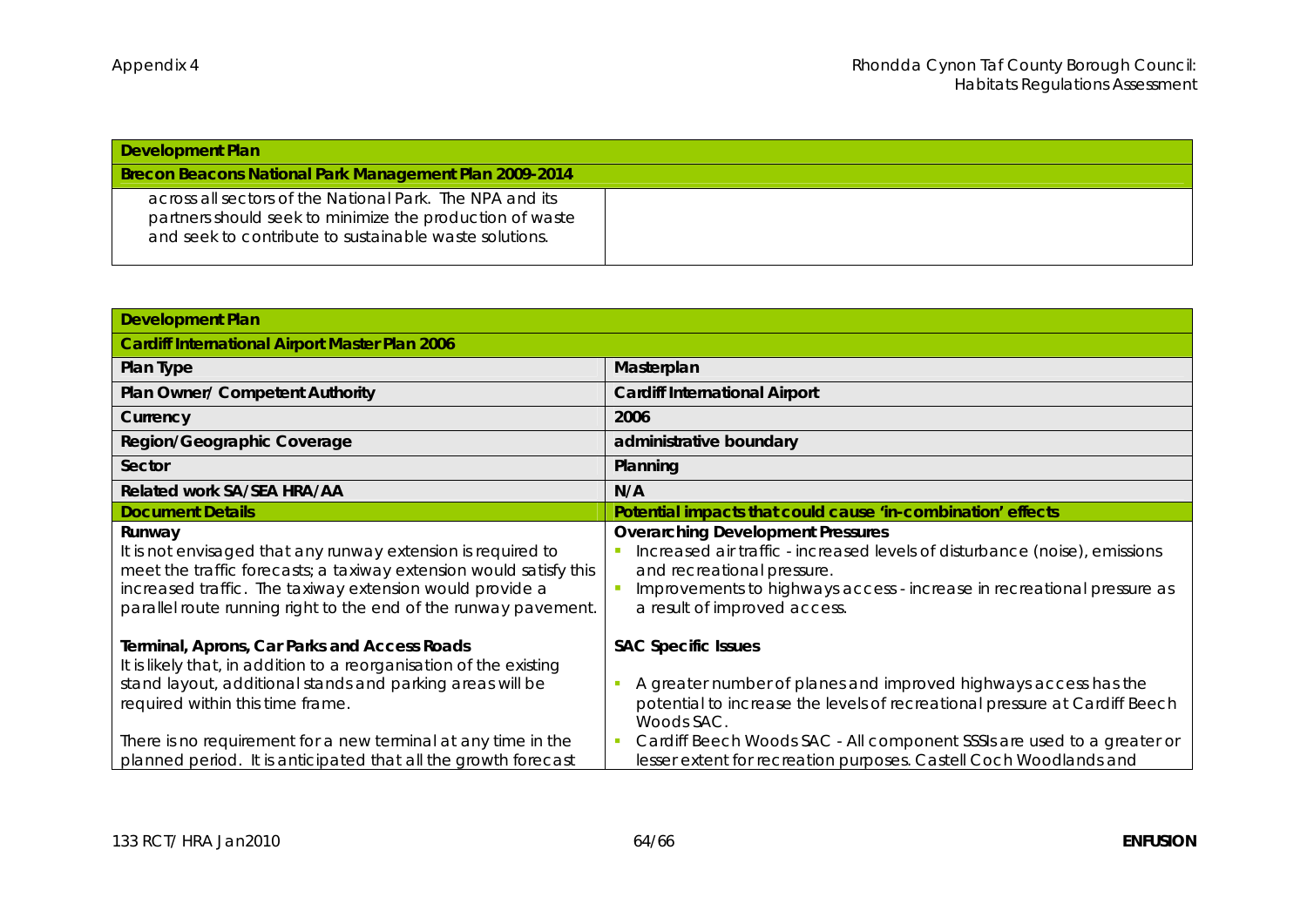| <b>Development Plan</b>                                                                                                                                                                                                                                                                                                                                                                                                                                                                                                                        |                                                                                                                                                                                                                                                                                                                                                                                                                                                                                                                                                                                |
|------------------------------------------------------------------------------------------------------------------------------------------------------------------------------------------------------------------------------------------------------------------------------------------------------------------------------------------------------------------------------------------------------------------------------------------------------------------------------------------------------------------------------------------------|--------------------------------------------------------------------------------------------------------------------------------------------------------------------------------------------------------------------------------------------------------------------------------------------------------------------------------------------------------------------------------------------------------------------------------------------------------------------------------------------------------------------------------------------------------------------------------|
| Cardiff International Airport Master Plan 2006                                                                                                                                                                                                                                                                                                                                                                                                                                                                                                 |                                                                                                                                                                                                                                                                                                                                                                                                                                                                                                                                                                                |
| can be accommodated by modest extensions and re-<br>organisations of the existing terminal building. The floor space<br>of the Terminal totals at approximately 47,800 sq m. in 2030.<br>Based on 6000 sq m per million passengers, which is an<br>accepted standard, this would provide for projected<br>passenger numbers of 7.9million for 2030.<br>Car parking will be accommodated by structural car parking<br>on the existing car parking sites. This will minimise land take but<br>may lead to a slight increase in visual intrusion. | Fforestganol a Chwm Nofydd experience the most recreation pressure,<br>and are popular for walking, climbing and mountain biking. The Taff train<br>runs through part of the Castell Coch Woodlands site and the historic<br>building of Castell Coch attracts many visitors, which increases the<br>access pressure on the woodlands. The road section is becoming<br>increasingly popular for climbing, and this is unlikely to be a problem for<br>the geological interest of the site. However, climbing could be<br>potentially damaging to trees at the top of the crag. |
| <b>Highways Access</b>                                                                                                                                                                                                                                                                                                                                                                                                                                                                                                                         |                                                                                                                                                                                                                                                                                                                                                                                                                                                                                                                                                                                |
| Short-term<br>It was proposed in the Culverhouse Cross Study to implement a<br>range of public transport and highway improvements,<br>including the 'trunking' of the existing A48 between<br>Culverhouse Cross and Bonvilston and the A4226 (Five Mile<br>Lane) to the airport. Following the trunking of the route,<br>highway improvements to the existing route were proposed,<br>largely to improve safety.                                                                                                                               |                                                                                                                                                                                                                                                                                                                                                                                                                                                                                                                                                                                |
| Medium Term<br>In the Culverhouse Cross Study it is proposed to improve the<br>A48/ Five Mile Lane route from the Culverhouse Cross junction<br>to the airport, providing an alternative route to the current<br>signed route via Wenvoe and north Barry. This would involve<br>the following proposals:<br>Junction capacity enhancement, (junction at south end<br>A4226 Five Mile Lane / Waycock Road with A4050 in north<br>Barry at Green Farm);                                                                                          |                                                                                                                                                                                                                                                                                                                                                                                                                                                                                                                                                                                |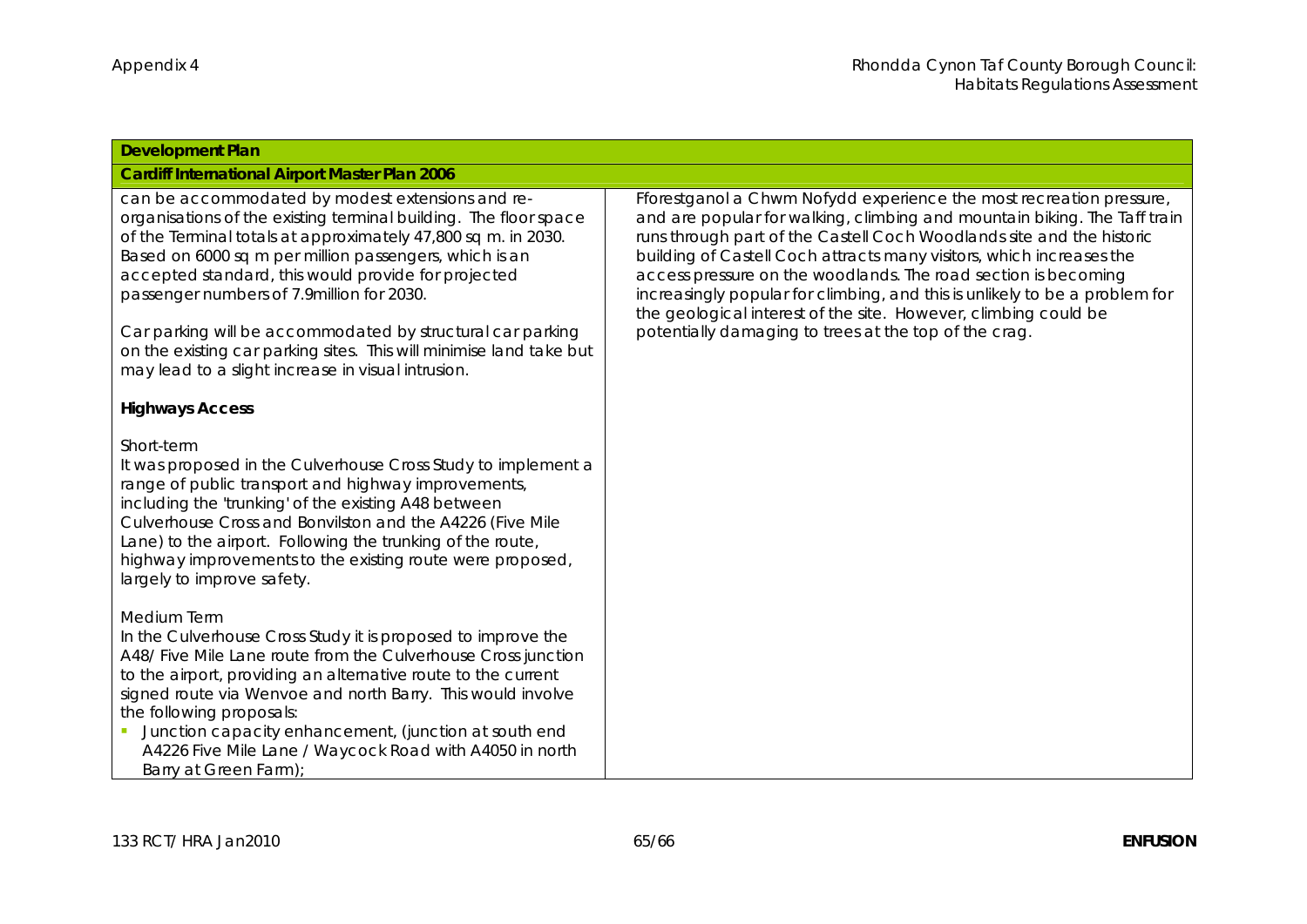| <b>Development Plan</b>                                                                                                                                                                                                                                                                                                                                                                                                             |  |
|-------------------------------------------------------------------------------------------------------------------------------------------------------------------------------------------------------------------------------------------------------------------------------------------------------------------------------------------------------------------------------------------------------------------------------------|--|
| Cardiff International Airport Master Plan 2006                                                                                                                                                                                                                                                                                                                                                                                      |  |
| Safety enhancements on Five Mile Lane / Waycock Road;<br>Junction capacity and safety enhancements at the Five<br>Mile Lane junction with A48 (Sycamore Cross).                                                                                                                                                                                                                                                                     |  |
| Longer Term<br>In the longer-term, further improvements of this route to allow<br>airport traffic to avoid Culverhouse Cross were to be<br>considered. The preferred option involved a new link to the<br>airport from the M4 at Junction 34 to the A48 at Sycamore<br>Cross. In conjunction with the new highway link, it would be<br>possible to provide a strategic park and ride/modal<br>interchange at Junction 34 of the M4. |  |
| These longer-term proposals are referred to in Phase 3 of the<br>Trunk Road Forward Programme of the Welsh Assembly<br>Government, which indicates a commencement of work after<br>March 2010.                                                                                                                                                                                                                                      |  |
| Future Opportunities for Rail<br>A number of options for introducing enhanced services to<br>Rhoose Cardiff International Airport station have been<br>considered. The options generally revolve around the basic<br>principle of two all-station Valley Lines services per hour on the<br>Vale of Glamorgan line and at least one interurban service<br>from Bristol.                                                              |  |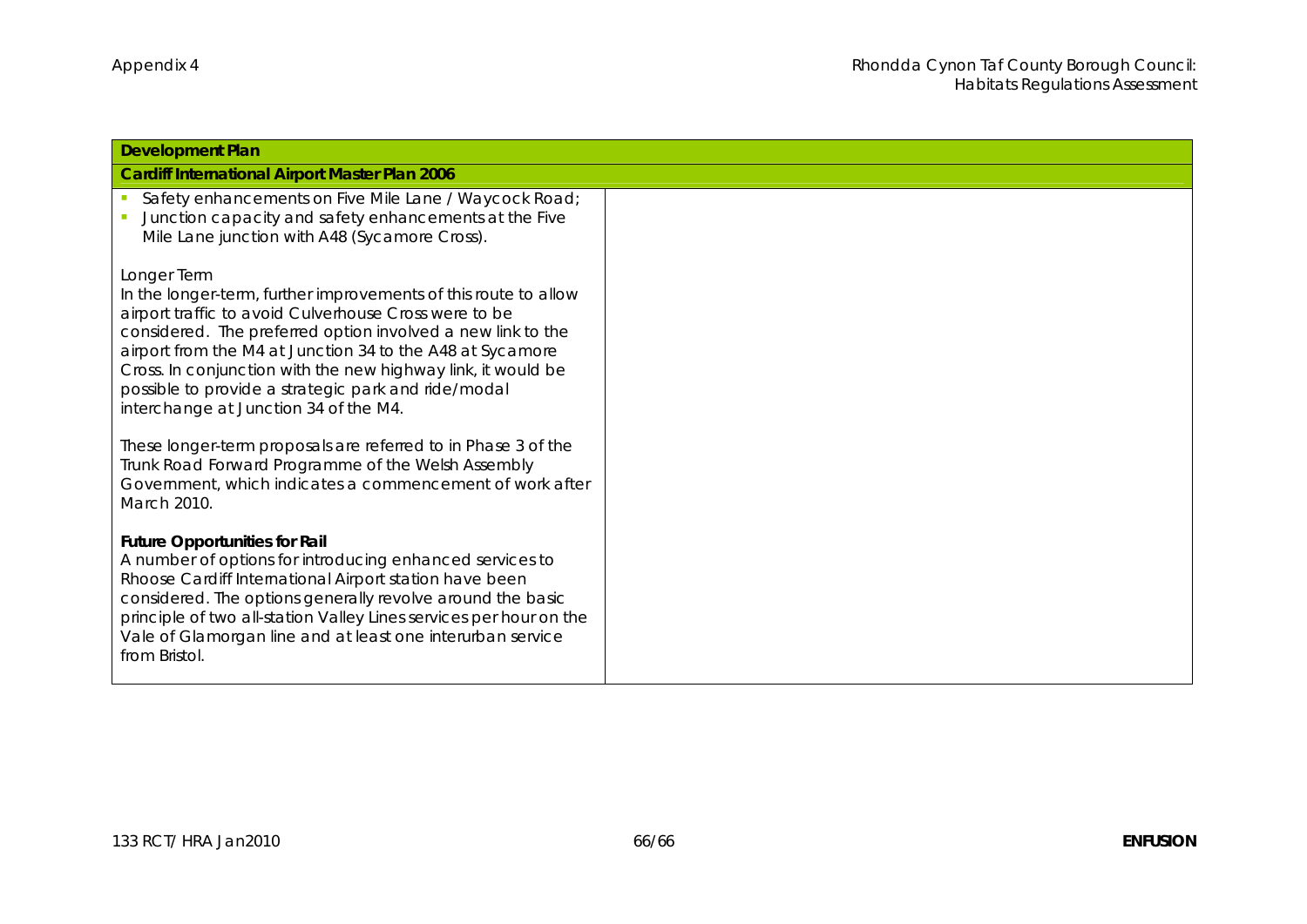## **Appendix 5: Appropriate Assessment Data Proforma**

| Site Name: Blaen Cynon                        | Appropriate Assessment Data Proforma                                                                                                                                                                                                                                                                                                                                  |
|-----------------------------------------------|-----------------------------------------------------------------------------------------------------------------------------------------------------------------------------------------------------------------------------------------------------------------------------------------------------------------------------------------------------------------------|
| Location: SN946066                            |                                                                                                                                                                                                                                                                                                                                                                       |
| Size: 66.83 ha                                |                                                                                                                                                                                                                                                                                                                                                                       |
| Designation:                                  | <b>SAC</b>                                                                                                                                                                                                                                                                                                                                                            |
| <b>Qualifying Features</b>                    | Annex II Species primary reason for selection:                                                                                                                                                                                                                                                                                                                        |
|                                               | Marsh fritillary butterfly Euphydryas (Eurodryas, Hypodryas) aurinia                                                                                                                                                                                                                                                                                                  |
| <b>Conservation Objectives</b>                | Conservation Objective for Feature 1:                                                                                                                                                                                                                                                                                                                                 |
| (As defined by CCW,<br>$2008$ ). <sup>1</sup> | Marsh fritillary butterfly Euphydryas (Eurodryas, Hypodryas) aurinia                                                                                                                                                                                                                                                                                                  |
|                                               | Vision for feature 1                                                                                                                                                                                                                                                                                                                                                  |
|                                               | The vision for this feature is for it to be in a favourable conservation status, where all of the following conditions are<br>satisfied:                                                                                                                                                                                                                              |
|                                               | The site will contribute towards supporting a sustainable metapopulation of the marsh fritillary in the<br>Penderyn/Hirwaun area. This will require a minimum of 50ha of suitable habitat, of which at least 10ha must be<br>in good condition, although not all is expected to be found within the SAC. Some will be on nearby land within<br>a radius of about 2km. |
|                                               | The population will be viable in the long term, acknowledging the extreme population fluctuations of the<br>species.                                                                                                                                                                                                                                                  |
|                                               | A minimum of 30% of the total site area will be grassland suitable for supporting marsh fritillary. (As the total<br>area of the SAC is 66.62 ha, 30% represents approximately 20 ha.)                                                                                                                                                                                |
|                                               | At least 40% of the suitable habitat (approximately 8 ha) must be in optimal condition for breeding marsh<br>fritillary.                                                                                                                                                                                                                                              |
|                                               | Suitable marsh fritillary habitat is defined as stands of grassland where Succisa pratensis is present and where                                                                                                                                                                                                                                                      |

<sup>1</sup> Countryside Council for Wales (CCW). 2008. Core Management Plan including conservation objectives for Blaen Cynon Special Area of Conservation (SAC). Version1, February 2008.

 $\overline{a}$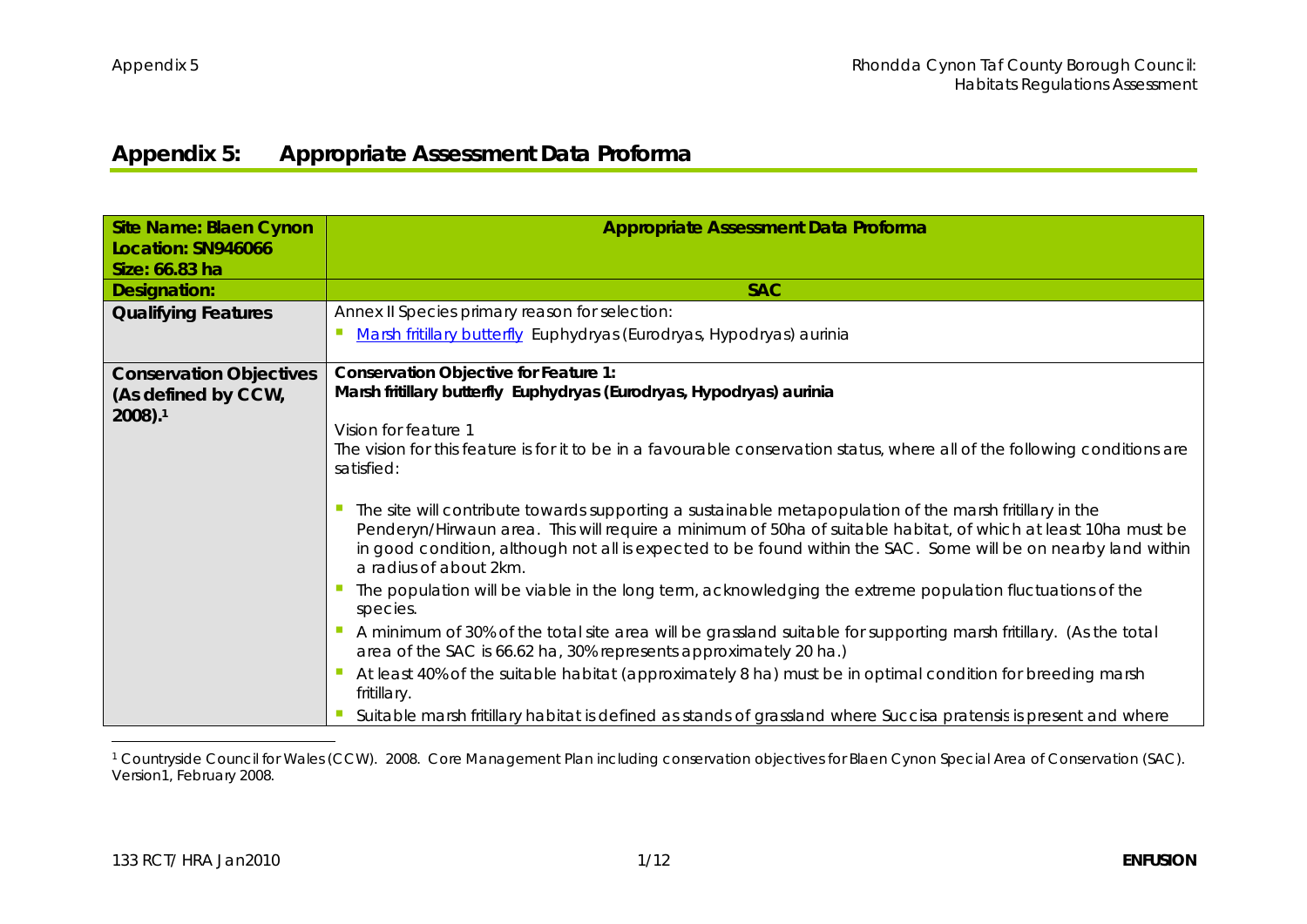| Site Name: Blaen Cynon                                                    | Appropriate Assessment Data Proforma                                                                                                                                                                                                                                                                                                                                                                                                                                                                         |
|---------------------------------------------------------------------------|--------------------------------------------------------------------------------------------------------------------------------------------------------------------------------------------------------------------------------------------------------------------------------------------------------------------------------------------------------------------------------------------------------------------------------------------------------------------------------------------------------------|
| Location: SN946066                                                        |                                                                                                                                                                                                                                                                                                                                                                                                                                                                                                              |
| Size: 66.83 ha                                                            |                                                                                                                                                                                                                                                                                                                                                                                                                                                                                                              |
| Designation:                                                              | <b>SAC</b>                                                                                                                                                                                                                                                                                                                                                                                                                                                                                                   |
|                                                                           | scrub more than 1 metre tall covers no more than 10% of the stands<br>Optimal marsh fritillary breeding habitat will be characterised by grassland where the vegetation height is 10-20<br>cm, with abundant purple moor-grass Molinia caerulea, frequent "large-leaved" devil's-bit scabious Succisa<br>pratensis suitable for marsh fritillaries to lay their eggs and only occasional scrub. In peak years, a density of 200<br>larval webs per hectare of optimal habitat will be found across the site. |
| Key Environmental<br>Conditions (factors that<br>maintain site integrity) | Grazing - Without an appropriate grazing regime, the grassland will become rank and eventually turn to scrub<br>and woodland. Conversely, overgrazing, or grazing by inappropriate stock (particularly sheep) will also lead to<br>unwanted changes in species composition, through selective grazing, increased nutrient inputs and poaching.<br>Balancing grazing is the single most important issue in the management of this site.                                                                       |
|                                                                           | Extent and quality of the marshy grassland as habitat for marsh fritillary. Approximately 50ha of habitat is<br>required to maintain the population in the long-term, with at least 10ha is good condition. Not all is expected<br>to be within the SAC. The operational limits reflect the minimum contribution of the Blaen Cynon SAC towards<br>the favourable conservation status of the species in the Hirwaun/Penderyn area.                                                                           |
|                                                                           | Maintain population of devil's-bit scabious Succisa pratensis - Marsh Fritillary Buttefly's larval food plant.                                                                                                                                                                                                                                                                                                                                                                                               |
|                                                                           | Hydrological Regime - the drainage and hydrological conditions on the site should be maintained to favour the<br>habitats that support the marsh fritillary and their management. Devil's-bit scabious prefers moist soils.                                                                                                                                                                                                                                                                                  |
|                                                                           | Conserve a cluster of sites in close proximity - existing SAC boundary does not take in all areas of suitable<br>habitat in the surrounding area. Information available via the Phase I of Wales (CCW 2005) <sup>2</sup> indicates extensive<br>areas of marshy grassland habitat (within 1 km) to the south and north west of the largest SAC parcel (Units 1-4).<br>The condition of these and other smaller habitat parcels within 2 km of the SAC are currently unknown.                                 |

 $\overline{a}$ 2 Countryside Council for Wales CCW. 2005. *Habitats of Wales. Phase I Data 1979-1997. Lowlands and Uplands*. CD ROM available from CCW, Bangor.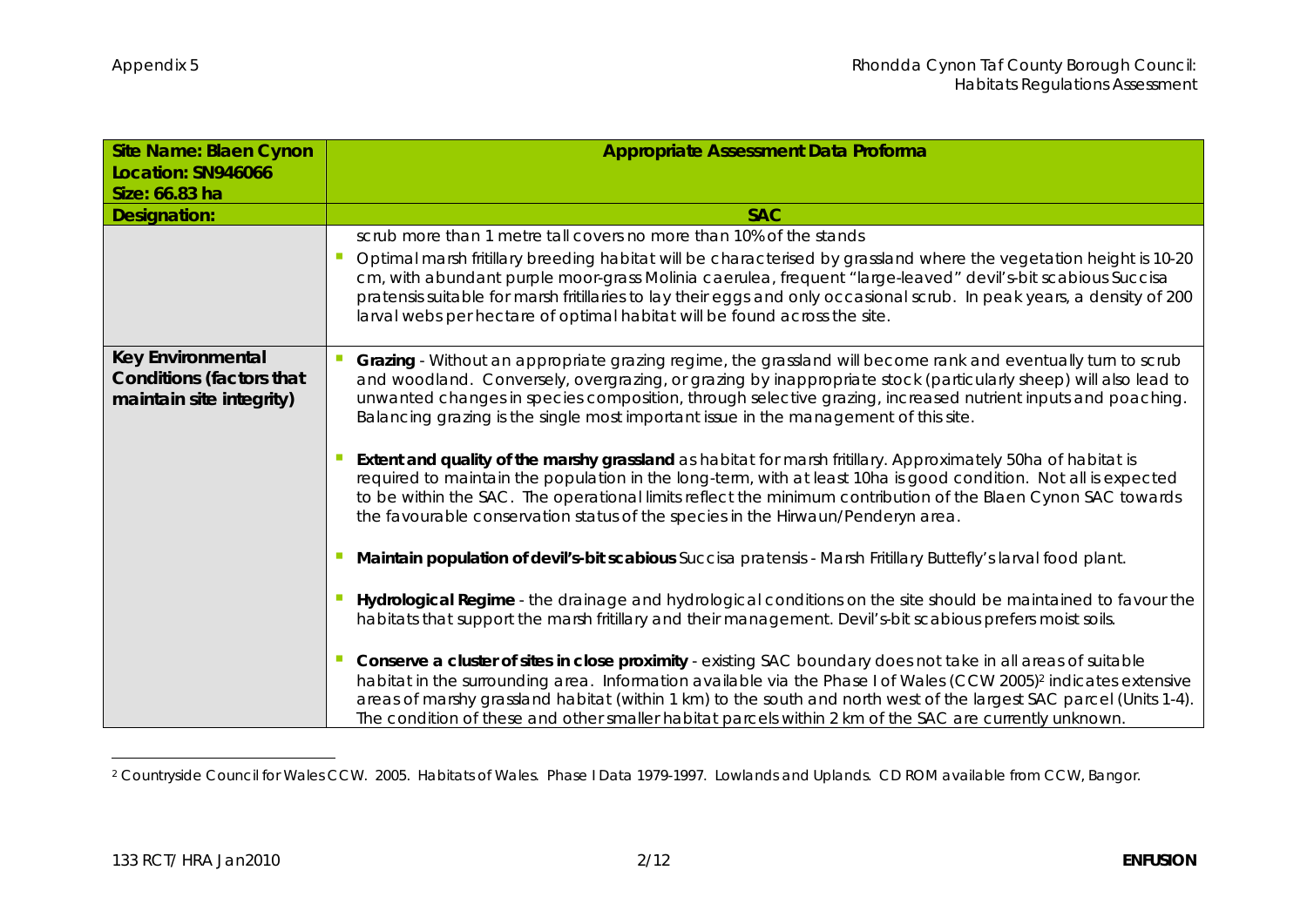| Site Name: Blaen Cynon<br>Location: SN946066<br>Size: 66.83 ha | Appropriate Assessment Data Proforma                                                                                                                                                                                                                                                                                                                                                                                                                                                                                                                                                                                                                                               |
|----------------------------------------------------------------|------------------------------------------------------------------------------------------------------------------------------------------------------------------------------------------------------------------------------------------------------------------------------------------------------------------------------------------------------------------------------------------------------------------------------------------------------------------------------------------------------------------------------------------------------------------------------------------------------------------------------------------------------------------------------------|
| Designation:                                                   | <b>SAC</b>                                                                                                                                                                                                                                                                                                                                                                                                                                                                                                                                                                                                                                                                         |
|                                                                |                                                                                                                                                                                                                                                                                                                                                                                                                                                                                                                                                                                                                                                                                    |
| Vulnerabilities (includes<br>existing pressures and<br>trends) | Scrub encroachment - Scrub encroachment is an issue, particularly on some wet grassland areas. A<br>programme of scrub control is currently (2008) being undertaken, but it is likely that even with the ideal grazing<br>management, a more or less continuous programme of scrub control will be required at this site. It is clear from<br>aerial photographs and from discussions with landowners, that many areas that are currently covered in alder<br>and willow woodland were formerly wet pasture. Therefore a long-term aim would be to investigate returning<br>some of this to wet pasture that would likely increase the availability of marsh fritillary habitat.   |
|                                                                | Grazing - suitable areas of grassland are overgrazed while others are undergrazed.                                                                                                                                                                                                                                                                                                                                                                                                                                                                                                                                                                                                 |
|                                                                | Inappropriate tree planting - Parts of Woodland Park and Pontpren, notably units 3 and 4 have been subject to<br>improvement in preparation for tree planting, including draining, planting with trees and use of fertiliser.                                                                                                                                                                                                                                                                                                                                                                                                                                                      |
|                                                                | Parasites - the larvae of marsh fritillaries can be parasitised by species of braconid wasp of the Cotesia genus.<br>The parasites can have good years and infect a large number of larval webs, causing a crash in the<br>subsequent adult population of marsh fritillary. This factor is outside the influence of the site manager; and an<br>operational limit is not required.                                                                                                                                                                                                                                                                                                 |
|                                                                | Weather conditions - Weather conditions have an effect on the breeding success of the marsh fritillary. In<br>particular, poor weather conditions during the adult flight period will reduce opportunities for mating, egg-<br>laying and dispersal from core areas. Weather conditions during early spring influence the rate of larval<br>development of the marsh fritillary and the effects of the parasitic wasp. This site is situated in an area of<br>relatively high rainfall, which will has a large influence on the population dynamics of the marsh fritillary. This<br>factor is outside the influence of the site manager and an operational limit is not required. |
|                                                                | Management of surrounding habitats - The SAC only includes the core of the marsh fritillary habitat (and hence<br>core of the metapopulation). There are likely to be other small areas of habitat outside the SAC boundary<br>which are used by the butterfly only occasionally, but which likely contribute to the long-term success of the                                                                                                                                                                                                                                                                                                                                      |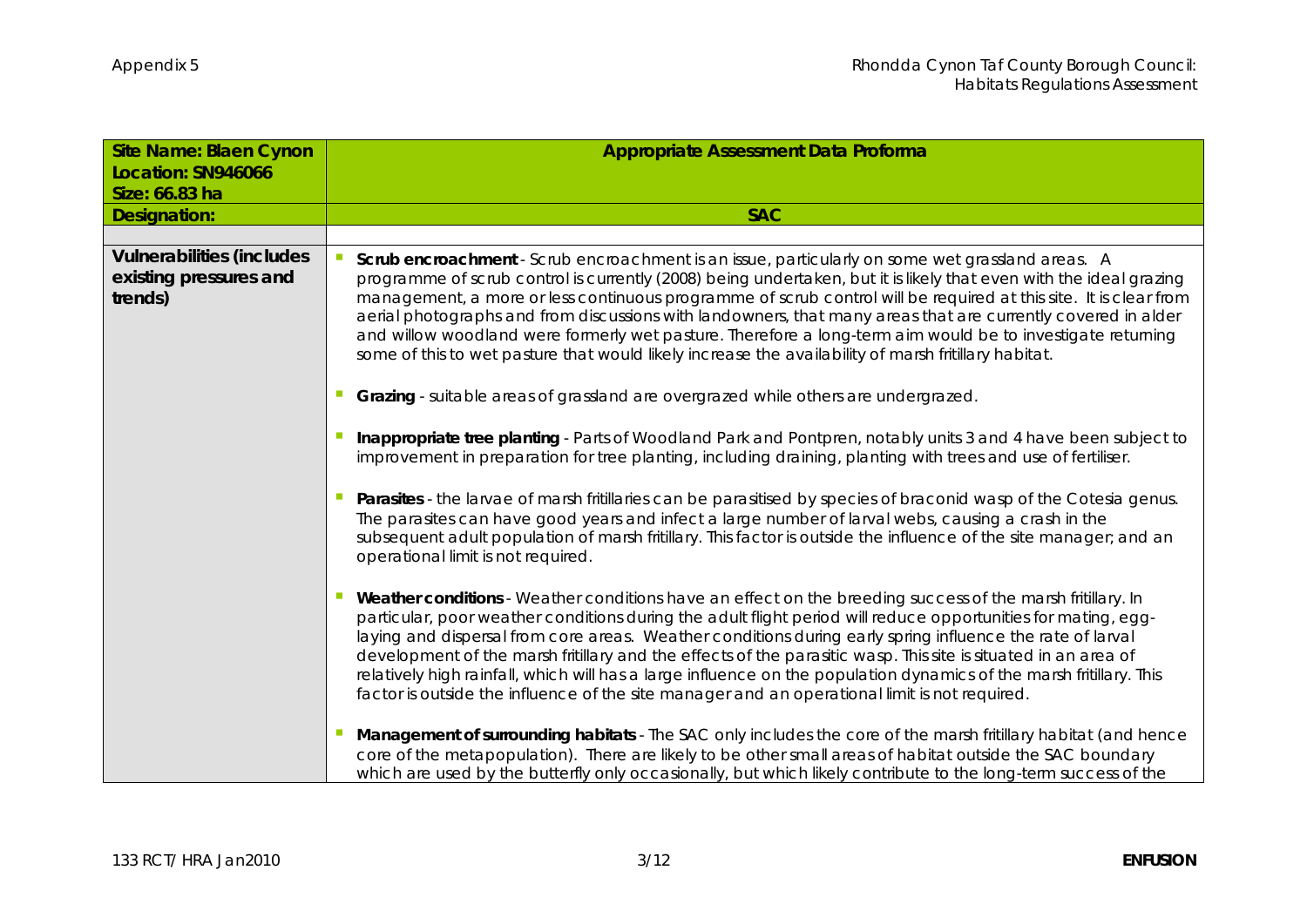| Site Name: Blaen Cynon         | Appropriate Assessment Data Proforma                                                                                                                                                                                                                                                                                                                                                                                                                                                                                                                                                                                                                                                                                                                                                                                                                                                                                                      |
|--------------------------------|-------------------------------------------------------------------------------------------------------------------------------------------------------------------------------------------------------------------------------------------------------------------------------------------------------------------------------------------------------------------------------------------------------------------------------------------------------------------------------------------------------------------------------------------------------------------------------------------------------------------------------------------------------------------------------------------------------------------------------------------------------------------------------------------------------------------------------------------------------------------------------------------------------------------------------------------|
| Location: SN946066             |                                                                                                                                                                                                                                                                                                                                                                                                                                                                                                                                                                                                                                                                                                                                                                                                                                                                                                                                           |
| Size: 66.83 ha<br>Designation: | <b>SAC</b>                                                                                                                                                                                                                                                                                                                                                                                                                                                                                                                                                                                                                                                                                                                                                                                                                                                                                                                                |
|                                | metapopulation. Efforts should be made to encourage better management of these areas of land through<br>schemes such as Tir Gofal or through specific grazing projects.                                                                                                                                                                                                                                                                                                                                                                                                                                                                                                                                                                                                                                                                                                                                                                   |
|                                | Owner/occupier objectives - the owners/occupiers of the land typically have an interest in securing some<br>financial/agricultural benefit from the land. This return could be optimised by the agricultural improvement of<br>the land, e.g. by installing new drainage, fertiliser application, or re-seeding; however these operations would<br>cause significant long-term damage to the marsh fritillary habitat, namely the marshy grassland. Additionally<br>unimproved marshy grasslands that are waterlogged for much of the year are difficult to manage for many<br>landowners, possibly resulting in a mixture of over- and under-grazing, with a tendency for scrub to spread.<br>Because of the wet nature of some of the ground, some landowners may be reluctant to graze large stock.<br>This factor will be controlled through management agreements and the SSSI legislation. An operational limit is<br>not required. |
|                                | There are no known off-site factors, such as pollution, that are affecting the marsh fritillary to any significant<br>extent, although there is still much industry in the locality. The two overwhelming issues of grazing and scrub<br>encroachment would probably obscure any off-site issues. As management of the site improves off-site factors<br>may become more apparent. Recreational pressure is not considered a significant issue on the site as the<br>majority of management units are privately owned and have restricted access.                                                                                                                                                                                                                                                                                                                                                                                         |
| Predicted Impacts.             | Air Quality                                                                                                                                                                                                                                                                                                                                                                                                                                                                                                                                                                                                                                                                                                                                                                                                                                                                                                                               |
|                                | The LDP has the potential to increase levels of traffic along the A465 and A4059 through the development of<br>Strategic Site 5: Land South of Hirwaun and Employment allocation 9 (North of Fifth Avenue, Hirwaun Ind Estate,<br>Hirwaun). Increased traffic could lead to an increase in airborne pollutants at Blaen Cynon SAC as the A465 and<br>A4059 are within 200m. The LDP contains a number of policies that will assist in mitigating any potential increase in<br>traffic and therefore airborne pollutants in this area, such as ensuring improvements and encouraging the use of<br>public transport and walking and cycling routes. The proposed level of employment development will also help to<br>reduce daily out-commuting to larger settlements by private car.                                                                                                                                                     |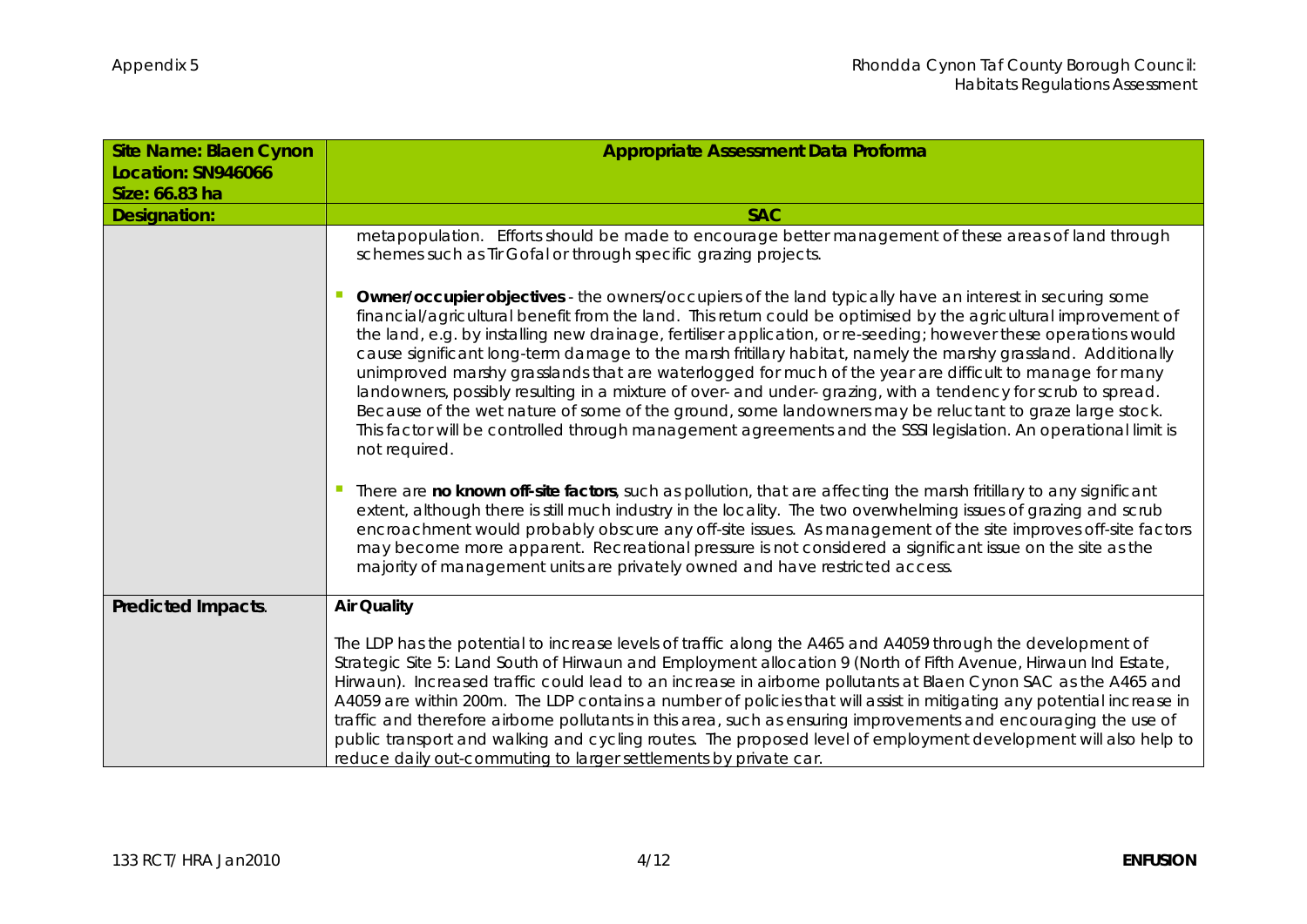| Site Name: Blaen Cynon<br>Location: SN946066 | Appropriate Assessment Data Proforma                                                                                                                                                                                                                                                                                                                                                                                                                                                                                                                                                                                                                                                                                                                                                                                                                                                                                                                                                                        |
|----------------------------------------------|-------------------------------------------------------------------------------------------------------------------------------------------------------------------------------------------------------------------------------------------------------------------------------------------------------------------------------------------------------------------------------------------------------------------------------------------------------------------------------------------------------------------------------------------------------------------------------------------------------------------------------------------------------------------------------------------------------------------------------------------------------------------------------------------------------------------------------------------------------------------------------------------------------------------------------------------------------------------------------------------------------------|
| Size: 66.83 ha                               |                                                                                                                                                                                                                                                                                                                                                                                                                                                                                                                                                                                                                                                                                                                                                                                                                                                                                                                                                                                                             |
| Designation:                                 | <b>SAC</b>                                                                                                                                                                                                                                                                                                                                                                                                                                                                                                                                                                                                                                                                                                                                                                                                                                                                                                                                                                                                  |
|                                              | Information provided by the Welsh Air Quality Forum <sup>3</sup> shows an overall long-term decline in nitrogen dioxide<br>(emitted from combustion processes) concentrations in urban areas throughout Wales. On average the<br>concentrations of ozone in rural areas appear to be showing a gradually increasing trend, which according to<br>APIS <sup>4</sup> could be related to warmer summers. In urban background areas the increase is much more dramatic as<br>concentrations of total NOx (product of combustion of fossil fuels; a major contributor to the formation of ozone in<br>the troposphere and acid deposition) are decreasing. Ozone (not emitted directly from any man-made source in<br>any significant quantities) in these areas is now much more similar to the rural concentrations. PM10 Particulate<br>concentrations (solid or liquid particles of soot, dust, smoke, fumes, and aerosols) show a decrease up until 2004,<br>but then a slight increase over recent years. |
|                                              | The Core Management Plan for the Blaen Cynon SAC (CMP) does not identify air pollution as being a significant<br>issue at this site. "There are no known off-site factors, such as pollution, that are affecting the marsh fritillary to any<br>significant extent, although there is still much industry in the locality <sup>5</sup> ". It also states that as management of the<br>SAC habitat improves, off-site factors could become more apparent. Based on information provided in the CMP<br>and from the JNCC site level management issues (grazing and scrub management) are currently the most<br>important factor in terms of maintaining and improving the marsh fritillary habitat. With these factors in mind it is<br>assessed that the LDP alone will not have significant effects on Blaen Cynon SAC in relation to air quality.                                                                                                                                                          |
|                                              | <b>Hydrological Regime</b>                                                                                                                                                                                                                                                                                                                                                                                                                                                                                                                                                                                                                                                                                                                                                                                                                                                                                                                                                                                  |
|                                              | Marsh fritillaries are essentially grassland butterflies and although populations may occur occasionally on wet<br>heath, bog margins and woodland clearings, most colonies are found in damp acidic or dry calcareous<br>grasslands. The drainage and hydrological conditions on the site should be maintained to favour the habitats that<br>support the marsh fritillary and their management - Devil's-bit scabious prefers moist soils. Blaen Cynon SAC is<br>situated close to the source of the Afon Cynon. Therefore the development proposed in the LDP is unlikely to                                                                                                                                                                                                                                                                                                                                                                                                                             |

<sup>&</sup>lt;sup>3</sup> Air Quality in Wales (Accessed on 04/09/08) Trends - Air Quality Indicators. Available online: <u>http://www.welshairquality.co.uk/trend.php</u> <sup>4</sup> UK Air Pollution Information Systems. Avaialble online: http://www.apis.ac.uk/

 $\overline{a}$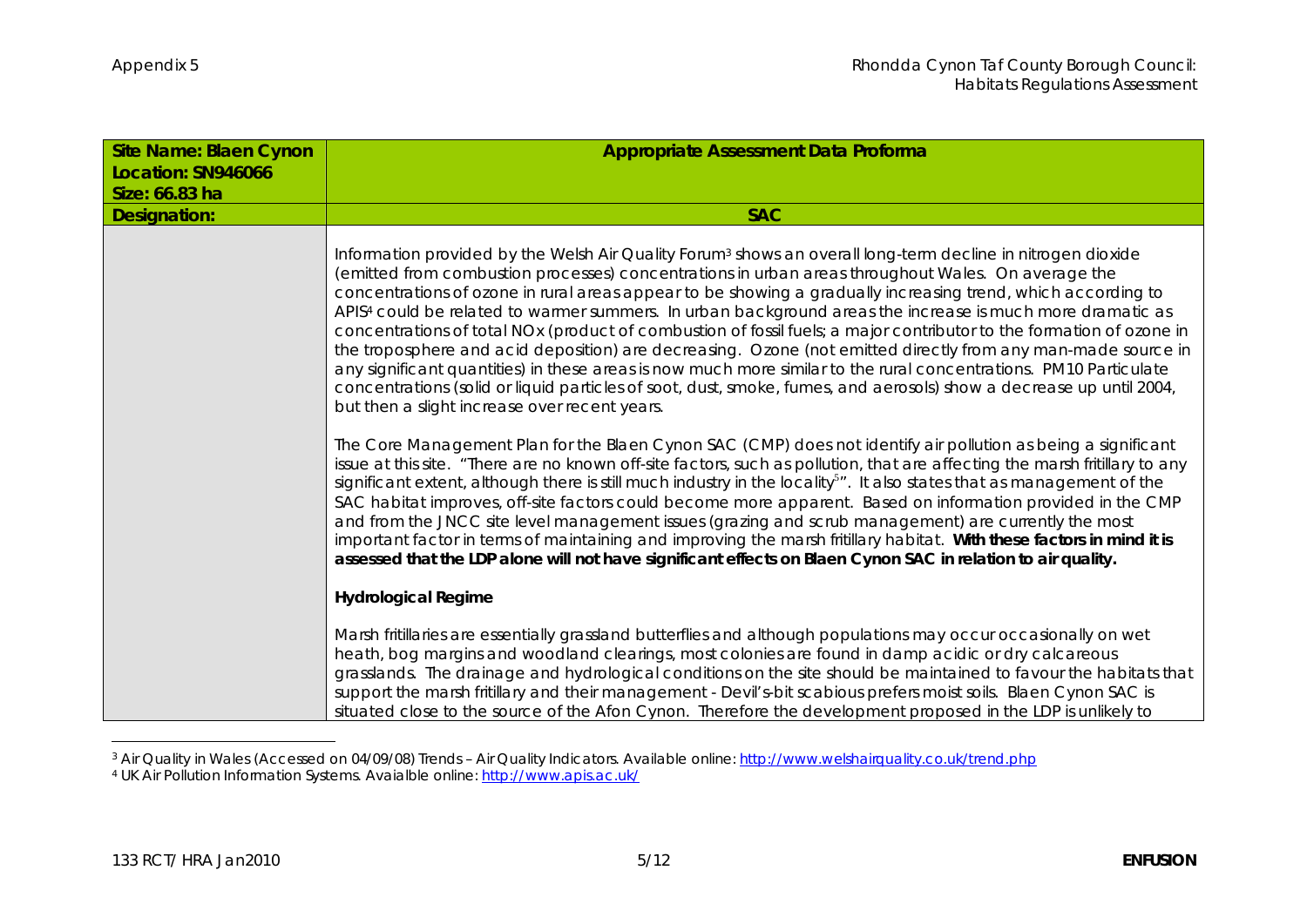| Site Name: Blaen Cynon         | Appropriate Assessment Data Proforma                                                                                                                                                                                                                                                                                                                                                                                                                                                                                                                                                                                                                                                                                                                                                                                                                                                                                                                                                                                                                                                                                                                                                                                                                                                                                                                                                                                                                                                                                                                                                                                                                                                                                                                                                                                                                                                                                                                                                                                                                                                                                                                                                                                                                                                                                                                                                                                                                                                                                                                                       |
|--------------------------------|----------------------------------------------------------------------------------------------------------------------------------------------------------------------------------------------------------------------------------------------------------------------------------------------------------------------------------------------------------------------------------------------------------------------------------------------------------------------------------------------------------------------------------------------------------------------------------------------------------------------------------------------------------------------------------------------------------------------------------------------------------------------------------------------------------------------------------------------------------------------------------------------------------------------------------------------------------------------------------------------------------------------------------------------------------------------------------------------------------------------------------------------------------------------------------------------------------------------------------------------------------------------------------------------------------------------------------------------------------------------------------------------------------------------------------------------------------------------------------------------------------------------------------------------------------------------------------------------------------------------------------------------------------------------------------------------------------------------------------------------------------------------------------------------------------------------------------------------------------------------------------------------------------------------------------------------------------------------------------------------------------------------------------------------------------------------------------------------------------------------------------------------------------------------------------------------------------------------------------------------------------------------------------------------------------------------------------------------------------------------------------------------------------------------------------------------------------------------------------------------------------------------------------------------------------------------------|
| Location: SN946066             |                                                                                                                                                                                                                                                                                                                                                                                                                                                                                                                                                                                                                                                                                                                                                                                                                                                                                                                                                                                                                                                                                                                                                                                                                                                                                                                                                                                                                                                                                                                                                                                                                                                                                                                                                                                                                                                                                                                                                                                                                                                                                                                                                                                                                                                                                                                                                                                                                                                                                                                                                                            |
| Size: 66.83 ha<br>Designation: | <b>SAC</b>                                                                                                                                                                                                                                                                                                                                                                                                                                                                                                                                                                                                                                                                                                                                                                                                                                                                                                                                                                                                                                                                                                                                                                                                                                                                                                                                                                                                                                                                                                                                                                                                                                                                                                                                                                                                                                                                                                                                                                                                                                                                                                                                                                                                                                                                                                                                                                                                                                                                                                                                                                 |
|                                | adversely affect water levels through increased abstraction as it is focused in areas further downstream. There is<br>potential however for Strategic Site 5 to influence the hydrological regime at management units 5 and 6 of the<br>SAC, as they are situated on the valley floor and are therefore susceptible to alterations in surface and<br>groundwater flow from areas at higher altitudes. In addition, Employment allocation 9 (North of Fifth Avenue,<br>Hirwaun Ind Estate, Hirwaun) is situated to the south of SAC units 2 & 3 although is separated by existing industrial<br>development. This area currently supports a mix of neutral and marshy grassland and any affects on the<br>hydrological regime here could potentially influence retained habitats and/or the nearby SAC units. There is<br>potential for development proposed in Policy NSA 8 and Employment Allocation 9 to have significant effects on<br>Blaen Cynon SAC through changes to the hydrological regime in management units 2,3 5 and 6.<br>Habitat loss/fragmentation<br>The marsh fritillary butterfly Euphydryas aurinia is found in a range of habitats in which its larval food plant, devil's-<br>bit scabious Succisa pratensis, occurs. Marsh fritillaries are essentially grassland butterflies and although<br>populations may occur occasionally on wet heath, bog margins and woodland clearings, most colonies are<br>found in damp acidic or dry calcareous grasslands. Approximately 50ha of habitat is required to maintain the<br>population in the long-term; with at least 10ha is good condition. The operational limits reflect the minimum<br>contribution of the Blaen Cynon SAC towards the favourable conservation status of the species in the<br>Hirwaun/Penderyn area. As mentioned previously the SAC only includes the core of the marsh fritillary habitat<br>(and hence core of the metapopulation). There are likely to be other small areas of habitat outside the SAC<br>boundary which are used by the butterfly only occasionally, but which likely contribute to the long-term success of<br>the metapopulation. This is recognised throughout the AA and is identified earlier in the table as a key factor in<br>maintaining site integrity (conserving a cluster of sites in close proximity).<br>Strategic site 5 Land South of Hirwaun and Employment allocation 9 (North of Fifth Avenue, Hirwaun Ind Estate,<br>Hirwaun) are adjacent to Blaen Cynon SAC. The sites will not lead to direct loss of designated habitat but could |

<sup>5</sup> CCW (2008) Core Management Plan Including Conservation Objectives for Blaen Cynon SAC. Available online: http://www.ccw.gov.uk/landscape-wildlife/protecting-our-landscape/special-sites-project-landing.aspx

 $\overline{a}$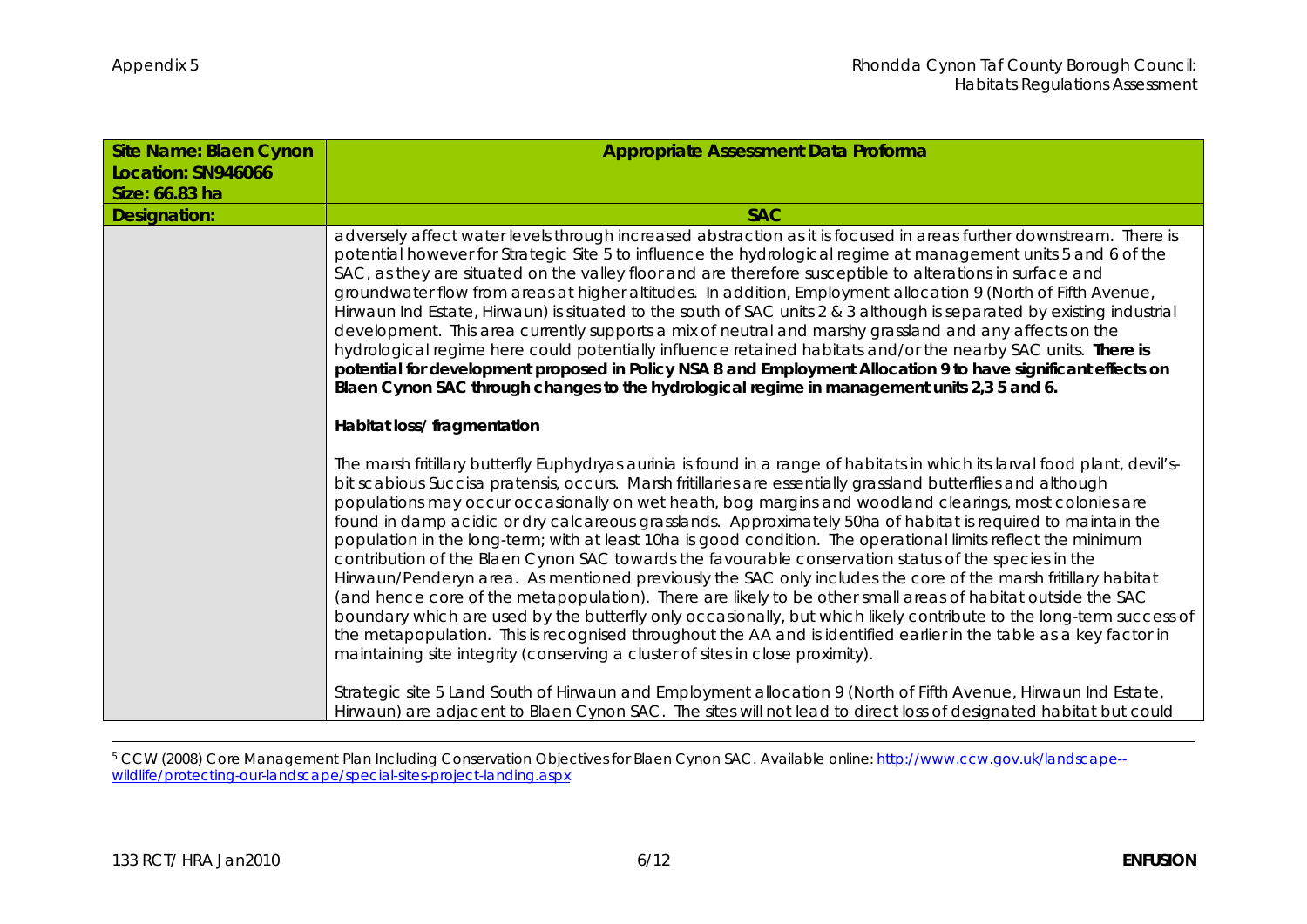| Site Name: Blaen Cynon | Appropriate Assessment Data Proforma                                                                                                                                                                                                                                                                                                                                                                                                                                                                                                                                                                                                                                                                                                                                                                                                                                                                                                                                                                                                                                                                                                                                                                        |
|------------------------|-------------------------------------------------------------------------------------------------------------------------------------------------------------------------------------------------------------------------------------------------------------------------------------------------------------------------------------------------------------------------------------------------------------------------------------------------------------------------------------------------------------------------------------------------------------------------------------------------------------------------------------------------------------------------------------------------------------------------------------------------------------------------------------------------------------------------------------------------------------------------------------------------------------------------------------------------------------------------------------------------------------------------------------------------------------------------------------------------------------------------------------------------------------------------------------------------------------|
| Location: SN946066     |                                                                                                                                                                                                                                                                                                                                                                                                                                                                                                                                                                                                                                                                                                                                                                                                                                                                                                                                                                                                                                                                                                                                                                                                             |
| Size: 66.83 ha         |                                                                                                                                                                                                                                                                                                                                                                                                                                                                                                                                                                                                                                                                                                                                                                                                                                                                                                                                                                                                                                                                                                                                                                                                             |
| Designation:           | <b>SAC</b>                                                                                                                                                                                                                                                                                                                                                                                                                                                                                                                                                                                                                                                                                                                                                                                                                                                                                                                                                                                                                                                                                                                                                                                                  |
|                        | lead to the loss and fragmentation of important surrounding habitat. One of the conservation objectives for the<br>SAC identifies that not all habitat used by the Marsh Fritillary is expected to be found within the SAC, "some will be<br>on nearby land within a radius of about 2km <sup>5"</sup> .                                                                                                                                                                                                                                                                                                                                                                                                                                                                                                                                                                                                                                                                                                                                                                                                                                                                                                    |
|                        | Policy NSA 14 puts forward a site that is situated north of Fifth Avenue in Hirwaun and is allocated for 4.17ha of B2<br>(general industry) and B8 (storage and distribution) employment use (Employment Allocation 9). The site is within<br>200m of Blaen Cynon SAC - separated by an area of industrial land - and has the potential to lead to loss of<br>suitable habitat for the Marsh Fritillary. The Phase 1 Habitat Survey of Wales (CCW 2005) shows that this site, if<br>developed, will lead to the loss of a small area of marshy grassland although a greater area than that lost would<br>be retained to the west of the development. It is assessed that to the north of the site there is enough space and<br>suitable habitat - between the site and Penderyn Reservoir - to act as a corridor, allowing marsh fritillary to access<br>retained marshy grassland and other similar habitats to the west. Given the size of the allocation and the<br>availability of suitable habitat in the surrounding areas to the north and west, it is not likely that this allocation will<br>have significant effects on Blaen Cyon SAC through loss of suitable habitat for the Marsh Fritillary. |
|                        | Policy NSA 8 identifies land South of Hirwaun for the provision of 1000 dwellings (400 during the life of the plan),<br>36ha of employment and 2,000m <sup>2</sup> of retail use. The site is approximately 175ha, which includes the provision of<br>45ha of open space to the south of the site. It is within 300m of Blaen Cynon SAC - separated by the A465 and the<br>settlement of Hirwaun - and has the potential to lead to loss of suitable habitat for the Marsh Fritillary.                                                                                                                                                                                                                                                                                                                                                                                                                                                                                                                                                                                                                                                                                                                      |
|                        | The Phase 1 Habitat Survey of Wales (2005) shows that this site, if developed, will lead to the loss of a substantial<br>area of marshy grassland. The marshy grassland does not cover the entire site; the majority is concentrated in the<br>north west from the A4061 to tower road, while there is also a smaller area within the eastern section of the site.<br>During years with a high Marsh Fritillary count it is possible that the loss of such a large area of marshy grassland<br>could have significant effects on the availability of suitable habitat. Development could also have the potential<br>to alter the hydrological regime of the area, which could lead to the drying out of marshy grassland and therefore<br>loss of suitable habitat. If the majority of land were to be developed not only would there be a loss of suitable<br>habitat there would also be fragmentation as access to marshy grassland to the south of the site would be<br>restricted due to the development. As the site is situated to the south of the marshy grassland comprising SAC                                                                                                                  |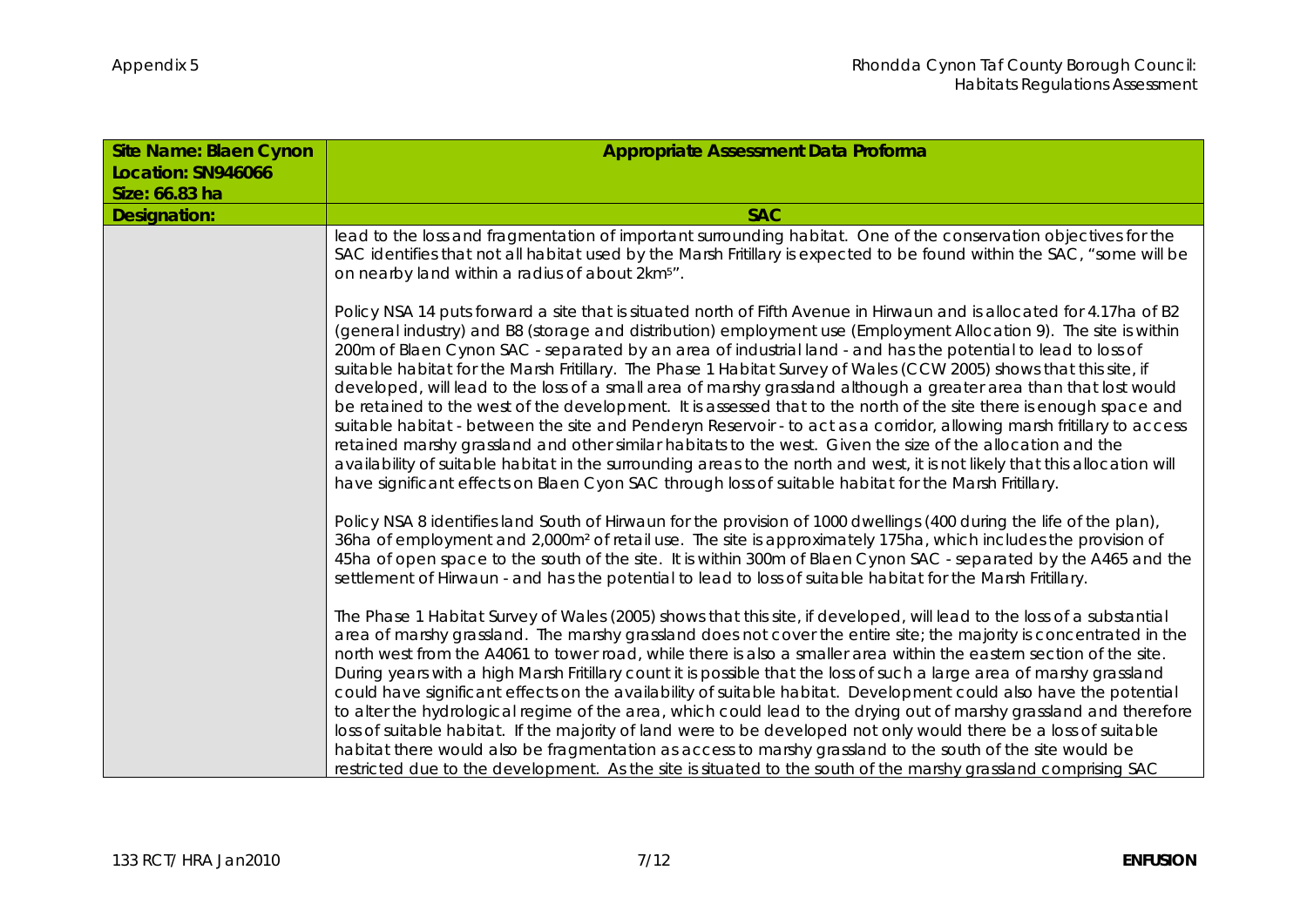| Site Name: Blaen Cynon   | Appropriate Assessment Data Proforma                                                                                                                                                                                                                                                                                                                                                                                                                                                                                                                                                                                                                                                                                                                                                                                               |
|--------------------------|------------------------------------------------------------------------------------------------------------------------------------------------------------------------------------------------------------------------------------------------------------------------------------------------------------------------------------------------------------------------------------------------------------------------------------------------------------------------------------------------------------------------------------------------------------------------------------------------------------------------------------------------------------------------------------------------------------------------------------------------------------------------------------------------------------------------------------|
| Location: SN946066       |                                                                                                                                                                                                                                                                                                                                                                                                                                                                                                                                                                                                                                                                                                                                                                                                                                    |
| Size: 66.83 ha           |                                                                                                                                                                                                                                                                                                                                                                                                                                                                                                                                                                                                                                                                                                                                                                                                                                    |
| Designation:             | <b>SAC</b>                                                                                                                                                                                                                                                                                                                                                                                                                                                                                                                                                                                                                                                                                                                                                                                                                         |
|                          | units 5 &6, with other similar habitat present to the north and west of Units 1-4,, development south of Rhigos Road<br>(A4061) is not likely to have a significant effect on the core metapopulation of Marsh Fritillary. However, there is<br>potential for significant effects on the wider metapopulation during years with a high count as the ability of the<br>Marsh Fritillary to disperse will be restricted due to the loss of the potential habitat corridor between the Hirwaun<br>Industrial Estate and Hirwaun itself, which allows access to marshy grassland in the south.                                                                                                                                                                                                                                         |
| Potential In-combination | Air Quality                                                                                                                                                                                                                                                                                                                                                                                                                                                                                                                                                                                                                                                                                                                                                                                                                        |
| effects (screening)      | These plans and programmes have the potential to contribute to increased levels of traffic along the A465 and<br>A4059 as identified previously:                                                                                                                                                                                                                                                                                                                                                                                                                                                                                                                                                                                                                                                                                   |
|                          | The Trunk Road Forward Programme 2002 proposes the dualling of the A465 from Abergavenny to Hirwaun.<br>Section 7 (A465:A470 to Hirwaun) is in close proximity to the SAC. This in-combination with the development<br>proposed in the LDP has the potential to increase habitat loss/fragmentation and increase levels of airborne<br>pollutants through increased traffic.                                                                                                                                                                                                                                                                                                                                                                                                                                                       |
|                          | The Brecon Beacons National Park Local Development Plan Preferred Strategy indentifies the potential for a<br>small amount of growth in Peneryn, the precise location and size of development is as yet not unknown.<br>Development in this area has the potential to increase levels of traffic along the A4059 which is within 200m of<br>Blaen Cynon SAC. The Preferred Strategy contains strong policies in regard to environmental protection and<br>climate change (minimise greenhouse emissions).                                                                                                                                                                                                                                                                                                                          |
|                          | As mentioned previously air pollution is not identified as being a significant issue for site integrity at this SAC. Based<br>on information provided in the CMP and from the JNCC, site level management issues (grazing and scrub<br>management) are currently the most important factor in terms of maintaining and improving the marsh fritillary<br>habitat. With these factors in mind it is assessed that the LDP in-combination with other plans and programmes will<br>not have significant effects on Blaen Cynon SAC. The CMP states that as management of the SAC habitat<br>improves, off-site factors could become more apparent, with this in mind air quality should be monitored at the<br>site during the life of the plan to ensure that this issue does not begin to adversely affect habitat integrity. It is |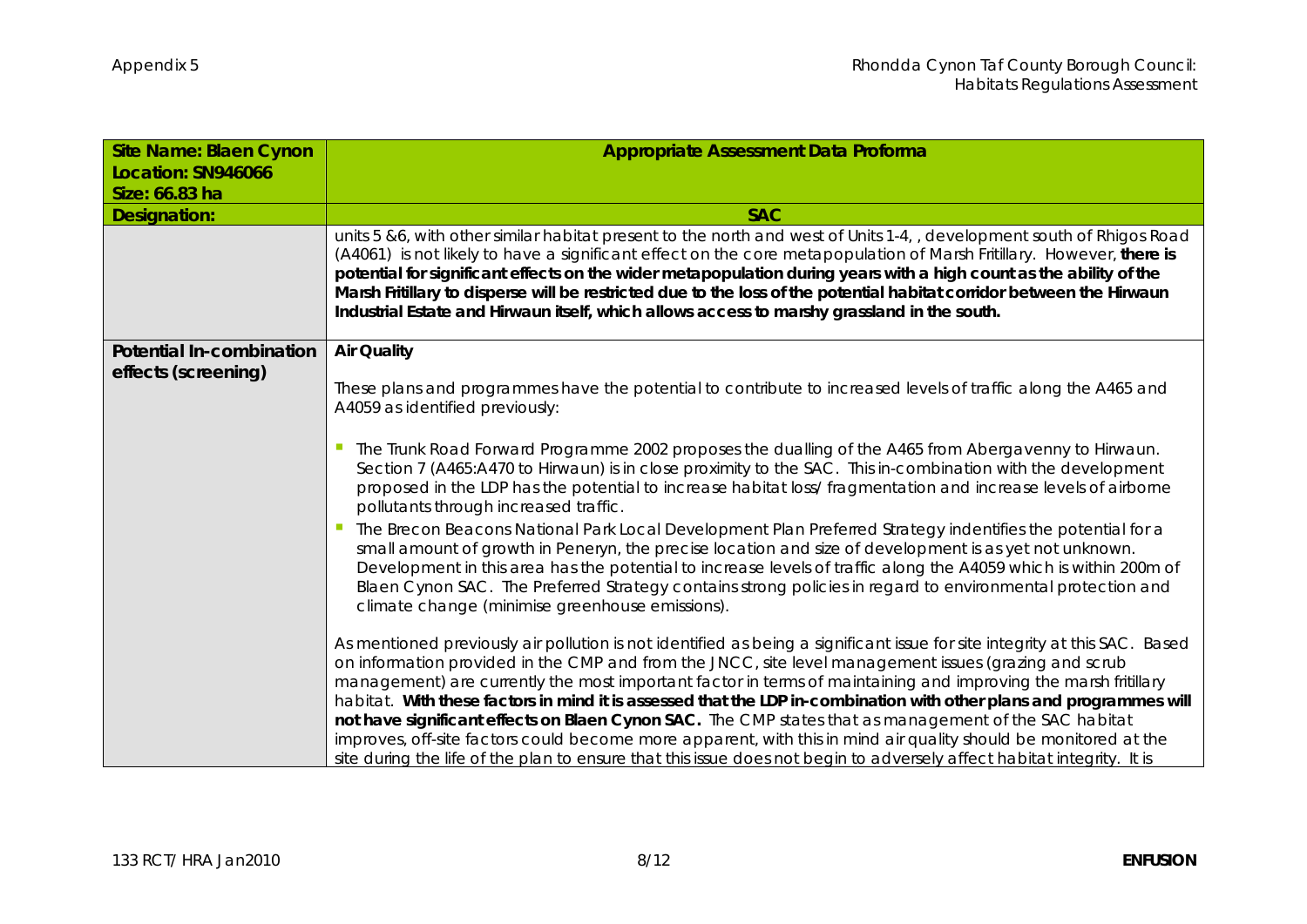| Site Name: Blaen Cynon               | Appropriate Assessment Data Proforma                                                                                                                                                                                                                                                                                                                                                                                                                                                                                                                                     |
|--------------------------------------|--------------------------------------------------------------------------------------------------------------------------------------------------------------------------------------------------------------------------------------------------------------------------------------------------------------------------------------------------------------------------------------------------------------------------------------------------------------------------------------------------------------------------------------------------------------------------|
| Location: SN946066<br>Size: 66.83 ha |                                                                                                                                                                                                                                                                                                                                                                                                                                                                                                                                                                          |
| Designation:                         | <b>SAC</b>                                                                                                                                                                                                                                                                                                                                                                                                                                                                                                                                                               |
|                                      | worth noting that air quality is almost certainly a consideration in the A465 dualling project and that this would be<br>subject to its own Environmental Impact Assessment that would need to consider the SAC and identify any<br>mitigation/monitoring requirements.                                                                                                                                                                                                                                                                                                  |
|                                      | <b>Hydrological Regime</b>                                                                                                                                                                                                                                                                                                                                                                                                                                                                                                                                               |
|                                      | These plans and programmes have the potential to contribute to adverse impacts on the hydrological regime at<br>management units 5 and 6:                                                                                                                                                                                                                                                                                                                                                                                                                                |
|                                      | The Trunk Road Forward Programme 2002 proposes the dualling of the A465 from Abergavenny to Hirwaun.<br>Section 7 (A465:A470 to Hirwaun) is in close proximity to management units 5 and 6. This in-combination with<br>the development proposed in the LDP has the potential to have adverse effects on surface and groundwater<br>flow to management units 5 and 6. As indicated for Air Quality, water quality and drainage would require<br>specific consideration as part of the A465 dualling, with due consideration given to any possible impacts on the<br>SAC. |
|                                      | Habitat Loss and Fragmentation                                                                                                                                                                                                                                                                                                                                                                                                                                                                                                                                           |
|                                      | These plans and programmes have the potential to contribute to the loss and fragmentation of suitable habitat for<br>the Marsh Fritillary:                                                                                                                                                                                                                                                                                                                                                                                                                               |
|                                      | The Trunk Road Forward Programme 2002 proposes the dualling of the A465 from Abergavenny to Hirwaun.<br>Section 7 (A465:A470 to Hirwaun) is in close proximity to the SAC. This in-combination with the development<br>proposed in the LDP has the potential to increase habitat loss and fragmentation although this issue would<br>require consideration as part of the separate HRA/EIA for the A465 dualling.                                                                                                                                                        |
|                                      | The Brecon Beacons National Park Local Development Plan Preferred Strategy indentifies the potential for a<br>small amount of growth in Peneryn, the precise location and size of development is as yet not unknown.<br>Development in this area has the potential to lead to direct habitat loss and fragmentation. Specific potential                                                                                                                                                                                                                                  |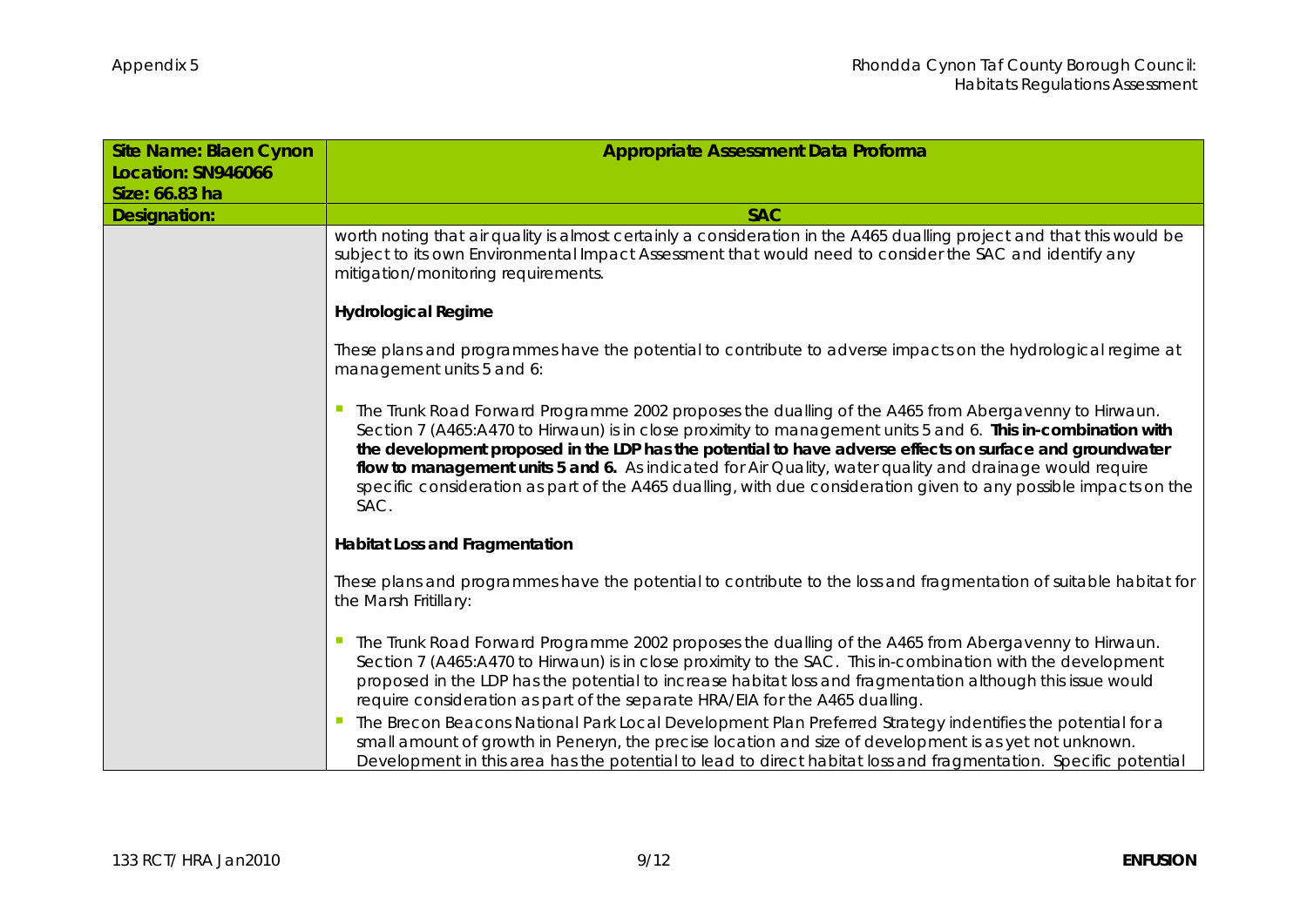| Site Name: Blaen Cynon                                                         | Appropriate Assessment Data Proforma                                                                                                                                                                                                                                                                                                                                                                                                                                                                                                                                                                                                                                                                                                                                                                                  |
|--------------------------------------------------------------------------------|-----------------------------------------------------------------------------------------------------------------------------------------------------------------------------------------------------------------------------------------------------------------------------------------------------------------------------------------------------------------------------------------------------------------------------------------------------------------------------------------------------------------------------------------------------------------------------------------------------------------------------------------------------------------------------------------------------------------------------------------------------------------------------------------------------------------------|
| Location: SN946066                                                             |                                                                                                                                                                                                                                                                                                                                                                                                                                                                                                                                                                                                                                                                                                                                                                                                                       |
| Size: 66.83 ha                                                                 |                                                                                                                                                                                                                                                                                                                                                                                                                                                                                                                                                                                                                                                                                                                                                                                                                       |
| Designation:                                                                   | <b>SAC</b>                                                                                                                                                                                                                                                                                                                                                                                                                                                                                                                                                                                                                                                                                                                                                                                                            |
|                                                                                | in-combination impacts cannot be explored in absence of specific development locations. The Preferred<br>Strategy contains a strong policy in regard to environmental protection.                                                                                                                                                                                                                                                                                                                                                                                                                                                                                                                                                                                                                                     |
|                                                                                | The A465 dualling has the potential to act in-combination with development proposed within the LDP (as<br>discussed above) through habitat loss and fragmentation. It is unlikely that the dualling alone would lead to<br>significant effects on the SAC as there are already a number of roads for the Marsh Fritillary to cross in order to<br>reach habitat to the south of the A465 and the amount of potentially suitable habitat lost (outside the SAC<br>boundary) would be minimal. However, the dualling will lead to the loss of marshy grassland on either side of the<br>A465 contributing to the loss of suitable habitat on Strategic Site 5: south of Hirwaun. There is therefore potential for<br>significant in-combination effects on Blaen Cynon SAC through habitat loss and fragmentation.      |
| <b>Appropriate Assessment</b><br>Likelihood of adverse<br>effect on integrity: | The current condition status of all management units within the SAC are assessed as unfavourable. This is<br>predominantly due to past and present site level management issues, such as grazing and scrub control, and as<br>such the LDP is unlikely to have direct significant effects on the condition status of Blaen Cynon SAC. As the site<br>level management of the SAC habitat improves, off-site factors should become more apparent and will therefore<br>give a greater understanding of the vulnerability and sensitivity of the SAC. The SAC is also vulnerable to a number<br>of factors that are outside the influence of the site manager, such as parasitic wasps and weather conditions.                                                                                                          |
|                                                                                | It is anticipated that, unmitigated, there is potential for significant impacts to the integrity of Blaen Cynon SAC from<br>development proposed in Policy NSA 8 alone and in-combination with the A465 dualling scheme. The<br>development is not likely to have direct significant effects on the SAC but does have the potential to indirectly<br>have significant effects on the SAC through the loss and fragmentation of surrounding suitable habitat. The<br>magnitude of this impact will be greater during years when the metapopulation of Marsh Fritillary is high, as the<br>ability of the butterfly to disperse will be restricted due to the loss of the potential habitat corridor between the<br>Hirwaun Industrial Estate and Hirwaun itself, which allows access to marshy grassland in the south. |
|                                                                                | There is also the potential for the developments mentioned above to have significant effects on the hydrological<br>regime in management units 5 and 6 of the SAC. Given that management units 5 and 6 lie at the bottom of the<br>valley there is the potential for the developments to alter surface and groundwater flow which could have                                                                                                                                                                                                                                                                                                                                                                                                                                                                          |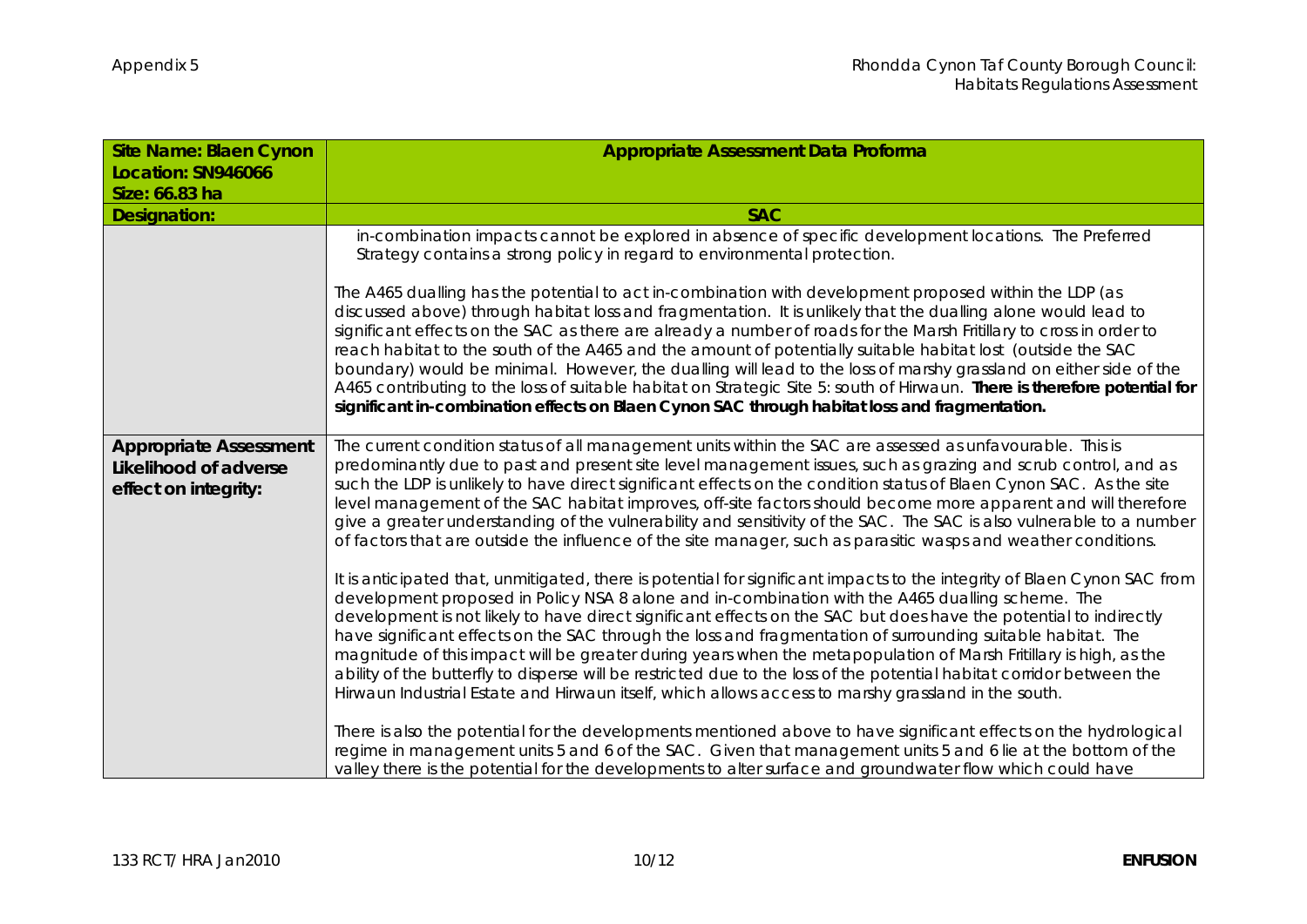| Site Name: Blaen Cynon<br>Location: SN946066                                                                  | Appropriate Assessment Data Proforma                                                                                                                                                                                                                                                                                                                                                                                                                                                                                                                                                                                                                                                                                                                                                                                                                                                                                                                                                                                                                                                                                                                                                                                                                                |
|---------------------------------------------------------------------------------------------------------------|---------------------------------------------------------------------------------------------------------------------------------------------------------------------------------------------------------------------------------------------------------------------------------------------------------------------------------------------------------------------------------------------------------------------------------------------------------------------------------------------------------------------------------------------------------------------------------------------------------------------------------------------------------------------------------------------------------------------------------------------------------------------------------------------------------------------------------------------------------------------------------------------------------------------------------------------------------------------------------------------------------------------------------------------------------------------------------------------------------------------------------------------------------------------------------------------------------------------------------------------------------------------|
| Size: 66.83 ha<br>Designation:                                                                                | <b>SAC</b>                                                                                                                                                                                                                                                                                                                                                                                                                                                                                                                                                                                                                                                                                                                                                                                                                                                                                                                                                                                                                                                                                                                                                                                                                                                          |
|                                                                                                               | implications for the marshy grassland habitat. Employment Allocation 9 also has the potential to affect the<br>hydrological regime as it lies in close proximity to SAC management units 2 and 3.                                                                                                                                                                                                                                                                                                                                                                                                                                                                                                                                                                                                                                                                                                                                                                                                                                                                                                                                                                                                                                                                   |
| Possible Avoidance and<br><b>Mitigation Measures -</b><br>includes<br>recommendations for<br>policy/proposals | Local Development Plan<br>Ensure policy measures are robust in the protection of designated sites. The LDP should avoid development on<br>marshy grassland in the north west area of Strategic Site 5. The provision of open space in this area would help to<br>retain connectivity of suitable habitats to the north and south. Within the supporting text of Policy NSA 8 it should<br>be made clear that there are constraints to the location of development in relation to the marshy grassland in the<br>north west (of Strategic Site 5) and that development should be focused in the east/ south east of the site. This<br>would help to retain a significant proportion of marshy grassland and would retain the connectivity of existing<br>habitats.<br>Individual Site Level<br>Ensure that development within Strategic Site 5 and at Employment Allocation 9 is designed, constructed and<br>operated so as to avoid risks of impacts on the Blaen Cynon SAC. Specifically, development would need to<br>ensure that there would be no adverse impacts on the hydrological regime of Blaen Cynon SAC. Specifics of such<br>mechanisms would be taken from mitigation strategies developed from the conclusions of site specific HRA/EIA<br>Reports. |
| Conclude no adverse<br>effect on integrity?                                                                   | No adverse effects as long as avoidance and mitigation measures are adhered to. The LDP would not result in<br>any direct impacts to the SAC and the CMP clearly states that site management is the key factor in achieving<br>favourable conservation status.                                                                                                                                                                                                                                                                                                                                                                                                                                                                                                                                                                                                                                                                                                                                                                                                                                                                                                                                                                                                      |
| Recommendations for<br>Policy/ Proposal                                                                       | Ensure policy measures are robust in the protection of designated sites.<br>LDP should avoid development on marshy grassland in the north west area of Strategic Site 5. The provision of<br>open space in this area would help to retain connectivity of suitable habitats to the north and south.                                                                                                                                                                                                                                                                                                                                                                                                                                                                                                                                                                                                                                                                                                                                                                                                                                                                                                                                                                 |